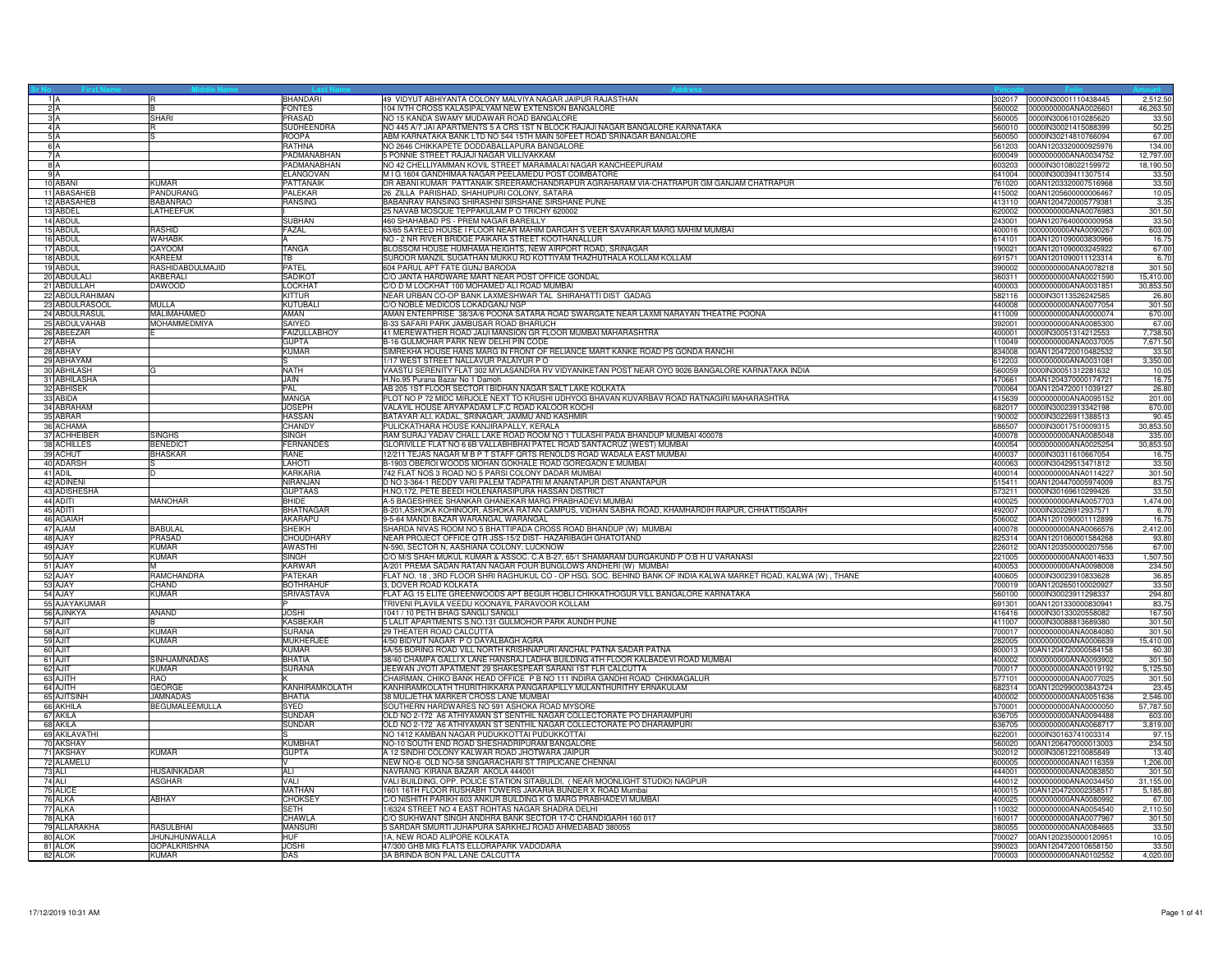| 83 ALOO              |                     | <b>KOTWAL</b>             | 7/32 JOOTHICA HOUSE 22 NAUSHIR BHARUCHA ROAD MUMBAI                                                    | 400007           | 0000IN30302850585799                         | 6,700.00      |
|----------------------|---------------------|---------------------------|--------------------------------------------------------------------------------------------------------|------------------|----------------------------------------------|---------------|
| 84 ALOYSIUS          | PETER               | <b>MASCARENHAS</b>        | 12/A JYOTHI VIHAR 2ND FLOOR ANTOP HILL WADALA (E) MUMBAI                                               | 400037           | 0000000000ANA0070710                         | 1.608.0       |
| 85 ALTAF             |                     | KARAMPURWALA              | P O BOX 1633 SHARJAH                                                                                   | 999999           | 0000000000ANA0901620                         | 8,040.00      |
| 86 ALTAF             | <b>HUSSAIN</b>      | BHAT                      | MAQBOOL ABAD KHANBAL HANDWARA HANDWARA                                                                 | 193221           | 00AN1203350001587798                         | 167.50        |
| 87 AMALENDU          |                     | GANGULI                   | SHARISHA PARA PO CHANDERNAGORE DIST HOOGHLY 712 136                                                    | 712136           | 0000000000ANA0085923                         | 301.50        |
| 88 AMAR              |                     | CHALLUR                   | HOUSE NO. 5-221 BAZAR STREET SANTHAPET WARD 5 Chittoor                                                 | 517004           | 00AN1201910101384272                         | 3.35          |
| 89 AMAR              |                     | <b>SINGH</b>              | 195 HARINAGAR HALDWANI                                                                                 | 263139           | 0000IN30177411058977                         | 6.70          |
| 90 AMARDEEP          |                     | <b>JAIN</b>               | PLOT NO A1, ASIAN TOWER OPPOSITE KANCHANJUNGA MARKET SECTOR 61, NOIDA GAUTAM BUDH NAGAR, UTTAR PRADESH | 201301           | 0000IN30021412695659                         | 2,505.80      |
| 91 AMARENDRA         | KUMAR               | <b>BAGCHI</b>             | 56/1 VIVEKANANDA SARANI CALCUTTA                                                                       | 700078           | 0000000000ANA0030837                         | 15,410.00     |
| 92 AMATE             | MADHUKAR            | RAMBHAU                   | H NO 1636 A/P TISGAON TAL PATHARDI AHMEDNAGAR                                                          | 414102           | 0000IN30177417009527                         | 10.05         |
| 93 AMBA              | <b>SHANKER</b>      | <b>TRIVEDI</b>            | NO.9, BANK COLONY RAI KA BAGH JODHPUR                                                                  | 342006           | 00AN1201210100088211                         | 100.50        |
| 94 AMBA              |                     | RAO                       | 3 PRAGAT M KARVE ROAD NAUPADA THANE                                                                    | 400602           | 0000000000ANA0093273                         | 134.00        |
| 95 AMBAREESH         |                     | DF                        | EAST STATION ROAD AGARPARA AGARPARA NORTH 24 PARGANAS , NORTH 24 PARGANAS WEST BENGAL, INDIA           |                  | 700109 0000IN30302861196130                  | 26.80         |
| 96 AMBER             |                     | VARYANI                   | C/O ASHA NURSING HOME 122/455 SINDHU NAGAR KANPUR U P                                                  | 208005           | 0000000000ANA0113065                         | 134.00        |
| 97 AMEETA            |                     | <b>AGNIHOTRI</b>          | B6C REGAL PALM GARDENS 383 VELACHERY TAMBARAM ROAD VELACHERY CHENNAI                                   | 600042           | 0000000000ANA0086265                         | 301.50        |
| 98 AMENAKHTUN        |                     | PATHAN                    | NEAR RUBI BUILDING YAKUTPURA VADODARA                                                                  | 390001           | 00AN1203320005077914                         | 100.50        |
| 99 AMINA             | MAHMED              | LAKHI                     | AT POST SIMLAK VIA DABHEL TA-NAVSARI DIST -VALSAD                                                      | 396415           | 0000000000ANA0066417                         | 1,005.00      |
| 100 AMIR             | CHAND               | PRINJHA                   | S/O SH CHIRANJI LAL PRINJHA MOHALLA THANADARAN MEHLI GATE, PHAGWARA(DISTT PHAGWARA)                    | 144401           | 0000IN30133018938413                         | 67.00         |
| 101 AMISHA           | <b>HETAL</b>        | CONTRACTOR                | B/1 MORAR FLATS BEHIND MANINAGAR RAILWAY STATION MANINAGAR (EAST) AHMEDABAD                            | 380008           | 0000000000ANA0092412                         | 301.50        |
| 102 AMIT             |                     | <b>SHAH</b>               | A/12 MAYANI MANOR ANDHERI KORLA ROAD ANDHERI EAST MUMBAI                                               | 400069           | 0000000000ANA0085977                         | 201.00        |
| 103 AMIT             | NAVINCHANDRA        | PATEL                     | AJAY BOOK STORES STATION ROAD OPP. UCO BANK ANAND                                                      | 388001           | 0000lN30063610275433                         | 1,541.00      |
| 104 AMIT             | <b>VIRAM</b>        | <b>BOKHIRIYA</b>          | NR. CHAMUNDA, MANDIR BOKHIRA, . PORBANDAR                                                              | 360575           | 00AN1207100000098726                         | 197.6         |
| 105 AMIT             |                     | <b>KUMAR</b>              | HADALJA COMPOUND' OPP ALKPURI CLUB BARODA                                                              | 390001           | 0000000000ANA0008056                         | 17,989.50     |
| 106 AMIT<br>107 AMIT | KUMAR<br>KUMAR      | <b>BHATNAGAR</b><br>SINGI | H N 8 RAMPUR WARD DHAMTARI TAH DHAMTARI DIST DHAMTARI DHAMTARI CHHATTISGARH INDIA                      | 493773<br>452009 | 0000lN30226913016392                         | 3.35<br>43.55 |
|                      |                     |                           | 45, GUMASHTA NAGAR, INDORE (M.P.)                                                                      | 244001           | 0000lN30198310501510                         |               |
| 108 AMIT<br>109 AMIT |                     | TANDON<br><b>BHATIA</b>   | 3C 337 BUDHI VIHAR MORADABAD MORADABAD<br>H NO 183 MODEL COLONY YAMUNA NAGAR HARYANA                   | 135001           | 00AN1204720011189239<br>0000IN30226912035953 | 134.00        |
| 110 AMIT             | KUMAR               | <b>VASHIST</b>            | H NO 703B-3 QUILLA MOHALLA ROHTAK                                                                      | 124001           | 0000lN30039417180777                         | 16.7<br>33.50 |
| 111 AMITA            | PURNENDU            | MEHTA                     | M/S MAGANLAL T VORA 23 RHUPEN CHAMBER, DALAL STREET, FORT MUMBAI 23                                    | 400023           | 0000000000ANA0088431                         | 1,239.50      |
| 112 AMITA            | PURNENDU            | <b>MEHTA</b>              | M/S MAGANLAL T VORA 23 BHUPEN CHAMBER, DALAL ST FORT MUMBAI 23                                         | 400023           | 0000000000ANA0088865                         | 301.50        |
| 113 AMITA            | PURNENDU            | <b>MEHTA</b>              | M/S MAGANLAL T VORA 33 BHUPEN CHAMBERS DALAL STREET FORT MUMBAI                                        | 400001           | 0000000000ANA0088717                         | 1,608.00      |
| 114 AMITA            |                     | SARASWAT                  | BLOCK NO 77 PLOT NO 04 NEHRU NAGAR BHILAI                                                              | 490020           | 0000lN30045012712222                         | 33.50         |
| 115 AMITABH          |                     | GOEL                      | HOSPITAL CAMPUS, T. CHOITHRAM HOSPITAL, INDORE (M.P.)                                                  | 452001           | 0000lN30198310146464                         | 33.50         |
| 116 AMIYA            | KUMAR               | DAS                       | F/99 DATTANI PARK II FLOOR WESTERN EXPRESS HIGHWAY KANDIVILI (E) MUMBAI                                | 400101           | 0000000000ANA0024551                         | 15,410.00     |
| 117 AMLAN            |                     | <b>DATTA</b>              | 116 KALIKAPUR RD VIVEKANDA PALLY KOLKATA KOLKATA                                                       | 700078           | 0000IN30021414071265                         | 33.5          |
| 118 AMOL             | RAMESH              | <b>BAHETI</b>             | WARD NO. 21 CHIKHLI CHIKHLI                                                                            | 443201           | 00AN1202990003970618                         | 33.5          |
| 119 AMOSU            |                     | YENDURI                   | S/O ASEERWADAM DRIVER PWD WORKSHOP SEETHANAGARAM RAMALAYAM POST GUNTUR DISTRICT                        | 500001           | 0000000000ANA0085435                         | 603.00        |
| 120 AMRAPALI         | <b>JAYANT</b>       | <b>OZA</b>                | A-1 APARTMENT BLOCK NO 53 260 WALKESHWAR ROAD MUMBAI                                                   | 400006           | 0000000000ANA0048505                         | 1,675.00      |
| 121 AMROTLAL         | VIR.II              | VIRA                      | 12 BHATIA NIVAS G K ROAD PAREL BHOIWADU MUMBAI                                                         | 400012           | 0000000000ANA0091052                         | 1,239.50      |
| 122 ANAND            | RAJARAM             | VASANKAR                  | 42 NA ES TI STANDA JAVALIL BHAG VARD KRA 7 TQ TELHARA DIST AKOLA TELHARA                               | 444108           | 00AN1203320008267773                         | 16.7          |
| 123 ANAND            | SUNDER              | <b>SINGH</b>              | A 402 ROHAN VASANTHA APARTMENTS VARTHUR MAIN ROAD MARATHAHALLI BANGALORE                               | 560037           | 00AN1204720010489747                         | 100.50        |
| 124 ANAND            | PURUSHOTTAM         | <b>MULYE</b>              | A-4 MALHAR CHAYA 3RD LANE PANDURANG WADI DOMBIVLI (EAST) DIST THANE                                    | 421201           | 0000000000ANA0084867                         | 301.50        |
| 125 ANAND            | VISHWASRAO          | SALUKHE                   | NILKANTHA APARTMENT 4TH FLOOR S NO 155/1B BARANGANI ROAD DHYARI PUNE                                   | 411041           | 0000000000ANA0089406                         | 134.00        |
| 126 ANAND            |                     | <b>MADA</b>               | 1103 B 11TH FLOOR HARMONY CHSL KANDIVALI WEST MAHAVIR NAGR SUBURBAN MUMBAI                             | 400092           | 0000000000ANA0014379                         | 201.00        |
| 127 ANAND            | <b>KUMAR</b>        | JAIN                      | 39 B JANAK ROAD FLAT NO 4 CALCUTTA                                                                     | 700029           | 0000000000ANA0070816                         | 33.50         |
| 128 ANAND            | <b>KUMAR</b>        | <b>GUTGUTIA</b>           | GUTGUTIA HOUSE GILAN PARA DUMKA JHARKHAND                                                              | 814101           | 0000000000ANA0066167                         | 1,608.00      |
| 129 ANANDIBEN        | VINODCHANDRAKA      | PATEL                     | 'ANAND', OMKAR SOCIETY, OPP. INDRAPRASTHA SOCIETY, INDIRA GANDHI MARG, NADIAD.                         | 387002           | 0000IN30063620004397                         | 15,410.00     |
| 130 ANANT            | <b>DADOBA</b>       | <b>THAKOOR</b>            | MAYA PLOT NO 533 3RD FLOOR SEVENTEENTH ROAD KHAR MUMBAI                                                | 400052           | 0000000000ANA0085932                         | 301.50        |
| 131 ANANTHAYYA       | VASUDEVA            | <b>RAO</b>                | 51/52 ADARSH PALM MEADOWS PHASE 2 OLD AIRPORT WHITEFIELD ROAD RAMAGONDANAHALLI BANGALORE               | 560066           | 0000000000ANA0902663                         | 603.00        |
| 132 ANCHAL           |                     | BIKHCHANDANI              | 23/52 SAGAR APARTMENTS OFF NEW LINK ROAD OSHIWARA JOGESHWARI W MUMBAI                                  | 400102           | 00AN1204470005121375                         | 167.50        |
| 133 ANDREWRAJKUMAR   |                     |                           | OLD NO131/ NEW NO 58 VOC STREET TIRUCHIRAPALLI                                                         | 620004           | 0000IN30163741258838                         | 20.1          |
| 134 ANEESH           |                     | <b>ALEX</b>               | CHITTAZHIKATTHU PUTHEN VEEDU CHENGAMANADU PO KOTTARAKARA KOLLAM                                        | 691557           | 00AN1204470006306607                         | 30.15         |
| 135 ANIKET           | NITINKUMAR          | SHAH                      | 04, UPVAN APARTMENT, SHAMLAL GUPTA MARG, TILAKWADI NASHIK                                              | 422002           | 00AN1202300000113668                         | 16.75         |
| 136 ANIL             |                     | PEETI                     | H NO 8 2 248/A/5/43 44 ROAD NO 3 BANJARA HILLS HYDERABAD                                               | 500034           | 0000IN30102220600366                         | 301.50        |
| 137 ANIL             | KUMAR               | <b>GUPTA</b>              | 283 3RD MAIN ISRO LAYOUT . BANGALORE                                                                   | 560078           | 00AN1204720011185969                         | 3.35          |
| 138 ANIL             | KIIMAR              | <b>CHEEKOTY</b>           | 2 6 9 LIC COLONY HYDERABAD HYDERABAD HYDERABAD                                                         | 500009           | 00AN1204470007393948                         | 328.30        |
| 139 ANIL             | PRABHUJI            | TRIVEDI                   | 30/A JANAPATH SOCIETY NR PURVI SOC SUMMESHWAR MAHADEV RD GHODASAR AHMEDABAD                            | 999999           | 0000000000ANA0111746                         | 2,512.50      |
| <b>140 ANIL</b>      | NARAYAN             | THAKUR                    | C/303 MANIK APPT BHAVANI SHANKAR ROAD, DADAR MUMBAI                                                    | 400028           | 0000IN30023950065847                         | 837.50        |
| <b>141 ANIL</b>      | KUMAR               | <b>JAGNANI</b>            | C/O GHANSHYAM DAS GIRDHARI LAL POST BARHIYA DIST LAKHISARAI BARHIYA BIHAR INDIA                        | 811302           | 0000000000ANA8100040                         | 33.50         |
| 142 ANIL             |                     | TIWARI                    | 510 ANIL SADAN ALAKH SAGAR ROAD LOARD KRISHANA GALI BIKANER                                            | 334001           | 0000000000ANA8100008                         | 3.35          |
| 143 ANIL             | GANGARAM            | <b>TALE</b>               | MD26/1/4 MEDICAL PARISAR NURSES QUARTER BEED                                                           | 431517           | 00AN1208160001287388                         | 16.75         |
| 144 ANIL             | KUMAR               | GOEL                      | C/O BANSI DHAR RAMESH KUMAR GOKHLY MARG KOTDWAR GARHWAL UP 246149                                      | 246149           | 0000000000ANA0079857                         | 67.00         |
| 145 ANIL             |                     | <b>KUMAR</b>              | 469 D M S QRS HARI NAGAR NEW DELHI DELHI INDIA                                                         | 110064           | 0000IN30226912970057                         | 30.15         |
| 146 ANIL             | KUMARKEDARNATH      | MALPANI                   | A K MALPANI 80/1 NEW MONDHA JALNA                                                                      | 431203           | 0000000000ANA0077681                         | 301.50        |
| 147 ANIL             | KUMAR               | NIGAM                     | ARTIFICIAL LIMBS MFG CORPN OF INDIA MARKETING DEPT G T ROAD KANPUR                                     | 208016           | 0000000000ANA0079776                         | 301.50        |
| 148 ANIL             | <b>TRIBHOVANDAS</b> | <b>DODIA</b>              | 504 SHRI LAXMI APARTMENTS 3 CARTER ROAD BEHIND AMBA MATA MANDIR BORIVLI EAST MUMBAI                    | 400066           | 0000000000ANA0089924                         | 301.50        |
| 149 ANIL             | <b>KUMAR</b>        | <b>GUPTA</b>              | C/O P N FINANCE CORPORATION P O ALLAHAGANJ DIST SHAHJAHANPUR UTTAR PRADESH                             | 242220           | 0000000000ANA0065919                         | 1,005.00      |
| 150 ANIL             | <b>WALMIK</b>       | WALHEKAR                  | S NO 71 LANE 2 PUNE, PIMPLE GURAV, RAJIV GANDHI PUNE                                                   | 411061           | 00AN1301440003824720                         | 3.35          |
| 151 ANIL             |                     | SAWANT                    | AMINABAI CHAWL ROOM NO 7 NITYANAND NAGAR GANESH MAIDAN GHATKOPAR WEST MUMBAI                           | 400086           | 0000IN30247040215748                         | 20.1          |
| 152 ANIL             | OCHCHHAVLAL         | <b>MEHTA</b>              | MEHTA WADA AT PO TA MALPUR DIST S K 383345                                                             | 383345           | 0000000000ANA0076645                         | 301.50        |
| <b>153 ANIL</b>      |                     | RATHI                     | 88 M G ROAD NAGDA MADHYA PRADESH                                                                       |                  | 456335 0000IN30051311976138                  | 77.05         |
| 154 ANIL             | PRAVINCHANDRA       | VARA                      | A/103 RATNAJYAT APT 60 D P ROAD DEVCHAND NAGAR BHAYANDAR                                               | 401101           | 0000000000ANA0091608                         | 301.50        |
| 155 ANILA            |                     | <b>KUVADIA</b>            | 1/7 CHAITANYA SOCIETY VAKOLA BR SANTACRUZ E MUMBAI 400055                                              | 400055           | 0000000000ANA0902068                         | 603.00        |
| 156 ANILKUMAR        |                     | SANGHI                    | AA;RADHAKUNJAA; 8/4 YESHWANT NIWAS ROAD INDORE 452 003 (MP)                                            | 452003           | 0000000000ANA0086568                         | 301.50        |
| 157 ANILKUMAR        |                     | <b>BALIGA</b>             | D NO 4119/76B GANAPATHI KRUPA NEAR RTO OFFICE DAVANGERE                                                | 577004           | 0000IN30214810815568                         | 33.5          |
| 158 ANIMESH          |                     | <b>BASAK</b>              | 7 TAGORE CASTLE STREET KOLKATA WEST BENGAL                                                             | 700006           | 0000lN30045014163127                         | 50.25         |
| 159 ANIRUDDHA        | VI.IAY              | NAFREY                    | 36, VIKRAM APTS, B WING, AGAR BAZAR, NEAR BOMBAY FILM LAB., DADAR, MUMBAI                              | 400028           | 0000IN30023911164430                         | 167.50        |
| 160 ANIRUDDHA        | GAJANAN             | SOMAN                     | GANGA NIWAS RAM WADI NAUPADA THANE                                                                     | 400602           | 0000IN30112715364840                         | 502.50        |
| 161 ANISH            |                     | <b>SRIKRISHNA</b>         | C/116 2ND FLOOR INDER PURI DELHI DELHI                                                                 | 110012           | 0000IN30051311883159                         | 16.7          |
| 162 ANITA            |                     | <b>JOSE</b>               | PARASSERIL HOUSE RAMAPURAM BAZAR P O KOTTAYAM, KERALA                                                  | 686576           | 0000IN30189510835216                         | 83.7          |
| 163 ANITA            |                     | <b>SHARMA</b>             | E-320, VAISHALI NAGAR, . JAIPUR                                                                        |                  | 302021 00AN1301760000013548                  | 6.70          |
| 164 ANITA            |                     | <b>BASUR</b>              | H.NO-55, EXT.1-A SOUTH EXTN. TRIKUTA NAGAR JAMMU                                                       |                  | 180012 00AN1202300000542055                  | 33.50         |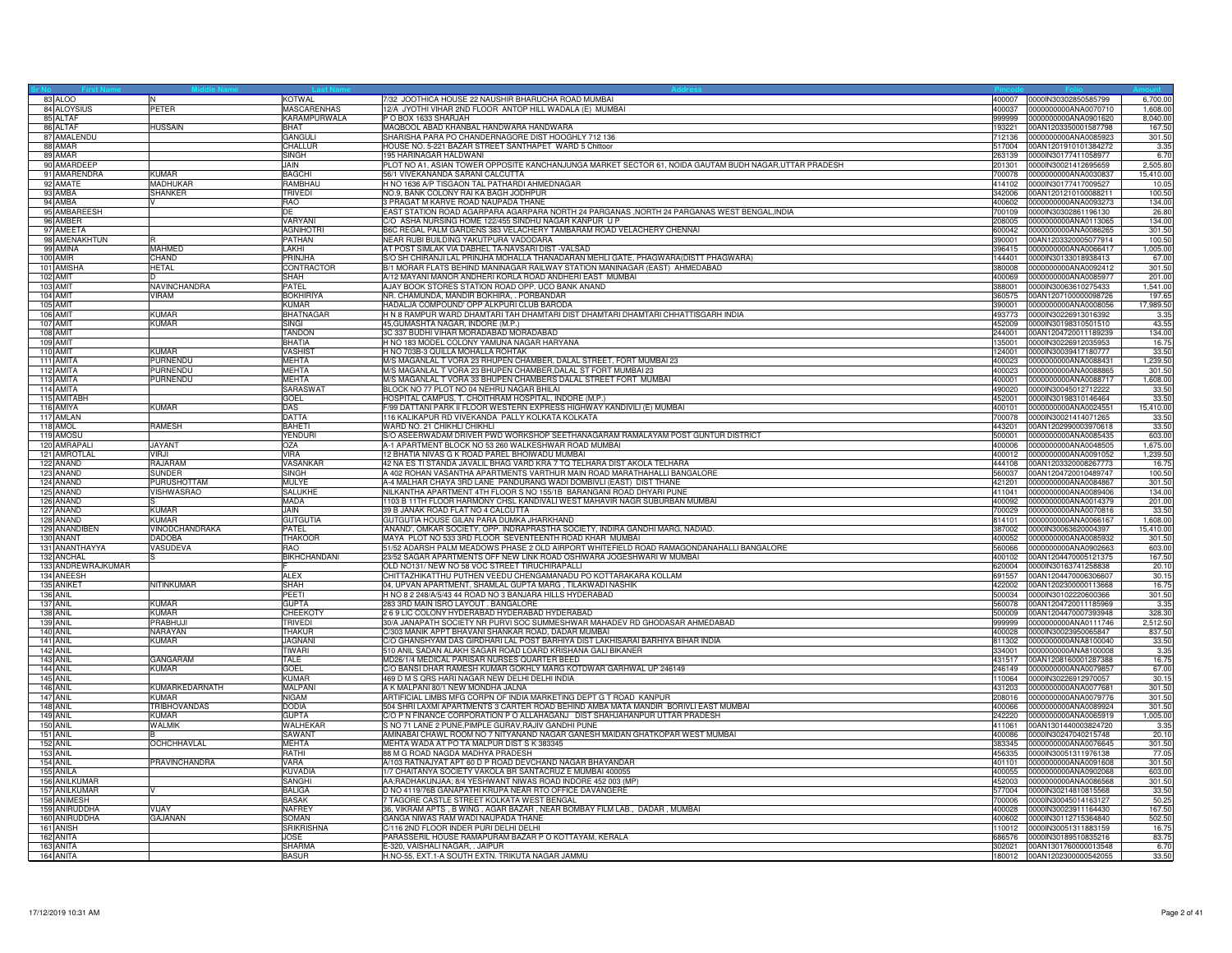|        | 165 ANITA                    |                              | DHAWAN                      | H NO 199 JANDIALI ROAD W NO 4 AHMEDGARH NEAR GREEN VALLEY PUBLIC SCHOOL SANGRUR PUNJAB<br>148021                                     | 0000IN30051317323377                                       | 6.70               |
|--------|------------------------------|------------------------------|-----------------------------|--------------------------------------------------------------------------------------------------------------------------------------|------------------------------------------------------------|--------------------|
|        | 166 ANITA                    |                              |                             | D-28, AMAR COLONY II ND FLOOR LAJPAT NAGAR IV NEW DELHI                                                                              | 110024 0000IN30072410115700                                | 167.50             |
|        | 167 ANITA                    |                              | <b>SHAH</b>                 | 16/C RUDHA NIWAS IRANIWADI ROAD-3 KANDIVALI WEST MUMBAI                                                                              | 400067 0000000000ANA0090945                                | 301.50             |
|        | 168 ANITA                    | MANGESH                      | KENKARE<br><b>SARASAMMA</b> | A/33 SHRI GAJANAN CHS LTD LT DILIP GUPTE ROAD MAHIM MUMBAI<br>MNRA 46 ARATHY CHENGALLOOR POOJAPPURA THIRUVANANTHAPURAM               | 400016 0000000000ANA0013524<br>0000IN30039419037274        | 15,410.00          |
|        | 169 ANITHA<br>170 ANITHA     |                              |                             | 695012<br>NO 93 AZIZ MULK 3RD STREET THOUSAND LIGHTS MADRAS<br>600006                                                                | 0000000000ANA0095380                                       | 167.50<br>201.00   |
|        | 171 ANJALI                   |                              | SHARMA                      | 9-D ARMY OFFRS COLONY GAUR ENCLAVE SULTANPUR ROAD LUCKNOW LUCKNOW<br>226002                                                          | 00AN1203320000991731                                       | 184.2              |
|        | 172 ANJANA                   | <b>HARSHADRAI</b>            | PANDYA                      | 4 LAXMIWADI OPP LABOUR QUARTERS RAJKOT 360002<br>360002                                                                              | 0000000000ANA0087669                                       | 301.50             |
|        | 173 ANJANA                   | <b>MULCHAND</b>              | <b>MEHTA</b>                | C/O MULCHAND G MEHTA 704/B ARIHANT APARTMENTS 31 DR D B MARG MUMBAI                                                                  | 400008 0000000000ANA0012772                                | 2,043.50           |
|        | 174 ANJANA                   |                              | <b>SAXENA</b>               | C-19 VIDHYA NAGAR HOSHANGABAD ROAD BHOPAL (MP)                                                                                       | 462026 0000IN30039415335726                                | 335.00             |
|        | 175 ANJANA                   |                              | CHOPRA                      | FLAT NO 235/I SECTOR-55 CHANDIGARH<br>160055                                                                                         | 00AN1204790000079501                                       | 16.7               |
|        | 176 ANJANI                   | <b>KUMAR</b>                 | <b>SINGH</b>                | H N- 110 AT+PO- NARPATINAGAR DIST- MADHUBANI MADHUBANI<br>847239                                                                     | 00AN1202180000070067                                       | 83.7               |
|        | 177 ANJU                     | <b>ANIL</b>                  | <b>GUPTA</b>                | 15 RAYMOND STAFF COLONY MIDC JALGAON                                                                                                 | 425001 0000IN30177416367049                                | 83.7               |
|        | 178 ANKIT                    | <b>GUNWANT</b>               | ADANI                       | FIRST FLOOR PLOT NO 4 WALKESHWAR HOUE 38 WALKESHWR ROAD MUMBAI                                                                       | 400006 00AN1201910100684022                                | 1,165.80           |
|        | 179 ANMOI                    | <b>KRISHAN</b>               | <b>SEKHRI</b>               | 3RD FLOOR SAHAKAR BAZAR OPP RAILWAY STATION BANDRA WEST MUMBAI<br>400050                                                             | 0000000000ANA0048398                                       | 3,618.00           |
|        | 180 ANNA                     | CLARASEVERINA                | MASCARENHAS                 | C/O SALVATION COOP HSG SOCIETY 2ND FLOOR 750/B SAVARKAR MARG DADAR MUMBAI<br>400028                                                  | 0000000000ANA0014885                                       | 30,853.5           |
|        | 181 ANNA                     | <b>CLARASEVERINA</b>         | <b>MASCARENHAS</b>          | C/O SALVATION COOP HSG SOCIETY 2ND FLOOR 750/B SAVARKAR MARG DADAR MUMBAI 400028<br>400028                                           | 0000000000ANA0083169                                       | 301.5              |
|        | 182 ANNADA                   | PRASAD                       | PANDA<br><b>NANDA</b>       | C/O SRI BIPIN BEHARI PANDA QTR NO C/29 KOELNAGAR ROURKELA<br>769014<br>C/O SIVANANDA DEVI MARKET UNIT-2 BHUBANESHWAR                 | 0000000000ANA0027335                                       | 15,711.50          |
|        | 183 ANNAPURNA<br>184 ANNARAO | <b>KASHIRAO</b>              | KHEDKAR                     | C/O BADRI PURANIK ONTI KHANE BRAMHAPUR GULBARGA<br>585103                                                                            | 751009 0000000000ANA0059060<br>0000IN30113526820517        | 603.00<br>16.75    |
|        | 185 ANOOP                    | <b>KUMAR</b>                 | <b>MEHRA</b>                | 124A/371 GOVIND NAGAR KANPUR 6<br>208006                                                                                             | 0000000000ANA0087532                                       | 100.5              |
|        | 186 ANSHU                    | LATA                         | KOHLI                       | 39 LAJPAT NAGAR NAKODAR ROAD JALANDHAR CITY<br>144001                                                                                | 0000000000ANA0011302                                       | 3,015.0            |
|        | 187 ANSHUL                   |                              | <b>BABBAR</b>               | RC CHURCH ROAD KUMAHARWADA MOUNT ABU<br>307501                                                                                       | 00AN1203600000665752                                       | 234.50             |
|        | 188 ANTIM                    | AMBALAL                      | <b>MODI</b>                 | A/2-3 KAILAS TOWER NEAR DARSHAN SOCIETY NAVRANGPURA AHMEDABAD                                                                        | 380009 0000000000ANA0006151                                | 134.00             |
|        | 189 ANTONY                   | CRUZSTALIN                   | ROCHE                       | 3 BHAVANA APARTMENT OPP KAMANI L B S MARG KURLA NORTH MUMBAI<br>400070                                                               | 0000000000ANA0900338                                       | 3,819.00           |
|        | 190 ANURADHA                 | SHRIRAM                      | KHATU                       | 120 KRISHNA NIWAS T H KATARIA MARG MAHIM MUMBAI<br>400016                                                                            | 0000000000ANA0059155                                       | 22,813.5           |
|        | 191 ANURADHA                 |                              |                             | OLD NO 20 NEW NO 25 SECOND MAIN ROAD AG S STAFF COLONY WEST VELACHERY CHENNAI<br>600042                                              | 0000IN30018312425255                                       | 117.2              |
|        | 192 ANURADHA                 | VALECHA                      | <b>DELOURI</b>              | 11669 FRAMES PORT PLACE SAN DIEGO CA 92126 USA UNITED STATES OF AMERICA                                                              | 0000000000ANA8100045                                       | 20,535.5           |
|        | 193 ANURADHA                 |                              | WADHAWAN                    | A-29 SECTOR 34 NOIDA<br>201307                                                                                                       | 0000000000ANA0026499                                       | 1,708.50           |
|        | 194 ANURADHA                 | NIRANJAN                     | SASHITTAL                   | F/4 SARASWAT COLONY SANTACRUZ MUMBAL<br>400054                                                                                       | 0000000000ANA0025129                                       | 4.020.00           |
|        | 195 ANURADHA                 |                              | TIWARI                      | QR NO 1 B STREET NO 39 SECTOR 5 BHILAI<br>490020                                                                                     | 0000IN30045011515662                                       | 46.90              |
|        | 196 ANURADHA                 | <b>VIKRAM</b>                | <b>CHAVAN</b>               | CITY-SARVE NO-465, B/5 A/1/4, COOPER COLONY, ABHIMAN PARK, SADARBAZAR, SATARA                                                        | 415002 00AN1205600000044467                                | 134.00             |
|        | 197 ANURADHA                 | <b>KAMLAKAR</b>              | <b>DIVEKAR</b>              | 80 B POWAR COLONY SHANUPURI GENDAMAL SATARA SATARA<br>415002<br>32 MANIK VILAS COLONY JHANSI ROAD GWALIOR MP<br>474002               | 00AN1202990004234439<br>0000IN30018311347865               | 16.7<br>15,410.00  |
|        | 198 ANURAG<br>199 ANURAG     |                              | SINGHAL<br><b>REKHI</b>     | 6-703 ADARSH CRYSTALCAMBRIDGE ROAD OPP THE FRANK ANTHONY PUBLIC SCHOOL ULSOOR HAL2NDSTG BANGALORE<br>560008                          | 00AN1206470000026097                                       | 67.00              |
|        | 200 ANWARSADAD               |                              |                             | OLD NO 2 NEW NO 3 SADIQ BATCHA NAGAR ALWARTHIRUNAG NEAR MASQUE CHENNAI<br>600087                                                     | 00AN1203600000259673                                       | 23.45              |
|        | 201 APARNA                   | <b>PRASHANT</b>              | <b>KADAM</b>                | H.NO.18 A, GAJANAN TRADERS, SAHYOGNAGAR, WORKSHOP NANDED<br>431605                                                                   | 00AN1201750000097069                                       | 16.75              |
|        | 202 APPARAO                  |                              | <b>DUGGIRALA</b>            | H NO 280 LIG BHARATHI NAGAR NEAR BHEL RAMA CHANDRAPURAM MU RAMACHANDRAPURAM MEDAK<br>502032                                          | 00AN1206420002772931                                       | 26.80              |
|        | 203 APPASAHEB                |                              | <b>BONGALE</b>              | SHRIMANT 220 VISHWAMBAR NAGAR PONDA MARGAO ROAD PONDA GOA<br>403401                                                                  | 0000000000ANA0021372                                       | 7,370.00           |
| 204 AR |                              |                              | ALAGAMMAI                   | PL RM AR HOUSE PUDIVAYAL<br>623108                                                                                                   | 0000000000ANA0009659                                       | 30,853.5           |
|        | 205 ARATI                    |                              | RATH                        | QTR NO.33/ A, AVNEUC- C, SECTOR- -1 BHILAI, CHATTISGARH                                                                              | 490001 0000IN30226910687873                                | 790.60             |
|        | 206 ARB                      |                              | VENGATACHALAM               | 89/1 THIYAGI SRENIVASAN STREET ARANTHANGI PUDUKOTTAI TAMIL NADU                                                                      | 614616 0000IN30051317608693                                | 3.35               |
|        | 207 ARDEEP                   |                              | SINGH                       | H.NO W.G 554/1 SARAJ GANJ JALANDHAR                                                                                                  | 144001 0000IN30184610114032                                | 100.50             |
|        | 208 ARJUNSA                  | <b>KRISHNASA</b>             | CHOUDHARI                   | 1857 JADEGALLI SHAHAPUR BELGAUM<br>590003                                                                                            | 0000000000ANA0024902                                       | 3,216.00           |
|        | 209 ARRAKONDAL               | PILLAIARRAJA                 | PRAKASAMRAJA                | DOOR NO 66 A/4 MOUNT PLEASANT COONOOR NILGIRIS<br>643102                                                                             | 0000IN30163740842494                                       | 335.0              |
|        | 210 ARUN                     | <b>KANT</b>                  | SAXENA                      | KU 60 VISHAKHA ENCLAVE PITAMPURA DELHI<br>110088                                                                                     | 0000IN30018313507925                                       | 26.80              |
|        | 211 ARUN                     | <b>KUMAR</b>                 | CHATTERJEE                  | 705,7TH FLOOR, MALWANI AMARDEEP C.H.S PLOT NO.60, ROAD NO. RSC-21 MALWANI, MALAD(W), MUMBAI                                          | 400095 0000IN30088814207714                                | 30.1               |
|        | 212 ARUN                     |                              | TANEJA<br>KIIMAR            | B8/26 SECTOR 15 ROHINI NEW DELHI<br>110085<br>BLOCK NO 246 FLAT NO 1B RAILWAY OFFICERS FLATS PANCHKUIAN ROAD NEW DELHI<br>110001     | 0000IN30133019288031                                       | 16.7               |
|        | 213 ARUN<br>214 ARUN         |                              | GANDHI                      | POBOX 20427 SHARJAH UAE<br>999999                                                                                                    | 0000000000ANA0011950<br>0000000000ANA0901877               | 5,427.00<br>201.00 |
|        | 215 ARUNA                    | NARENDRA                     | PATEL                       | 10 JAY AVINAS SOCIETY BHD K.K NAGAR GHATLODIA AHMEDABAD<br>380061                                                                    | 0000000000ANA0088499                                       | 301.50             |
|        | 216 ARUNBHAI                 |                              | PATEL                       | 11 JALDHARA SOCIETY OPP TRIMURTI SOCIETY PIJ ROAD NADIAD                                                                             | 387002 0000000000ANA0066775                                | 33.50              |
|        | 217 ARUPRATAN                |                              | CHATTERJEE                  | H 1587 CHITTARANJAN PARK NEW DELHI                                                                                                   | 110019 0000000000ANA0079815                                | 301.50             |
|        | 218 ARVIN                    |                              | PATEL                       | VARADOLI BA FIJI P O BOX 434 BA FIJI ISLANDS                                                                                         | 0000000000ANA0900781                                       | 308,736.00         |
|        | 219 ARVIND                   | <b>KEDARNATH</b>             | GUPTA                       | M/S SHARDA STORES POST OFFICE SQUARE BHANDARA<br>441904                                                                              | 0000000000ANA0010028                                       | 670.0              |
|        | 220 ARVIND                   |                              | <b>WALIA</b>                | C 150 MOTI NAGAR<br>110015                                                                                                           | 0000IN30018312016740                                       | 6,566.0            |
|        | 221 ARVIND                   |                              | PRADHAN                     | ARVIND PRADHAN 'KRISHNA' BABAJI PURA HATHI POLE CORNER BARODA<br>390001                                                              | 0000000000ANA0086300                                       | 301.50             |
|        | 222 ARVIND                   |                              | SHRIVASTAVA                 | N 79 ANOOP NAGAR INDORE                                                                                                              | 452008 0000IN30115113035511                                | 301.50             |
|        | 223 ARVIND                   |                              | <b>KUMAR</b>                | ARVIND KUMAR SHARMA SET NO 39 TYPE III, BLOCK-E GOVT RESIDENTIAL COLONY KASUMPTI SHIMLA HIMACHAL PRADESH<br>171009                   | 0000lN30231610267245                                       | 83.75              |
|        | 224 ARVIND                   | NARAYAN                      | <b>KULKARNI</b>             | FLAT NO 6 MITTAL PLAZA DINDORI ROAD Nashik<br>422004                                                                                 | 00AN1208160010162494                                       | 20.1               |
|        | 225 ARVINDBHA                | KANTIBHAI                    | PATEL                       | 390002<br>5 PRATAP GUNJ BARODA                                                                                                       | 0000000000ANA0018373                                       | 3,015.0            |
|        | 226 ARVINDBHAI               | RAOJIBHAI                    | PATEL                       | AA;PRINALAA; D, SAPTARSHI SOCIETY BEHIND P K CHAMBER, AMUL DAIRY ROAD ANAND<br>388001                                                | 0000000000ANA0073462                                       | 2,010.00           |
|        | 227 ARYAVARAT                | <b>FINANCIALSERVICES</b>     | LTD                         | 15 GANGADHAR BABU LANE 306 EDEN HOUSE CALCUTTA<br>NO 5 1ST CROSS KASTURI BAI NAGAR PALACE GUTTAHALLI MALLESWARAM BANGALORE<br>560003 | 700012 0000000000ANA0093362<br>0000IN30113526611407        | 1,675.00           |
|        | 228 ASHA<br>229 ASHA         | R                            | N<br>PAI                    | D NO 7/02/63 B1 1ST FLOOR VADIRAJA ROAD UDUPI<br>576101                                                                              | 00AN1204470005123499                                       | 67.00<br>33.5      |
|        | 230 ASHA                     | <b>DEVI</b>                  | <b>KALRA</b>                | 1 GHA 6 F MACHHLA MAGRA SECTOR 11 UDAIPUR<br>313001                                                                                  | 0000IN30039415268798                                       | 670.00             |
|        | 231 ASHA                     |                              | VARYANI                     | 117/H-1/337 MODEL TOWN PANDU NAGAR KANPUR 208 005<br>208005                                                                          | 0000000000ANA0089658                                       | 301.50             |
|        | 232 ASHA                     |                              | TANWANI                     | 234 PAWANSUT COLONY AJMER<br>305001                                                                                                  | 0000IN30611420046606                                       | 67.00              |
|        | 233 ASHA                     | <b>JAYANT</b>                | <b>ABHYANKAR</b>            | 1758, SADASHIV PETH, NEAR BHIKARDAS MARUTI POLICE CHOWKY, PUNE<br>411030                                                             | 00AN1205810000177857                                       | 284.75             |
|        | 234 ASHIM                    | RANJAN                       | <b>MUKHERJEE</b>            | RAJKAMAL BUILDING, FLAT NO. - 6B, 128, RASH BEHARI AVENUE, KOLKATA<br>700029                                                         | 0000IN30210510325618                                       | 6.70               |
|        | 235 ASHISH                   |                              | <b>RANE</b>                 | WA INTERNATIONAL P.O. BOX 42 DUBAI UAE                                                                                               | 100000 0000IN30023911570073                                | 100.50             |
|        | 236 ASHISH                   | KUMAR                        | <b>GUPTA</b>                | 1431 / 32 CHARITAL WARD JABALPUR MP<br>482002                                                                                        | 0000IN30133020183077                                       | 33.50              |
|        | 237 ASHISH                   | <b>JHUNJHUNWALLA</b>         | <b>HUF</b>                  | 1A, NEW ROAD ALIPORE KOLKATA<br>700027                                                                                               | 00AN1202350000120284                                       | 10.05              |
|        | 238 ASHIT                    | <b>KUMAR</b>                 | <b>BHATNAGAR</b>            | B-201,ASHOKA KOHINOOR, ASHOKA RATAN CAMPUS, VIDHAN SABHA ROAD, KHAMARDIH, RAIPUR<br>492007                                           | 00AN1204470005634431                                       | 6.70               |
|        | 239 ASHIT                    |                              | <b>GHELANI</b>              | 134 SALKIA SCHOOL ROAD BLOCK E FLAT NO 618 HOWRAH<br>711106                                                                          | 0000000000ANA0079629                                       | 301.50             |
|        | 240 ASHOK                    | <b>KUMAR</b>                 | <b>MEHTA</b>                | POBOX 819 DUBAIU A E<br>999999                                                                                                       | 0000000000ANA0902716                                       | 603.00             |
|        | 241 ASHOK                    | RANJAN                       | <b>DAS</b>                  | MAHANADI ROAD TULSIPUR CUTTACT<br>753008                                                                                             | 0000000000ANA0085469                                       | 603.00             |
|        | 242 ASHOK                    | <b>KUMAR</b>                 | TIBREWAL                    | 18 JOY BIBI ROAD HOWRAH<br>711107<br>ASHOKA HARDWARE AND PAINT STORE KOTWALI ROAD MATHURA                                            | 0000IN30039414694192                                       | 435.50             |
|        | 243 ASHOK                    | KUMAR                        | <b>AGRAWAL</b><br>KOHLI     | 281001<br>8 PRATAP NAGAR EAST MAHOLI ROAD, MATHURA UTTAR PRADESH                                                                     | 0000IN30155721720033                                       | 301.50             |
|        | 244 ASHOK<br>245 ASHOK       | <b>KUMAR</b><br><b>KUMAR</b> | <b>DWIVEDI</b>              | ALLAHABAD BANK UNIVERSITY BRANCH GORAKHPUR UP 273001                                                                                 | 281001 0000IN30020610710219<br>273001 0000000000ANA0079753 | 83.75<br>301.50    |
|        | 246 ASHOK                    |                              |                             | MAIN GANJ ETAH UTTAR PRADESH                                                                                                         | 207001 0000IN30165310078938                                | 167.50             |
|        |                              |                              |                             |                                                                                                                                      |                                                            |                    |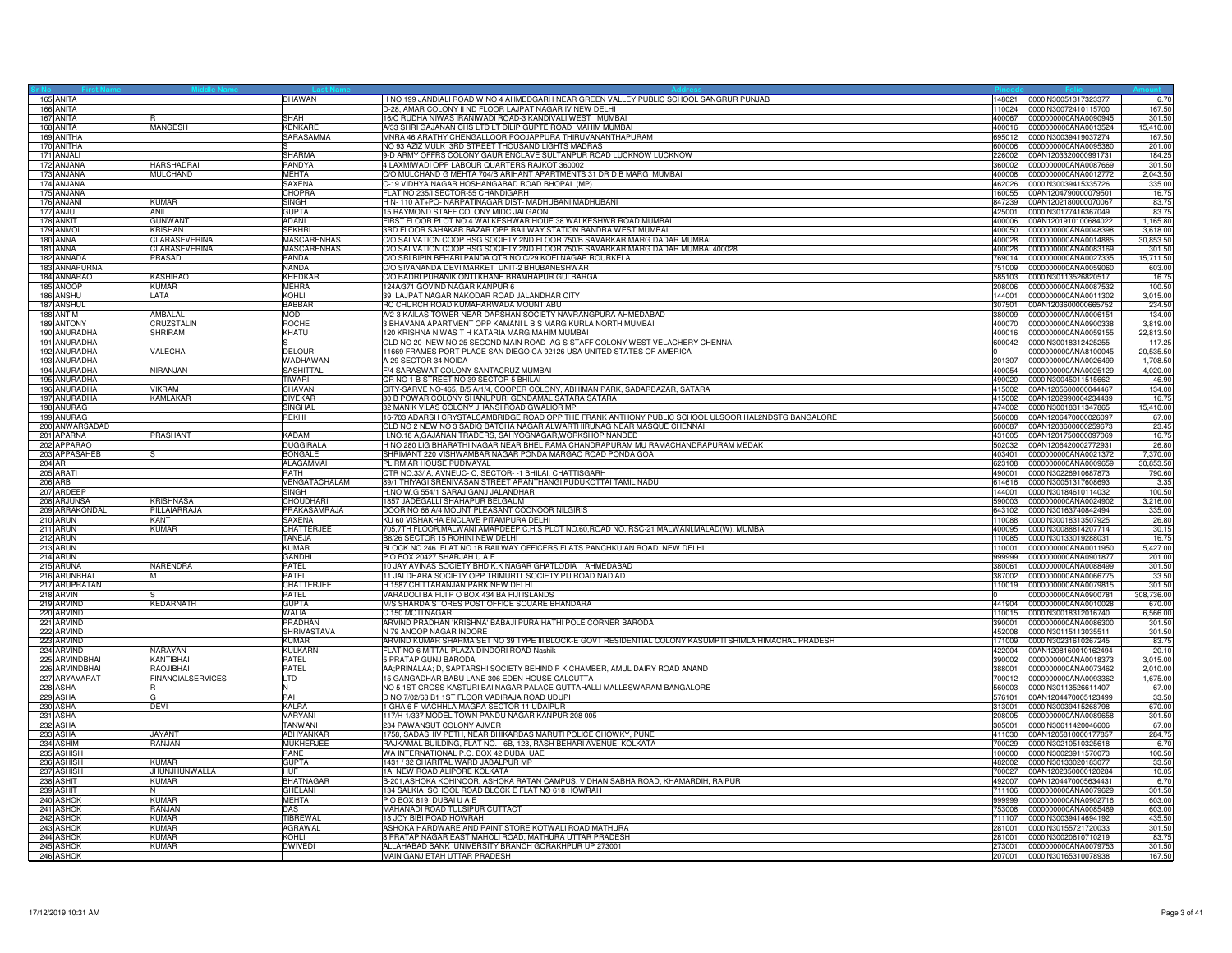|                           | 247 ASHOK                        |                                  | WADHWA<br>GOHIL                | MG-1/37, VikasPuri New Delhi                                                                                                                                                                   | 110018           | 0000IN30086110045893                                       | 301.5                |
|---------------------------|----------------------------------|----------------------------------|--------------------------------|------------------------------------------------------------------------------------------------------------------------------------------------------------------------------------------------|------------------|------------------------------------------------------------|----------------------|
|                           | 248 ASHOK<br>249 ASHOK           | <b>MANSUKHLAL</b><br>CHHOTALAL   | <b>SHAH</b>                    | A-7, SHYAM SARJIT, MATHURADAS ROAD, KANDIVLI (WEST). MUMBAI<br>9 "HIRAVILLA" 6 TH ROAD, SANTACRUZ (E) MUMBAI                                                                                   | 400067<br>400055 | 00AN1201170000049604<br>00AN1203820000044311               | 13.4<br>1,011.7      |
|                           | 250 ASHOK                        |                                  | <b>JAIN</b>                    | GURJAR HARDWARE & LIME MART CHHOTTU TERRACE COLABA MUMBAI                                                                                                                                      | 400005           | 0000000000ANA0077719                                       | 301.50               |
|                           | 251 ASHOK                        | JAYANTILAL                       | <b>SHAH</b>                    | 25/C SONARIKA, 1ST FLOOR, FLAT NO 2 C P TANK, CHANDANWADI OPP MADHAV BAUG MUMBAI                                                                                                               | 400004           | 0000IN30051310253593                                       | 6.70                 |
|                           | 252 ASHOK                        | <b>KUMAR</b>                     | <b>MODA</b>                    | 31, 2ND PHOPHAL WADI 4TH FLOOR KALBADEVI MUMBAI                                                                                                                                                | 400002           | 0000000000ANA0080340                                       | 301.50               |
|                           | 253 ASHOK                        |                                  | <b>ROY</b>                     | QTR NO T II/24 SHIVKUNJ COLONY PO SINGRAULI SINGRAULI                                                                                                                                          | 486889           | 00AN1204720011347785                                       | 502.50               |
|                           | 254 ASHOK                        | <b>BIHARILAL</b>                 | TAPADIA<br><b>BAPAT</b>        | NEAR ANKUR BALWADI RAMKRISHNA NAGAR BASMAT ROAD PARBHANI PARBHANI                                                                                                                              | 431401<br>411051 | 00AN1203320000448543                                       | 30.1                 |
|                           | 255 ASHOK<br>256 ASHOK           | RAMCHANDRA<br>KUMARCHAMPALAL     | JAIN                           | SN - 1/9, PLOT 20, HINGANE KD., GAURI SHANKAR SOCIETY, PUNE<br>PLOT NO 27 SECTOR NO 8 VASHI NEW MUMBAI 400703                                                                                  | 400703           | 00AN1205810000138697<br>0000000000ANA0077336               | 33.50<br>301.50      |
|                           | 257 ASHOK                        | <b>KUMAR</b>                     | AGARWAL                        | C/O HALDIRAM BHUJIAWALA 7 JAGMOHAN MULLICK LANE CALCUTTA                                                                                                                                       | 700007           | 0000000000ANA0058952                                       | 4,020.00             |
|                           | 258 ASHOK                        | <b>KUMAR</b>                     | <b>KOTHARI</b>                 | 12, AMRATALA LANE RAJA PLASTICS KOLKATA                                                                                                                                                        | 700001           | 0000IN30372710002449                                       | 167.50               |
|                           | 259 ASHOK                        |                                  |                                | AMBIKALAYAM BUDHANOOR P O PULIYOOR (VIA) CHENGANNUR                                                                                                                                            | 689510           | 0000IN30023911791260                                       | 33.50                |
|                           | 260 ASHOK                        | <b>KUMAR</b>                     | <b>SOBTI</b>                   | 16-2-669/C F NO 102 MALAKPET HYDERABAD                                                                                                                                                         | 500036           | 0000IN30039417783330                                       | 33.50                |
|                           | 261 ASHOKKUMAR<br>262 ASHOKKUMAR | <b>GORDHANBHAI</b>               | <b>BHATT</b><br><b>MODI</b>    | JAMANI BUILDING LILIYA MOTA 365535 DIST AMRELI<br>PLOT NO 1681-1 SECTOR-2-D GANDHINAGAR                                                                                                        | 365535<br>382002 | 0000000000ANA0091271<br>00AN1203320001431273               | 301.50<br>33.5       |
|                           | 263 ASHOKKUMAR                   |                                  | PATEL                          | 5 MADAN MOHAN BUILDING PILAJI GANJ MAHESANA                                                                                                                                                    | 384001           | 0000000000ANA0005483                                       | 15,410.00            |
|                           | 264 ASHOKKUMAR                   | RADHAKRISHNA                     | <b>RUIA</b>                    | THE PHOENIX MILLS LTD SENAPATI BAPAT MARG LOWER PAREL MUMBAI                                                                                                                                   | 400013           | 0000000000ANA0068839                                       | 1,507.5              |
|                           | 265 ASHRAF                       | <b>HASAN</b>                     | <b>RAJAPKAR</b>                | AT POST UKSHI TAL AND DIST RATNAGIRI RATNAGIRI                                                                                                                                                 | 415612           | 00AN1203600001020402                                       | 10.05                |
|                           | 266 ASHWAN                       |                                  | <b>KUMAR</b>                   | 706-L MALL ROAD MODEL TOWN JALANDHAR CITY                                                                                                                                                      | 144001           | 0000000000ANA0094160                                       | 1,340.0              |
|                           | 267 ASHWIN<br>268 ASHWIN         | <b>GORADHANDAS</b>               | <b>MADIA</b><br>PANDYA         | 13810 58TH AVENUE N PLYMOUTH M N 55446 U S A<br>BORDI KUWA SATYAM HOUSE AT & PO TA MODASA DIST S K                                                                                             | 999999           | 0000000000ANA0901637<br>383315 0000000000ANA0069255        | 8,040.0<br>301.50    |
|                           | 269 ASHWIN                       |                                  | SURENDRANATH                   | D/O:DR S SURENDRANATH NO:456,SHANKAR NILAYA RAGHAVENDRA COLONY TIPTUR                                                                                                                          |                  | 572201 00AN1203070000213011                                | 16.7                 |
|                           | 270 ASHWINI                      |                                  | PHADKE                         | C 401 YUDHISHTRA N L COMPLEX NEAR ANAND NAGAR DAHISAR EAST MUMBAI MAHARASHTRA                                                                                                                  | 400068           | 0000IN30267930238724                                       | 435.50               |
|                           | 271 ASHWINI                      |                                  |                                | C/O BALASUBRAMANYA KALA NIVAS KALLOTTE PERVAJE KARKALA                                                                                                                                         | 574104           | 0000IN30113526526538                                       | 33.5                 |
|                           | 272 ASIAN                        | <b>PAINTS</b>                    | LIMITED                        | ASIAN PAINTS LIMITED,C/O ADDRESS BLANK CASES AT THE TIME OF DATA TAKEOVER ASIAN PAINTS HOUSE,6A SHANTINAGAR, SANTACRUZ (EAST) MUMBAI                                                           | 400055           | 0000000000ANA0091813                                       | 301.50               |
|                           | 273 ASIAN                        | <b>PAINTS</b>                    | <b>LIMITED</b>                 | ASIAN PAINTS LIMITED, C/O ADDRESS BLANK CASES AT THE TIME OF DATA TAKEOVER ASIAN PAINTS HOUSE, 6A SHANTINAGAR, SANTACRUZ (EAST) MUMBAI                                                         | 400055           | 0000000000ANA0091663                                       | 603.00               |
|                           | 274 ASIAN<br>275 ASIT            | <b>PAINTS</b>                    | LIMITED<br>KAR                 | ASIAN PAINTS LIMITED, C/O ADDRESS BLANK CASES AT THE TIME OF DATA TAKEOVER ASIAN PAINTS HOUSE, 6A SHANTINAGAR, SANTACRUZ (EAST) MUMBAI<br>36 KALI BISWAS ROAD KANCHRAPARA 24 PGS NORTH KOLKATA | 400055<br>743145 | 0000000000ANA0091555<br>0000IN30177410982208               | 301.50<br>3.35       |
|                           | 276 ASMABI                       |                                  | MOHAMED                        | KARUKAPADATH HOUSE JANATH BAZAR ERIYAD P O THRISSUR                                                                                                                                            | 680666           | 0000lN30311610827264                                       | 3.35                 |
|                           | 277 ASOK                         |                                  | CHHAJARE                       | NEAR COMMERCE COLLEGE PO JIAGANJ DIST MURSHIDABAD JIAGANJ                                                                                                                                      | 742123           | 00AN1203410000151050                                       | 167.50               |
|                           | 278 ASOKAN                       | R                                |                                | 45 MUNICIPAL COLONY ERODE PERIYAR DISTRICT 638004                                                                                                                                              |                  | 638004 0000000000ANA0084464                                | 134.00               |
|                           | 279 ASWIN                        | M                                | MADIA                          | 13810, 58TH AVENUE N. PLAY MOUTH MN 55446 U.S.A                                                                                                                                                |                  | 0000000000ANA0901640                                       | 8,040.00             |
|                           | 280 ATHAR                        | <b>AKBAR</b><br>JAMNADAS         | <b>BUBERE</b><br>RANDERIA      | 74 SAUDAGAR MOHALLA BHIWANDI DIST THANE MAHARASHTRA<br>GANJAWALLA APATS 8TH FLOOR FLAT NO 104 B-WING BLDG NO 2 BORIVLI (W) MUMBAI                                                              | 421302<br>400092 | 0000IN30018311606303                                       | 167.50<br>8,040.0    |
|                           | 281 ATUL<br>282 ATUL             | <b>JAMNADAS</b>                  | RANDERIA                       | GANGAWALA APPT BLDG NO 2 8TH FLOOR FLAT NO 104 BORIVLI WEST MUMBAI                                                                                                                             | 400092           | 0000000000ANA0047762<br>0000000000ANA0033265               | 6,733.5              |
| 283 ATUI                  |                                  |                                  | SHARMA                         | A/55 NIRMAN VIHAR NEW DELHI                                                                                                                                                                    | 110092           | 0000000000ANA0004321                                       | 15,410.00            |
|                           | 284 ATUL                         |                                  | <b>GUPTA</b>                   | 114 GUDRI NEAR JK MISSION SCHOOL Jhansi                                                                                                                                                        | 284002           | 00AN1201910101231822                                       | 6.70                 |
|                           | 285 ATUL                         | <b>MADHUSUDAN</b>                | PATEL                          | MADHUYAN SANGAMPARK NR HIRABAUG CROSSING AMBAWADI AHMEDABAD                                                                                                                                    | 380006           | 0000000000ANA0086573                                       | 100.50               |
|                           | 286 ATULKUMAR                    | <b>CHANDULAL</b>                 | <b>MISTRY</b>                  | LAXMINARAYAN COLONY KALPNA TALKIES ROAD ANAND                                                                                                                                                  | 388001           | 0000000000ANA0080055                                       | 301.5                |
|                           | 287 AUDUTH<br>288 AVDHUT         | MADHUSUDAN<br><b>BALASHANKAR</b> | NAVELKER<br><b>BUCH</b>        | HN. 29 OREL ASSOLNA SALCETE GOA<br>C/O R D MEHTA 310 B GSFC TOWNSHIP FERTILIZER NAGAR DIST VADODARA                                                                                            | 403701<br>391750 | 0000IN30023911332579<br>0000000000ANA0093675               | 335.0<br>100.50      |
|                           | 289 AVESH                        | <b>ISMAIL</b>                    | KAYSER                         | 2ND FLR, RAJA BAHADUR MANSION 20, AMBALAL DOSHI MARG, FORT MUMBAI                                                                                                                              |                  | 400001 00AN1201290000036773                                | 335.00               |
|                           | 290 AVINASH                      | RAMCHANDRA                       | RASAL                          | HOUSE NO 12-L AMOLKAR HOUSE NR MONALISA BLDG CHUIM VILLAGE DR AMBEDKAR RD KHAR (W) MUMBAI                                                                                                      | 400052           | 0000000000ANA0079956                                       | 301.50               |
|                           | 291 AVNINDRA                     |                                  | <b>SHARMA</b>                  | DOOR NO A-29 SECTOR NO 19 NODIDA                                                                                                                                                               | 201301           | 0000000000ANA0094586                                       | 402.00               |
|                           | 292 AYOOB                        |                                  | <b>AHAMED</b>                  | 9 86 MAIN ROAD SEMBIKULAM RADHAPURAM PALAVOOR                                                                                                                                                  | 627116           | 0000lN30177418872915                                       | 6.70                 |
|                           | 293 AYYADURAI<br>294 AYYANANMAR  | SADAGOPAN                        | <b>IYENGAR</b>                 | 37/2283 SUCHITRA GROUND FLOOR C/O S ALWAN THEVARATHU KOIJAL PALACE COMPOUND FORT TRIVANDRUM<br>D.NO.1/143, MAIN ROAD ROYAPALAYAM P.O. TIRUMANGALAM MADURAI                                     | 695023<br>625704 | 0000000000ANA0022322<br>0000IN30023910244237               | 15,410.00<br>170.85  |
|                           | 295 AZIZ                         |                                  | ABBASBHAI                      | POBOX 1722 SABAKA ROAD DEIRA DUBAI U A E                                                                                                                                                       |                  | 0000000000ANA0900819                                       | 2,412.00             |
| 296 Ajay                  |                                  |                                  | Kumar                          | 56 Sarajan Dakki Jammu                                                                                                                                                                         | 180001           | 0000IN30177410269646                                       | 418.7                |
|                           | 297 Akshaykumar                  | R                                | Chinai                         | 204 SAHNIP VIEW APP MADHUVAN CEMPUS OPP SHREE RAM PETROL PUMP ANAND MAHAL RD ADAJAN Surat                                                                                                      | 395009           | 00AN1203330000049785                                       | 50.2                 |
| 298 <sub>B</sub>          |                                  |                                  | RAMANJANEYULU                  | TEACHER M.P.P.S. K. NARASAPURA C/O G. ANITHA KUMARI, JR. LECTURER, G.JR. COLLEGE, LEPAKSHI                                                                                                     | 515331           | 00AN1203500000240752                                       | 33.50                |
| 299 <sub>B</sub><br>300 E |                                  |                                  | BHARGAVI<br>NIRMALA            | DNO-7-975 KOTHAPETA NAGULAGUNTA STREET SRIKALAHASTI CHITTOOR<br>1606, " SAI SHREE" III RD MAIN, V STAGE BEML LAYOUT, RAJESHWARI NAGAR BANGALORE                                                | 517644<br>560098 | 0000IN30232411218667<br>0000IN30214810298919               | 67.00<br>100.50      |
| 301 E                     |                                  |                                  | <b>SURESH</b>                  | 536 GEETHA ROAD ROBERTSONPET K G F                                                                                                                                                             | 563122           | 0000000000ANB0067812                                       | 100.5                |
| 302 B                     |                                  | <b>GSANDHYA</b>                  | RAVI                           | 112 2ND STAGE OUT HOUSE SANMARGA SIDDARTHA NAGAR MYSORE                                                                                                                                        | 570011           | 00AN1202300000764797                                       | 13.40                |
| 303 B                     |                                  | Latha                            | Shankar                        | Thrishul 10th A Cross Gangothri Road Gangothri Nagar Tumkur                                                                                                                                    | 572103           | 0000IN30009511606702                                       | 284.7                |
| 304 B                     |                                  | SULOCHANI                        | BAI                            | W/O B D V BALIGA SCHOOL LANE BANTWAL DT SOUTH KANARA                                                                                                                                           | 574211           | 0000000000ANB0020635                                       | 15,410.00            |
| 305 E                     |                                  |                                  | <b>MOHAN</b><br><b>LALITHA</b> | SHRI SHAKTHI MEDICALS 1563 NEHRU ROAD DURGIGUDI SHIMOGA                                                                                                                                        | 577201           | 00AN1201060000467083                                       | 67.0                 |
| 306 B<br>307 <sub>B</sub> |                                  |                                  | <b>KUMARASAMY</b>              | NO 58 B-2 CHITRAKULAM NORTH STREET MYLAPORE MADRAS<br>NO 15 FIRST CROSS DEVAR NAGAR MITTANAMALLI IAF AVADI POST CHENNAI                                                                        |                  | 600004 0000000000ANB0067537<br>600055 00AN1204720001633128 | 134.00<br>50.25      |
| 308 F                     |                                  |                                  | PURUSHOTHAMAKUMAR              | 193 KALLAR SOCIETY BACKSIDE BANGALOWMEDU THENI                                                                                                                                                 |                  | 625531 0000IN30232411008884                                | 3.35                 |
|                           | 309 BABASAHEB                    | <b>ANANDRAO</b>                  | <b>JADHAV</b>                  | POST - KAVALAPUR TAL -MIRAJ DIST - SANGLI SANGLI                                                                                                                                               | 416306           | 00AN1202300000760112                                       | 147.40               |
|                           | 310 BABITA                       |                                  | <b>GUPTA</b>                   | 1431/32 SARAWATI COLONY CHERITAL JABALPUR MP                                                                                                                                                   | 482002           | 0000IN30133020756250                                       | 100.5                |
|                           | 311 BABITA<br>312 BABITHA        |                                  | JHUNJHUNWALA<br>SHETTY         | 7F RAJA SANTOSH ROAD CALCUTTA 700 027<br>1092, 'SAI SADAN' 18TH 'B' MAIN 5TH BLOCK, RAJAJINAGAR BANGALORE                                                                                      | 700027<br>560010 | 0000000000ANB0089051<br>0000IN30061010047351               | 603.00<br>4,020.00   |
|                           | 313 BABULAI                      |                                  | <b>DHOLARIA</b>                | RAJMOTI NAGAR MAIN ROAD NEAR KALA NALA UPLETA DIST RAJKOT                                                                                                                                      | 360490           | 0000000000ANB0021633                                       | 1,340.00             |
|                           | 314 BABULAI                      |                                  | SONI                           | 12/2 SOVARAM BYSAK STREET KOLKATA                                                                                                                                                              | 700007           | 0000000000ANB0057852                                       | 502.5                |
|                           | 315 BABULAI                      |                                  | <b>MURARKA</b>                 | 667 DADABARI KOTA                                                                                                                                                                              | 324009           | 0000000000ANB0052337                                       | 12,864.0             |
|                           | 316 BABY                         |                                  |                                | THOPIL CHAKRAVELIL HOUSE IRIMPANAM P O ERNAKULAM DT 682309                                                                                                                                     | 682309           | 0000000000ANB0076808                                       | 301.5                |
|                           | 317 BADRE                        | <b>ALAM</b>                      | <b>MIRZA</b>                   | DALURBANDH COLLIERY, PO-PANDABESHWAR BURDWAN Pandabeswar                                                                                                                                       | 713346           | 00AN1201910300367642                                       | 100.50               |
|                           | 318 BAKALE<br>319 BALAJI         | <b>DILIP</b>                     | <b>DIGAMBER</b><br><b>MR</b>   | 335 KHATIK GALLI SINNAR MAHARASHTRA<br>PLOT NO.82, ARIHANT NAGAR NEAR JAIN SCHOOL KALINJUR PANCHAYAT UNION VELLORE                                                                             | 422103<br>632006 | 0000IN30051317299645<br>0000IN30059710007887               | 3.35<br>1,088.7      |
|                           | 320 BALAKRISHNA                  |                                  | BHAT                           | S/O ANANTHAPADAMANABHA BHAT KOLIBETTU HOUSE ANDAR POST VIA AJEKAR KARKALA                                                                                                                      | 574104           | 00AN1201320001177256                                       | 30.1                 |
|                           | 321 BALAKRISHNAN                 | <b>PACHAIMUTHUNADARR</b>         |                                | 56B PERUMAL KOIL STREET MADURAI                                                                                                                                                                | 625001           | 0000000000ANB0078410                                       | 100.50               |
|                           | 322 BALASUBRAMANIAN              |                                  |                                | SANTHI NIKETAN 31 BUNDER GARDEN STREET PERAMBUR CHENNAI                                                                                                                                        | 600011           | 0000IN30044110953756                                       | 100.50               |
|                           | 323 BALASUBRAMANIAN              |                                  |                                | 4/550 CHAITRA 11TH ROAD CHEMBUR MUMBAI 400071                                                                                                                                                  | 400071           | 0000000000ANB0081412                                       | 301.50               |
|                           | 324 BALDEV<br>325 BALDEVBHAI     | RAJG<br>AMBALAL                  | MAHA.JAN<br>PATEL              | 12 SHOLAPUR ROAD PUNE<br>13A NARAYAN NAGAR DAKOR ROAD KAPADWANJ DIST KAIRA                                                                                                                     | 411001<br>387620 | 0000000000ANB0021174<br>0000000000ANB0006790               | 3,216.00<br>15,711.5 |
|                           | 326 BALEKUDRU                    |                                  | <b>GAYATRI</b>                 | NO 6 MANTAPAM ROAD KILPAUK MADRAS                                                                                                                                                              | 600010           | 0000000000ANB0054205                                       | 8,040.0              |
|                           | 327 BALOO                        | <b>RAM</b>                       | SAINI                          | OPP SUB JAIL CHHAWNI P O NIMKA THANA DISTT SIKAR RAJASTHAN                                                                                                                                     |                  | 332713 0000000000ANB0019875                                | 201.00               |
|                           | 328 BALRAM                       |                                  | KADYAN                         | PANA CHAJYAN BERI DIST JHAJJAR JHAJJAR                                                                                                                                                         |                  | 124201 00AN1203320006042895                                | 331.65               |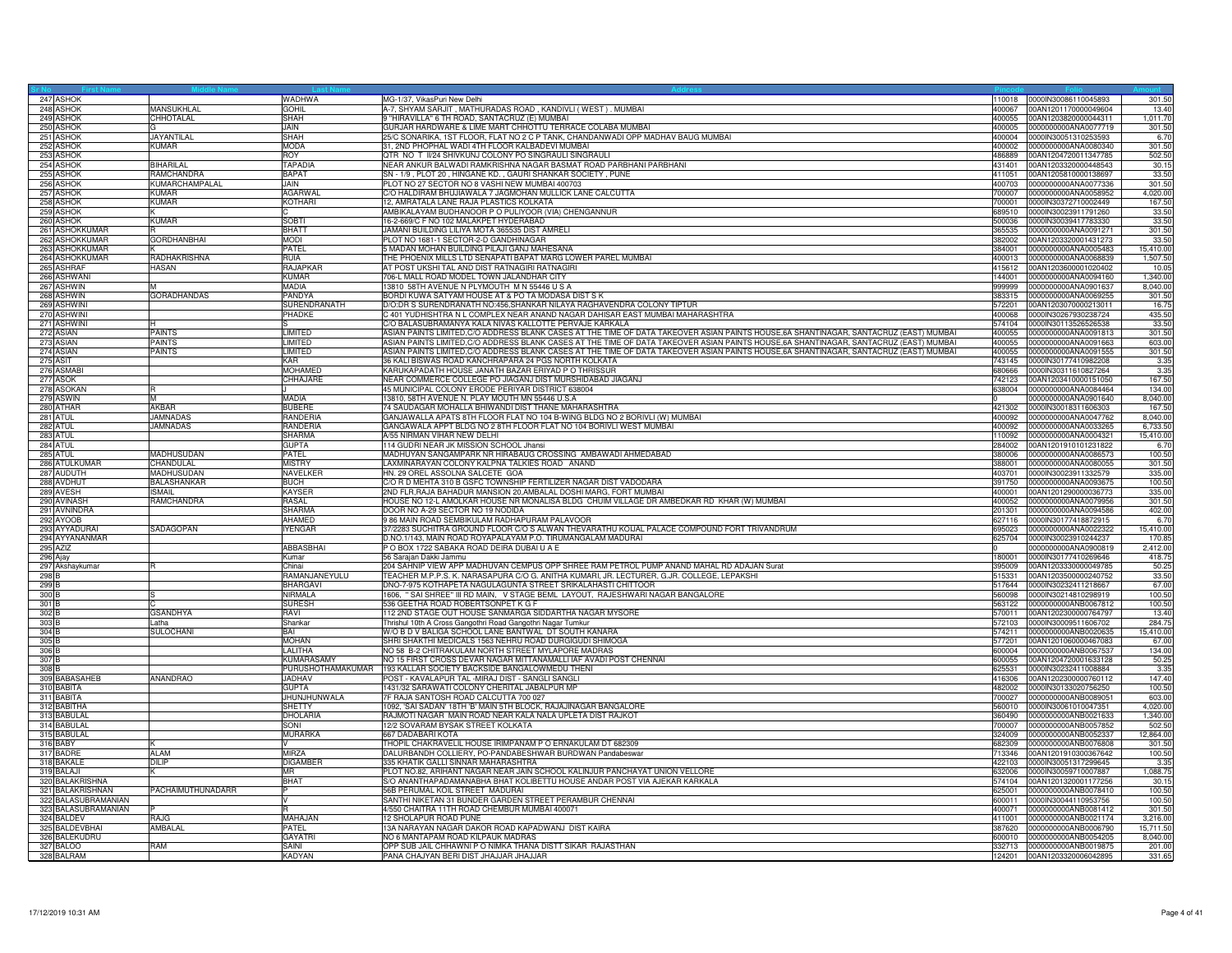| 329 BAMA                    |                                     | SUBRAMANIAN                     | D 23 ANNA NAGAR EAST MADRAS 600102                                                                               | 600102           | 0000000000ANB0079104                         | 301.5          |
|-----------------------------|-------------------------------------|---------------------------------|------------------------------------------------------------------------------------------------------------------|------------------|----------------------------------------------|----------------|
| 330 BANK                    | l∩⊧                                 | <b>INDIA</b>                    | ANDHERI (WEST) BRANCH, 28, S.V. ROAD, P.B.NO.7358 ANDHERI(WEST), MUMBAI                                          |                  | 400058 0000IN30074910036393                  | 5,025.0        |
| 331 BANK                    | <b>IOF</b>                          | <b>INDIA</b>                    | MUMBAI (MAIN) BRANCH. DIVIDEND DEPARTMENT, 70/80, M.G. ROAD, FORT, MUMBAI                                        | 400023           | 0000IN30074910054215                         | 22,646.0       |
| 332 BANK                    | <b>OF</b>                           | <b>INDIA</b>                    | 70/80, M G ROAD MUMBAI MUMBAI                                                                                    | 400023           | 00AN1302080000000019                         | 100.5          |
| 333 BANK                    | OF                                  | MAHARASHTRA                     | J ROAD BRANCH MAHIM MUMBAI                                                                                       | 400016           | 0000000000ANB0101895                         | 12,060.0       |
| 334 BANKIM                  |                                     | SHAH                            | 6 THORNHILL ROAD FORT WORTH TX 76132 U S A                                                                       |                  | 0000000000ANB0902047                         | 268.0          |
| 335 BANOO                   | <b>SHIAVAK</b>                      | <b>MISTRY</b>                   | 3 MOONLIGHT 1ST FLOOR 158 MAHARSHI KARVE ROAD MUMBAI                                                             | 400020           | 0000000000ANB0059847                         | 301.5          |
| 336 BANSIDHAR               |                                     | <b>MEHTA</b>                    | 5TH FLOOR MAHESHWARI MANSION 34 NEPEAN SEA ROAD MUMBAI                                                           | 400036           | 0000000000ANB0003973                         | 61,707.0       |
| 337 BANWARI                 | LAL                                 | KHANDELWAL                      | SADAR BAZAR LANSDOWNE GARWAL U P                                                                                 | 246155           | 0000000000ANB0078590                         | 100.5          |
| 338 BAPUSAHEB               | <b>KRISHNAJIRAO</b>                 | CHAVAN                          | 591-B MANGALWAR PETH KOLHAPUR                                                                                    | 416001           | 0000000000ANB0000158                         | 670.0          |
| 339 BASANT                  | KUMAR                               | <b>JHAWER</b>                   | LAT NO A 92C/3-6A N K BANERJEE STREET P O RISHRA DIST HOOGHLY W B                                                | 712248           | 0000000000ANB0069012                         | 33.5           |
| 340 BASANTA                 | <b>KUMAR</b>                        | <b>BEHURA</b>                   | PLOT NO 300 UNIT III KHARAVELA NAGAR BHUBANESWAR                                                                 | 751001           | 0000000000ANB0008569                         | 6,432.0        |
| 341 BASANTILAL              |                                     | <b>AGARWAL</b>                  | 6/1870 SASTHA NAGAR OPP TELEPHONE EXCHANGE COCHIN                                                                | 682002           | 0000000000ANB0058522                         | 536.0          |
| 342 BASAVARAJ               |                                     | <b>GORGUDDI</b><br><b>PATIL</b> | 3 KARAGANVI ONIYIND PATHTHAR ONIMA NAM 1/E RIND 23E KALLOLLI GOKAK BELGAUM KARNATAKA                             | 591224           | 0000IN30051318077570                         | 3.35           |
| 343 BASAWARAJ<br>344 BASHAB | KUMAR                               |                                 | H NO 82 SHANTI NAGAR GULBARGA<br>3 KAMAKSHI NIKETAN LT DILIP GUPTE ROAD MAHIM MUMBAI                             | 585103           | 00AN1201060001006120                         | 46.90          |
| 345 BASHEEF                 | AHAMED                              | MUKHERJEE                       | HOUSE NO 8C/NA STREET NO 4 ANNA NAGAR VALLAM POST THANJAVUR TAMILNADU                                            | 400016<br>613403 | 0000000000ANB0022541<br>0000IN30267930469859 | 1,541.0<br>6.7 |
| 346 BASIL                   | CF                                  | <b>MONTEIRO</b>                 | SHANTIVANAM FLAT 15 23B PALI ROAD BANDRA MUMBAI                                                                  | 400050           | 0000000000ANB0043705                         | 2,680.00       |
| 347 BASKARAN                |                                     | <sub>B</sub>                    | 53 T V A KOIL STREET AMINJIKARAI MADRAS 600029                                                                   | 600029           | 0000000000ANB0084730                         | 301.50         |
| 348 BATRA                   | <b>SUPRAGAYA</b>                    | RANI                            | C/O RITA 17A/29 W E A KAROL BAGH NEW DELHI 110005                                                                | 110005           | 0000000000ANB0077275                         | 301.50         |
| 349 BAWA                    | <b>TEJPRAKASH</b>                   | <b>SINGH</b>                    | ARYA NAGAR NARBADA ROAD JABALPUR                                                                                 | 482001           | 0000000000ANB0059358                         | 11,557.5       |
| 350 BEANT                   | <b>SINGH</b>                        | <b>MONGA</b>                    | 27/12 SHAKTI NAGAR DELHI 110007                                                                                  | 110007           | 0000000000ANB0082680                         | 301.5          |
| 351 BEDI                    |                                     |                                 | B II 898 KUCHA LAXMI NARAIN LUDHIANA 141008                                                                      | 141008           | 0000000000ANB0090130                         | 67.0           |
| 352 BERYL                   |                                     | GAMA                            | SA/8 UNITED PALACE RAHAL PARK BHAYENDER EAST THANE                                                               | 401105           | 0000000000ANB0077587                         | 301.5          |
| 353 BEULAH                  | ANGELA                              | <b>HOLMES</b>                   | C/O MR UTPAL SOM C/1 M P T COLONY HEADLAND SADA GOA                                                              | 403804           | 0000000000ANB0054333                         | 11,557.5       |
| 354 BHAGAVANJIBHAI          | <b>AMARSHIBHAI</b>                  | KARIA                           | O RAGHUVIR TRADERS NEAR BANK OF BARODA,STATION ROAD AMRELI (GUJARAT)                                             | 364601           | 0000000000ANB0053777                         | 4,020.0        |
| 355 BHAGAVANTHA             | REDDY                               | <b>MOOLA</b>                    | PLOT NO.7, FLAT NO.209 STREETNO.2, HARE RAMA RESIDENCY PRASHANT NAGAR, VIL. MEDIPALLY MDL. GHATKESAR, RANGAREDDY | 500098           | 00AN1205140000042176                         | 26.8           |
| 356 BHAGIRATH               |                                     | <b>SHUKLA</b>                   | PITRU CHHAYA 2 PRAGATI SOC RAIYA ROAD RAJKOT                                                                     | 361003           | 0000000000ANB0085296                         | 201.0          |
| 357 BHAGWAN                 | <b>DEVI</b>                         | <b>ARORA</b>                    | C/O ARORA HOSPITAL 42 KRISHAMA NAGAR BHARATPUR                                                                   | 321001           | 0000000000ANB0092419                         | 301.5          |
| 358 BHAGWAN                 | DAS                                 | NAGPAL                          | BH-646-D EAST JANTA FLATS SHALIMAR BAGH DELHI                                                                    | 110088           | 00AN1203340000010465                         | 3.35           |
| 359 BHAGWAN                 | DAS                                 | <b>SHARDA</b>                   | C/O BALMUKAND DEVKARAN SHARDA 15 7 320 BEGUM BAZAR HYDERABAD A P 500012                                          | 500012           | 0000000000ANB0076875                         | 301.5          |
| 360 BHAGWANTI               | <b>LACHMANDAS</b>                   | <b>SIPAHIMALANI</b>             | 5/1 AJANTA APARTMENTS 5TH FLOOR FLAT NO 1 75 COLABA ROAD MUMBAI                                                  | 400005           | 0000000000ANB0060308                         | 3,819.0        |
| 361 BHAGWATI                | <b>PRASAD</b>                       | SINGHANIA                       | H. NO.- 33B MOH. SAHSHIBHUSAN ROY ROAD P.O.- DEOGHAR DIST.- DEOGHAR                                              | 814112           | 0000IN30077310234315                         | 3.3            |
| 362 BHALCHANDRA             |                                     | PATIL                           | 44 ARUN KAMAL CO-OP SOC LTD VILE PARLE(E) MUMBAI                                                                 | 400057           | 0000000000ANB0048424                         | 1,407.0        |
| 363 BHANABHAI               | RAMBHAI                             | PATEL                           | TAD FALIA AT MACHHAD VIA JALALPORE TAL JALALPORE DIST NAVSARI GUJARAT                                            | 396440           | 0000000000ANB0079317                         | 134.0          |
| 364 BHANUDAS                |                                     | <b>DEGLURKAR</b>                | 1519 UTPAT LANE PANDHARPUR                                                                                       | 413304           | 0000000000ANB0077881                         | 67.0           |
| 365 BHANUMATHY              |                                     |                                 | D NO 8-702 THOTAPALEM NEAR SAI KUTEER APPT CHITTOOR A P                                                          | 517001           | 0000000000ANB0087787                         | 301.5          |
| 366 BHANUPRASAD             | NARAN.II                            | <b>SHELAT</b>                   | #501-502 POOJAKIRAN APT ABOVE BANK OF BARODA BHATAR ROAD                                                         | 395001           | 0000000000ANB0022156                         | 15,410.0       |
| 367 BHANWARLAL              | <b>JUHARMALJI</b>                   | JAIN                            | 903, DARSHAN HEIGHTS, BALASETH MADURKAR MARG, OPP- DEEPAK TALKIES, LOWER PAREL, MUMBAI                           | 400013           | 0000IN30074910294497                         | 3.35           |
| 368 BHANWARLAL              |                                     | KOTHARI                         | 27-28 KISHORE NAGAR EXTN SCHEME AVARI MATA KI GALI NR LIC BLDG KANKROLI                                          | 313324           | 0000000000ANB0022362                         | 30,853.5       |
| 369 BHARAT                  | <b>KUMART</b>                       | <b>KOTHARI</b>                  | NO. 1039 1ST MAIN ROAD 4TH BLOCK DR. RAJKUMAR ROAD RAJAJINAGAR BANGALORE                                         |                  | 560010 0000IN30214810278602                  | 33.50          |
| 370 BHARAT                  | <b>MADHUKAR</b>                     | <b>SATAYE</b>                   | MAHADEV HIRAJI KAMBLE CHAWL VAKOLA BRIDGE, DEMELLOW COMPOUND SANTACRUZ (EAST) MUMBAI                             | 400055           | 0000IN30018310302699                         | 586.2          |
| 371 BHARAT                  |                                     | PURI                            | C/O CADBURY INDIA LTD TERRACE FLAT CADBURY HOUSE 19 BHULABHAI DESAI ROAD MUMBAI                                  | 400026           | 0000000000ANB0003483                         | 4,690.0        |
| 372 BHARAT                  | <b>JASWANTLAL</b>                   | DESAI                           | <b>8 VANALI SOCIETY KARELIBAUG VADODARA</b>                                                                      | 390018           | 00AN1301670000473722                         | 67.0           |
| 373 BHARAT                  | RATILAL                             | PRAJAPATI                       | 5, KIRANNAGAR SOCIETY O/S. SHAHPUR GATE AHMEDABAD                                                                | 380004           | 0000IN30148510046652                         | 268.0          |
| 374 BHARAT<br>375 BHARAT    | <b>BHOOSHAN</b><br><b>VIRJIBHAI</b> | <b>GOSWAMI</b>                  | 2174 RADHAVALLABH_S TEMPLE PANDITJI_S POLE SARANG PUR AHMEDABAD                                                  | 380001<br>363642 | 0000000000ANB0005929<br>0000IN30015910388804 | 3,350.0        |
| 376 BHARATH                 | <b>KUMARK</b>                       | <b>HINGLAJIA</b>                | RUSHABH NAGAR 1 BLOCK NO. 4 MORBI                                                                                | 571301           | 00AN1201060001861019                         | 301.5<br>6.7   |
| 377 BHARATHI                |                                     | NARAYAN                         | 3615 15TH CROSS R P ROAD NANJANGUD MYSORE DIST MYSORE<br>501 PAWAN APARTMENTS KARANGALPADY MANGALORE MANGALORE   | 575003           | 0000IN30113526185917                         | 5,159.0        |
| 378 BHARATHI                |                                     | м                               | 55 A & C NORTH PERUMAL MAISTRY ST MADURAI                                                                        | 625001           | 0000000000ANB0090520                         | 301.5          |
| 379 BHARATHI                | VANI                                | <b>SALEM</b>                    | H NO 12 11 136 UPPERBASTI NAMALAGUNDU SECUNDERABAD                                                               | 500061           | 00AN1204340000031299                         | 167.5          |
| 380 BHARATI                 | <b>NADKISHORE</b>                   | <b>MUNDADA</b>                  | PLOT-25, NR. NAVJIVAN HOSPITAL CAMP ROAD, MALEGAON CAMP, MALEGAON                                                | 423203           | 00AN1207100000035952                         | 10.0           |
| 381 BHARATI                 |                                     | DAS                             | 3A BRINDA BON PAL LANE CALCUTTA                                                                                  | 700003           | 0000000000ANB0102553                         | 4,020.00       |
| 382 BHARATKUMAR             |                                     | PATE                            | RAM NIVAS B S PATEL DHARWAD, KARNATAKA                                                                           | 580001           | 0000IN30189510271553                         | 3.35           |
| 383 BHARATKUMAR             | KANTILAL                            | <b>SHAH</b>                     | 32 VRUNDAVAN SOCIETY NANDURBAR MAHARASHTRA NANDURBAR                                                             | 425412           | 00AN1201330000273879                         | 6.7            |
| 384 BHARGAVA                |                                     | N                               | A-49 ALLAHABAD BANK HOUSING SOCIETY PLOT NO 3 MAYUR KUNJ NEAR CHILLA REGULATOR DELHI                             | 110096           | 0000000000ANB0078665                         | 301.50         |
| 385 BHARTI                  |                                     | <b>SHAH</b>                     | 502-C BAFNA APTT C-WING 5TH FLOOR MOGUL LANE MATUNGA (W) MUMBAI                                                  | 400016           | 0000000000ANB0073736                         | 6,700.00       |
| 386 BHARTI                  | SAN.JAY                             | <b>GOSAI</b>                    | D-30, MARUTI TOWNSHIP OPP. SWAMINARAYAN NAGAR VADODARA                                                           | 390002           | 0000IN30199110647621                         | 67.00          |
| 387 BHARTI                  | <b>BHAVESH</b>                      | <b>DHANDHA</b>                  | SHIV 24 A AVADH DUPLEX NR RADHIKA PARK B/H STERLING HOSPITAL 150 FEET RING ROAD RAJKOT                           | 360007           | 00AN1201800000380181                         | 13.40          |
| 388 BHARTI                  |                                     | VORA                            | /O VORA PHARMA BHAIRAVNATH ROAD AHMEDABAD                                                                        | 380028           | 0000000000ANB0076554                         | 301.5          |
| 389 BHASKAF                 | SAKHARAM                            | WALIMBE                         | BLOCK NO 205 PRATIBHA CO OP HSG SOC A WING IIND FLOOR AGARKAR ROAD DOMBIVLI (E) DIST THANE                       | 421201           | 0000000000ANB0084944                         | 301.5          |
| 390 BHAUMIK                 | <b>MUKESHKUMAR</b>                  | PATEL                           | SHREYAS SOCIETY MOTA KUMBHNATH ROAD V K V ROAD NADIAD                                                            | 387001           | 0000IN30177414656791                         | 16.7           |
| 391 BHAVANA                 |                                     | KUMBHARE                        | H NO 13E ST 16 SADAK 15 HOSPITAL SECTOR BHILAI                                                                   | 490009           | 00AN1204470004495443                         | 6.7            |
| 392 BHAVANA                 | <b>SATYENDRA</b>                    | <b>GUPTA</b>                    | 94 ALAKNANDA A NEAR DESHMUKH COLLEGE KALKAJI NEW DELHI                                                           | 110019           | 0000000000ANB0040704                         | 17,989.50      |
| 393 BHAVANA                 |                                     | SHAH                            | /ISHAL INVT & CONSULTANCY SERVICE BAJWADA NAVLAKHA S HAVELI BARODA 390001                                        | 390001           | 0000000000ANB0076729                         | 301.5          |
| 394 BHAVANI                 |                                     | SIVASANKARAN                    | UDAYAM COURTVIEW NAGAR VANCHIYOOR TRIVANDRUM                                                                     | 695035           | 0000000000ANB0075556                         | 4,020.0        |
| 395 BHAVAR                  | <b>DALICHAND</b>                    | SHAH                            | 69 KIKA STREET GULALWADI MUMBAI 14                                                                               | 400014           | 0000000000ANB0092490                         | 301.5          |
| 396 BHAVENDRA               | KANTIBHAI                           | PATEL                           | 8 MAMBULIMA ROAD P O BOX LUSAKA ZAMBIA                                                                           |                  | 0000000000ANB0901149                         | 92,594.0       |
| 397 BHAVESH                 | NARBHERAMBHAI                       | <b>MEHTA</b>                    | 227-ROYAL COMPLEX, BHUT KHANA CHOWK, DHEBAR ROAD, RAJKOT                                                         | 360001           | 00AN1201980000049308                         | 6.7            |
| 398 BHAVESHKUMAR            | SUNMUKHLAL                          | <b>MODI</b>                     | 17 JEEVAN JYOTI SOCIETY B/H NEERA AUTO GARAGE ANKLESHWAR                                                         | 393001           | 00AN1203320004200781                         | 33.5           |
| 399 BHAVINBHAI              | <b>BHARATBHAI</b>                   | <b>TALATI</b>                   | GANESH POLE SANTH BAZAR NADIAD                                                                                   | 387001           | 00AN1304140000480706                         | 97.1           |
| 400 BHAVISHA                |                                     | <b>DHOLARIA</b>                 | AA;SWASTIKAA; RAJMOTI NAGAR UPLETA                                                                               | 360490           | 0000000000ANB0054375                         | 1,239.5        |
| 401 BHAVNA<br>402 BHAVSAF   | <b>MUKUNDRAY</b>                    | <b>BHUTA</b><br>HIRALAL         | NAGARDAS PARK OLD NAGARDAS ROAD ANDHERI E MUMBAI 400069                                                          | 400069<br>390002 | 0000000000ANB0077388<br>0000IN30039410193821 | 301.5<br>837.5 |
| 403 BHAWAR                  |                                     | GANG                            | 1-AMBIKA NAGAR-1 NR-DELUX STAND NIZAMPURA BARODA                                                                 | 700001           | 0000000000ANB0064926                         | 134.0          |
| 404 BHIMA                   | CHARAN                              | <b>RAKHIT</b>                   | C/O G.P. JAJU & CO. 11 POLLOCK STREET CALCUTTA<br>11 BEADON STREET CALCUTTA                                      | 700006           | 0000000000ANB0018668                         | 15,711.5       |
| 405 BHRUGU                  |                                     | PATEL                           | 40 HARIKRISHNA SOCI ANKLESHWAR MAHADEV ROAD GODHRA                                                               | 389001           | 00AN1204470004056203                         | 3.3            |
| 406 BHUPENDER               |                                     | <b>SARNA</b>                    | C/O SRI AMREEK SARNA 597 SRINAGAR LUCKNOW                                                                        | 201001           | 0000000000ANB0082585                         | 301.5          |
| 407 BHUPENDRA               | HIRALAL                             | PANDYA                          | 6 SWASTIK SOCIETY BEHIND RIDDHI SIDDHI NAGAR AJWA ROAD BARODA                                                    | 390019           | 0000000000ANB0033915                         | 9,648.0        |
| 408 BHUPENDRA               | NANALAL                             | <b>SHROFF</b>                   | 132 ENTERPRISE APARTMENTS FORJET HILL ROAD TARDEO MUMBAI                                                         | 400036           | 0000IN30088813757397                         | 13,567.5       |
| 409 BIBIANA                 | <b>DELPHINE</b>                     | <b>MARY</b>                     | 166 A DHINDUKALL ROAD MANAPPARAI TRICHY                                                                          | 621306           | 0000IN30163740584868                         | 33.5           |
| 410 BIHARI                  |                                     | BRAHMBHATTA                     | 13/15 DHANJI STREET PARSI GALLI OPP SANJAY HOTEL MUMBAI                                                          |                  | 400003 0000000000ANB0092491                  | 1,608.00       |
|                             |                                     |                                 |                                                                                                                  |                  |                                              |                |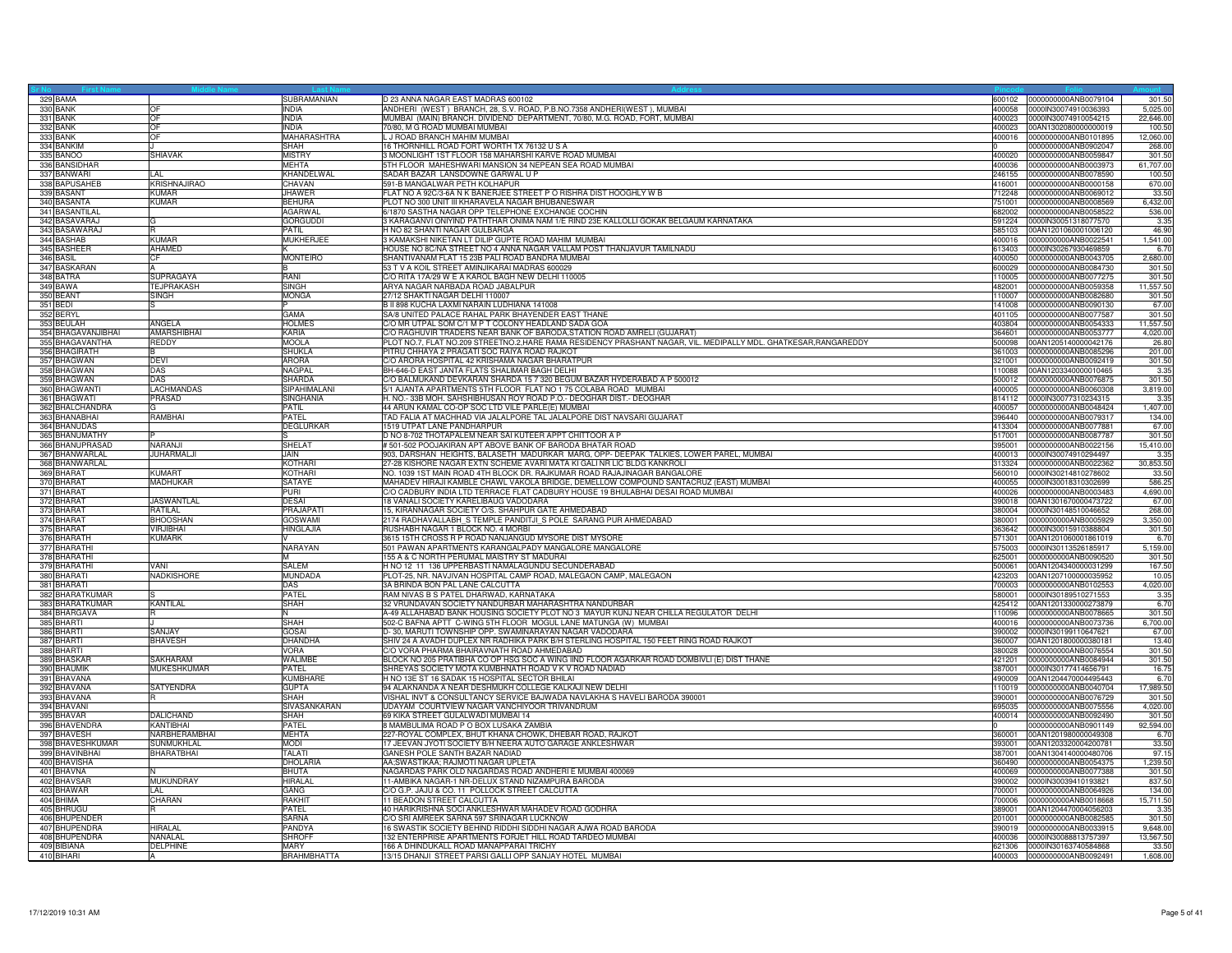|                  | 411 BIJANDER                  |                                    | JAIN                   | A 15 SATYAWATI NAGAR BEHIND LAXMI BAI COLLEGE ASHOK VIHAR PHASE III DELHI                                          |        | 110052 0000IN30011810259112                         | 1,675.00             |
|------------------|-------------------------------|------------------------------------|------------------------|--------------------------------------------------------------------------------------------------------------------|--------|-----------------------------------------------------|----------------------|
|                  | 412 BIJU                      |                                    |                        | KUNDAKUDIYAN HOUSE CHERUMOOLA P O KARIVELLUR PAYYANUR VIA KANNUR                                                   | 670521 | 0000IN30023910437045                                | 167.5                |
|                  | 413 BIMAL                     | <b>KUMAR</b>                       | <b>ROY</b>             | H NO 245/2 BISHNPUR ROAD MURSHIDABAD BERHAMPORE                                                                    | 742101 | 00AN1301440001227632                                | 67.0                 |
|                  | 414 BIMLA                     |                                    | <b>DEVI</b>            | C/O JUGALKISHORE KASHIRAM ROHTAK HARYANA                                                                           |        | 124001 0000000000ANB0018118                         | 3,216.00             |
|                  | 415 BINDU                     |                                    | M.                     | NO 391 10/226 KONDIYARA HOUSE 15 PULLUT NORTH KODUNGALLUR THRISSUR                                                 |        | 680663 0000IN30039418274597                         | 6.70                 |
|                  | 416 BINNANI                   |                                    | <b>MADHURI</b>         | C/O DR M H TOSHNIWAL INDRAPRASTHA, BESIDES GOVT ENGG COLLG, ST RD 2 AURANGABAD                                     |        | 431005 0000IN30023912580254                         | 234.50               |
|                  | 417 BINOD                     | KUMAR                              | <b>SIKARIA</b>         | 5 GOPAL CHANDRA MUKHERJEE LANE HOWRAH                                                                              | 711101 | 0000000000ANB0079709                                | 301.5                |
|                  | 418 BINOY                     | <b>MAHENDRA</b>                    | SHAH                   | 3 MAHAVIR SAGAR 32 GARODIA NAGAR GHATKOPAR MUMBAI                                                                  |        | 400077 0000000000ANB0012680                         | 12,864.00            |
|                  | 419 BINTA                     |                                    | VAKIL                  | C/2 RIDGE APARTMENTS 18 RIDGE ROAD MALBAR HILL MUMBAI                                                              |        | 400006 0000000000ANB0110372                         | 301.50               |
|                  | 420 BIPIN                     |                                    | <b>MEHTA</b>           | CORRONET JEWELS 3 NATIONAL GARAGE BLDG, 1ST FLOOR B D ROAD MUMBAI                                                  |        | 400004 0000000000ANB0061796                         | 7,035.00             |
|                  | 421 BISHNU                    | KUMAR                              | <b>AGARWAL</b><br>SAHA | 2/1 JODHAN SINGH ROAD POST RISHRA DIST HOOGHLY WEST BENGAL                                                         | 712248 | 0000000000ANB0068973<br>700030 0000IN30181110154194 | 33.50                |
|                  | 422 BISHWAJIT<br>423 BLANCHE  |                                    | MANUEL                 | NO-54/B KUNJA MULLICKBAG ANJANGARH KOLKATA<br>INDIAN INSTITUTE OF MANAGEMENT 11-12 KMS BANNERGHATTA ROAD BANGALORE |        | 560076 0000000000ANB0007105                         | 335.00<br>10,251.00  |
|                  | 424 BLOSSOM                   | <b>ANTHONY</b>                     | <b>FERNANDES</b>       | SMALL CARPENTRY TAMTALAO VASAI DIST THANE HOUSE NO 47/48 JOHNNY CROSS LA NE VASAI MAHARASHTRA                      |        | 401201 0000IN30051318901898                         | 117.25               |
|                  | 425 BOOPATHI                  |                                    |                        | 127 N.M.PURAM COLONY, SAKTHI NAGAR BHAVANI ERODE                                                                   | 638315 | 0000IN30163740364682                                | 16.7                 |
|                  | 426 BPRINCE                   |                                    |                        | NO-78/1 RK REGENCY KATHRIGUPPE MAIN RD BSK 3 RD STAGE BENGALURU                                                    | 560085 | 00AN1201090001605271                                | 23.45                |
|                  | 427 BRAAN                     | <b>DSOUZAJ</b>                     |                        | AA;PALM GROVEAA; KEMMANNU P O 576 115 UDUPI TALUK (DK)                                                             | 576115 | 0000000000ANB0090353                                | 301.50               |
|                  | 428 BRIGITHA                  |                                    | <b>KOSHY</b>           | C/O A/CS DEPT ALGHO PO B 223 SAFAT KUWAIT 13003                                                                    | 999999 | 0000000000ANB0902757                                | 201.00               |
|                  | 429 BRIJ                      | <b>MOHAN</b>                       | <b>DHANUKA</b>         | B M DHANUKA & CO 12 POLLOCK STREET R N 26 IST FLOOR CALUCTTA                                                       |        | 700001 0000000000ANB0070110                         | 134.00               |
|                  | 430 BRIJ                      | <b>VIR</b>                         | <b>KAKKAR</b>          | NO 318 INDRALOK P O MANAS NAGAR LUCKNOW                                                                            | 226023 | 0000000000ANB0009327                                | 2,546.00             |
|                  | 431 BRIJ                      | RANI                               | BHARGAVA               | A-49 ALLAHABAD BANK HOUS SOCIETY PLOT #3 MAYUR KUNJ NR CHILLA REGULATOR DELHI                                      | 110096 | 0000000000ANB0078593                                | 301.5                |
|                  | 432 BURHANUDDIN               | <b>MOHAMMED</b>                    | KAMARI                 | BURHANI COLLEGE OF COMM & ARTS 6TH FLOOR NESBIT ROAD MAZAGAON MUMBAI                                               |        | 400010 0000000000ANB0101425                         | 4,020.0              |
| 433 C            |                               |                                    | <b>NARAYAN</b>         | 50 IRIS CUFFE PARADE COLABA MUMBAI                                                                                 |        | 400005 0000000000ANC0023939                         | 5,762.00             |
| 434 C            |                               |                                    | CHANDANA               | D NO 4/326 SUPER BAZAR ROAD CUDDAPAH D T PRODDATUR                                                                 |        | 516360 00AN1301440001627883                         | 30.1                 |
| 435C             |                               |                                    | Chandra                | 369, 65th Cross 5th Block Rajaji Nagar Bangalore                                                                   |        | 560010 0000IN30009510176423                         | 402.0                |
| 436 <sup>C</sup> |                               |                                    | Indrakuma              | 734, III Block, 12th Main Rajaji Nagar BANGALORE                                                                   | 560010 | 0000IN30009510577357                                | 5,929.5              |
| 437 C            |                               |                                    | UBAIDULLA              | DARUL AMEEN NO 367 AKKITHIMMANA HALLY LAYOUT SHANTHINAGAR BANGALORE                                                | 560027 | 0000000000ANC0068951                                | 1,172.5              |
| 438 C            |                               | VRADHAKRISHNA                      | <b>SETTY</b>           | CHINDALUR VENKATACHALAPATHY & SONS BALAJI STORES H & P DEALERS BIG BAZAR KOLAR KARNATAKA                           | 563101 | 0000000000ANC0004429                                | 15,410.0             |
| 439 C            |                               | <b>VLAKSHMIR</b>                   | SWAMY                  | C31 PARK VIEW EXTENSION DURGIGUDI SHIMOGA SHIMOGA                                                                  |        | 577201 0000IN30113513379893                         | 30,853.50            |
| 440 C            |                               | <b>MV</b>                          | RAMANUJAM              | 85 THANGA SALAI CHENNAI                                                                                            | 600079 | 0000000000ANC0031065                                | 17,219.00            |
| 441 C            |                               | RAVI                               | SHANKAR                | METTU STREET MOTCHAKULAM VILLIPURAM VILLIPURAM                                                                     | 605105 | 0000IN30113526629997                                | 368.5                |
| 442 C            |                               |                                    | <b>INDRABAI</b>        | 623 JAWAHAR BAZAAR KARUR<br>10 DINDIGUL ROAD KARUR                                                                 | 639001 | 0000000000ANC0008471                                | 3,216.0              |
| 443 C            |                               |                                    | VISWASOM               | MMO BUILDING 3RD FLOOR 55 M G ROAD FORT MUMBAI                                                                     |        | 639001 0000000000ANC0070204                         | 16,080.0             |
|                  | 444 CENTBANK<br>445 CHAGANRAJ | <b>FINANCIALSERVICES</b><br>GAJRAJ | TD.<br><b>SOLANKI</b>  | CRYSTAL PALACE ROW HOUSE NO 15 LINK ROAD KANCHPADA MALAD (W) MUMBAI                                                | 400064 | 400001 0000IN30088813621815<br>0000000000ANC0035160 | 16,080.0<br>3,350.00 |
|                  | 446 CHAKRAVARTHY              |                                    |                        | NEW NO 4 OLD 12 2ND STREET TANSI NAGAR VELACHERY CHENNAI (T N)                                                     | 600042 | 0000000000ANC0084416                                | 134.00               |
|                  | 447 CHALAPATHI                | <b>RAO</b>                         | <b>KODA</b>            | FLAT NO 402 SAI SRAVANTHI ESTATES K R M COLONY VISAKHAPATNAM                                                       | 530013 | 0000IN30169611589642                                | 167.50               |
|                  | 448 CHAMANBHAI                | MAVJIBHAI                          | PATEL                  | 12-MASTER SOCIETY OPP. PIYUSH 'OM' RAJKOT                                                                          | 360002 | 00AN1201090000216622                                | 1,340.00             |
|                  | 449 CHAMPA                    | GIRISH                             | <b>VAKIL</b>           | C 30 ULTRA COOP HSG SOCIETY DILIP GUPTE ROAD SHIVAJI ROAD MUMBAI                                                   |        | 400016 0000000000ANC0029466                         | 8,442.00             |
|                  | 450 CHAMPA                    | RANI                               | <b>AGGARWAL</b>        | JAYCEE MOTORS RLY RD AMRITSAR                                                                                      | 143001 | 0000000000ANC0079116                                | 301.50               |
|                  | 451 CHAMPABEN                 | DAHYALAL                           | SHAH                   | 255/3 JAWAHARNAGAR NEAR MOUNT MERY HIGH SCHOOL GOREGAON WEST MUMBAI                                                | 400062 | 0000000000ANC0013265                                | 7,738.5              |
|                  | 452 CHANCHAL                  | <b>SINGH</b>                       | <b>GADHOKE</b>         | C/O M/S DELHI PAINTS CORP KAMPTEE ROAD NAGPUR                                                                      | 440001 | 0000000000ANC0000219                                | 4,020.0              |
|                  | 453 CHANCHALA                 |                                    | <b>AGRAWAL</b>         | C/O HINDUSTAN TRADERS TAMBAKUPATTI CHAIBASA BIHAR                                                                  |        | 833201 0000000000ANC0060932                         | 1,005.00             |
|                  | 454 CHAND                     |                                    | <b>JHAMB</b>           | YOGI SMRUTI AVITHAL NAGAR SOCIETY 10TH ROAD JVPD SCHEME MUMBAI 400 049                                             |        |                                                     | 301.50               |
|                  | 455 CHANDAN                   |                                    | <b>KUMAR</b>           | S/O SHREEKANT PRASAD SHARMA DHIWAR PO CHAKNAWADA PS PUNPARAKH PATNA                                                |        | 803213 00AN1204470001685772                         | 10.0                 |
|                  | 456 CHANDER                   | SHEKHAR                            | GANG                   | A-M-GANG & COMPANY CHARTERED ACCOUNTANT SOJATI GATE JODHPUR -RAJASTHAN                                             | 342001 | 0000IN30088814299104                                | 670.00               |
|                  | 457 CHANDI                    | CHARAN                             | <b>SEN</b>             | 144/8 BARUI PARA LANE P O ALAMBAZAR CALCUTTA                                                                       | 700035 | 0000000000ANC0109158                                | 3.3                  |
|                  | 458 CHANDKIRAN                |                                    | <b>RASTOGI</b>         | C/O LUCKNOW MEDICAL AGENCIES 1694 MADAN BLDG BHAGIRATH PLACE DELHI                                                 | 110006 | 0000000000ANC0011077                                | 5,762.00             |
|                  | 459 CHANDRA                   | <b>BHUSHAN</b>                     | <b>TIWARI</b>          | F E 227 SECTOR III SALT LAKE KOLKATA                                                                               | 700091 | 0000000000ANC0079074                                | 301.50               |
|                  | 460 CHANDRA<br>461 CHANDRA    | PRABHA                             | SETHURAMAN<br>THIRANI  | NO 11 VELU STREET WEST MAMBALAM MADRAS<br>SD - 92, DDA TOWERS APARTS. PITAMPURA, . NEW DELHI                       | 600033 | 0000000000ANC0038676<br>110088 00AN1204720012896060 | 7,671.5<br>837.50    |
|                  | 462 CHANDRABALA               | <b>ARVINDKUMAR</b>                 | <b>KAPADIA</b>         | RAGHAVJI NIVAS 2ND FLOOR 10 DADI SETH 1ST LANE CHOWPATTY MUMBAI 400007                                             |        | 400007 0000000000ANC0078937                         | 301.50               |
|                  | 463 CHANDRAKANT               | NARAYAN                            | BHATT                  | P/O SHIRGAON, BOND PADA VIA BHILAD DIST BULSAR                                                                     |        | 390001 0000000000ANC0088897                         | 301.50               |
|                  | 464 CHANDRAKANT               | <b>SHIVRAM</b>                     | <b>HATLE</b>           | EKATA SOCIETY ROOM NO 12 MAHARASHTRA NAGAR BHANDUP MUMBAI 400078                                                   | 400078 | 0000000000ANC0085204                                | 603.00               |
|                  | 465 CHANDRAKANT               |                                    | DEOGADE                | 35/16/1:3, SECTOR 3 C B D NEW MUMBAI                                                                               | 400614 | 0000000000ANC0061739                                | 2,546.00             |
|                  | 466 CHANDRAMOHAN              |                                    | M                      | C/O M/S N M GURAPPA SON HARDWARE MERCHANTS BANGALORE ROAD BELLARY 583101                                           | 583101 | 0000000000ANC0080256                                | 134.00               |
|                  | 467 CHANDRASHEKARAIAH         |                                    |                        | SIDDAGANGA MUTT QUARTERS SIDDAGANGA MUTT SIDDAGANGA MUTT KYATSANDRA TUMKUR                                         | 572104 | 0000IN30307710280798                                | 268.00               |
|                  | 468 CHANDRAVALIBEN            | <b>GOVINDLAL</b>                   | SHAH                   | 1957 DESAIWADA TALAV FALIA DAHOD P M S                                                                             |        | 389151 0000000000ANC0004874                         | 15,410.00            |
|                  | 469 CHANDRIKA                 | RAMESHCHANDRA                      | <b>PAREKH</b>          | THE KATHIAWAR HING SUPPLY CO POST SONGADH DIST BHAVNAGAR                                                           | 364250 | 0000IN30103924427276                                | 2.244.5              |
|                  | 470 CHANDRIKA                 | PARMANANDDAS                       | <b>DOSHI</b>           | 9 JAY MAHAL 2ND FLR 29 DADABHAI ROAD VILE PARLE WEST MUMBAI                                                        | 400056 | 0000000000ANC0042163                                | 3,517.5              |
|                  | 471 CHANDRIKABEN              | CHHAGANLAL                         | <b>KOTHARI</b>         | 6 AGAM FLATS VASANA BARRAGE ROAD VASANA AHMEDABAD                                                                  | 380007 | 0000000000ANC0006306                                | 1,072.0              |
|                  | 472 CHANDU                    | I AI                               | PATEL                  | DURGA SAW MILL NEW TIMBER MARKET FAFADIH RAIPUR CG                                                                 |        | 492009 0000IN30133019625036                         | 268.00               |
|                  | 473 CHANDUBHAI                | <b>JIWANBHAI</b>                   | PATEL                  | ASIAN PAINTS LIMITED 6A SHANTHI NAGAR SANTACRUZ (E) MUMBAI                                                         |        | 400055 0000000000ANC0900943                         | 42,344.00            |
|                  | 474 CHANDUBHAI                | <b>PURUSHOTTAMDAS</b>              | PATFI                  | B NO 16 PLOT 684 SECTOR 21 GANDHINAGAR PINCODE 382021 GUJARAT                                                      | 382021 | 0000000000ANC0041377                                | 9,648.00             |
|                  | 475 CHARANJEET                |                                    | KAUR                   | NO WARD NO 6 PURNAHAT SAHI BARIPADA BARIPADA                                                                       | 757001 | 00AN1201060002312014                                | 1,005.0              |
|                  | 476 CHARANJIT                 | <b>SINGH</b>                       | <b>GORAYA</b>          | MOH TALIAN URMAR W 5 HOSHIARPUR PUNJAB INDIA                                                                       | 144204 | 0000IN30226912686334                                | 83.7                 |
|                  | 477 CHARANJIT                 |                                    | SINGH                  | VPO RAJPUR GAHOT DISTT HOSHIAR PUR HOSHIARPUR                                                                      |        | 144203 00AN1204470004358539                         | 56.95                |
|                  | 478 CHARU<br>479 CHARU        |                                    | TULI<br>AHUJA          | H.NO.166 SECTOR NO.8/A CHANDIGARH<br>C/O AHUJA & CO MANDIR MARG NEW DELHI 110 001                                  | 110001 | 160018 0000000000ANC0107055<br>0000000000ANC0088321 | 12,529.00<br>301.50  |
|                  | 480 CHARU                     |                                    | TULI                   | HOUSE NO 166 SEC-8-A CHANDIGARH, CHANDIGARH                                                                        | 160018 | 0000IN30133017070005                                | 2,914.50             |
|                  | 481 CHATTAR                   | CHAND                              | <b>MEHTA</b>           | 409 MANGALAM 24 HEMANT BASU SARANI CALCUTTA                                                                        | 700001 | 0000000000ANC0050137                                | 6,432.0              |
|                  | 482 CHETAN                    |                                    | <b>MEHTA</b>           | FLAT NO 1B SRINIWAS BLDG 22C PUDDAPUKUR ROAD KOLKATA                                                               | 700020 | 0000000000ANC0067291                                | 804.00               |
|                  | 483 CHETANKUMAR               | MANAKLAL                           | JAIN                   | DHAVALGANGA BLOCK 9/E 1 CARTER ROAD BANDRA WEST MUMBAI                                                             |        | 400050 0000000000ANC0042341                         | 1,675.00             |
|                  | 484 CHETNABEN                 | DEVENDRAKUMAR                      | BHATT                  | VIKRAM NEAR LILIA JAKAT NAKA MANEKPARA AMRELI                                                                      | 365601 | 0000000000ANC0091794                                | 301.5                |
|                  | 485 CHHAGANJI                 | SENDHAJI                           | <b>THAKORE</b>         | 152/1010, VISHNUNAGAR GUJRAT HOUSING BOARD CHANDKHEDA, TA AND DIST-GANDHINAGAR AHMEDABAD                           | 382424 | 00AN1203410000195812                                | 33.50                |
|                  | 486 CHHAYA                    |                                    | <b>GROVER</b>          | 272 BHEL APPTT SECTOR-62 NOIDA (U.P)                                                                               | 201301 | 0000lN30167010262140                                | 33.50                |
|                  | 487 CHIKKANALLUR              | NANJUNDAPPA                        | <b>KALLESHAPPA</b>     | H NO 3590 T B ROAD KADUR CHICKMAGALUR KADUR                                                                        | 577548 | 00AN1202990004029851                                | 40.20                |
|                  | 488 CHIMANBHAI                | RANCHHODBHAI                       | PATEL                  | AT- PO RAHAD TA- VAGARA BHARUCH                                                                                    | 392001 | 0000IN30305210393379                                | 3,350.00             |
|                  | 489 CHINUBHAI                 |                                    | PATEL                  | MOTI - KHADKI P.O.VASAD DIST KHEDA                                                                                 | 388306 | 0000000000ANC0071577                                | 536.00               |
|                  | 490 CHIRAGBHAI                | <b>DHIRUBHAI</b>                   | <b>HIRANI</b>          | SARKARI DAVAKHANA PACHALNO VISTAR, DIST. AMRELI, BAGASARA                                                          |        | 365440 0000IN30097411775417                         | 167.50               |
|                  | 491 CHITRA                    |                                    | <b>SHANGHV</b>         | 12 C WOODLANDS 67 DR G DESHMUKH MARG MUMBAI                                                                        |        | 400026 0000000000ANC0084576                         | 134.00               |
|                  | 492 CHITRA                    |                                    | SHANGHVI               | 12 C WOODLANDS 67 DR G DESHMUKH MARG MUMBAI                                                                        |        | 400026 0000000000ANC0084575                         | 134.00               |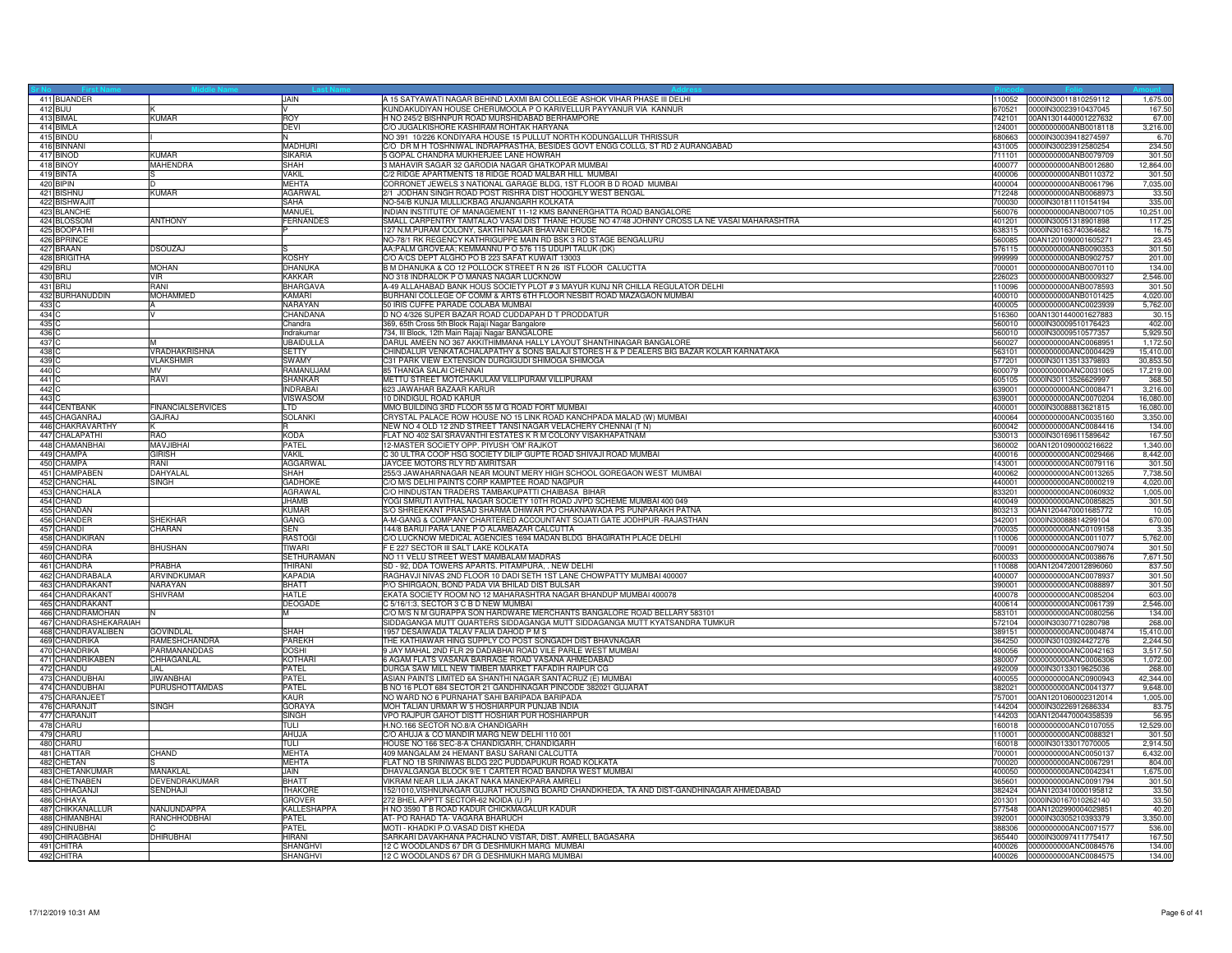|                  | 493 CHITRAKSHI   |                    | KOTIAN                            | 63 JASMINE APTS S V ROAD ANDHERI W MUMBAI                                                  | 400058           | 00AN1304140001821672                         | 83.7      |
|------------------|------------------|--------------------|-----------------------------------|--------------------------------------------------------------------------------------------|------------------|----------------------------------------------|-----------|
|                  | 494 CHOCKALINGAM |                    |                                   | 335, PERIYA IYER STREET ARJUNA NAGAR BEHIND SARADHA COLLEGE SALEM                          |                  | 636016 0000IN30017510340098                  | 335.00    |
|                  | 495 CHOCKALINGAM |                    | AL                                | 87, CAR STREET KARUR                                                                       |                  | 639001 0000IN30017510364746                  | 502.50    |
|                  | 496 CHODAY       | VENKATAJOSNA       | RANI                              | D NO 43-19-29/A VENKATA RAJU NAGAR T S N COLONY VISAKHAPATNAM                              |                  | 530016 0000IN30232410863084                  | 670.00    |
|                  | 497 CHRISTINA    | NAVZER             | <b>KAPADIA</b>                    | NO 1 RUSTOM BAUG FLAT NO 5 2ND FLOOR VICTORIA ROAD BYCULLA MUMBAI                          | 400027           | 0000000000ANC0061517                         | 1,407.00  |
|                  | 498 CHRISTOPHER  |                    | <b>MORAES</b>                     | 06 MARVE ROAD ORLEM MALAD MUMBAI-400064                                                    | 400064           | 0000000000ANC0082327                         | 301.50    |
|                  | 499 CHUKKA       | YAMINI             |                                   | H NO 14 58 KANAGALA POST CHERUKUPALLI KHAMMAM                                              |                  |                                              |           |
|                  | 500 CYRIL        | <b>MOHANKUMAR</b>  | <b>SRINIVAS</b><br><b>MANDODY</b> | GULF AIR INSURANCE DEPT P O BOX 5246 BAHRAIN                                               | 522259           | 00AN1204720001965273<br>0000000000ANC0902212 | 3.35      |
|                  |                  |                    |                                   |                                                                                            |                  |                                              | 201.00    |
| 501 D            |                  |                    | <b>SUKUMAR</b>                    | E/122 BANG BHAVAN HINDU COLONY LANE 5 DADAR MUMBAI                                         |                  | 400014 0000000000AND0073807                  | 1,675.00  |
| $502$ D          |                  |                    | <b>HAREENDRAN</b>                 | B-69/302 ANAND NAGAR DAHISAR (E) MUMBAI                                                    |                  |                                              | 2,546.00  |
| 503 D            |                  |                    | NARASAIAH                         | D.NO:- 1/79, EGUVA BRAHMANA STREET, BADVEL, KADAPA                                         | 516227           | 00AN1203500000227467                         | 13.4      |
| 504 <sub>D</sub> |                  |                    | SUBRAMANYAM                       | D NO. 3/637-1 S V M S ROAD PRODDATUR CUDDAPAH                                              | 516360           | 00AN1203070000126104                         | 10.0      |
| 505 D            |                  | MGANGADHARAGUPTA   | <b>BROS</b>                       | MAIN ROAD HOSADURGA KARNATAKA                                                              |                  | 577527 0000000000AND0091298                  | 301.50    |
| 506 D            |                  |                    | DEIVARAYAN                        | 20 DR NAIR ROAD T NAGAR MADRAS                                                             |                  |                                              | 134.00    |
| 507 D            |                  |                    | <b>BINU</b>                       | TYPE -II 206/E ORDNANCE ESTATE PO TRICHY                                                   | 620016           | 0000IN30039414984227                         | 16.75     |
| 508 D            |                  |                    | CHITHTHARTHAN                     | 1369-A AMRITHA SAROJINI ILLAM MANORANJITHAM STREET VALLUVAR NAGAR KARAIKUDI                | 630002           | 0000IN30039415748698                         | 33.50     |
|                  | 509 DADAJI       | <b>APPAJIRAO</b>   | <b>SHINDE</b>                     | C1/4 VANRAI PUSHP KATRAP ROAD BADLAPUR EAST                                                | 421503           | 0000000000AND0085089                         | 603.00    |
|                  | 510 DAKSHABEN    | <b>BHAGVANDAS</b>  | <b>DESAI</b>                      | MANDIR FALIA TA-HALOL DIST-PANCHMAHAL HALOL                                                | 389350           | 00AN1301670000239763                         | 167.50    |
|                  | 511 DALI         | <b>FIROZ</b>       | <b>BARIA</b>                      | 8/400 MANGALIA WAD KAHARWAS BAZAR NAVSARI NAVSARI                                          |                  | 396445 00AN1201330000256346                  | 23.45     |
|                  | 512 DALJEET      | <b>SINGH</b>       | <b>JASSAL</b>                     | 1 - 207 SADAR BAZAR DELHI CANTT                                                            | 110010           | 0000000000AND0096548                         | 8,040.00  |
|                  |                  |                    | <b>DADHA</b>                      | K G 1/6, STRINGERS APPARTMENT NO.1 STRINGERS ROAD, PERIYAMET, NR.GURUSHANTI SCHOOL CHENNAI | 600003           | 00AN1201090004163315                         |           |
|                  | 513 DALJEET      | SINGH              |                                   |                                                                                            |                  |                                              | 301.50    |
|                  | 514 DAMAN        | PAL                | KAUR                              | B-IV/633 WAIT GANJ LUDHIANA PB                                                             | 141000           | 0000000000AND0078376                         | 301.5     |
|                  | 515 DAMAYANTI    |                    | DEVI                              | 27 RAJDHANI NIKUNJ 94 I P EXTN DELHI                                                       |                  | 110092 0000IN30115112077062                  | 23,115.00 |
|                  | 516 DAMODAR      | <b>SHANKAR</b>     | PRABHU                            | C O KIRAN D PAI NEAR VINAYAK SAW MILL HERWATTA KUMTA KARNATAKA                             |                  | 581343 0000IN30307710263009                  | 33.50     |
|                  | 517 DAMODARDAS   | <b>BHAGAVANDAS</b> | SONI                              | HAVELIS STREET OPP RAJ VALKENISE BHAVNAGAR 364001                                          | 364001           | 0000000000AND0080326                         | 301.50    |
|                  | 518 DANDA        | RATHNAMALANARAYANA | REDDY                             | ADMA OPCO ELECTRONICS LAB P B NO 303 ABUDHABI UAE                                          |                  | 0000000000AND0902696                         | 335.00    |
|                  | 519 DANUMAL      |                    |                                   | SHA DEEPCHAND DHOKA MONDIPET SHIKARIPUR                                                    | 577427           | 0000000000AND0069088                         | 1,608.00  |
|                  | 520 DARA         |                    | <b>SIDHWA</b>                     | DINA BLDG 3RD FLR 53 QUEEN'S ROAD MUMBAI                                                   |                  | 400002 0000000000AND0063492                  | 19,296.00 |
|                  | 521 DARABNA      |                    |                                   | 259 BAZARGATE STREET FORT MUMBAI 400 001                                                   |                  |                                              | 603.00    |
|                  | 522 DARSHAN      | <b>BHALCHANDRA</b> | <b>BHATT</b>                      | 54/883, KRUSHNA NAGAR, SAIJPUR BOGHA, NARODA, AHMEDABAD.                                   | 382346           | 0000IN30034310873662                         | 251.25    |
|                  | 523 DARSHAN      | I AI               | <b>GROVER</b>                     | 1307 BARA BAZAR ROHTAK                                                                     | 124001           | 0000000000AND0102196                         | 603.00    |
|                  | 524 DASHARATH    | <b>SHANKAR</b>     | <b>MORF</b>                       | D 9/2 JEEVANSANTI LI C COLONY S V ROAD SANTACRUZ WEST MUMBAI                               |                  | 400054 0000000000AND0088728                  | 301.50    |
|                  | 525 DATTATRAY    | RAMCHANDRA         | YESARE                            | ALKAR CHAWL ROOM NO 2 PARDHI COMPOUND L B S MARG BHANDUP MUMBAI                            |                  | 400078 0000000000AND0085192                  | 603.00    |
|                  | 526 DAVID        | <b>ELIAS</b>       | NAHOUM                            | 1 HARTFORD LANE CALCUTTA                                                                   |                  |                                              | 3,350.00  |
|                  | 527 DAVID        | <b>HARMARAJ</b>    | SARGUNAR                          | 3 31 PERUMALPURAM TIRUNELVELY                                                              | 627007           | 0000000000AND0028466                         | 3,350.00  |
|                  | 528 DAVID        | <b>JANARDHAN</b>   | RAJ                               | 9 CHELDON CLOSE RED HOUSE FARM WHITLEY BAY TYNE & WEAR NE25 9XS (U K)                      |                  | 0000000000AND0901946                         | 603.00    |
|                  | 529 DAXABEN      | <b>DIPAKKUMAR</b>  | SAILOR                            | PANCH PIPLA SHERI RANDER SURAT.                                                            |                  |                                              |           |
|                  |                  |                    |                                   |                                                                                            | 395005           | 0000IN30042510109583                         | 1,675.00  |
|                  | 530 DAXESH       |                    | <b>JOBANPUTRA</b>                 | TBX 27 ADIPUR GANDHIDAM ADIPUR ADIPUR                                                      | 370201           | 00AN1201330000727408                         | 40.20     |
|                  | 531 DAYA         | PRALHAD            | ATHVANKAR                         | A/34 GANESH PARSAD SLEATER RD MUMBAI 400007                                                | 400007           | 0000000000AND0079377                         | 301.50    |
|                  | 532 DEB          | DEEP               | RAY                               | IBM INDIA P L NEW TOWN 7TH FLR RAJARHAT TOWER B NEAR DLF IT PARK KOLKATA WEST BENGAL       | 700156           | 0000IN30051318039232                         | 67.00     |
|                  | 533 DEB          | RANJAN             | <b>BERA</b>                       | VILL BAHARGRAM PO PANSKURA TAMLUK PUBRA MEDINIPUR PANSKURARIY WIRELESS TAMLUK              |                  | 721636 00AN1203410000150893                  | 33.50     |
|                  | 534 DEBASHIS     |                    | <b>SARKAR</b>                     | 304 JODHPUR PARK CALCUTTA                                                                  |                  | 700068 0000000000AND0085338                  | 201.00    |
|                  | 535 DEBASIS      |                    | HAZRA                             | 143A MOTILAL NEHRU ROAD KOLKATA                                                            |                  | 700029 0000000000AND0018682                  | 30,853.50 |
|                  | 536 DEBASISH     |                    | ROY                               | 3 NO RAM SITA GHAT STREET MAY FAIR SUDAMA FLAT NO 407 BLOCK B UTTARPARA                    |                  | 712232 0000IN30021412044967                  | 83.75     |
|                  | 537 DEBJYOTI     |                    | <b>POLLEY</b>                     | 43 DESHPRAN SASMAL ROAD HOWRAH WEST BENGAL 711101                                          | 711101           | 0000000000AND0084078                         | 301.50    |
|                  | 538 DEEPA        | DHANJI             | SHAH                              | E/1105 SUMIT SAMARTH ARCADE AAREY ROAD GOREGAON WEST MUMBAI                                |                  | 400104 0000IN30109810263410                  | 2,144.00  |
|                  | 539 DEEPA        |                    | <b>MISHRA</b>                     | M-171 NCL KHADIA PROJECT COLONY SHAKTINAGAR SONEBHADRA                                     | 231222           | 0000IN30039416673547                         | 6.70      |
|                  | 540 DEEPA        |                    | <b>SURANA</b>                     | C/O PHOOLCHAND MISHRILAL JOHARI BAZAR AGRA                                                 | 282003           | 0000000000AND0067724                         | 1,675.00  |
|                  | 541 DEEPA        |                    |                                   | M N JAYAN ADARSH VIJAYANAGER PALAKKAD                                                      | 678002           | 0000IN30177415153985                         | 837.50    |
|                  | 542 DEEPAK       | VINAYAKRAO         | <b>DESHMUKH</b>                   | BHAWNA COLONY EKVIRA NAGAR AMRAVATI                                                        | 444606           | 0000IN30133019775026                         | 16.7      |
|                  | 543 DEEPAK       |                    |                                   |                                                                                            |                  |                                              | 67.00     |
|                  | 544 DEEPAK       | SAHEBRAO           | BHANDARI                          | 2 GULMOHAR RESIDENCY NEAR TO INDIA INTERIOR INDORE                                         | 452001<br>380007 | 0000IN30021412609488<br>00AN1204470001202638 | 3.35      |
|                  |                  |                    | PITLAWAR                          | BLOCK A-705, RIVERISDE PARK, NR APMC VASNA, AHMEDABAD                                      |                  |                                              |           |
|                  | 545 DEEPAK       |                    | KOHLI                             | C-1 MUSTJAB QUARTERS AGRA CANTT AGRA                                                       |                  | 282001 0000000000AND0078582                  | 301.50    |
|                  | 546 DEEPALI      |                    | DESHMUKH                          | 29/311 MANISH NAGAR ANDHERI (W) MUMBAI                                                     | 400053           | 0000000000AND0071934                         | 8,040.00  |
|                  | 547 DEEPESH      |                    | VAID                              | 3/4 FIRST FLOOR JAWAHAR NAGAR RAJ JAIPUR                                                   | 302004           | 0000IN30021411281808                         | 6.7(      |
|                  | 548 DEEPSHIKA    |                    | <b>SHARMA</b>                     | W/O SHRI M.K. SHARMA 11/906 CHOPASNI HOUSING BOARD JODHPUR                                 | 342301           | 00AN1206850000069494                         | 16.75     |
|                  | 549 DEEPSHIKHA   |                    | <b>APTE</b>                       | 32 A SHIVAJI NAGAR SANGLI                                                                  |                  | 416416 0000000000AND0011415                  | 2,713.50  |
|                  | 550 DEO          |                    | <b>ROHIT</b>                      | C/O KOC INSPECTION DEPT AL TAMEER BLDG PO BOX 9758 AHMADI                                  | 61008            | 00AN1204470004993816                         | 130.65    |
|                  | 551 DESAI        | <b>DASHRATH</b>    | <b>TEJABHAI</b>                   | 1, SUDEEP APARTMENT THALTEJ AHMEDABAD                                                      | 380054           | 0000IN30148510146752                         | 3.35      |
|                  | 552 DEVADAS      |                    |                                   | VAISAKAM KANNETH HOUSE M O ROAD, KUNNAMKULAM TRICHUR DIST, KERALA                          | 680503           | 0000IN30023910056820                         | 33.50     |
|                  | 553 DEVAHI       |                    | SARAVANAN                         | C/O S K RAJAPANVAN & BROTHER 206 POONAMALEE HIGH ROAD ANJIKARAI MADRAS                     | 600029           | 0000000000AND0009530                         | 31,155.00 |
|                  | 554 DEVAL        | BHARATBHAI         | SHAH                              | C/O ARUNBHAI CHINUBHAI PARIKH AA;VASANT BHUVANAA; KAMP ROAD SHAHIBAUG AHMEDABAD            |                  | 380004 0000000000AND0073988                  | 3,350.00  |
|                  | 555 DEVANG       |                    | GANDHI                            | 1 MAHAVIR JAIN SOCIETY GODHRA P M S                                                        |                  | 389001 0000000000AND0114214                  | 1,239.50  |
|                  | 556 DEVANG       | VISHNUPRASAD       | GANDHI                            | C/O ASIAN PAINTS (I) LTD 2602 GIDC IND ESTATE ANKLESHWAR                                   | 393002           | 0000000000AND0085376                         | 201.00    |
|                  | 557 DEVENDER     |                    | SURI                              | DEVENDER SURI B-2/3 JANAKPURI NEW DELHI                                                    | 110058           | 0000000000AND0095876                         | 2,680.00  |
|                  | 558 DEVENDRA     |                    | KIMAR                             | KUTCHERY MORE AT AND PO RAJPUR. ROHTAS                                                     | 852217           | 00AN1204720010447723                         | 13.40     |
|                  | 559 DEVENDRA     | VINAYAKRAO         | CHAUDHARI                         | BALAJI KUTI WARKHEDKAR WADI BADNERA ROAD AMRAVATI AMRAVATI                                 | 444605           | 0000IN30133017114326                         | 16.75     |
|                  | 560 DEVENDRA     |                    | KUMAR                             | AREA ACCOUNTS OFFICE, S.E.CL. BAIKUNTHPUR P.O. BAIKUNTHPUR DIST. KOREA (M.P.)              |                  | 497335 0000IN30094010007581                  | 50.25     |
|                  | 561 DEVESH       |                    | <b>SHARMA</b>                     | SHREERAM MANSION 557-15 ADENWALA ROAD MATUNGA MUMBAI                                       | 400019           | 0000000000AND0104859                         | 301.50    |
|                  | 562 DEVI         | SANMUKHDAS         | <b>BUDHRANI</b>                   | ARYA BHAVAN PLOT 166 NEAR BK 214 ULHASNAGAR                                                | 421001           | 0000000000AND0014480                         | 2,412.00  |
|                  | 563 DEVI         | <b>SANMUKHDAS</b>  | <b>BUDHRANI</b>                   | ARYA BHAVAN PLOT NO 166 BK 214 ULHASNAGAR                                                  | 421001           | 0000000000AND0049638                         | 2,412.00  |
|                  |                  |                    |                                   | C/O ASIAN PAINTS I LTD 22/2 MOTILAL NEHRU ROAD AGRA U P                                    |                  |                                              |           |
|                  | 564 DEVI         |                    | <b>SINGH</b>                      |                                                                                            | 282004           | 0000000000AND0085339                         | 301.50    |
|                  | 565 DEVIDAYAL    |                    | SHARMA                            | 8 9 MADHU KUNJ CO OP HSG SOCIETY S P S RD BHANDUP MUMBAI 400078                            |                  |                                              | 301.50    |
|                  | 566 DEVIKA       |                    | KUMAR                             | /O HARSH KUMAR HOUSE NO 10-A TILAK BRIDGE RAILWAY COLONY TILAK BRIDGE NEW DELHI            | 110001           | 0000000000AND0088059                         | 603.00    |
|                  | 567 DEVINDER     | DEEP               | DUMOLIA                           | VPO BHUNDER TEHSIL GIDDERBAHA SRI MUKTSAR SAHIB MUKTASAR                                   | 152112           | 00AN1204720003642579                         | 20.10     |
|                  | 568 DEVINDRA     |                    | SHAH                              | 77/8, SHREE PATAN JAIN MANDAL MARG, MARINE DRIVE, MUMBAI                                   | 400020           | 0000IN30038610016025                         | 3,350.00  |
|                  | 569 DHANABAL     |                    |                                   | 12 SAKTHI GANAPATHY SALAI IYYANGRAM NAGAR INDRA NAGAR KANCHEEPURAM                         | 631502           | 0000lN30177411900504                         | 67.00     |
|                  | 570 DHANANJAY    | MADHAV             | <b>BHATT</b>                      | ALICA NAGAR 8-A FLAT NO 104 1ST FLOOR LOKHANDWALA COMPLEX POST KANDIVLI E MUMBAI           | 400101           | 0000000000AND0095925                         | 2,211.00  |
|                  | 571 DHANANJAY    |                    | PARANJAPE                         | 767\10 DECCAN GYMKHANA NEAR PYC GROUND PUNE                                                |                  | 411004 0000IN30109810549602                  | 3,819.00  |
|                  | 572 DHANANJAY    | YESHAVANT          | PARANJAPE                         | 767/10 DECCAN GYMKHANA NEAR PYC GROUND PUNE                                                |                  | 411004 0000IN30028010014484                  | 100.50    |
|                  | 573 DHANI        | RAM                | <b>MISHRA</b>                     | RETIRED MANAGER C/O ALLAHABAD BANK 105/508 ANAND BAGH KANPUR                               |                  | 208001 0000000000AND0018052                  | 15,410.00 |
|                  | 574 DHANSUKHBHAI |                    | PATEI                             | 44, JAGIRAVADI NANIVED SURAT SITI SURAT                                                    |                  | 395004 00AN1201090004906496                  | 60.30     |
|                  |                  |                    |                                   |                                                                                            |                  |                                              |           |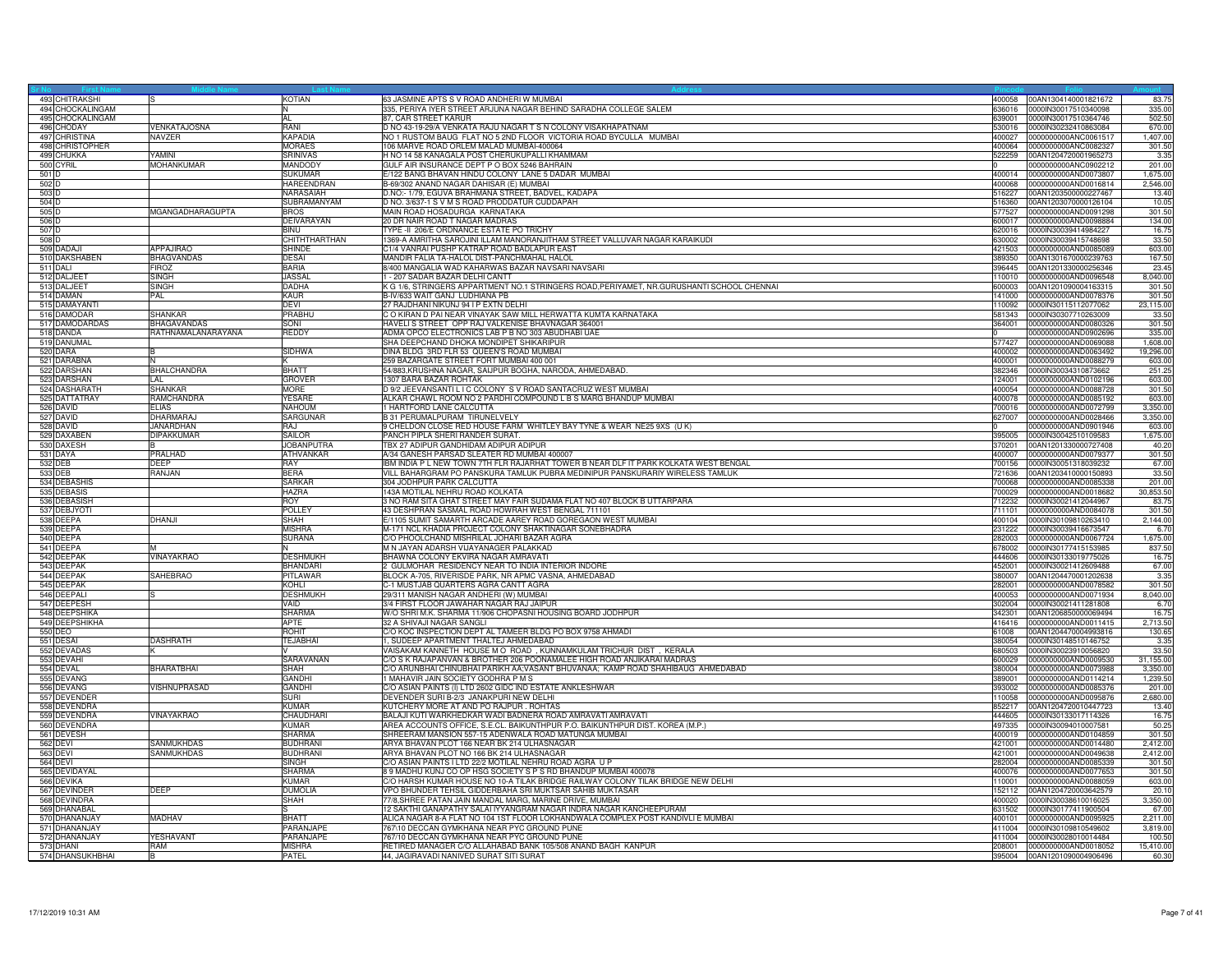|                  | 575 DHANUBHAI               | DHAYABHAI                                      | <b>SHAH</b>                 | MASAR ROAD PADARA BARODA                                                                                                                                                                        | 391421           | 0000IN30133019533922                                | 167.50              |
|------------------|-----------------------------|------------------------------------------------|-----------------------------|-------------------------------------------------------------------------------------------------------------------------------------------------------------------------------------------------|------------------|-----------------------------------------------------|---------------------|
|                  | 576 DHANVANTI               |                                                | BHANDARE                    | AL 3 31 FLAT NO 5 GODAVARI SOC SEC 19 AIROLI NAVI MUMBAI MAHARASHTRA                                                                                                                            | 400708           | 0000IN30051316744314                                | 3.3 <sup>2</sup>    |
|                  | 577 DHANWA                  |                                                | <b>THIRUMALAI</b>           | 29 VAKIL GARDEN CITY KANAKAPURA ROAD TALAGHATTAPURA BANGALORE KARNATAKA                                                                                                                         |                  | 560062 0000IN30023911472048                         | 167.5               |
|                  | 578 DHARAM                  | VIR                                            | BHARADWAJ                   | J-228 VEVEK APTS CST RD KALINA VIDYANAGARI MRG SANTACRUZ (E) MUMBAI                                                                                                                             |                  |                                                     | 28,140.00           |
|                  | 579 DHARMASEELAN            |                                                |                             | C 6 LABOUR OFFICER QUARTERS P BLOCK 6 TH AVENUE ANNA NAGAR CHENNAI                                                                                                                              |                  | 600040 0000IN30163740466260                         | 16.75               |
|                  | 580 DHARMENDRA              |                                                | SAXENA                      | 804 8TH FLOOR SIDBI OFFICERS QRTR 25 VEERA DESAI ROAD ANDHERI WEST MUMBAI MAHARASHTRA                                                                                                           | 400053           | 0000IN30051315805380                                | 33.5                |
|                  | 581 DHARMESHKUMAR           |                                                | PATEL                       | DWARKESH MOGARIWALA BLDG JUNA RASTA ANAND                                                                                                                                                       | 388001           | 0000000000AND0006950                                | 15,410.00           |
|                  | 582 DHILON                  | PRAVINKUMAR                                    | <b>BHATT</b>                | 442 VACHALI SHERI RAIPUR A'BAD                                                                                                                                                                  | 380001           | 0000000000AND0077992                                | 301.50              |
|                  | 583 DHIRAJ                  |                                                | KUMARE                      | HOUSE NO 604 HILL TOP RESIDENCY JAWHAR. THANE                                                                                                                                                   |                  | 401603 00AN1204720010741758                         | 67.00               |
|                  | 584 DHIRAJLAL               | KANTILAL                                       | <b>SHAH</b>                 | 15 ARADHANA KUSUMGHAR PLOTS NR GUJARAT SOCIETY PALDI AHMEDABAD                                                                                                                                  | 380007           | 0000000000AND0074911                                | 4.020.00            |
|                  | 585 DHIRENDRA               | <b>KUMAR</b>                                   | DAVE                        | TAMBOLI PURA SHUJAL PUR CITY M P                                                                                                                                                                | 465331           | 0000000000AND0052407                                | 6,030.00            |
|                  | 586 DHRUVABEN               | <b>JAGADISHBHAI</b>                            | PATEL                       | 20 MADHUVAN SOCIETY NEAR TOWN HALL ANAND DIST KHEDA GUJARAT                                                                                                                                     | 388001           | 0000000000AND0086579                                | 301.50              |
|                  | 587 DILEEP                  | PRAKASH                                        | LOHAR                       | A 29 ADARSH COLONY NIMBAHERA NIMBAHERA NIMBAHERA                                                                                                                                                |                  | 312601 00AN1301760000550422                         | 13.40               |
|                  | 588 DILEEP                  | <b>SHAMRAO</b>                                 | PHADNIS                     | B-2 BRAMHA MEMORIES RANGE HILLS ROAD PUNE                                                                                                                                                       |                  | 411007 0000000000AND0021408                         | 17,688.00           |
|                  | 589 DILIP                   |                                                | PURANI                      | 3 SUVAS CO OP HSG SOC OLD MANEKLAL ESTATE LBS MARG GHATKOPAR (WEST) MUMBAI                                                                                                                      | 400086           | 0000000000AND0108823                                | 603.00              |
|                  | 590 DILIP                   | NANDLAL                                        | DHRUVA                      | 21 SUBODH SADAN 2ND FLOOR 365 V TPS SERVICE ROAD VILE PARLE EAST MUMBAI                                                                                                                         | 400057           | 0000IN30133017002800                                | 33.50               |
|                  | 591 DILIP                   |                                                | <b>GALA</b>                 | 14-D ROY VILLA 2ND FLOOR KALINA SANTACRUZ EAST MUMBAI 400029                                                                                                                                    | 400029           | 0000000000AND0089762                                | 603.00              |
|                  | 592 DILIP                   | <b>TULSIRAM</b>                                | DHANGAR                     | B/75 SHRINATH PARK OPP JOGESHWARI SOCIETY B/S VISHAL PARK AMRAIWADI AHMEDABAD                                                                                                                   | 380026           | 0000IN30127630494476                                | 6.70                |
|                  | 593 DILIP                   | RATILAL                                        | SHAH                        | 6 HARIDAS COLONY NAVJIVAN PRESS ROAD AHMEDABAD                                                                                                                                                  |                  | 380014 0000000000AND0024743                         | 15,410.00           |
|                  | 594 DILIP                   | <b>KUMAR</b>                                   | AHUJA                       | H NO 130 MOH RAMCHANDRAKAN JWALAPUR HARIDWAR                                                                                                                                                    |                  | 249407 00AN1203350001600351                         | 33.50               |
|                  | 595 DILIP                   | KUMAR                                          | GIRI                        | C N -467 AMBEDKAR BASTI NEW DELHI, CENTRAL DELHI, KAROL NEW DELHI                                                                                                                               | 110005           | 00AN1301440004176312                                | 23.45               |
|                  | 596 DILIP                   | <b>KUMAR</b>                                   | <b>JAISWAL</b>              | BANGLA TAND CHAKRADHAR PUR SINGBHUM WEST                                                                                                                                                        | 833102           | 0000000000AND0095484                                | 67.00               |
|                  | 597 DILIP                   |                                                | CHHAJED                     | 3-1508 AGRA RD POST BOX NO 24 DHULE 424001                                                                                                                                                      |                  | 424001 0000000000AND0077550                         | 301.50              |
|                  | 598 DILIP                   | BHASKAR                                        | NERURKAR                    | B2 107 NIRMAL SHOPPING CENTRE NEAR STATION VASAI NALLASOPARA EAST THANE                                                                                                                         |                  | 401209 0000IN30133019059606                         | 67.00               |
|                  | 599 DILIPKUMAR              | <b>KUBERDAS</b>                                | <b>SHAH</b>                 | KHADAYATA POLE NADIAD GUJRAT                                                                                                                                                                    | 387001           | 0000000000AND0059887                                | 603.00              |
|                  | 600 DIMPLE                  |                                                | <b>SHETH</b>                | C-A GALIAKOTWALA & CO P LTD66 MAKER CHAMBERS III 6TH FLOOR JAMNALAL BAJAJ RD,221 NARIMAN PT MUMBAI                                                                                              | 400021           | 0000000000AND0089528                                | 301.50              |
|                  | 601 DIMPLE                  |                                                | THAKKAR                     | 97 RLY MARKET KHARAGPUR                                                                                                                                                                         | 721301           | 0000000000AND0027257                                | 4,288.00            |
|                  | 602 DINABEN                 |                                                | SHAH                        | A/4 202 SHREE NIDHI APT B/H COMMUNITY HALL VIJAYANAGAR HARNI ROAD VADODARA                                                                                                                      | 390022           | 0000000000AND0067662                                | 67.00               |
|                  | 603 DINAH<br>604 DINESH     | <b>BALUBHAI</b>                                | <b>FERNANDES</b><br>PATEL   | C/O NISHANT INVESTMENT 306/A SHROFF APTS SODAWALA LANE BORIVLI (W) MUMBAI<br>A 36 MAHESHWARI SOCIETY NEAR HARINAGAR GOTRI ROAD BARODA 5                                                         | 390005           | 400092 0000000000AND0058311<br>0000000000AND0088540 | 16,080.00<br>301.50 |
|                  |                             |                                                |                             |                                                                                                                                                                                                 |                  |                                                     |                     |
|                  | 605 DINESH<br>606 DINESH    | VANVIR                                         | KUMAR<br><b>SHAH</b>        | FLAT NO 402 BLOCK A S B RESIDENCY APARTMENT OPP ALLAHABAD BANK SHEIKHPURA BAILEY ROAD Patna, BIHAR<br>ANAND LAXMI 3RD FLOOR FLAT NO 6 ABOVE C K P BANK PRARTHANA SAMAJ ROAD VILE PARLE E MUMBAI | 400057           | 800014 0000IN30021411447149<br>0000000000AND0091975 | 13.40<br>134.00     |
|                  | 607 DINESH                  | <b>BALKRISHNA</b>                              | KULKARN                     | 10 YOGESHWARI APTS NEMINATH NAGAR. SANGLI                                                                                                                                                       |                  | 416415 00AN1204720010910522                         | 120.60              |
|                  | 608 DINESH                  |                                                | DARAK                       | C/O R O ARALIKATTI GUBBI PETH ILKAL KARNATAKA                                                                                                                                                   |                  | 587125 0000IN30023912273485                         | 167.50              |
|                  | 609 DINESH                  |                                                | <b>KUMAR</b>                | H. NO 341 HYDER GUNTA ROAD NAZARBAD, MYSORE KARNATAKA                                                                                                                                           |                  | 570010 0000IN30023911057535                         | 30.1                |
|                  | 610 DINESH                  |                                                | SINGH                       | Q.NO. SC2-142 SHARADANAGAR GODAVARIKHANI RAMAGUNDAM                                                                                                                                             | 505209           | 00AN1205140000002996                                | 53.60               |
|                  | 611 DINESH                  | <b>KUMAR</b>                                   | SAXFNA                      | CHHATRI SHINDE KI CHHAWNI LASHKAR GWALIOR 474001                                                                                                                                                |                  | 474001 0000000000AND0079874                         | 201.00              |
|                  | 612 DINESHCHANDRA           |                                                | PATEL                       | NANI KHADAKI AT & PO VANTHVADI DIST KHEDA                                                                                                                                                       |                  | 387435 0000000000AND0058898                         | 134.00              |
|                  | 613 DINESHKUMAR             | NATUBHA                                        | <b>PARMAF</b>               | DHARMYUG SOCIETY DALMILL ROAD SURENDRANAGAR                                                                                                                                                     | 363001           | 0000IN30199110235541                                | 3.35                |
|                  | 614 DINIAR                  | <b>TEMAS</b>                                   | <b>PANDOL</b>               | B/302 SHALIGRAM APT PANDAV BUNGLOW LANE LAL BUNGLOW ATHWA LINES SURAT                                                                                                                           | 395007           | 0000000000AND0058691                                | 2,546.00            |
|                  | 615 DINKAR                  | ANANT                                          | WALKE                       | FIVE KRISHNA HARIKRIPA NO TWO COOP HSG SOCIETY OPP DENA BANK GOVANDI MUMBAI 400088                                                                                                              | 400088           | 0000000000AND0079274                                | 301.50              |
|                  | 616 DINKAR                  | <b>BHAGWANRAO</b>                              | <b>DESHPANDE</b>            | PLOT NO 214, SADGURU PALACE GANGAPUR TALUKA BEHIND R.M DHOOT KANYA PRASHAL AURANGABAD                                                                                                           | 431109           | 00AN1201090004302371                                | 16.7                |
|                  | 617 DINKARRAO               |                                                | PATEL                       | AT & PO: MOTI KAKRAD VIA: BORI FALIA DIST: VALSAD                                                                                                                                               | 396412           | 0000000000AND0071974                                | 4,020.00            |
|                  | 618 DIPAK                   | RAJARAM                                        | <b>KHALIPE</b>              | C/O M/S ASHTAVINAYAK PAINTS 1301 UBHI PETH VITA                                                                                                                                                 |                  | 415311 0000000000AND0111559                         | 2,345.00            |
|                  | 619 DIPESH                  |                                                | PANDYA                      | 15-A KUM-KUM APARTMENTS 5TH FLOOR 161 S V ROAD VILE PARLE (WEST) MUMBAL                                                                                                                         | 400056           | 0000000000AND0091936                                | 67.00               |
|                  | 620 DIPESH                  | M                                              | PANDYA                      | 15-A KUMKUM APTS 8TH FLOOR 161 S V ROAD VILEPARLE WEST MUMBAI                                                                                                                                   | 400056           | 0000000000AND0091084                                | 1,105.5             |
|                  | 621 DIPTENDU                |                                                | <b>SAHOO</b>                | QRS NO 368 MIG II PHASE 3 NEAR KALINGA VIHAR CHHEND COLONY ROURKELA ORISSA                                                                                                                      | 769015           | 0000IN30051312162713                                | 20.1                |
|                  | 622 DIPTY                   |                                                | DHOLARIA                    | AA;SWASTIKAA; RAJMOTI NAGAR UPLETA                                                                                                                                                              | 360490           | 0000000000AND0054365                                | 804.00              |
|                  | 623 DISHANK                 |                                                | SARDANA                     | 53, FERAHEDIYANA JWALAPUR HARIDWAR                                                                                                                                                              |                  | 249407 0000IN30220111277627                         | 36.85               |
|                  | 624 DIVAKAR                 |                                                | <b>GUPTA</b>                | A-5 NATRAJ NAGAR TONK PHATAK JAIPUR 302015                                                                                                                                                      | 302015           | 0000000000AND0076957                                | 301.50              |
|                  | 625 DIVAKAR                 | VARSHINBHAI                                    | <b>DABHI</b>                | 21 STATION PLOT SHIV SADAN OPP POWER HOUSE GONDAL                                                                                                                                               | 360311           | 00AN1201800000217747                                | 36.8                |
|                  | 626 DIVAKARAN               | RAMANARAYANAN                                  | <b>MENON</b>                | POST BOX NO 76 MANAMA BAHRAIN                                                                                                                                                                   | 999999           | 0000000000AND0901233                                | 35,979.00           |
|                  | 627 DIVYA                   |                                                | <b>BERRY</b>                | H.N.61 NEW COLONY GOPAL NAGAR JALANDHAR                                                                                                                                                         |                  | 144008 00AN1302590000468071                         | 6.7                 |
|                  | 628 DOKE                    | DAIVASHALA                                     | SHIVDAS                     | 16 26/5 HANUMAN NAGAR PIPE LINE ROAD BHISTBAG AHMEDNAGAR                                                                                                                                        |                  | 414001 0000IN30177417718764                         | 20.1                |
|                  | 629 DOLATRAI                | <b>DWARKADAS</b>                               | <b>DOSHI</b>                | C/O YOGINI BHARAT PAREKH B 1006 10TH FLOOR EISHA PERAL KONDHWA KHURD NEAR KUMAR PRITHVI PUNE                                                                                                    | 411048           | 0000000000AND0016294                                | 5,125.50            |
|                  | 630 DONGA                   | NANJIBHAI                                      | DAYABHAI                    | OUT SIDE KALAVAD GATE, HAPA ROAD, OPP. LALVADI PRIMARY SCHOOL, JAMNAGAR.                                                                                                                        | 361001           | 0000IN30097410512035                                | 83.7                |
|                  | 631 DORIS                   |                                                | PINTO                       | 12 HUNGERFORD STREET CALCUTTA                                                                                                                                                                   | 700017           | 0000000000AND0027524                                | 30,853.5            |
|                  | 632 DR                      | AMARKANTJHA                                    | AMAR                        | CP THAKUR PATH SHIVPURI NEAR A.N. COLLEGE PATNA                                                                                                                                                 | 800023           | 0000IN30088814874105                                | 335.00              |
|                  | 633 DR                      | <b>SURESHM</b>                                 |                             | NO 192 II CROSS 9TH MAIN VIJAYANAGAR BANGALORE KARNATAKA                                                                                                                                        |                  | 560040 0000IN30051313448936                         | 83.7                |
|                  | 634 DR                      | MUZAMMILIKRAM                                  | KHAN                        | FLAT NO-51, PROGRESSIVE ROYAL CASTLE PLOT NO-75, SECTOR-19/20 C B D BELAPUR, PHANASPADA NAVI MUMBAI                                                                                             |                  | 400614 0000IN30018311349464                         | 13.40               |
|                  | 635 DRAUPADI                |                                                | MANDHWANI                   | 101 AMMI BHAVAN BLOCK NO C-673/1345 ULHASNAGAR                                                                                                                                                  | 421004           | 0000000000AND0075427                                | 8,040.00            |
|                  | 636 DTTARAM                 | RAMBHAU                                        | <b>GORIVALE</b>             | KANJI BHAVN R NO 8 BORKAR WADI RAM MARUTI ROD DADAR 400028                                                                                                                                      | 400028           | 0000000000AND0084915                                | 603.0               |
|                  | 637 DUNDAPPA                | VIRAPPA                                        | <b>SHINDGI</b>              | C/O M/S V D SHINDGI SHANIWAR PETH MIRAJ                                                                                                                                                         |                  | 416410 0000000000AND0000241                         | 68,775.5            |
|                  | 638 DUPINDERPAI             | SINGH                                          | GILL                        | VPO SUDHAR PATTI GILL BLOCK RD LDH NEAR POLICE STATION LUDHIANA PUNJAB, INDIA                                                                                                                   |                  | 141104 0000IN30302859895397                         | 20.1                |
|                  | 639 DURBHAKULA              |                                                | <b>JAYASHREE</b>            | 14 NELSON DRIVE GRIFFITH NSW 2680                                                                                                                                                               | 999999           | 0000000000AND0901771                                | 301.5               |
|                  | 640 DURGESH                 |                                                | SHAH                        | SHASTRI COLONY RATI TALAI BANSWARA BANSWARA                                                                                                                                                     | 327001           | 00AN1301760000244325                                | 10.0                |
|                  | 641 DWARKANATH              | <b>YESHWANT</b>                                | KULKARNI                    | 1 ICHHAPOORTI ANANT PATIL ROAD DADAR WEST MUMBAI                                                                                                                                                | 400028           | 0000IN30112715207953                                | 16,750.00           |
| 642 Dr           |                             | AnilGulabchand                                 | Jaiswal                     | Jagannath Sadan 632, Nagjibhai Town Sitabuldi Nagpur                                                                                                                                            |                  | 440012 00AN1201060100052924                         | 167.5               |
| 643 E            |                             | PREETAM                                        | <b>FONTES</b>               | 71/1 IIIRD CROSS KALASIPALYAM NEW EXTENSION BANGALORE                                                                                                                                           | 560002           | 0000000000ANE0026602                                | 46,263.5            |
| 644 E            |                             |                                                | <b>ARAVINDAN</b>            | 3/195A RENGA NAGAR PALUR, MANACHANALLUR, TRICHY                                                                                                                                                 | 621216           | 00AN1204470000585121                                | 33.5                |
| 645 E            |                             |                                                | <b>NAFISA</b>               | 1 E KAMARAJAR ROAD MADURAI                                                                                                                                                                      | 625009           | 0000000000ANE0020428                                | 30,853.5            |
| 646 E            |                             |                                                | <b>NAZMA</b>                | 1 E KAMARAJAR ROAD MADURAI                                                                                                                                                                      | 625009           | 0000000000ANE0020429                                | 30,853.5            |
| 647 <sub>F</sub> |                             |                                                | <b>DURAISAMY</b>            | 516/A S K C ROAD ERODE                                                                                                                                                                          | 638009           | 0000000000ANE0034874                                | 33.5                |
|                  | 648 EDINBOROUGH             |                                                | CALEB                       | 2004-FOREST HILL DRIVE SILVER SPRING MARYLAND-20903 USA                                                                                                                                         | 999999           | 0000000000ANE0009869                                | 15,410.00           |
|                  | 649 EDINBOROUGH             | <b>ARDESHIR</b>                                | CALEB                       | 2004 FOREST HILL DRIVE SILVER SPRING MARYLAND 20903 U S A                                                                                                                                       | 999999           | 0000000000ANE0082655                                | 301.5               |
|                  | 650 EDUL<br>651 EKNATH      | <b>PRAKASH</b>                                 | <b>KARANJIA</b><br>KHANDKAR | AA;SOONA VILLAAA; PERRY CROSS ROAD BANDRA MUMBAI<br>S NO 208 3 2 KASPATE WASTI ANMOL RESI BUILDING C 6 FLAT NO 10 WAKAD PUNE MAHARASHTRA                                                        | 400050<br>411027 | 0000000000ANE0068292<br>0000IN30021412241762        | 6,700.00<br>33.5    |
|                  |                             |                                                |                             |                                                                                                                                                                                                 |                  |                                                     |                     |
|                  | 652 EMMANUEL                |                                                |                             | NO 4 BESHWA AGRAHARAM STREET PAPANASAM THANJAVUR                                                                                                                                                |                  | 614205 0000IN30039417390713                         | 50.25               |
|                  | 653 EVA                     | <b>SECURITIESPRIVATE</b>                       | LIMITED<br>Mahableshwarvala | C/O. SETHI NURSING HOME HANUMANGARHTOWN HANUMANGARHJUNCTION HANUMANGARHTOWN                                                                                                                     |                  | 335513 00AN1201210100478737<br>0000IN30009510468504 | 16.7<br>15,410.0    |
|                  | 654 Eruch<br>655 FAIRGROWTH |                                                | LTD                         | D 3 1, Casuarina, Best Nagar, Ghatkopar East, Mumbai                                                                                                                                            | 400075           | 400020 0000000000ANF0109622                         | 3,048.5             |
|                  | 656 FAIRGROWTH              | <b>FINANCIALSERVICES</b><br><b>INVESTMENTS</b> | LTD.                        | 202 KSHAMALAYA 2ND FLR 37 NEW MARINE LINES MUMBAI<br>130-132 GREAT WESTERN BUILDING APOLLO STREET NEAR LION GATE MUMBAI                                                                         |                  | 400023 0000000000ANF0091316                         | 201.00              |
|                  |                             |                                                |                             |                                                                                                                                                                                                 |                  |                                                     |                     |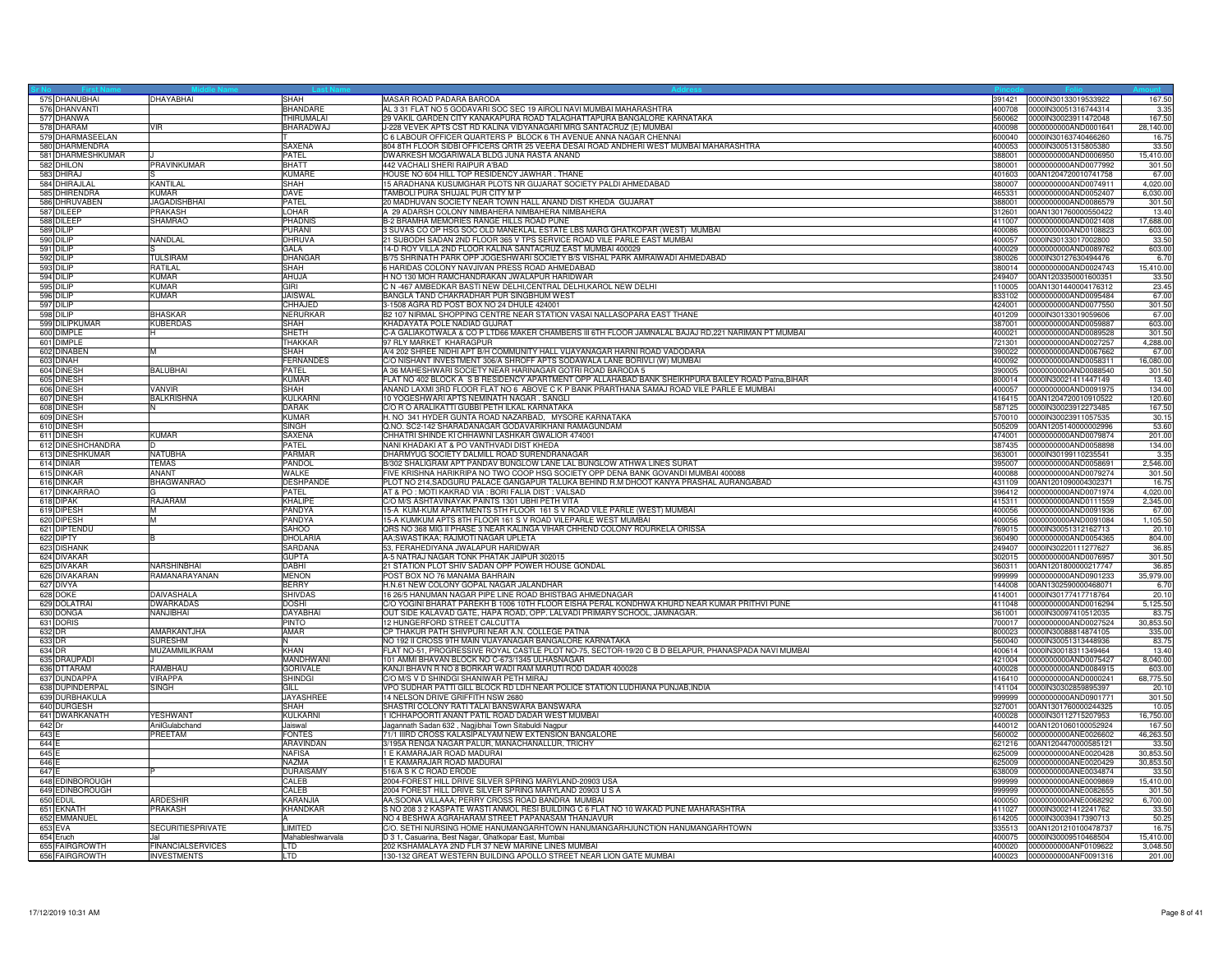|       | 657 FAKHRUDDIN                  |                   | <b>KUVALAWALA</b>             | C/O H N H YUSUFALI & SONS PIPLI CHOWK BANSWARA RAJ                                                                         |        | 327001 0000000000ANF0000315                                | 1,440.50          |
|-------|---------------------------------|-------------------|-------------------------------|----------------------------------------------------------------------------------------------------------------------------|--------|------------------------------------------------------------|-------------------|
|       | 658 FALGUNI                     |                   | <b>SHAH</b>                   | A/101 KINJAL APT SANGHANI ESTATE LBS MARG GHATKOPAR WEST MUMBAI<br>400086                                                  |        | 0000IN30133020330468                                       | 33.5              |
|       | 659 FALGUNI                     |                   | SHAH                          | AMBIKA HOS SOC LTD 1ST FLOOR R/13 CT/2 NEHRU ROAD SARVODAYA NAGAR MULUND (WEST)<br>400080                                  |        | 0000000000ANF8100001                                       | 603.0             |
|       | 660 FAREDOON                    | <b>DARABSHAH</b>  | <b>BHATHENA</b>               | C/O WATTAYAH MOTORS LLC P O BOX 1620 RUWI POSTAL CODE 112 SULTANATE OF OMAN                                                |        | 0000000000ANF0900584                                       | 2,512.50          |
|       | 661 FAROOQUE                    |                   | JALIAWALA                     | 48 BURHANI 'B' 2ND FLOOR JEEVAN BAUG OPP POST OFFICE ROAD MUMBRA DIST THANE                                                |        | 400612 0000000000ANF0110142                                | 2,546.00          |
|       | 662 FATEMA                      | <b>FAKHRUDDIN</b> | <b>MOTIWALA</b>               | FAKHRI MANZIL CHSL GROUND FLOOR FLAT NO 3 PLOT NO 29 SAIFEE PARK MAROL CHURCH RD MAROL VILLAGE ANDHERI(E) MUMBAI<br>400059 |        | 0000000000ANF0067735                                       | 3,216.00          |
|       | 663 FATEMA                      |                   | <b>MOTIWALA</b>               | FAKHRI MANZIL CHSL GROUND FLOOR FLAT NO 3 PLOT NO 29 SAIFEE PARK MAROL CHURCH RD MAROL VILLAGE ANDHERI(E) MUMBAI<br>400059 |        | 0000000000ANF0067734                                       | 8,040.00          |
|       | 664 FATEMA                      |                   | <b>MOTIWALA</b>               | FAKHRI MANZIL CHSL GR FLOOR FLAT NO 003 PLOT NO 29 SAIFEE PARK MAROL CHURCH ROAD MAROL VILLAGE ANDHERI-E MUMBAI<br>400059  |        | 0000000000ANF0067733                                       | 8,040.00          |
|       | 665 FATMAKHANOO                 |                   | <b>BACHOOALI</b>              | 192 A GRAND PARADI APARTMENT AUGUST KRANTI MARG MUMBAI 400036<br>400036                                                    |        | 0000000000ANF0077706                                       | 301.50            |
|       | 666 FAUSTIN                     | LEO               | CORREYA                       | 19 A - JAGANATHAN COLONY FOXEN STREET PERAMBUR MADRAS                                                                      |        | 600011 0000000000ANF0084713                                | 603.00            |
|       | 667 FAYAZ                       | ESMAIL            | <b>SACHEDINA</b>              | MAINT SHOPS N-2 INST SECTION BAPCO-AWALI BAHRAIN                                                                           |        | 0000000000ANF0902426                                       | 603.00            |
|       | 668 FAZLE                       | <b>HUSSAIN</b>    | GHEEWALA                      | C/O HAJI NAZERALI ESUFALI PIPLI CHOWK BANSWARA RAJ<br>999999                                                               |        | 0000000000ANF0022401                                       | 30,853.5          |
|       | 669 FELIX                       | <b>SALVADOR</b>   | FERNANDES                     | 8/2 BLOSSOM CO OP HSG SOC LTD MILITARY ROAD MAROL J B NAGAR P O MUMBAI<br>400059                                           |        | 0000lN30154914324333                                       | 12,864.0          |
|       | 670 FRANCIS                     |                   | <b>RODRIGUES</b>              | AL HABAISHI CONTRACTORS P O BOX 851 ABU DHABI U A E<br>999999                                                              |        | 0000000000ANF0900214                                       | 92,594.0          |
|       | 671 FRANCIS                     |                   | <b>VAZ</b>                    | FERREIRA MANSION D/5 SITLADEVI TEMPLE ROAD MAHIM MUMBAI                                                                    |        | 400016 0000000000ANF0041485                                | 6,432.0           |
|       | 672 FREDERICK                   |                   | <b>BENJAMIN</b>               | 2/15 RAJABALLI ISMAIL CHAWL DHARAVI MUMBAI<br>400017                                                                       |        | 0000000000ANF0098447                                       | 603.00            |
|       | 673 FREDRICK                    |                   | <b>FARIA</b>                  | POBOX 6491 SHARJAH U A E<br>999999                                                                                         |        | 0000000000ANF0902539                                       | 603.0             |
| 674 G |                                 | <b>BSINGH</b>     | <b>KARTA</b>                  | BUNGALOW NO 14 VAIKUNTH CHS SINDHI SOC ROAD NO 8 CHEMBUR MUMBAI<br>400071                                                  |        | 0000000000ANG0073051                                       | 4,020.00          |
| 675 G |                                 | <b>KRISHNA</b>    | <b>RAO</b>                    | HERMES HERITAGE BLDG # F3 FLAT # 1 PHASE-III SHASTRINAGAR CHOWK OFF NAGAR ROAD PUNE                                        |        | 411006 0000000000ANG0001506                                | 335.00            |
| 676 G |                                 |                   | <b>AMARNATH</b>               | 1-11-251/8 BEGUMPET HYDERABAD                                                                                              |        | 500016 0000000000ANG0070842                                | 1,005.0           |
| 677 G |                                 | KODANDA           | RAMAIAH                       | D NO 19/663 GOOTY ROAD<br>515401                                                                                           |        | 0000000000ANG0112111                                       | 67.00             |
| 678 G |                                 | VS.               | GOPALACHARYULU                | FF-4 SAI BHAVANA APTS, KAMALA DEVI STREET 8-10-14, GANDHI NAGAR E.G.DIST, KAKINADA                                         |        | 533004 0000IN30226910883076                                | 16.7              |
| 679 G |                                 | NARAYANA          | <b>SWAMY</b>                  | JOURNALIST 1351 KATARIPALYAM KOLAR KARNATAKA                                                                               |        | 563101 0000000000ANG0026712                                | 13,400.00         |
| 680 G |                                 |                   | <b>AJJAPPA</b>                | NO 590 1ST CROSS WEST V M DOUBLE ROAD KUVEMPUNAGAR MYSORE                                                                  |        | 570023 0000IN30214810094197                                | 33.50             |
| 681 G |                                 |                   | LAKSHMINARAYANAN              | OLD NO:- 23/2, NEW NO:- 47 NATTU SUBBARAYA STREET MYLAPORE CHENNAI                                                         |        | 600004 00AN1203840000107156                                | 6.70              |
| 682 G |                                 |                   | <b>PRABHA</b>                 | 1/15 PERUMAL PURAM TUTICORIN TUTICORIN<br>628003                                                                           |        | 00AN1202990000482669                                       | 3.35              |
| 683 G |                                 | <b>JANAKI</b>     | RAMAN                         | A 57, PHASE II PARSN PALM LEGEND ONDIPUDUR COIMBATORE<br>641016                                                            |        | 0000IN30039415516882                                       | 10.05             |
| 684 G |                                 |                   | <b>MALLIGA</b>                | 207 THANGA LAKSHMI ILLAM OPP KAMACHI AMMAN KOIL OTTUPATTARAI COONOOR COONOOR<br>643102                                     |        | 0000IN30226913250609                                       | 13.40             |
|       | 685 GADDAM                      | <b>MOHAN</b>      | <b>REDDY</b>                  | D NO. 2/17 DONKA STREET PEDDAMUDIUM KADAPA (DT)                                                                            |        | 516411 00AN1203070000118703                                | 33.50             |
|       |                                 | <b>KUMAR</b>      | <b>PATWA</b>                  | HOUSE NO-123 GANDHI NAGAR NEAR SURYA TALKIES AGRA                                                                          | 282001 |                                                            | 43.55             |
|       | 686 GAGAN<br>687 GAGAN          |                   | JUNEJA                        | 467, METRO VIEW APTT, DDA (SFS) FLAT POCKET-B, SECTOR-13 DWARKA DELHI                                                      | 110075 | 0000IN30011811091605<br>0000IN30046810069553               |                   |
|       |                                 |                   |                               |                                                                                                                            |        |                                                            | 26.80             |
|       | 688 GAJANAN<br>689 GAJANAND     |                   | <b>HEGDE</b><br><b>JANGIR</b> | D NO 6- 61/1 IDDYA VILLAGE SURATHKAL<br>GAJANAND S\O KISTOOR CHAND JANGIR VILLAGE- MITHARI TEH. LADNUN NAGAUR              |        | 575014 0000IN30192630805597<br>341303 00AN1201770100494484 | 67.00<br>33.50    |
|       |                                 |                   |                               |                                                                                                                            |        |                                                            |                   |
|       | 690 GAJANAND                    |                   | PAREEK                        | C/O S N PAREEK ORISSA CEMENT LTD B-45/47 CONNAUGHT PLACE NEW DELHI                                                         |        | 110001 0000000000ANG0025214                                | 8,978.00          |
|       | 691 GAJANAND                    | ABASANPVT         | $_{\text{TD}}$                | 42, MAULANA ABUL KALAM AZAD PRAKASH MARKET HOWRAH<br>711101                                                                |        | 0000IN30077310337432                                       | 43.55             |
|       | 692 GANAPATI                    | <b>BHIMRAO</b>    | SHINDE                        | 1783 RAJARAMPURI SHRIRAM VIDYALAY RAJARAMPURI KOLHAPUR KOLHAPUR<br>416008                                                  |        | 00AN1203230000747211                                       | 83.7              |
|       | 693 GANESH                      | CHAND             | KARECHA                       | 20 KINARI BAZAR NEW DELHI<br>110006                                                                                        |        | 0000000000ANG0065694                                       | 3,651.50          |
|       | 694 GANESH                      | PRASAD            | <b>GAIROLA</b>                | LANE NO 4 HARDWAR ROAD SHASTRI NAGAR DEHRADUN<br>248001                                                                    |        | 00AN1202060000570814                                       | 33.50             |
|       | 695 GANESH                      |                   | PAI                           | NEAR BHARATH PRESS KALSANKA UDUPI                                                                                          |        | 576102 0000IN30023911757569                                | 33.50             |
|       | 696 GANESH                      | <b>KALIDAS</b>    | <b>THAKKAR</b>                | C/O GANESH LOTTERY CENTRE NEAR GANPATI TEMPLE TAMBOLI NAKA THANA (W)<br>400601                                             |        | 0000000000ANG0057025                                       | 1,842.50          |
|       | 697 GANESHMAL                   | <b>HANDULALJI</b> | <b>KHODA</b>                  | H.NO 3453/B SAMADEVI GALLI BELGAUM, BELGAUM<br>590002                                                                      |        | 00AN1201320001533471                                       | 117.25            |
|       | 698 GANGABAI                    | DINANATH          | PADWAL                        | 31-1382 PANCH PUSHPA CO-OP SOCY SARDAR NAGAR NO 3 SION-KOLIWADA MUMBAI<br>400022                                           |        | 0000000000ANG0098524                                       | 12,864.0          |
|       | 699 GANGUBAI                    |                   | MEDANKAR                      | L/5 HIMALI CO-OP SOCIETY ERANDAVANA PUNE                                                                                   |        | 411004 0000000000ANG0077135                                | 301.5             |
|       | 700 GANPAT                      | TUKARAM           | <b>GURAV</b>                  | 172/5774 KANNAMWAR NAGAR VIKHROLI EAST MUMBAI                                                                              |        | 400083 0000000000ANG0039694                                | 30,853.50         |
|       | 701 GASPAR                      | MICHAELIGNATIUS   | RAYAN                         | C 16 HILL TOP COOP HSG SOC 3RD FLR NEAR SARASWATHI HIGH SCHOOL TEKRI THANE                                                 |        | 400602 0000000000ANG0084736                                | 603.00            |
|       | 702 GAURANG                     | <b>HINOOBHAI</b>  | <b>DESAI</b>                  | DESAI COTTAGE LAJPATRAI ROAD VILE PARLE WEST MUMBAI<br>400056                                                              |        | 0000000000ANG0090366                                       | 1,608.0           |
|       | 703 GAURAV                      |                   | <b>TATIYA</b>                 | JALAM SHREE 4F/77 NEW POWER HOUSE ROAD BANK OF INDIA BLDG JODHPUR<br>342001                                                |        | 0000lN30133017425156                                       | 4,020.00          |
|       | 704 GAURAV                      | RAJESH            | <b>TANNA</b>                  | B-41, OM SHRI CHS LINK ROAD I C COLONY BORIVALI WEST MUMBAI                                                                |        | 400103 0000IN30220110400804                                | 6.7               |
|       | 705 GAURI                       | HARSHADRAI        | DESAI                         | 203 GAYATDRI CHAMBERS 2ND FLOOR NEAR NARI SANRAKSHAN GARH NIZAMPURA BARODA                                                 |        | 390002 0000000000ANG0024406                                | 17,989.50         |
|       | 706 GAUTAM                      | RAMKRISHNA        | VIRKAR                        | D/2 SHIVCHHAYA GROUND FLR BEHD C K P COLONY ESKAR RD BORIVALI W MUMBAI<br>400092                                           |        | 0000000000ANG0086118                                       | 301.50            |
|       | 707 GAUTAM                      |                   | DHUME                         | 10 PRAGATI GOKHALE ROAD (N) DADAR MUMBAI<br>400028                                                                         |        | 0000000000ANG0063811                                       | 804.00            |
|       | 708 GAUTAM                      | SABAJI            | <b>CHITNIS</b>                | 13 MADHAVI MAKARAND SOCIETY VEER SAVARKAR MARG MAHIM MUMBAI<br>400016                                                      |        | 0000000000ANG0116163                                       | 301.50            |
|       | 709 GAUTAM                      |                   | SANGHAI                       | PUSPAK HARDWARES POST NEAMATPUR SITARAMPUR NEAMATPUR<br>713359                                                             |        | 0000000000ANG0116561                                       | 201.00            |
|       | 710 GAUTAM                      |                   | SEN                           | 32 TEACHERS COLONY MANGO JAMSHEDPUR                                                                                        |        | 831012 0000000000ANG0019585                                | 15,410.00         |
|       | 711 GAUTAMI                     | ROHIT             | <b>MEHTA</b>                  | 203 WALKESHWAR ROAD PANARAMA BLDG 7TH FLOOR MUMBAI 400 006<br>400006                                                       |        | 0000000000ANG0089438                                       | 134.0             |
|       | 712 GAUTHAM                     |                   | CHAND                         | 19 MAZID STREET BANGALORE<br>560025                                                                                        |        | 00AN1203330000806940                                       | 33.5              |
|       | 713 GAYATRI                     |                   | JONNALAGADDA                  | PLOT NO 504 SOLITAIRE RESIDENCY P AND T COLONY GANDHI NAGAR HYDERABAD<br>500080                                            |        | 00AN1204720002015214                                       | 167.50            |
|       | 714 GEETA                       |                   | CHABRIA                       | 32 S S I IVEA RAJAJI NAGAR BANGALORE 10                                                                                    |        | 560010 0000000000ANG0085481                                | 301.50            |
|       | 715 GEETA                       | DIL IP            | DHRUVA                        | 21 SUBODH SADAN 2ND FLOOR 365 V TPS SERVICE ROAD VILE PARLE EAST MUMBAI                                                    |        | 400057 0000IN30133017002818                                | 301.50            |
|       | 716 GEETA                       | <b>GOVINDJI</b>   | PALEJA                        | 47 ASHOK BHAVAN 1 ST FLOOR D S A LANE MUMBAI<br>400002                                                                     |        | 0000000000ANG0065277                                       | 134.00            |
|       | 717 GEETA                       |                   |                               | C 243 NANAK CHAND BASTI KOTLA MUBRAKPUR NEW DELHI 110003                                                                   |        | 110003 0000000000ANG0084397                                | 134.00            |
|       | 718 GEETA                       |                   | <b>GAOKAR</b>                 | PARVATI BUNGLOW SHANTINAGAR PONDA GOA                                                                                      |        | 999999 0000000000ANG0077083                                | 100.5             |
|       | 719 GEETA                       |                   | SHAH                          | DIVAN HOMES COOP HSG SOC B-1-307 DIWAN MAN NAVYUG NAGAR VASAI WEST                                                         |        | 401202 0000000000ANG0114415                                | 1,340.00          |
|       | 720 GEETHA                      |                   | NARAYANPRASAD                 | 573, 18TH CROSS KPC LAYOUT KASVANAHALLI Bangalore                                                                          |        | 560035 00AN1201060001026728                                | 67.00             |
|       | 721 GEETHA                      | <b>GANAPATHYP</b> |                               | NANDANAM PO MALAMAKKAVU VIA KOODALLUR PALAKKAD DIST<br>679554                                                              |        | 0000IN30163740538112                                       | 50.2              |
|       | 722 GEETHA                      |                   | SHYAMSUNDER                   | 33/3091F, CVRA 80, GEETHANJALI THURUTHIYIL UNNIKRISHNAN- ROAD, VENNALA, KOCHI ERNAKULAM<br>682028                          |        | 00AN1202980000390663                                       | 33.50             |
|       | 723 GEETHA                      |                   | M                             | 222,2ND FLOOR NARAYANA PILLAI STREET. BANGALORE<br>560001                                                                  |        | 00AN1204720011218039                                       | 56.95             |
|       | 724 GENDALAI                    | PANNALAI          | SOMANI                        | 8, SEVAK NAGAR B/H GAUTAM NAGAR RACE COURSE VADODARA                                                                       | 390007 | 00AN1301670000059478                                       | 167.50            |
|       | 725 GENDALAL                    | PANNALAL          | SOMANI                        | B SEVAK NAGAR BEHIND GAUTAM NAGAR RACE COURSE CIRCLE BARODA<br>390007                                                      |        | 0000000000ANG0055931                                       | 335.0             |
|       | 726 GEORGE                      |                   |                               | KALLUMADIYIL PENNUKARA CHENGANNUR CHENGANNUR<br>689520                                                                     |        | 0000IN30023911801417                                       | 167.5             |
|       | 727 GEORGE                      | <b>KOCHU</b>      | CHERIAN                       | VII 330, THADATHIL KEEZHUKUNNU COLLECTORATE P O KOTTAYAM                                                                   |        | 686002 00AN1203280000290123                                | 33.5              |
|       | 728 GEORGE                      |                   | <b>ZACHARIAS</b>              | MICROMS COMPUTER CENTER BUS STAND BULDING KANHANGAD KERALA KASARGOD                                                        |        | 671315 0000000000ANG0901232                                | 5.494.00          |
|       | 729 GEORGE                      |                   | <b>JOSEPH</b>                 | KOORAN HOUSE NEAR KANNANKULANGARA L P S THATTUKADAVU ROAD NORTH PARUR                                                      |        | 683513 0000IN30023911175807                                | 70.3              |
|       | 730 GEORGE                      | <b>ARAPLIRAYI</b> | СНАСКС                        | A-99 SHIVALIK MALVIYA NAGAR EXTN NEW DELHI<br>110017                                                                       |        | 0000000000ANG0010829                                       | 19,296.0          |
|       | 731 GEORGE                      | MATHEW            | KOKKAPUZHA                    | KOKKAPUZHA HOUSE JESUS ROAD NANNUVAKADU PATHANAMTHITTA<br>689645                                                           |        | 0000IN30023911788207                                       | 33.5              |
|       | 732 GHANASHYAM                  | HARINARAYAN       | <b>MALPANI</b>                | 151 SADASHIV PETH SATARA CITY M S<br>415002                                                                                |        | 0000000000ANG0079943                                       | 301.50            |
|       | 733 GHANSHYAM                   |                   | AMIN                          | 10 NAVITI STREET LAUTOKA P BOX 874 LAUTOKA FIJI ISLANDS<br>999999                                                          |        | 0000000000ANG0901766                                       | 301.50            |
|       | 734 GHANSHYAM                   |                   | DAS                           | C/O ISHWAR DAS PURSNANI 112/264 A SWAROOP NAGAR KANPUF<br>208002                                                           |        | 0000000000ANG0009267                                       | 15,410.00         |
|       | 735 GIRDHAR                     |                   | DAS                           | MADRAS CLOTH STORE BENILAL KATRA CHOWK VARANASI 221001<br>221001                                                           |        | 0000000000ANG0078568                                       | 301.50            |
|       | 736 GIRDHARI                    | .AL               | AGRAWAL                       | L N MEETALI CS LTD. KHETRAJPUR SAMBALPUR SAMBALPUR<br>768003                                                               |        | 00AN1201060001730671                                       | 10,720.0          |
|       |                                 |                   |                               | H NO 4 7 344 ESAMIA BAZAR HYDERABAD A P                                                                                    |        |                                                            |                   |
|       | 737 GIRDHARILA<br>738 GIRIDHARA |                   | RATHI<br><b>R</b>             | 500027<br>DOOR NO 169 41ST MAIN ROAD BTM LAYOUT 2ND STAGE MADIWALA VILLAG BANGALORE KARNATAKA                              |        | 0000000000ANG0019418<br>560068 0000IN30051314671034        | 30,853.5<br>16.75 |
|       |                                 |                   |                               |                                                                                                                            |        |                                                            |                   |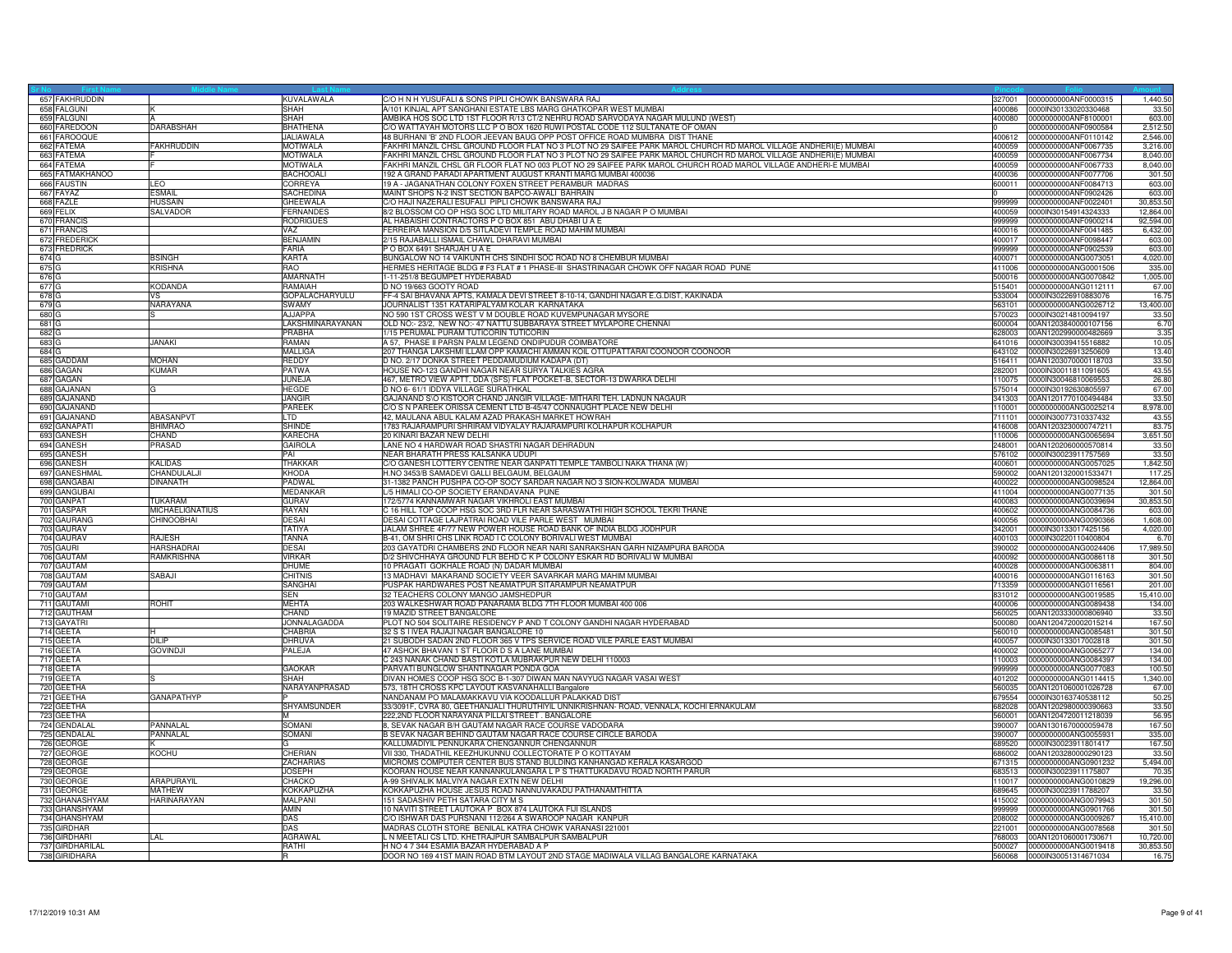|       | 739 GIRIJA                     |                         | MAURYA                | 142/1 WARD N 16 OPP OPP R.S.S KARYALAYA LALPURA SHAJAPUR<br>465001                                                           |        | 00AN1204330000080660                                       | 33.50            |
|-------|--------------------------------|-------------------------|-----------------------|------------------------------------------------------------------------------------------------------------------------------|--------|------------------------------------------------------------|------------------|
|       | 740 GIRIJADEVI                 |                         | <b>VASTRAD</b>        | 1170 SAMADEVI GALLI KHANAPUR 591302 DIST BELGAUM                                                                             |        | 591302 0000000000ANG0090367                                | 938.00           |
|       | 741 GIRIJASANKAR               |                         | <b>BOPPUDI</b>        | Q NO 3349 TYPE 3 O F YEDDUMAILARAM MEDAK                                                                                     |        | 502205 00AN1208160000314814                                | 23.45            |
|       | 742 GIRIRAJ                    | RATAN                   | DAGA                  | 16 PAGEYA PUTTY STREET CALCUTTA                                                                                              |        |                                                            | 15,410.00        |
|       | 743 GIRIRAJ                    | RATAN                   | DAG.                  | C/O SHREE GANESH TEXTILES 16 PAGEYA PUTTY ST (OUT SIDE) CALCUTTA 700007<br>700007                                            |        | 0000000000ANG0091321                                       | 134.0            |
|       | 744 GIRIRA                     | RATAN                   | <b>DAGA</b>           | 16 PAGEYA PUTTY STREET OUT SIDE CALCUTTA 700007<br>700007                                                                    |        | 0000000000ANG0079595                                       | 301.50           |
|       | 745 GIRIRAJ                    | <b>RITTHAI DAS</b>      | <b>DHARAN</b>         | H NO 6 KHATREE TOLA AZAMGARH<br>276001                                                                                       |        | 0000IN30177415189267                                       | 3.35             |
|       | 746 GIRISH                     | NARAIN                  | PANDE                 | SRIJAN DHAM B-19 SECTOR O ALIGANJ LUCKNOW                                                                                    |        | 226024 0000000000ANG0090106                                | 301.50           |
|       | 747 GIRISH                     |                         | MARATHE               | RASAPRABHA 15 PANMALA SINHAGAD ROAD PUNE                                                                                     |        | 411030 0000000000ANG0084971                                | 603.00           |
|       | 748 GIRISH                     |                         |                       | NO.186,4TH MAIN,5TH CROSS GIRINAGAR, AVALAHALLI EXTENSION BSK 3RD STAGE,BANGALORE<br>560085                                  |        | 0000IN30023911659919                                       | 197.65           |
|       | 749 GIRISH                     | RAMANLAL                | <b>DESAI</b>          | 17/2 MANGAL BHUVAN MANGAL WADI GIRGAON MUMBAI                                                                                |        | 400004 0000000000ANG0086550                                | 301.50           |
|       | 750 GIRISH                     | RA.I                    | <b>ABANI</b>          | C/O ABANI GULRAJ AND SONS KATLA BAZAR JODHPUR                                                                                |        | 342002 0000000000ANG0019501                                | 134.00           |
|       | 751 GIRISH                     |                         | KUMAR                 | GIRISH KUMAR ASHOK KUMAR TAMBAKOO MERCHANT KOSI KALA MATHURA                                                                 |        | 281403 0000IN30020610396388                                | 603.00           |
|       | 752 GIRISHKUMAR                |                         | SHARMA                | 213/B SHIVMAHAL, CO OP HSG SOCIETY LTD, RNP PARK, BHAYANDER                                                                  |        | 401105 00AN1203410000239270                                | 83.75            |
|       | 753 GIRISHKUMAR                |                         | <b>GOR</b>            | 202 SHETRUNJYA APT OPP SHANKER ASHRAM RAJNAGAR ROAD PALDI AHMEDABAD<br>380007                                                |        | 0000000000ANG0006264                                       | 670.00           |
|       | 754 GITALI                     |                         | MAHANTA               | BAPAPUNG NO-1, NEAR-BAPAPUNG, NAMGARH PO-DIGBOI DIGBOI<br>786171                                                             |        | 00AN1201910300440912                                       | 16.7             |
|       | 755 GLADWIN                    |                         | <b>MICHAEL</b>        | GSI BHANDARKAR COMPLEX MANNAGUDDA MANGALORE<br>575003                                                                        |        | 0000000000ANG0068836                                       | 4,824.00         |
|       | 756 GOBINDRAM                  |                         | <b>RAJDEV</b>         | 20 PAYAL VATIKA VANDNA NAGAR NR TILAK NAGAR INDORE                                                                           |        | 452018 0000000000ANG0079716                                | 100.50           |
|       | 757 GOKUL                      | <b>SHARAD</b>           | <b>DUSANE</b>         | P.NO.3,F.NO.1,BRAHMA COMPLEX COLLAGE SOYGAON ROAD MALEGAON,NASHIK,MALEGAON,MALEG NASHIK                                      |        | 423203 00AN1301440004417069                                | 26.80            |
|       | 758 GOLAKOT                    | PAPAMMA                 | <b>RAO</b>            | D NO 1-119/1 POST OFFICE STREET CH GUNNEPALLI E G DIST AP<br>533222                                                          |        | 0000IN30039416570425                                       | 16.75            |
|       | 759 GOPAL                      |                         | <b>AGARWAL</b>        | 100 GIRISH GHOSH ROAD 4TH FLOOR BELUR HOWRAH                                                                                 |        | 711202 0000000000ANG0071356                                | 33.50            |
|       | 760 GOPAL                      | <b>KRISHAN</b>          | <b>SHARMA</b>         | C/O SHRI RATTANSINGH JI OPP JAIN PATHSHALA NEW WELL BIKANER                                                                  |        | 302001 0000000000ANG0077841                                | 301.50           |
|       | 761 GOPAL                      | <b>GOVIND</b>           | KAMAT                 | B/403 KRISHNA UTSAV CHS LTD KHANDELWAL LAYOUT RAMCHANDRA LANE MALAD WEST MUMBAI                                              |        | 400064 0000000000ANG0059886                                | 1,675.00         |
|       | 762 GOPAL                      |                         | <b>BANKA</b>          | PARYAGO BHAWAN FIRST FLOOR MAIN ROAD ROURKELA ORISSA                                                                         |        | 769001 0000IN30039410088407                                | 301.50           |
|       | 763 GOPAL                      | GAGANDAS                | ALMALANI              | C/O DR J G LAL MALANI 8/14 SURYANIVAS SION WEST MUMBAI<br>400022                                                             |        | 0000000000ANG0902312                                       | 603.0            |
|       | 764 GOPAL                      | RAO                     | SINDHE                | HN 18/7/466/B/A AMBIKA NAGAR UPPUGUDA HYDERABAD                                                                              |        | 500053 00AN1201060002557687                                | 33.50            |
|       | 765 GOPALA                     | <b>KRISHNAN</b>         | SUBRAMANIUM           | A003 314/7 PURVA PARADISE 3RD MAIN 7TH CROSS DOMLUR LAYOUT BANGALORE<br>560071                                               |        | 0000IN30021411104388                                       | 30.15            |
|       | 766 GOPALKRISHNA               |                         | SHETTY                | APPART DEMELLOW CHAWL NO 1/12 SHASTRY NAGAR KANJUR VILLAGE KANJUR MARG MUMBAI<br>400078                                      |        | 0000000000ANG0086436                                       | 301.50           |
|       | 767 GOPALKRISHNAN              |                         |                       | 7/254 KINGSWAY HOUSE SION (E) MUMBAI 400022<br>400022                                                                        |        | 0000000000ANG0081682                                       | 67.00            |
|       | 768 GOUDAMPALLY                |                         | NARSIMULU             | H NO 1 7 152/9/A NEW GUNJ MAHABUBNAGAR MAHABUBNAGAR ANDHRA PRADESH<br>509001                                                 |        | 0000IN30051319186827                                       | 33.50            |
|       | 769 GOURANGADOSS               | <b>SHYAM</b>            | <b>SUNDAR</b>         | PARK STREET PH 2 SAPPHIRE PARK WAKAD FL G/802 PUNE<br>411057                                                                 |        | 00AN1203600001078565                                       | 13.40            |
|       | 770 GOURAV                     |                         | <b>SHARMA</b>         | H NO 3 ADARSH NAGAR GANGWA ROAD HISSAR<br>125001                                                                             |        | 00AN1204720007427731                                       | 16.7             |
|       | 771 GOURI                      |                         | <b>SENGUPTA</b>       | AE-122 SALT LAKE CITY CALCUTTA                                                                                               |        |                                                            | 15,410.00        |
|       | 772 GOUTAM                     |                         | <b>BHADRA</b>         | UDAYAN PALLY BATANAGAR KOLKATA                                                                                               |        | 700140 0000IN30135620317838                                | 50.25            |
|       | 773 GOVIND                     | PRASAD                  | BHARTIA               | AKE PALACE P-889 LAKE TOWN WEST OF WATER TANK BLOCK A FLAT NO 10 4TH FLOOR CALCUTTA<br>700089                                |        | 0000000000ANG0090872                                       | 301.5            |
|       | 774 GOVIND                     | SHRIPAD                 | TALWALKAR             | ASANAY, KADAMVAN, SATPUR AMBAD LINK ROAD, SATPUR, NASHIK.<br>422007                                                          |        | 0000IN30109880028753                                       | 8,576.00         |
|       | 775 GOVINDBHAI                 | PRABHUBHAI              | PATEL                 | AT POST AAT PARAS STREET TALUKA JALAJPUR DIST NAVSARI<br>396403                                                              |        | 0000000000ANG0078291                                       | 301.50           |
|       | 776 GOYAL                      | KAMLESH                 | <b>KUMAR</b>          | M/S HARNATH BRIJMOHAN DHARMADA CHOURAHA BARAN                                                                                |        | 325205 0000IN30105510366184                                | 167.50           |
|       | 777 GUBBI                      | <b>SIDDALINGAPPA</b>    | CHANNAPPA             | C/O G C HUTCHAPPA HARDWARE AND PAINT MERCHANTS GUBBI<br>572216                                                               |        | 0000000000ANG0006983                                       | 4,020.0          |
|       | 778 GUDURI                     |                         | ANASUYA               | W/O LATE SRI GUDURI SURYANARAYANAN IRON AND PAINT SHOP, MAIN ROAD THANUKU WEST GODAWARI DIST<br>999999                       |        | 0000000000ANG0092501                                       | 301.5            |
|       | 779 GULAB<br>780 GULAB         | <b>MADHUKAR</b>         | CHIKHALE<br>PAL       | UDAYANJALI BLOCK NO 17 MAHATMA GANDHI RD EXT VILE PARLE E MUMBAI<br>400057                                                   |        | 0000000000ANG0012138<br>400052 0000IN30051315733706        | 6,733.5<br>13.40 |
|       |                                |                         |                       | 12 138 RAMKRISHNA NAGAR BEHIND KHAR POLICE STN S V ROAD KHAR WEST MUMBAI MAHARASHTRA                                         |        |                                                            |                  |
|       | 781 GULAMHUSAIN<br>782 GUNDEEP | SINGH                   | AHMED<br><b>UPPAL</b> | 4/170, MARDUPANDYAR STREET TAHSILDAR NAGAR MADURAI<br>KOTAK SECURITIES 3 RD FLOOR BAKHTAWAR NARIMAN POINT MUMBAI MAHARASHTRA |        | 625020 0000IN30169610031824<br>400021 0000IN30021412557684 | 837.50<br>603.00 |
|       |                                | <b>HRIPAD</b>           | PUJARI                | 416104                                                                                                                       |        |                                                            |                  |
|       | 783 GUNDO                      |                         | <b>KESHRI</b>         | NRUSINHWADI NRUSINHWADI<br>MANGAJA NIWAS KUMHAR TOLI ONE PURULIA ROAD RANCHI<br>834001                                       |        | 00AN1202890000916257                                       | 67.00            |
|       | 784 GUNJAN<br>785 GUNVANTBHAI  | <b>ZAVERBHAI</b>        | PATEL                 | MOTA PORE SATADIYA KHADKI NADIAD NADIAD                                                                                      |        | 0000IN30133019826222<br>387001 0000IN30063620043014        | 100.50<br>83.75  |
|       | 786 GUNVANTRAI                 |                         | LAXMIDAS              | KURJI MADHAVJI & SONS KAPAD BAZAR AMRELI                                                                                     |        | 364535 0000000000ANG0091814                                | 301.50           |
|       | 787 GURAYYA                    | <b>DUNDAYYA</b>         | <b>HIREMATH</b>       | PLOT NO 3 MORE PLOT STATION ROAD UGAR KHURD BELAGAVI                                                                         |        | 591316 00AN1201330001049995                                | 67.00            |
|       | 788 GURCHARAN                  | KAUR                    | <b>SAINI</b>          | 7, CO-OPERATIVE COLONY, MAJITHA ROAD, AMRITSAR.                                                                              |        |                                                            | 4,958.0          |
|       | 789 GURCHARAN                  | KAUR                    | SAINI                 | 143001<br>7 CO-OPERATIVE COLONY MAJITHA ROAD AMRITSAR<br>143001                                                              |        | 0000IN30178210009922<br>0000000000ANG0026472               | 19,497.00        |
|       | 790 GURDARSHAN                 |                         | <b>JAIDKA</b>         | H NO 586 SECTOR 10-D CHANDIGARH                                                                                              |        | 160011 0000000000ANG0057672                                | 804.00           |
|       | 791 GURDEEP                    |                         | NAGPAL                | C/O SILKY TOUCH RADHIKA APARTMENT 345 SAKET NAGAR INDORE                                                                     |        | 452001 0000000000ANG0076883                                | 301.50           |
|       | 792 GURIOBAL                   | <b>SINGH</b>            | <b>GREWAL</b>         | 654 GURDEV NAGAR LUDHIANA                                                                                                    | 141002 | 0000IN30184610050041                                       | 2,680.00         |
|       | 793 GURUDAS                    |                         | <b>ARUNDAS</b>        | GURUKRIPA MAKHAM ROAD ALAPIPALLY KANHANGAD<br>671315                                                                         |        | 0000IN30039416511589                                       | 3.3 <sup>1</sup> |
|       | 794 GURUDAS                    |                         | <b>SARDESAI</b>       | 6/10 DAMODAR CO-OP HSG SOCIETY LTD AQUEM MARGAO<br>403601                                                                    |        | 0000000000ANG0072035                                       | 8,040.00         |
|       | 795 GURUMUKHDAS                |                         | <b>BHOJWANI</b>       | SINDHI COLONY BHANDARA M S                                                                                                   |        | 441904 0000IN30133020181967                                | 1,675.00         |
|       | 796 GURUNATH                   | <b>SHANKAR</b>          | <b>BAGKAR</b>         | NARMADA NIWAS ROOM NO 1 KONKAN NAGAR BHANDUP MUMBAI                                                                          |        | 400078  0000000000ANG0085230                               | 603.00           |
|       | 797 GURVINDER                  |                         | <b>SINGH</b>          | II-1/77 LAJPAT NAGAR NEW DELHI                                                                                               |        | 110024 0000000000ANG0031518                                | 15,711.50        |
|       | 798 GWAL                       | DAS                     | DAGA                  | C/O SHREE GANESH TEXTILES 16 PAGEYA PUTTY ST (OUT SIDE) CALCUTTA 700007<br>700007                                            |        | 0000000000ANG0091327                                       | 301.5            |
|       | 799 GYAN                       | <b>SHANKER</b>          | <b>AGRAWAI</b>        | C/O G N AGRAWAL H NO 40/868 PURANI BASTI KAYASTHA PARA RAIPUR<br>492001                                                      |        | 0000000000ANG0110321                                       | 1,641.50         |
|       | 800 GYAN                       |                         | <b>PRAKASH</b>        | 4, DAHELI SUJANPUR SIDDHARTH NAGAR KANPUR                                                                                    |        | 208013 0000IN30055610264995                                | 117.2            |
|       | 801 GYARAS                     | LAL                     | GOYAL                 | A-46 GOYAL BHAWAN SETHI COLONY JAIPUR RAJ                                                                                    |        | 302004 0000000000ANG0019729                                | 15,410.00        |
|       | 802 GYARASI                    | I AI                    | GOYAL                 | A-46 GOYAL BHAWAN SETHI COLONY JAIPUR RAJ 302004                                                                             |        | 302004 0000000000ANG0080513                                | 301.5            |
| 803 H |                                | <b>RJOHNSONINDIATBK</b> | LIMITED               | RAHEJAS 3RD FLOOR CORNER OF MAIN AVENUE AND V P ROAD SANTACRUZ (W) MUMBAI<br>400054                                          |        | 0000IN30267931657178                                       | 33.50            |
| 804 H |                                | <b>DEVADAS</b>          | RHAT                  | CANARA BANK K R ROAD HOSKOTE                                                                                                 |        | 562114 0000000000ANH0061107                                | 938.00           |
| 805 H |                                | <b>RSHIVAKUMARA</b>     | <b>SWAMY</b>          | G R NILAYA 4TH MAIN 4TH LEFT CROSS 4TH LINK ROAD JAYANAGARA WEST TUMKUR                                                      |        | 572103 0000IN30214810227926                                | 16.7             |
| 806 H |                                |                         | <b>INDIRAMMA</b>      | C/O MARUTHI HARDWARE GANDHI BAZAAR HASSAN<br>573201                                                                          |        | 0000000000ANH0033999                                       | 30,853.50        |
| 807 H |                                | SMOHAN                  | <b>KUMAR</b>          | MARUTHI HARDWARE GANDHI BAZAAR HASSAN<br>573201                                                                              |        | 0000000000ANH0034185                                       | 30,853.5         |
| 808 H |                                | UMANATH                 | GADIYAR               | C/O S K HOME INDUSTRIES BAJPE KHB COLONY MANAMFIADY VILLAGE MANGALORE TALUKA (D.K)<br>574154                                 |        | 0000000000ANH0072665                                       | 8,040.0          |
| 809 H |                                | UMAS                    | <b>NAYAK</b>          | W/O H SADASHIVA NAYAK MERCHANT SHANKER NARAYANA<br>576227                                                                    |        | 0000000000ANH0017386                                       | 6,432.0          |
| 810 H |                                |                         | <b>VISALAKSHMI</b>    | 185 BANGALORE ROAD KRISHNAGIRI                                                                                               |        | 635001 0000IN30039411651239                                | 201.00           |
|       | 811 HAFIZURRAHMAN              |                         | MANI                  | GHADAH JEWELLERY P O BOX 3822 DOHA QATAR<br>999999                                                                           |        | 0000000000ANH0902341                                       | 603.00           |
|       | 812 HANAMANTAGAUDA             | YALLANAGOUDA            | PATIL                 | ALLURI NILAYA 7TH CROSS SIR MV NAGAR KAPPAGAL ROAD GANDHI NAGAR BELLARY<br>583103                                            |        | 00AN1304140005889661                                       | 33.50            |
|       | 813 HANISHA                    |                         | KATHPAL               | FLAT NO 6 GULZAR APT OF SAHAR ROAD ANDHERI-W MUMBAI<br>400050                                                                |        | 00AN1203320000922595                                       | 33.50            |
|       | 814 HANSA                      | <b>JAYANT</b>           | <b>DARJI</b>          | PANCHVATI KARAMSAD ROAD VALLABH VIDYANAGAR DIST KAIRA GUJARAT<br>388120                                                      |        | 0000000000ANH0065406                                       | 4,824.00         |
|       | 815 HANSA                      | PRAVIN                  | <b>SHAH</b>           | 1/1 BEACH VIEW 1ST FLOOR CHOWPATTY SEA FACE MUMBAI                                                                           |        | 400007 0000000000ANH0100484                                | 134.00           |
|       | 816 HANSABEN                   | DINESHKUMAR             | PATEL                 | KOT FALIA AT BHADRAN VIA ANAND DIST KHEDA                                                                                    |        | 388530 0000000000ANH0091641                                | 301.50           |
|       | 817 HANSBALA                   |                         | <b>MIGLAN</b>         | FLAT NO 31 KARTAR BHUVAN BEHIND FARIYAS HOTEL COLABA MUMBAI<br>400005                                                        |        | 0000000000ANH0028801                                       | 5,460.50         |
|       | 818 HANSRAJ                    |                         | <b>JAIN</b>           | INDIA AUTOMOBILES A T ROAD GUWAHATI                                                                                          |        | 781001 0000000000ANH0092814                                | 301.50           |
|       | 819 HANUMANT                   | <b>CHANDRASINH</b>      | CHAUHAN               | 69. NISHAZH FAZHIYUA BHELIDRA TA-KALOL PANCHMAHAL                                                                            |        | 389320 0000IN30305210452823                                | 67.00            |
|       | 820 HARANABAI                  | <b>YESHWANT</b>         | <b>DEO</b>            | 1201/A/3 NEELKANTHA OFF GHOLE ROAD PUNE                                                                                      |        | 411004 0000000000ANH0011493                                | 7,370.00         |
|       |                                |                         |                       |                                                                                                                              |        |                                                            |                  |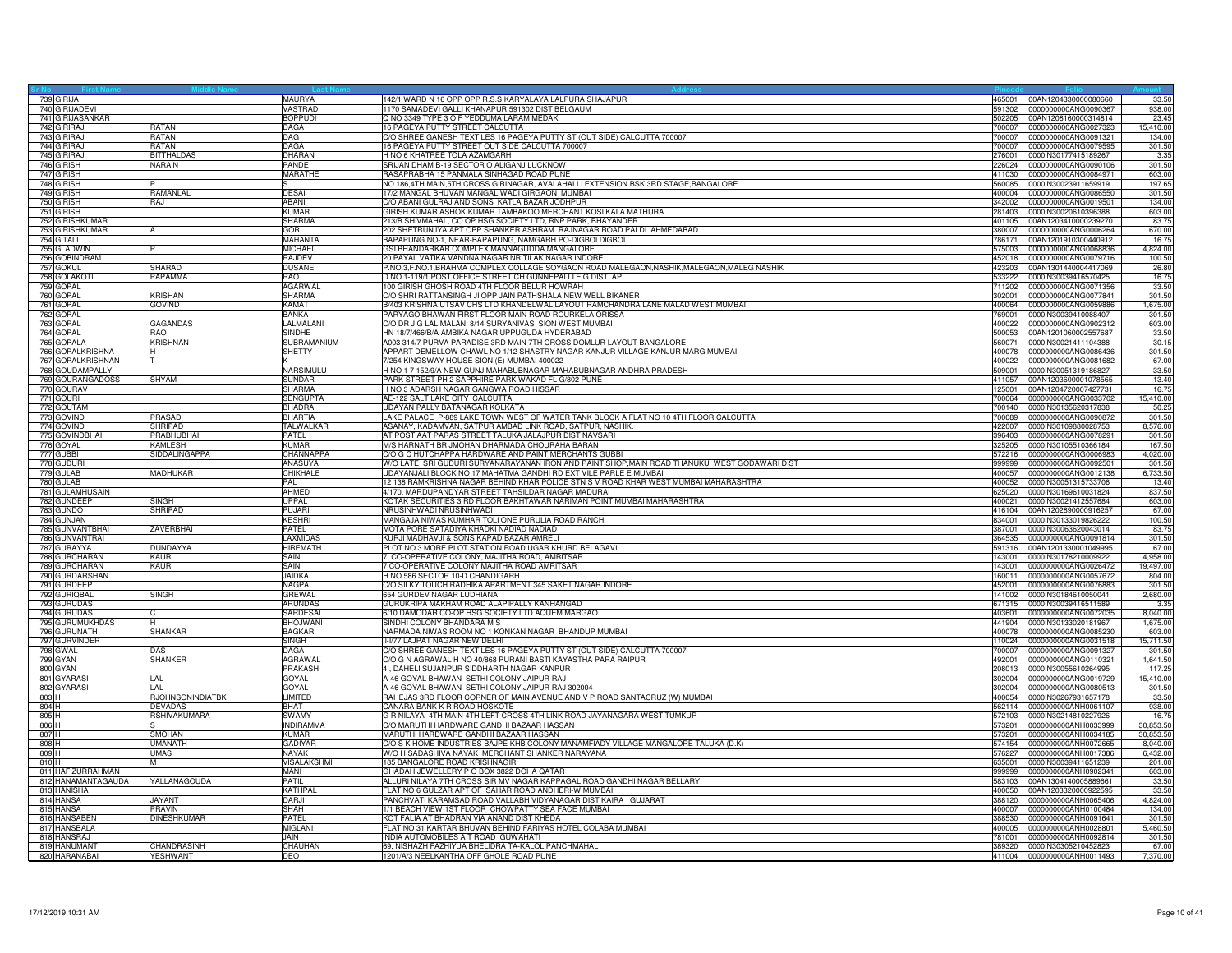| 821 HARENDRAKUMAR                  |                   | MAVJEE                | 8 TARUN SADAN BEHIND AURORA CINEMA MATUNGA MUMBAI                                                  | 400019           | 0000000000ANH0055011                         | 9,949.5         |
|------------------------------------|-------------------|-----------------------|----------------------------------------------------------------------------------------------------|------------------|----------------------------------------------|-----------------|
| 822 HARESH                         | HASSANAND         | LULLA                 | BLOCK NO C/23 ROOM NO 45 ULHASNAGAR DIST THANE                                                     |                  | 421004 0000000000ANH0099016                  | 201.00          |
| 823 HARESH                         | <b>DINKARRAY</b>  | <b>SHETH</b>          | AT POST SANJAN TAL UMBERGAON DIST VALSAD SANJAN                                                    | 396150           | 00AN1203210000002190                         | 26.8            |
| 824 HARESH                         | TULSIDAS          | THACKER               | 16A/6 SINDHI COLONY OPP S.I.E.S COLLEGE SION, MUMBAI                                               | 400022           | 0000000000ANH0033878                         | 2,546.0         |
| 825 HARESH                         |                   | MAJMUNDAR             | B-7 HIMADRI APARTMENTS NR JUDGES BUNGALOWS NO 26 BODAKDEV AHMEDABAD                                | 380015           | 0000000000ANH0086803                         | 301.5           |
| 826 HARESH                         |                   | PATEL                 | C/O J B INVESTMENT 22/SB PARADISE COMPLEX SAYAJIGANJ VADODARA                                      | 390005           | 0000000000ANH0065749                         | 8,274.5         |
| 827 HARESHBHAI                     |                   | PATEL                 | SHEELA OPP PUNITNAGAR SOCIETY OLD PADRA ROAD BARODA                                                | 390015           | 0000000000ANH0007902                         | 1,675.0         |
| 828 HARESHKUMAR                    | <b>ATMARAM</b>    | KARAMCHANDANI         | B-33, MAHESHWARI SOCIETY, METPUR ROAD, KHAMBHAT, DIST-ANAND, KHAMBHAT                              | 388620           | 00AN1203000000347659                         | 103.8           |
| 829 HARI                           | DМ                | SAXENA                | 50 SHASTRI NAGAR IZAT NAGAR BAREILY                                                                | 243001           | 0000IN30177417035621                         | 201.00          |
| 830 HARI                           | <b>SHANKER</b>    | <b>MITTAL</b>         | 2/182 BELA MARG NEW VISHNUPURI ALIGARH ALIGARH                                                     | 202001           | 00AN1204470001254406                         | 67.0            |
| 831 HARI                           | PRAKASH           | KANODIA               | M/S GAJANAND HARIRAM CLOTH MERCHANT SUBHASH CHOWK MAHENDRA GARH HARYANA                            | 123029           | 0000000000ANH0010436                         | 7,671.5         |
| 832 HARI                           | NARAYAN           | SAHA                  | 78 CHETLA ROAD DIPANWITA APARTMENT FLAT NO E 1 8 KOLKATA                                           | 700027           | 0000000000ANH0079672                         | 301.5           |
| 833 HARI                           | <b>SHANKER</b>    | KANYA                 | C/O ARUN KUMAR KAYA 51/ A BABU RAM GHOSE LANE KOLKATA                                              | 700005           | 0000000000ANH0088272                         | 301.5           |
| 834 HARI                           | MUTHUKRISHNAN     |                       | B-3 CAUVERY APPTS NO 14 15 16 AND 17 BAKTHAPURI STREET KUMBAKONAM                                  | 612001           | 0000IN30131321376724                         | 3.35            |
| 835 HARI                           | SHANKAR           | <b>TAMRKAR</b>        | SADAR BAZAR RATANPUR BILASPUR CHATISHGARH                                                          | 495001           | 0000IN30051318617218                         | 3.35            |
| 836 HARI                           | <b>SHANKAR</b>    | KHANDELWAL            | PLOT NO. 14, VIJAY BARI VIKAS NAGAR PATH NO. 7 JAIPUR                                              | 302023           | 00AN1206500000004327                         | 50.2            |
| 837 HARI                           | MAHADEO           | DAMLE                 | 1/1205 CENTRAL GOVT STAFF QUARTERS MUMBAI                                                          | 400037           | 0000000000ANH0040468                         | 3,852.5         |
| 838 HARILAL                        | DAMODARDAS        | <b>MEHTA</b>          | C/O RAMNIKLAL HARILAL & CO 86/SUTAR CHAWL 1ST FLOOR MUMBAI                                         | 400002           | 0000000000ANH0029494                         | 6,767.0         |
| 839 HARINATH                       |                   | YADAW                 | VILAG RD GOBIND NGR VILLAGE RD BHANDUP CHAWL I R N 4 MUMBAI                                        | 400078           | 0000000000ANH0084913                         | 603.00          |
| 840 HARISH                         | <b>KUMAR</b>      | <b>JEPPU</b>          | SHIVASTHAN BLD NO 1 C 009 AGASHI RD VIRAR WEST                                                     | 401303           | 0000IN30429510537639                         | 134.00          |
| 841 HARISH                         |                   |                       | HARISREE, HOUSE NO 654 RAJIV LANE, 11 NATHAN CODE THIRUVANANTHAPURAM CORPORATION TRIVANDRUM        | 695003           | 00AN1207830000126044                         | 46.9            |
| 842 HARISH                         | RAMANLAL          | <b>GANDHI</b>         | 696 ASHOK NAGAR NIPANI NIPPANI KARNATAKA                                                           | 591237           | 0000IN30021413402019                         | 335.0           |
| 843 HARISH                         | <b>KUMAR</b>      | PARDASANI             | C/O DARWESH HARDWARE STORE MARWARI ROAD BHOPAL                                                     | 462001           | 0000000000ANH0080481                         | 201.0           |
| 844 HARISH                         | KUMAR             | PARDASANI             | C/O DARWESH HARDWARE STORE MARWARI ROAD BHOPAL                                                     | 462001           | 0000000000ANH0018493                         | 9,648.0         |
| 845 HARISH                         |                   | <b>BABLANI</b>        | E 10/95 CHITRAKOOT, JAIPUR                                                                         | 302019           | 00AN1204720010207933                         | 251.2           |
| 846 HARISH                         |                   | <b>BHATIA</b>         | 49-A, NEW COLONY GUMANPURA. KOTA                                                                   | 324007           | 00AN1201770100723005                         | 301.5           |
| 847 HARITA                         | <b>AJITKUMAR</b>  | <b>BHAVSAF</b>        | D 304 SHARNAM APPT 3 SATELLITE AHMEDABAD                                                           | 380015           | 0000IN30177416615637                         | 83.7            |
| 848 HARJEET                        |                   | LUTHRA                | B - 116, SECTOR - 36 NOIDA UTTAR PRADESH                                                           | 201303           | 0000IN30007910305459                         | 33.5            |
| 849 HARJIBHAI                      | MAKANBHAI         | TANDEL                | 9/279 MASTER STREET NANI DAMAN DAMAN                                                               | 396210           | 0000000000ANH0004902                         | 15,410.00       |
| 850 HARJIT                         |                   | <b>SINGH</b>          | 16/III/III BHEL RANIPUR HARIDWAR                                                                   | 249403           | 0000000000ANH0095648                         | 4.020.0         |
| 851 HARSH                          | <b>/IBHORE</b>    | <b>SINGHAL</b>        | F-8/15 VASANT VIHAR NEW DELHI 110057                                                               | 110057           | 0000000000ANH0091332                         | 100.5           |
| 852 HARSHAD                        | <b>BAPUBHAI</b>   | <b>DESAI</b>          | SANJIVANI BLDG PHEROSHAH STREET SANTACRUZ WEST MUMBAI 400054                                       | 400054           | 0000000000ANH0081312                         | 301.5           |
| 853 HARSHADA                       |                   | SALIAN                | B 46 GEETANJALI BLDG CIBA SOCIETY AMRUT NAGAR GHATKOPAR WEST MUMBAI MAHARASHTRA                    | 400086           | 0000IN30051316169822                         | 6.7             |
|                                    | SOMAL AL          |                       |                                                                                                    |                  |                                              |                 |
| 854 HARSHADKUMAR<br>855 HARSHADRAI | AMRITLALKALIDAS   | <b>GANDHI</b><br>SHAH | 3 AMBRISH APP SBI SOCIETY AMBAWADI MANEKBAG AHMEDABAD                                              | 380015<br>400006 | 0000000000ANH0112100<br>0000000000ANH0902056 | 804.00<br>134.0 |
|                                    |                   |                       | C/O MR J M PAREKH 6 AJANTA L D RUPAREL MARG MUMBAI 400006                                          |                  |                                              |                 |
| 856 HARSHIDABEN                    |                   | PANDIT                | 2-A AKASH GANGA FLAT OPP PANCHVATI BUS STAND GORWA REFINERY ROAD BARODA                            | 390016           | 0000000000ANH0068542                         | 8,040.0         |
| 857 HARSHWARDHAN                   | <b>BALKRISHNA</b> | SAWANT                | SHREE SAMARTH COMPLEX SAVITRI ROAD MAHAD RAIGAD MAHAD                                              | 402301           | 00AN1201090003426033                         | 56.9            |
| 858 HARSNA                         | <b>ANAND</b>      | <b>MODI</b>           | J/11 FLAT NO 16 JALMANDIR CHS BANGUR NAGAR GOREGAON MUMBAI MAHARASHTRA                             | 400090           | 0000IN30051317452344                         | 167.5           |
| 859 HARUN                          | NOORMOHOMED       | KHAN                  | C/O HILL TOP ICE CREAMS DR BILLIMORIA ROAD PANCHGANI SATARA                                        | 412805           | 0000000000ANH0065711                         | 2,010.0         |
| 860 HASANAL                        | JAMAL             | <b>MOHAMMED</b>       | COMMONWEALTH B/6 OPP BUND GARDENS POONA                                                            | 411001           | 0000000000ANH0015882                         | 46,263.5        |
| 861 HASANALI                       | JAMAL             | <b>MOHAMMED</b>       | COMMONWEALTH B/6 OPP BUND GARDENS POONA                                                            |                  | 411001 0000000000ANH0034463                  | 61,707.0        |
| 862 HASANMIA                       | <b>ABDULKADER</b> | WANGDE                | A/34 SUDARSHAN APARTMENT PLOT NO 38 SECTOR 17 VASHI NAVI MUMBAI                                    | 400703           | 0000000000ANH0901198                         | 3,350.0         |
| 863 HASHIM                         | AHMED             | <b>BHOLAT</b>         | SHABANA MANZIL 7/2165 RAMPURA CHHADAVLE SURAT                                                      | 395003           | 0000000000ANH0077192                         | 301.5           |
| 864 HASMUKH                        | AMBELAL           | DESAI                 | 508 CUMBALLA CREST 42 PEDDAR ROAD MUMBAI                                                           | 400026           | 0000000000ANH0073516                         | 16,080.0        |
| 865 HASMUKH                        |                   | <b>BAFNA</b>          | RAJKAMAL CLOTH STORES GADAG                                                                        | 588101           | 0000IN30192630865379                         | 56.9            |
| 866 HASSANAND                      | <b>IEMANDAS</b>   | <b>ULLA</b>           | BLOCK NO C/23 ROOM NO 45 ULHASNAGAR DIST THANE                                                     | 421004           | 0000000000ANH0099015                         | 33.5            |
| 867 HASTI                          | MALMADANLAL       | <b>PAREKH</b>         | ADVOCATE PAOTA NEAR PETROL PUMP JODHPUR RAJ 342001                                                 | 342001           | 0000000000ANH0080089                         | 301.5           |
| 868 HAZARI                         |                   | SHAHDADPURI           | 52 SWAIR VIHAR SOCIETY ARTIRA ROAD AHMEDABAD                                                       | 380015           | 0000000000ANH0101149                         | 4,020.00        |
| 869 HEENA                          |                   | <b>PATFI</b>          | NO 11-9-27, LAXMINAGAR COLONY SAROORNAGAR HYDERABAD                                                | 500035           | 0000IN30061010746210                         | 40.2            |
| 870 HEENA                          | MAYANK            | PANDIT                | 2 BHUMI APARTMENTS 33 ANAND NAGAR SOC B/H PALDI P O AHMEDABAD                                      | 380007           | 0000000000ANH0055046                         | 3,015.0         |
| 871 HEM                            | <b>RAJESH</b>     | SHAH                  | GELDA SADAN A PLOT NO 14 FLAT NO 5 RIFLE RANGE GHATKOPAR WEST MUMBAI                               | 400086           | 0000IN30133020264869                         | 67.0            |
| 872 HEM                            | CHAND             | JAIN                  | 384/17 HUDA JAGADHRI HARYANA                                                                       | 135003           | 0000000000ANH0069586                         | 33.5            |
| 873 HEMA                           | RASIKBHAI         | PARIKH                | 66 URMI SOCIETY BEHIND DINESH MILL VADODARA                                                        | 390001           | 0000000000ANH0023164                         | 30,853.5        |
| 874 HEMA                           | SWAPNIL           | <b>MANJREKAR</b>      | TA 10 MH NO 195 CONTRACTOR BUILDING NO 4 PRARTHANA SAMAJ GIRGAON MUMBAI MUMBAI                     | 400004           | 00AN1204470005807215                         | 16.7            |
| 875 HEMAL                          | PRAKASH           | MEHTA                 | 703/704 AMEZON PARK BLDG NO 2, NEW LINK ROAD DEVIDAS LANE, BORIVLI (W) MUMBAI                      | 400091           | 00AN1202350000013681                         | 3.3             |
| 876 HEMALATA                       |                   |                       | GEETANJALEE APTS, B-7 256 LLOYDS ROAD MADRAS                                                       | 600086           | 0000000000ANH0087517                         | 603.00          |
| 877 HEMALATHA                      |                   | <b>VENKATESH</b>      | NO 02 OLD NO 1/3 HOSAKEREHALLI BANGALORE                                                           | 560085           | 00AN1204470004440748                         | 16.7            |
| 878 HEMANT                         |                   | <b>MUNSHAW</b>        | PLOT 28 PRABHUKRUPA OPP PLOY TECHNIC AMBAWADI AHMEDABAD                                            | 380015           | 0000000000ANH0076217                         | 8,040.00        |
| 879 HEMANT                         | RAJNIKANT         | <b>MODI</b>           | H R MODI, 9, HARESHWAR NAGAR, NEAR SUYOG OPP RING ROAD, JALGAON, MAHARASHTRA                       | 425001           | 0000IN30226911421621                         | 33.50           |
| 880 HEMANT                         |                   | RAIGANGAR             | 9B TATTA NIWASI CO OP HSG SOC LTD IST FLOOR PESTOM SAGAR LANE NO 3 G M ROAD CHEMBUR MUMBAI         | 400089           | 0000000000ANH0029475                         | 15,410.0        |
| 881 HEMANT                         |                   | <b>GANDHI</b>         | B 402 SIDDHARTH BLDG NURSING LANE OPP N L HIGH SCHOOL MUMBAI                                       | 400064           | 0000000000ANH0091336                         | 301.5           |
| 882 HEMANTKUMAR                    |                   | KORABANDI             | FLAT NO D 1 B GROUND FLOOR KONARKPOORAM KONDHWA PUNE MAHARASHTRA                                   | 411048           | 0000IN30290240528916                         | 33.5            |
| 883 HEMLATA                        | PRADIP            | KAJI                  | 101 CHANDAN APT DADABHAI CROSS ROAD NO 3 VILE PARLE WEST MUMBAI                                    | 400056           | 0000000000ANH0094506                         | 134.00          |
| 884 HIFZURREHMAN                   |                   | MOULANA               | NO 51/1A VANELIM SALCETE MARGOA GOA                                                                | 403708           | 0000IN30192630487251                         | 33.50           |
| 885 HILLOL                         | <b>KUMAR</b>      | <b>BANERJEE</b>       | 17309 BRUNSWICK BLVD KIRKLAND QUEBEC H9J 1L2 CANADA                                                | 999999           | 0000000000ANH0900422                         | 92,761.5        |
| 886 HILONI                         | HIMANSHU          | SANGHAVI              | 1402 RAHUL APARTMENT DR RAJENDRA PRASAD ROAD MULUND WEST MUMBAI                                    | 400080           | 0000IN30133018734402                         | 67.0            |
| 887 HIMACHAI                       |                   | KANADE                | H NO 26 SHRI KRISHNA BEHIND PACIFIC SHEETAL APPT ARIHANT ANAGAR KESHWAPUR HUBLI KARNATAKA          | 580023           | 0000IN30307710155039                         | 67.00           |
| 888 HIMADRI                        |                   | <b>BARMAN</b>         | BARMAN COTTAGE RABINDRA NAGAR, ASANSOL DIST- BURDWAN                                               | 713304           | 0000IN30026310091755                         | 50.2            |
| 889 HIMADRI                        | <b>SHACHIN</b>    | NANAVATI              | AA;ARUNODAYAAA; SAROJINI ROAD VILE PARLE MUMBAI 400 086                                            | 400086           | 0000000000ANH0085676                         | 268.00          |
| 890 HIMANSH                        | NAVINCHANDRA      | SHETH                 | A/2 41/42 ASHOK SAMRAT DAFTARY ROAD MALAD (E) MUMBAI                                               | 400097           | 0000000000ANH0058990                         | 938.00          |
| 891 HIMATLAL                       |                   | <b>SHAH</b>           | 202 SAMARPAN ROKADIA CROSS LANE BORIVLI WEST MUMBAI                                                | 400092           | 0000000000ANH0040598                         | 33.5            |
| 892 HIMMATLAI                      | NARAN.I           | <b>BHANUSHAL</b>      | 3/C DAMODAR PARK FLAT NO 1101/1102, 11TH FLOOR L B S MARG GHATKOPAR (W) MUMBAI                     | 400086           | 0000000000ANH0004224                         | 15,410.0        |
| 893 HINABEN                        | ARVINDBHAI        | UPADHYAYA             | 1206 YOGESHWARNAGAR NR GAYATRI NAGAR GOTRI VADODARA                                                | 390015           | 0000000000ANH0007506                         | 30,853.5        |
| 894 HIREN                          | <b>JAYANT</b>     | DESAI                 | 331, AKSHAY GIRIKUNJ - III, PALIGRAM ROAD, NR BMC OFFICES ANDHERI WEST MUMBAI                      | 400058           | 0000lN30154916205230                         | 335.0           |
| 895 HIRJI                          |                   | SHAH                  | B-64 SILVER APARTMENT GHANEKAR MARG PRABHA DEVI MUMBAI                                             | 400028           | 0000000000ANH0088051                         | 603.0           |
| 896 HITESH                         |                   | SAVLA                 | 19 13 SAHAKAR NAGAR BEHIND WADALA BUS DEPOT WADALA MUMBAI                                          | 400031           | 0000IN30154918247554                         | 335.0           |
| 897 HITESH                         | <b>BHAILAL</b>    | SAMPA <sup>-</sup>    | A/401 LATA APARTMENT WESTERN EXPRESS HIGHWAY NEAR NATIONAL PARK BANSI NAGAR BORIVALI (EAST) MUMBAI | 400066           | 00AN1302340000052386                         | 6.7             |
| 898 HITESHKUMAR                    | ARVINDBHAI        | SHAH                  | 14, MADHURAM BUNGLOWS OPP. EKTA PARIVAR ANAND V.V. NAGAR ROAD ANAND                                | 388001           | 0000IN30063610069294                         | 16.7            |
| 899 HORACE                         | <b>ANTHONY</b>    | FERNANDES             | 7,DEVJI TRUST BUILDING GROUND FLOOR,ROOM NO.10 JAIL ROAD,NORTH CROSS STREET MUMBAI                 | 400009           | 0000IN30135610081546                         | 301.50          |
| 900 HUDDA                          | <b>ANIS</b>       | AMIRALI               | C/26 RACHANA APT V P ROAD ANDHERI WEST MUMBAI                                                      |                  | 400058 0000000000ANH0077935                  | 301.50          |
| 901 HUNED                          | <b>NURUDDIN</b>   | <b>KADIYANI</b>       | P NO 18 BOHARI COLONY BEHIND VIKAS HIGH SCHOOL DONDAICHA ROAD SHAHADA                              | 425409           | 0000IN30051312425404                         | 1,775.5         |
|                                    |                   |                       |                                                                                                    |                  |                                              |                 |
| 902 HUSENABAI                      |                   | <b>HASANALI</b>       | C/O A MOHAMEDALI & CO 6/7 GRANT STREET CALCUTTA                                                    |                  | 700013 0000000000ANH0079617                  | 301.50          |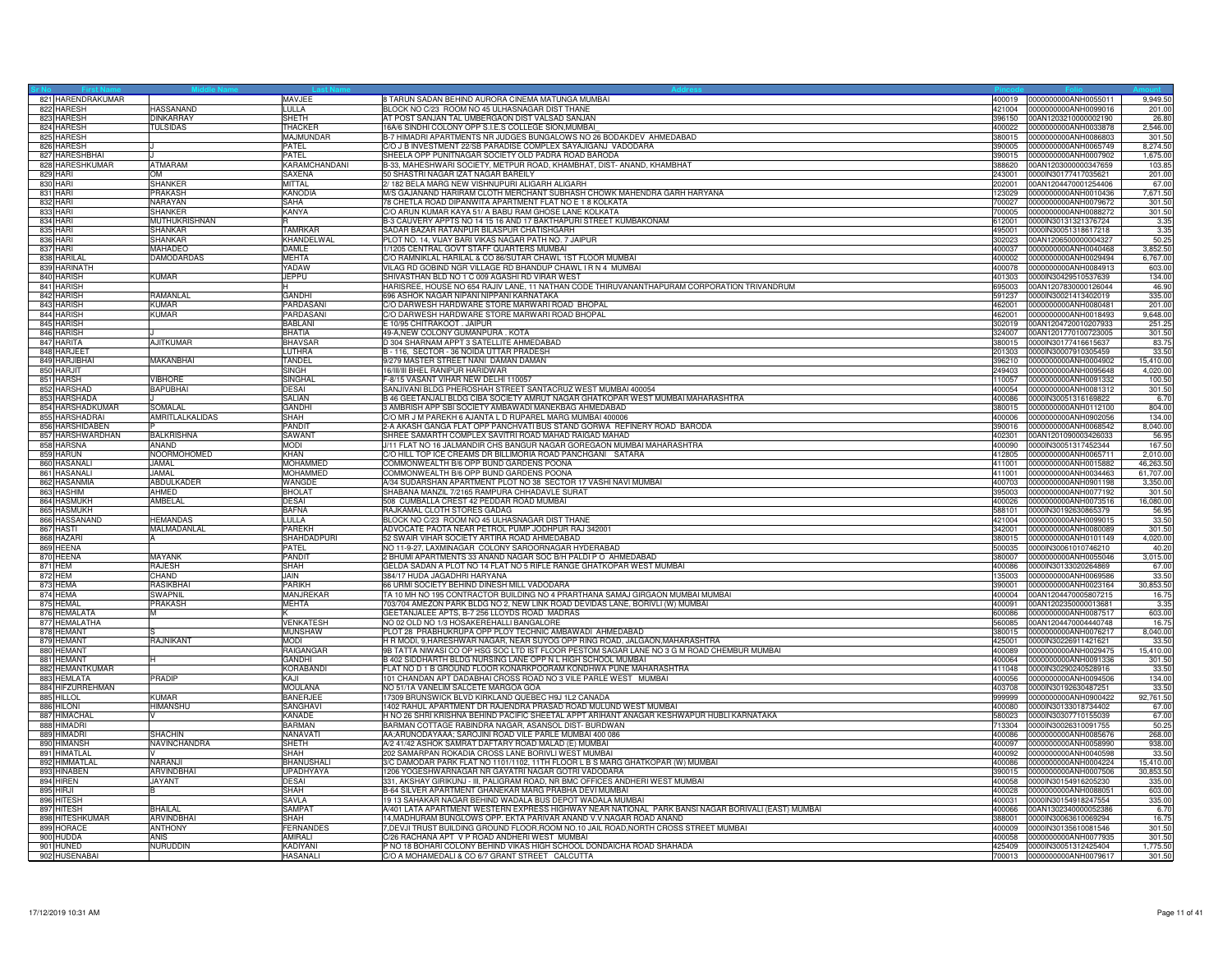| 903<br>904                          |                                  | SHAMIM                                      | 1-E KAMARAJAR ROAD MADURAI PIN CODE                                                                                                                    | 325009           | 0000000000ANI0037654                                        | 30,853.5                  |
|-------------------------------------|----------------------------------|---------------------------------------------|--------------------------------------------------------------------------------------------------------------------------------------------------------|------------------|-------------------------------------------------------------|---------------------------|
| 905 <b>IBRAHEEM</b>                 | M                                | Azeez<br>CHADHIDAR                          | 8/4/13 NORTH STREET GENGUVARPATTI PERIYAKULAM TALUK GENGUVARPATTY THENI<br>HOSPET ONI UPPINBETGERI DHARWAD                                             | 625203           | 0000lN30177410284611<br>581206 00AN1203840000898492         | 16.7<br>3.3               |
| 906 IBY                             |                                  | VARGHESE                                    | CHEMPAKOTTUPUTHENPURA PULINTHANAM POST PARAMBANCHERY ERNAKULAM KERALA                                                                                  |                  |                                                             | 53.60                     |
| 907 ILA                             | <b>MAHENDRA</b>                  | VASANI                                      | 11/14 SHIVAJI NAGAR OPP GLAXO LABORATORY WORLI MUMBAI                                                                                                  | 400025           | 0000000000ANI0086482                                        | 301.50                    |
| 908 ILA                             |                                  | VASANI                                      | 11/14 SHIVAJI NAGAR OPP GLAXO LABORATORY WORLI MUMBAI                                                                                                  | 400025           | 0000000000ANI0086582                                        | 301.5                     |
| 909 ILABEN                          | <b>HEMANTKUMAR</b>               | <b>SHAH</b>                                 | KANPURA, T A VYARA, 785 BAZAR, SURAT                                                                                                                   |                  | 394650 00AN1203000000519025                                 | 134.00                    |
| 910 ILYAS<br>911 INDARCHAND         | <b>BIN</b><br>LALURAM            | SAYEED<br>JANGID                            | H NO 9 92 MULUGU BLAKU 10 WARANGAL                                                                                                                     |                  | 506343 00AN1204720008255459<br>415002  0000IN30045013671682 | 16.7<br>67.00             |
| 912 INDER                           | CHAND                            | <b>DAGA</b>                                 | FN 14 SN 19/10 SHAHUPURI KARANJE TAR TAL DIST STR SATARA MAHARASHTRA<br>FLAT NO 603 VANDANA APPT 22/1 ALIPORE ROAD KOLKATA WEST BENGAL                 |                  | 700027 0000000000ANI0087090                                 | 1.608.00                  |
| 913 INDER                           | RATANCHAND                       | CHAWLA                                      | 1/6 SHILPA BLDG HIND COOP SOC N S MANKIKAR MARG SION MUMBAI                                                                                            |                  | 400022 0000000000ANI0077454                                 | 301.50                    |
| 914 INDRA                           | <b>BHUWAN</b>                    | <b>SINGH</b>                                | DEPT CAST HOUSE (IInd PLANT) HINDALCO IND LTD PO RENUKOOT, DISTT-SONEBHADRA                                                                            |                  | 231217 0000IN30045010587884                                 | 16.7                      |
| 915 INDRAJI                         | <b>ARVINDRAO</b>                 | PAWAR                                       | R C 308/7, PLOT NO 9, RING ROAD RAJENDRA NAGAR, KOLHAPUR, KOLHAPUR                                                                                     |                  | 416004 00AN1201091900087641                                 | 26.80                     |
| 916 INDRAVATHI<br>917 <b>IPPILI</b> | RAVI                             | POLA<br><b>KUMAR</b>                        | VARA LAKSHMI HARDWARE MART 184 CAR STREET BELLARY<br>-130 BANISETTI STREET SOMPETA SRIKAKULAM DIST                                                     | 532284           | 583101 0000000000ANI0064841<br>0000IN30232410933997         | 14,773.50<br>16.7         |
| 918 IQBAL                           | KAUR                             | <b>BAWA</b>                                 | ARYA NAGAR NARBADA ROAD JABALPUR 482001                                                                                                                | 482001           | 0000000000ANI0089775                                        | 100.5                     |
| 919 ISHAK                           | <b>GULAM</b>                     | <b>HARUD</b>                                | OPP AMBICA LODGE SANTRAMPUR DIST PMS GUJARAT 389260                                                                                                    | 389260           | 0000000000ANI0077551                                        | 134.0                     |
| 920 ISHWARCHANDRA                   |                                  | <b>SARIN</b>                                | B-1/23 VASANT VIHAR NEW DELHI PIN CODE                                                                                                                 |                  | 110057 0000000000ANI0035549                                 | 20,535.5                  |
| 921 ISHWARI                         | <b>GIRDHARIDAS</b>               | <b>CHABRIA</b>                              | RAMNIVAS 18 DR MUNNIAPPA ROAD KILPAUK MADRAS                                                                                                           |                  | 600010 0000000000ANI0030945                                 | 30,853.5                  |
| 922 ISHWARLAL                       | <b>TRIBHOVANDAS</b>              | <b>VORA</b>                                 | M/S MAGANLAL T VORA 23 BHUPAN CHAMBER, DALAL STREET FORT, MUMBAI                                                                                       | 400023           | 0000000000ANI0088577                                        | 938.0                     |
| 923 ISHWERLAL<br>924 ISMAIL         | SAKARLAL<br><b>MOHMEDAMIN</b>    | <b>MEHTA</b><br><b>NANA</b>                 | KUSUM VILLA 1ST FLOOR S V ROAD X 8TH ROAD KHAR MUMBAI<br>AT-POST SIMLAK, VIA-DABHEL, TAL-JALALPORE, NAVSARI                                            |                  | 400052 0000000000ANI0004337<br>396415 0000IN30258210114187  | 15,410.0<br>418.7         |
| 925 ITLI                            | BAI                              | SARDA                                       | KASAT MARKET LADBAZAR HYDERABAD                                                                                                                        |                  | 500002 0000000000ANI0077799                                 | 301.5                     |
| 926 IZABELLA                        | <b>POSHIAN</b>                   | MISQUITA                                    | AT CHAVDI POST PAPDY TALUKA VASAI DIST THANA                                                                                                           |                  | 401207 0000000000ANI0041818                                 | 3,819.0                   |
| 927 J                               | MFININVCONSULTANCYSERVICES       | LTD                                         | MAKER CHAMBERS - III NARIMAN POINT MUMBAI                                                                                                              | 400021           | 0000000000ANJ0062765                                        | 134.0                     |
| 928 J                               | MFINANCIAL                       | <b>INVESTCONSSERVICES</b>                   | MAKERS CHAMBERS-III NARIMAN POINT MUMBAI                                                                                                               |                  | 400021 0000000000ANJ0058790                                 | 134.00                    |
| 929.1<br>930 J                      |                                  | <b>CHAKRAVARTY</b><br><b>BHARATHY</b>       | NO S 2 MADHURAMS 6 OROOR OLCOTT ROAD BESANT NAGAR MADRAS<br>B-1 K N V APARTMENTS 24 IYYANAGAR STREET KUMBAKONAM                                        | 600090<br>612001 | 0000000000ANJ0059134<br>0000IN30039414048798                | 12,864.00<br>16.7         |
| 931 JACINTA                         | <b>REGINAD</b>                   | SOUZA                                       | C/O MRS R VAZ PELICAN APTS FLAT Z-6 FR AGNELO ROAD ALTINHO PANAJI (GOA)                                                                                | 403001           | 0000000000ANJ0033754                                        | 7,537.5                   |
| 932 JACOB                           |                                  |                                             | PALLIPPARAMPIL HOUSE CHEMMALAMATTOM P O KOTTAYAM KERALA                                                                                                | 686508           | 0000IN30023913005379                                        | 33.5                      |
| 933 JACOB                           | <b>SEVERINE</b>                  | <b>FURTADO</b>                              | NIRMAL B11 PLOT NO 26 JAIPRAKASH ROAD ANDHERI W MUMBAI                                                                                                 | 400058           | 0000000000ANJ0030547                                        | 15,410.0                  |
| 934 JACOB                           | <b>MATHEW</b>                    |                                             | NO 1 10TH MAIN JEEVANBHIMA NAGAR BANGALORE                                                                                                             |                  | 560075 0000IN30023911642160                                 | 3.3 <sup>2</sup>          |
| 935 JADHAV<br>936 JAGADALE          | <b>NITIN</b>                     | KARBHARI<br><b>VISHNU</b>                   | FLAT NO 13, SHIV RESIDENCY APT, NEXT TO AMBEDKARWADI, UTTARANAGAR NASHIK<br>H NO 2566,4 B PROFESSOR COLONY VIDHYAVIHAR HSG SOC SHIRUR PUNE             |                  | 422101 0000IN30112716847384<br>412210 0000IN30028010567499  | 67.00<br>33.50            |
| 937 JAGADISHBHAI                    | SURENDRA                         | PATEL                                       | AKSHAR VISHAL PARK NEAR D Z PATEL SCHOOL ANAND VIDYANAGAR ROAD ANAND                                                                                   | 388001           | 0000000000ANJ0006951                                        | 15,410.00                 |
| 938 JAGANNADHAM                     |                                  |                                             | 3 SOMASUNDARA MUDALI STREET 3 SOMASUNDARA MUDALI STREET 3 SOMASUNDARA MUDALI STREET CHENNAI                                                            | 600001           | 0000IN30044110703083                                        | 301.50                    |
| 939 JAGANNATH                       |                                  | <b>BAMBULKAR</b>                            | C 3 50 DOSSA BLDG DONGRI MUMBAI                                                                                                                        | 400009           | 0000000000ANJ0078917                                        | 301.50                    |
| 940 JAGDEEP                         |                                  | <b>NEGI</b>                                 | 5/5 TEG BAHADUR ROAD 3 DALAN WALA DEHRADUN                                                                                                             |                  | 248001 0000IN30223610934963                                 | 46.90                     |
| 941 JAGDEEP                         |                                  | CHHANGANI                                   | NARSINGH DARA JODHPUR RAJASTHAN                                                                                                                        | 342001           | 0000IN30045011195380                                        | 100.5                     |
| 942 JAGDISH<br>943 JAGDISH          | NARAYAN                          | AL<br>AGARWAL                               | HOUSE NO-445 SECTOR-15A NOIDA<br>A-18, AVAS VIKAS COLONY JHANSI JHANSI                                                                                 | 201301           | 0000000000ANJ0087892<br>284003 00AN1202890000874226         | 603.0<br>3.3 <sup>5</sup> |
| 944 JAGDISH                         |                                  | <b>MEHTA</b>                                | 46, AJIT COLONY OPP BAL NIKETAN SCHOOL JODHPUR                                                                                                         |                  | 342002 00AN1202000000272658                                 | 33.50                     |
| 945 JAGDISH                         | DILIPRAI                         | <b>BUCH</b>                                 | SHREE MAA KRUPA SAHAKARNAGAR MAIN ROAD AAZAD CHOWK, OPP. AMRAPALI CINEM RAJKOT                                                                         |                  | 360001 00AN1301990000005024                                 | 4,053.50                  |
| 946 JAGDISH                         |                                  | <b>SEWHANI</b>                              | 14 A SHREENAGAR SOCIETY PRODUCTIVITY RD VADODARA                                                                                                       |                  | 390020 0000000000ANJ0007961                                 | 6,432.00                  |
| 947 JAGDISH                         | KAUR                             | SODHI                                       | H NO 219 SECTOR 36 A CHANDIGARH                                                                                                                        | 60036            | 0000lN30114310976934                                        | 335.0                     |
| 948 JAGDISH<br>949 JAGDISH          | PANDURANG                        | PAUL<br><b>NAYAK</b>                        | SCF 2/44 AGGAR NAGAR LUDHIANA<br>76 RAMAKRISHNA GARDENS RMVE STAGE II NEW BEL ROAD BANGALORE                                                           | 141001           | 0000000000ANJ0091344<br>560054 0000000000ANJ0082495         | 1,608.0<br>67.00          |
| 950 JAGDISH                         | KACHRULAL                        | RATHI                                       | KAPDA BAZAR JALNA MAHARASHTRA INDIA                                                                                                                    |                  | 431203 0000IN30226913058778                                 | 3.35                      |
| 951 JAGDISH                         | <b>JASHRTHLAL</b>                | PARDESH                                     | 1542 KING GATE AHMEDNAGAR MAHARASHTRA-                                                                                                                 | 414001           | 0000000000ANJ0046265                                        | 134.00                    |
| 952 JAGDISH                         | PANDURANG                        | <b>NAYAK</b>                                | GILDER HOUSE 2ND FLOOR 67F BHULABHAI DESAI ROAD MUMBAI                                                                                                 | 400026           | 0000000000ANJ0043117                                        | 3,618.0                   |
| 953 JAGDISH                         |                                  | <b>RATHOD</b>                               | A 1002 10TH FLOOR GULMOHAR HIGHT D D U MARG DUMPING ROAD OPP BUDDH VIHAR MULUND WEST MUMBAI MAHARASHTRA                                                | 400080           | 0000IN30154914114029                                        | 83.7                      |
| 954 JAGDISH<br>955 JAGDISH          | HARI                             | TAHILRAMANI<br>DHUTIA                       | (N300) STATE BANK OF INDIA NRI DIVISION MUMBAI MAIN BR M S MARG FORT MUMBAI<br>101/7 JAGDISH BLDG TELONG CROSS ROAD NO 1 SCHEME 6 MATUNGA MUMBAI       |                  | 400023 0000000000ANJ0902886<br>400019 0000000000ANJ0048680  | 201.00<br>19,296.00       |
| 956 JAGJIT                          | SINGH                            | GILL.                                       | QR NO 01 L4 TYPE DAG ROAD BURMAMINES EAST SINGHBHUM JAMSHEDPUR JHARKHAND INDIA                                                                         |                  | 831007 0000IN30051312003656                                 | 33.50                     |
| 957 JAGRUTI                         | UTTAMBHAI                        | PRAJAPATI                                   | BAJRANG KRUPA AT POST DABHOLI VIA KATARGAM DIST SURAT                                                                                                  | 395004           | 0000000000ANJ0090614                                        | 301.5                     |
| 958 JAI                             | <b>PRAKASH</b>                   | SHARMA                                      | D 47 SAKET MARG NO 11 N DELHI                                                                                                                          | 110017           | 0000000000ANJ0077231                                        | 301.5                     |
| 959 JAIDEEP                         |                                  | SINGH                                       | C/O DR JUNEJA CLINIC 118/267 KAUSHAL PURI KANPUR                                                                                                       |                  | 208012 0000IN30202534026953                                 | 73.7                      |
| 960 JAIMINI<br>961 JAIN             | <b>JITENDRA</b><br><b>SANJAY</b> | <b>SHUKLA</b><br><b>KHEMCHAND</b>           | 87/2 3RD BHOIWADA BHULESHWAR MUMBAI<br>185 RAVIWAR PETH SATARA                                                                                         |                  | 400002 0000000000ANJ0004228<br>415002 0000IN30028010510303  | 5,125.50<br>2.010.00      |
| 962 JAINUDDIN                       | TAYEBALLY                        | THANAWALA                                   | 601 GIRIJA TOWERS VISHNU NAGAR NAUPADA THANE WEST                                                                                                      | 400602           | 0000000000ANJ0000433                                        | 5,125.5                   |
| 963 JAIRAJ                          |                                  | NAGDA                                       | 361/15 BABUBHAI TARRACE CHANDAVARKAR LANE MATUNGA MUMBAI                                                                                               | 400019           | 0000000000ANJ0070597                                        | 8,040.0                   |
| 964 JAISHREE                        |                                  |                                             | 9-5-522 OLD ADARSH COLONY BIDAR, BIDAR, BIDAR, BIDAR BIDAR                                                                                             |                  | 585401 00AN1301440004292006                                 | 6.7                       |
| 965 JAISING                         | JETHALAL                         | MAKWANA                                     | MUNICIPAL CHAWL BLOCK B ROOM NO 36 2ND FLOOR MAVJI RATHOD ROAD MUMBAI                                                                                  |                  | 400009 0000000000ANJ0029858                                 | 3,216.00                  |
| 966 JAMAL<br>967 JAMNA              | <b>MOHAMED</b><br>DASS           | <b>MEERAN</b><br><b>SETH</b>                | C/O KOTAK SECURITIES (PMS) CLIENT MONEY MGMT SCHEME 1ST FLR BAMHTAWAR NARIMAN POINT MUMBAI<br>MANDI RAM DASS PILEE KOTHI NR KATARA ELECTRONICS MATHURA | 400058<br>281001 | 0000000000ANJ0901292<br>0000000000ANJ0104088                | 5,360.0<br>4,020.00       |
| 968 JAMSHED                         | <b>MANCHERSHA</b>                | <b>MEDHORA</b>                              | READYMONEY COLONY TATA BLOCKS NO 2 ROOM NO 8 TARDEO MUMBAI 400034                                                                                      |                  | 400034 0000000000ANJ0083190                                 | 301.50                    |
| 969 JAMUNA                          | PRASAD                           | TIWARI                                      | C/O UNIVERSAL CABLE'S LTD CAPASITOR DIVISION SATNA M P                                                                                                 |                  | 485001 0000000000ANJ0094893                                 | 167.5                     |
| 970 JAMUNABAI                       |                                  |                                             | 7-1-95/2 AMEERPET HYDERABAD                                                                                                                            |                  |                                                             | 30,853.5                  |
| 971 JANAK                           | CHHAGANLAL                       | <b>DESAI</b>                                | 3 RAJ RAJESHWAR SOC U M ROAD B/H EVERSHINE MARBLE SURAT GUJARAT                                                                                        | 395017           | 0000IN30021415945660                                        | 3.3 <sup>2</sup>          |
| 972 JANAKI<br>973 JANAPAT           |                                  | <b>KRISHNAMOORTHY</b><br><b>HARIKRISHNA</b> | 7 MURUGESAN ST T NAGAR MADRAS<br>D NO 1 481 TADIPATRI ANANTAPUR                                                                                        | 600017<br>515411 | 0000000000ANJ0078394<br>00AN1204470004649626                | 301.50<br>33.50           |
| 974 JANARDAN                        | SADASHIV                         | <b>DUMANE</b>                               | 8/9 PLEASANT PARK BHAIROBANALA PUNE                                                                                                                    |                  | 411013 0000000000ANJ0104004                                 | 33.50                     |
| 975 JANARDAN                        |                                  | MANDAL                                      | DHOKRASAHID NUTANPUKUR PO NUTANGANJ DT BURDWAN WEST BENGAL                                                                                             |                  | 713102 0000IN30021410670184                                 | 16.75                     |
| 976 JANARDHAN                       |                                  | SALIAN                                      | GEETANJALI 46/B CIBA SOCIETY AMRUT NAGAR GHATKOPAR WEST MUMBAI                                                                                         | 400086           | 0000IN30051310506564                                        | 5,473.90                  |
| 977 JANE                            | <b>RITATHERESA</b>               | <b>FERNANDES</b>                            | W/O NELSON S FERNANDES C/O Y B A KANOO DAMMAM 31411                                                                                                    | 999999           | 0000000000ANJ0902095                                        | 268.00                    |
| 978 JANKI<br>979 JANMAY             | DFVI<br><b>JOY</b>               | <b>GUPTA</b><br>DAS                         | E-144 AMBA BARI JAIPUR<br>87A SHYAMBAZAR STREET KOLKATA                                                                                                | 302012           | 0000000000ANJ0054302<br>700005 0000000000ANJ0079633         | 134.00<br>100.5           |
| 980 JANUBHAI                        | <b>BABUBHAI</b>                  | AMIN                                        | 25 UMA SOCIETY SANGAM CHAR RASTA HARMI ROAD HAMI COLONY VADODARA                                                                                       | 390022           | 0000000000ANJ0005844                                        | 30,853.5                  |
| 981 JARINABIBI                      |                                  | SHAIKH                                      | TAIBAH MANZIL YAKUTPURA OPP IRANI BAKERY VADODARA 390006                                                                                               | 390006           | 0000000000ANJ0078286                                        | 100.5                     |
| 982 JASBIR                          |                                  | <b>SINGH</b>                                | 120/410 LAJPAT NAGAR KANPUR                                                                                                                            |                  | 208005 0000IN30133021604435                                 | 127.3                     |
| 983 JASHMATBHAI                     | SAVJIBHAI                        | <b>ROKAD</b>                                | 31-32 MANIBAG SOCIETY AA; SHAKTIDHARAAA; KATARGAM ROAD SURAT                                                                                           |                  | 395004 0000000000ANJ0071976                                 | 1,675.00                  |
| 984 JASNEEM                         | SHABBIRHUSEN                     | WAGH                                        | C/O S S BROTHERS NETAJI SUBHASH ROAD MOHMEDALI CHOWK AKOLA                                                                                             |                  | 444001 0000000000ANJ0080605                                 | 301.50                    |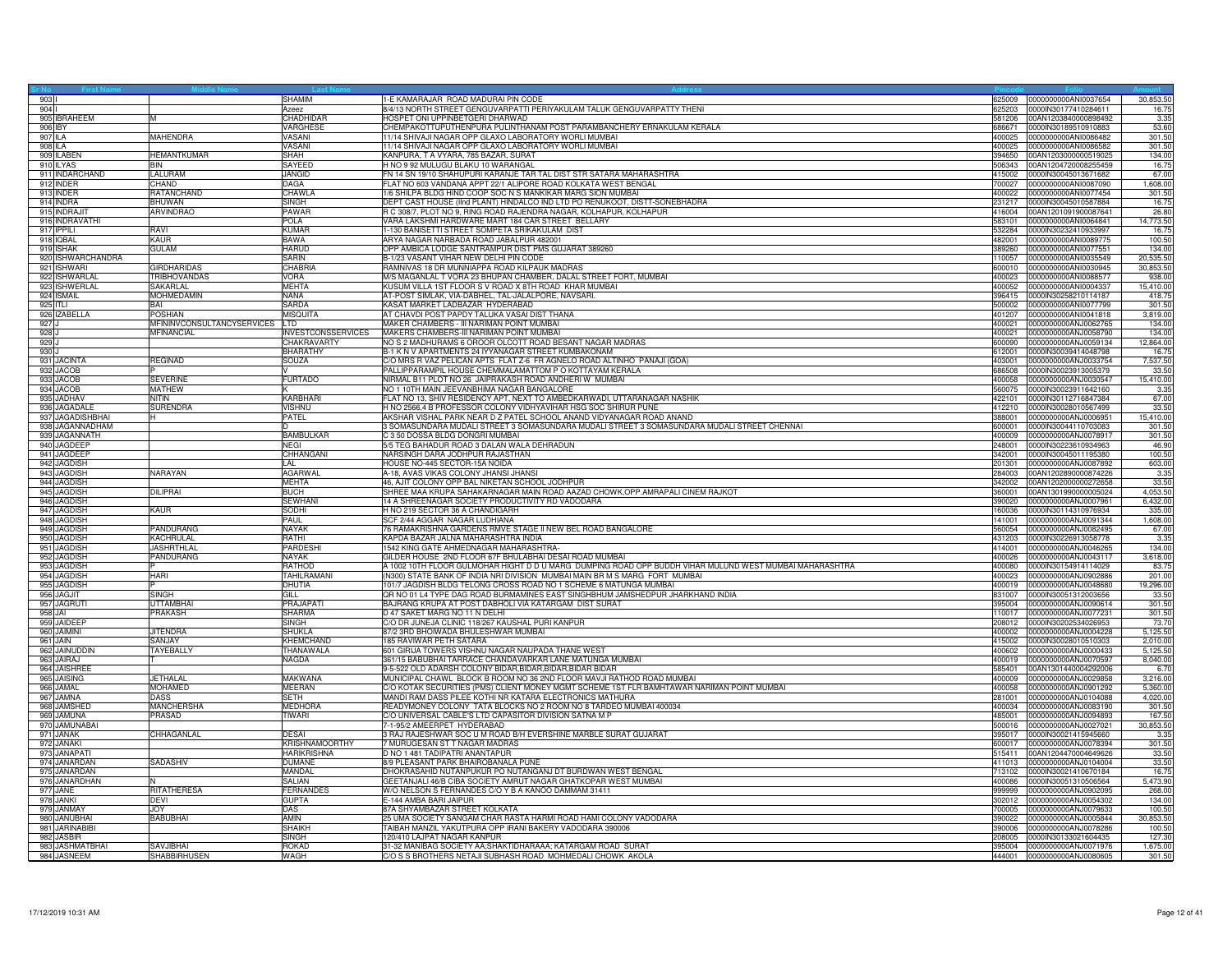|           | 985 JASNEEM                           | SHABBIRHUSEN       | WAGH                            | C/O S S BROTHERS NETAJI SUBHASH RD MOHMEDALI CHOWK AKOLA                                                                                                | 444001           | 0000000000ANJ0000455                         | 4,824.0            |
|-----------|---------------------------------------|--------------------|---------------------------------|---------------------------------------------------------------------------------------------------------------------------------------------------------|------------------|----------------------------------------------|--------------------|
|           | 986 JASPAL                            |                    | <b>BINDRA</b>                   | 52/10 PUNJABI BAGH, NEW DELHI                                                                                                                           | 110026           | 0000000000ANJ0087805                         | 1.608.0            |
|           | 987 JASVANTLAL                        | <b>ISHWARLAL</b>   | <b>VORA</b>                     | 41/51 PRANKUNJ SOCIETY BHAIRAVNATH ROAD AHMEDABAD                                                                                                       | 380028           | 0000000000ANJ0043522                         | 5,628.0            |
|           | 988 JASWANTI                          | KASHYAP            | THAKKAR                         | OLD MADHUMAHAL PLOT NO 83 FLAT NO 1 SHRADANAND CROSS ROAD MATUNGA MUMBAI                                                                                | 400019           | 0000IN30051311108894                         | 30,853.5           |
|           | 989 JATENDER                          |                    | <b>SINGHLA</b>                  | C1104 CIYADEL EMPRESS SURVEY NO 67A/3A BT KAWADE ROAD GHORPADI Pune, MAHARASHTRA                                                                        | 411001           | 0000IN30021411068774                         | 100.5              |
|           | 990 JATINDER                          | PALSINGH           | GHAI                            | 322 MODEL TOWN AMBALA CITY HARYANA                                                                                                                      | 134003           | 0000000000ANJ0008381                         | 15,410.0           |
|           | 991 JATINKUMAR                        | MAHENDRA           | PATEL                           | 11-C ASHOKA COMPLEX NR RAILWAY MALA PATAN                                                                                                               | 384265           | 0000IN30220110308929                         | 67.0               |
|           | 992 JATINKUMAR                        | <b>MAFATLAL</b>    | <b>SHAH</b>                     | 81 JAWAHAR NAGAR ROAD NO 4 MANSUKH VILA GOREGAON WEST MUMBAI                                                                                            | 400062           | 0000000000ANJ0039598                         | 4,321.5            |
|           | 993 JAUHARI                           | LAL                | JAIN                            | C/O RADHAMOHAN JAVHARILAL JAIN 258 SADAR BAZAR FIROZABAD                                                                                                | 283203           | 0000000000ANJ0006613                         | 4,020.0            |
|           | 994 JAVERBHAI                         | <b>TALJABHAI</b>   | PATEL                           | BE BHAG AT & POST SARBHAN TALUKA AMOD DISTRICT BHARUCH GUJARAT                                                                                          | 392035           | 000000000ANJ0008262                          | 30,853.5           |
|           | 995 JAVERCHANDRA                      | PRAGJIBHAI         | <b>VEKARIA</b>                  | 62, SHIVPARK, CHITAL ROAD, AMRELI.                                                                                                                      | 365601           | 0000IN30097410680237                         | 335.0              |
|           | 996 JAYA<br>997 JAYABEN               |                    | <b>BHAR</b>                     | P-192 BLOCK-C BANGUR AVENUE CALCUTTA<br>B/10 TULSI BUNGLOWS NR SHALIN BUNGLOWS NR GULAB TOWER THALTEJ AHMEDABAD                                         | 700055           | 0000IN30010010202583                         | 1,005.0            |
|           |                                       |                    | PATEL                           |                                                                                                                                                         | 380054           | 0000IN30075711130207                         | 33.5               |
|           | 998 JAYACHANDRAN<br>999 JAYAKAR       |                    | <b>GANATRA</b>                  | CHITHRAKAM NADAVARAMBU P O THRISSUR DIST THRISSUR DIST<br>36/5-A MADAN PAL LANE 1ST FLOOR CALCUTTA                                                      | 680661<br>700025 | 0000IN30163740723062<br>0000000000ANJ0085224 | 33.5<br>603.0      |
|           | 1000 JAYANT                           |                    | PATEL                           | C/O GAUTAM PLYWOOD NANDED ROAD LATUR LATUR                                                                                                              | 413512           | 00AN1202470000063362                         | 4,422.0            |
|           | 1001 JAYANT                           | <b>DATTATRAYA</b>  | <b>PURANIK</b>                  | N/9 PG 2/17/3 CIDCO OPP SHOPPING CENTRE NASHIK                                                                                                          | 422009           | 0000IN30051313188482                         | 33.5               |
|           | 1002 JAYANT                           | SHRIRAM            | KULKARNI                        | NO 1 SBI COLONY BIMANAGAR PALASIA INDORE M P                                                                                                            | 452001           | 0000000000ANJ0095286                         | 234.5              |
|           | 1003 JAYANTHI                         |                    |                                 | DOOR NO 109 ANNA PILLAI STREET MADRAS                                                                                                                   | 600079           | 0000000000ANJ0094712                         | 100.50             |
|           | 1004 JAYANTILAL                       |                    | <b>DOSHI</b>                    | C/O DOSHI & SONS SUBHASH ROAD ANAND                                                                                                                     | 388001           | 0000000000ANJ0042050                         | 335.0              |
|           | 1005 JAYANTILAI                       |                    | JAIN                            | C/O PORWAL CONSULTANCY 221 PRABHU BHUVAN L J ROAD SHIVAJI PARK MUMBAI                                                                                   | 400016           | 0000000000ANJ0094997                         | 201.0              |
|           | 1006 JAYANTKUMAR                      | <b>RAVISHANKER</b> | JANI                            | 20 GIRDHAR APPART OWNERS ASSO MUKTI MEDAN KRUSHNA BAG OPP KRISHNAKANAN HOSPITAL MANINAGAR                                                               | 380008           | 0000IN30429513340819                         | 26.8               |
|           | 1007 JAYARAM                          |                    |                                 | VOORAKGARAI K JEYARAM MERCHANTS AND COMMISSION AGENTS 287 CHINNAKADAI STREET SALEM                                                                      | 636001           | 0000IN30044110434634                         | 2,512.5            |
|           | 1008 JAYASIMHA                        |                    | VARADARAJAN                     | 342 P2 PALM MEADOWS RAMAGONDANA HALLI BANGALORE                                                                                                         | 560066           | 00AN1203020000080749                         | 144.0              |
|           | 1009 JAYDEO                           | <b>BABURAO</b>     | LIMBEKAR                        | HNO 2753, S G RD, NR POST OFFICE, SANKESHWAR, TQ-HUKKERI, DIST-BELGAUM, SANKESHWAR                                                                      | 591313           | 00AN1201091900097584                         | 43.5               |
|           | 1010 JAYESH                           |                    | PATEL                           | FLAT NO 404 URMILA BLDG OFF SAHAR ROAD KOLDONGRI ANDHERI E MUMBAI 400069                                                                                | 400069           | 0000000000ANJ0077330                         | 301.5              |
|           | 1011 JAYESH                           | RAMESHCHANDRA      | <b>SHETH</b>                    | 7 B UMIYA MAHAL DR R P ROAD MULUND WEST MUMBAI 400080                                                                                                   | 400080           | 0000000000ANJ0085288                         | 301.50             |
|           | 1012 JAYESH                           | <b>MADHA</b>       | LAKHANA                         | EAKTA NAGAR SOCIETY BLOCK NO 32 DIS PORBANDAR RANAVAV                                                                                                   | 360550           | 00AN1203320002431532                         | 67.0               |
|           | 1013 JAYESH                           | R                  | SHAH                            | I-B SHATHI NIWAS CO.OP HOU SOC NEAR SHILPALAY FLAT B/H ANJALI CINEMA VASNA AHMEDABAD                                                                    | 380007           | 0000000000ANJ0078106                         | 301.5              |
|           | 1014 JAYESH                           |                    | SHAH                            | ROHINI SOCIETY OPP CENTRAL BANK DR RADHAKRISHNAN MARG AHMEDABAD                                                                                         | 380015           | 0000000000ANJ0005791                         | 15,410.0           |
|           | 1015 JAYESHKUMAR                      |                    | PATEL                           | GOWKHANA KHARIVAR ROAD RAOPURA BARODA                                                                                                                   | 390001           | 0000000000ANJ0007485                         | 1,373.5            |
|           | 1016 JAYOTSANA                        | <b>NATHALAI</b>    | <b>DETHARIA</b>                 | 17 B PUSHPA KUNJ 6 NALANDA SOCIETY KALAWAD ROAD RAJKOT                                                                                                  | 360001           | 00AN1201800000055764                         | 301.5              |
|           | 1017 JAYPAL                           | MADHAORAO          | UMARE                           | QTR NO 216 BLOCK NO 27 EKTA NAGAR PO KONDA TH BHADRAWATI CHANDRAPUR                                                                                     | 442902           | 00AN1201090004189631                         | 33.5               |
|           | 1018 JAYPRAKASH                       |                    | <b>UPADHYAY</b>                 | SHIVA SADAN 3/SHRUTIKUNJ SOC 1 MANINAGAR EAST AHMEDABAD                                                                                                 | 380008           | 0000000000ANJ0005764                         | 837.50             |
|           | 1019 JAYSHREE                         | VIJAY              | <b>BHATIA</b>                   | MANI BHAVAN, 27, PRARTHANA SAMAJ RD, VILEPARLE - EAST, MUMBAI                                                                                           | 400057           | 00AN1301540000049187                         | 7,939.5            |
|           | 1020 JAYSHREE                         |                    | <b>SAMPAT</b>                   | C/O MR V R SAMPAT PERMALI WALLACE LTD P B NO 38 BHOPAL                                                                                                  | 462011           | 0000000000ANJ0052934                         | 12,864.0           |
|           | 1021 JAYSHREE                         | PRAVIN             | CHHEDA                          | 89 PRABHAT KUNJ PRABHAT COLONY RD NO 6 FLAT NO 5 FIRST FLOOR SANTACRUZ EAST                                                                             | 400055           | 0000IN30088814917659                         | 33.5               |
|           | 1022 JAYSHREE                         | <b>HAREN</b>       | <b>SAMPAT</b>                   | C/O MR V R SAMPAT PERMALI WALLACE LTD P B NO 38 BHOPAL                                                                                                  | 462011           | 0000000000ANJ0060036                         | 12,864.0           |
|           | 1023 JAYSHREE                         | <b>RAMESH</b>      | <b>MORANKAR</b>                 | FLAT NO 9 DEVPOOJA APTS JIJAMATA NAGAR JAIL ROAD NASIK NASIK                                                                                            | 422101           | 00AN1201320001202923                         | 67.0               |
|           | 1024 JAYSHRI                          |                    | DEVI                            | QR NO-190/B BCCL TOWNSHIP DHANBAD                                                                                                                       | 826005           | 00AN1203840000075302                         | 80.4               |
|           | 1025 JAYWANT<br>1026 JEETBAHADURSINGH | YASHWANT           | <b>SHIRKAR</b><br><b>BAKSHI</b> | 63 KARNAVATI PARK 50 OPP BARODA EXP WAY NR SAIBABA NAGAR AMRAIVADI AHMEDABAD<br>5 COMMUNITY CENTRE, 1ST FLOOR BASANT LOK VASANT VIHAR NEW DELHI 110 057 | 380026<br>110057 | 0000IN30018310966496<br>0000000000ANJ0087873 | 33.5<br>100.5      |
|           |                                       |                    |                                 |                                                                                                                                                         | 635001           | 0000lN30023912197656                         | 770.5              |
|           | 1027 JEEVANANDAM<br>1028 JEEVAT       |                    | THADANI                         | 3/396 THIRUMALAI NAGAR CHENNAI MAIN ROAD KRISHNAGIRI TAMILNADU                                                                                          | 411017           |                                              |                    |
| 1029 JER  |                                       | <b>BEHRAM</b>      | <b>DUBASH</b>                   | H B 31/6 PIMPRI COLONY PUNE 411017<br>CHAPSEY TERRACE 3RD FLR ALTAMOUNT ROAD MUMBAI                                                                     | 400026           | 0000000000ANJ0077096<br>0000000000ANJ0059084 | 301.50<br>25,728.0 |
| 1030 JER  |                                       | ANIMESH            | CHANCHANI                       | PLOT NO 95 RAZIA MANOR FLAT NO 4 1ST FLR PROF ALMEIDA ROAD BANDRA (W) MUMBAI MAHARASHTRA INDIA                                                          | 400050           | 0000000000ANJ8100002                         | 67.0               |
|           | 1031 JEROC                            |                    | <b>BILLIMORIA</b>               | NEW KHAN BLDG 3RD FLOOR CHIKHALWADI 275/N TARDEO MUMBAI                                                                                                 | 400007           | 0000000000ANJ0068162                         | 3,517.5            |
|           | 1032 JESU                             | <b>MULCHAND</b>    | PANJWANI                        | 47, MANISHA TERRACE, 2A MOLIDINA ROAD, . PUNE                                                                                                           | 411001           | 00AN1207100000099257                         | 67.00              |
|           | 1033 JEYARAJ                          |                    | <b>MANOHAR</b>                  | NO 402 THIRUTHANGAL ROAD GURU COLONY SIVAKAS                                                                                                            | 626123           | 00AN1203840000759236                         | 36.85              |
|           | 1034 JHADE                            | SURYANARAYANA      | RAO                             | CLOTH MERCHANT 4-4-62 RAJA VEEDI PO GADWAL DIST MAHBOOBNAGAR                                                                                            | 509125           | 0000000000ANJ0056072                         | 5,628.0            |
|           | 1035 JHAVER                           | <b>ROSHNI</b>      | AJIT                            | TARAPORWALA BLDG NO 1 3RD FLOOR ROOM NO 23 A K MARG CAMPS CORNER MUMBAI                                                                                 | 400036           | 0000lN30074910180780                         | 67.0               |
|           | 1036 JIGNESH                          | <b>RAMESH</b>      | <b>RUPAREL</b>                  | TOWER-1, 2404, GEMINI RUNWAL ANTHURIUM, L B S ROAD, OPP VEENA NAGAR, MULUND (WEST) MUMBAI                                                               | 400080           | 0000IN30216410217955                         | 33.5               |
|           | 1037 JIGNESH                          |                    | PATEL                           | A/1 SUTIRTH APARTMENT VASTRAPUR ROAD AHMEDABAD 380 015                                                                                                  |                  | 380015 0000000000ANJ0092433                  | 67.00              |
|           | 1038 JIMMY                            |                    | <b>ABRAHAM</b>                  | JIBY COTTAGE THATTARAMBALAM MAVELIKARA KERALA                                                                                                           | 690103           | 0000000000AN.J0087586                        | 301.50             |
|           | 1039 JINESH                           |                    | JAIN                            | C/O BHOJRAJ AMICHAND 196 JAMUNA LAL BAJAJ STREET CALCUTTA                                                                                               | 700007           | 0000000000ANJ0070301                         | 134.0              |
|           | 1040 JITEN                            | <b>PUSHPINDER</b>  | BHARDWAJ                        | FLAT NO 601 SAISHRADHA BLDG DEVNARGAO DEVNAR MUMBAI                                                                                                     | 400086           | 0000lN30051313865360                         | 33.5               |
|           | 1041 JITENDAR                         |                    |                                 | NO 13 AUYA MUDALI STREET SOWCARPET MADRAS                                                                                                               | 600079           | 0000000000ANJ0071477                         | 134.0              |
|           | 1042 JITENDRA                         | JAYANTILAL         | PARIKH                          | MAHISA FALIA POST HALOL DIST PANCHMAHAL STATE GUJARAT                                                                                                   | 389350           | 0000000000ANJ0076715                         | 67.00              |
|           | 1043 JITENDRA                         | <b>JALAMSING</b>   | <b>BATUNGE</b>                  | CHHARANAGAR ARJUNNAGAR SOCIETY KUBERNAGAR AHMEDABAD                                                                                                     | 382340           | 0000000000AN.J0006156                        | 1,105.50           |
|           | 1044 JITENDRA                         |                    | SANCHANIA                       | SHRINATHJI KRUPA GONDAL ROAD 5 RAMNAGAR RAJKOT                                                                                                          | 360004           | 0000000000ANJ0054444                         | 1,608.0            |
|           | 1045 JITENDRA                         | <b>MOHAN</b>       | <b>VACHHER</b>                  | N 71 ANOOP NAGAR INDORE MP                                                                                                                              | 452001           | 0000000000ANJ0003453                         | 536.0              |
| 1046 JITH |                                       | <b>JOHN</b>        | <b>MATHEW</b>                   | VAZHANATHOTTATHIL HOUSE AMAYANNOOR P O AYARKUNNAM KOTTAYAM                                                                                              | 686025           | 0000IN30023912044296                         | 16.7               |
|           | 1047 JITHIN<br>1048 JITHIN            | <b>JACOB</b>       | MALIYIL                         | JITHIN COTTAGE NEAR ASS UMPTION HOSPITAL S BATHERY                                                                                                      | 673592<br>570020 | 0000IN30039417533700<br>0000IN30023913025330 | 13.4<br>167.5      |
|           |                                       | <b>СННІТАВНА</b>   | PATEL                           | S/O SAJI JACOB 3123 PARAMAHAMSA ROAD 2ND MAIN YADAVAGIRI MYSOREYADAVAGIRI MYSORE KARNATAKA                                                              |                  |                                              |                    |
|           | 1049 JIVANJI<br>1050 JNANENDRA        | <b>NATH</b>        | <b>SARKAR</b>                   | 54 SCARBOROUGH ROAD LEICESTER LE4 6PF U K<br>12 H SABJI BAGAN LANE I FLR CHETLA CALCUTTA                                                                | 700027           | 0000000000ANJ0901055<br>0000000000ANJ0079040 | 61,707.0           |
|           | 1051 JOGINDER                         | KAUR               | <b>JASSAL</b>                   | 1 207 SARDAR BAZAR DELHI CANTT NEW DELHI                                                                                                                | 110010           | 0000IN30307710405908                         | 301.5<br>938.0     |
|           | 1052 JOGINDER                         | <b>KAUR</b>        | <b>JASSAL</b>                   | 1 - 207 SADAR BAZAR DELHI CANTT                                                                                                                         | 110010           | 0000000000ANJ0096547                         | 8,040.0            |
|           | 1053 JOHN                             | <b>DFB</b>         | <b>BARMA</b>                    | 163, EASTERN PART OF BHUTURIA N BANAMALIPUR,VILL-AGARTALA PO-AGARTALA(E),DT-WEST TRIPURA WEST TRIPURA                                                   | 799001           | 00AN1203450000641750                         | 167.5              |
|           | 1054 JOHN                             | PASHAC             |                                 | ANDAVAR TRADING COMPANY 854 AVANASHI ROAD COIMBATORE                                                                                                    | 641018           | 0000000000ANJ0092807                         | 301.5              |
|           | 1055 JOHN                             |                    | VARKEY                          | PAAMBATH HOUSE PERUMPILLY P O ERNAKULAM                                                                                                                 | 682314           | 0000000000ANJ0063285                         | 603.0              |
|           | 1056 JOHNSON                          |                    | MANUEL                          | MACHIYANICKAL PAINGOTTOOR P O MUVATTUPUZHA ERNAKULAM, KERALA                                                                                            | 686671           | 0000lN30189510134314                         | 83.7               |
|           | 1057 JOITARAM                         |                    | PATEL                           | 122, SARDAR PATEL COLONY STEDIUM ROAD NARANPURA AHMEDABAD                                                                                               | 380014           | 0000lN30248810005524                         | 335.0              |
|           | 1058 JOSE                             |                    |                                 | 2 B 2 NATIONAL RESIDENCY EDAPPALLY P O ERNAKULAM                                                                                                        | 682024           | 00AN1203280000471372                         | 1,088.7            |
|           | 1059 JOSEPH                           |                    |                                 | THAREPARAMBIL HOUSE HOUSE NO CCX VII/1409 MUNDAMVELI PO COCHIN KERALA STATE                                                                             | 682507           | 0000000000ANJ0085100                         | 603.0              |
|           | 1060 JOSEPH                           |                    | <b>MONSERRATE</b>               | F-5 JOSLYN APARTMENTS RUA DE SALINAS RAJ VADDO MAPUSA GOA                                                                                               | 403507           | 0000000000ANJ0079918                         | 301.5              |
|           | 1061 JOSEPH                           |                    | MANAVALAN                       | ALENGHAT HOUSE CHEROOR P O THRISSUR, KERALA                                                                                                             | 680008           | 0000lN30189510271907                         | 3.3                |
|           | 1062 JOYA                             |                    | <b>BHAR</b>                     | P 192 BLOCK C BANGUR AVENUE CALCUTTA 700055                                                                                                             | 700055           | 0000000000ANJ0080345                         | 134.00             |
|           | 1063 JOYAB                            | ABBASBHAI          | LOKHANDWALA                     | 3026, PAIGA HUSAMI MOHALLA M. G. ROAD OPP HUSAMI MASJID DAHOD                                                                                           | 389151           | 00AN1202890000164553                         | 335.00             |
|           | 1064 JUGAL                            | TEKCHAND           | <b>DHAWAN</b>                   | 2, MANSAROVAR CHS LTD, PLOT 62, 63, 64, SECTOR 9 AIROLI NAVI MUMBAI                                                                                     | 400708           | 00AN1204880000062016                         | 67.00              |
| 1065 JUHI |                                       |                    | <b>KUNZRL</b>                   | F 703 THE RESIDENCY ARDEE CITY SECTOR 52 GURGAON HARYANA                                                                                                |                  | 122003 0000IN30051314494540                  | 30.1               |
|           | 1066 JYOSHNA                          |                    | PANDA                           | C/O JAGANNATH PANDA 236 SUNDAR NAGAR DT/PO RAIPUR C G                                                                                                   |                  | 492013 0000000000ANJ0083906                  | 134.00             |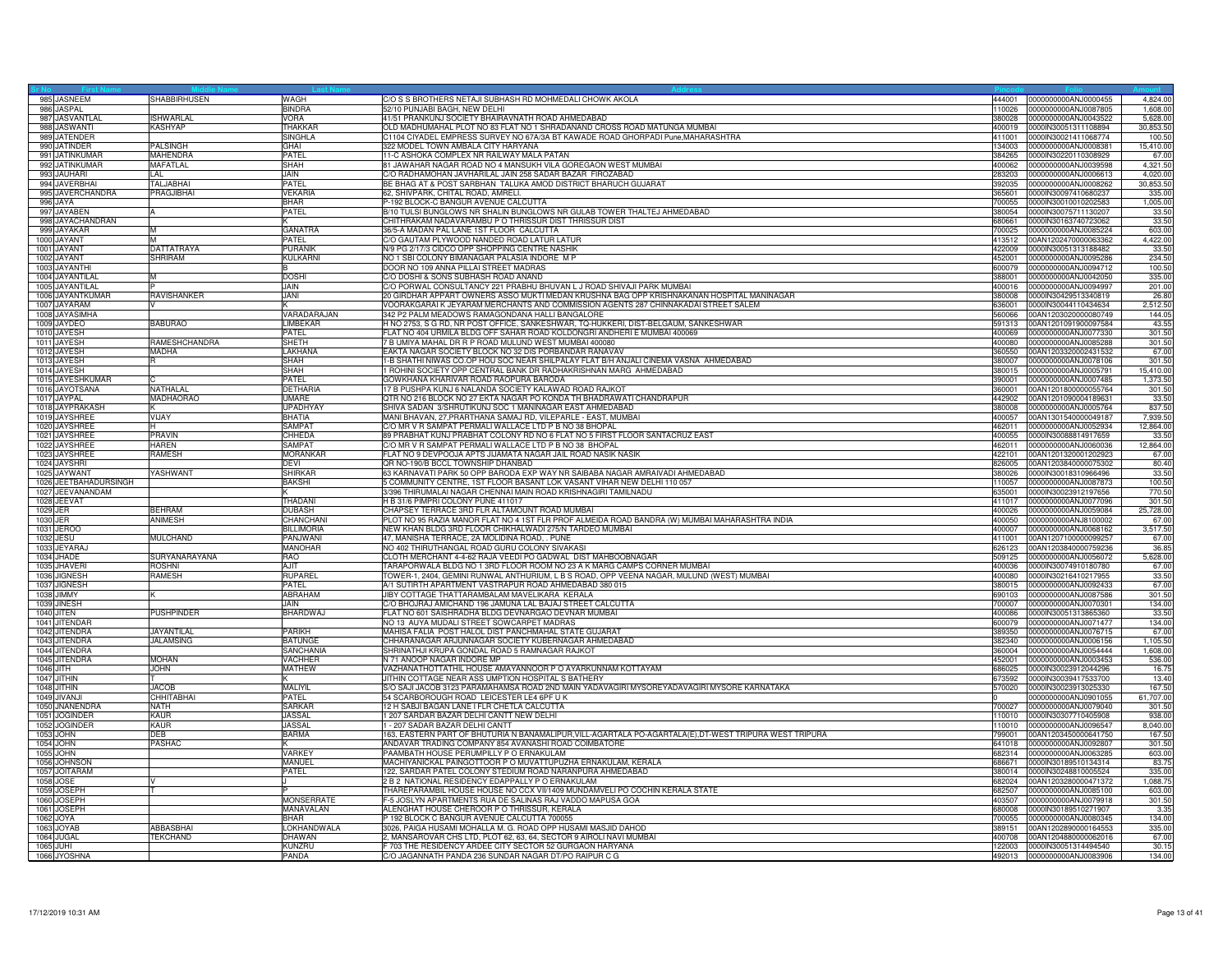|                   | 1067 JYOSHNA     |                    | PANDA                       | 236 SUNDER NAGAR RAIPUR CG                                                                       | 492001 | 0000lN30112716018825        | 2,881.0   |
|-------------------|------------------|--------------------|-----------------------------|--------------------------------------------------------------------------------------------------|--------|-----------------------------|-----------|
|                   | 1068 JYOTHI      |                    | <b>TATED</b>                | MAHAVEER TEXTILES GANDHI BAZAR SHIMOGA SHIMOGA                                                   | 577202 | 0000IN30113526484945        | 33.5      |
|                   | 1069 JYOTI       |                    | SABHARWAL                   | MP/92 MAURYA ENCLAVE NEW DELHI                                                                   | 110034 | 0000000000ANJ0086560        | 134.0     |
|                   | 1070 JYOTI       |                    | AHUJA                       | C/6 KAKAD ESTATE 106 SEA FACE ROAD WORLI MUMBAI                                                  | 400018 | 0000IN30154914090509        | 67.00     |
|                   | 1071 JYOTI       |                    | <b>RAIGANGAR</b>            | 9B TATTA NIWASI CO OP HSG SOC LTD IST FLOOR PESTOM SAGAR LANE NO 3 G M ROAD CHEMBUR MUMBAI       | 400089 | 0000000000ANJ0029474        | 15,410.0  |
|                   | 1072 JYOTI       | DILEEP             | <b>PHADNIS</b>              | B-2 BRAMHA MEMORIES RANGE HILLS ROAD PUNE                                                        | 411007 | 0000000000ANJ0021407        | 5,125.5   |
|                   | 1073 JYOTI       | <b>JAGDISH</b>     | PARDESHI                    | 1542 KING GATE AHMEDNAGAR MAHARASHTRA-                                                           | 414001 | 0000000000ANJ0046272        | 134.0     |
|                   | 1074 JYOTISH     |                    | <b>DANDWALE</b>             | NR GUJARAT HIGH COURT NAVRANGPURA AHMEDABAD 380 009                                              | 380009 | 0000000000ANJ0089451        | 201.0     |
|                   | 1075 JYOTSANABEN | RAMESHKUMAR        | PATEL                       | 11 VASANT VIHAR SOCIETY NO 1 NEAR MITHAKHALI SIX ROAD NAVRANGPURA AHMEDABAD                      | 380009 | 0000IN30115112937529        | 301.50    |
| 1076 K            |                  | SIVARAMAN          | <b>MENON</b>                | 1/161 ADARSHA NAGAR PRABHADEVI MUMBAI                                                            | 400025 | 0000000000ANK0109125        | 301.5     |
| 1077 K            |                  |                    | <b>SHAH</b>                 | 204 MODY NAGAR 'A' MATHURADAS ROAD KANDIVLI (W) MUMBAI                                           | 400067 | 0000000000ANK0074073        | 4,020.0   |
| 1078 K            |                  |                    | <b>MANI</b>                 | II/32 C M P D I COMPANY COLONY JAYANT SIDHI                                                      |        |                             | 134.00    |
|                   |                  |                    |                             |                                                                                                  | 486890 | 0000IN30155722087631        |           |
| 1079 K            |                  |                    | <b>GOPINATH</b>             | 3B, STREET 45 SECTOR 8 BHILAI NAGAR BHILAI                                                       | 490006 | 00AN1203350000405825        | 33.5      |
| 1080 K            |                  |                    | <b>RAMESH</b>               | 16-1-32A M F ROAD HINDUPUR                                                                       | 515201 | 0000IN30061010146204        | 3,149.00  |
| 1081 <sup>k</sup> |                  |                    | SHWETHA                     | NO 228 6TH MAIN 4TH BLOCK JAYANAGAR BANGALORE                                                    | 560011 | 0000lN30214810330715        | 16.7      |
| 1082K             |                  |                    | <b>KRISHNAN</b>             | 202 KT-20 APTS 8, 16TH CROSS ROAD MALLESWARAM BANGALORE                                          | 560055 | 0000000000ANK0007090        | 2,412.0   |
| 1083 K            |                  |                    | SIVASANKARAN                | 574 10TH CROSS 5TH MAIN J P NAGAR (SARAKKI) 3RD PHASE BANGALORE                                  | 560078 | 0000000000ANK0074925        | 201.0     |
| 1084 <sub>K</sub> |                  | MANJU              | NARAYAN                     | AKSHAYA NO 251 2ND B MAIN 27TH CROSS 6TH BLOCK JAYANAGAR BANGALORE                               | 560082 | 0000lN30214810547310        | 2,010.0   |
| 1085 K            |                  | SANDHYA            | KINI                        | W/O K SURESH KINI KALLARPE HOUSE SAMPYA POST ARYAPU PUTTUR TALUK D K                             | 574210 | 0000lN30113526253309        | 301.50    |
| 1086 K            |                  | SUNANDA            | PRABHU                      | GURU DEEP NEAR BUNTS HOSTEL KARANGALPADY KADRI ROAD MANGALORE                                    | 575003 | 0000000000ANK0020574        | 6,700.0   |
| 1087K             |                  | <b>SANTOSH</b>     | <b>KUMAR</b>                | NEAR S K BASHA WELDING WORKS M J NAGAR HOSPET                                                    | 583201 | 0000IN30039418408819        | 16.7      |
| 1088 K            |                  |                    | <b>ANAND</b>                | 328 T H ROAD CHENNAI                                                                             | 600021 | 0000IN30036021857408        | 2,244.5   |
| 1089 <sub>K</sub> |                  |                    | ANBUKUMARESAN               | OLD NO 11 NEW NO 36 KAVARA ST SOUTH NORTH CUDDALOR CUDDALORE TK CUDDALORE                        |        | 607001 00AN1204470003341331 | 16.7      |
| 1090 K            |                  |                    | <b>RAO</b>                  | C/O SALEM POLYCLINIC 128 OMALUR ROAD SALEM                                                       | 636007 | 0000000000ANK0069631        | 1,675.0   |
| 1091              |                  |                    | RAO                         | C/O SALEM POLYCLINIC 128 OMALUR ROAD SALEM                                                       | 336007 | 0000000000ANK0069630        | 4,020.0   |
| 1092K             |                  |                    | <b>ESVARAN</b>              | OLD NO 157-E NEW NO 54 OLD BUS STAND AMMAN OFSET COMPOUND PERUNDURAI DIST ERODE                  | 638052 | 0000lN30177410476443        | 100.50    |
| 1093 K            |                  |                    | <b>GANESAN</b>              | OLD NO 66-A NEW NO 66-A PERUMAPALAYAM NAGALUR BHAVANI                                            | 638501 | 00AN1204470002399391        | 50.2      |
| 1094 K            |                  |                    | <b>SHARATHY</b>             | 423 VYSIAL STREET COIMBATORE COIMBATORE                                                          | 641001 | 0000IN30108022335262        | 3,350.0   |
| 1095 <sub>K</sub> |                  |                    | <b>VINODH</b>               | NO 3,10TH STREET EXTENSION VKL NAGAR THUDIYALUR COIMBATORE                                       | 641034 | 0000IN30021411151250        | 100.50    |
| 1096 K            |                  | <b>ISHWARA</b>     | <b>BHAT</b>                 | BADAGAMOOLE HOUSE P O NEERCHAL KASARAGOD KERALA                                                  | 671321 | 0000000000ANK0059184        | 2,680.0   |
| 1097 K            |                  |                    | <b>KUNHAMED</b>             | KOOLIKAD HOUSE P O CHITHARI VIA KANHANGAD CANNANORE DT                                           | 695001 | 0000000000ANK0019268        | 1,675.0   |
|                   | 1098 KABITA      | RANI               | <b>MISHRA</b>               | 25-D EVER SHINE APPTS VIKAS PURI D BLK NEW DELHI                                                 | 110018 | 0000lN30011811332900        | 16.7      |
|                   |                  |                    | CHANDRASEKAR                | C/O OIC INVESMENT DEPARTMENT HONGKONG BANK 52/60 M G ROAD FORT MUMBAI                            |        |                             |           |
|                   | 1099 KADIRVELU   | <b>BABU</b>        |                             |                                                                                                  |        | 400001 0000000000ANK0029828 | 1,909.5   |
|                   | 1100 KAILASH     |                    | <b>AHLUWALIA</b>            | C/O A.S. AHLUWALIA, CENTRAL BANK OF INDIA , LINK HOUSE PRESS AREA, 3-B.S. ZAFAR MARG DELHI       | 110002 | 00AN1201640000040698        | 335.00    |
|                   | 1101 KAILASH     | <b>CHAND</b>       | <b>MIAL</b>                 | M/S KAILASH CHAND KANHAIYALAL JAIN BAZAR KALAN P O KOSIKALANN (MATHURA) U P                      | 281403 | 0000000000ANK0087697        | 301.5     |
|                   | 1102 KAILASH     | CHAND              | <b>SHARMA</b>               | SANJAY MARKET BEHIND VYAS PETROL PUMP MALPURA DIST-TONK                                          | 304502 | 0000lN30160410297764        | 33.5      |
|                   | 1103 KAILASH     |                    | <b>NATH</b>                 | PLOT NO 95 FIRST A ROAD SARDARPURA JODHPUR                                                       | 342001 | 00AN1205720000003741        | 13.40     |
|                   | 1104 KAILASH     | KUMAR              | <b>BAHFTI</b>               | TIRUPATI TRADE AND SUPPLY 11, CLIVE ROW, 1ST FLOOR KOLKATA                                       | 700001 | 0000lN30032710026578        | 33.50     |
|                   | 1105 KAILASH     | <b>KUMAR</b>       | <b>MALESHWARY</b>           | C/O SOMANI BROTHERS 2 DIGAMBAR JAIN TEMPLE ROAD 3RD FLOOR CALCUTTA                               | 700007 | 0000000000ANK0050472        | 5,360.00  |
|                   | 1106 KAILASH     |                    | <b>AGARWAL</b>              | KERKEND BAZAR KUSUNDA DHANBAD                                                                    | 826001 | 00AN1203460000169481        | 335.0     |
|                   | 1107 KAILASH     | LAKMICHAND         | KHANDELWAL                  | DESHMUKH WADI, AHMEDNAGAR                                                                        | 414001 | 0000lN30226910424295        | 30.1      |
|                   | 1108 KAILASH     |                    | <b>JOGANI</b>               | EMKAY INVESTMENTS 315 ASHIRVAD COMPLEX OPP KALPANA BLDG RAMDASPETH NAGPUR                        | 440010 | 0000000000ANK0096988        | 402.0     |
|                   | 1109 KAILASH     | CHANDRA            | MAHAJAN                     | M/S KAILASH CHANDRA M'LAL 5 JHNADA CHOWK KHARGONE M P                                            | 451001 | 0000000000ANK0076897        | 301.50    |
|                   | 1110 KAILASH     | CHANDRA            | <b>MALVIYA</b>              | 132 A. BASANT VIHAR COLONY NEAR SATYA SAI SCHOOL VIJAYNAGAR INDORE M P                           | 452010 | 0000IN30074910507033        | 117.2     |
|                   | 1111 KAIRUNISHA  | <b>BEEVIABDUL</b>  | MAJEED                      | C/O MALAISIA ELECTRICALS 240-A MAIN ROAD PENNADAM                                                | 606105 | 0000000000ANK0009470        | 12,864.0  |
|                   | 1112 KAJAL       |                    | <b>BERA</b>                 | KANAKPUR PROF COLONY PANSKURA (M) PANSKURA P S PURBA MEDINIPUR PURBA MEDINIPUR                   | 721152 | 00AN1201910300716282        | 16.7      |
|                   | 1113 KAKKANCHERI |                    | PRASAD                      | NO NIL KAKKANCHERI (HOUSE) KARUVAMBRAM (POST) ATHANI, MANJERI MALAPPURAM                         | 676123 | 0000lN30169611558402        | 20.1      |
|                   | 1114 KALI        | PRASAD             | <b>SHARMA</b>               | TYPE-III, 10/4 MAHANAGAR SECRETARIATE COLONY MAHANAGAR LUCKNOW                                   | 226006 | 0000lN30155720905740        | 335.00    |
|                   | 1115 KALIND      | <b>INDUKUMAR</b>   | <b>BHATT</b>                | CHITAL ROAD AVADH RESIDENCY BLOCK NO. 11, AMRELI                                                 | 365601 | 0000IN30103924003637        | 100.50    |
|                   | 1116 KALPANA     |                    | GOYAL                       | 7, SHYAM VIHAR PHASE-2, KANKHAL HARIDWAR                                                         | 249408 | 00AN1201060400095332        | 251.2     |
|                   | 1117 KALPANA     |                    | GARG                        | 1 67 HOUSING BOARD COLONY ALANPUR RURAL SAWAI MADHOPUR SAWAIMADHOPUR                             | 322021 | 00AN1208160001981650        | 10.0      |
|                   | 1118 KALPANA     | <b>RAJENDRA</b>    | <b>GANDHI</b>               | 127, UJAMSHI NIWAS, GROUND FLOOR, ROOM NO. 1, V P ROAD MUMBAI                                    | 400004 | 00AN1201860000120464        | 167.5     |
|                   | 1119 KALPANA     | PRAVINCHANDRA      | JANI                        | C/O S P TEXTILE 19 CLOTH COMMERCIAL CENTRE SAKAR BAZAR AHMEDABAD                                 | 380002 | 0000000000ANK0058391        | 1,675.0   |
|                   | 1120 KALPANA     |                    | PRABHU                      | C/O V S KHATKHATE BLOCK NO 21 PARLE VAIBHAV CHS MAHANT ROAD EXTN VILE PARLE (EAST) MUMBAI        | 400057 | 0000000000ANK0065452        | 7,236.0   |
|                   | 1121 KALPANA     | JAYANTILAL         | <b>PITRODA</b>              | 507-CITY PALACE, JAWAHAR SOCIETY, VALSAD.                                                        | 396001 | 0000IN30097411180566        | 10.0      |
|                   | 1122 KALPEN      |                    | <b>SHUKLA</b>               | BRAHMANANDAM 191 MANEK BAG S M RD AHMEDABAD 380015                                               | 380015 | 0000000000ANK0078003        | 301.5     |
|                   |                  |                    | <b>SOLANKI</b>              | OPP 63 DIGVIJAY PLOT ANAND JYOT SUMER CLUB ROAD JAMNAGAR                                         | 361001 | 0000000000ANK0054541        |           |
|                   | 1123 KALPESH     | MEERAPREMANANDA    | PAI                         |                                                                                                  |        |                             | 32,160.0  |
|                   | 1124 KALSANK     |                    |                             | 2/1/64 GUNDIBAIL UDUPI<br>FLAT 6-B 6TH FLOOR NABA KAILASH 55/4 BALLY GUNJ CIRCULAR ROAD CALCUTTA | 576102 | 0000lN30113526708226        | 14,639.5  |
|                   | 1125 KALYAN      | <b>KUMAR</b>       | <b>SEN</b>                  |                                                                                                  | 700019 | 0000000000ANK0016688        | 1,675.0   |
|                   | 1126 KALYANI     |                    | RAJAGOPALAN                 | FF-312 RBI QUARTERS BESANT NAGAR MADRAS 600090                                                   | 600090 | 0000000000ANK0091660        | 301.5     |
|                   | 1127 KAMAL       |                    | <b>KAPURIA</b>              | J 2, SARITA VIHAR NEW DELHI                                                                      | 110044 | 0000IN30158130002258        | 33.5      |
|                   | 1128 KAMAL       | <b>KISHORE</b>     | <b>BANG</b><br><b>KARRA</b> | 5-2-49 PARIPALLY STREET POST SIDDIPET DIST MEDAK                                                 | 502103 | 0000000000ANK0093939        | 301.50    |
|                   | 1129 KAMAL       | <b>KUMAR</b>       |                             | GOAL GANJ CHHINDWARA M P 480001                                                                  | 480001 | 0000000000ANK0076877        | 301.50    |
|                   | 1130 KAMAL       |                    | <b>OCHANI</b>               | GREEN PARK SOCIETY FLAT NO 6 2ND FLOOR NR AMAN TALKIES ULHASNAGAR                                | 421003 | 0000000000ANK0074014        | 2,512.5   |
|                   | 1131 KAMAL       | <b>DEV</b>         | <b>SHARMA</b>               | BLOCK NO-E SET NO.1 GOEL APARTMENT KASUMPTI SHIMLA (H.P)                                         | 171009 | 0000lN30088814214635        | 167.5     |
|                   | 1132 KAMAL       | <b>KUMAR</b>       | <b>JAIPURIA</b>             | 198-A BLOCK AA:JAA: NEW ALIPORE CALCUTTA                                                         | 700053 | 0000000000ANK0091371        | 134.0     |
|                   | 1133 KAMAL       |                    | <b>HAZRA</b>                | 16 SARKAR BYE LANE KOLKATA                                                                       | 700007 | 00AN1204470004462681        | 83.7      |
|                   | 1134 KAMALA      | DHANANJAY          | <b>JARADI</b>               | 21 GOVIND NAGAR DIXIT ROAD VILEPARLE (E) MUMBAI                                                  | 400057 | 0000000000ANK0055582        | 5,427.0   |
|                   | 1135 KAMALA      |                    |                             | /OORAKGARAI K JEYARAM MERCHANTS AND COMMISSION AGENTS 287 CHINNAKADAI STREET SALEM               | 636001 | 0000lN30044110434618        | 17,587.5  |
|                   | 1136 KAMALA      |                    | <b>SUVARNA</b>              | SUVARNA MAHAL MISSION COMPOUND UDUPI KARNATAKA INDIA                                             | 576101 | 0000000000ANK8100023        | 1,852.5   |
|                   | 1137 KAMALABAI   | <b>SURENDRASA</b>  | <b>KABADI</b>               | JAIHIND BHAVAN BASAVESHWAR ROAD GADAG KARNATAKA                                                  | 582101 | 0000lN30307710185508        | 63.6      |
|                   | 1138 KAMALAKAR   | SHIVARAM           | <b>KASHELIKAR</b>           | K-44 PALM ACRES CHS M PHULE ROAD MULUND E MUMBAI                                                 | 400081 | 0000000000ANK0045677        | 938.0     |
|                   | 1139 KAMALESH    | <b>GUNAVANTLAL</b> | <b>VORA</b>                 | 16 B SWATI SOCIETY ST XAVIER S HIGH SCHOOL ROAD AHMEDABAD 380014                                 | 380014 | 0000000000ANK0077770        | 33.5      |
|                   | 1140 KAMALESH    |                    | KUMAF                       | B-17/86, TILBHANDESWER PARK BHELUPUR VARANASI                                                    | 221001 | 0000lN30155720940042        | 184.2     |
|                   | 1141 KAMALJIT    |                    | SINGH                       | H NO-1378 MAIN ROAD ADAMPUR JALANDHAR                                                            | 144102 | 00AN1202060000519231        | 134.0     |
|                   | 1142 KAMANI      | RAMESHBHAI         | N                           | 108 GOKUL DHAM STREET NO 1 NEAR MEHVINAGAR JAMNAGAR GUJARAT                                      | 361006 | 0000lN30051315415622        | 30.1      |
|                   | 1143 KAMATH      |                    |                             | 3341 A MAHAKALI ROAD AMBALPADY UDUPI KARNATAKA                                                   | 576103 | 0000lN30023910104390        | 284.7     |
|                   | 1144 KAMLA       |                    | DEVI                        | H NO 488 VPO NURPURBEDI NURPURBEDI                                                               | 140117 | 00AN1304140001002126        | 6.7       |
|                   | 1145 KAMLA       | <b>THAKARSI</b>    | SONI                        | ROOM NO.6 BLDG 28 1ST FLR SAHAKAR NAGAR NAIGAUM X ROAD WADALA MUMBAI                             | 400031 | 0000000000ANK0046375        | 15,410.0  |
|                   | 1146 KAMLA       |                    | <b>PANDE</b>                | 10/45 ANOOP BUILDING SUBWAY ROAD (MILAN) SANTACRUZ (WEST) MUMBAI                                 | 400054 | 0000000000ANK0012847        | 19,128.5  |
|                   | 1147 KAMLABAI    |                    | KONDALWADIKAR               | PLOT NO 37 ANANDNAGAR NANDED                                                                     |        | 431605 0000000000ANK0110527 | 15,410.00 |
|                   | 1148 KAMLESH     |                    |                             | 588 LAXMI NAGAR BULANDSHAHR                                                                      |        | 203001 0000lN30165310162619 | 67.00     |
|                   |                  |                    |                             |                                                                                                  |        |                             |           |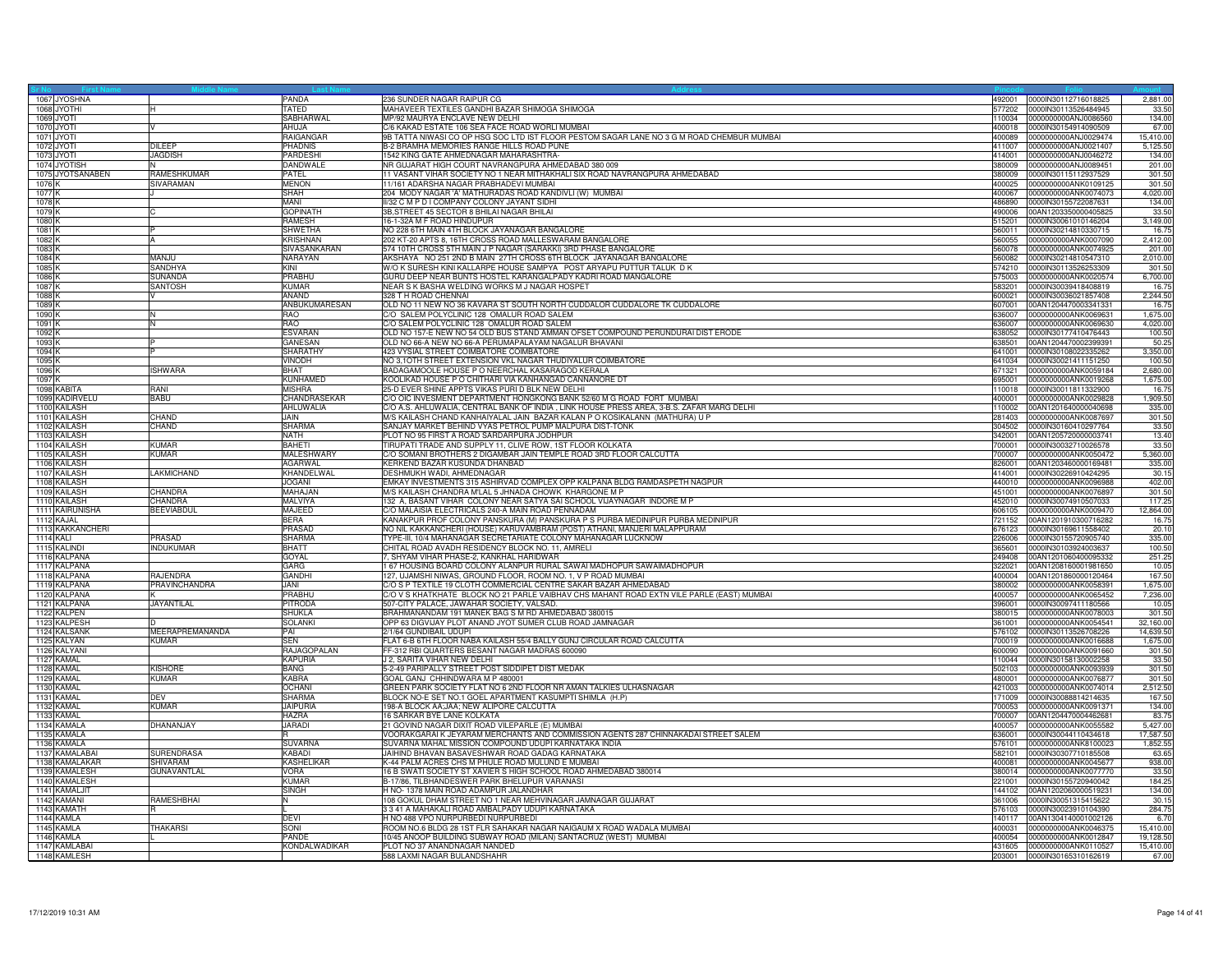| 1149 KAMLESH                 | <b>ALKHAJI</b>        | KHARADI             | 3/90, MARUTI APPARTMENT, SOLA ROAD, NARANPURA AHMEDABAD                                                                                                             | 380063           | 0000IN30098210645310                         | 3.3            |
|------------------------------|-----------------------|---------------------|---------------------------------------------------------------------------------------------------------------------------------------------------------------------|------------------|----------------------------------------------|----------------|
| 1150 KAMLESH                 |                       | TRIVEDI             | H.N-125 MOHALLA DADAUN TOWN DADAUN POLICE JOSHIMATH, CHAMOLI, UTTRAKHAND                                                                                            |                  | 246174 0000IN30209210134176                  | 33.50          |
| 1151 KAMLESH                 |                       | <b>BHANDAR</b>      | HOUSE NO 67 SECTOR NO 15 FARIDABAD 121 007                                                                                                                          |                  | 121007 0000000000ANK0089191                  | 67.00          |
| 1152 KAMLESH                 |                       | <b>KUMAR</b>        | BHAWASAR COLONY, SOYAT KALAN TEHSIL-SUSNER, DISTT-SHAJAPUR SOYAT KALAN                                                                                              |                  | 465449  00AN1203460000308658                 | 53.60          |
| 1153 KAMLESHWAR              | DUTT                  | <b>TRIPATHI</b>     | NO 181 PATEL NAGAR GONDA GONDA                                                                                                                                      | 271001           | 00AN1304140006425685                         | 3.35           |
| 1154 KAMRUDDIN               |                       |                     | 295 AVAS VIKAS COLONY BULAND SHAHAR ROAD HAPUR                                                                                                                      | 245101           | 00AN1204470005083028                         | 6.70           |
|                              |                       | SHAH                |                                                                                                                                                                     | 380001           |                                              | 33.50          |
| 1155 KANAK<br>1156 KANAYALAI | CHARANDAS             | <b>GURSAHANI</b>    | 1114 UPASHRAY'S KHANCHO KIKABHATT'S POLE GHEE KANTA ROAD AHMEDABAD<br>WHISPERING PALMS, 3B/301, TOWER NO:11, LOKHANDWALA COMPLEX, AKURLI ROAD, KANDIVALI (E) MUMBAI | 400101           | 0000000000ANK0047394<br>00AN1202170000013471 | 167.50         |
|                              |                       |                     |                                                                                                                                                                     |                  |                                              |                |
| 1157 KANCHAN                 |                       | NANDA               | 2/24 SHANTI NIKETAN NEW DELHI                                                                                                                                       | 110021           | 0000000000ANK0025207                         | 268.00         |
| 1158 KANCHAN                 |                       | <b>SRIVASTAVA</b>   | S-2/202 SUNDER NAGAR S V ROAD MALAD W MUMBAI                                                                                                                        | 400064           | 0000000000ANK0029508                         | 7,671.50       |
| 1159 KANCHAN                 | RAM                   | YADAV               | 6/B OM SAI KRIPA APARTMENTS ANAND NAGAR PANDIT DINDAYAL ROAD DOMBIVLI (WEST) THANE DIST                                                                             | 421202           | 0000000000ANK0085012                         | 603.00         |
| 1160 KANHAIYA                | I AI                  | SAINI               | KH 15 PRATAP NAGAR ALWAR RAJ                                                                                                                                        | 301001           | 0000000000ANK0079180                         | 301.50         |
| 1161 KANIYUR                 | RAMADURAI             | RAMANI              | 18/129 K P T COMPOUND TALI CALICUT                                                                                                                                  | 673002           | 0000000000ANK0000527                         | 44,655.50      |
| 1162 KANIYUR                 | RAMADURAI             | SUBRAMANIAN         | 18/129 K P T COMPOUND TALI CALICUT                                                                                                                                  |                  | 673002 0000000000ANK0000579                  | 7,939.5        |
| 1163 KANKARIYA               | PARTHANA              | ABHAY               | 23 BURUDGAON ROAD BURUDGAON ROAD AHMEDNAGAR                                                                                                                         | 414001           | 00AN1203600001267538                         | 33.50          |
| 1164 KANNAR                  | RAMDAS                | MANJA               | RAJASHREE NILAYA KANNAR CHERKADY                                                                                                                                    | 576215           | 0000lN30021413628117                         | 67.00          |
| 1165 KANTA                   |                       | <b>GUPTA</b>        | 1899 KUCHA CHELAN KHARI BAOLI DELHI                                                                                                                                 | 110006           | 0000lN30112715525230                         | 603.00         |
| 1166 KANTABEN                | VALLABHDAS            | PANDYA              | PLOT # 296 SECTOR 23 SWAMINARAYAN MANDIR ROAD OPP CHURCH GANDHINAGAR CAPITAL                                                                                        | 382023           | 0000000000ANK0110285                         | 15,410.00      |
| 1167 KANTABEN                |                       | <b>AJITRAI</b>      | RADIO HOTEL DELHI CHAKLA AHMEDABAD 380001                                                                                                                           | 380001           | 0000000000ANK0080168                         | 301.50         |
| 1168 KANTABEN                | VALLABHDAS            | PANDYA              |                                                                                                                                                                     | 382023           | 0000000000ANK0004021                         |                |
|                              |                       |                     | GAYATRI NIVAS PLOT NO 296 SECTOR NO 23 GANDHINAGAR CAPITAL GUJARAT STATE                                                                                            |                  |                                              | 15,410.00      |
| 1169 KANTIBAI                | <b>GULJARILAL</b>     | NAMDEV              | C/O NAMDEV HARDWARE STORES LOHA BAZAR ITARASI M P                                                                                                                   | 461111           | 0000000000ANK0009058                         | 2,546.00       |
| 1170 KANTILAL                | LALJIBHAI             | PRAJAPATI           | GURU KRUPA BEHIND GURUDWARA HARI KRISHNA NAGAR SOCIETY BHURAVAVA GODHRA GUJARAT                                                                                     | 389001           | 0000lN30051313027693                         | 335.0          |
| 1171 KANTILAL                | <b>ODHAVJI</b>        | <b>SHAH</b>         | DODSAL SOCIETY LTD BLOCK C-25 OPP R C PATEL ESTATE AKOTA BARODA                                                                                                     | 390020           | 0000000000ANK0008267                         | 15,410.0       |
| 1172 KANTILAL                |                       | <b>DOSHI</b>        | C/O MODERN JEWELLERS 143 COTTON STREET CALCUTTA                                                                                                                     | 700007           | 0000000000ANK0063530                         | 51,456.00      |
| 1173 KARAMJEET               |                       | JINDAL              | -D-5 JANKI KUNJ PAWAN PURI BIKANER                                                                                                                                  | 334003           | 00AN1204490000032771                         | 16.7           |
| 1174 KARANSING               | <b>MSIRDESAI</b>      | <b>JAMBOTIKA</b>    | 284 AGARKAR ROAD TILAKWADI BELGAUM                                                                                                                                  | 590006           | 0000000000ANK0094256                         | 167.50         |
| 1175 KAREN                   |                       | <b>COUTINHU</b>     | GOAN SOCIETY BUILDING 5TH FLOOR FLAT NO 53 23 TADWADI CHIRA BAZAR MUMBAI 400002                                                                                     | 400002           | 0000000000ANK0078799                         | 301.50         |
| 1176 KAREN                   | <b>ROSEMARIE</b>      | <b>DSOUZA</b>       | C/O UNIVERSAL FILTERATION CO 202 COMMERCE HOUSE 2ND FLOOR 140 NAGINDAS MASTER ROAD MUMBAI                                                                           | 400023           | 0000lN30112715701795                         | 11,658.00      |
| 1177 KARIBASAYYA             | M                     | м                   | MAIN ROAD TALUK-HUVINAHADAGALI DIST-BELLARY HOLALU                                                                                                                  | 583217           | 00AN1203840000612855                         | 10.0           |
| 1178 KARIMAN                 |                       | <b>KARKARIA</b>     | A -14, SHAPUR BAUG, V. P. ROAD, MUMBAI                                                                                                                              | 400004           | 0000lN30160410019983                         | 107.20         |
| 1179 KARSANDAS               | M                     | <b>NANDA</b>        | PLOT NO 7-A ROOM NO 9 JAWAHAR NAGAR GOREGAON WEST MUMBAI                                                                                                            |                  | 400104 0000000000ANK0092233                  | 301.50         |
| 1180 KARUNA                  |                       | KIRAN               | KAMADHENU ESTATE ANKIHALLI POST BELUR TALUK HASSAN DIST.                                                                                                            |                  | 573215 0000lN30169612236830                  | 251.2          |
|                              |                       |                     |                                                                                                                                                                     |                  |                                              |                |
| 1181 KARUNA                  | GUL                   | BHATIA              | FLAT NO 202 MINI TOWER NR MAGAN MAHAL BEHIND KALA NIWAS ULHASNAGAR                                                                                                  |                  | 421001 0000lN30051312507387                  | 837.50         |
| 1182 KASHINATH               |                       | MAHAJAN             | S NO 167 A 2 F 15 AJMITA APTS HAPPY COLONY LANE 1 KOTHRUD PUNE                                                                                                      | 411038           | 0000000000ANK0113656                         | 4,321.5        |
| 1183 KASHIRAM                | SAKHARAM              | KOLGE               | 71 PRASHANT CO OP HSG SOCY LTD 139 SENAPATI BAPAT MARG MATUNGA WEST MUMBAI                                                                                          | 400016           | 0000000000ANK0022563                         | 15,410.00      |
| 1184 KASHMIRA                | <b>SATISH</b>         | <b>ENGINEER</b>     | RATNAGAR PALACE 37 CHOWPATY SEAFACE MUMBAI                                                                                                                          | 400007           | 0000000000ANK0098966                         | 502.50         |
| 1185 KASHMIRA                | <b>GIRISH</b>         | <b>MAKHIJANI</b>    | 7 TAPAS ROAD NEAR VIDYUT NAGAR VADODARA                                                                                                                             | 390015           | 0000IN30051310516048                         | 33.50          |
| 1186 KASHMIRA                |                       | SONGHADWALA         | DUBASH MANSION 491 BAJANWAD MOTAFALIA NAVSARI                                                                                                                       | 396445           | 0000000000ANK0078750                         | 301.50         |
| 1187 KASIREDDY               |                       | <b>AMADASANI</b>    | ADP 6-3-1107 AND 1108 RAJBHAVAN ROAD HYDERABAD ANDHRA PRADESH                                                                                                       | 500082           | 0000lN30021413189134                         | 33.50          |
| 1188 KATARIA                 | SANTOSH               | KUMARI              | C/O VIDYA 17A/29 W E A KAROL BAGH NEW DELHI 110005                                                                                                                  | 110005           | 0000000000ANK0077261                         | 301.50         |
| 1189 KATDHARE                | KANCHAN               | PRAMOD              | 167/E POONA WADI, DR AMBEDKAR RD, DADAR MUMBAI                                                                                                                      | 400014           | 0000lN30082910670820                         | 2,010.0        |
| 1190 KATYAYNI                |                       | <b>DAYAL</b>        | D 103 PALAM APARTMENTS BIJWASAW NEW DELHI                                                                                                                           |                  | 110061 0000lN30036020877332                  | 703.50         |
| 1191 KAUSER                  | ABBAS                 | RIZVI               | C/O MR M T RIZVI ADVOCATE VIJAY LAXMI NAGAR SITAPUR SITAPUR                                                                                                         |                  | 261001 0000lN30001110649617                  | 33.5           |
| 1192 KAUSHALYA               | <b>BHAJANLAL</b>      | BAJAJ               | 217 CHANDRAKIRAN HOUSING SOCY 11TH ROAD KHAR MUMBAI                                                                                                                 | 400052           | 0000000000ANK0004353                         | 15,410.00      |
|                              | <b>CHHOTUBHAI</b>     | GAMIT               |                                                                                                                                                                     | 394650           |                                              |                |
| 1193 KAUSHIK                 |                       |                     | 2-B JAGRUTI SOCIETY VYARA SURAT                                                                                                                                     |                  | 00AN1304140006920964                         | 40.2           |
| 1194 KAUSHILBHAI             |                       | <b>MONANI</b>       | 2411 PORT COLO WAGHESVARY PLOT PORBANDAR JAMNAGAR                                                                                                                   | 360575           | 00AN1204720011271623                         | 67.0           |
| 1195 KAVITA                  |                       | <b>BHANGALE</b>     | E-2 SHANTI SOCIETY MOGUL LANE MAHIM MUMBAI                                                                                                                          | 400016           | 0000000000ANK0108331                         | 402.0          |
| 1196 KAVITA                  |                       | KHEMKA              | 63 GOLD MIST GULMOHAR ROAD J V P D SCHEME JUHU VILE PARLE (W) MUMBAI                                                                                                |                  | 400049 0000000000ANK0068792                  | 32,160.00      |
| 1197 KAVITHA                 |                       |                     | NO 105 DHATHRI VENKATADRI APARTMENTS 3RD CROSS MANORAYANAPALYA R T NAGAR BANGALORE                                                                                  | 560032           | 0000IN30214810648759                         | 33.50          |
| 1198 KEDAR                   | LAL                   | <b>BARNWAL</b>      | CHATA TAND BAZAR KENDVA PO KUSUNDA DHANBAD                                                                                                                          | 828116           | 0000lN30039411333233                         | 502.5          |
| 1199 KEDARI                  | RAMESH                | <b>DAGADU</b>       | AT-KARMOLI PO-PAUD TAL-MULASHI DIST-PUNE                                                                                                                            | 412108           | 00AN1203840000683393                         | 67.0           |
| 1200 KESHAV                  |                       | PARAB               | ROOM NO 9 SAFALYA SADAN NARDAS NAGAR BHANDUP WEST MUMBAI                                                                                                            |                  | 400078 0000000000ANK0084816                  | 603.0          |
| 1201 KETAN                   |                       | <b>MIRGULE</b>      | THANE SERADAR DARSHAN 603 A 5 SADAFULY ALMEDA ROAD THANE W SAROWAR DARSHAN TOWER THANE MAHARASHTRA                                                                  |                  | 400602 0000lN30051319493750                  | 10.05          |
| 1202 KETAN                   |                       | <b>MAJITHIA</b>     | MAJITHIA HOUSE 480/J GOLE COLONY NASIK 422002                                                                                                                       | 422002           | 0000000000ANK0077739                         | 301.50         |
| 1203 KETAN                   | CHANDRAKANT           | <b>GUNDAVDA</b>     | B204 HILTON CO OP HSG SOC LTD Y-6 SHASTRI NAGAR OFF FOUR BUNGLOWS ANDHERI WEST MUMBAI                                                                               | 400053           | 0000lN30133017827223                         | 3,350.0        |
| 1204 KGMATHEW                |                       | MUTHALALY           | KALLUMPURATHU MEDAYIL VADAKKADATHU KAVE. P. O ADOOR PATHANAMTHITTA                                                                                                  | 691529           | 00AN1203280000108596                         | 603.00         |
| 1205 KHADE                   | KESHAV                | <b>VISHNU</b>       | 1028 GANAPATI CHAUK BEDAG VILLAGE BEDAG TALUKA MIRAJ DISTRICT SANGLI SANGLI MAHARASHTRA                                                                             | 416421           | 0000lN30051319928443                         | 16.7           |
|                              |                       | SOPAN               | AT POST TALWEL, (VIDYA NAGAR), TAL BHUSAWAL DIS JALGAON                                                                                                             |                  |                                              |                |
| 1206 KHADSE<br>1207 KHAJA    | SARALA<br>SHAMSUUDDIN | <b>SHAFEEQ</b>      | NO 16-8-238/6/2 NEW MALAKPET HYDERABAD INDIA                                                                                                                        | 425322<br>500036 | 0000lN30109810631714<br>0000000000ANK0008856 | 67.0<br>938.00 |
|                              |                       |                     |                                                                                                                                                                     |                  |                                              |                |
| <b>1208 KHAN</b>             | <b>ASGHAR</b>         | ZAHEER              | FLAT NO 229 GAIL APARTMENT B 9/1 SECTOR 62 NOIDA                                                                                                                    | 201307           | 0000lN30018311376872                         | 23.45          |
| 1209 KHEMCHAND               |                       | <b>AGARWAL</b>      | C/O SHIVA SHANKAR PAINT HOUSE MAHABIRSTHAN SILIGURI 734404                                                                                                          |                  | 734404 0000000000ANK0076771                  | 301.50         |
| 1210 KHOJEMA                 | ABDULHUSAIN           | <b>JAORAWALA</b>    | AHMEDI & SONS VILLA PLOT NO 8/2 TAPI NAGAR BHUSAVAL                                                                                                                 | 425201           | 00AN1202890001122592                         | 134.0          |
| 1211 KHORSHED                | TEHMURAS              | <b>KAPADIA</b>      | TEHMI VILLA 798 JAME JAMSHED ROAD PARSI COLONY DADAR MUMBAI                                                                                                         | 400014           | 0000000000ANK0086367                         | 301.5          |
| 1212 KHURSHEED               |                       | <b>FAIZULLABHOY</b> | GLAMOUR APTS 3RD FLOOR ARTHUR BUNDER ROAD COLABA MUMBAI                                                                                                             | 400005           | 0000lN30014210172211                         | 603.0          |
| 1213 KIRAN                   | RAMNIKLAL             | SHAH                | 18/5 ARIHANT KRIPA V P ROAD MULUND (W) MUMBAI                                                                                                                       | 400080           | 0000000000ANK0056591                         | 33.5           |
| 1214 KIRAN                   |                       | <b>SYAL</b>         | H.NO 428 PHASE II URBAN ESTATE, PATIALA                                                                                                                             | 147002           | 0000IN30133019149721                         | 83.7           |
| 1215 KIRAN                   | <b>TULSHIDAS</b>      | PATIL               | 202, ASHOK NAGAR V. N. PURAV MARG CHUNABHATTI MUMBAI                                                                                                                | 400022           | 0000IN30074910650562                         | 33.50          |
| <b>1216 KIRAN</b>            | DEVI                  | KOTHARI             | SHREE WIRE INDUSTRIES 8 LYOUS RANGE CALCUTTA                                                                                                                        | 700001           | 0000000000ANK0043628                         | 33.50          |
| 1217 KIRAN                   | SHANTILAL             | SHAH                | C/O ILA KIRAN SHAH P O NAVJIVAN 18 KAMALNAYAN SOCIETY AHMEDABAD                                                                                                     | 380014           | 0000000000ANK0038034                         | 33.5           |
| 1218 KIRAN                   |                       | <b>JOSHI</b>        | AT & POST VASIND DIST THANA SHAHAPUR TALUKA THANA                                                                                                                   | 999999           | 0000000000ANK0036838                         | 1,675.00       |
| 1219 KIRANKUMAR              | DHIRAJLAL             | <b>GOSALIA</b>      | 2 VITHAL PRESS DEDADARA WALA SURENDRA NAGAR                                                                                                                         | 363001           | 0000000000ANK0021815                         | 536.00         |
| 1220 KIRITKUMAR              |                       | <b>SHAH</b>         | 3 RAMNAGAR SOCIETY B/H SHITAL CINEMA DABOR ROAD NADIAD                                                                                                              | 387001           | 0000000000ANK0060912                         | 3,216.0        |
| 1221 KIRITKUMAR              | <b>KESHAVLAL</b>      | SHAH                | C/O SHAH SAKARCHAND HARAKHCHAND KALAVAD GATE ROAD P B NO 26 JAMNAGAR GUJARAT 361001                                                                                 | 361001           | 0000000000ANK0078531                         |                |
|                              |                       |                     |                                                                                                                                                                     |                  |                                              | 301.50         |
| 1222 KIRITKUMAR              | CHUNILAL              | JOSHI               | SHARDUL INVESTMENT A/67 TRIKAMNAGAR SOCY I NR DARPAN CINEMA L H ROAD SURAT                                                                                          | 395010           | 0000000000ANK0091383                         | 301.5          |
| 1223 KIRITKUMAR              | MULJIBHAI             | SHAH                | B/86 VIABHAV PARK BHADKODRA ANKLESHWAR BHARUCH GUJARAT                                                                                                              | 393002           | 0000IN30051313390920                         | 117.2          |
| 1224 KIRITKUMAR              | DHIRAJLAL             | CHAUHAN             | PLOT NO 465 NR VIRATNAGAR SECTOR 23 GANDHINAGAR                                                                                                                     | 382023           | 0000lN30127630343995                         | 134.0          |
| 1225 KIRPAL                  |                       | KAUR                | CD-12 MALIBU TOWN SOHNA ROAD GURGAON                                                                                                                                | 124001           | 0000000000ANK0092982                         | 301.50         |
| <b>1226 KIRTI</b>            |                       | KHATRI              | 5 A SAHAJANAND APARTMENT TARANG SOC AKOTA STADIUM BARODA GUJARAT                                                                                                    | 390020           | 0000IN30021412198772                         | 33.50          |
| 1227 KIRTIKUMAR              | GANGJI                | <b>VISARIA</b>      | 117 TARWALLA TERRACE 4TH FLR R NO 35, NAWROJI HILL ROAD NO 2 MUMBAI                                                                                                 | 400009           | 0000000000ANK0077931                         | 301.5          |
| 1228 KIRTIKUMAR              |                       | <b>DAMODAR</b>      | C/O MANSUKHLAL DAMODAR 119/1 OLD CHINA BAZAR STREET CALCUTTA 700001                                                                                                 | 700001           | 0000000000ANK0079649                         | 301.5          |
| 1229 KISHAN                  | <b>RAO</b>            |                     | 1-258 GAYATRI NAGAR PONKAL JANNARAM ADILABAD                                                                                                                        |                  | 504205 0000IN30286310144453                  | 33.50          |
| 1230 KISHAN                  | LAL                   | <b>JAISINGHANI</b>  | 239, SURAJ PALE DISPENSARY SHREEPURA KOTA (RAJASTHAN)                                                                                                               |                  | 324009 0000IN30105510215604                  | 335.00         |
|                              |                       |                     |                                                                                                                                                                     |                  |                                              |                |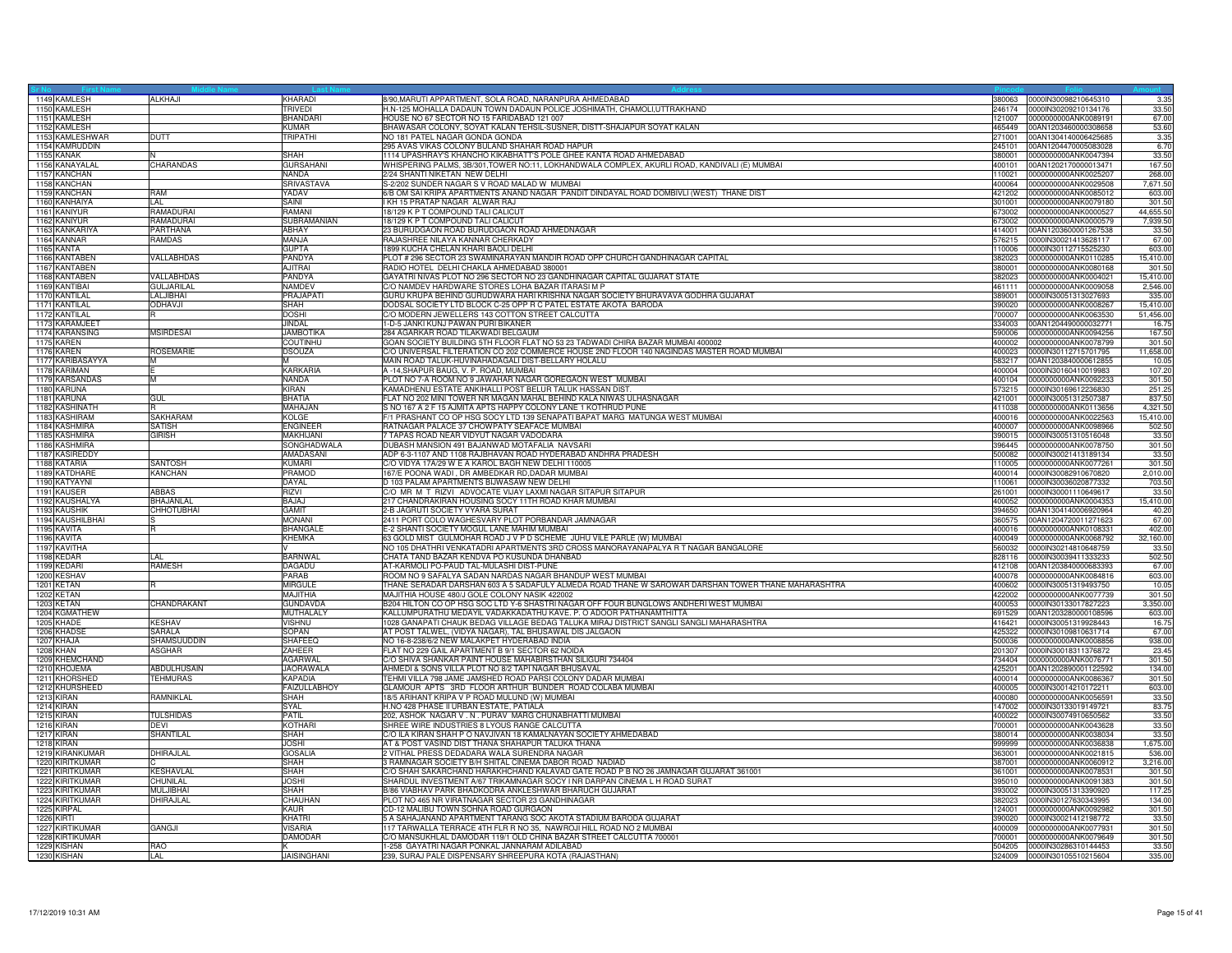| 1231 KISHAN                      |                               | THANVI                    | 2/10 ELEPHANTA MALAD EAST MUMBAI                                                                                    | 400097           | 0000000000ANK0094258                                | 837.50              |
|----------------------------------|-------------------------------|---------------------------|---------------------------------------------------------------------------------------------------------------------|------------------|-----------------------------------------------------|---------------------|
| 1232 KISHANCHAND                 |                               | JAIN                      | 19 LALITA III FLOOR GOKHALE ROAD VILE PARLE (E) MUMBAI                                                              | 400057           | 0000000000ANK0071430                                | 1,675.00            |
| 1233 KISHOR                      | <b>PRAKASH</b>                | <b>HAVANAGI</b>           | VEERENDRA DRESS LAND VEGETABLE MARKAT DHARWAD                                                                       | 580001           | 00AN1201060000346674                                | 335.00              |
| 1234 KISHOR                      | SAJANMALMAHESHWARY            | HUF<br>KARIA              | MAHESHWARI, ORTHOPAEDIC HOSPITAL, BESIDE AMBER CIENEMA JAMNAGAR                                                     | 361008           | 00AN1203440000503858                                | 351.7               |
| 1235 KISHOR<br>1236 KISHOR       | SHIVJI                        | KERAI                     | C/O CHIMANLAL VRAJLAL NEAR TOWER AMREIL 365601<br>45. FALORMIL VISTAR NARNAPAR PASHAYTI - 1 BHUJ                    | 370429           | 365601 0000000000ANK0090978<br>0000IN30199110848294 | 301.50<br>167.50    |
| 1237 KISHORBHAI                  | DAMODARBHAI                   | SHAH                      | C/O SHAH SHOP FACTORY PALIYAD ROAD BOTAD 364 710                                                                    | 364710           | 0000000000ANK0087442                                | 301.50              |
| 1238 KISHORBHAI                  |                               | <b>DOSHI</b>              | 56/B, DATTANI APART., PAREKH NAGAR, S.V.ROAD, KANDIVALI (WEST), MUMBAI                                              | 400067           | 0000IN30090710272155                                | 837.50              |
| 1239 KISHORE                     | RAMESH                        | <b>GUPTA</b>              | PREMESH REH 6-B TURNER ROAD BANDRA MUMBAI                                                                           | 400050           | 0000000000ANK0090625                                | 67.00               |
| 1240 KISHORE                     | NAMDEV                        | PEDNEKAR                  | MRUDULA H NO 1003 ANNAPURNA NAGAR BB BORKAR RD ALTO PORVORIM BARDEZ PORVORIM                                        | 403521           | 0000IN30177412947074                                | 167.50              |
| 1241 KISHORE                     | <b>SHRIKISAN</b>              | <b>BANG</b>               | 1273 AGRA ROAD DHULE 424 001                                                                                        | 424001           | 0000000000ANK0089360                                | 134.00              |
| 1242 KISTURI                     | DEVI                          | <b>AGRAWAL</b>            | NAYA GANJ ITWARI BAZAR 160 GOURI SHANKAR MANDIR ROAD RAIGARH                                                        | 496001           | 0000IN30039415934243                                | 301.50              |
| 1243 KODIGANTI                   |                               | <b>KONDAIAH</b>           | NO 105 KAKATTIYA RESIDENCY OPP BHARATH KUMAR HOSPITAL KAPPAGAL ROAD GANDHI NAGAR BELLARY                            |                  | 583103 0000000000ANK0007345                         | 3,886.00            |
| 1244 KOKILA                      | KANOOBHAI                     | CHOKSEY                   | AA;MANGALAMAA; 6 AJANTA SOCIETY RACE COURSE CIRCLE BARODA                                                           | 390007           | 0000000000ANK0096511                                | 7,504.00            |
| 1245 KOKILA                      |                               | AGRAWAL                   | BESIDE NEW EXCHANGE LAKAD GANJ BEHIND DR.K.C. SANU ITARSI                                                           | 461111           | 00AN1204330000010201                                | 33.50               |
| 1246 KOKILA                      | <b>JAYENDRA</b>               | DESAI                     | TRIVENI CO OP HOUSING SOCIETY OPP SANGAM BUS STAND HARNI ROAD BARODA                                                | 390001           | 0000000000ANK0078208                                | 301.50              |
| 1247 KOKILABEN                   | JAGMOHAMDAS                   | <b>ENGIMEER</b>           | RATNAGAR PALACE 1ST FLOOR 37 CHOWPATY SEA FACE MUMBAI                                                               | 400007           | 0000000000ANK0086059                                | 536.00              |
| 1248 KOKILABEN                   | <b>JAGMOHANDAS</b>            | <b>FNGINFFR</b>           | C/O J R ENGINEER RATNGR PALACE 1 FL 37 CHOWPATTY SEA FACE MUMBAI                                                    | 400007           | 0000000000ANK0083563                                | 301.50              |
| 1249 KOKILABEN<br>1250 KOLAGUDDE | <b>JAGMOHANDAS</b><br>RAGHAVA | <b>ENGINEER</b><br>SHETTY | C/O J R ENGINEER RATNAGAR PALACE 1ST FLOOR 37 CHOWPATTY SEA FACE MUMBAI<br>29 SHREENIDHI VIDYAVANA VIDYANAGAR HUBLI | 400007<br>580021 | 0000000000ANK0038745<br>00AN1202990001087293        | 2,713.50            |
| 1251 KOLLAPARTHI                 |                               | PERRAJU                   | H NO 6 27 PENUGONDA MANDALAM SIDHANTHAM WEST GODAVARI                                                               | 534326           | 00AN1206690000454330                                | 67.00<br>3.35       |
| 1252 KOLLENGODE                  | NARAYANAN                     | <b>MEENAKSHI</b>          | 9/543 DEV-DAYA 11TH ROAD CHEMBUR MUMBAI                                                                             | 400071           | 0000000000ANK0115485                                | 18,291.00           |
| 1253 KOMPELLA                    | RADHAKRISHNA                  | <b>MURTY</b>              | PLOT NO. 939.940 FLAT NO 103, SRI VENKATESHWARA RESIDENCY MATRUSREE NAGAR, MIYAPUR HYDERABAD                        |                  | 500049 0000IN30039413206614                         | 16.75               |
| 1254 KONKA                       |                               | VIJAYALAKSHMI             | NO 10-6-50 UARAVAKONDA ANANTAPUR                                                                                    |                  | 515812 0000IN30039419224855                         | 6.7                 |
| 1255 KOSHY                       |                               | <b>KUNJAPPY</b>           | C/O ACCOUNTS DEPT ALGHO PO B 223 SAFAT KUWAIT 13003                                                                 | 999999           | 0000000000ANK0902756                                | 201.00              |
| 1256 KOTAGIRI                    |                               | SATYAVATHI                | Z BHAVARAM KARAPA MANDALAM EAST GODAVERI DIST                                                                       | 533462           | 0000lN30131320206639                                | 16,750.0            |
| 1257 KOTTURI                     | SRINIVASA                     | <b>RAO</b>                | D NO 13-3-26 13TH WARD KANDUKUR                                                                                     | 523105           | 00AN1204770000051756                                | 16.7                |
| 1258 KOVOOR                      | <b>KISHORE</b>                | <b>BABU</b>               | D NO 20/37 GANDHI BAZAR OLD TOWN ANANTAPUR                                                                          | 515005           | 0000lN30039412711324                                | 10.05               |
| 1259 KR                          |                               | MUTUZAM                   | NO 2 MUNZAPILLAZ ST KOMALESHWARANPET MADRAS 2                                                                       |                  | 600002 0000000000ANK0063575                         | 6,432.00            |
| 1260 KRIPAI                      |                               | SINGH                     | A/52 ROOP DARSHAN BLDG SAPTA TARANG CHS LTD BARFIWALA ROAD NR NEW INDIA COLONY ANDHERI (W) MUMBAI                   | 400058           | 0000000000ANK0087490                                | 201.00              |
| 1261 KRISHAN                     | DAS                           | GUJRAT                    | 20 NORMAL SCHOOL ROAD BEHIND MHOW NAKA PETROL PUMP 11 BUNGLOW COMPOUND INORE                                        | 452009           | 00AN1203840000545409                                | 33.50               |
| 1262 KRISHAN                     | <b>MURAR</b>                  | <b>KUMAWAT</b>            | SHRIRAM COLONY NEAR BUS STAND PO MAULASAR RAJ 341506                                                                | 341506           | 0000000000ANK0076945                                | 301.50              |
| 1263 KRISHAN                     | <b>KUMAR</b>                  | JULKA                     | 41, MADRAMPURA, BEHIND BHAGAT VATIKA, CIVIL LINE, JAIPUR                                                            | 302006           | 0000lN30210510374928                                | 16.7                |
| 1264 KRISHAN<br>1265 KRISHAN     | <b>GOPAL</b>                  | YADAV<br><b>MADAAN</b>    | C/O M S YADAV UCO BANK PANSARI BAZAR ALWAR                                                                          | 301001<br>144005 | 0000000000ANK0088804<br>0000IN30184610121677        | 301.50<br>402.00    |
|                                  | LAL                           | CHANDER                   | HOUSE NO-5 ROYAL ENCLAVE OLD PHAGWARA ROAD DEEP NAGAR, JALANDHAR<br>27/64 RAJINDER NAGAR NEW DELHI 110060           | 110060           | 0000000000ANK0089988                                | 301.50              |
| 1266 KRISHAN<br>1267 KRISHNA     | PRASADB                       |                           | OLD NO 46 BALAJI NAGAR 4TH CROSS STREET KOLATHUR CHENNAI                                                            | 600099           | 0000lN30131321152054                                | 13.40               |
| 1268 KRISHNA                     | RAMANUJAM                     |                           | OLD NO 7 NEW NO 31/5A PALANICHETTPATTI THENI                                                                        | 625531           | 0000lN30232411034657                                | 6.7(                |
| 1269 KRISHNA                     | <b>KUMAR</b>                  | <b>GUPTA</b>              | A/6 NIRALA NAGAR UPPER FLAT LUCKNOW 226007                                                                          | 226007           | 0000000000ANK0078316                                | 301.50              |
| 1270 KRISHNA                     |                               | <b>MAHESHWARI</b>         | 3/5 1ST MAIN RD C I T COLONY MYLAPORE CHENNAI                                                                       | 600004           | 0000000000ANK0080530                                | 67.00               |
| 1271 KRISHNA                     |                               | MAHESHWARI                | 3/5 1ST MAIN ROAD C I T COLONY MYLAPORE CHENNAI                                                                     | 600004           | 0000000000ANK0009499                                | 536.00              |
| 1272 KRISHNA                     | <b>MURTHY</b>                 | <b>BHUSHANAM</b>          | H.NO.I - B /26, GROUND FLOOR, LAJPATNAGAR - I NEW DELHI                                                             |                  | 110024 00AN1204720000036297                         | 16.75               |
| 1273 KRISHNAKUMAR                |                               | DHOLE                     | FLAT NO 291 RANADE WADA CO OPP HSQ SOC 1154-A SADASHIV PETH PUNE 30                                                 | 411030           | 0000000000ANK0087449                                | 301.50              |
| 1274 KRISHNAMURTHY               |                               |                           | APARTMENT-18 GOUTHAM APARTMENT 4 FIRST AVENUE SASTRINAGAR ADYAR CHENNAI                                             |                  | 600020 0000000000ANK0084405                         | 301.50              |
| 1275 KRISHNAN                    | GN                            |                           | 48/7 I CROSS CAMBRIDGE LAYOUT ULSOOR BANGALORE                                                                      | 560008           | 0000000000ANK0092309                                | 301.50              |
| 1276 KRISHNAN                    |                               | KUTTY                     | PUTHAN VEEDU MAVETTIKUNNU KALPETTA                                                                                  | 673122           | 00AN1205670000410709                                | 30.15               |
| 1277 KRISHNASAMY                 |                               | <b>MADASAMY</b>           | POBOX 5156 DUBAIU A E                                                                                               | lo.              | 0000lN30001110449103                                | 301.50              |
| 1278 KRISHNASWAMY                | NARASIMHALU                   | <b>NAIDU</b>              | NO 418 DOMLUR LAYOUT BANGALORE-560 071                                                                              | 560071           | 0000000000ANK0086674                                | 301.50              |
| 1279 KRUPA                       | <b>TUSHAR</b>                 | <b>JHAVER</b>             | 38, VARDHAMAN FLAT, JAIN MERCHANT SOCIETY, PALDI. AHMEDABAD                                                         | 380007           | 0000lN30246110151867                                | 1,507.50            |
| 1280 KSHITIJA                    | NANDKISHOR                    | PATIL                     | NANDADEEP PLOT NO 6 B RADHAKISHAN WADI NR R R VIDHYALAYA JALGAON                                                    | 425001           | 00AN1201330000574972                                | 335.00              |
| 1281 KUDITHIPUDI<br>1282 KULBIR  | SARATHCHANDHRA                | PRASAD<br><b>SINGH</b>    | D NO 1 48 B BETHAPUDI REPALLE GUNTUR<br>436-R MODEL TOWN LUDHIANA                                                   | 522279<br>141002 | 0000lN30102220354607<br>0000000000ANK0065976        | 4,020.0<br>1,608.00 |
|                                  |                               |                           |                                                                                                                     |                  | 400054 0000000000ANK0014266                         |                     |
| 1283 KULDIP<br>1284 KULWANT      | KISENCHAND                    | <b>GIDWANI</b><br>RAI     | A/12 TRIMURTI HSG SOCIETY OPP VITHALDAS NAGAR NORTH AVENUE SANTACRUZ (W) MUMBAI<br>12 AURANGZEB LANE NEW DELHI      | 110011           | 0000lN30011810366116                                | 603.00              |
| 1285 KUM                         | KUM                           | JHA                       | STATE BANK OF PATIALA SHYAM GANJ BAREILLY                                                                           | 243001           | 0000lN30223610460746                                | 201.0<br>36.8       |
| 1286 KUMAR                       |                               | GAURAV                    | 6 B 104 VIDYUT VIAHAR COLONY S S T P S SHAKTI NAGAR SONEBHADRA                                                      | 231222           | 00AN1204720009967859                                | 33.50               |
| 1287 KUMAR                       | M                             |                           | 33/3 THAMBUCHETTY ROAD, COX TOWN BANGALORE 560 005                                                                  | 560005           | 0000000000ANK0087561                                | 301.50              |
| 1288 KUMAR                       | SOBHRAJ                       | TALREJA                   | 601, MANSAROVER SECTOR-17 VASHI NAVI MUMBAI                                                                         | 400705           | 0000lN30018310177483                                | 16.75               |
| 1289 KUMARI                      | ANJUG                         | <b>SHARMA</b>             | S-3/602 SUNDER NAGAR, S V ROAD MALAD (W), MUMBAI 400 064                                                            | 400064           | 0000000000ANK0077628                                | 301.5               |
| 1290 KUMUDINI                    | RAJARAM                       | PHATAK                    | B/8 INDRAVADAN CHS PADMABAI THAKKAR ROAD MAHIM MUMBA                                                                | 400016           | 0000000000ANK0075745                                | 4,020.00            |
| 1291 KUNAL                       |                               | <b>KAMBLE</b>             | M 75 SAHAYOG NAGAR JULE SOLAPUR SOLAPUR SOLAPUR MAHARASHTRA INDIA                                                   | 413004           | 0000lN30051313845243                                | 3.35                |
| 1292 KUNDANKUMAR                 | NATVARLAL                     | <b>MISTRY</b>             | 302, VAIBHAV TOWER ANAND V.V.NAGAR ROAD ANAND                                                                       | 388001           | 0000IN30063610265407                                | 1,474.0             |
| 1293 KUNDAPUR                    | GANAPATHI                     | HEGDE                     | CANARA BANK MAIN BRANCH NEHRU ROAD SHIMOGA_KARNATAKA                                                                | 577201           | 0000000000ANK0026548                                | 15,410.0            |
| 1294 KUNJAI                      |                               | <b>KAPADIA</b>            | 9/15 MORARJI VELJIBLDG KOLBHAT LANE KALBADEVI ROAD MUMBAI                                                           | 400002           | 0000IN30051312856683                                | 1,239.5             |
| 1295 KURIAKOSE                   | <b>MOHAN</b>                  | THOMAS                    | PERA 96 BYE LANE 6 PULIKILLAM EAST ROAD CHEMBUMUKKU KAKKANAD COCHIN                                                 | 682030           | 0000000000ANK0085126                                | 301.5               |
| 1296 KURIAKOSE                   | <b>MOHAN</b>                  | <b>THOMAS</b>             | C/O ASIAN PAINTS I LTD JEW STREET ERNAKULAM COCHIN<br>2 I STREET SEETHANAGAM NUNGAMBAKKAM MADRAS 600034             | 382035           | 0000000000ANK0003576                                | 15,410.0            |
| 1297 KURIAN<br>1298 KURUVILA     |                               | <b>GEORGE</b>             | ANATHANAM HOUSE KOOVAPPALLY , KARIMAVU ESTATE PANACHAPPALLY KOTTAYAM                                                | 600034           | 0000000000ANK0078382<br>686518 0000IN30023911858612 | 301.5<br>167.50     |
| 1299 KURUVILLA                   |                               | <b>MATHEW</b>             | THYKADAVIL HOUSE RAJALEKSHMI NAGAR PATTOM P.O. TRIVANDRUM                                                           | 695004           | 0000lN30163740162482                                | 335.00              |
| <b>1300 KUSH</b>                 |                               | SHAH                      | 23 VIJAY PLAZA OPP ABAD DAIRY AHMEDABAD 380015                                                                      | 380015           | 0000000000ANK0089992                                | 938.0               |
| 1301 KUSHAGRA                    |                               | PANDEY                    | 32 F 8 PRAMATESH BARUA SARANI BALLYGUNGE KOLKATA WEST BENGAL                                                        | 700019           | 0000lN30021411834041                                | 16.75               |
| 1302 KUSHAL                      | KUMAR                         | <b>GOUTHAMCHAND</b>       | 90 DEMELLOWS ROAD PATTALAM CHENNAI TAMILNADU                                                                        | 600012           | 0000lN30051312080640                                | 103.8               |
| 1303 KUSHBOO                     |                               | HIRAWAT                   | C/O SPICES INDIA LTD 10 AMARTOLLA STREET CALCUTTA                                                                   |                  | 700001 0000000000ANK0067277                         | 134.0               |
| 1304 KUSUM                       | ATA                           | CHATURVEDI                | KALPATARU APAT FLAT J-1, BLOCK-3, 1ST FLOOR 50/A COLLEGE ROAD PS: SHIBPUR HOWRAH                                    | 711103           | 00AN1203840000005371                                | 33.5                |
| 1305 KUSUM                       | TARACHAND                     | VISHARIA                  | 9 WADIA STREET BAI MAHAL 3RD FLR R.NO. 3 & 4 TARDEO MUMBAI                                                          | 400034           | 0000lN30160410211299                                | 6.7(                |
| 1306 KUSUM                       | <b>KANTILAL</b>               | SHAH                      | 18 KHANDWALA CHAWL DAFTARI ROAD MALAD EAST MUMBAI                                                                   | 400064           | 0000000000ANK0039228                                | 4,824.00            |
| 1307 KUSUM                       |                               | DEVI                      | C/O LAXMI SHREE BHANDARI NAI BAGAN PURANI BASTI BASTI U P                                                           | 272002           | 0000000000ANK0093522                                | 268.0               |
| 1308 KUSUM                       |                               | THACKEF                   | DINESH KUMAR MANSUKHLAL & BROS SHROFF BAZAR BHUJ KUTCH                                                              | 370001           | 0000000000ANK0076503                                | 301.50              |
| 1309 KUSUMAKAR                   | <b>MANSARAM</b>               | <b>JAWALE</b>             | SHREE DHALAXMI F-16 HANUMANNAGAR S B ROAD PUNE                                                                      | 411016           | 0000000000ANK0077094                                | 301.5               |
| 1310 KUSUMAVATI                  | VASANT                        | <b>SARAF</b>              | CHANDRASHEKHAR CHOWK A/P SANGAMNER DIST AHMEDNAGAR                                                                  |                  | 422605 0000000000ANK0070786                         | 1,005.0             |
| 1311 KUSUMLATA                   |                               | <b>BAHFT</b>              | H NO 3/3/939 NEW BAHETI AND CO DEGLOOR ROAD NEAR BAFNA MOTORS NANDED                                                |                  | 431604 0000lN30051312357485                         | 10.05               |
| 1312 Khader                      | Mohammed                      | Salahuddin                | 24 Godown Street Bangalore                                                                                          |                  | 560002 0000IN30009511486190                         | 2,592.90            |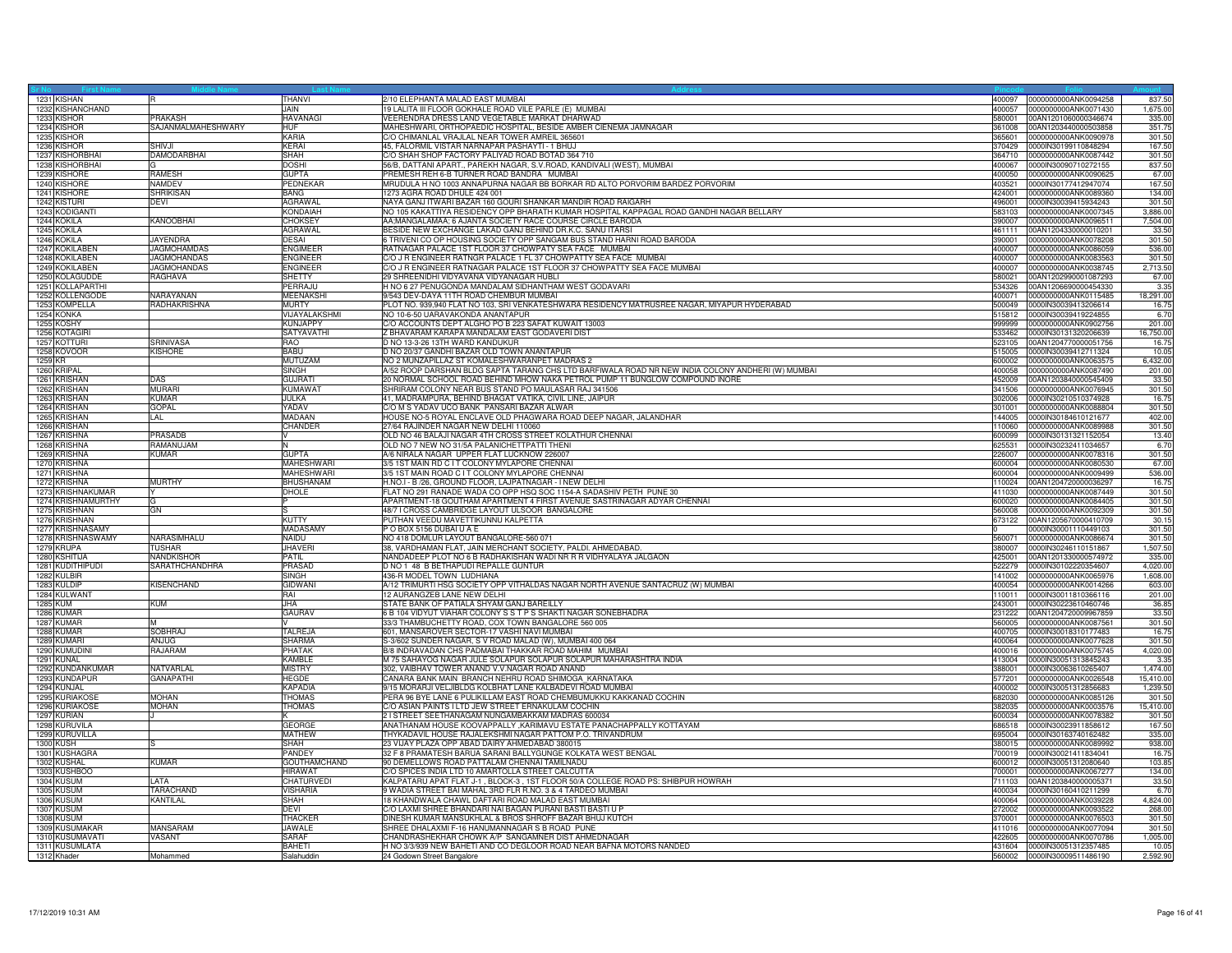|                  | 1313 Krishna                  | Nand                    | Rai                                    | At PO - Derhgawan Ghazipur                                                                                                                       | 232328           | 0000IN30297810197684                                       | 167.5                |
|------------------|-------------------------------|-------------------------|----------------------------------------|--------------------------------------------------------------------------------------------------------------------------------------------------|------------------|------------------------------------------------------------|----------------------|
| 1314<br>1315L    |                               |                         | <b>INDIRAMMA</b><br><b>LETCHUMANAN</b> | DOOR NO 8AM-325 4TH CROSS I BLOCK HRBR LAYOUT KALYAN NAGAR BANGALORE<br>1869 RAJA VEEDHI KARANTHAI TANJORE                                       | 560043           | 0000000000ANL0007095<br>613002 0000000000ANL0070951        | 134.0<br>871.00      |
| 1316L            |                               | <b>AR</b>               | SUBBIAH                                | 20 ABIRAMI AMMAN KOVIL STREET DINDIGUL TAMILNADU                                                                                                 |                  | 624001 0000000000ANL0055166                                | 2,680.00             |
|                  | 1317 LABU                     |                         | <b>PAULOSE</b>                         | NO 1, TYRELL COURT OLD CORK ROAD CORK MALLOW, IRELAND                                                                                            |                  | 0000IN30189510863040                                       | 83.7                 |
|                  | 1318 LAKKAKULA                | DASARADHA               | RAMAIAH                                | D. NO 7.36 UPADYAYA NAGAR VENKATAGIRI NELLORE (DIST.)                                                                                            | 524132           | 0000IN30232410049955                                       | 10.05                |
|                  | 1319 LAKSHMI                  | NARAYANANP              |                                        | 45/1 ELLAIAMMAN KOIL STREET FIRST FLOOR WEST MAMBALAM CHENNAI                                                                                    | 600033           | 0000000000ANL0096972                                       | 33.50                |
|                  | 1320 LAKSHMI                  | ANURADHA                | KAVURI                                 | 12-2-831/41 AND 42/404 ADITYA RESIDENCY 61 AND 62 M I G H MEHDIPATNAM HYDERABAD                                                                  | 500028           | 00AN1206690000141048                                       | 30.1                 |
|                  | 1321 LAKSHMI                  | RANI                    | <b>KAPURIA</b>                         | AA;MAYOOR MAHALAA; BURDWAN WEST BENGAL                                                                                                           |                  | 713102 0000000000ANL0094515                                | 301.50               |
|                  | 1322 LAKSHMI                  |                         | RAMASWAMY                              | A 308 DSR SONSHINE APARTENT 1 MAIN KRISHNA REDDY LAYOUT BANASWADI BENGALURU                                                                      | 560043           | 00AN1204720003052811                                       | 43.55                |
|                  | 1323 LAKSHMIMANIKYAMBA        |                         | ATYAM                                  | W/O ATYAM KESAVA PRAKASA RAO VADALI PENUGONDA MANDAL WEST GODAVARI DISTRICT ANDHRA PRADESH                                                       |                  | 534324 0000000000ANL0008870                                | 1,675.00             |
|                  | 1324 LAKSHMIPATHY             |                         | NARAYANASWAMY                          | PLOT NO C-456 5TH CROSS STREET PERIYAR NAGAR CHENNAI                                                                                             | 600082           | 0000000000ANL0084732                                       | 301.50               |
|                  | 1325 LALBAHADUR               | SASTRI                  |                                        | 77 RAJALANE STREET PAINDIAL OIL MILL ROAD OPP POLICE STATION THENI                                                                               |                  | 625531 0000IN30023910104105                                | 3.35                 |
|                  | 1326 LALBHAI<br>1327 LALCHAND | <b>ISHWERBHAI</b>       | PATEL<br>LUND                          | AT P O VAVOL TARPOJWAS DIST GANDHINAGAR<br>FLOWER VALLEY MARIGOLD BLDG FLAT NO 604 6TH FLOOR NR SCARED HEART TOWNSHIP WANORIE PUNE               | 411040           | 382016 0000000000ANL0005739<br>0000000000ANL0063902        | 3,517.50<br>6,432.00 |
|                  | 1328 LALCHAND                 |                         | MULCHANDANI                            | SHOP NO-14 MUNICIPAL COMPLEX VALABHNAGAR INDORE                                                                                                  | 452003           | 0000000000ANL0076947                                       | 301.50               |
|                  | 1329 LALIT                    |                         | <b>MOHANDAGA</b>                       | C/O SHREE GANESH TEXTILES 16 PAGEYA PUTTY ST (OUT SIDE) CALCUTTA 700007                                                                          | 700007           | 0000000000ANL0091392                                       | 134.00               |
|                  | 1330 LALIT                    |                         | SHAH                                   | C/O CHANDRESH NAGDA 261/65 OLD ANANT BHUVAN I-FLR R 2 BHAT BAZAR NARSHI NATHA ST MUMBAI                                                          | 400009           | 0000000000ANL0102757                                       | 603.00               |
|                  | 1331 LALIT                    | MOHAN                   | <b>GUPTA</b>                           | HNO 3256, FF SECTOR 15 D CHANDIGARH                                                                                                              |                  | 160015  0000IN30088813081841                               | 23.45                |
|                  | 1332 LALITA                   | DEVI                    | <b>TEKRIWAL</b>                        | SANGAM SAREE CENTRE GOLGHAR GORAKHPUR                                                                                                            | 273001           | 0000IN30112715560926                                       | 3,450.50             |
|                  | 1333 LALITA                   |                         | PAREEK                                 | C/O S N PAREEK ORISSA CEMENT LTD B 45/47 CONNAUGHT PLACE NEW DELHI 110001                                                                        | 110001           | 0000000000ANL0079812                                       | 301.50               |
|                  | 1334 LALITA                   | RANI                    | CHANDNA                                | 13/372 GEETA COLONY P O GANDHI NAGAR DELHI                                                                                                       | 110031           | 0000000000ANL0109098                                       | 15,410.00            |
|                  | 1335 LALITA                   |                         | PARWAN                                 | P O BOX 3815 DUBAI UAE                                                                                                                           |                  | 999999 0000000000ANL0902689                                | 134.00               |
|                  | 1336 LALITA<br>1337 LALITA    | PRAMOD<br>AXMIKANT      | <b>BHARGAVE</b><br>KABRA               | 480 GOLE COLONY GAYKE SADAN NASIK<br>C 1102 NIHARIKA CHS LTD GLADYS ALWARES ROAD OFF POKHRAN ROAD NO. 2 THANE WEST                               | 400610           | 422002 0000000000ANL0070009<br>0000000000ANL0114938        | 4,020.0<br>11,859.0  |
|                  | 1338 LALITBHAI                | MOHANLAL                | <b>KAKKAD</b>                          | 5-A DENABENK SOC.STREET NO.3 AMIN MARG RAJKOT                                                                                                    | 360001           | 00AN1301990000076546                                       | 3,182.5              |
|                  | 1339 LALITHA                  |                         | <b>BHASKAR</b>                         | 67 71ST CROSS 5TH BLOCK RAJAJINAGAR BANGALORE                                                                                                    | 560010           | 00000000000ANL0110107                                      | 301.50               |
|                  | 1340 LALITHA                  | SRINIVAS                |                                        | 102 MEGHNAD TIFR COLONY COLABA MUMBAI                                                                                                            | 400005           | 0000000000ANL0094904                                       | 603.00               |
|                  | 1341 LALITHA                  |                         | BALASUBRAMANIAN                        | B-2, 58 CHUTRAKULAM NORTH STREET, MYLAPORE, MADRAS - 600 004.                                                                                    | 600004           | 0000000000ANL0088807                                       | 301.50               |
|                  | 1342 LATIKA                   |                         | NIRMAL                                 | UTKARSHA NAWAGHAR ROAD MULUND EAST MUMBAI                                                                                                        | 400081           | 0000000000ANL0029811                                       | 13,400.0             |
|                  | 1343 LAVKISHORE               |                         | <b>KHANNA</b>                          | 15 NAGINA BAGH AJMER (RAJ)                                                                                                                       | 305001           | 0000lN30112716929276                                       | 167.5                |
|                  | 1344 LAXMAN                   | <b>TUKARAM</b>          | <b>BHAMBID</b>                         | NIKLAS TIKSARA COLONY NO 1 ROOM NO 13 BEHIND MUNICIPAL MARATHI SCHOOL KANJUR VIL MUMBAI                                                          | 400078           | 0000000000ANL0084992                                       | 603.00               |
|                  | 1345 LAXMI                    | CHAND<br>RAM            | <b>MITTAL</b>                          | AT/PO BABBIR DIST NUAPADA . NUAPADA                                                                                                              |                  | 766118 00AN1204720010606631                                | 33.5                 |
|                  | 1346 LAXMI<br>1347 LAXMI      | VARASIMHASWAMY          | <b>SALVE</b><br>DASARI                 | 26/27 VYAPAR BHAVAN 49 P D'MELLO ROAD GR FLOOR MUMBAI<br>BMP # 13, YERRISWAMY NILAYA 10TH MAIN, 13TH CROSS MARUTHI NAGAR, MALLESHPALYA BANGALORE | 560075           | 400009 0000000000ANL0060965<br>00AN1202990001836610        | 8,576.00             |
|                  | 1348 LAXMI                    | KANT                    | <b>BHART</b>                           | PLOT NO 103 SECTOR 6 IMT MANESAR GURGAON                                                                                                         | 122050           | 0000lN30039417601400                                       | 16.7<br>3.35         |
|                  | 1349 LAXMIKANT                | <b>VINAYAK</b>          | LIMAYE                                 | TAPASYA A/10 PARANJPE B SCHEME ROAD NO 2 VILE PARLE EAST MUMBAI                                                                                  |                  | 400057 0000IN30021412659894                                | 33.50                |
|                  | 1350 LEELA                    | KRISHNANAND             | KULKARNI                               | A/12 ULTRA HOUSING SOCIETY DILIP GUPTE MARG MAHIM MUMBAI 400016                                                                                  |                  | 400016  0000000000ANL0079912                               | 100.50               |
|                  | 1351 LEELA                    |                         | <b>RAO</b>                             | NO 17/202MANTRI RESIDENCY OPP.MEENAKSHI TEMPLE BANNERGATTA ROAD BANGALORE                                                                        | 560076           | 0000lN30135620170786                                       | 335.0                |
|                  | 1352 LEELABAI                 | <b>GOPILAL</b>          | PALLOD                                 | BRAHMA PURI SOCIETY 1156, RAVIWAR PETH PUNE                                                                                                      | 411002           | 0000000000ANL0047794                                       | 1,072.0              |
|                  | 1353 LEELAMMA                 |                         | GEORGE                                 | A-10 KUMAR NAGAR CHEVAYUR CALICUT                                                                                                                |                  | 673017 0000000000ANL0092919                                | 402.00               |
|                  | 1354 LEELAVATI                |                         | <b>BHALKE</b>                          | 10A/27 SHARAD CHS KAMGAR NAGAR NEAR TILAK NAGAR RLY STN KURLA EAST NEAR TILAK NAGAR RAILWAY STATION MUMBAI MAHARASHTRA INDIA                     |                  | 400024 0000IN30051315119285                                | 3.35                 |
|                  | 1355 LEENA                    |                         | KOTHARI                                | BLDG NO A FLAT NO 201 SUNDER AKASH SN 151 HISSA 7 9+10/HADAPSAR PUNE                                                                             |                  | 411028 00AN1203350000668740                                | 100.50               |
|                  | 1356 LEENA                    | GIRDHARLAL              | <b>THAKKAR</b>                         | B/402 RUNWAL TOWERS LBS MARG OPP VEENA NAGAR MULUND WEST MUMBAI                                                                                  |                  | 400080 0000000000ANL0091396                                | 301.50               |
|                  | 1357 LEENA<br>1358 LEKHA      | PREMANAND               | JAIN<br>KAMATH                         | C/O PAHUJA ASSOCIATES 16-17 KAVERY COMPLEX P L SHARMA ROAD MEERUT<br># 4 `SUKRUTINDRA' BHUVANENRA C H S DAHISAR (E) MUMBAI                       | 250006<br>400068 | 0000000000ANL0043601<br>0000000000ANL0102309               | 7,571.00<br>4,020.0  |
|                  | 1359 LIFE                     | INSURANCECORPORATIONOF  | <b>INDIA</b>                           | STOCK HOLDING CORPORATION OF INDIA LTD 301 CENTRE POINT DR BABASAHEB AMBEDKAR ROAD PAREL MUMBAI                                                  |                  | 400012 0000000000ANL0056794                                | 1,675.00             |
|                  | <b>1360 LILA</b>              |                         | PAUL                                   | 36 DESHBONDHU ROAD KOLKATA                                                                                                                       |                  | 700035 0000IN30125028853806                                | 335.00               |
|                  | 1361 LILADHAR                 |                         | VALECHA                                | 6 B/102 SEVA SAMITI NAGAR SION KOLIWADA MUMBAI                                                                                                   | 400037           | 0000000000ANL0079900                                       | 301.50               |
|                  | 1362 LILAKRISHAN              |                         | KADAWALA                               | A/5, TEMPLA STEP CO-OP. HSG. SOCIETY G I D C ANKLESHWAR                                                                                          | 393002           | 0000lN30199110341576                                       | 167.5                |
|                  | 1363 LINI                     |                         | <b>THOMAS</b>                          | H N0 6-220/1D MAHENDRA NAGAR CHINTAL HYDERABAD QUTUBULLPUR                                                                                       | 500054           | 00AN1301440002073586                                       | 33.5                 |
|                  | 1364 LIZZAMMA                 |                         | THOMAS                                 | ORIKOMPIL HOUSE ADOOR PO PATHANAMTHITTA PATHANAMTHITTA                                                                                           |                  | 691523 0000IN30133019310671                                | 8,040.00             |
|                  | 1365 LOKANADHAN               |                         |                                        | KAVALATHUPADAM (H) MUDAPPALLUR PALAKKAD                                                                                                          |                  | 678705 00AN1203840000981137                                | 167.50               |
|                  | 1366 LOKESH<br>1367 LOKESH    | <b>KUMAR</b>            | LALWANI<br><b>TOKAS</b>                | P NO. 233A, SHANKAR NAGAR KAGDIWARA BRAHMPURI JAIPUR<br>E 402 MUNIRKA APPT SEC 9 P NO 11 DWK DWARKA DELHI DELHI                                  | 110077           | 302002 00AN1201770100729621<br>0000lN30051320515133        | 77.05<br>93.80       |
|                  | 1368 LOUIS                    |                         | <b>FERNANDES</b>                       | FLAT NO 101 FIRST FLOOR A-15 AARTI COOPERATIVE HSG SOCIETY GOKUL DHAM GOREGAON (EAST) MUMBAI                                                     | 400063           | 0000000000ANL0079385                                       | 301.50               |
|                  | 1369 LUTHRIA                  |                         |                                        | 14 A PEARL QUEEN APTS NORTH AVENUE SANTACRUZ WEST MUMBAI                                                                                         |                  | 400054 0000000000ANL0091709                                | 301.50               |
| 1370 M           |                               |                         | CHAUHAN                                | 315 DHAKA KINGSWAY CAMP DELHI                                                                                                                    |                  | 110009 0000IN30036022459359                                | 4,824.00             |
| 1371 M           |                               |                         | <b>DURGA</b>                           | 201, Padmaja Towers Plot No.81, H-No.8-3-1050 Srinagar Colony Hyderabad                                                                          | 500073           | 00AN1203920000004832                                       | 33.50                |
| 1372 M           |                               | SRAMA                   | <b>KRISHNA</b>                         | DOOR NO 33-2-5/1 KANCHARLA VARI STREET KAKINADA                                                                                                  | 533001           | 0000lN30232410219248                                       | 1,943.0              |
| 1373 M           |                               | <b>RAMAKUMAR</b>        | RAJU                                   | KOPALLE POST VIA BHIMAVARAM W G DT A P                                                                                                           | 534202           | 0000000000ANM0058956                                       | 12,864.0             |
| 1374 M           |                               | <b>VSS</b>              | <b>GURREDDY</b>                        | V M STREET PENUGONDA W G DIST                                                                                                                    |                  | 534320 0000000000ANM0069034                                | 4,020.0              |
| 1375 M<br>1376 M |                               |                         | NARAYANAMURTHY<br><b>MANVANTH</b>      | CHILLIES TRADERS 238 6TH MAIN A P M C YARD YESWANTHPURA BANGALORE<br>NO 96 1ST CROSS ASHOKA NAGAR MANDYA                                         |                  | 560022 0000000000ANM0100825<br>571401 0000IN30192630538452 | 2,010.0<br>402.0     |
| 1377 M           |                               | GVASANTHA               | <b>KUMAR</b>                           | LAKSHMI TRADERS A P M C YARD HULIYAR C N HALLI TQ                                                                                                | 572218           | 0000lN30061010309204                                       | 167.5                |
| 1378 M           |                               | <b>SATISH</b>           | <b>NYLAPUR</b>                         | C/O SRI VENKATESHWARA AGENCIES SINDOL SHOPPING COMPLEX NR RAILWAY STATION BIDAR                                                                  |                  | 585401 0000000000ANM0008620                                | 2,412.00             |
| 1379 M           |                               | <b>MEENAKSHISOMA</b>    | SUNDARAM                               | NEW NO 19 RAJA STREET T NAGAR CHENNAI TAMIL NADU                                                                                                 |                  | 600017 0000000000ANM0111026                                | 4,020.00             |
| 1380 M           |                               | DADISESHAVARA           | PRASAD                                 | 45 SOUTH SIVAN KOIL STREET VADAPALANI MADRAS                                                                                                     | 600026           | 0000000000ANM0061976                                       | 536.00               |
| 1381 M           |                               |                         | KAMALAKKANNAN                          | PLOT NO 712 III STREET ANNA NAGAR WEST EXTN CHENNAI                                                                                              | 600101           | 0000lN30154916088000                                       | 67.00                |
| 1382 M           |                               |                         | KOTHAI                                 | SRINIVASAM PLOT NO 17 V M NAGAR TIRUVALLUR                                                                                                       | 602001           | 0000lN30163740708202                                       | 6.70                 |
| 1383 M           |                               | RAJAJAWAHAR             | LAL                                    | 5D, LASANCE ROAD 7C ROCK FORT ENCLAVE CANTONMENT TRICHY                                                                                          | 620001           | 0000lN30163740722279                                       | 3.35                 |
| 1384 M           |                               |                         | MURALIKANNAN                           | NO 426 TNHB COLONY SECTOR I II NANIYUR TELEPHONE EXGHANGE STREET MADURAI                                                                         |                  | 625017 00AN1301440001437085                                | 16.75                |
| 1385 M<br>1386 M |                               |                         | BALAKRISHNAN<br><b>ARIEFBABU</b>       | 1/287/2 THAI COLONY SBI COLONY EAST VADAKARAI PERIYAKULAM THENI DISTRICT<br>OLD NO 83A NEW NO 81 MAIN ROAD KALAPPANAICKEN PATTY NAMAKKAL         |                  | 625601 0000IN30039413485824<br>637404 00AN1201060001393089 | 13.40<br>103.85      |
| 1387 M           |                               |                         | MANMATHARAJ                            | 16/10/1 SARTHAR ST UDUMALPET UDUMALPET                                                                                                           | 642126           | 00AN1204470005924198                                       | 50.2                 |
| 1388 M           |                               |                         | <b>EASWARAN</b>                        | 292 BOMBAY CASTLE UTHAGAMANDALAM                                                                                                                 | 643001           | 0000lN30037810064879                                       | 167.50               |
| 1389 M           |                               |                         | RAJENDRAN                              | TC 7 974 MADATHI PARAMBIL HOUSE MUSEUM CROSS ROAD CHEMBUKAVU THRISSUR                                                                            |                  | 680020 0000000000ANM0059755                                | 20,535.5             |
| 1390 M           |                               |                         | <b>MICHAEL</b>                         | MOOSARUPARAMBIL TERRY NIVAS NEAR THONDAMKUIANGARA TEMPLE ALAPPUZHA                                                                               |                  | 688013 0000IN30039413802679                                | 469.00               |
| 1391 M           |                               |                         | SANTHA                                 | PLOT NO-26 PADHANAGAR FORT TRIVANDRUM KERALA                                                                                                     | 695023           | 0000000000ANM0116452                                       | 837.50               |
| 1392 M           |                               | CCSTOCKSHARESBROKERSPVT | LTD.                                   | CHORARIA HOUSE 53 RADHA BAZAR LANE CALCUTTA                                                                                                      |                  | 700001 0000lN30012611107943                                | 16,080.0             |
| 1393 M           |                               |                         | <b>KANCHANA</b>                        | NO 11 12 PACHARARI CAVA LANE WEST AWANI MIRDE STREET MADHURAI TAMIL NADU                                                                         |                  | 999999 0000000000ANM0020402                                | 3,216.00             |
|                  | 1394 MACKAR                   |                         |                                        | BLAKATTUMOLATHU HOUSE IRAMALLOOR P O ERNAKULAM, KERALA                                                                                           |                  | 686691 0000lN30189510999276                                | 33.50                |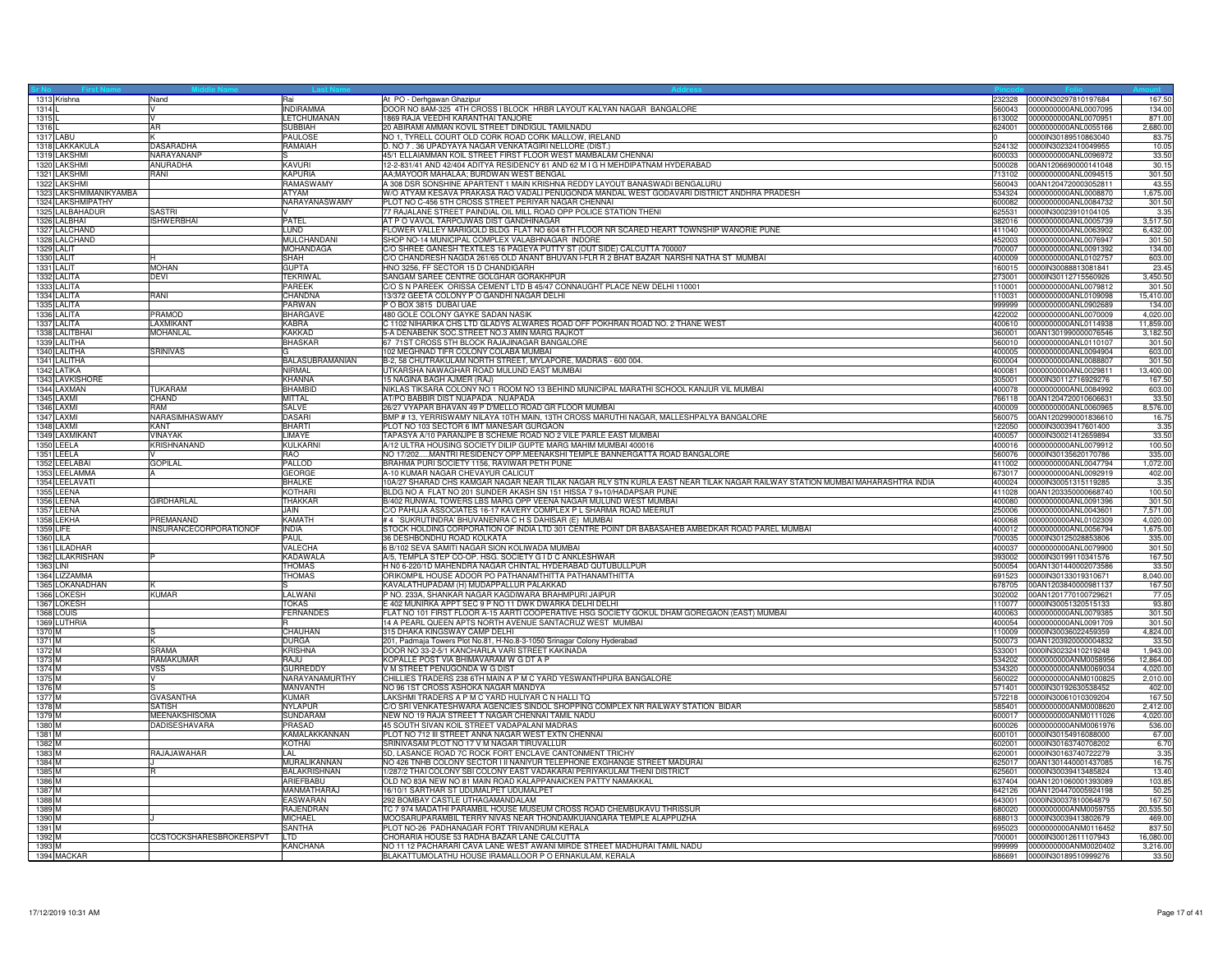| 1395 MADAN                               | GOPALSINGH              | SAINI                   | 7, CO-OPERATIVE COLONY, MAJITHA ROAD, AMRITSAR                                                                         | 143001           | 0000lN30178210009914                                | 4,958.0           |
|------------------------------------------|-------------------------|-------------------------|------------------------------------------------------------------------------------------------------------------------|------------------|-----------------------------------------------------|-------------------|
| 1396 MADAN                               | I AI                    | MAROTHIYA               | SHASTRI NAGAR OPP NAHRU PARK WARD NO M SIKAR                                                                           | 332001           | 00AN1301440002071629                                | 10.0              |
| 1397 MADAN                               | GOPALSINGH              | SAINI                   | 7 CO-OPERATIVE COLONY MAJITHA ROAD AMRITSAR                                                                            |                  | 143001 0000000000ANM0026471                         | 19,497.00         |
| 1398 MADANLAL                            | MOHANLAL                | MALPANI                 | NIRMAL BANGLO, RAJESHWAR COLONY AXIS BANK SAMOR, RAHURI KHURD RAHURI AHMEDNAGAR                                        |                  | 413705 00AN1204470008608855                         | 16.7              |
| 1399 MADANLAL                            |                         | <b>DIWAN</b>            | B-1/B-35 JANAKPURI NEW DELHI                                                                                           | 110058           | 0000000000ANM0010696                                | 6,733.50          |
| 1400 MADHAV                              |                         | PATWARDHAN              | 759/74 PRABHAT ROAD PUNE                                                                                               | 411004           | 0000000000ANM0071776                                | 8,040.00          |
| 1401 MADHAVA                             | HOLLAV                  |                         | N33 3RD CROSS SUBBANNA GARDEN BEHIND BTS GUARAGE VIJAYNAGAR BANGALORE                                                  | 560040           | 00AN1201060001517549                                | 33.50             |
| 1402 MADHAVAN                            | NADAMUNINARASIMHA       | RAGHAVAN                | 2/37 NEW TEXPROCIL HOUSE COOP HSG SOC D N NAGAR ANDHERI WEST MUMBAI                                                    | 400058           | 0000000000ANM0081352                                | 301.50            |
| 1403 MADHU                               |                         | <b>DEOLEKAR</b>         | EASE DALE FLAT NO 3 12TH ROAD KHAR MUMBAI                                                                              |                  | 400052 0000000000ANM0072268                         | 134.00            |
| 1404 MADHU                               | <b>BALA</b>             | <b>AGRAWAL</b>          | 85, PRATAP NAGAR COLONY NEAR GLASS FACTORY TONK ROAD JAIPUR                                                            | 302015           | 00AN1201770100246043                                | 33.50             |
| 1405 MADHU                               |                         | <b>KALIDINDI</b>        | C/O H P PETROL BUNK UNDI ROAD BHIMAVARAM W G DIST                                                                      | 534202           | 0000IN30102220769280                                | 33.5              |
| 1406 MADHU                               | SUDAN                   | <b>BUBNA</b>            | C/O MODERN PAPER HOUSE 115 CANNING STREET CALCUTTA                                                                     | 700001           | 0000000000ANM0060437                                | 804.00            |
| 1407 MADHUKAR                            | ABHIMAN                 | WARKE                   | A/P P NO 9 SOHAM BLDG ISHWAR COLONY JILHA PETH JALGAON                                                                 |                  | 425001 0000IN30177410365072                         | 3.35              |
| 1408 MADHURALECKSHMI                     |                         | RAVIMOHAN               | FLAT NO-121 WING-A DR S S RAO ROAD KALPATARU HABITAT PAREL                                                             |                  | 400012 0000000000ANM0116537                         | 301.50            |
| 1409 MADHUREKHA                          |                         | SARIN                   | B1/23 VASANT VIHAR NEW DELHI                                                                                           | 110057           | 0000000000ANM0052309                                | 41,138.00         |
| 1410 MADHURI                             |                         | <b>DESAI</b>            | 9-11 V P ROAD, JARIWALA BLDG 5TH FLOOR MUMBAI                                                                          | 400004           | 0000IN30038610077114                                | 5,628.0           |
| 1411 MADHURI                             |                         |                         | C/O SH RAMJEE SINGH C-3 SHANTI VIHAR COLONY P O B V COLLEGE JAGDEO PATH OF BAILEY ROAD PATNA                           | 800014           | 0000000000ANM0106977                                | 301.5             |
| 1412 MADHUSUDAN                          | <b>JERAM</b>            | <b>HALAI</b>            | 107 BAZAR GATE STREET 4TH FLOOR FORT MUMBAI                                                                            | 400001           | 0000000000ANM0108239                                | 5,527.50          |
| 1413 MADHUSUDAN                          |                         | <b>JAVERI</b>           | C/O TIKAMDAS G SARAF SARAFA BAZAR AMRAVATI                                                                             |                  | 444601 0000IN30112716540764                         | 335.00            |
| 1414 MADHUSUDAN                          |                         | KAMBLE                  | 701 GANESH DARSHAN CO OP HSG SOC INDIRA NAGAR VILLAGE ROAD KANJURMARG EAST MUMBAI                                      | 400042           | 0000lN30112715553194                                | 16.75             |
| 1415 MADHUWANTI                          | GANGADHAR               | <b>OGALE</b>            | VAKRATUND YASHODHAN SOCIETY CHINTAMANI NAGAR FLAT NO 5 BIBWEWADI PUNE BIBWEWADI MAHARASHTRA                            | 411037           | 0000lN30045014162669                                | 137.3             |
| 1416 MAGADH                              | <b>STOCKASSOCIATION</b> | LTD                     | BINA INDUSTRIES ASSOCIATION PREMISES SINHA LIBRARY ROAD POST BOX NO 7 PATNA                                            | 800001           | 0000000000ANM0087786                                | 201.00            |
| 1417 MAGANBHAI                           |                         | PATEL                   | A/35 " PARICHAY PARK " OPP RAJIV GANDHI SWIMMING POOL NR MAHESH COMPLEX WAGHODIA ROAD AT AND POST VADODARA             | 390019           | 0000IN30039410777124                                | 3,350.00          |
| 1418 MAGANBHAI                           | RAVJIBHAI               | PATEL                   | C/O 22 UMIYA NAGAR SOCIETY DAKOR ROAD KAPADWANJ DIST KHEDA                                                             |                  | 387620 0000000000ANM0076299                         | 1,340.00          |
| 1419 MAHABIR                             | PRASAD                  | <b>PAREEK</b>           | C/O MAL CHAND PAREEK PAREEK BHAVAN NAYA BAS SUJANGARH                                                                  |                  | 331507 0000000000ANM0106704                         | 33.50             |
| 1420 MAHABOOB                            | BASHA                   | SHAIK                   | DOOR NO 9 13 NIDAMANURU NIDAMANURU KRISHNA                                                                             | 521104           | 00AN1208160000903360                                | 3.35              |
| 1421 MAHADEVAN                           |                         | PARAMESWARAN            | 316 3RD MAIN DOMLUR LAYOUT BANGALORE                                                                                   | 560071           | 0000000000ANM0061508                                | 17,989.50         |
| 1422 MAHADEVSA                           |                         | <b>METRANI</b>          | TAMBAD ONI HUBLI DIST: DHARWAD                                                                                         | 580028           | 0000000000ANM0074326                                | 7,370.00          |
| 1423 MAHALAKSHMI                         | <b>DEVI</b>             | VAJAPEYAYAJULA          | W/O VRG SASTRY 21/9 3RD CHIDAMBARA SWAMY STREET MYLAPORE CHENNAI                                                       |                  | 600004 0000IN30039412349354                         | 33.50             |
| 1424 MAHALAKSHMI                         |                         | <b>BATCHU</b>           | 1-1-4, STEEMAR ROAD WARD 4 NARASAPUR                                                                                   | 534275           | 0000lN30136410008146                                | 301.50            |
| 1425 MAHAVEER                            |                         | CHAMPAWAT               | B/106 SHREE SADAN SHANTI ASHRAM BORIVALI (W) MUMBA                                                                     | 400103           | 0000000000ANM0089606                                | 938.0             |
| 1426 MAHENDERAKUMAR                      |                         | JAIN                    | P C CHHAJER & CO 2ND FLOOR OLETY MARKET 125 AVENUE ROAD BANGALORE                                                      | 560002           | 0000000000ANM0073022                                | 2,713.5           |
| 1427 MAHENDRA                            |                         | <b>KOTAK</b>            | 24 JABBAR BUILDING 2ND FLOOR 1 11 252/A BEGAM PET ROAD HYDERABAD                                                       |                  | 500016 0000000000ANM0077877                         | 301.50            |
| 1428 MAHENDRA                            | <b>KUMAR</b>            | <b>BAIRATHI</b>         | F-144, VIRAT SADAN, GAUTAM MARG, C-SCHEME JAIPUR                                                                       |                  | 302001 00AN1202920000038892                         | 33.5              |
| 1429 MAHENDRA                            | <b>KUMAR</b>            | SHARMA                  | AA; JAGAT NIVASAA; B-89 SHYAM NAGAR KANPUR                                                                             |                  | 208013 0000000000ANM0009360                         | 15,410.00         |
| 1430 MAHENDRA                            | _AL                     | <b>THAKAR</b>           | FLAT NO 255 SECTOR 37 NOIDA GUATAM BUDH NAGAR NOIDA UTTAR PRADESH                                                      | 201303           | 0000lN30021411680125                                | 3.35              |
| 1431 MAHENDRA                            |                         | VASANI                  | 11/14 SHIVAJI NAGAR OPP GLAXO LABORATORY WORLI MUMBAI                                                                  | 400025           | 0000000000ANM0086483                                | 301.50            |
| 1432 MAHENDRA                            |                         | VASANI                  | 11/14 SHIVAJI NAGAR OPP GLAXO LABORATORY WORLI MUMBAI                                                                  | 400025           | 0000000000ANM0086581                                | 301.50            |
| 1433 MAHENDRA                            | LILCHAND                | <b>DOSHI</b>            | VIA VIRAMGAM TA PATRI TO ZINZUWADA                                                                                     |                  | 382755 0000000000ANM0004578                         | 1,407.00          |
| 1434 MAHENDRA                            | <b>JETHALAL</b>         | GALA                    | 1 LAXMI SMRUTI MALVIYA ROAD VILE PARLE E MUMBAI 400057                                                                 | 400057           | 0000000000ANM0077647                                | 301.50            |
| 1435 MAHENDRAKUMAR                       |                         |                         | HOUSE NO 25 BENAKANAHALLI HONNALI TALUK DAVANAGERE                                                                     | 577224           | 0000lN30192630506704                                | 33.5              |
| 1436 MAHENDRAKUMAR                       | <b>DHANRAJ</b>          | LUNIYA                  | 503, NEW PRAKASH TOWAR, AHALLYABAI CHOWK, KALYAN (WEST) KALYAN                                                         | 421301           | 00AN1203390000039695                                | 335.00            |
| 1437 MAHESH                              | <b>NARANDAS</b>         | <b>PANCHAL</b>          | BAVAVALOVAS NEAR JUNA CHORA KALOL N G DIST MEHSANA 382721                                                              |                  | 382721 0000000000ANM0078004                         | 301.50            |
| 1438 MAHESH                              | CHANDRA                 | MAHESHWARI              | 4 D - 4, RANGBADI COLONY, (OPP CHACHU KI BADI) KOTA (RAJASTHAN)                                                        |                  | 324005 0000IN30105510054948                         | 67.00             |
| 1439 MAHESH                              | <b>DHIRUBHA</b>         | CHAUHAN                 | PLOT NO 465 NR VIRATNAGAR SECTOR 23 GANDHINAGAR                                                                        |                  | 382023 0000IN30127630347644                         | 36.85             |
| 1440 MAHESH                              | VASANTRAO               | PATIL                   | 446, TUKARAM NEAR RAM MANDIR, SOUTH SHIVAJI NAGAR SANGLI                                                               | 416416           | 00AN1202000000139197                                | 16.7              |
| 1441 MAHESH                              | LAXMAN                  | KHASGIWALE              | 351 NARAYAN PETH OPP BHANUVILAS CINEMA PUNE 411 030                                                                    | 411030           | 0000000000ANM0085961                                | 301.50            |
| 1442 MAHESH                              |                         | <b>MATI</b>             | MAHESH METI HOSAKANAKAPUR PO GINIGERA, DIST KOPPAL HOSAKANAKAPUR                                                       | 583228           | 0000lN30023910901764                                | 20.1              |
| 1443 MAHESH                              |                         | CHAND                   | 3-6-161 HYDERGUDA HYDERABAD                                                                                            | 500029           | 0000000000ANM0027020                                | 7,705.0           |
| 1444 MAHESH                              | <b>CHANDRA</b>          | <b>BANSAL</b>           | C/O GWALIOR WOOL INDUSTRIES BIRLA NAGAR GWALIOR                                                                        | 474004           | 0000000000ANM0006618                                | 15,410.0          |
| 1445 MAHESH                              | CHANDRA                 | <b>GUPTA</b>            | STATE BANK OF INDIA GOLA GOKARN NATH LAKHIMPUR KHERI                                                                   | 262802           | 0000000000ANM0020185                                | 30,853.5          |
| 1446 MAHESHBHAI                          | RAMNIKLAL               |                         | B/1 GAYATRI NAGAR SOCIETY COLLEGE ROAD NADIAD DIST KHEDA NADIAD GUJARAT INDIA                                          | 387001           |                                                     | 21,507.0          |
| 1447 MAHESHKUMAR                         | <b>DWARKADAS</b>        | CONTRACTOR<br>CHAWLA    |                                                                                                                        |                  | 0000000000ANM8100024<br>400064 0000IN30075711624600 |                   |
|                                          |                         |                         | F/1 FLAT NO 11 SUNDER MILAN C H S SUNDER NAGAR S V ROAD MALAD WEST MUMBAI                                              |                  |                                                     | 63.6              |
| 1448 MAHESHWARA                          |                         | PANCHANGMATH            | <b>14 LINGARAJNAGAR HUBLI</b>                                                                                          |                  | 580031 00AN1201090001099281                         | 100.5             |
| 1449 MAKANI<br><b>1450 MAKI</b>          |                         |                         | CLOSADAS JEWELLERS ANSAR MANZIL 37/41 BANIAN ROAD SHOP NO 3 PYDHENIC MUMBAI 3<br>HORNBY VIEW GUNBOW STREET FORT MUMBAI |                  | 400003 0000000000ANM0087286                         | 301.5             |
|                                          | SHIAVAX<br>SAMIR        | DHANBHOORA              |                                                                                                                        | 400001           | 0000000000ANM0038698                                | 15,410.0          |
| 1451 MALA<br>1452 MALA                   |                         | <b>GORADIA</b><br>SINGH | 101/C, HIGHLAND PARK, NEW LINK ROAD, DAHANUKAR WADI, KANDIVALI (W), MUMBAI<br>404 V P ROAD CONGRESS HOUSE MUMBAI       | 400004           | 400067 0000IN30090710463295<br>0000000000ANM0048354 | 33.5<br>7,236.00  |
|                                          |                         |                         |                                                                                                                        |                  |                                                     |                   |
| 1453 MALATH                              |                         |                         | C/O LUCY M A MAVARA HOUSE EVANNUR DESOM CHEROOR PO, THRISSUR                                                           | 680008           | 0000lN30163740773529                                | 33.5              |
| 1454 MALATI<br>1455 MALEK                | <b>MURTUJAHUSEN</b>     | <b>SHIVKAR</b>          | BLOCK NO 7 BLDG NO 11 THE ADI JANTA CO OP HSG SOC SION EAST MUMBAI<br>MOTI BHAGOL AT MATAR                             | 400022<br>387530 | 0000000000ANM0013585<br>0000lN30039415222728        | 15,711.50<br>6.7  |
| 1456 MALHARI                             | DATTATRAY               | <b>SARODE</b>           |                                                                                                                        | 411042           | 0000IN30028010235228                                | 50.2              |
|                                          | <b>RAO</b>              | <b>TALLURI</b>          | 78/FP/100, KASHIWADI BHAVANI PETH PUNE                                                                                 |                  | 0000000000ANM0064124                                |                   |
| 1457 MALLESWARA                          |                         |                         | SATYA SRI TRADERS OLD GAJUWAKA JUNCTION VISAKHAPATNAM                                                                  | 530026           |                                                     | 4,824.00          |
| 1458 MALLIKA                             |                         | <b>KUMARAPPAN</b>       | NO 1-B REGUNATHAPURAM WEST STREET SIVAGANGAI DIST DEVAKOTTAI                                                           |                  | 630302 0000lN30177410541944                         | 6.7               |
| 1459 MALLIKARJUNA                        | <b>SHANKAREPPA</b>      | CHINNANNAVAR            | NO 445,1ST FLOOR 13TH MAIN,18TH CROSS M.C LAYOUT, VIJAYANAGAR BANGALORE                                                |                  | 560040 00AN1302080000090910                         | 134.00            |
| 1460 MALLIKARJUNA                        | RAO                     | <b><i>FANGEDA</i></b>   | 28-681 VIDHYANAGAR COURT MIRYALGUDA NALGONDA TELANGANA ANDHRA PRADESH NALGONDA                                         | 508207           | 00AN1201910103198073                                | 16.7              |
| 1461 MALLIKARJUNA<br>1462 MALLIKARJUNUDU |                         |                         | CONSULTANT I CROSS I MAIN H S EXTENTION HARIHAR                                                                        | 577601           | 0000lN30113526208623<br>500016 0000IN30021410915770 | 2,288.05<br>33.50 |
|                                          |                         |                         | FL NO 302 RAMAVEDA S S APTS HNO 1/11/229 SHAMLAL BLDG BEGUMPET HYDERABAD                                               |                  |                                                     |                   |
| 1463 MALTI                               |                         | <b>SHAH</b>             | A/12/402 PARAS SHANTI NAGAR CHS LTD SECTOR 4 OPP JAIN TEMPLE MIRA ROAD EAST DIST THANE                                 |                  | 401107 0000000000ANM0073441                         | 3,350.00          |
| 1464 MALTIBEN                            | RAJENDRA                | <b>DESAI</b>            | 71 JAL VAYU VIHAR NR SHIV PARVATHI CINEMA KUKATPALLY HYDERABAD                                                         | 500072           | 0000000000ANM0033493                                | 15,410.0          |
| 1465 MAMDI                               | <b>BHARATHA</b>         | <b>LAKSHMI</b>          | H NO 30/6/15 LIKKI PULLAIH ST DURGA GRA HARAM VIJAYAWADA                                                               | 520002           | 0000000000ANM0055863                                | 12,864.00         |
| 1466 MAMMAN                              |                         | ABRHHAM                 | ADVOCATE M G ROAD COCHIN PIN CODE 682016                                                                               | 682016           | 0000000000ANM0082304                                | 301.5             |
| 1467 MAMTA                               |                         | <b>JALAN</b>            | RAMESH KUMAR JALAN C/O ANNAPURNA TRADERS JANAKPUR ROAD PUPRI SITAMARHI                                                 | 843320           | 0000IN30133021042800                                | 187.6             |
| 1468 MAMTA                               |                         | KABRA                   | AVIS RENT A CAR PO BOX 6891 DUBAI U A E                                                                                | 999999           | 0000000000ANM0902681                                | 201.00            |
| 1469 MAMTA                               |                         | <b>VERMA</b>            | 801- A NEH NIKUNJ COLONY ALLAHAPUR ALLAHABAD                                                                           |                  | 211006 0000IN30155722026002                         | 33.50             |
| 1470 MAMTA                               | KAMLESHKUMAR            | PARIKH                  | NR, BOB BRANCH, AT & POST : - JABUGAM, TA :- PAVI JETPUR, BARODA                                                       | 391155           | 00AN1301670000394617                                | 335.00            |
| 1471 MAMTA                               |                         | PRUTHI                  | H NO 1295 1296 WARD NO 2 BARA BAZAR ROHTAK                                                                             | 124001           | 0000000000ANM0093242                                | 1,239.5           |
| 1472 MAMTA                               |                         | PRUTHI                  | H NO 1295 1296 WARD NO 2 BARA BAZAR ROHTAK                                                                             | 124001           | 0000000000ANM0093239                                | 1,742.00          |
| 1473 MANAN                               | SHASHIKANTBHAI          | PADIA                   | A/4 ASHAPURI SOCIETY NR AVKAR HALL GHODASAR AHMEDABAD                                                                  |                  | 380050 0000IN30164510347008                         | 6.7               |
| 1474 MANAS                               |                         | <b>SARKAR</b>           | VILL BHADAI PO JHIKRA BURDWAN                                                                                          |                  | 713422 00AN1201910300305908                         | 67.00             |
| 1475 MANDA                               |                         | <b>TRIVEDI</b>          | 2 KAILASH SHIV SHAKTI B/H HARIOM NAGAR ATMAJYOTI ASHRAM ROAD BARODA                                                    |                  | 390023 0000IN30039412744749                         | 107.20            |
| 1476 MANDAKINI                           | <b>KAMLESH</b>          | SHAH                    | A-503, AVON MAJESTY AVON ENCLAVE, DATAPADA ROAD OPP. TATA SPECIAL STEELS LTD BORIVALI (E), MUMBAI                      |                  | 400066 0000IN30018311815238                         | 16.75             |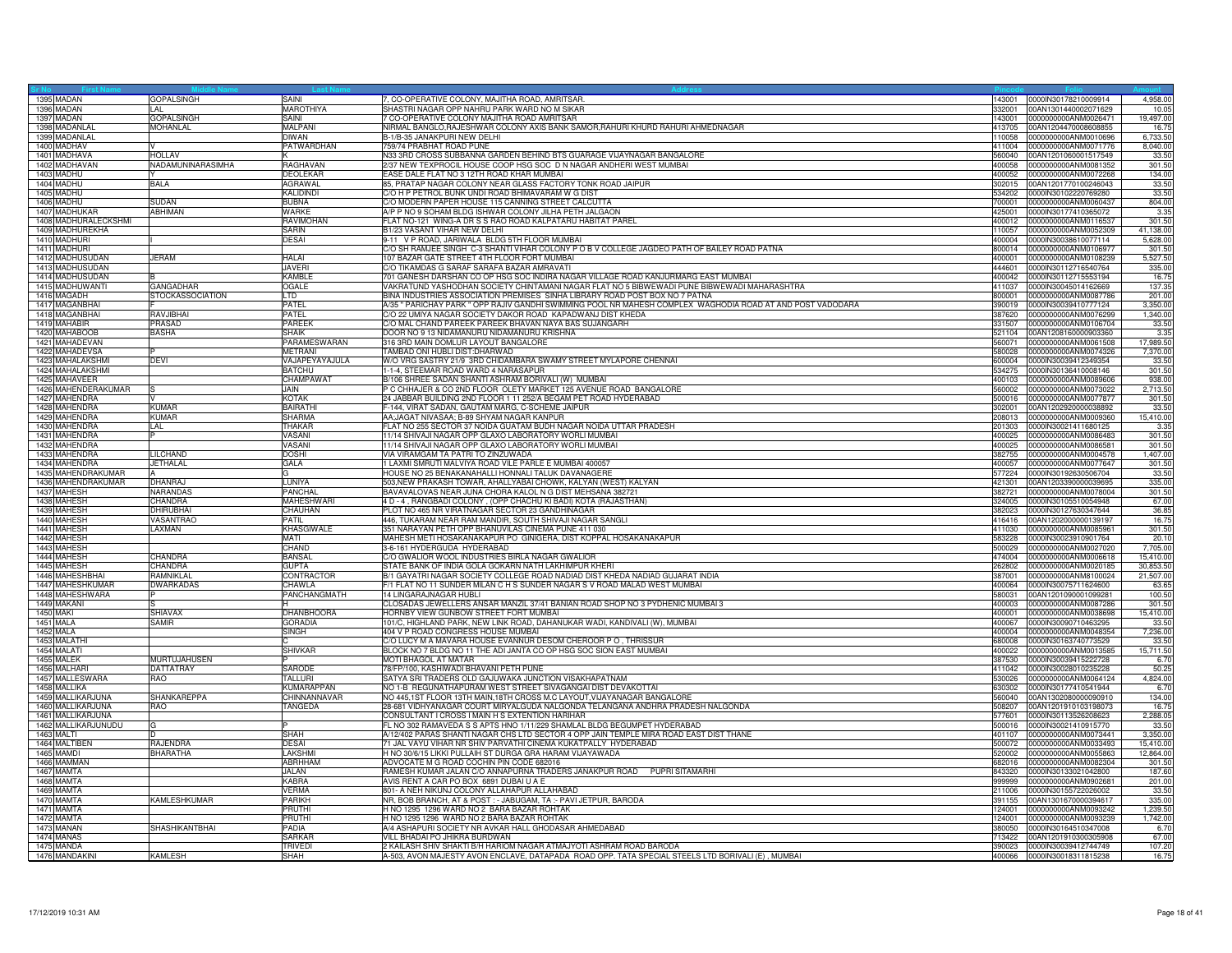| 1477 MANDAKINI    |                      | <b>MISRA</b>        | A - 48 HAUZ KHAS NEW DELHI                                                              | 110016 | 0000IN30072410118675         | 1,742.00  |
|-------------------|----------------------|---------------------|-----------------------------------------------------------------------------------------|--------|------------------------------|-----------|
| 1478 MANDAKINI    |                      | <b>MISRA</b>        | C/O ARVIND MISRA C-67 SECTOR O ALIGANJ LUCKNOW                                          |        | 226024 0000000000ANM0098946  | 1,641.50  |
| 1479 MANDAR       | <b>MADHAV</b>        | <b>JOSHI</b>        | A 304 SHRINIWAS CHS, SEC 12 , PLOT E51A KHARGHAR, NAVI MUMBAI, MAHARASHTRA              |        | 410210 0000IN30226911534045  | 140.70    |
| 1480 MANDAR       | RAVINDRA             | <b>NAIK</b>         | MAYOOR 2ND MAIN 4TH CROSS SADASHIV NAGAR BELGAUM                                        |        | 590001 0000IN30113526846523  | 16.7      |
| 1481 MANDAVILLI   |                      | CHALAMARAJU         | D NO 32-7-13 YALLAVARI STREET KAKINADA                                                  | 533001 | 0000IN30232410219230         | 67.00     |
| 1482 MANDEEP      |                      | <b>GREWAL</b>       | 1109 SECTOR 8-C CHANDIGARH 160008                                                       | 160008 | 0000000000ANM0079882         | 100.5     |
| 1483 MANGAL       |                      | <b>GHORAWAT</b>     | P. BOX NO. 27 'RAJGANGA' SUBHASH ROAD JAYSINGPUR KOLHAPUR                               | 416416 | 0000IN30133017134337         | 167.50    |
| 1484 MANGALA      | <b>SURESH</b>        | <b>BAHETI</b>       | ASHWINI CLINIC AP PACHORA JALGAON                                                       | 424201 | 0000IN30169611701219         | 117.2     |
| 1485 MANGALCHAND  |                      | <b>BAGREE</b>       | BAGREE ENTERPRISE SHYAM TALKIES ROAD RAIPUR                                             | 492001 | 0000000000ANM0091953         | 603.00    |
| 1486 MANGAMMA     |                      |                     | 12-510-E13-A BEHIND AMBEDKAR BHAVAN SAI NAGAR ANANTAPUR                                 | 515001 |                              |           |
|                   |                      |                     |                                                                                         |        | 00AN1203810000178573         | 83.75     |
| 1487 MANGESH      |                      | NAIKNAVARE          | SN 201 SAI NIWAS FLAT NO 15 PUNYAINAGAR OPP K K MARKET DHANKWADI PUNE CITY PUNE         | 411043 | 00AN1204720011843751         | 3.35      |
| 1488 MANHARBEN    | RAMANBHAI            | PATEL               | 5 PRATAP GUNJ BARODA                                                                    | 390002 | 0000000000ANM0018370         | 2,345.00  |
| 1489 MANIK        | CHAND                | <b>NOLKHA</b>       | VIP ENCLAVE I'M' BLOCK FLAT 402 VIP RD RAGHUNATHPUR NR DOLPHIN LABORATORY CALCUTTA      |        | 700059 0000000000ANM0079635  | 301.50    |
| 1490 MANILAL      | KODARLAL             | <b>SURA</b>         | SARAS SOCIETY BUNGLOW NO 2 JUNA VADAJ ASHRAM ROAD AHMEDABAD                             |        | 380013 0000000000ANM0016689  | 15,410.00 |
| 1491 MANIMOHAN    |                      |                     | SREERANGAM PATHANAMTHITTA PATHANAMTHITTA                                                | 689645 | 00AN1206690000456794         | 3.35      |
| 1492 MANISH       | <b>BHAVIN</b>        | PATEL               | 1514/A, GARNET BUILDING 5TH FLOOR, 501/2 DEVKI NAGAR, SHANTI ASHRAM BORIVALI W, MUMBAI  | 400103 | 00AN1601480000455147         | 100.50    |
| 1493 MANISH       | KUMAR                | <b>KUDROLI</b>      | S/O K UPENDRA RAO 8 6 493 20 H NO 405 RAYEE DAMODHAR APRT LAXMINARAYANA MANGALORE       | 575003 | 00AN1203500001065711         | 16.7      |
| 1494 MANISH       |                      | <b>BHARTIYA</b>     | PLOT NO 38 SHIV RAM COLONY JAGATPURA JAIPUR                                             | 302025 | 00AN1204720010101054         | 3.35      |
| 1495 MANISH       | ASHOK                | <b>JHAVERI</b>      | ROOM NO 701 7TH FLOOR 18 TRIBHUVAN GRANT ROAD MUMBAI                                    | 400007 | 00AN1304140000415262         | 30.15     |
| 1496 MANISHA      |                      | SOOD                | HOUSE NO G-16 NEW GENERATION APPT DHAKOLI ZIRAKPUR MOHALI SAS NAGAR PUNJAB              |        | 160104 0000IN30114311581969  | 100.50    |
| 1497 MANISHA      | SHRIKUMAR            | KARGUTKAR           | A/302, GANESH DHAM, GAVANPADA, MULUND(E) MUMBAI                                         | 400081 | 00AN1204540000005605         | 100.50    |
| 1498 MANISHA      |                      | <b>GWALIORY</b>     | SADAR BAZAR SAILANA DIST- RATLAM SAILANA                                                |        | 457550 00AN1203450000476256  | 33.50     |
| 1499 MANJARI      |                      | CHAKRABORTY         | 358 KAJI KHERA KANPUR                                                                   | 208007 | 00AN1203840000361292         | 16.7      |
| 1500 MANJARI      |                      | SNEHAL              | C/O M S MUZOOMDAR 52 WALCHAND TERRACES TARDEO ROAD MUMBAI                               | 400034 | 0000000000ANM0103635         | 7,671.50  |
| 1501 MANJEET      | <b>KUMAR</b>         | SINHA               | 3 89THIRD FLOOR NTPC COLONY SECTOR 33 NOIDA IN UTTAR PARDESH                            | 201307 | 0000IN30267930229498         | 43.55     |
| 1502 MANJIL       | PARASRAM             | PURIA               | 11 SIR HARI RAM GOENKA STREET 2ND FLOOR CALCUTTA                                        | 700007 | 0000000000ANM0057716         | 12,864.00 |
| 1503 MANJIT       | SINGH                |                     | 87C GULATI NIWAS BAZAR ROAD BANDRA MUMBAI 400050                                        | 400050 | 0000000000ANM0079390         |           |
|                   |                      | <b>GULATI</b>       |                                                                                         |        |                              | 301.50    |
| 1504 MANJOOBEN    | MANUBHAI             | <b>PATFI</b>        | C/O JYOTI H/W MART OPP BARODA COLLEGE BARODA                                            | 390005 | 0000000000ANM0007513         | 15,410.00 |
| 1505 MANJU        |                      | KHANDELWAL          | 481 BHUKHMARIA HOUSE TRIPOLIA BAZAR JAIPUR                                              | 302002 | 0000000000ANM0077824         | 301.50    |
| 1506 MANJL        | RANI                 | <b>MITRA</b>        | 41 KALI CHARAN GHOSH ROAD P O SINTHEE KOLKATA                                           | 700050 | 0000lN30125028697195         | 201.00    |
| 1507 MANJU        | DEVI                 | <b>MOHATA</b>       | SARAD INDUSTRIES 2 JADUNANDAN GOSWAMI LANE CALCUTTA 700006                              | 700006 | 0000000000ANM0079591         | 301.50    |
| 1508 MANJU        |                      | PATEL               | AA;SWASTIKAA; RAJMOTI NAGAR NEAR KALA NALA UPLETA                                       |        | 360490 0000000000ANM0054369  | 536.00    |
| 1509 MANJU        |                      | <b>KUMARI</b>       | GODHAR BASTI PO-KUSUNDA DAV SCHOOL KUSUNDA DHANBAD                                      |        | 828116 00AN1202420000473284  | 154.10    |
| 1510 MANJU        |                      | <b>KHATOR</b>       | D -143 MALVIYA NAGAR JAIPUR                                                             | 302017 | 0000IN30116030386279         | 167.50    |
| 1511 MANJL        |                      | PANDEY              | 291 UPHAR ELDICO SECTOR -1 POST BHADARUKH LUCKNOW DILKUSHA LUCKNOW                      | 226002 | 00AN1201060001080007         | 3.35      |
| 1512 MANJULABEN   | <b>DINESHCHANDRA</b> | SHAH                | 501- AMIZARA APT, NR. CLASIC HOTEL ATHWALINES SURAT                                     | 395007 | 00AN1204150000035352         | 167.50    |
| 1513 MANJULI      |                      | <b>MAHESHWARI</b>   | A-2 SPL SRI TEERTHA APTS 53 4TH MAIN MALLESWARAM BANGALORE                              | 560055 | 0000000000ANM0052463         | 6,432.00  |
| 1514 MANJULI      |                      | MAHESHWARI          | A-2 SPL SRI TEERTHA APTS 53 4TH MAIN MALLESWARAM BANGALORE                              |        | 560055 0000000000ANM0051320  | 12,864.00 |
| 1515 MANJUSHREE   | PRATUL               | DAS                 | 2 FL RM 202 NIRMAL KUNJ N PARALKAR MARG PAREL MUMBAI                                    | 400012 | 0000IN30036022405289         | 6,432.0   |
| 1516 MANMOHAN     | KRISHAN              | SOOD                | B 1 / 1326 A RAJINDER NAGAR CIVIL LINES (NEAR KAILASH CINEMA) LUDHIANA                  | 141001 | 0000lN30088813307336         | 1,239.5   |
| 1517 MANOHAR      | GAJANAN              | <b>BHAVE</b>        | 4B/175 BHAKTIYOG SOCIETY L T ROAD VAZIRA NAKA BORIVLI WEST MUMBAI                       |        | 400092 0000000000ANM0091418  | 301.50    |
| 1518 MANOHAR      | м                    | <b>MOTWANI</b>      | PLOT NO 315 JARIPATKA NAGPUR MAHARASHTRA                                                |        | 440014 0000IN30051315669570  | 33.50     |
| 1519 MANOHAR      | VINAYAK              | <b>GOKHALE</b>      | 488/1 TILOK ROAD GOKHALE BLDG SADASHIV PETH PUNE                                        |        | 411030 0000000000ANM0055821  | 2,881.00  |
| 1520 MANOHAR      | <b>SHANKAR</b>       | PARAB               | ARUMODAYA HSG SOCIETY KOKAN NAGAR BHANDUP 400078                                        | 400078 | 0000000000ANM0085198         |           |
|                   |                      |                     |                                                                                         |        |                              | 603.00    |
| 1521 MANOHAR      | <b>AL</b>            | SALWAN              | CANAL COLONY ROAD HOSHIARPUR                                                            | 147001 | 0000000000ANM0106713         | 301.50    |
| 1522 MANOHAR      |                      | KUMAR               | C/O PHOTO YADAN MAURYALOK C 149 GROUND FLOOR PATNA                                      | 800001 | 0000lN30133018795133         | 23.4      |
| 1523 MANOHARAN    | HARUR                | <b>MUNIKRISHNAN</b> | 165 BANGALORE ROAD KRISHNAGIRI                                                          | 635001 | 0000000000ANM0076803         | 100.50    |
| 1524 MANOHARAN    |                      |                     | VELLALAPALAYAM PARAMATHI POST SALEM DIST                                                | 637207 | 0000000000ANM0094519         | 268.00    |
| 1525 MANOHARRAO   | <b>SHANKARRAO</b>    | SANT                | 208 SAI MALHAR SOCIETY AGRA ROAD BEHIND GANESH TOWER KALYAN WEST DIS THANE              | 421301 | 0000000000ANM0021130         | 15,410.00 |
| 1526 MANOJ        | AMRITLAL             | <b>JETHWA</b>       | C O A D JETHWA NERA PARK CONGRESS NAGAR NAGPUR MAHARASHTRA                              | 440012 | 0000lN30021412410427         | 16.7      |
| 1527 MANOJ        |                      | <b>KUMAR</b>        | GARG MEDICAL STORE BAIRAD SHIVPURI BAIRAD                                               |        | 473793 00AN1204470006060071  | 33.5      |
| 1528 MANOJ        | ANILBHAI             | SHAH                | 169/D PURANDARE PARK SAVITRI NIWAS DR B A RD DADAR MUMBAI 400014                        |        | 400014 0000000000ANM0080962  | 301.5     |
| 1529 MANOJ        | NARAIN               | PUNWANI             | PLOT NO 588 FLAT NO 11 2ND FLOOR SRI RAMANAGAR COOP SOC 3RD ROAD KHAR (W) MUMBAI        |        | 400052 0000000000ANM0077571  | 301.5     |
| 1530 MANOJ        |                      | AGARWAL             | AJANTA ENTERPRISES 18 MOTILAL ATAL ROAD JAIPUR                                          |        | 302001 0000000000ANM0043627  | 134.00    |
| 1531 MANOJ        | KUMAR                | <b>SHUKLA</b>       | SHIRDI NAGAR SAIDEVA APTS., A WING 203, NAVGHAR PHATAK ROAD BHAYANDAR (EAST) DIST.THANE | 401105 | 0000lN30074910511059         | 3.35      |
| 1532 MANOJ        | KIMAR                | KAI RA              | 1 GHA 6 F MACHHLA MAGRA SECTOR 11 UDAIPUR                                               | 313001 | 0000lN30039415268763         | 670.00    |
| 1533 MANOJ        |                      | AGARWAL             | AJANTA ENTERPRISES 18 MOTILAL ATAL ROAD JAIPUR                                          | 302001 | 0000000000ANM0043625         | 134.0     |
| 1534 MANOJ        | SHANTILAL            | SHAH                | 816/8 SHRI KRISHNA NIVAS 3RD FLOOR BLOCK NO 14 PUDUMJEE ROAD POONA                      | 411002 | 0000000000ANM0011497         | 2,546.0   |
| 1535 MANOKARAN    |                      |                     | VELLALA PALAYAM PARAMATHY PO SALEM DT TAMILNADU                                         | 637207 | 0000000000ANM0093891         | 134.00    |
| 1536 MANORANJAN   | PRASAD               | <b>NAIK</b>         | QR.NO.3226 SECTOR XI-C BOKARO STEEL CITY                                                | 827009 | 0000IN30267930863293         | 167.5     |
| 1537 MANORBHAI    | <b>MOHANBHAI</b>     | <b>PATFI</b>        | 84/765 GUJARAT HOUSING BOARD RANDER RANDER ROAD, SURAT                                  | 395005 | 00AN1204150000044481         | 10.05     |
| 1538 MANPREET     |                      | <b>BINDRA</b>       | 107/1 DEBENDRA CHANDRA DEY ROAD CALCUTTA                                                |        | 700015 0000000000ANM0073775  | 134.00    |
| 1539 MANSOOR      |                      | AI AM               | GRAM PANCHAYAT RAJ MADHOPUR PS- BARAULI NR MASJID DIST- GOPALGANJ GOPALGANJ             | 841428 | 00AN1201092400110539         | 6.7(      |
| 1540 MANSOORMULLA | <b>FAKHRUDDIN</b>    | LATIFJIWALA         | C/O ABEDIN & SONS GANJ BAZAR AHMEDNAGAR                                                 | 414001 | 0000000000ANM0000622         | 8,174.0   |
| 1541 MANSUKHALAL  |                      | PRANJIVANBHAI       | MODI STREET MORBI 363 641                                                               | 363641 | 0000000000ANM0086171         | 134.0     |
| 1542 MANSUKHBHAI  |                      | <b>VAGHANI</b>      | B 35 RADHAKRUSNA SOCIETY, KHODIYAR NAGAR ROAD, VARACHHA, SURAT                          | 395006 | 0000IN30226910220920         | 33.50     |
|                   |                      |                     |                                                                                         |        |                              |           |
| 1543 MANSUKHLAL   |                      | SHAH                | 2/29 RAGHUVIR SOCIETY JAMNAGAR PIN CODE                                                 | 361005 | 0000000000ANM0046094         | 8,408.5   |
| 1544 MANSUR       | SARAFALI             | GOLAWALA            | RONA FASHION P O BOX NO 2742 AJMAN U A E                                                | 999999 | 0000000000ANM0092449         | 402.0     |
| 1545 MANU         |                      | JAGGI               | 128 VASANT ENCLAVE NEW DELHI                                                            | 110057 | 0000000000ANM0078578         | 301.5     |
| 1546 MANUBHAI     | RATILAL              | <b>PATWA</b>        | 3 MADHUKUNJ SOCIETY POST UNJHA 384 170                                                  |        | 384170  0000000000ANM0087702 | 603.0     |
| 1547 MAQBOOLSHA   |                      | <b>MAKANDAR</b>     | A/P TILAVALLI TO HANGAL HAVERI                                                          |        | 581120 0000IN30039417166914  | 20.10     |
| 1548 MARCO        | PHILIPPUSARDESHIR    | WADIA               | THAKUR NIVAS 173 JAMSHEDJI TATA ROAD MUMBAI                                             |        | 400020 0000000000ANM0113244  | 301.50    |
| 1549 MARGARE      |                      | SOUZA               | 5 SIDDI SADAN COLONY S V P ROAD BORIVLI WEST MUMBAI 400103                              | 400103 | 0000000000ANM0078850         | 301.50    |
| 1550 MARIE        |                      | CORREYA             | 19A JAGANATHAN COLONY FOXEN STREET PERAMBUR CHENNAI                                     | 600011 | 0000lN30051310587482         | 469.0     |
| 1551 MARSHELLO    | LUIS                 | MENDONCA            | A8/23 VIJAYNAGAR APTS MAROL MAROSHI ROAD ANDHERI EAST MUMBAI, MUMBAI                    | 400059 | 0000IN30001110239866         | 8,040.0   |
| <b>1552 MARY</b>  |                      | <b>GEORGE</b>       | A-99 SHIVALIK MALVIYA NAGAR EXTN NEW DELHI                                              | 110017 | 0000000000ANM0010630         | 19,296.0  |
| 1553 MARY         |                      | <b>THOMAS</b>       | AMANTHOPPIL(H) MUNDENCAVU CHENGANUR CHENGANUR                                           | 689121 | 00AN1205670000071368         | 16.7      |
| <b>1554 MARY</b>  | JOHN                 |                     | X1/627 PIPE LINE ROAD COCHIN UNIVERSITY P O COCHIN 682022                               | 682022 | 0000000000ANM0080401         | 301.50    |
| 1555 MARY         |                      | <b>MATHEW</b>       | KURUDAMANNIL GANDHI NAGAR P O KOTTAYAM                                                  | 686008 | 00AN1202390000177914         | 33.5      |
| <b>1556 MARY</b>  | <b>PUSHPAM</b>       |                     | 28 /6 CHANDEEPS E V R ROAD CROSS ROAD PUTHUR TRICHY TAMILNADU                           | 620017 | 0000IN30163740872563         | 67.0      |
| 1557 MARY         |                      | <b>GEORGE</b>       | A-99 SHIVALIK MALVIYA NAGAR EXTN NEW DELHI                                              | 110017 | 0000000000ANM0084173         | 201.00    |
| 1558 MASAL        | <b>HIRAPPA</b>       | MAHADEO             | 325 MADHALI ALI TAL WAI DIST SATARA                                                     |        | 412803 0000IN30051311753854  | 20.10     |
|                   |                      |                     |                                                                                         |        |                              |           |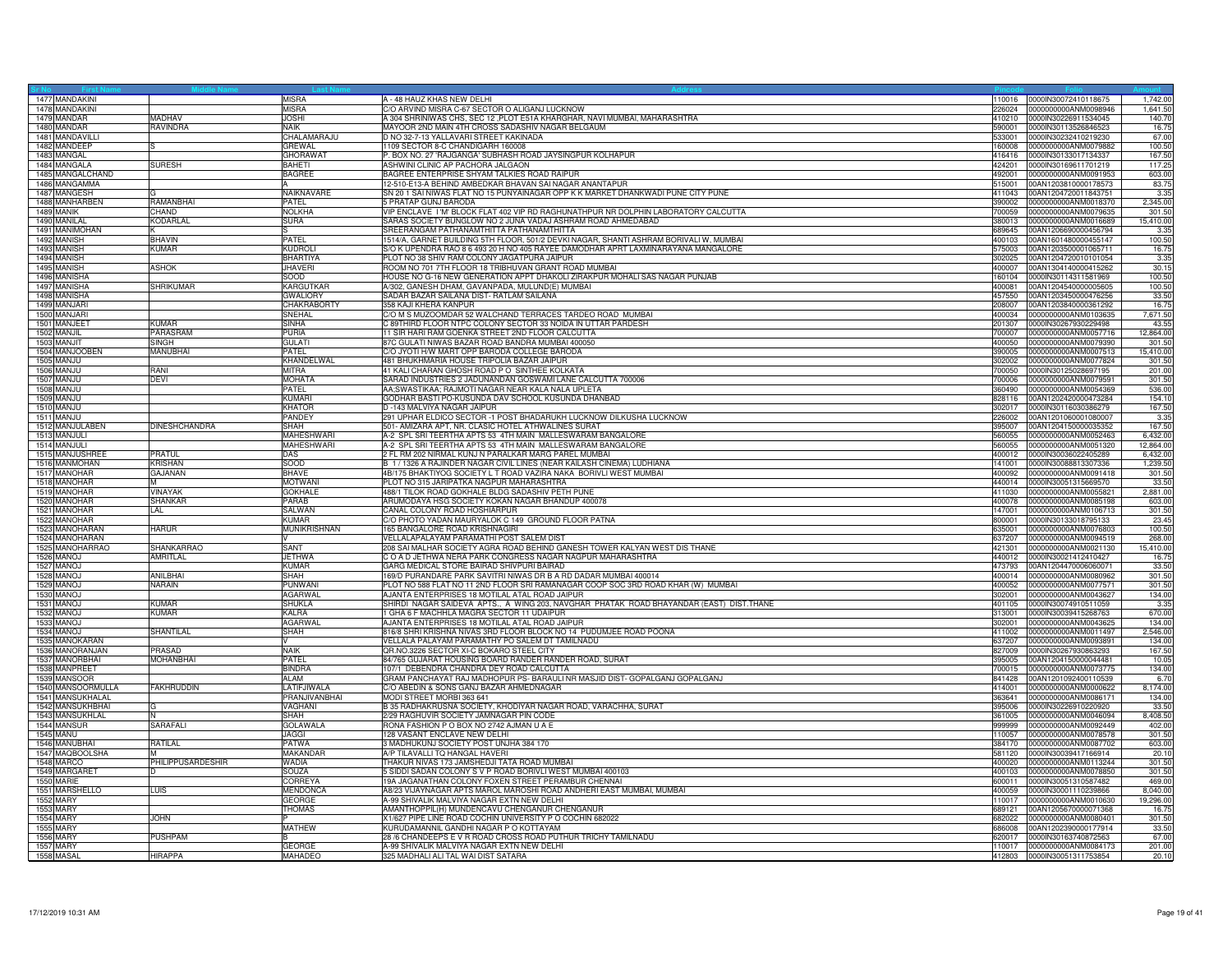|           | 1559 MASUMA                         | <b>SHABBIR</b>          | KHOKHAWALA                   | PO BOX 3990 DEIRA DUBAI UAE<br>999999                                                                                                                                 | 0000000000ANM0902683                                | 603.0                |
|-----------|-------------------------------------|-------------------------|------------------------------|-----------------------------------------------------------------------------------------------------------------------------------------------------------------------|-----------------------------------------------------|----------------------|
|           | 1560 MATHEW                         | CR                      |                              | CHERUVATHOOR HOUSE ANJOOR P O NHAMANGHAT KERALA<br>679563                                                                                                             | 0000000000ANM0902572                                | 603.0                |
|           | 1561 MATHEW                         |                         | <b>GEORGE</b>                | NEW VILLA VADUTHALA P O KOCHI KOCHI<br>682023                                                                                                                         | 0000IN30023912361100                                | 33.50                |
|           | 1562 MATHEW<br>1563 MATTA           | <b>DAYANANDA</b>        | GREGORY<br>VIJAYAKUMAR       | MEDAYIL HOUSE PERUNNAI P O CHANGANASERY CHANGANASERY<br>H NO 6-2 VENKATESWARA TALKIES SATHUPALLY POST AND MANDAL KHAMMAM DISTRICT KHAMMAM<br>507303                   | 686102 0000IN30023913832616<br>00AN1203810000130159 | 341.70<br>33.50      |
|           | 1564 MAULIK                         |                         | SHAH                         | 9 PANCHASAR BLDG 1ST FLOOR F ROAD 76 MARINE DRIVE MUMBAI<br>400020                                                                                                    | 0000IN30133018794701                                | 268.00               |
|           | 1565 MAYA                           |                         | <b>AGARWAL</b>               | 195 PATEL NAGAR RAILWAY ROAD HAPUR<br>245101                                                                                                                          | 0000IN30011810048305                                | 201.00               |
|           | 1566 MAYANK                         |                         | BHATT                        | 23 SHARDA SOCIETY NR SHREYAS CROSSING PALDI AHMEDABAD<br>380007                                                                                                       | 0000lN30115113275593                                | 167.5                |
|           | 1567 MAYURESH                       | MANOHAR                 | <b>BANE</b>                  | 12 AMOD CHINCHPADA ASARA COLONY ROAD BORIVALI (E) MUMBAI<br>400060                                                                                                    | 0000000000ANM0096236                                | 4,020.0              |
| 1568 MD   |                                     |                         | <b>ALAUDDIN</b>              | 11 JAN NAGAR ROAD IDDGAH GALI PARK CIRCUS KOLKATA<br>700017                                                                                                           | 0000000000ANM0019176                                | 30.853.50            |
|           | 1569 MEENA                          | NARENDRA                | <b>SHETH</b>                 | 20, BARSHESHIV WADI, BH. PILGARDEN, BHAVNAGAR.<br>364001                                                                                                              | 0000IN30097410003561                                | 435.5                |
|           | 1570 MEENA                          | <b>NITIN</b>            | <b>MODY</b>                  | 208 JEWELLERS APPARTMENT 56 PEDDER ROAD MUMBAI 400 026<br>400026                                                                                                      | 0000000000ANM0901940                                | 301.5                |
|           | 1571 MEENA                          | <b>JITENDRA</b>         | ZADE                         | PLOT NO 471 VINOBA BHAVE NAGAR NEAR SAI KAIPA SCHOOL KALMNA ROAD DR AMBEDKAR MARG NAGPUR<br>440017                                                                    | 00AN1301440002578194                                | 33.50                |
|           | 1572 MEENA<br>1573 MEENA            |                         | <b>MENON</b><br><b>DOSHI</b> | B WING 602 REGAL NEAR ALLAHABAD BANK POONAM SAGAR MIRA ROAD THANE MAHARASHTRA<br>401107<br>31 PATEL BUILDINDG 2ND FLOOR M G ROAD MULUND WEST MUMBAI 400 080<br>400080 | 0000IN30114311223664<br>0000000000ANM0089469        | 502.50<br>301.50     |
|           | 1574 MEENA                          | NAVINCHANDRA            | <b>VORA</b>                  | B/19 MAHAVIR JYOT V B LANE OPP ODEAN SHOPPING CENTER GHATKOPAR EAST MUMBAI<br>400077                                                                                  | 00AN1601010000222983                                | 301.50               |
|           | 1575 MEENA                          |                         | AMARPUR                      | NAND BHAWAN TOPI BAZAR JIWAJI CHOWK LASHKAR GWALIOR M P<br>474001                                                                                                     | 0000000000ANM0006641                                | 670.00               |
|           | 1576 MEENABEN                       | RAVJIBHAI               | PATEL                        | SARDAR PATEL'S KNADKI POST VIRSAD TO BORSAD DIST KHEDA<br>388580                                                                                                      | 0000000000ANM0095418                                | 301.50               |
|           | 1577 MEENAKSHI                      |                         | <b>GUPTA</b>                 | 191-C NEAR MINI SECTRIATE PHULKIAN ENCLAVE PATIALA<br>147001                                                                                                          | 0000IN30177410896195                                | 16.7                 |
|           | 1578 MEERA                          |                         | <b>ACHAR</b>                 | 3367/P 13TH MAIN HAL 2ND STAGE BANGALORE<br>560008                                                                                                                    | 0000000000ANM0902527                                | 603.00               |
|           | 1579 MEERA                          |                         | <b>BAJAJ</b>                 | 2083 SECTOR-8 FARIDABAD HARYANA                                                                                                                                       | 121006 0000000000ANM0028236                         | 6,432.00             |
|           | 1580 MEERA                          |                         | <b>DESHPANDE</b>             | 12 GIRIVIHAR SOCIETY MALBAR HILL ROAD MULUND COLONY (W) MUMBAI<br>400082                                                                                              | 0000000000ANM0088509                                | 301.50               |
|           | 1581 MEERA                          |                         | <b>GANESAN</b>               | HOUSE NO 40/1521 NEAR RENEWAL CENTRE AZAD ROAD KALOOR COCHIN                                                                                                          | 682017 0000000000ANM0019363                         | 7,671.5              |
|           | 1582 MEERA<br>1583 MEERA            |                         | MUGVE<br>KHANDELWAL          | 30-K NAVRANGE MARG GAMDEVI MUMBAI<br>400007<br>PLOT NO. 14, VIJAY BARI VIKAS NAGAR PATH NO. 7, SIKAR ROAD JAIPUR<br>302023                                            | 0000000000ANM0047336<br>00AN1206500000004346        | 30,853.5<br>134.00   |
|           | 1584 MEERA                          |                         | SHUKLA                       | E-49 GREENWOOD CITY SECTOR 46 (JHARSA) GURGAON<br>122003                                                                                                              | 0000000000ANM0081703                                | 134.0                |
|           | 1585 MEERA                          |                         | <b>JAYAPRAKASH</b>           | KANIKUNNEL HOUSE PAMPAKUDA PANCHAYAT P O ERNAKULAM DIST KERALA<br>686667                                                                                              | 0000000000ANM0088634                                | 301.50               |
|           | 1586 MEETA                          | <b>MAHENDRA</b>         | CHHEDA                       | 9 ELIZABETH HIGH SCHOOL PESTAM SAGAR ROAD NO 3 CHEMBUR MUMBAI<br>400089                                                                                               | 0000lN30051310647158                                | 36.85                |
|           | 1587 MEGHA                          | SOHAM                   | <b>DAVE</b>                  | 28, VIHAR SOCIETY NEAR ASHANAGAR NADIAD KHEDA<br>387001                                                                                                               | 0000lN30199110922384                                | 67.00                |
|           | 1588 MEGHJI                         | BHAIKANJIBHAI           | <b>HODAR</b>                 | BANDAR MANGROL, AT-MANGROL, DIST-JUNAGADH, MANGROL<br>362225                                                                                                          | 00AN1203820000024001                                | 207.7                |
|           | 1589 MEGHNA                         | SAMEER                  | <b>MEHTA</b>                 | A/401 402 UPENDRA NAGAR Y. T. ROAD DAHISAR EAST MUMBAI<br>400068                                                                                                      | 00AN1203350000836258                                | 13.40                |
|           | 1590 MEHER                          | <b>BURJOR</b>           | <b>DASTUR</b>                | 608 CUMBALLA CREST 42 PEDDAR ROAD MUMBAI                                                                                                                              | 400026 0000000000ANM0102632                         | 469.00               |
|           | 1591 MEHTA                          | <b>MANOJ</b>            | CHIMANLAL                    | SANKET, 19, SARVAR NAGAR, B/H. ASTRON CINEMA, RAJKOT                                                                                                                  | 360001 0000IN30097410073775                         | 3,417.00             |
|           | 1592 MEKALA                         |                         | ASWARTHANARAYANA             | DOOR NO. 13 604 P.R.T. STREET DHARMAVARAM ANANTAPUR - DIST<br>515671                                                                                                  | 0000lN30102220571349                                | 10.05                |
|           | 1593 MERCY<br>1594 MERCY            |                         | <b>JOSEPH</b>                | PULIYANIPUTHENPURAYIL HOUSE THONDERTNAD P O KOROME, WAYANAD MANANTHAVADY<br>670731<br>KOLATHU PANAMTHOTTATHIL NECHIPUZHOOR PALAI KOTTAYAM<br>686574                   | 00AN1205730000310117<br>00AN1202390000010309        | 77.0<br>418.7        |
|           | 1595 MICHAEL                        |                         | <b>PINTO</b>                 | 12 HUNGERFORD STREET CALCUTTA<br>700017                                                                                                                               | 0000000000ANM0027523                                | 30,853.50            |
|           | 1596 MILIND                         | <b>BAPUSO</b>           | PATIL                        | 13 GAJRAJ HOUSING SOCIETY VIDYAHAGER MIRAJ MIRAJ                                                                                                                      | 416410 00AN1201330000048681                         | 83.7                 |
|           | 1597 MILIND                         | ANIL                    | <b>GANDHI</b>                | FLAT NO 13/14 BUILDING NO Z-2 HIMALI SOCIETY KARVE ROAD NEAR MANGESHKAR HOSPITAL ERANDWANE PUNE, MAHARASHTRA                                                          | 411004 0000lN30021411426915                         | 335.00               |
|           | 1598 MINABEN                        |                         | SHAH                         | 3-A APOLO PARK SOCIETY NARAYAN NAGAR ROAD PALDI AHMEDABAD<br>380007                                                                                                   | 0000000000ANM0076561                                | 301.5                |
|           | 1599 MINAL                          |                         | <b>DESHMUKH</b>              | 111/B VARSHA SAKORENAGAR NR PARKLAND VIMANNAGAR PHASE II PUNE<br>411014                                                                                               | 0000IN30045080353267                                | 3.3                  |
|           | <b>1600 MINOO</b>                   | <b>JEHANBUX</b>         | <b>PATEL</b>                 | P-34 NAVROZ BAUG DR S S RAO ROAD LAL BAUG MUMBAI                                                                                                                      | 400012 0000000000ANM0046978                         | 6,432.00             |
|           | 1601 MINOO                          |                         | PATEL                        | P-34 NAVROZ BAUG DR S S RAO ROAD LAL BAUG MUMBAI PIN CODE 400 012                                                                                                     | 400012 0000000000ANM0044003                         | 6,432.00             |
|           | 1602 MINOO                          |                         | PATEL                        | AA;P-34AA; NAUROZ BAUG DR S S RAO ROAD LAL BAUG MUMBAI<br>400012                                                                                                      | 0000000000ANM0050624                                | 6,432.00             |
|           | 1603 MIRA                           | <b>KESRICHAND</b>       | <b>JHAVERI</b>               | 39 CHOWPATTY SEA FACE GROUND FLOOR MUMBAI<br>400007<br>414001                                                                                                         | 0000000000ANM0031610                                | 17,989.5             |
|           | 1604 MISHRILAL<br><b>1605 MITHI</b> |                         | SHETIYA<br>WADHVANI          | BURUD GALLI AHMEDNAGAR 414001<br>14 SARITA APARTMENTS B J ROAD BANDRA MUMBAI<br>400050                                                                                | 0000000000ANM0077144<br>0000000000ANM0077597        | 301.5<br>301.50      |
|           | 1606 MITHILESH                      | <b>KUMAR</b>            | PANDEY                       | QTR-4B 202 DAMODAR PARK, GHATKOPAR WEST, MUMBAI.<br>400086                                                                                                            | 0000lN30135610076766                                | 6.70                 |
| 1607 MITI |                                     |                         | <b>SFTHI</b>                 | D-45 ANAND NIKETAN NEW DELHI-110 021<br>110021                                                                                                                        | 0000000000ANM0086331                                | 603.00               |
| 1608 MITI |                                     | <b>AMITBHAI</b>         | SHAH                         | 4/A MUNICIPAL SERVANT SOCIETY OPP FOOTBALL GROUND KANKARIYA AHMEDABAD<br>380022                                                                                       | 00AN1203320009857660                                | 33.5                 |
| 1609 MO   |                                     | <b>IMRANMOSHAFI</b>     | MAHESANIYA                   | POLO GROUND DIST S K HIMATNAGAR<br>383001                                                                                                                             | 00AN1203320000859293                                | 502.50               |
|           | 1610 MOD                            | <b>DINESH</b>           | SOMALAL                      | SHANKER BHUVAN OPP RLY CLUB MANINAGAR AHMEDABAD<br>380008                                                                                                             | 0000lN30127630341633                                | 67.00                |
|           | 1611 MODI                           | <b>BANDISH</b>          | SANJAYKUMAR                  | 17 NILGIRI PARK GHODASAR TA CITY AHMEDABAD                                                                                                                            | 380050 0000IN30039417017107                         | 100.50               |
|           | 1612 MODI                           | <b>BHAVESHKUMAR</b>     | NARANBHAI                    | B014 NILAMPARK SOCIETY TB HOSPITAL ROAD MEHSANA MEHSANA<br>384001                                                                                                     | 00AN1204470002606739                                | 13.40                |
|           | 1613 MOHAMADALI<br>1614 MOHAMED     | AKBERALI<br>ABDULMAJEED | SADIKOT<br>KHAN              | C/O JANTA HARDWARE MART NEAR POST OFFICE GONDAL<br>360311<br>5 9 22/1/11 ADARSHNAGAR HYD 500 463<br>500463                                                            | 0000000000ANM0021592                                | 15,410.00            |
|           | 1615 MOHAMED                        | <b>FAROOQPAVANNA</b>    |                              | C/O PARCO HARDWARE 1/1 B GUNDAPANTH STREET BANGALORE KARNATAKA<br>560002                                                                                              | 0000000000ANM0076847<br>0000000000ANM0080292        | 100.5<br>301.50      |
|           | 1616 MOHAMED                        |                         | <b>IMRANULLAH</b>            | A 7 GEMS COURT 14 KHADER NAWAZ KHAN ROAD NUNGAMBAKKAM CHENNAI                                                                                                         | 600006 0000IN30021411000445                         | 16.7                 |
|           | 1617 MOHAMED                        | <b>SALIM</b>            | <b>HUSAIN</b>                | A-2/S-6 SARVODAYA COMPLEX N I B M ROAD KONDHWA PUNE<br>411048                                                                                                         | 0000000000ANM0001939                                | 6,432.00             |
|           | 1618 MOHAMED                        |                         | <b>SHAMIM</b>                | C/O IMRAN WATCH CO 2/1 OLD COURT HOUSE CORNER CALCUTTA 700001<br>700001                                                                                               | 0000000000ANM0079694                                | 301.5                |
|           | 1619 MOHAMMAD                       | <b>ILIAS</b>            | <b>IRAQI</b>                 | P O BOX 19413 KHETAN KUWAIT 83805<br>999999                                                                                                                           | 0000000000ANM0902723                                | 603.0                |
|           | 1620 MOHAMMAD                       |                         | <b>FAROOQUE</b>              | C/O A A TRANSPORT ALANGAR MOODBIDRI<br>574227                                                                                                                         | 0000000000ANM0071675                                | 435.50               |
|           | 1621 MOHAMMED                       | ABBAS                   | MAZ                          | P O BOX 1044 BAHRAIN *210<br>999999                                                                                                                                   | 0000000000ANM0901068                                | 11,557.50            |
|           | 1622 MOHAMMED<br>1623 MOHAMMED      | <b>GULANHUSAIN</b>      | <b>UMAIR</b><br><b>MEMAN</b> | OLD NCC BUILDING NEW NO 783/2 SAMPIGE ROAD K R PURAM HASSAN<br>573201<br>AT & PO MOTAMIYA MANGROL DIST SURAT<br>394410                                                | 00AN1202990004112209                                | 33.50<br>301.50      |
|           | 1624 MOHAN                          | LAXMAN                  | <b>HADKAR</b>                | KUDASKAR BNGL RM 4 FRIENDS CLNY BHANDUP VILLAGE BHANDUP EAST 400078<br>400078                                                                                         | 0000000000ANM0092345<br>0000000000ANM0084865        | 301.50               |
|           | 1625 MOHAN                          | I AI                    | KANAL                        | H NO 2209 OPP SIMPLEX CO BHARAT COLONY NAGPUR ROAD JABALPUR MP<br>482001                                                                                              | 0000IN30133020734793                                | 46.90                |
|           | 1626 MOHAN                          | <b>KUMAR</b>            | <b>GUPTAPN</b>               | PHARAMACIST P.H.V.G.R.HALLY CHITRADURGA TK<br>577501                                                                                                                  | 0000lN30037810194557                                | 83.75                |
|           | 1627 MOHAN                          | LAI.                    | <b>ARORA</b>                 | K 36 GREEN PARK NEW DELHI<br>110016                                                                                                                                   | 0000000000ANM0031307                                | 301.50               |
|           | 1628 MOHAN                          | NARAHAR                 | ABHYANKAR                    | H NO 401 SOUTH SADAR BAZAR CAMP SOLAPUR<br>413003                                                                                                                     | 0000lN30133019546861                                | 3.3 <sup>5</sup>     |
|           | 1629 MOHAN                          |                         | KULCHANDRA                   | C/O GOLD PALACE INC P O BOX 1630 ST THOMAS VIRGIN ISLANDS 00801 U S A                                                                                                 | 999999 0000000000ANM0900317                         | 10,854.00            |
|           | 1630 MOHANBHAI                      | <b>RAMABHA</b>          | PATFI                        | ST NEW CHANDRU AT MOR DT SURAT<br>393045                                                                                                                              | 0000000000ANM0085377                                | 603.00               |
|           | 1631 MOHD                           | IRFANKALILULAH          | JANVEKAR                     | 46 CHANDA BAWDI STREET SHAHAPUR GATE BIJAPUR BIJAPUR<br>586101                                                                                                        | 00AN1601010000230574                                | 83.7                 |
|           | 1632 MOHD<br>1633 MOHD              |                         | <b>TAQI</b><br><b>FAHIM</b>  | C/O SUNIL GOYAL 26-I SARABHA NAGAR LUDHIANA<br>141001<br>C/O M/S RASHID BROTHERS NEAR OCTROI POST LUDHIANA ROAD MALERKOTLA<br>148023                                  | 0000000000ANM0058422<br>0000000000ANM0058423        | 1,608.00<br>3,216.00 |
|           | 1634 MOHD                           | <b>IMRAN</b>            | <b>SAIT</b>                  | FLAT 45 COSMOS SOCIETY PLOT 28 SEC 10 DWARKA NEW DELHI DELHI<br>110075                                                                                                | 0000IN30051320991359                                | 3.3                  |
|           | 1635 MOHENDRA                       | <b>NATH</b>             | MUKHERJEE                    | 16 INDIA EXCHANGE PALACE CALCUTTA 700 001<br>700001                                                                                                                   | 0000000000ANM0089471                                | 301.50               |
|           | 1636 MOHINDER                       | PAL                     | <b>ARORA</b>                 | HOUSE NO 1243 SECTOR 13 URBAN ESTATE KARNAL<br>132001                                                                                                                 | 0000IN30070810355597                                | 16.7                 |
|           | 1637 MOHSINBHAI                     |                         | SULEMANJI                    | 95 BAZAR RD BANDRA MUMBAI 400050<br>400050                                                                                                                            | 0000000000ANM0078847                                | 301.50               |
|           | 1638 MONA                           | M                       | GYANI                        | 2/8, KAPUR BUILDING 312 J P ROAD ANDHERI (WEST) MUMBAI                                                                                                                | 400058 0000IN30115112256116                         | 167.50               |
|           | 1639 MONAI                          | <b>UJAS</b>             | <b>SHAH</b>                  | 402 SHRUTI AVENUE KHADAYATA SOCIETY BALVATIKA MANINAGAR AHMEDABAD GUJARAT INDIA                                                                                       | 380008 0000000000ANM8100033                         | 5,427.00             |
|           | 1640 MONY                           |                         | THAMP                        | G-394 RAMAVARMATH PANAMPILLY NAGAR ERNAKULAM KOCHI                                                                                                                    | 682036 0000000000ANM0051122                         | 335.00               |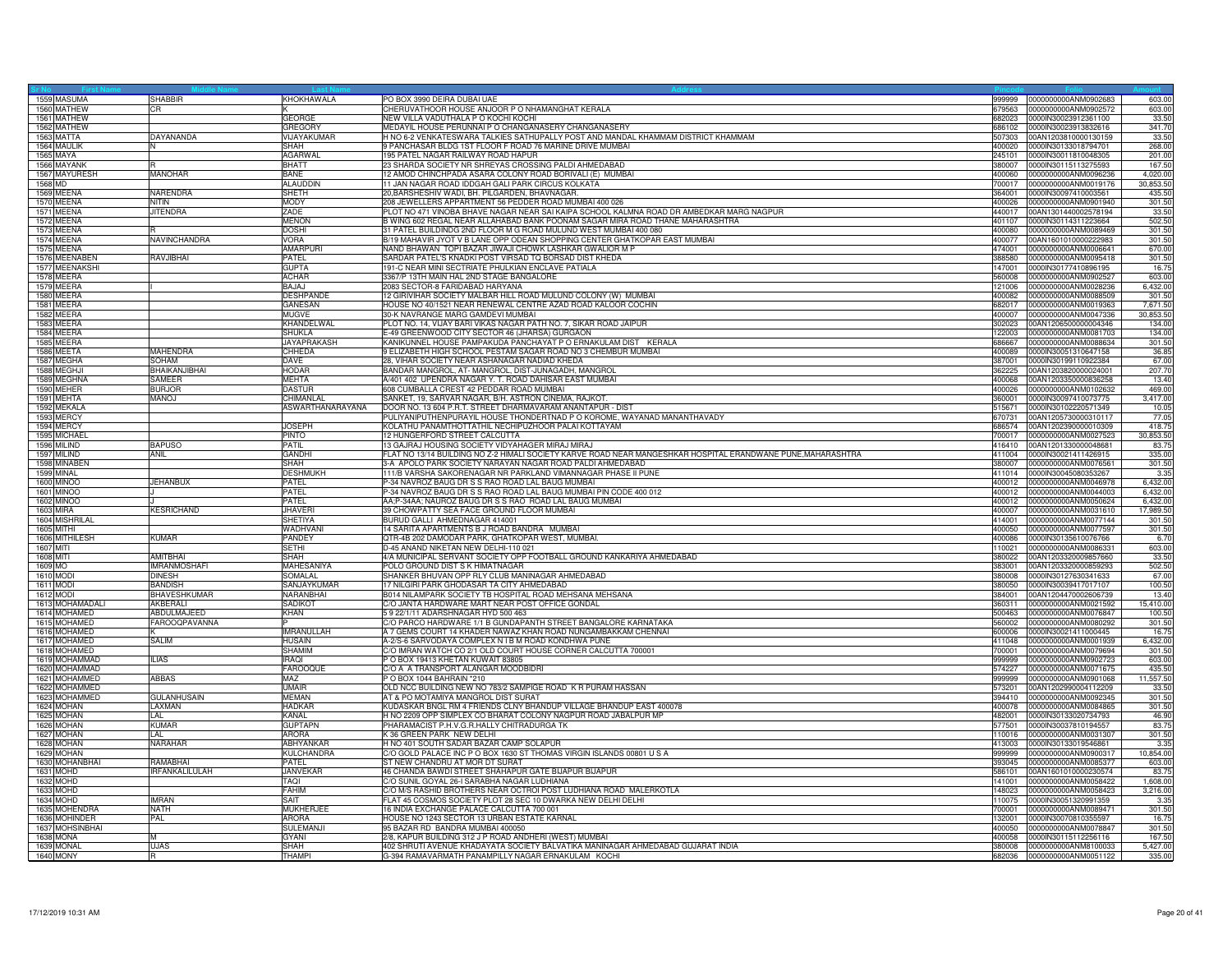|          | 1641 MOOL          | CHAND                  | KALRA                   | GHA 6 F MACHLA MAGRA SECTOR 11 UDAIPUR                                                                            | 313001           | 0000IN30039415268789        | 301.5    |
|----------|--------------------|------------------------|-------------------------|-------------------------------------------------------------------------------------------------------------------|------------------|-----------------------------|----------|
|          | 1642 MOOLCHAND     |                        | <b>DAGA</b>             | FLAT NO 603 VANDANA APPT 22/1 ALIPORE ROAD KOLKATA WEST BENGAL                                                    | 700027           | 0000000000ANM0086968        | 301.5    |
|          | 1643 MOTI          | I AI                   | <b>SHARMA</b>           | /ISHWAKARMA ENGINEERING WORKS NEAR BUS STAND PO MALAKHERA ALWAR                                                   | 302001           | 0000000000ANM0091148        | 301.5    |
|          | 1644 MOTILAL       |                        | OSWAL                   | 401-B NATWAR CHAMBERS 4 NAGINDAS MASTER ROAD FORT MUMBAI                                                          | 400023           | 0000000000ANM0091431        | 301.50   |
|          | 1645 MOTILAL       | <b>BANDULAL</b>        | <b>BAFNA</b>            | 320 P BUILDING SATARA ROAD PUNE ADINATH SAHAKARI GRIH R ADINATH SOCIETY HINGANE KHURD PUNE SATARA ROAD PUNE       | 411037           | 0000IN30036022164664        | 13.4     |
|          | 1646 MOTILAL       |                        | <b>KOTHARI</b>          | C/O RAJA PLASTIC SUPPLIERS 12 AMRATALLA LANE KOLKATA                                                              | 700001           | 00AN1203320003814577        | 167.5    |
|          | 1647 MPD           | <b>BUILDERSPRIVATE</b> | <b>I IMITED</b>         | 6 LSC MADANGIR NEW DELHI                                                                                          | 110062           | 0000000000ANM0038678        | 737.0    |
| 1648 MPL |                    |                        | RAMKUMAR                | 9 VILLUPURAM (MUNICIPALITY) WARD 11, THIYAGARAJAR STREET VILLUPURAM VILUPPURAM                                    | 605602           | 00AN1205040000008351        | 30.1     |
| 1649 MR  |                    | JAMNADASPAHILAJRAI     | GIYANAN                 | 3432/119 PANT NAGAR GAHATKOPAR E MUMBAI                                                                           | 400075           | 0000000000ANM0044346        | 3,216.0  |
| 1650 MR  |                    | <b>BRIANROSHAN</b>     | <b>RODRIGUES</b>        | A3/17 BEST NAGAR GOREGAON WEST MUMBAI                                                                             | 400104           | 0000IN30051310674424        | 67.00    |
| 1651 MR  |                    | DHANSUKHARAIB          | <b>GANDHI</b>           | B11/216 TWINKLE STAR APPARTMENT SHRIPAL COMPLEX, AGASI ROAD BEHIND PETROL PUMP, VIRAR (W) THANE                   | 401303           | 0000IN30051310140133        | 134.00   |
| 1652 MR  |                    | <b>SURESHKUMAR</b>     | <b>MAKHIJANI</b>        | C-200, KENDRIYA VIHAR, SECTOR-56, GURGAON                                                                         |                  | 122002 0000IN30087020037443 | 33.50    |
|          | 1653 MRINALINI     | GANESH                 | PATIL                   | 63 ABHINAV NAGAR BORIVALI EAST MUMBAI 400066                                                                      | 400066           | 0000000000ANM0077496        | 301.5    |
|          | 1654 MRITYUNJAY    |                        | DAS                     | C/O H N SAHA & CO 16-B ROBERT STREET CALCUTTA 700 012                                                             | 700012           | 0000000000ANM0087593        | 301.5    |
|          | 1655 MRS           | SUREKHARAMESH          | <b>BENGALI</b>          | 82 DADISHETH AGIARI LANE HIRAMANEK CO OP HSG SOC 3RD FLOOR BLOCK NO 41 MUMBAI                                     | 400002           | 0000IN30051310284290        | 33.5     |
|          | 1656 MRUDULA       |                        | DAVE                    | 5/6 VIJAY NIWAS OPP ADARSH HOTEL GAWLI WADA LONAVLA DIST PUNE                                                     | 410401           | 0000IN30088813709367        | 33.5     |
|          | 1657 MRUGANK       |                        | <b>SANGHV</b>           | 6 SHANGRI LA 27/A CARMICHAEL ROAD MUMBAI                                                                          | 400026           | 0000000000ANM0098387        | 33.50    |
|          | 1658 MRUNAL        |                        | CHADASANIA              | C/O B T CHADASANIA 01 MADHAV PARK HALVAD ROAD DHRANGDHRA                                                          | 363310           | 0000000000ANM0068641        | 5,025.0  |
|          | 1659 MRUNAL        | RAJAN                  | <b>KADAM</b>            | M2 C CHS ROOM 401 MAHADA COLONY PRATEEKSHA NAGAR SION MUMBAI MAHARASHTRA                                          | 400022           | 0000IN30021414961862        | 3.35     |
|          | 1660 MUKAT         | LAL                    | <b>GUPTA</b>            | SHIVA PURAM COLONY RAMPUR                                                                                         | 244901           | 00AN1204180000062924        | 16.7     |
|          | 1661 MUKESH        |                        | <b>SUKHIJA</b>          | SUKHIJA FOOTWEAR BHAGAT SINGH CHOWK RUDRAPUR UTTARANCHAL                                                          | 263153           | 0000lN30021411142811        | 10.0     |
|          | 1662 MUKESH        | <b>ISHVARLAL</b>       | <b>NAIK</b>             | 16, ANAND MANGAL SOC., KABILPOR, NANE CHOVISE, NAVSARI                                                            | 396424           | 00AN1201260000072690        | 83.75    |
|          | 1663 MUKESH        | <b>NAGINDAS</b>        | <b>JOBANPUTRA</b>       | 106 107 15 F H L NIWAS 2 ND FLOOR SHANKAR BARI LANE CHIRA BAZAR MUMBAI                                            | 400002           | 0000IN30090710376254        | 3.35     |
|          | 1664 MUKESH        |                        | D.                      | RAJ COMPLEX 2ND FLOOR BAJAR STREET MANDYA                                                                         | 571401           | 00AN1201060001275193        | 13.40    |
|          | 1665 MUKESH        |                        | <b>SHARMA</b>           | 29 SEC 28 G B NAGAR NOIDA                                                                                         | 201301           | 0000lN30223610167889        | 3,350.0  |
|          | 1666 MUKESH        | CHANDRA                | <b>GUPTA</b>            | C/O RUKMIN AGRAWAL 527H/1 K P KAKKAR NAGAR DARIYABAD ALLAHABAD                                                    | 211003           | 0000000000ANM0098434        | 4,020.00 |
|          | 1667 MUKTABEN      | <b>BHASKARBHAI</b>     | PATEL                   | C/O WESTERN INDIA DYESTUFFS 61/5 RAMCHANDRA LANE EXTN MALAD (W) MUMBAI                                            | 400064           | 0000000000ANM0097047        | 4.020.0  |
|          | 1668 MUKUND        |                        | <b>SARAOG</b>           | C/O THE GANGES PRINTING CO LTD 9 OLD POST OFFICE STREET CALCUTTA                                                  | 700001           | 0000000000ANM0018953        | 14,036.5 |
|          | 1669 MUKUND        |                        |                         | 32/1 7TH MAIN MALLESWARAM BANGALORE 560 003                                                                       | 560003           | 0000000000ANM0089674        | 301.50   |
|          | 1670 MULAY         | <b>SACHIN</b>          | <b>SHRIPATI</b>         | ND FLOOR ROHAN COMPLX OPP VIJAY CLINIC RAILWAY LINE . SOLAPUR                                                     | 413001           | 00AN1204720011195065        | 167.5    |
|          | 1671 MULCHANDBHAI  |                        | PATEL                   | A/1, VIDHYA LAXMI APPARTMENT B/H, BINDUPARK SUBHASHBRIDGE AHMEDABAD                                               | 380027           | 0000IN30036022096618        | 33.5     |
|          | 1672 MULJIBHAI     | <b>AMTHABHAI</b>       | PATEL                   | C/O DR VASANT PATEL NEW HOMES 4TH FLR OPP HATHI POLE PALACE ROAD BARODA                                           | 390001           | 0000000000ANM0086228        | 201.0    |
|          | 1673 MULLUR        | YASHODHARAKUMAR        | <b>MAHAPRASAD</b>       | S/O M P YASHODHARAKUMAR BELLUR NAGAMANGALA TQ MAHAVEERA RDBELLUR,BELLUR MANDYA DIST                               | 571418           | 00AN1203070000284166        | 16.7     |
|          | 1674 MULRAJ        | <b>MADHAVJI</b>        | <b>BHATIA</b>           | C/701 KHAJURIA KANDIVALI (W) MUMBAI MAHARASHTRA INDIA                                                             | 400067           | 0000000000ANM8100032        | 134.00   |
|          | 1675 MUMTAZ        |                        |                         | DULAND TECHNICAL SERVICES L.L.C. P.O.BOX 89699 DUBAI U.A.E                                                        | 999999           |                             | 603.0    |
|          | 1676 MUNIPALL      | <b>MOHAN</b>           | FAZLULLAH<br><b>RAO</b> | H NO 14-23-4 JADALA VARI STREET WARD-4 REPALLE, GUNTUR(DT), A.P.                                                  | 522265           | 0000lN30183810003134        |          |
|          |                    |                        |                         | 29 CENTRAL VIEW 1ST FLOOR MEGHRAJ SETHI MARG SOUTER ST. MUMBAI                                                    |                  | 0000lN30316510010447        | 284.7    |
|          | 1677 MUNIRA        |                        | PATRAWALA               |                                                                                                                   | 400008<br>400008 | 0000000000ANM0068644        | 2,512.5  |
|          | 1678 MUNIRA        | <b>YUSUF</b>           | PATANWALA               | 2A BUSTAN APARTMENT 8TH FLOOR FLAT NO 81 BELASIS ROAD MUMBAI                                                      |                  | 0000000000ANM0086001        | 301.50   |
|          | 1679 MUNIRATNA     |                        |                         | 36 AA;LAXMAN NIVASAA; MALLIGA THOTA LAYOUT 3RD CROSS CHOLURPALYA MAGADI ROAD BANGALORE                            | 560023           | 0000000000ANM0094077        | 301.5    |
|          | <b>1680 MUNNI</b>  | DEVI                   | <b>AGRAWAL</b>          | C/O HINDUSTAN TRADERS TAMBAKUPATTI CHAIBASA BIHAR                                                                 | 833201           | 0000000000ANM0060930        | 1,005.0  |
|          | 1681 MUNUSAMY      |                        |                         | NO 5 TYPE III CVRDE OFFICERS QTRS VIKAS NAGAR AVADI CHENNAI                                                       | 623001           | 0000000000ANM0095101        | 301.5    |
|          | 1682 MURALEEDHARAN | A                      |                         | SHREYAS KOVOOR CHEVAYUR KOZHIKODE, KERALA                                                                         | 673017           | 0000lN30189510290090        | 167.5    |
|          | 1683 MURALI        |                        | KARREDULLA              | 48 BALAJI NAGAR TIRUMALA TIRUMALA                                                                                 | 517501           | 00AN1201090001953975        | 83.7     |
|          | 1684 MURALIDHARA   |                        |                         | NO. 58 2ND CROSS, RIFCO SHANTINIKETAN LAYOUT MEDAHALLI K.R. PURAM BANGALORE                                       | 560049           | 00AN1204720011280178        | 167.50   |
|          | 1685 MURALIDHARAN  |                        |                         | NO 8 LAKSHMI NAGAR MELUR WEST STREET SRIRANGAM TRICHY TAMILNADU                                                   | 620006           | 0000lN30163741057592        | 83.7     |
|          | 1686 MURLI         |                        | RHATIA                  | 723/3 SNOW WHITE GR FLOOR 12TH ROAD KHAR NR TEL EXCHANGE MUMBAI                                                   | 400052           | 0000000000ANM0066856        | 67.0     |
|          | 1687 MURLIDHAR     | <b>BAJRANGLAL</b>      | <b>AGRAWAI</b>          | C/O DR M.B.AGRAWAL POST HIWARKHED HIWARKHED                                                                       | 444103           | 00AN1302310000006141        | 335.0    |
|          | 1688 MURTHY        | <b>BVS</b>             | N                       | -1-4 STEEMAR ROAD WARD-4 WEST GODAVARI NARASAPUR                                                                  | 534275           | 0000lN30136410067787        | 201.00   |
|          | 1689 MURTUZA       | <b>SABBIRBHAI</b>      | <b>BHARMAL</b>          | MARIYAM VILLA, 1, VIMANAGAR, RAIYA ROAD, RAJKOT,                                                                  | 360007           | 0000IN30097410907193        | 6.7      |
|          | 1690 MUSTAK        | <b>HUSENIBRAHIM</b>    | <b>PATEL</b>            | 42/1 G I D C COLONY KOSAMADI TALUKA-ANKLESHWAR DIST:BHARUCH                                                       | 392001           | 0000000000ANM0085305        | 301.5    |
|          | 1691 MUTHU         | <b>KRISHNAN</b>        | M                       | DOOR NO 247 MIRANDAA LANE, IST CROSS STREET ALLINAGARAM THENI                                                     | 625531           | 0000lN30232411037598        | 13.4     |
|          | 1692 MUTHUSWAMY    |                        | <b>KRISHNAKUMAR</b>     | 47 4TH TRUST CROSS STREET MANDAVELLIPAKKAM CHENNAI                                                                | 600028           | 0000000000ANM0107665        | 703.5    |
|          | 1693 Mahesh        | Basavaraj              | Angadi                  | 35, 1st A-Cross Rajmahal Vilas Extn Bangalore                                                                     | 560080           | 0000IN30292710029513        | 167.5    |
|          | 1694 Manish        |                        | Shah                    | C/401, Pleasant Palace Sodawala Lane, Opp P F Bldg Borivli West MUMBAI                                            | 400092           | 0000lN30009510809897        | 201.0    |
| 1695 N   |                    |                        | VENKATESHWARAN          | 303 RAM KRUPA 23-24 SHIV SRUSHJI NAGAR S G BARVE MARG KURLA E MUMBAI                                              | 400024           | 0000000000ANN0025916        | 1,239.5  |
| 1696 N   |                    | NAGAPAVAN              | <b>KUMAR</b>            | FLAT 12/14/18 PRAGATHI APT LALLAPET SECUNDERABAD ANDHRA PRADESH                                                   | 500017           | 0000lN30051313083795        | 56.9     |
| 1697 N   |                    |                        | RAJANI                  | HNO 33-111 NEAR BANJARASARGAM OFFICERS COLONY FIRST FLOOR R K PURAM POST MALKAJGIRI HYDERABAD                     | 500056           | 00AN1201090006276645        | 67.0     |
| 1698 N   |                    |                        | KARUNANITHI             | DEPT VTS BHEL R&D VIKASNAGAR HYDERABAD                                                                            | 500593           | 0000000000ANN0009000        | 15,410.0 |
| 1699 N   |                    | <b>DSPRASADA</b>       | RAO                     | FLAT NO. 203, HIG-2 NIMISH ENCLAVE MARRIPALEM VUDA LAYOUT VISAKHAPATNAM                                           | 530009           | 00AN1202230000084588        | 50.2     |
| 1700 N   |                    | NARASIMHA              | <b>MURTHY</b>           | NO 3 THIRD CROSS OBAIAH LANE COTTON PET BANGALORE                                                                 | 560053           | 0000000000ANN0026664        | 2,546.0  |
| 1701 N   |                    |                        | MALLESHAPPA             | D-45, KAIGA TOWNSHIP, MALLAPURA, KARWAR, KARNATAKA                                                                | 581400           | 0000lN30226911582932        | 67.0     |
| 1702 N   |                    |                        | Radha                   | 4 Cit Colony 2nd Link Street Azad Nagar South Chennai                                                             | 600004           | 0000lN30009512113512        | 184.2    |
| 1703 N   |                    | <b>MOHANA</b>          | <b>SHANKAR</b>          | NO.31, KUYAVER STREET SAIDAPET CHENNAI                                                                            | 600015           | 00AN1301740000060888        | 16.7     |
| 1704 N   |                    |                        | <b>JAYASHREE</b>        | NO 7 RADHAKRISHNAN STREET T NAGAR MADRAS                                                                          | 600017           | 0000000000ANN0038714        | 2,546.0  |
| 1705 N   |                    |                        | SURYAKUMAR              | PLOT NO 893 A P J BLOCK I ST STREET 13TH MAIN RD ANNA NAGAR CHENNAI                                               | 600040           | 0000lN30267930339639        | 20.1     |
| 1706 N   |                    |                        | ABDU                    | NALAKATH HOUSE VENGARA POST VENGARA VENGARA                                                                       | 676304           | 0000IN30023912912828        | 70.3     |
| 1707 N   |                    |                        | MANI                    | 812 HIG YELAHANKA NEW TOWN DOUBLE ROAD, BANGALORE                                                                 | 560106           | 0000lN30113526021623        | 67.0     |
|          | 1708 NABILA        |                        | <b>AVAIS</b>            | 129 GREAMS ROAD MADRAS                                                                                            | 600006           | 0000000000ANN0097157        | 201.0    |
|          | 1709 NAFISA        | <b>MANSUR</b>          | <b>BORIAWALA</b>        | P O BOX 3765 DIERA DUBAI U A E *202                                                                               | 999999           | 0000000000ANN0901279        | 2,211.0  |
|          | 1710 NAFISA        | ABULI                  | <b>VOHAVA</b>           | NEAR ST BUS STAND TOKARKHADA SILVASSA                                                                             | 396230           | 0000000000ANN0077536        | 301.5    |
|          | 1711 NAFISA        |                        | BAI                     | DHARAM PETH BUTY LAYOUT 706 NAGPUR                                                                                | 440010           | 0000000000ANN0009997        | 402.0    |
|          | 1712 NAGA          | <b>MAHESH</b>          | <b>APPALA</b>           | 53-1-410/1 KRISTURAJAPURAM OPP RCM HIGH SCHOOL VIJAYAWADA                                                         | 520008           | 00AN1202990005087373        | 13.4     |
|          | 1713 NAGAMANI      |                        | AYETHA                  | 26 126 ASAR STREET OLD TOWN ANANTAPUR A P                                                                         | 515005           | 0000IN30102220376959        | 33.50    |
|          | 1714 NAGAPPA       | VAMAN                  | PAI                     | S/O VAMAN PAI 16 CPV BLOCK 5TH MAIN 5THCROSS BEHIND MLA LAYOUT GANGANAGA EXTN BANGALORE NORTH KARNATAKA BANGALORE | 560032           | 0000lN30169610351578        | 67.0     |
|          | 1715 NAGARAJ       |                        | Iн.                     | SRI VIJAYALAKSHMI HALL NO 5 GUNDOPANTH STREET BANGALORE 560002                                                    | 560002           | 0000000000ANN0078136        | 301.5    |
|          | 1716 NAGAVENKATA   | MANJULA                | <b>SAKALA</b>           | 22 122 RACHUMALLU KANNAIAH STREET CHILAKALURIPET CHILAKALURIPET                                                   | 522616           | 00AN1203230001405211        | 536.0    |
|          | 1717 NAGENDRA      | KUMAR                  | <b>BORELE</b>           | DR.NAGENDRA BORELE 102 TAPER HOSTEL ROAD LAXMI PALACE RAJAPETH AMRAVATI                                           | 444001           | 0000IN30088813617247        | 33.50    |
|          | 1718 NAGESH        | <b>NAYAK</b>           | <b>ARKUL</b>            | POST BOX NO 9 COURT ROAD KASARAGOD KERALA STATE                                                                   | 670121           | 0000000000ANN0019267        | 2,412.00 |
|          | 1719 NAGESH        | <b>KUMAR</b>           | HARDEI                  | QTR NO 393 GF III SUBHASH NAGAR P O BACHELI DIST DANTEWADA DANTEWADA                                              | 494553           | 00AN1204720010497074        | 33.5     |
|          | 1720 NAGESH        |                        | <b>KAMATH</b>           | DOOR NO. 1-19-1450(4), 1ST FLOOR PASCAL VILLA MARIGUDI NEW ROAD, URVA MANGALORE                                   | 575006           | 0000IN30260310130634        | 6.7      |
|          | 1721 NAGESHPRABHU  |                        |                         | S/O ANANTHA PRABHU KIRTHI NILAYA WARD NO 07 KITTUR RANI CHANNAMMA ROAD CHANNARAYAPATNA                            | 573116           | 00AN1203760000019732        | 3.35     |
|          | 1722 NAINESH       | lм.                    | <b>GANDHI</b>           | NO 7 DERKARAN MANSION VITHALDAS ROAD 3RD FLOOR FLAT NO 46 PRINCESS STREET MUMBAI                                  |                  | 400002 0000000000ANN0095553 | 938.00   |
|          |                    |                        |                         |                                                                                                                   |                  |                             |          |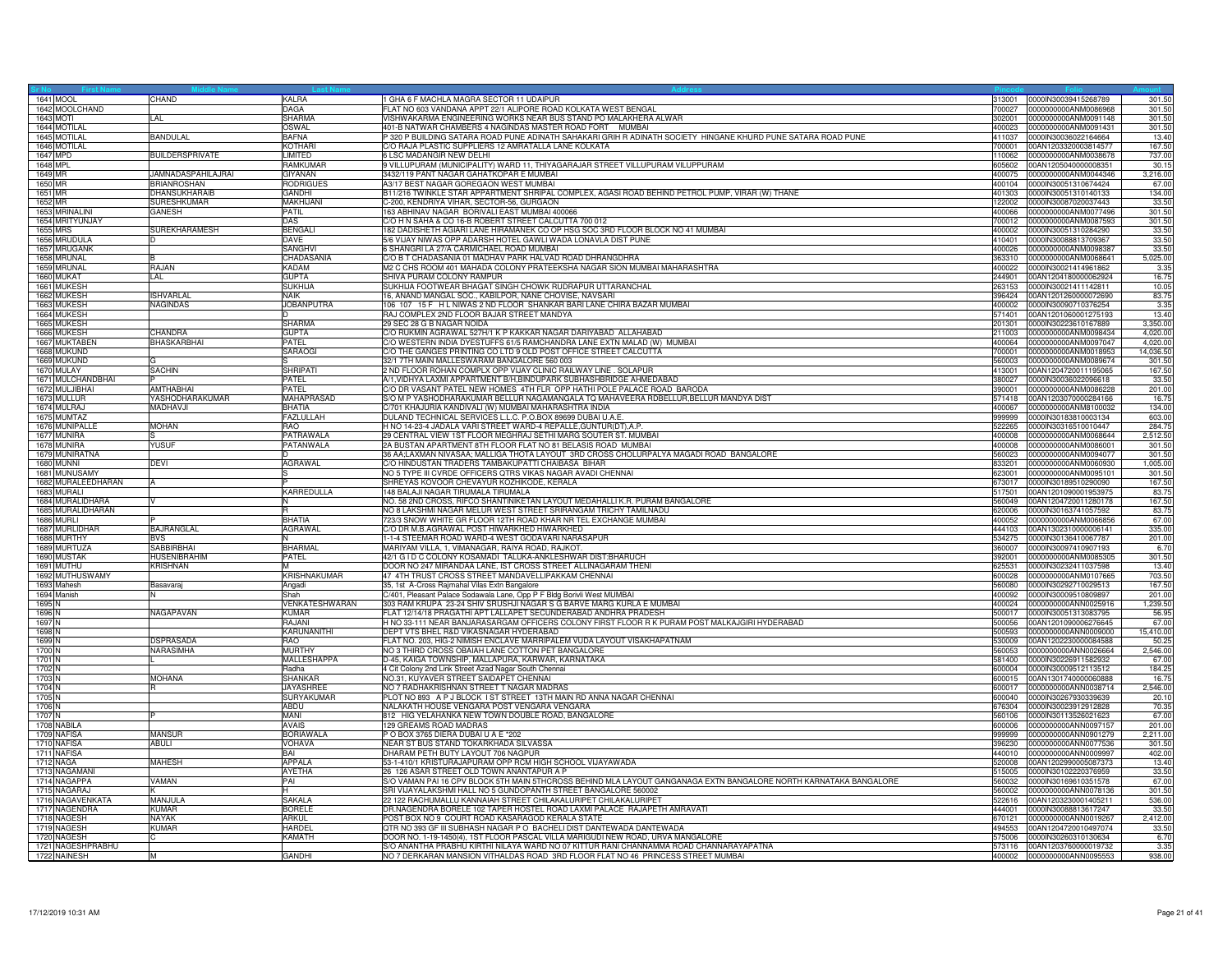| 1723 NALINI                      |                                   | LOKHANDE               | DATTAKRUPA STATION ROAD RATLAM                                                                                  | 457001 | 0000000000ANN0109213                                | 201.00              |
|----------------------------------|-----------------------------------|------------------------|-----------------------------------------------------------------------------------------------------------------|--------|-----------------------------------------------------|---------------------|
| 1724 NALINKUMAR                  | <b>BALKRISHAN</b>                 | REHI                   | NAVANIT KUNJ VAGHESWARI AREA PORBANDAR                                                                          | 360575 | 0000000000ANN0021106                                | 16,080.0            |
| 1725 NAMDEO                      | <b>DINKAR</b>                     | DHUMAL                 | FLAT NO 1 2ND FLR SHREERANG DURGA APPTS 533 GANPATI ALI WAI DIST SATARA                                         | 999999 | 0000000000ANN0085189                                | 603.00              |
| 1726 NANASAHEB                   | <b>BABAN</b>                      | GIRI                   | 12 YASHVANDI VILLAGE SARAMKUNDI TAL VASHI OSMANABAD                                                             |        | 413503 00AN1203320007220074                         | 10.05               |
| 1727 NAND                        | <b>KISHORE</b>                    | RATHI                  | PLOT NO 584 RANI ILLAM 1ST FLOOR WEST 4TH STREET K K NAGAR MADURAI TAMILNADU                                    | 625020 | 0000000000ANN0060118                                | 17,688.00           |
| 1728 NANDA                       | <b>GOPALK</b>                     |                        | PLOT NO 65-B PARRY COLONY DR RAMAMOORTHY NAGAR MAIN ROAD KEEL KATTALIA CHENNAI                                  | 600117 | 0000000000ANN0084726                                | 301.50              |
| 1729 NANDA                       | <b>RAJEEV</b>                     | <b>GUPTE</b>           | SAYANTARA NO 2 MANGALWADI HSG SCTY SENAPATI BAPAT MARG PUNE                                                     | 411016 | 0000IN30154914409311                                | 335.00              |
| 1730 NANDAGOPAL                  |                                   |                        | 76 NEW STREET 76 NEW STREET 76 NEW STREET CHENNAI                                                               | 600001 | 0000IN30044110696298                                | 301.50              |
| 1731 NANDHINI                    |                                   |                        | NO-2, CENTRAL AVENUE, RAIL VIHAR, LIC COLONY TRICHY                                                             | 620021 | 00AN1203500000372678                                | 60.30               |
| 1732 NANDKISHOR                  |                                   | <b>SHARMA</b>          | AT POST RAHATA TAL KOPARGAON DIST AHMADNAGAR                                                                    | 423107 | 0000000000ANN0102396                                | 33.50               |
| 1733 NANDKUMAR                   |                                   | <b>GAIKWAD</b>         | D33/294 M I G COLONY BANDRA E MUMBAI 400051                                                                     | 400051 | 0000000000ANN0085210                                | 201.00              |
| 1734 NANDU                       |                                   | CHHABRIA               | 5/A RAM BHAVAN 10TH ROAD KHAR MUMBAI 400 052                                                                    | 400052 | 0000000000ANN0086488                                | 301.50              |
| 1735 NANDULA                     |                                   |                        | SUBBANNADEEKSHITULU  H NO 5-9-22/30 ADARSHNAGAR HYDERABAD                                                       | 500063 | 0000IN30039419040295                                | 16.7                |
|                                  |                                   |                        | WO NANEKALVA SRINIVASULU REDDY G2VINAYAKA RESIDENCY PODALAKUR ROAD POGAKU GODOWNS NELLORE NELLORE               |        |                                                     |                     |
| 1736 NANEKALVA<br>1737 NANJIBHAI | ANU                               | RADHA<br><b>MISTRY</b> | JURVASHI APTS SILVER PARK TPS III FACTORY LANE BORIVLI (W) MUMBAI                                               | 400092 | 524004 00AN1203320011644481<br>0000000000ANN0024301 | 308.20<br>30,853.50 |
|                                  |                                   |                        |                                                                                                                 |        |                                                     |                     |
| 1738 NARAHARI                    |                                   | <b>KAMATH</b>          | 3-6-372 HIMAYAT NAGAR 2ND STREET HYDERABAD<br>ALAMI PALLAIH KANHANGAD P O KASARAGOD DISTRICT                    | 500029 | 0000000000ANN0058657                                | 12,864.00           |
| 1739 NARASIMHA                   | <b>SATHEESH</b><br><b>SHRIPAD</b> |                        |                                                                                                                 | 671315 | 0000IN30039416414675                                | 3.35                |
| 1740 NARAYAN                     |                                   | <b>SHEVADE</b>         | VASANT CHOWK BHADRA AHMEDABAD                                                                                   | 380017 | 0000000000ANN0076593                                | 301.50              |
| 1741 NARAYANA                    | <b>CHETTYS</b>                    |                        | 70 SECOND MAIN VYYALIKAVAL BANGALORE 560 003                                                                    |        | 560003 0000000000ANN0087404                         | 301.50              |
| 1742 NARAYANLAL                  |                                   | <b>SARDA</b>           | C/O SHREE INVESTMENTS A-1 BALAJI APARTMENTS KAGWADE MALA ICHALKARANJI                                           |        | 416115 0000000000ANN0095015                         | 3,216.00            |
| 1743 NARAYANLAL                  |                                   | <b>SARDA</b>           | SHREE INVESTMENTS A-A BALAJI APARTMENTS KAGWADE MALA CHALKARANJI                                                | 416115 | 0000000000ANN0093123                                | 603.00              |
| 1744 NARAYANLAL                  |                                   | <b>SARDA</b>           | SHREE INVESTMENTS A-1 BALAJI APARTMENTS KAGWADE MALA ICHALKARANJI                                               |        | 416115 0000000000ANN0094037                         | 1,608.00            |
| 1745 NARAYANLAL                  |                                   | <b>SARDA</b>           | SHREE INVESTMENTS A-1 BALAJI APARTMENTS KAGWADE MALA CHALKARANJI                                                |        | 416115 0000000000ANN0093559                         | 1,239.5             |
| 1746 NARAYANSWAMY                |                                   | RAMAMURTHY             | PLOT NO 34 BLOCK 8 SHRI LAL ASHISH GARODIA NAGAR GHATKOPAR MUMBAI                                               |        | 400077  0000000000ANN0003466                        | 5,259.50            |
| 1747 NARENDRA                    | <b>MUKUND</b>                     | <b>KULKARNI</b>        | 167 PRATAP GANJ PETH F-4, SHIVSAI APTS SATARA                                                                   | 415002 | 0000IN30045080483033                                | 67.00               |
| 1748 NARENDRA                    | <b>KUMAR</b>                      | JAIN                   | RAJ BHAWAN APARTMENT, FLAT NO-302B KAMALAKANT ROAD, NAWATOLI HARMU ROAD, RANCHI G.P.O JHARKHAND , RANCHI        | 834001 | 0000lN30210510092731                                | 33.50               |
| 1749 NARENDRA                    |                                   | VANE                   | ROOM NO 16 PANKAJ APARTMENT NR SHIVAI VIDYAMANDIR SCHOOL BHANDUP VILLAGE BHANDUP EAST MUMBAI MAHARASHTRA        | 400042 | 0000lN30311611818158                                | 13.40               |
| 1750 NARENDRA                    | CHHOTALAL                         | <b>SHETH</b>           | C/O C A GALIAKOTWALA & CO PVT LTD 66 MAKER CHAMBERS III JAMNALAL BAJAJ RD NARIMAN POINT MUMBAI                  | 400021 | 0000000000ANN0083120                                | 301.50              |
| 1751 NARENDRA                    |                                   | <b>JOSHI</b>           | 109 RATAN NIVAS 1ST FLOOR DADYSETH AGIARI LANE MUMBAI                                                           | 400002 | 0000000000ANN0075763                                | 15,410.00           |
| 1752 NARENDRA                    | AMARNATHBHAI                      | <b>DEVNANI</b>         | SURAJ GANESH COLONY B/H C.P.COLLEGE, NEAR NEW WATER TANK ANAND                                                  | 388001 | 0000lN30023911860422                                | 234.50              |
| 1753 NARENDRA                    | <b>KUMAR</b>                      | <b>VATS</b>            | VILL AND PO-FEENA DISTT-BIJNOR BIJNOR                                                                           | 246734 | 00AN1201910100151794                                | 187.60              |
| 1754 NARENDRA                    | <b>SINGH</b>                      | <b>SAMAR</b>           | SAMAR CHEMICALS 205/1 SULTANPET BANGALORE 560053                                                                | 560053 | 0000000000ANN0091442                                | 134.00              |
| 1755 NARENDRANATH                |                                   | H                      | CHEBROLO HANUMAIAH + SONS 3/1/1 STHAMBALA GARUVU GUNTUR 522 006                                                 |        | 522006 0000000000ANN0087313                         | 301.50              |
| 1756 NARESH                      | KUMAR                             | <b>GARG</b>            | C/O D R GARG CO UDITNAGAR ROURKELA                                                                              |        | 769012 0000lN30039413112834                         | 184.25              |
| 1757 NARESH                      | JAYANTILAL                        | <b>MEHTA</b>           | C/O YOGESH JAYANTILAL MEHTA 47/A NEW PUTLIBAI KAPOL NIVAS 2ND FLOOR S V ROAD VILE PARLE WEST MUMBAI             | 400056 | 0000000000ANN0014821                                | 5,762.00            |
| 1758 NARESH                      | PUSHPAKANT                        | <b>CHOKSEY</b>         | 101 SUNSILK APT 15 PATEL COLONY B/H DINESH MILLS IND AKOTA ROAD VADODARA                                        | 390005 | 0000000000ANN0081375                                | 301.50              |
| 1759 NARESH                      | <b>PUSHPAKANT</b>                 | <b>CHOKSEY</b>         | 101 SUNSILK APT 15 PATEL COLONY B/H DINESH MILLS IND AKOTA ROAD VADODARA                                        | 390005 | 0000000000ANN0043605                                | 4,958.00            |
| 1760 NARESH                      |                                   | <b>KALRA</b>           | I GHA 6 F MACHHLA MAGRA SECTOR 11 UDAIPUR                                                                       | 313001 | 0000lN30039415268770                                | 703.5               |
| 1761 NARESH                      | <b>PUSHPAKANT</b>                 | <b>CHOKSEY</b>         | 101 SUNSILK APT 15 PATEL COLONY B/H DINESH MILLS VADODARA                                                       | 390007 | 0000000000ANN0063790                                | 3,819.0             |
| 1762 NARESH                      | VACTARAM                          | <b>SOLANKI</b>         | BL 99/2813 KANNAMWAR NAGAR NO 2 VIKHROLI EAST MUMBAI                                                            | 400083 | 00AN1203600001405789                                | 6.7                 |
| 1763 NARESH                      |                                   | <b>CHOKSI</b>          | 101 SUNSILK APT 15 PATEL COLONY B/H DINESH MILLS VADODARA                                                       | 390007 | 0000000000ANN0084759                                | 301.50              |
| 1764 NARESHWAR                   |                                   | YADAV                  | 190 2A 2B PLOT NO 22 NEAR WATER TANK VELKANKANI NAGAR MANMAD NASHIK                                             | 423104 | 00AN1201330000237350                                | 3.35                |
| 1765 NARIKOMBU                   | VASUDEVA                          | <b>RAO</b>             | 75 B QTRS NO 1V CROSS ANANTHANAGAR 1ST STAGE, MANIPAL UDUPI                                                     |        | 576104 00AN1201090003446854                         | 167.50              |
| 1766 NARISHCHANDRA               |                                   | SHAH                   | AT & PO CHOILA TA: BAYAD DIST SABARKANTHA                                                                       | 383327 | 0000000000ANN0006509                                | 7,370.00            |
| 1767 NAROTAMDAS                  | LALLUBHAI                         | <b>JAVERI</b>          | 26 SHEIKH MEMON STREET OPP KHARA KUVA 2ND FLOOR MUMBAI                                                          | 400002 | 0000000000ANN0028632                                | 8,978.00            |
| 1768 NATHALAL                    | RAM.JIBHAI                        | PRAJAPATI              | 28, RAJ STAMBH SOCIETY OPP. POLO GROUND NEAR BAGIKHANA VADODARA                                                 | 390001 | 00AN1301670000240705                                | 268.00              |
| 1769 NATVARBHAI                  | <b>DUNGARBHAI</b>                 | <b>SUTHAR</b>          | 161 TARANGAHILL SO. CHANDLODIYA AHMEDABAD                                                                       | 382481 | 0000IN30304410021817                                | 26.80               |
| 1770 NATVARLAL                   |                                   | <b>THAKKER</b>         | ISHVAR AKHANI BEHIND ARADHANA SOCIETY DAL MILL ROAD SURENDRANAGAR GUJARAT 363001                                |        | 363001 0000000000ANN0078511                         | 301.50              |
| 1771 NATVARLAL                   | <b>GOVINDJI</b>                   | <b>SHAH</b>            | PAREKH NIVAS 1ST FLOOR ROOM NO 31 GAZDER STREET CHIRABAZAR MUMBAI                                               | 400002 | 0000000000ANN0056437                                | 5,125.5             |
| 1772 NATVARLAL                   | <b>GOVINDJI</b>                   | SHAH                   | PAREKH NIVAS 1ST FLOOR ROOM NO 31 GAZDAR STREET CHIRABAZAR MUMBAI                                               | 400002 | 0000000000ANN0056414                                | 12,864.0            |
| 1773 NATVARLAL                   | <b>GOVINDJI</b>                   | <b>SHAH</b>            | PAREKH NIVAS 1ST FLOOR ROOM NO 31 GAZDAR STREET CHIRABAZAR MUMBAI                                               |        | 400002 0000000000ANN0056415                         | 12,864.0            |
| 1774 NATWARLAL                   | JAYANTILAL                        | <b>SANGHAV</b>         | 5 D SIDHSHILA APARTMENT NANPURA KADAMPALI SURAT                                                                 | 395001 | 0000IN30051310148793                                | 67.00               |
| 1775 NAVANITHAN                  |                                   | ANBUMANNAN             | 73/41 SENTAMIL NAGAR VALANGAIMAN                                                                                |        | 612804 0000IN30177413007125                         | 16.7                |
| 1776 NAVEEDRAFI                  |                                   |                        | H NO 4-601/100C, MASJID-E-ARFAT ADARSH NAGAR RING ROAD GULBARGA                                                 |        | 585101 00AN1201060001495091                         | 335.0               |
| 1777 NAVEEN                      |                                   | CHENOLI                | C 1011 BRIGADE GARDENIA JP NAGAR 7TH PHASE BANGALORE                                                            | 560078 | 00AN1304140001668390                                | 16.7                |
| 1778 NAVEEN                      |                                   |                        | SAMBRAMA 9TH MAIN RAJASHEKAR GARDEN ASHOKA NAGAR TUMKUR KARNATAKA                                               | 572102 | 0000lN30051315486684                                | 36.85               |
| 1779 NAVEEN                      |                                   | <b>KHANNA</b>          | C/O KHANNA DYEING & MILLING WORKS OUTSIDE GHEE MANDI GATE AMRITSAR                                              | 143001 | 0000000000ANN0074967                                | 402.00              |
| 1780 NAVEENRAJ                   |                                   |                        | NO 39 GANDHAPODIKKARA STREET KARUR                                                                              |        | 639001 00AN1201320000453124                         | 6.70                |
| 1781 NAVINBHAI                   | <b>BABUBHAI</b>                   | PATEL                  | 5 PRATAPGUNJ B/H NATRAJ CINEMA BARODA                                                                           | 390002 | 0000lN30075711391007                                | 2,546.00            |
| 1782 NAVNITLAL                   | NARBHERAM                         | <b>SANGHVI</b>         | OPP KAPOL BOARDING AMRELI 365601 GUJARAT                                                                        | 365601 | 0000000000ANN0090994                                | 301.5               |
| 1783 NAVNITLAL                   | CHIMANLAL                         | SHAH                   | 5 ATUL SOCIETY DEHGAM DIST AHMEDABAD                                                                            | 382305 | 0000000000ANN0018034                                | 2,546.0             |
| 1784 NAVNITLAL                   | CHANDULA                          | <b>JHAVERI</b>         | SULTAN PURA ZAVERI BHUVAN ADHYARU NI POLE BARODA                                                                |        | 390001  0000000000ANN0016513                        | 5,628.00            |
| 1785 NAVVATHI                    | SIVASANKAF                        | RAO                    | H NO 5 6 513 PLOT 904 SKD NAGAR NEAR DPS SCHOOL VANASTHALIPURAM HYDERABAD                                       |        | 500001 00AN1204720002574940                         | 6.7                 |
| 1786 NAWAZ                       | AHMEDV                            | ΙA                     | 9/1, DISPENSARY ROAD (N C ROAD) BANGALORE                                                                       | 560001 | 0000IN30023911017626                                | 10.05               |
| 1787 NAWNIT                      |                                   | <b>JAIN</b>            | C/O SRI NIRMAL KUMAR JAIN C/O M/S ALLIED AGENCIES GURU GOVIND SINGH ROAD HAZARIBAGH                             | 825301 | 0000000000ANN0021463                                | 30,853.5            |
| 1788 NAYAN                       |                                   | NAVGALE                | S/O VILAS NAVGALE C 16  URVASHI NAGA BARWAHA KHARGONE BARWAHA MP MADHYA PRADESH BARWAHA                         | 451115 | 0000lN30070810691154                                | 16.7                |
| 1789 NAYANA                      | <b>MAHESH</b>                     | VAIDYA                 | 8/595 KESAR VILLA DR B A ROAD MATUNGA MUMBAI                                                                    | 400019 | 0000000000ANN0086255                                | 603.00              |
| 1790 NAYANA                      |                                   | <b>KUMARI</b>          | L-1/265 B, DDA FLATS, KALKAJI NEW DELHI                                                                         |        | 110019 00AN1202420000580214                         | 67.00               |
| 1791 NAZIMUDDIN                  | IG.                               |                        | 9 2ND NEW STREET 9 2ND NEW STREET NELLIKUPPAM NELLIKUPPAM                                                       |        | 607105 0000IN30044110841111                         | 335.00              |
| 1792 NAZMA                       |                                   |                        | E KAMARAJAR ROAD MADURAI 625009                                                                                 | 625009 | 0000000000ANN0082646                                | 301.50              |
| 1793 NEEL                        | <b>BHUPENDRA</b>                  | <b>DALAL</b>           | 39 ALLI CHAMBERS 3RD FLOOR TAMARIND LANE FORT MUMBAI                                                            | 400001 | 0000000000ANN0037240                                | 301.50              |
| 1794 NEELAM                      |                                   | RANI                   | GALI NO 5-A HOSUE NO 358, GURU NANAK PURA PHAGWARA PHAGWARA                                                     |        | 144401 0000IN30023913609870                         | 67.00               |
| 1795 NEELAM                      | RAMESHCHANDRA                     | SHAH                   | BLD C-9 FLAT 10 JEEVAN BIMA NAGAR BORIVLI WEST MUMBAI                                                           |        | 400103 0000000000ANN0093407                         | 603.00              |
| 1796 NEELAM                      |                                   | <b>GROVER</b>          | D-14 REFINERY VIEW C H S MAROLI CHURCH CHEMBUR MUMBAI                                                           | 400074 | 0000000000ANN0078581                                | 301.50              |
| 1797 NEELESH                     | <b>KUMAR</b>                      | <b>SODHIYA</b>         | MATRA SMRITI BHAWAN, BEHIND SBI, VERNI, SAGAR                                                                   | 470002 | 00AN1204470002937253                                | 13.40               |
| 1798 NEELIMA                     | PRAKASH                           | SHILOTRI               | 9 YUSUF PALACE 239 LADY JAMSHEDJI ROAD, MAHIM MUMBAI                                                            | 400016 | 0000000000ANN0078852                                | 301.50              |
| 1799 NEENA                       |                                   | <b>MITTAL</b>          | 15/265 PANCH PEER STREET NOORI GATE UTTAR PRADESH AGRA                                                          | 282002 | 0000000000ANN0113194                                | 33.50               |
| <b>1800 NEEPA</b>                | <b>SOHAM</b>                      | <b>SHAH</b>            | 2A/502, HERITAGE PARODY (ARIHANT)CHS M.G.ROAD NO-1, NEAR SVI SCHOOL, SAI NAGAR, KANDIVALI W Mumbai, MAHARASHTRA | 400067 | 0000IN30021413356930                                | 13.40               |
| 1801 NEERA                       |                                   | <b>NAYYAR</b>          | 1177/5-B BEHIND PREM NAGAR POST OFFICE MADAN MAHAL JABALPUR                                                     | 450001 | 0000000000ANN0090023                                | 301.50              |
| 1802 NEETA                       |                                   | <b>AGRAWA</b>          | C/O G N AGRAWAL H NO 40/868 PURANI BASTI KAYAST PARA RAIPUR                                                     | 492001 | 0000000000ANN0110320                                | 1,675.00            |
| 1803 NEETA                       | VAMAN                             | PIMPLE                 | D/18 NIRLON EMPLOYEES SOCY LINK KROAD CHINCHOLI MALAD (W) MUMBAI                                                | 400064 | 0000000000ANN0013183                                | 15,410.00           |
| 1804 NEETA                       | <b>JAGDISH</b>                    | <b>NAYAK</b>           | 76 RAMAKRISHNA GARDENS RMVE STAGE II NEW BEL ROAD BANGALORE                                                     |        | 560054 0000000000ANN0082494                         | 201.00              |
|                                  |                                   |                        |                                                                                                                 |        |                                                     |                     |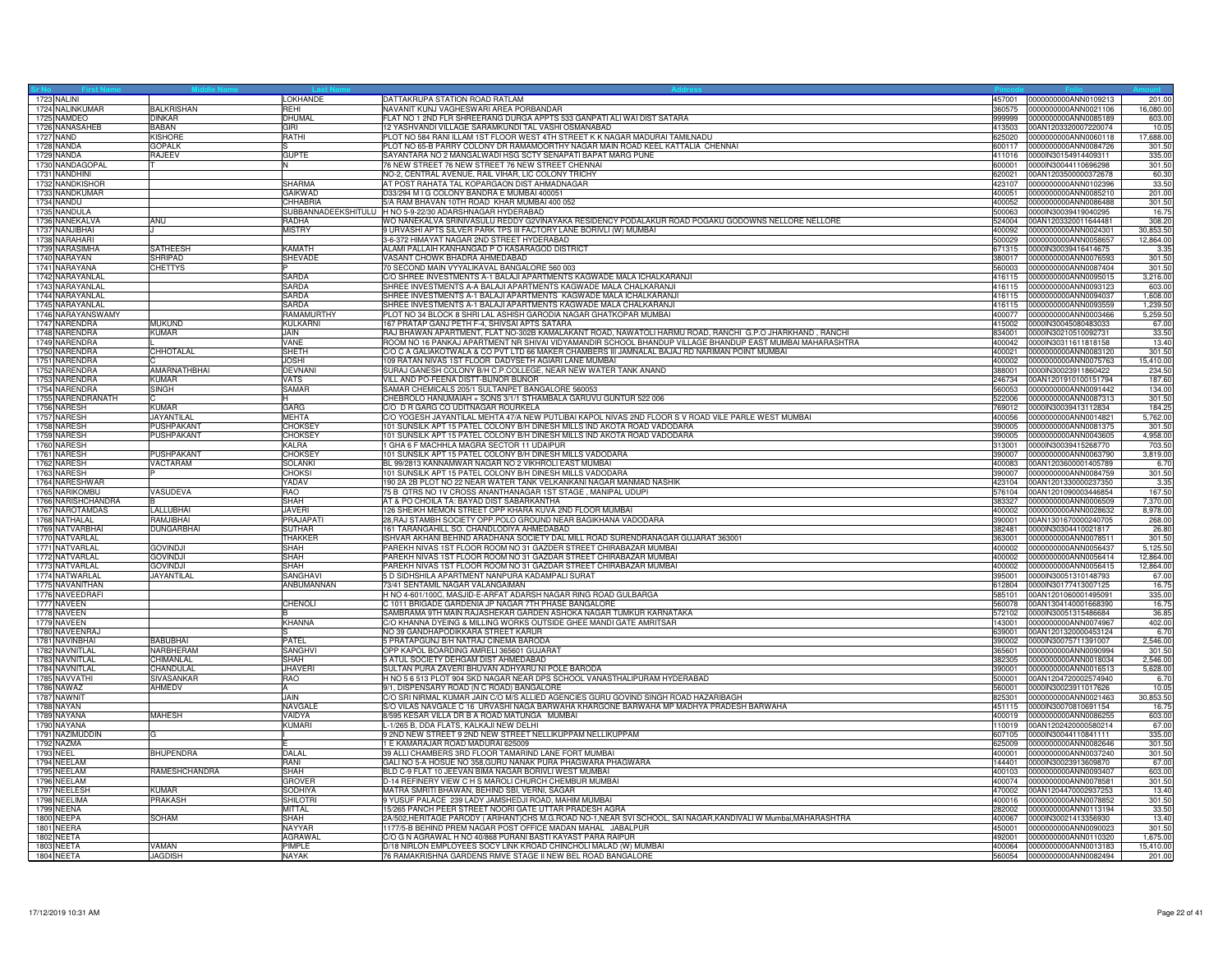|                   | 1805 NEETA         |                               | DROLIA              | W/O SUSHIL DROLIA 39 SHRADHANAND ROAD UPPER BAZAR RANCHI GPO RANCHI JHARKHAND                      | 34001  | 0000000000ANN0079586        | 100.50    |
|-------------------|--------------------|-------------------------------|---------------------|----------------------------------------------------------------------------------------------------|--------|-----------------------------|-----------|
|                   | 1806 NEHA          |                               | SAHNI               | W/O AMARNATH SAHNI, WARD NO.6 CHURCH ROAD, WARD NO.6, PUNJABI COLONY, VIKASNAGAR DEHRADUN          |        | 248198 00AN1202890001070097 | 3.3       |
|                   | <b>1807 NEHA</b>   |                               | <b>MAHESHWARI</b>   | N K B SECURITIES 2 MALVIYA NAGAR RAJBHAVAN ROAD BHOPAL                                             |        | 462003 0000000000ANN0112051 | 301.50    |
|                   | 1808 NEHABEN       |                               | SHARMA              | 31- MODASA, SABARKANTHA. MODASA                                                                    |        | 383315 00AN1204200000037232 | 13.40     |
|                   | 1809 NELSON        |                               | THOMAS              | SOM U THOMAS S 1 SREEDEVI GARDENS SOCIETY ROAD MARADU S O ERNAKULAM                                | 682304 | 00AN1204720010308640        | 56.95     |
| 1810 NETI         |                    | AKSHMANA                      | <b>KUMAR</b>        | N LAKSHMANA KUMAR 1-9-1113/30-1 DAYANANDA NAGAR HYDERABAD 500 044                                  | 500044 | 0000000000ANN0085816        | 301.5     |
|                   | 1811 NIDHI         |                               | <b>GUPTA</b>        | 112/294 SWAROOP NAGAR . KANPUR                                                                     | 208002 | 00AN1206120000232629        | 67.00     |
| <b>1812 NIJU</b>  |                    | <b>ABRAHAM</b>                | THAMP               | KOVALI PARAMBIL HOUSE KUZHIKALA PO PATHANAMTHITTA KUZHIKALA                                        | 689644 | 00AN1203320006690966        | 16.7      |
|                   | 1813 NIKHIL        | KUMARJAYANTILAL               | SHAH                | H 10 BHASKER APARTMENTS MIRAMBIKA ROAD NARANPURA AHMEDABAD 380013                                  |        | 380013 0000000000ANN0078029 | 301.50    |
|                   | 1814 NIKHIL        |                               | <b>NARAYAN</b>      | G3 NISHANT PRIME, 5 PRIME STREET, RICHMOND TOWN BANGALORE                                          | 560025 | 0000IN30169611724589        | 6.70      |
|                   | 1815 NILANG        |                               | LEVA                | 48-C-12 MANHNAGAR SOCIETY VI-2 RAJPUR HIRPUR AHMEDABAD                                             | 380021 | 00AN1201060001401126        | 67.00     |
|                   | 1816 NILESH        | RANJIT                        | TRIVED              | C 4 7 BSES NAGAR DAHANU ROAD                                                                       | 401608 | 0000IN30018310866162        | 83.7      |
|                   | 1817 NILESH        |                               | <b>UPADHYAY</b>     | 16 KRISHNA KUNJ LAXMI COLONY B/H DENA BANK ELLISBRIDGE AHMEDABAD                                   |        | 380006 0000000000ANN0061053 | 335.00    |
|                   | 1818 NILESH        |                               | SHAH                | C/O M/S K J SHAH & SONS 102 STOCK EXCHANGE TOWERS DALAL STREET MUMBAI                              |        | 400023 0000000000ANN0058710 | 502.50    |
|                   | <b>1819 NILESH</b> | <b>RATILAL</b>                | <b>PRAJAPATI</b>    | 15, KIRANNAGAR SOCIETY O/S. SHAHPUR GATE AHMEDABAD                                                 |        | 380004 0000IN30148510046679 | 18,425.00 |
|                   | 1820 NILESHKUMAR   | BHALCHANDRA                   | <b>BHATT</b>        | D-36, SURAJ NAGAR SOCIETY, NEAR BHAVNA PARK, AMITNAGAR, KARELIBAUG VADODARA                        | 390018 | 00AN1207020000096800        | 73.7      |
|                   | 1821 NILIMA        |                               | GHANEKAR            | SHREEPRAKASH 165-C DR AMBEDKAR ROAD DADAR MUMBAI 400014                                            | 400014 | 0000000000ANN0081631        |           |
|                   | 1822 NILKANTHRAI   |                               |                     | 4 UMA SMRUTI KASTURBA ROAD 7 BORIVALI (E) MUMBAI                                                   |        |                             | 201.00    |
|                   |                    | <b>BALKRISHNA</b>             | <b>PUROHIT</b>      |                                                                                                    | 400066 | 0000000000ANN0056936        | 15,410.00 |
|                   | 1823 NINAY         | <b>ASHOK</b>                  | MATHAPATI           | JYOTI C/21 DR R P ROAD MULUND (WEST) MUMBAI 400 080                                                |        | 400080 0000000000ANN0085802 | 603.00    |
|                   | 1824 NIRAJ         | <b>DINESH</b>                 | <b>SHAH</b>         | A/4 SHREE NIWAS M G ROAD GOREGAON (W) MUMBAI                                                       | 400062 | 0000000000ANN0043338        | 670.00    |
|                   | 1825 NIRAJ         |                               | <b>SINGHAL</b>      | JWALA MILLS STORES CIVIL LINES BULANDSHAHR U.P                                                     | 203001 | 0000lN30112715816862        | 100.50    |
|                   | 1826 NIRAJ         | KUMAR                         | PANDEY              | INS PRALAYA FLEET MAIL OFFICE MUMBAI                                                               | 400001 | 00AN1304140002470188        | 174.2     |
|                   | 1827 NIRANJAN      | <b>HEMCHANDRA</b>             | <b>SASHITTAI</b>    | F4 SARASWAT COLONY SANTACRUZ WEST MUMBAI MAHARASHTRA                                               |        | 400054 0000IN30045013276869 | 27,135.00 |
|                   | 1828 NIRANJAN      | DATTATRAYA                    | KSHIRSAGAR          | WS ATKINS AND PARTNERS P BOX 5620 DUBAI U A E                                                      |        | 999999 0000000000ANN0001550 | 3,350.00  |
|                   | 1829 NIRANJAN      | VITHALDAS                     | <b>SHAH</b>         | 120 ASHIRWAD SOCIETY SCIENCE COLLEGE ROAD GODHRA                                                   | 389001 | 0000lN30177414655443        | 167.50    |
|                   | 1830 NIRANJAN      | LAL                           | DATA                | C/O BHAGWATI SADAN SWAMI DAYANAND MARG, ALWAR RAJASTHAN                                            | 301001 | 0000000000ANN0078677        | 301.5     |
|                   | 1831 NIRANJAN      |                               | <b>MEHTA</b>        | 148 V P ROAD PRABHU NIWAS GROUND FLOOR R NO 4 MUMBAI                                               | 400004 | 0000000000ANN0085019        | 100.5     |
|                   | 1832 NIRAV         |                               | <b>HALVADIA</b>     | 629/2 PLOT NO 491 SECTOR 7 B GANDHINAGAR GUJARAT                                                   |        | 382007 0000IN30051316624928 | 16.7      |
|                   | <b>1833 NIRAV</b>  | RAJNIKANT                     | KOTHARI             | 12 C CHARMI HOUSING SOCIETY NEAR GOD GIFT ADARSH DUGDHA MALAD W MUMBAI                             |        | 400064 0000lN30154914046279 | 75,442.00 |
|                   | 1834 NIRMAL        |                               | GOEL                | 52 STATE BANK COLONY MODEL TOWN DELHI                                                              |        | 110009 0000IN30294310038945 | 670.00    |
|                   | 1835 NIRMAL        |                               | AGARWAL             | AJANTA ENTERPRISES 18 MOTILAL ATAL ROAD JAIPUR                                                     |        | 302001 0000000000ANN0043618 | 134.00    |
|                   | 1836 NIRMALA       | <b>DALPATBHAI</b>             | <b>CHAUHAN</b>      | 15-PARIXIT SOCIETY B/S JUAMNA NAGAR GHOD DOD ROAD SURAT                                            |        | 395001 00AN1201320000174965 | 16.7      |
|                   | 1837 NIRMALA       | <b>AXMICHAND</b>              | RAMBHI              | 20/6 POSTAL COLONI, RAMKRUSHNASHRAM, CHEMBUR MUMBAI                                                |        | 400071 00AN1202300000208967 | 26.80     |
|                   | 1838 NIRMALA       |                               |                     | 65 A RUPA NAGAR EXTENSION RAMANATHAPURAM P O COIMBATORE                                            |        | 641045 0000IN30023910851904 | 33.50     |
|                   | <b>1839 NIRU</b>   |                               | <b>HAZARIKA</b>     | PROFESSOR DEPTT OF POL SCIENCE GAUHATI UNIVERSITY GAUHATI ASSAM 781014                             | 781014 | 0000000000ANN0076822        | 301.5     |
|                   | 1840 NIRUPMA       |                               | KAPUR               | M-143 GREATER KKAILASH II NEW DELHI                                                                | 110048 | 0000000000ANN0053291        | 12,864.0  |
|                   | 1841 NISAL         | KIRAN                         | <b>RAMDAS</b>       | A P LANDEWADI TAL AMBEGAON DIST PUNE PUNE                                                          | 410503 | 00AN1203320006108736        | 33.50     |
|                   | 1842 NISHA         |                               | KUMARI              | H/O U C JHA HOUSE NO 21 KAMAKHYA NIWAS GANESH PATH SHIVPURI PATNA                                  |        | 800023 00AN1204720010661594 | 33.50     |
|                   | 1843 NISHA         | <b>JAYSUKHLAL</b>             | <b>MEHTA</b>        | 417/5 VASANT NIWAS 2ND FLOOR BHANDAJI X RD NO 10 SCHEME NO 6 MATUNGA MUMBAI                        |        | 400019 0000000000ANN0015360 | 335.00    |
|                   | 1844 NISHI         |                               | <b>KAKAR</b>        | 7-A NIDHIVAN APTT BRIJWASI ESTATE BEHIND GOKUL ROW HOUSE ATHWA LINES SURAT                         | 395007 | 0000000000ANN0052473        | 7,336.5   |
|                   | 1845 NITEESH       |                               | <b>JAYASWA</b>      | FLAT NO 51 VASUNDHERA APARTMENT NEW PATLIPUTRA COLONY PATNA BIHAR                                  | 800013 | 0000IN30018313357696        | 301.50    |
|                   | 1846 NITIN         |                               | <b>SHETH</b>        | MAHARANI PETICOATS 82- BAZARGATE STREET FORT MUMBAI                                                |        | 400001 0000IN30038610146577 | 67.00     |
|                   | <b>1847 NITIN</b>  | GOPALJI                       | ANAM                | DARIYASTHAN, MEGHANI DAILY MACHCHHI PITH ANJAR                                                     |        | 370110 00AN1201090001488556 | 107.20    |
|                   | <b>1848 NITIN</b>  | <b>BALIRAM</b>                | PIMPARKAR           | LAXMI NIVAS DHOBI ALLI TEMBHI NAKA THANE-400 601 (WEST)                                            | 400601 | 0000000000ANN0086297        | 301.50    |
|                   | 1849 NITIN         |                               |                     | B-1 SMURUTIKUNJ SOCIETY AA;ASHIRWADAA; OPP G E B BILIMORA                                          | 396321 |                             |           |
|                   |                    | <b>CHUNILAL</b><br>NARAYANRAO | <b>MEHTA</b>        |                                                                                                    |        | 0000000000ANN0066424        | 1,675.0   |
|                   | <b>1850 NITIN</b>  |                               | HIWE                | MU BHUGAON TALUKA ACHALPUR BHUGAON NEAR HANUMAN TEMPLE ACHALPUR                                    | 444806 | 00AN1203600001691881        | 6.7       |
|                   | 1851 NIVAS         |                               |                     | NO 39 GANDHAPODIKKARA STREET KARUR                                                                 |        | 639001 00AN1201320000452684 | 3.35      |
|                   | 1852 NIVEDITA      |                               | <b>JALISATGI</b>    | C/O SHRI R M JALISATGI ADVOCATE NITYANAND ROAD SIRSI                                               |        | 581402 0000000000ANN0062776 | 5,360.00  |
|                   | 1853 NIXON         |                               | <b>JOSEPH</b>       | THEKKANATH HOUSE KOOVAPPADY P O THOTTUVA ERNAKULAM                                                 | 683544 | 00AN1203280000151190        | 301.50    |
|                   | 1854 NOOR          | MOHAMMEDABDULAZIZ             | <b>BUKHARI</b>      | POST BOX NO.16599 DOHA STATE OF QATAR                                                              | 999999 | 0000000000ANN0901425        | 14,103.5  |
|                   | 1855 NOORAMAKKIL   | <b>THOMAS</b>                 | <b>JOHN</b>         | NOORAMMAKIL HOUSE ALAPURAM ELANJI ERNAKULAM                                                        | 686665 | 00AN1205730000028134        | 335.0     |
|                   | 1856 NOVEEN        |                               | <b>PESHIMAM</b>     | A/30 ROSARY HOUSE 297 GONPOWDER ROAD MAZAGAON MUMBAI                                               |        | 400010 0000000000ANN0025629 | 1,340.00  |
| 1857 NR           |                    | CTNN                          | NACHIAPPAN          | OLD NO 21 NEW NO 2 MARAKADAIYAR STREET B MUTHUPATTINAM KARAIKUDI TALUK                             |        | 630101 0000IN30108022616632 | 16.75     |
|                   | 1858 NUBINA        | <b>IOBAL</b>                  | ULDE                | C/O S Y PARKAR 5/48 PRARTHANA VIDYANADHI MARG JUHU SCHEME MUMBAI                                   | 400049 | 0000000000ANN0093551        | 603.00    |
|                   | 1859 NUNNA         |                               | SHAKUNTHALA         | FLAT NO G-2 SWETHA RESIDENCY RAMAKRISHNA STREET V V NAGAR KUKATPALLE HYDERABAD                     | 500072 | 0000lN30611421126183        | 22,311.00 |
|                   | 1860 NUNNA         | <b>SRINIVASA</b>              | <b>RAO</b>          | RAJU TRADERS OPP POLICE STATION KOTHAVEEDHI CHODAVARAM                                             | 531036 | 0000lN30232410098785        | 1,306.5   |
|                   | 1861 NURUDDIN      | KADERBHAI                     | RATANPURWALA        | FLAT NO 6 1ST FLOOR MOHAMMEDIC H S TAKLI ROAD DWARKA AREA NASHIK                                   |        | 422011 0000000000ANN0099343 | 2,546.0   |
|                   | 1862 Niyamat       | Ullah                         | Khan                | C/o Mohammad Abdur Rasheed PO Box 2921, Safat Kuwait Kuwait                                        | 999999 | 0000IN30009510613720        | 603.0     |
| 1863 O            |                    |                               | UTHUP               | ORAVANAKALAM HOUSE ERANJAL MUTTAMBALAM P O KOTTAYAM, KERALA                                        | 686004 | 0000lN30023910004835        | 1,842.5   |
|                   | 1864 OCHHAVLAL     | LALLUBHAI                     | <b>SHAH</b>         | BOOK SELLER NIMAWAD THASRA DIST KHEDA                                                              | 388250 | 0000000000ANO0020700        | 15,410.0  |
| 1865 OM           |                    | PRAKASH                       | DAWAR               | C-61 RAMESH NAGAR NEW DELHI                                                                        |        | 110015 0000000000ANO0093569 | 1,340.00  |
| 1866 OM           |                    | PRAKASH                       | VERMA               | 38, PURANA QILA CANTT ROAD LUCKNOW                                                                 | 226001 | 0000lN30155720744081        | 33.5      |
| 1867 OM           |                    |                               | PRAKASH             | C/O ASIAN PAINTS INDIA LTD 22/2 MOTILAL NEHRU ROAD AGRA UP                                         | 282004 | 0000000000ANO0085344        | 603.00    |
| 1868 OM           |                    | KUMARI                        | <b>GUPTA</b>        | C/O SHASHI OM GUPTA VIJAYA BANK JEONI MANDI AGRA                                                   | 282004 | 0000000000ANO0100085        | 301.5     |
|                   | 1869 OMPARKASH     |                               | VIRMANI             | C/O VAS DEV & SONS UPPER ROAD HARDWAR UP 249401                                                    | 249401 | 0000000000ANO0078670        | 301.5     |
|                   | 1870 OMPRAKASH     |                               |                     | 71 PATTHAR WALAN MEERUT CITY                                                                       | 250002 | 0000000000ANO0057675        | 871.00    |
| 1871 P            |                    |                               | SHENBAGALAKSHMI     | FLAT NO 2 KOMLA APT BHOIR COLONY CHINCHWAD PUNE                                                    | 411033 | 0000000000ANP0067263        | 4,020.0   |
| 1872 F            |                    |                               | <b>BYAPPA</b>       | CHATLAVANDLA PALLY PATTEM VANDLAPALLI POST P T M MANDALAM CHITTOR DIST A P                         | 517391 | 0000lN30021411046622        | 4,020.0   |
| 1873 F            |                    |                               | <b>BHARATHKUMAR</b> | AMRITAVARSHINI DELTA BLOCK FLAT N28 III FLR 5 DODLA SUNDARRAM RD B/H BANYAN MOGAPPAIR EAST CHENNAI | 600058 | 0000IN30021410226460        | 3.3       |
| 1874 F            |                    | VIMAL                         | <b>KUMAR</b>        | C/O AMAR OPTICIANS 123 BROADWAY MADRAS                                                             |        | 600108 0000000000ANP0075802 | 33.50     |
| 1875 <sub>F</sub> |                    |                               | <b>MUMTHAJ</b>      | 32 KATCHIRAPALAYAM ROAD KALLAKURICHI VILLUPURAM DT                                                 |        | 606202 0000IN30039416520810 | 167.50    |
| 1876 F            |                    | MONNAMOHAMED                  | <b>JABER</b>        | 1/152 SOUTH NAMBIYAR ST RAVANA SAMUDRAM AMBAI TAMILNADU                                            |        | 627424 0000IN30021413707000 | 33.50     |
| 1877 <sub>F</sub> |                    |                               | ELANGO              | D NO 12 2 KAMALA LAKSHMI COLONY . DHARMAPURI                                                       | 636701 | 00AN1204720010355896        | 3.35      |
| 1878              |                    |                               | SUBRAMANIAM         | 67 BHAVANI MAIN ROAD B P AGRAHARAM ERODE                                                           | 638005 | 0000lN30018310268644        | 67.0      |
| 1879 F            |                    | ELIZABETH                     | <b>JOHN</b>         | X1/627 PIPE LINE ROAD COCHIN UNIVERSITY PO COCHIN                                                  | 682022 | 0000000000ANP0019386        | 20,535.50 |
| 1880 P            |                    | <b>MARY</b>                   | <b>JOHN</b>         | X1/627 PIPE LINE ROAD COCHIN UNIVERSITY P O COCHIN                                                 | 682022 | 0000000000ANP0019387        | 17,989.50 |
| 1881 <sub>P</sub> |                    |                               | <b>MATHEW</b>       | PUTHUKULANGARA BHARANIKAVU PALLIKKAD P O, KAYAMKULAM ALLEPPEY DIST                                 |        | 690503 0000IN30023913926759 | 603.00    |
|                   | 1882 PADMABEN      | <b>BABUBHAI</b>               | PATEL               | 5 PRATAP GUNJ BARODA                                                                               | 390002 | 0000000000ANP0018369        | 11,557.5  |
|                   | 1883 PADMABEN      | KIRTIKUMAR                    | <b>SHAH</b>         | 12/B SATYAWADI SOCIETY USHMANPURA SHANTINAGAR AHMEDABAD                                            | 380013 | 0000000000ANP0055775        | 837.5     |
|                   | 1884 PADMAKAR      | <b>RAMCHANDRA</b>             | KULKARNI            | BRAHAMIN BUDHAWAR PETH AT&POST TALUKA -JUNNAR JUNNAR DIST -PUNE                                    | 410502 | 0000IN30028010266250        | 83.7      |
|                   | 1885 PADMAKAR      | <b>YESHWANT</b>               | PHULE               | 29 GANESH MALA SINHGAD ROAD PUNE                                                                   |        | 411030 0000000000ANP0011463 | 30,853.50 |
|                   | 1886 PADMANABHAN   |                               | A                   | 18 RAJAGOPALAN ST WEST MAMBALAM CHENNAI                                                            |        | 600017 0000000000ANP0078646 | 167.50    |
|                   |                    |                               |                     |                                                                                                    |        |                             |           |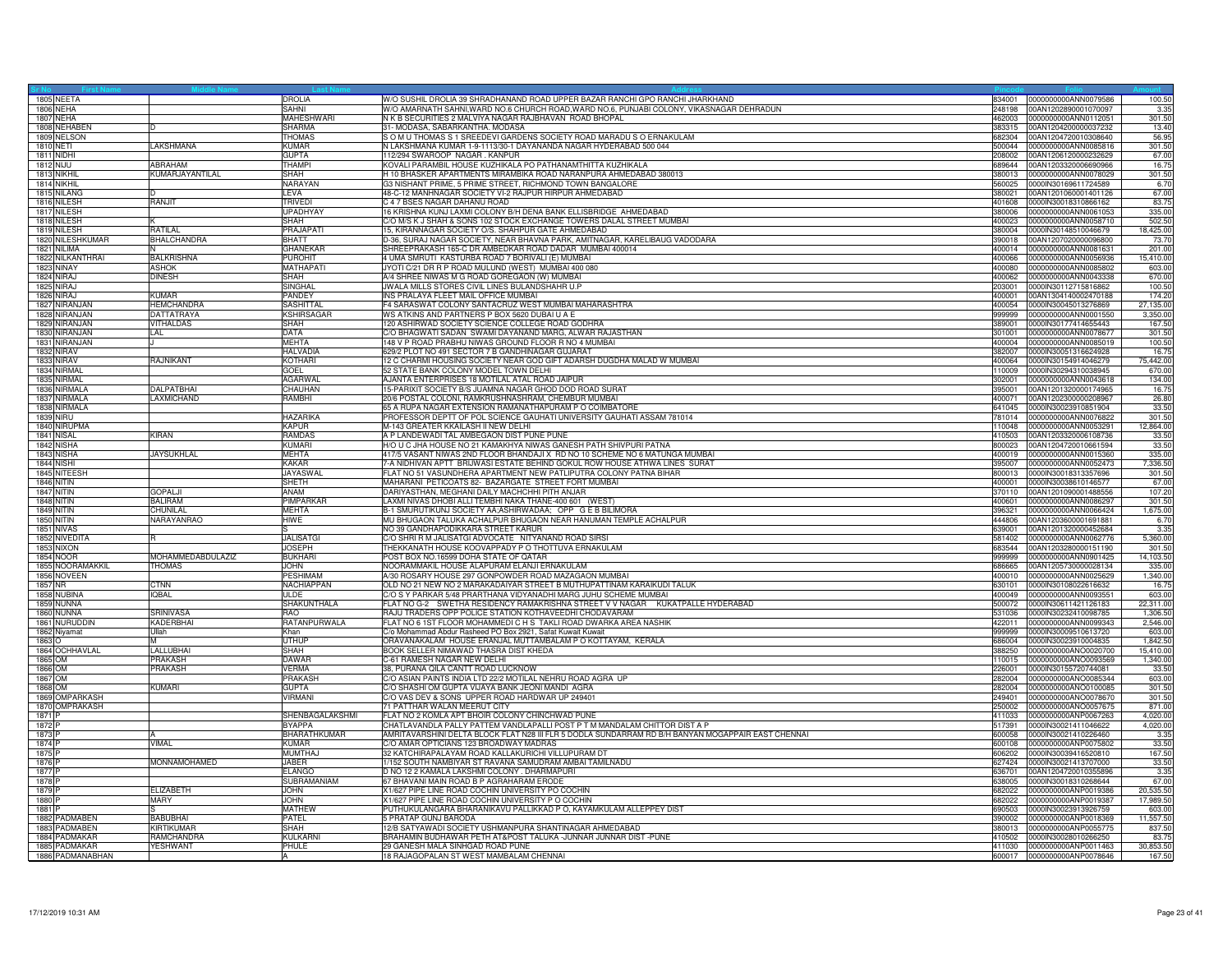| 1887 PADMAVATHI                 |                                 | <b>BATTULA</b>                      | KOMPALLE FL NO 104 SURVEY NO 135 /137 MANASA LAKE VIEW JAYA BHERI PARK KOMPALLE K V RANGAREDDY TELANGANA                                                  | 500014 0000IN30311612188623                                | 16.75            |
|---------------------------------|---------------------------------|-------------------------------------|-----------------------------------------------------------------------------------------------------------------------------------------------------------|------------------------------------------------------------|------------------|
| 1888 PADMINI                    |                                 | PADMANABHAN                         | OLD NO S40 NEW NO 3 32ND CROSS STREET BESANT NAGAR CHENNAI<br>600090                                                                                      | 0000IN30108022105277                                       | 335.00           |
| 1889 PALANIRAJ                  | w                               |                                     | VICTORIA GARDEN 20 INNER RING ROAD FLAT NO 96 CHENNAI<br>600107                                                                                           | 0000000000ANP0077256                                       | 301.50           |
| 1890 PALANISAMY                 |                                 |                                     | KANMANI 77 (NEW NO.68) DEFENCE OFFICERS COLONY EKKADUTHANGAL CHENNAI<br>600032                                                                            | 0000000000ANP0084729                                       | 100.5            |
| 1891 PALLAV                     |                                 | <b>SHETH</b>                        | 2 FULCHAND NIWAS CHOWPATTY SEA FACE MUMBAI                                                                                                                | 400007 0000000000ANP0046233                                | 3,015.00         |
| 1892 PALLAVI                    | <b>VIJAY</b>                    | <b>PITALE</b>                       | 3-209 KAMLESH SOCIETY PLOT 368/4 SHERE PUNJAB COLONY TOLANI NAKA MAHAKALI CAVES ROAD ANDHERI E MUMBAI<br>400093                                           | 0000000000ANP0115337                                       | 301.5            |
| 1893 PALLAVI                    | NATUBHAI                        | PATEL                               | PRABHU NIWAS 22 NEW NAGARDAS RD ANDHERI (E) MUMBAI<br>400069                                                                                              | 0000000000ANP0057527                                       | 1,105.5          |
| 1894 PALLAVI                    |                                 | <b>SHAH</b>                         | 20 SYNDICATE SOCIETY NEAR TOURISM GAURAGE NAVA WADAJ AHMEDABAD<br>380013                                                                                  | 0000000000ANP0076620                                       | 301.50           |
| 1895 PALVINDEF                  | <b>SINGH</b>                    | <b>RATHORE</b>                      | 306 JALAM SINGH KA HATHA LAXMI NAGAR JODHPUR JODHPUR<br>342001                                                                                            | 00AN1203350000412197                                       | 335.00           |
| 1896 PANAMBUR                   | NEELAYA                         | <b>GUJARAN</b>                      | KAILAS A/8 2ND FLOOR 170 SARDAR V P ROAD BORIVLI W MUMBAI<br>400103                                                                                       | 0000IN30075710890398                                       | 2,847.50         |
| 1897 PANAMBUR                   | NEELAYA                         | <b>GUJARAN</b>                      | KAILAS A 8 2ND FLOOR 170 SARDAR V P ROAD BORIVALI WEST MUMBAI<br>400103                                                                                   | 0000IN30018311390497                                       | 1,842.50         |
| 1898 PANBAI                     |                                 | CHHEDA                              | 53 BACHU VILLA RD NO 4 SWASTIC SOCIETY VILE PARLE W MUMBAI 400056<br>400056                                                                               | 0000000000ANP0079301                                       | 301.50           |
| 1899 PANCH                      | <b>GOPALP</b>                   | <b>MONDAL</b>                       | 45/3RD AGIARI LANE BEHIND BULLION EXCHANGE 2ND FLOOR MUMBAI 400003                                                                                        | 400003 0000000000ANP0077621                                | 234.5            |
| 1900 PANDURANG                  | <b>YASHWANT</b>                 | <b>PATHAK</b>                       | 11 SUYOG COLONY PADAMPURA AURANGABAD<br>999999                                                                                                            | 0000000000ANP0101581                                       | 8,040.00         |
| 1901 PANKAJ                     | KUMAR                           | AGRAWAL                             | C/O SHRIK C AGRAWAL 187 A/1 CIVIL LINES BAREILLY U P 243001<br>243001                                                                                     | 0000000000ANP0085153                                       | 603.00           |
| 1902 PANKAJ                     | KALYANMAL                       | CHOUDHARY                           | 3-34 JALARAM SOCIETY NANA BAZAR VALLABHVIDYA NAGAR DIST KAIRA<br>388120                                                                                   | 0000000000ANP0006828                                       | 15,410.0         |
| 1903 PANKAJ                     | KACHRULAL                       | GILDA                               | ATC OLD MONDHA JALNA<br>431203                                                                                                                            | 00AN1207780000005733                                       | 23.4             |
| 1904 PANNA                      | <b>DINKARBHAI</b>               | <b>DESAI</b>                        | 10/446 PANI NI BHIT GANDHI CHOWK BHAGA TALAV SURAT<br>395003                                                                                              | 0000000000ANP0058314                                       | 2,546.00         |
| 1905 PARAG                      | <b>SURESHRAO</b>                | <b>GAWANDE</b>                      | AISHARWAD, I/F VIRALE BUNGLOW, NR.DR.KORPE HOSPITAL, AKOLA                                                                                                | 444001 00AN1303580000040890                                | 53.60            |
| 1906 PARAMESH                   |                                 | <b>SUBRAMONIAM</b>                  | 13/135 PRABHU NIWAS NEAR NATIONAL KANNADA HIGH SCHOOL WADALA MUMBAI<br>400031                                                                             | 0000000000ANP0003669                                       | 1,909.5          |
| 1907 PARAS                      | <b>NATH</b>                     | <b>GUPTA</b>                        | HINDUSTAN PHARMACY P O KANTI DIST.MUZAFARPUR BIHAR<br>999999                                                                                              | 0000000000ANP0051898                                       | 1,675.0          |
| 1908 PARESH<br>1909 PARESH      | RAMANLAL<br><b>KUMAR</b>        | <b>PATEL</b><br>SRIMAL              | A-7 NARAYANNAGAR 2 NEAR RANCHODJI TEMPLE WAGHODIA ROAD VADODARA<br>54 BURTOLLA STREET CALCUTTA                                                            | 361142 00AN1304140001739600<br>700007 0000000000ANP0027767 | 6.7<br>10,519.00 |
|                                 |                                 |                                     |                                                                                                                                                           |                                                            |                  |
| 1910 PARESHKUMAR<br>1911 PARIKH | NAVINCHANDRA<br><b>MEENABEN</b> | SHAH<br><b>DILIPBHAI</b>            | PANJRAPOLE NEAR CITY SUB POST OFICE GODHRA<br>15 JUBILEE COLONY BHUJ GUJARAT BHUJ GUJARAT INDIA<br>370001                                                 | 389001 00AN1201090004015006<br>0000lN30051319901115        | 167.50<br>33.50  |
| 1912 PARIMAL                    | <b>RAJNIKANT</b>                | SHAH                                | NR OLD PRANAMI TEMPLE MOTI CHHIPWAD VALSAD GUJRAT<br>396001                                                                                               | 0000000000ANP0037730                                       | 636.5            |
| 1913 PARITHABEGAM               |                                 |                                     | NO 39 GANDNAPODIKKARA STREET KARUR<br>639001                                                                                                              | 00AN1201320000453314                                       | 6.7              |
| 1914 PARKASH                    | I AI                            | <b>NAGPAL</b>                       | 8/41 INDUSTRIAL AREA KIRTI NAGAR NEW DELHI<br>110015                                                                                                      | 0000000000ANP0011110                                       | 38,223.50        |
| 1915 PARKASH                    | <b>SITARAM</b>                  | <b>KAKAR</b>                        | 4/4502 KUVERSINGH STREET BEGUMPURA SURAT                                                                                                                  | 395003 0000000000ANP0064161                                | 31,791.50        |
| 1916 PARMINDER                  |                                 | <b>KAUR</b>                         | 138 VIVEKANAND PURI AZAD MARG DELHI<br>110007                                                                                                             | 0000lN30135630015789                                       | 16.75            |
| 1917 PARTHA                     | PRATIM                          | <b>KUNDU</b>                        | H B ROAD NEAR OLD GOVT HOSPITAL ASANSOL<br>713301                                                                                                         | 0000lN30039413334773                                       | 3.35             |
| 1918 PARUL                      |                                 | <b>SHAH</b>                         | C/O H.K.TRADING CO 20 NETAJI SUBHAS RAOD 2ND FLOOR G P O POST BOX NO 2857 CALCUTTA<br>700001                                                              | 0000000000ANP0062206                                       | 2,680.00         |
| 1919 PARUL                      | RAJENDRA                        | <b>DOSHI</b>                        | FLAT NO A 1001 RAJ GRANDEUR BEHIND HIRANANDANI HOSPITAL POWAI MUMBAI<br>400076                                                                            | 0000000000ANP0083560                                       | 301.50           |
| 1920 PARUL                      | RAJENDRA                        | <b>DOSHI</b>                        | VIJAYRAJ PLOT NO 427 10TH ROAD NR JAIN TEMPLE CHEMBUR (EAST) MUMBAI                                                                                       | 400071 0000000000ANP0023338                                | 30,853.50        |
| 1921 PARUL                      |                                 | <b>SHAH</b>                         | C/O H K TRADING CO 20 NETAJI SUBHAS ROAD 2ND FLOOR G P O POST BOX NO 2857 CALCUTTA<br>700001                                                              | 0000000000ANP0062130                                       | 2,680.00         |
| 1922 PARUL                      | <b>RAJENDRA</b>                 | <b>DOSHI</b>                        | VIJAYRAJ PLOT NO 427 10TH ROAD NEAR JAIN TEMPLE CHEMBUR (EAST) MUMBAI<br>400071                                                                           | 0000000000ANP0079285                                       | 301.5            |
| 1923 PARVATIDEVI                | <b>RAMPRAKASH</b>               | CHAURASIA                           | ROOM NO.129, RAHIMTULLA BLD 2ND FLR, DR. MAHESHWARI ROAD, MUMBAI<br>400009                                                                                | 00AN1201120000182903                                       | 90.45            |
| 1924 PARVINDERKAUR              | <b>JASPALSINGH</b>              | <b>BHATIA</b>                       | INFRONT OF GUJARATI SCHOOL RAIL TOLY GONDIA GONDIA                                                                                                        | 441614 00AN1201090001010375                                | 100.50           |
| 1925 PARWATIBAI                 | JASHRTHLAL                      | PARDESHI                            | 1542 KING GATE AHMEDNAGAR MAHARASHTRA-                                                                                                                    | 414001 0000000000ANP0046266                                | 134.00           |
| 1926 PARWATIBAI                 | <b>JASHRTHLAL</b>               | <b>PARDESHI</b>                     | <b>1542 KING GATE AHMEDNAGAR MAHARASHTRA-</b><br>414001                                                                                                   | 0000000000ANP0046256                                       | 134.00           |
| 1927 PATANJALI                  |                                 | <b>NINNE</b>                        | C/O PANKAJ M THANEKAR 4/22 WALMIKINAGAR SOCIETY MITHBANDAR ROAD THANE (E)<br>400603                                                                       | 0000000000ANP0070882                                       | 4,020.00         |
| 1928 PATEL                      | <b>BHARATKUMAR</b>              | <b>GANPATLAL</b>                    | B/88, HARINANDAN TENAMENT ARBUDANAGAR ROAD ODHAV AHMEDABAD<br>382415                                                                                      | 0000lN30148540009322                                       | 33.50            |
| 1929 PATEL                      | <b>MENESH</b>                   |                                     | FARITOSH SOCIETY NEAR ST XAVIER SCHOOL NARANPURA AHMEDABAD<br>380013                                                                                      | 0000000000ANP0092522                                       | 301.50           |
| 1930 PATEL                      | DHANSUKHLAL                     | <b>BHUDARDAS</b>                    | 3 PATEL NAGAR SOCIETY B/H DATTATRAYA SOCIETY PATAN<br>384265                                                                                              | 0000lN30127630728931                                       | 15,711.50        |
| 1931 PATEL                      | ALBHAI                          | <b>ISHWARBHAI</b>                   | ARPOJ VAS, VAVOL, DIST.GANDHINAGAR.<br>382016                                                                                                             | 0000lN30034310210794                                       | 335.0            |
| 1932 PATEL                      | <b>GHANSHYAM</b>                | JAGJIVANDAS                         | 14 KRISHNA SWAMIGUNATITNAGAR SOC NEAR MANAVMANDIR MEMNAGAR AHMEDABAD<br>380052                                                                            | 0000000000ANP0093578                                       | 67.00            |
| 1933 PATHASUMATI                |                                 | CHANDULAL                           | C/O CHANDULAL PURSHOTTAM RAVI PARK-13 SHRI KRISHNA SHARNAMAH B/H AC SOCIETY KALAWAD ROAD RAJKOT<br>360005                                                 | 0000000000ANP0902636                                       | 603.00           |
| 1934 PATRICIA                   |                                 | <b>JOSE</b>                         | PEEJAY HOME NEELAMKAVIL HOUSE P O PERAMANGALAM THRISSUR<br>680545                                                                                         | 0000000000ANP0100852                                       | 603.00           |
| 1935 PATRICK                    | DE                              | <b>SOUSA</b>                        | VAZ BUILDING NEXT TO SONAPUR CHURCH MARINE LINES MUMBAI                                                                                                   | 400002 0000000000ANP0061351                                | 4,824.00         |
| 1936 PATTANASETTY               |                                 | NAGARAJA                            | HOUSE NO 53 BRAMIN STREET 7TH WARD SANDUR<br>583119                                                                                                       | 0000lN30113526727712                                       | 26.80            |
| 1937 PAVAN                      | PRITHAVIRAJ                     | <b>JAIN</b>                         | HOUSE NO 1410 LANE NO 4 BANK STREET LA DHULE                                                                                                              | 424001 0000IN30177415724809                                | 167.50           |
| 1938 PAVAN                      | PRITHAVIRAJ                     | <b>JAIN</b>                         | 4TH LANE 1410 BANK STREET DHULE (M S)                                                                                                                     | 424001 0000000000ANP0091966                                | 134.00           |
| 1939 PAVANI                     | <b>DEVI</b>                     | KANKARIYA                           | D NO.5-37-183/A 4/9 BRODIPET GUNTUR                                                                                                                       | 522002 0000IN30169610984776                                | 100.50           |
| 1940 PAVITRA                    |                                 | PERUMKADU                           | 13 107 C V C PARK ROAD GUDUR NELLORE DISTRICT                                                                                                             | 524101 00AN1204340000059122                                | 16.75            |
| 1941 PAWAS                      |                                 |                                     | STATE BANK OF INDIA MAIN BRANCH MUSSOORIE MUSSOORIE<br>248179                                                                                             | 00AN1204720010082845                                       | 6.7              |
| 1942 PEEYUS                     |                                 |                                     | PUTHUR HOUSE PUDURUTHY P O THRISSUR DT KERALA<br>680623                                                                                                   | 0000IN30163740607396                                       | 13.40            |
| 1943 PENUMALLU                  | <b>SUBBI</b>                    | <b>REDDY</b>                        | D NO 1-46-8 6TH WARD SAMMANGI VARI VEEDHI TUNI EAST GODAVARI<br>533401                                                                                    | 00AN1203810000090539                                       | 3.35             |
| 1944 PERUMALSAMY                |                                 | <b>DURAIRAJ</b><br><b>MITHAWALA</b> | MAIN NADAR COMPLEX NO 18 IMPERIAL ROAD CUDDALORE O T CUDDALORE                                                                                            | 607003 0000IN30177412653969                                | 33.50            |
| 1945 PERVIZ                     | <b>RUSI</b>                     |                                     | 405 SIBYLLE APARTMENTS PLOT NO 65 WORLI MUMBAI                                                                                                            | 400018 0000000000ANP0097591                                | 4,020.00         |
| 1946 PHILIP                     |                                 | <b>JOSE</b><br>SACRAFAMILIA         | KAVUNNUKATTIL 5 KIDANGOOR SOUTH P O VAIKOM VAIKOM<br>686583                                                                                               | 0000IN30089610323239                                       | 335.00           |
| 1947 PHILIP<br>1948 PHOOL       | <b>ANTHONY</b><br>PATTI         | PANDEY                              | C/O MRS DLIVIA D'SOUZA VICTORY MANSION GR FLOOR SITADEVI TEMPLE RD, MAHIM MUMBAI<br>400016<br>QT NO B-1 ORIENT CEMENT COLONY DEVAPUR CEMENT WORK ADILABAD | 0000000000ANP0086127<br>504218 00AN1203020000084572        | 301.50<br>117.25 |
| <b>1949 PHUL</b>                | <b>KUMARI</b>                   | <b>SINGH</b>                        | C/O BRAJ KISHORE PRASAD SINGH ADV. CHAPRA NIWAS NR DUJRA DEVIASTHAN EAST BUSHA COLONY PATNA<br>800001                                                     | 0000000000ANP0027481                                       | 15,410.0         |
| 1950 PILLAPAKKAM                | NATTU                           | KRISHNASWAMI                        | FLAT NO 7 PLOT NO 47 ANJALI SION EAST MUMBAI<br>400022                                                                                                    | 0000000000ANP0003852                                       | 30,853.5         |
| 1951 PILOO                      | PIROJSHAW                       | <b>BHARDA</b>                       | KARANI WIDOWS BLOCK GROUND FLOOR ROOM NO 2 GILDER LANE OPP NAVJIVAN SOCIETY LAMINGTON ROAD MUMBAI<br>400008                                               | 0000000000ANP0077613                                       | 301.5            |
| 1952 PITAMBER                   | <b>NARANDAS</b>                 | <b>BHARAKHDA</b>                    | A-5 POPULAR HOUSE 1ST FLOOR BESANT STREET SANTACRUZ WEST MUMBAI 400054<br>400054                                                                          | 0000000000ANP0078911                                       | 301.5            |
| 1953 PIYUSH                     |                                 | <b>GOENKA</b>                       | 5-C SHANTI-KUNJ 52/2-B HAZRA ROAD CALCUTTA<br>700019                                                                                                      | 0000000000ANP0064534                                       | 2,512.50         |
| 1954 PIYUSH                     |                                 | <b>SHETH</b>                        | I TRIVENI SAI BABA LANE OPP SAIBABA MANDIR VALLABH BAUG LANE GHATKOPAR EAST MUMBAI MAHARASHTRA<br>400077                                                  | 0000lN30051310897166                                       | 103.85           |
| 1955 PIYUSH                     |                                 | <b>AGARWAL</b>                      | E-445 KAMLA NAGAR AGRA 282005<br>282005                                                                                                                   | 0000000000ANP0090304                                       | 402.00           |
| 1956 PIYUSHKUMAR                |                                 | <b>GANDHI</b>                       | AT- BAKOR TA-KHANPUR DIST-PANCHMAHAL BAKOR<br>389230                                                                                                      | 00AN1201090004883883                                       | 1,005.00         |
| 1957 POLISETTY                  | MALLIKARJUNA                    | <b>RAO</b>                          | H NO 4-22-50 2ND FLOOR 1ST LINE GOUTHAMI NAGAR KORITEPADU GUNTUR<br>522007                                                                                | 0000lN30039412164555                                       | 502.5            |
| 1958 POMIT                      |                                 | <b>WADHAWAN</b>                     | 724 1ST FLOOR LAXMI BAI NAGAR NEAR INA MARKET NEW DELHI DELHI<br>110023                                                                                   | 0000lN30051317634452                                       | 3.3 <sup>5</sup> |
| 1959 POOJA                      |                                 | MUNJAL                              | B-19 GREATER KAILASH PART-I NEW DELHI                                                                                                                     | 110048 00AN1203020000074319                                | 391.95           |
| 1960 POONAM                     |                                 | RAHEJA                              | BACK SIDE OF C-9-12 PIMPRI COLONY PUNE<br>411017                                                                                                          | 0000000000ANP0096743                                       | 301.50           |
| 1961 POONAM                     |                                 | RALLAN                              | 39 LAJPAT KUNJ CIVIL LINES AGRA 2<br>282002                                                                                                               | 0000000000ANP0087400                                       | 301.50           |
| 1962 POONAM                     | OMPRAKASH                       | <b>JOGESHWAR</b>                    | FLAT NO - B-104 MANALI SOCIETY HIMALAYA SOCIETY MILIND NAGAR GHATKOPAR(W) MUMBAI<br>400086                                                                | 00AN1206380000095151                                       | 103.85           |
| 1963 POPATRAO                   | RAMCHANDRA                      | KADAM                               | F 58 GANATHIRAJ CHSL MITHAGHAR ROAD MULUND E MUMBAI<br>400081                                                                                             | 00AN1201330000779725                                       | 3.35             |
| 1964 POTLURI                    | <b>HARI</b>                     | PRASAD                              | HOUSE NO.5/97/2 CHANDANAGAR R.R.DISTRICT, HYDERABAD ANDHRAPRADESH<br>500050                                                                               | 0000lN30169610391256                                       | 33.50            |
| 1965 POTTURI                    | <b>VENKATA</b>                  | <b>USHARAN</b>                      | 23-1-97 LAKSHMI JEWELLERS SANTHA BAZAR CHIRALA<br>523155                                                                                                  | 0000IN30037810183546                                       | 13.40            |
| 1966 POURNIMA                   | <b>KUMOD</b>                    | SHAH                                | 11 WALCHAND TERRACE TARDEO MUMBAI 400034                                                                                                                  | 400034 0000000000ANP0087598                                | 301.50           |
| 1967 PRABHA                     | MANHAR                          | <b>MAHESHWAR</b>                    | AMBICA BHAVAN 5. SHAKTI PLOT MORBI GUJRAT                                                                                                                 | 363641 0000IN30015910188898                                | 134.00           |
| 1968 PRABHA                     | <b>BALA</b>                     | SUBRAMANIAN                         | S 27 E PONNAMBALAM SALAI K K NAGAR CHENNAI                                                                                                                | 600078 0000IN30267930327366                                | 502.50           |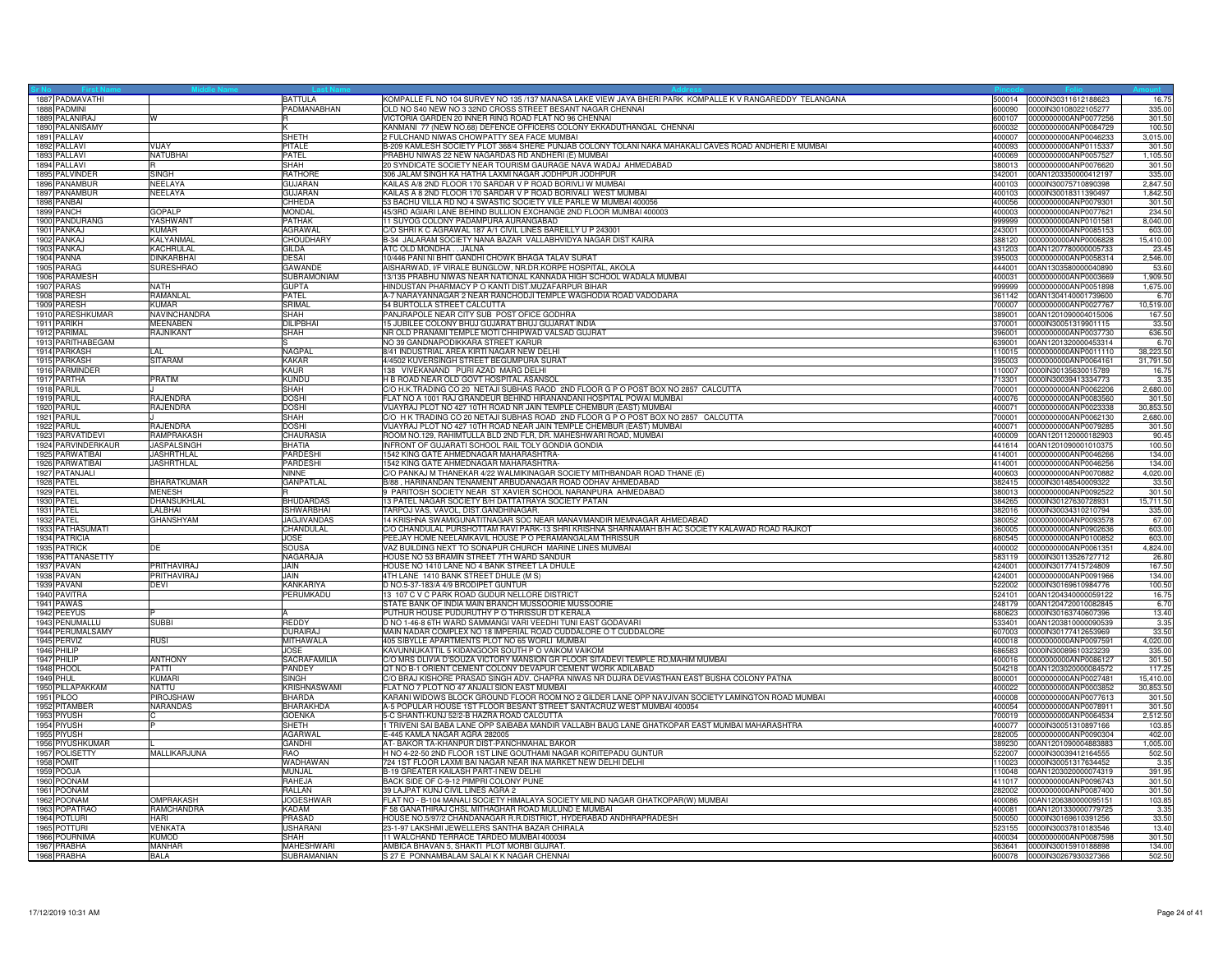| 1969 PRABHAKAR               |                    | SUSARLA                     | C/O K V SUBRAHMANYAM 315 ADITYA APTS. 6-3-671 PUNJA GUTTA HYDERABAD (A P)                                                         | 500482 | 0000000000ANP0030549                                       | 17,989.5         |
|------------------------------|--------------------|-----------------------------|-----------------------------------------------------------------------------------------------------------------------------------|--------|------------------------------------------------------------|------------------|
| 1970 PRABHAKER               |                    | VAIDYA                      | VAIDYABHAWAN MARDIKATTA CUNCOLIM SALCETE                                                                                          | 403001 | 0000000000ANP0021373                                       | 15,410.0         |
| 1971 PRABHAT                 |                    | KHEMKA                      | 63 GOLD MIST GULMOHAR ROAD J V P D SCHEME JUHU VILE PARLE (W) MUMBAI                                                              |        | 400049 0000000000ANP0068790                                | 16,080.00        |
| 1972 PRABHAVATHI             |                    |                             | VAISHANAVI WARD NO III H NO 34 SADANANDA KAMATH ROAD MAHALAXM KARKALA                                                             |        | 574104 00AN1201320000824447                                | 33.50            |
| 1973 PRADEEP                 | CHANDRA            | KATHI                       | ROAD NO 7 BANJARA HILLS HYDERABAD ANDHRA PRADESH                                                                                  | 500034 | 0000000000ANP0008824                                       | 10,284.50        |
| 1974 PRADEEF                 | KAMATH             |                             | NO 207 USHODAYA ELITE NEAR PADMAVATHI MEENAKSHI KALYAN MANTAP H V HALLI RAJARAJESHWARI NAGAR BANGALORE                            | 560098 | 0000000000ANP0097449                                       | 603.00           |
| 1975 PRADEEP                 |                    | P                           | T.C 9/1948, K-180 KOCHAR ROAD, SASTHAMANGALAM THIRUVANANTHAPURAM KERALA                                                           |        | 695010 0000IN30189510025545                                | 10.05            |
| 1976 PRADEEP                 |                    | <b>JADHAV</b>               | ROOM NO. 15, ABDUL CHL, RANI SATI MARG, MAGBOOL COMP, PATHANWADI, MALAD EAST, MUMBAI, MAHARASHTRA                                 | 400097 | 0000IN30226910675657                                       | 33.50            |
| 1977 PRADEEP                 | <b>SHRIDHAR</b>    | PATIL                       | H NO 17 SHRIRAM HSG SOC YEOLA NASHIK                                                                                              |        | 423401 0000IN30051313378682                                | 33.50            |
| 1978 PRADHUMAN               | <b>SHANTILAL</b>   | ZAVERI                      | DHANLAXMI P ZAVERI 2223 GIANERA ST SANTA CLARA CA U S A-95054-1321                                                                | 999999 | 0000000000ANP0902154                                       | 201.00           |
| 1979 PRADIP                  |                    | <b>DHOLARIA</b>             | AA;SWASTIKAA; RAJMOTI NAGAR UPLETA                                                                                                | 360490 | 0000000000ANP0054366                                       | 536.00           |
| 1980 PRADIF                  |                    | <b>SHAH</b>                 | 1557 SHUKRAWAR PETH R NO 24 LAXMI NARAYAN MARKET 1ST FLOOR PUNE                                                                   |        | 411002 0000000000ANP0021148                                | 30,853.50        |
| 1981 PRADIF                  | LAKHAMSHI          | SAVLA                       | 19/13 SAHAKAR NAGAR BEHIND WADALA BUS DEPOT WADALA MUMBAI                                                                         |        | 400031 0000IN30115113031414                                | 335.00           |
| 1982 PRADIP                  | KUMAR              | <b>DAS</b>                  | C/O IDBI BANK LTD FERGUSSON COLLEGE RD DYNANESHWAR PADUKA CHOWK PUNE                                                              |        | 411004 0000IN30045011699854                                | 33.50            |
| 1983 PRADIP                  | <b>AMBADAS</b>     | <b>JUNGADE</b>              | H NO 22 B MALUNAGAR BADNERA ROAD SATURNA NEAR BHATWADI AMRAVATI AMRAVATI                                                          | 444607 | 00AN1201060002310927                                       | 33.50            |
| 1984 PRAFUL                  |                    | PAREKH                      | 16 PARWATI NIWAS PAINAGAR BORIVALI WEST MUMBAI 400092                                                                             | 400092 | 0000000000ANP0079531                                       | 301.50           |
| 1985 PRAFULLA                | <b>KRISHNAJI</b>   | <b>CHITNIS</b>              | 4/11 KUDALE PATIL COMPLEX S NO 33/14/7 WADGAON BK PUNE MAHARASHTRA                                                                | 411041 | 0000lN30051316655186                                       | 33.50            |
| 1986 PRAFULLA                | SWARUPCHAND        | SHINGAVI                    | 161/62 DWARIKA APT MUKUND NAGAR PUNE                                                                                              |        | 411037 0000lN30177412625205                                | 3.35             |
| 1987 PRAFULLABEN             | DIPAKCHANDRA       | DAVE                        | 7-, TRUPTI BUNGLOW PRAMUKH SWAMIMARG ANAND                                                                                        |        | 388001 0000IN30063610262850                                | 16.75            |
| 1988 PRAGATI                 | SAMANT             | <b>SINGHAR</b>              | C/O MURALIDHAR SINGHAR CHILIKA RD AT & PO BALUGAON DIST KHURDHA                                                                   | 752030 | 0000000000ANP0100135                                       | 4,020.00         |
| 1989 PRAGNA                  | PARMANANDDAS       | <b>DOSHI</b>                | 9 JAY MAHAL 11 FLR 29 DADABHAI ROAD VILE PARLE WEST MUMBAI                                                                        | 400056 | 0000000000ANP0030109                                       | 3,517.50         |
| 1990 PRAHLAD                 |                    | <b>DAMMAN</b>               | 1568 SECTOR B SCHEME NO 71 INDORE M P                                                                                             |        | 452009 0000000000ANP0113572                                | 904.5            |
| 1991 PRAHLAD                 |                    | MAHESHWARI                  | C/O K L DAMMANI 1568 SECTOR B SCHEME NO 71 INDORE                                                                                 |        | 452009 0000000000ANP0095501                                | 4,154.00         |
| 1992 PRAKASH                 | PRANLAL            | MEHTA                       | GOVALSTREET VANIAVAD BHUJ KUTCH GUJARAT                                                                                           |        | 370001 0000000000ANP0006350                                | 3,852.50         |
| 1993 PRAKASH                 | KANTILAL           | THAKKAR                     | DEV NIVAS NEAR RLY CROSSING BEHIND JANKALYAN GOL LIMDA MANINAGAR AHMEDABAD                                                        | 380008 | 0000000000ANP0093854                                       | 301.50           |
| 1994 PRAKASH                 | <b>GORDHANDAS</b>  | <b>BRAHMBHATI</b>           | BAJWADA KHATRI POLE MITHAWALAS KHADKI BARODA                                                                                      | 390001 | 0000000000ANP0018426                                       | 3,417.00         |
| 1995 PRAKASH                 | SURYAKANT          | SHAH                        | 21/B KAILASH SOCIETY OPP FIRE BRIDGED STATION WAGHO BARODA                                                                        | 390019 | 00AN1201320000522506                                       | 3.3              |
| 1996 PRAKASH                 | <b>GORDHANDAS</b>  | <b>BRAHMBHATI</b>           | HOUSE NO 27 NILKHANT SOCIETY NEAR VASUNDHRA SOCIETY WAGHODIYA ROAD AJWA ROAD PADRA VADODARA                                       | 390019 | 0000000000ANP0082528                                       | 301.50           |
| 1997 PRAKASH                 | VRAJLAL            | SHAH                        | 1/B SIDDHARATNA APTS 1ST FLR FLAT # 1-B BHATHAR ROAD NANPURA POST SURAT                                                           |        | 395001 0000000000ANP0023949                                | 30,853.50        |
| 1998 PRAKASH                 | CHANDRA            | <b>GOTHI</b>                | CIVIL LINES BETUL MP.                                                                                                             | 460001 | 0000IN30133019994090                                       | 67.00            |
| 1999 PRAKASH                 | CHANDRA<br>CHANDK  | JAIN                        | MOTI KUNJ 21 B ASHOKA GARDEN RAISEN ROAD BHOPAL 462023<br>19/2 NEHRU NAGAR BHILAI CHATTISGARH                                     | 462023 | 0000000000ANP0076918                                       | 67.00<br>167.50  |
| 2000 PRAKASH                 |                    | <b>GOLCHHA</b>              |                                                                                                                                   |        | 490020 0000lN30045011276590                                |                  |
| 2001 PRAKASH                 | <b>BHASKAR</b>     | <b>MUJUMDAR</b>             | CANARA BANK DIVISIONAL OFFICE NMDC BUILDING 10-3-311/A CASTLE HILLS MASAB TANK HYDERABAD                                          |        | 500028 0000000000ANP0025394                                | 15,410.00        |
| 2002 PRAKASH<br>2003 PRAKASH | PRANLAL            | MEHTA<br><b>KUMAR</b>       | GOVAL STREET WANIYAVAD BHUJ KUTCH 370001 MEHDIPATNAM<br>52 N S C BOSE ROAD 1ST FLOOR MADRAS 600079                                | 600079 | 500028 0000000000ANP0086463<br>0000000000ANP0091701        | 134.00<br>603.00 |
|                              |                    |                             |                                                                                                                                   |        |                                                            |                  |
| 2004 PRAKASH<br>2005 PRAKASH | <b>WAMANRAO</b>    | <b>AROOR</b><br><b>MORE</b> | 72 R CHENSNEY EST COMMDR IN CH RD MADRAS 600105<br>R NO. 5, FRUITWALA BLDG VAISHALI ROAD, LINES, DK ROAD RANI BAUG BYCULLA MUMBAI | 600105 | 0000000000ANP0084424                                       | 134.00           |
| 2006 PRAKASH                 | SADASHIV           | GANGAL                      | B 23/103, ANAND NAGAR SHIVAJI ROAD DAHISAR EAST MUMBAI                                                                            | 400027 | 00AN1201090005123292<br>400068 00AN1301540000163861        | 670.00<br>83.7   |
|                              | ID                 | KULKARNI                    | D 86 TYPE D KAIGA TOWNSHIP NEAR TEMPLE MALLAPUR KARWAR KARNATAKA                                                                  |        |                                                            |                  |
| 2007 PRALHAD<br>2008 PRAMILA |                    | KOTHARI                     | GURU RAJENDRA NAGAR, RAJGARH                                                                                                      |        | 581400 0000IN30051316479466<br>454116 00AN1201700000051843 | 3.35<br>33.50    |
| 2009 PRAMILA                 |                    | <b>GULATI</b>               | 204 SHAHID BHAGAT SINGH CHOWK ADARSH NAGAR JAIPUR                                                                                 | 302004 | 0000000000ANP0064942                                       | 201.00           |
| 2010 PRAMOD                  | <b>BABURAO</b>     | <b>AKOLKAR</b>              | 38 GIRDHARI SADAN D L VAIDYA ROAD DADAR MUMBAI                                                                                    |        | 400028 0000000000ANP0090905                                | 301.50           |
| 2011 PRAMOD                  | KUMAR              | <b>UPADHYAYA</b>            | DX 13 BHASE METROSATELLICITY HAMSPALBALIANTA BHUBANESWAR                                                                          |        | 752101 00AN1204470007506695                                | 499.1            |
| 2012 PRAMOD                  | KUMAR              | YADAV                       | K 49/6 AMBIA MANDI PILIKOTHI VARANASI UP 221001                                                                                   |        | 221001 0000000000ANP0078557                                | 301.50           |
| 2013 PRAMOD                  | <b>KUMAR</b>       | TODI                        | C/O JAMUNALAL MANNALAL 161/1 M G ROAD CALCUTTA                                                                                    | 700007 | 0000000000ANP0060776                                       | 2.010.00         |
| 2014 PRAMODBHA               |                    | KANTAWALA                   | G-202, VIMALNATH COMP. H. T. ROAD SUBHANPURA VADODARA                                                                             | 390023 | 0000lN30199110210060                                       | 134.0            |
| 2015 PRANAV                  | <b>ARUNKUMAR</b>   | <b>DAVE</b>                 | B 772 NU 4 GANDHIDHAM                                                                                                             | 370201 | 00AN1304140001975658                                       | 77.0             |
| 2016 PRASAD                  | LAXMIKANT          | <b>BHANAP</b>               | SANT EKNATH HOSPITAL E 004 KHINVASARA WOODS ULKANAGARI GARKHEDA AREA AURANGABAD                                                   |        | 431005 00AN1203760000282649                                | 33.50            |
| 2017 PRASAD                  | NARHARI            | KARANJKAR                   | OVI F P 10 N PARIJAT HOTEL PANCHGANI SATARA PANCHGANI                                                                             |        | 415001 00AN1202990000259156                                | 30.15            |
| 2018 PRASAD                  |                    | <b>JAMSANDEKAR</b>          | 14 CHAITALI CO-OP SHG SOC OFF WESTERN EXPRESS HIGHWAY BANDRA (E) MUMBAI                                                           | 400051 | 0000000000ANP0095217                                       | 301.50           |
| 2019 PRASAD                  |                    |                             | MUNDY MERCHANT POST BOX NO 1 HINDUPUR 515201                                                                                      | 515201 | 0000000000ANP0078148                                       | 301.50           |
| 2020 PRASANNA                | <b>KUMARI</b>      | <b>PRODDUTURI</b>           | 6-27 GANGASTHAN PHASE 111 GOPANPALLI NIZAMABAD NIZAMABAD TELANGANA                                                                |        | 503003 0000lN30311611717387                                | 16.7             |
| 2021 PRASHANT                | <b>PUNDALIK</b>    | <b>ALAWE</b>                | AT POST MANGAON TAL KUDAL Kudal                                                                                                   |        | 416520 00AN1202700000165041                                | 164.1            |
| 2022 PRASHANT                | KUMAR              | <b>JAIN</b>                 | 304 SHANTINATH KRISHANAGAR OPP SHASHI PRABHU CHOWK NR RUPANI CIRCLE BHAVNAGAR                                                     |        | 364002 0000IN30223610008895                                | 3.35             |
| 2023 PRASHANT                |                    | <b>DANG</b>                 | HOUSE NO - 202 / 14 MAHALLA MATA RANI KHANNA                                                                                      | 141401 | 0000IN30220111435503                                       | 13.40            |
| 2024 PRASHANT                | VIDYADHARMISHRA    | <b>HUF</b>                  | HANSA VIHAR, SHRIKANT VERMA MARG, VYAPAR VIHAR ROAD, BILASPUR                                                                     | 495001 | 00AN1201130000256712                                       | 365.1            |
| 2025 PRASHANT                | KUMAR              | JHA                         | B 603 MAHINDRA AURA SECTOR 110 A NEW PALAM VIHAR CHOMA 62 GURGAON HARYANA INDIA                                                   |        | 122017 0000lN30051318143242                                | 33.50            |
| 2026 PRASHANTH               | <b>KUMARPAI</b>    | DR                          | PANCHAVATI COLONY 2 ND CROSS, PARISHRUTI, SAHYADRI HOSPITAL D.T.ROAD, SHIMOGA                                                     | 577202 | 0000lN30023911391932                                       | 67.00            |
| 2027 PRASUNAMBA              |                    | REDDY                       | C/O Y.S. BHASKARA RAO PLOT NO. 228 TIRUMALA NAGAR MEERPET HYDERABAD                                                               | 500040 | 0000000000ANP0047450                                       | 19,296.00        |
| 2028 PRATAAPAGIRI            | <b>UDAY</b>        | <b>BHASKAR</b>              | PLOT 56 NAVODAYA COLONY EIAMMABANDA ROAD OPP-K P H B COLONY, KUKATPALLY HYDERABAD, ANDHRA PRADESH                                 | 500072 | 0000lN30021412524539                                       | 90.45            |
| 2029 PRATHAP                 | <b>JA</b>          | <b>REDDY</b>                | 34 JIGALA ANEKAL BANGALORE                                                                                                        | 562106 | 00AN1202990000230977                                       | 670.00           |
| 2030 PRATIMA                 | <b>VIVEK</b>       | <b>HATODE</b>               | 204, HEENA ARCADE PREMISES CHS, 2ND FLR, ABOVE ALLAHABAD BANK BANDIVALI HILLS, S.V.ROAD, JOGESHWARI (WEST), MUMBAI                | 400102 | 0000lN30226910121677                                       | 3.35             |
| 2031 PRAVEEN                 | MADANLAL           | <b>SHARMA</b>               | 12/301, FLOWER VALLEY, OPP ESTERN EXPRESS HIGHWAY, THANE                                                                          |        | 400601 00AN1204000000155547                                | 33.50            |
| 2032 PRAVEEN                 |                    | CHOUDHARY                   | B 1310 PEARL HEIGHTS YARI ROAD VERSOVA MUMBAI MAHARASHTRA                                                                         |        | 400061 0000IN30302861125976                                | 40.20            |
| 2033 PRAVEEN                 | <b>KUMAR</b>       | <b>GUNDLA</b>               | NO 17 195 INDRA NAGAR COLONY SHADNAGAR MAHABUBNAGAR                                                                               | 509216 | 00AN1203600002209295                                       | 33.5(            |
| 2034 PRAVEEN                 |                    | <b>TRIPATHI</b>             | FLAT NO.1811/1812 MAGNUM TOWER LOKHANDWALA COMPLEX ANDHERI (W) MUMBAI                                                             | 400058 | 0000000000ANP0052698                                       | 8,844.0          |
| 2035 PRAVEEN                 |                    | VIJAYAN                     | NADUKUDY THAMARACHAL KIZAKKAMBALAM P O ERNAKULAM                                                                                  | 683562 | 0000IN30023913049875                                       | 67.00            |
| 2036 PRAVEENA                |                    |                             | BEHIND PMS SCHOOL CIVIL LINES MORADABAD UTTAR PRADESH                                                                             |        | 244001 0000IN30267931111179                                | 61,707.0         |
| 2037 PRAVIN                  | <b>KUMAR</b>       | ANCHAN                      | 602, MANJUSHREE PLOT 21, SECTOR -7, KOPERKHAIRNE NAVI MUMBAI NAVI MUMBAI                                                          |        | 400709 00AN1201750000061948                                | 83.7             |
| 2038 PRAVIN                  | CHUNILAL           | <b>SOLANKI</b>              | 77 ASHOK SOCIETY NO 2 KARELI BAUG BARODA GUJARAT STATE                                                                            | 390018 | 0000000000ANP0094647                                       | 167.50           |
| 2039 PRAVIN                  | <b>GAJENDRA</b>    | <b>JADHAV</b>               | 3810/1/11, DATTA NAGAR BARSHI                                                                                                     | 413401 | 00AN1202000000300741                                       | 3.35             |
| 2040 PRAVIN                  | M                  | <b>AJMERA</b>               | 57 VRUNDAVAN BUNGLOW OPP SOMESHWAR JAIN TEMPLE 132 FEET RING ROAD AHMEDABAD                                                       |        | 380015 0000IN30039410707450                                | 502.50           |
| 2041 PRAVIN                  | GOVIND             | PATEL                       | FLAT NO 502 D WING RAMWADI CHS LTD J P ROAD ANDHERI W MUMBAI                                                                      |        | 400058 00AN1203320001917107                                | 67.0             |
| 2042 PRAVINA                 | MANAHARKUMAR       | <b>MODI</b>                 | 367 NEAR GHEEKANTA POST OFFICE AHMEDABAD                                                                                          |        | 380001 0000000000ANP0006174                                | 7,671.5          |
| 2043 PRAVINCHANDRA           |                    | <b>GADHIA</b>               | C/O THA PRADEEP VRAJLAL NR TOWER AMRELI 365601                                                                                    | 365601 | 0000000000ANP0091008                                       | 301.5            |
| 2044 PRAVINKUMAR             | GANESHBHAIBALCHAND | PATEL                       | HOUSE NO 3/14/90 SALATWADO PARABADI'S KHANCHO GUNDIKHAD MANARO VISNAGAR (N G)                                                     | 384315 | 0000000000ANP0004883                                       | 2,546.0          |
| 2045 PREM                    | SAGAR              | GARG                        | H NO 1821/1 MOTI BAGH ADDA RAIKOT JAGRAON PUNJAB                                                                                  | 142026 | 0000lN30114311126419                                       | 33.5             |
| 2046 PREM                    | <b>SUKH</b>        | <b>AGGARWAL</b>             | RAM KUMAR IRON STORE . HANUMANGARH HANUMANGARH                                                                                    |        | 335513 00AN1201210100483593                                | 670.0            |
| 2047 PREM                    | <b>DEVI</b>        | <b>DAGA</b>                 | FLAT NO 603 VANDANA APPT 22/1 ALIPORE ROAD KOLKATA WEST BENGAL                                                                    | 700027 | 0000000000ANP0086908                                       | 234.5            |
| <b>2048 PREM</b>             | LAKHMICHAND        | <b>KESWAN</b>               | FLAT 11 NEW CREATION CO OP HOUSING SOCIETY 5TH ROAD KHAR MUMBAI                                                                   |        | 400052 0000000000ANP0030349                                | 30,853.5         |
| 2049 PREMA                   |                    | <b>KANDOL</b>               | SHRI RAM BHAVAN, A FLAT NO 10 III FLOOR, BHAYADAR (W) DIST THANE 401 101                                                          |        | 401101 0000000000ANP0085661                                | 301.5            |
| 2050 PREMKUMAR               | <b>KHUSHALDAS</b>  | <b>GIANANI</b>              | A 60 AKSHAR BUNGLOWS B/H NAND SOCIETY AKSHAR CHOWK OLD PADRA ROAD VADODARA, GUJARAT                                               |        | 390020 0000IN30021412159106                                | 871.00           |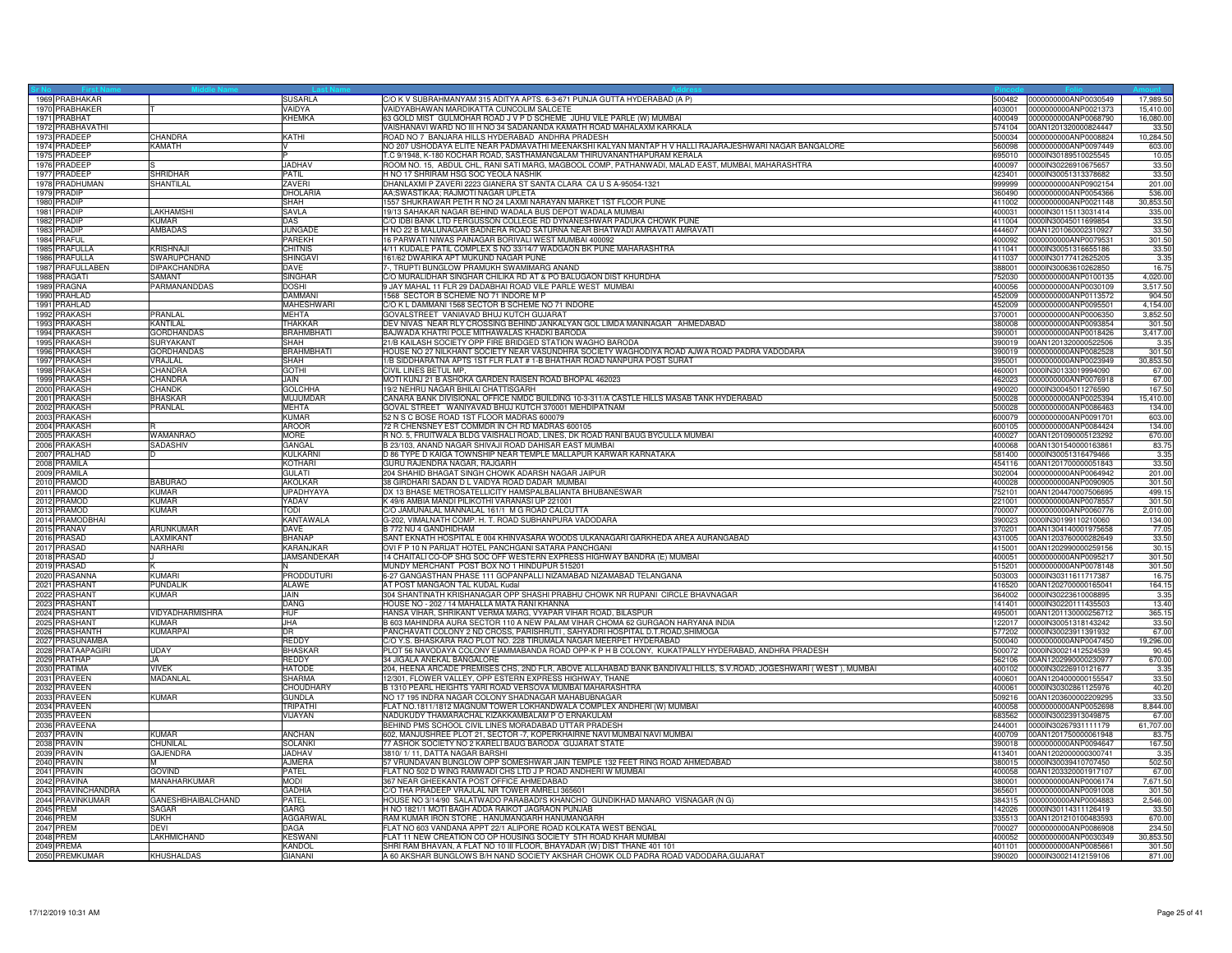| 2051 PRITHVI        | CREDITANDLEASING   | LIMITED               | 462 A B NAIR ROAD JUHU MUMBAI                                                                     | 400049 | 0000000000ANP0100394        | 80,400.00 |
|---------------------|--------------------|-----------------------|---------------------------------------------------------------------------------------------------|--------|-----------------------------|-----------|
| 2052 PRIYA          |                    |                       | D/O DR G KANNUSAMY 29 POST OFFICE STREET PERAMBALUR TRICHY DIST                                   | 621212 | 0000000000ANP0090513        | 301.50    |
| 2053 PRIYA          | DASHI              | <b>NANGIA</b>         | 3A- ANAND KUNJ BARODIA KABIR MARG BANI PARK JAIPUR                                                | 302016 | 0000000000ANP0051741        | 536.00    |
| 2054 PRIYA          |                    | <b>GOPALAKRISHNAN</b> | THUNDATHIL (H) KOTTOLLI (PO) CALICUT                                                              |        | 673016 0000IN30023912571567 | 201.00    |
| 2055 PRIYA          |                    | IYFR.                 | 202 JYOTI APARTMENTS VITHALBHAI PATEL ROAD MULUND WEST MUMBAI                                     | 400080 | 0000000000ANP0092195        | 301.50    |
| 2056 PRIYADARSHAN   | SHANKARRAO         | <b>KULKAR</b>         | PUNAVASU APPT B WING IST FLOOR R NO 5 DOMBIVLI (WEST) ANAND NAGAR                                 | 421202 | 0000000000ANP0093758        | 301.50    |
| 2057 PRODIP         |                    | <b>BORTHAKUR</b>      | S/O SURENDRA NATH BORTHAKUR JYOTI NAGAR BORBIL NO 1 PO DIGBOI DIGBOI                              | 786171 | 00AN1201910300528237        | 335.00    |
| 2058 PUGALENTHI     |                    |                       | 4/51 KVK COLONY PATTANAM POST RASIPURAM                                                           | 637408 | 0000IN30039415516745        | 50.2      |
| <b>2059 PUJA</b>    |                    | RUNGTA                | C/O MAHENDRA KU RUNGTA 7B KIRAN SHANKAR ROY ROAD 1ST FLOOR CALCUTTA                               | 700001 | 0000000000ANP0056432        | 368.50    |
| <b>2060 PUJA</b>    | DEEPAK             | KOTHARI               | KAMLA SADAN RUIKAR ROAD B H NEW ENGLISH SCHOOL MAHAL NAGPUR                                       | 440032 | 00AN1208160001224863        | 83.75     |
| 2061 PUNJIRAM       | NARBHERAM          | PURANI                | 25 SUVAS SOCIETY GROUND FLOUR ROOM NO 2 TELEPHONE EXCHANGE MANEKLAL EST GHATKOPAR (UP) MUMBAI     | 400086 | 0000000000ANP0088828        | 335.00    |
| 2062 PURAN          | <b>DFVI</b>        | AHUJA                 | BOLTMASTER INDUSTRIES NOVELTY CINEMA ROAD, KHURJA UP                                              | 203131 | 0000IN30298610022757        | 301.50    |
| 2063 PURNIMA        | AKHIL              | SHAH                  | 17 POOLE ROAD 437 503                                                                             | 999999 | 0000000000ANP0902381        | 603.00    |
| 2064 PURSHOTTAM     |                    | DUSAD                 | SHOP NO 45 CHANDPOLE BAZAR JAIPUR 302001                                                          | 302001 | 0000000000ANP0089892        | 301.50    |
| 2065 PURSHOTTAMDAS  | DHARAMDAS          | BALWANI               | ROOP TRADERS 34 SIYAGANJ INDORE M P                                                               | 452007 | 0000000000ANP0034208        | 30,853.5  |
| 2066 PURUSHOTHAM    |                    |                       | NO 13/5 1 D MAIN 15TH CROSS B K NAGAR YESHWANTHPUR BANGALORE                                      | 560022 | 0000IN30113526461353        | 335.00    |
| 2067 PURUSHOTHAMRAO |                    |                       | S/O LATE NARAYANA RAO BHOOMIKA, 1STMAIN, 3RD CROSS, BANK COLONY, CHITRADURGA                      | 577501 | 0000IN30307710215749        | 167.50    |
| 2068 PURUSHOTTAM    |                    | <b>KUMAR</b>          | D-89 MOHAN GARDEN UTTAM NAGAR NEW DELHI                                                           | 110059 | 0000lN30011810690023        | 3.35      |
| 2069 PURUSOTTAM     |                    | <b>SINGH</b>          | P O BOX 1887 BIN SULEIMAN MEDICAL VILLA 01 BIN SULIMAN MEDICAL BLDG SANAIYA ST NR ETISALAT AL AIN | 123456 | 0000IN30059710133120        | 335.00    |
| <b>2070 PURVI</b>   | <b>KAMLESH</b>     | PAREKH                | 16 PREM MILAN 87-B NEPEAN SEA ROAD MUMBAI                                                         | 400006 | 0000000000ANP0043075        | 201.00    |
| 2071 PUSHKALA       | HANDE              |                       | AA;RAMYAAA; KOTA POST UDUPI DISTRICT                                                              | 576221 | 0000000000ANP0102033        | 134.00    |
| 2072 PUSHKAR        | <b>HARIVADEN</b>   | DALAL                 | 43 SARDAR PATEL COLONY P O NAVJIVAN AHMEDABAD                                                     |        | 380014 0000000000ANP0082361 | 134.00    |
| 2073 PUSHKAR        | HARIVADEN          | DALAL                 | 43 SARDAR PATEL COLONY P O NAVJIVAN AHMEDABAD                                                     |        | 380014 0000000000ANP0022175 | 536.00    |
| 2074 PUSHPA         | KIRANRAJ           | JAIN.                 | A/304, SHRI RAM SADAN SENAPATI BAPAT MARG MUMBAI                                                  | 400601 | 0000lN30216410173547        | 670.00    |
| 2075 PUSHPA         | VATI               | SINGH                 | VITRUM GLASS COLONY ROOM NO 3 VIKHROLI WEST POWAI ROAD SURYA NAGAR MUMBAI                         | 400083 | 0000lN30051310751510        | 167.50    |
| 2076 PUSHPA         |                    | <b>THAKAR</b>         | 25/201 SHAKTI NAGAR C S C ROAD NO-3 DAHISAR (EAST) MUMBAI                                         | 400068 | 0000000000ANP0090782        | 201.00    |
| 2077 PUSHPA         |                    | BAI                   | NO 93 AZIZ MULK 3RD STREET THOUSAND LIGHTS MADRAS                                                 | 600006 | 0000000000ANP0095429        | 201.00    |
| 2078 PUSHPA         | <b>DEVI</b>        | <b>GARODIA</b>        | GARODIA BHAWAN JHAUGANJ LANE PATNA CITY                                                           | 800008 | 0000000000ANP0056262        | 201.00    |
| 2079 PUSHPA         | <b>DEVI</b>        | <b>GARODIA</b>        | GARODIA BHAVAN JHAUGANJ LANE PATNA CITY                                                           | 800008 | 0000000000ANP0056260        | 502.50    |
| 2080 PUSHPA         | DEVI               | GARODIA               | GARODIA BHAWAN JHAUGANJ LANE PATNA CITY                                                           | 800008 | 0000000000ANP0056261        | 301.50    |
| 2081 PUSHPA         |                    | RAJE                  | AA;MANGALYAAA; PATEL COLONY ANAND DIST. KHEDA GUJRAT                                              | 388001 | 0000000000ANP0063432        | 21,205.50 |
| 2082 PUSHPA         | <b>DEVI</b>        | SHARMA                | C/O VIRENDRA NATH SHARMA B 20 SHIV MARG BANIPARK JAIPUR RAJ                                       | 302006 | 0000000000ANP0043502        | 11,557.5  |
| 2083 PUSHPANJALI    |                    |                       | C S OFFICE, POST B DEOGHAR DIST DEOGHAR JHARKHAND                                                 |        | 814112 0000IN30169610600036 | 83.7      |
| 2084 PUSHPENDRA     | <b>PRATAPSINGH</b> | <b>THAKUR</b>         | SO COL R P SINGH C O DR S P SINGH C 8 EKTA NAGAR BAREILLY                                         |        | 243122 00AN1204470003037227 | 134.00    |
| 2085 PUTHANAYIL     |                    | RAVI                  | PUTHANAYIL HOUSE PERUMUDIYOOR POST PATTAMBI VIA PALAKKAD DIST                                     | 679303 | 0000lN30163741109292        | 184.2     |
| 2086 PUTHIYEDATH    | RFMA               | <b>MENON</b>          | XX111/197 SKV COLLEGE ROAD P O KANATTUKARA TRICHUR                                                | 680011 | 0000lN30163740850188        | 167.50    |
| 2087 PUTHUPPALLI    | THAKADIAL          | <b>JOSEPH</b>         | FLAT 1 C, BLOCK-1 10 CONVENT ROAD KOLKATA WEST BENGAL                                             | 700014 | 0000lN30223610822916        | 33.50     |
|                     |                    |                       |                                                                                                   |        |                             |           |
| 2088 Pankaj         |                    | Kumar                 | S/o Prabhunath Prasad Koat Bazar Sitamarhi                                                        | 843302 | 0000IN30177410252149        | 83.75     |
| 2089 Pratap         | Kumar              | Bairiganjan           | Sarbodaya Nagar, Near Post Office, Puri                                                           | 752002 | 0000lN30287120292334        | 67.00     |
| 2090 Pravin         | NANASAHEB          | Shinde                | PRAKASH NAGAR VITTHAL NAGAR B NR MSEB SOC LATUR                                                   | 413531 | 00AN1208160001125638        | 3.35      |
| 2091 <sub>R</sub>   | <b>KKRAGP</b>      | LTD.                  | JEEVAN TARA BUILDING 5 PARLIAMENT STREET NEW DELHI 110001                                         | 110001 | 0000000000ANR0090647        | 301.50    |
| 2092 <sub>R</sub>   | <b>AANCHAL</b>     | SINGH                 | C/O ANIL KAPOOR CROWN DRUG STORES 28-B KHAN MARKET NEW DELHI                                      | 110003 | 0000000000ANR0075987        | 4,020.00  |
| 2093 <sub>R</sub>   | <b>SK</b>          | MURALI                | NO 48 GKW LAYOUT VIJAYANAGAR BANGALORE KARNATAKA                                                  |        | 560040 0000IN30051312630639 | 3.35      |
| 2094 F              | SATISH             | CHANDRA               | 340 4TH CROSS 4TH MAIN ANNAPOORNESHWARI NAGAR NAGARBHAVI BENGALURU                                | 560091 | 00AN1204720005541522        | 6.7(      |
| 2095 <sub>F</sub>   | VISHWANATH         | PRABHU                | SRI VISHWA VAIKUNT BEEDU MARG AMBALPAY UDUPI                                                      | 576103 | 0000000000ANR0111573        | 670.00    |
| 2096 <sub>R</sub>   | <b>BASTHIMAL</b>   | <b>JAIN</b>           | NO.86/2 TANA STREET PURSAIWAKKAM CHENNAI                                                          | 600007 | 0000IN30030210037127        | 1,675.00  |
| 2097 <sub>R</sub>   |                    | UMA                   | AP119 AF 6TH STREET 11TH MAIN ROAD ANNA NAGAR MADRAS                                              |        | 600040 0000000000ANR0064560 | 134.00    |
| 2098 <sub>R</sub>   |                    | <b>SANTHA</b>         | 5 PONNI STREET RAJAJI NAGAR VILLIVAKKAM CHENNAI                                                   | 600049 | 0000lN30108022199635        | 33.5      |
| 2099 <sub>F</sub>   |                    | RANJINI               | 2 POES GARDEN MADRAS                                                                              | 600086 | 0000000000ANR0056194        | 12,864.00 |
| 2100 R              |                    | <b>INDIRA</b>         | OLD NO. 11, NEW NO 43 REDDY PALAYAM, ATHIPATTU, THIRUVALLUR DISTRICT                              |        | 601203 00AN1201090003872728 | 6.7(      |
| 2101 <sub>R</sub>   |                    | <b>UDAYASURYAN</b>    | NO 3 MEERA COMPLEX HOSPITAL STREET THIRUVARUR DIST MUTHUPET THIRUVARUR                            |        | 614704 00AN1203600001157364 | 120.60    |
| 2102 <sub>R</sub>   |                    | KAMARAJAN             | 11 NEW ST PODATURPET THIRUVALLUR DIST CHENNAI                                                     |        | 631208 00AN1203600001453018 | 20.1(     |
| 2103 <sub>R</sub>   |                    | DHASARATHAN           | 14 VELAKAL NATHAM PO VIA PUDUPET VELLORE DIST                                                     | 635651 | 0000lN30039414121612        | 134.00    |
| 2104 <sub>R</sub>   |                    | <b>GANESAN</b>        | OLD NO 84-B NEW NO 60 KARUPPUSAMY MEISTHRY STREET K K PUDUR COIMBATORE                            | 641038 | 0000000000ANR0115245        | 15,410.0  |
| 2105 <sub>R</sub>   |                    | <b>BHOJAN</b>         | DOOR NO. 12G, WOOD COCK ROAD, NEAR GOODSHED, OOTY TAMILNADU                                       | 643001 | 0000lN30226911737949        | 33.5      |
| 2106 RABINDRA       | <b>NATH</b>        | <b>DAS</b>            | 813/C LAKE TOWN BLOCK A KOLKATA                                                                   | 700089 | 0000000000ANR0027682        | 2,847.50  |
| 2107 RABINDRA       | <b>NATH</b>        | <b>GUPTA</b>          | 1ST FLOOR SOUTH BLOCK 3 MANGOE LANE CALCUTTA                                                      | 700001 | 0000000000ANR0068592        | 33.50     |
| 2108 RACHNA         |                    | <b>SHARMA</b>         | 32 LOWTHER ROAD GEORGE TOWN ALLAHABAD                                                             | 211001 | 0000lN30112715021937        | 167.50    |
| 2109 RACHNA         |                    | SAIGAL                | B 2/709 Varun Appartments Plot No 12 Sector 9 Rohini Delh                                         | 110085 | 00AN1202990005653573        | 6.7(      |
| 2110 RADHA          |                    | NARAYAN               | A 201 NIKITA AMRUT NAGAR GHATKOPAR WEST MUMBAI                                                    | 400086 | 0000lN30088813618250        | 4,690.00  |
| 2111 RADHA          |                    | PAREEK                | C/O S N PAREEK ORISSA CEMENT LIMITED B-45/47 CONNAUGHT PLACE NEW DELHI                            |        | 110001 0000000000ANR0025218 | 8,978.0   |
| 2112 RADHA          |                    | RAMAMURTHY            | BLDG NO C-19/301 VASANT PALASH CHS VASANT VIHAR HSG COMPLEX POKHRAN ROAD NO 2 THANE (W)           | 400601 | 0000000000ANR0041263        | 1,105.5   |
| 2113 RADHA          |                    | <b>NARAYAN</b>        | A-201 NIKITA AMRUT NAGAR GHATKOPAR (W) MUMBAI                                                     | 400086 | 0000000000ANR0102571        | 24,421.50 |
| 2114 RADHA          |                    | PAREEK                | C/O S N PAREEK ORISSA CEMENT LTD B-45/47 CONNAUGHT PLACE NEW DELHI                                | 110001 | 0000000000ANR0084159        | 301.5     |
| 2115 RADHA          |                    |                       | 380 1 D3 P AND T COLONY SALEM C SALEM                                                             | 636004 | 00AN1204470006476431        | 134.0     |
| 2116 RADHAKISHAN    |                    | <b>VYAS</b>           | FAGARDA BHAVAN PHALODI DIST- JODHPUR                                                              | 342301 | 0000lN30160410322649        | 50.2      |
| 2117 RADHAKISHAN    | BABULAL            | <b>VARMA</b>          | BUNGALOW NO.13 STELLER TOWER LOKHANDWALA COMPLEX 4-BUNGLOWS ANDHERI (W) MUMBAI                    | 400058 | 0000000000ANR0003763        | 15,410.00 |
| 2118 RADHAKRISHNA   | NARAYANA           | SHENAI                | 63 K H B COLONY VISHWESHWAR NAGAR HUBLI KARNATAKA                                                 | 580032 | 0000000000ANR0008619        | 30.853.50 |
| 2119 RADHAKRISHNA   |                    | KHATRI                | 70 CENTRAL SCHOOL SCHEME NEAR AIR FORCE JODHPUR                                                   | 342011 | 0000000000ANR0102732        | 201.00    |
| 2120 RADHAKRISHNAN  |                    | <b>SENTHILVE</b>      | F-10,SPRINGDALE APT. OLD NO.64 NEW NO. 55, KADAPPA ROAD PUTHAGARAM KOLATHUR CHENNAI               | 600099 | 00AN1203840000167989        | 53.6      |
| 2121 RADHIKA        | RAGHAVENDRA        | KAMAT                 | W/O RAGHAVENDRA KAMAT NO 596 KANAMMA COLONY POST HEGDE KUMTA                                      | 581330 | 0000lN30214810660588        | 67.00     |
| 2122 RAGAM          |                    | PAMULU                | DOOR NO 7-103-3/B PEDATUMMIDI BANTUMILLI                                                          | 521329 | 00AN1204470005562633        | 40.20     |
| 2123 RAGHAV         |                    | BAHL                  | 124 JEEVAN BHARATHI BLDG CONNAUGHT CIRCUS NEW DELHI                                               | 110001 | 0000000000ANR0074084        | 16,080.0  |
| 2124 RAGHAVENDRA    | PAI                |                       | STATE BANK OF INDIA P B NO 10 KRISHNA COMPLEX UDUPI D K                                           | 576101 | 0000000000ANR0091986        | 301.5     |
| 2125 RAGHAVENDRA    | <b>DAMODAR</b>     | <b>KAMAT</b>          | NO 596 GANDHINAGAR POST HEGDE KUMTA                                                               | 581330 | 0000IN30214810588288        | 167.50    |
| 2126 RAGHUBAR       | NARAIN             | <b>BARNWAL</b>        | QR NO 7085 SECTOR 4F BOKARO STEEL CITY                                                            | 827004 | 0000IN30039410377082        | 16.7      |
| 2127 RAGHUNANDAN    | RAO                |                       | NO.1688, 18TH CROSS, 21ST MAIN M C LAYOUT, MAGADI CHORD ROAD VIJAYA NAGAR BANGALORE               | 560040 | 0000IN30023911162377        | 221.1     |
| 2128 RAGHUNATH      |                    | KHARE                 | 500, GF2, 15TH MAIN III STAGE, I BLOCK WCR BASAVESHWAR NAGAR BANGALORE                            | 560079 | 0000000000ANR0018298        | 3,517.50  |
| 2129 RAGINI         |                    | PARIKH                | 66 MAKER CHAMBERS III 6TH FLOOR 221 NARIMAN POINT JAMNALAL BAJAJ ROAD MUMBAI                      | 400021 | 0000000000ANR0902007        | 603.00    |
| 2130 RAHUL          |                    | <b>PARAKH</b>         | C/O SUBH LAXMI 40-A ARMENIAN STREET CALCUTTA                                                      |        | 700001 0000000000ANR0095328 | 201.00    |
| 2131 RAHUL          |                    | ANAND                 | 15 RAYMOND STAFF COLONY MIDC JALGAON                                                              |        | 425003 0000IN30177416350799 | 63.65     |
| 2132 RAHUL          |                    | <b>BAGGA</b>          | 120/498, LAJPAT NAGAR KANPUR                                                                      |        | 208015 0000lN30055610168886 | 50.25     |
|                     |                    |                       |                                                                                                   |        |                             |           |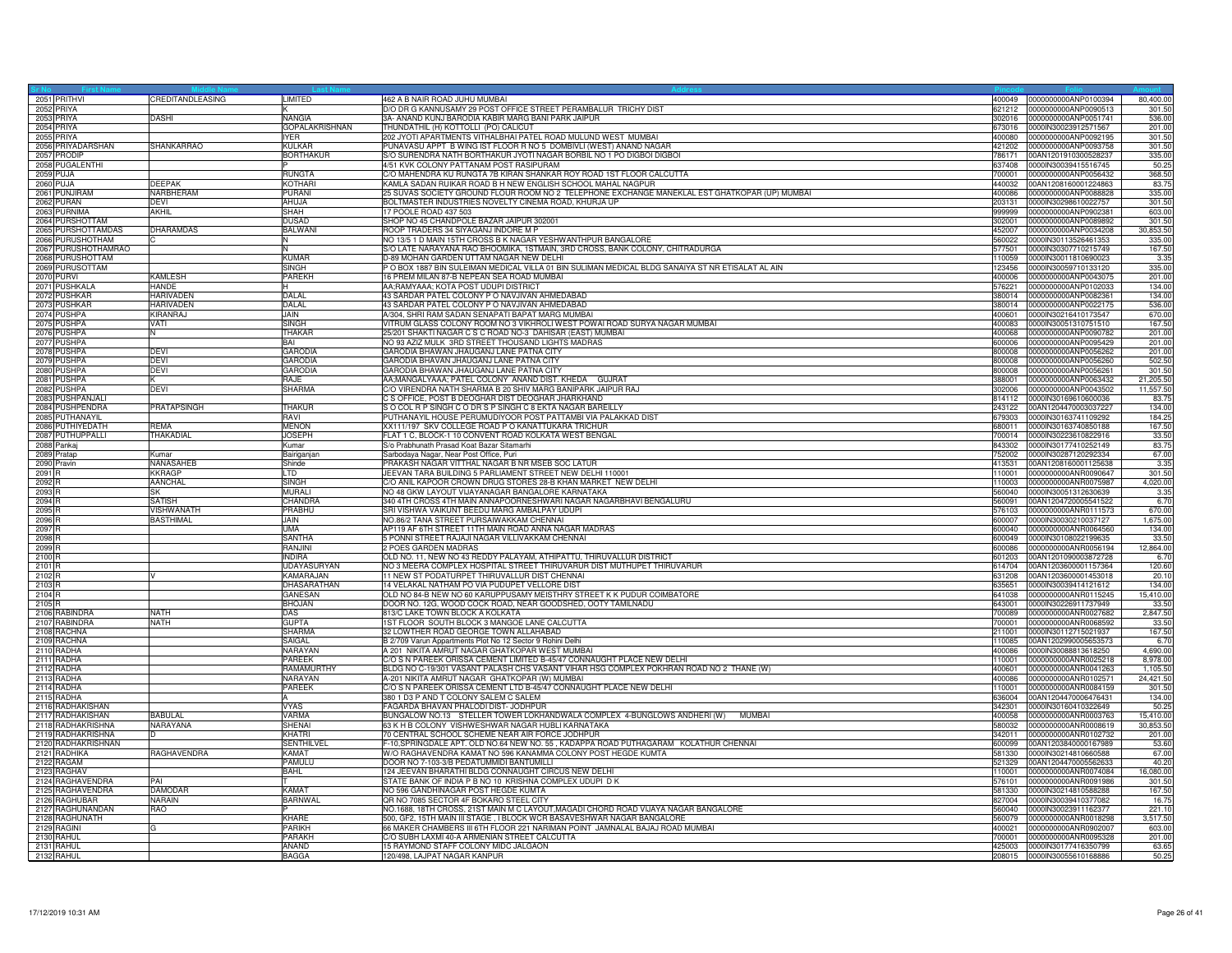| 2133 RAHUL                       | <b>GORAKH</b>                       | <b>CHAVAN</b>                     | HO NO 207 SHIVSHANTI JAIHIND COLONY DEOPUR DHULE                                                                       | 424002 0000IN30177412606150                                   | 3.35                |
|----------------------------------|-------------------------------------|-----------------------------------|------------------------------------------------------------------------------------------------------------------------|---------------------------------------------------------------|---------------------|
| 2134 RAHUL                       | <b>KANTILAL</b><br>KIIMAR           | PATIL                             | FLAT NO 404 LAMBODHAR AVENUE B WING SADGURU NAGAR LINK ROAD NEAR DURVANKUR LAWAN TIDKE NAG NASHIK                      | 422008<br>00AN1208160001419517                                | 3.35                |
| 2135 RAJ<br>2136 RAJ             | <b>KUMAR</b>                        | <b>TIBREWAL</b><br><b>RAWLINS</b> | 51/2/E RABINDRA SARANI, LILUAH, HOWRAH<br>JAYSHREE NIKETAN NATIONAL SCHOOL ROAD BHANDUP MUMBAI                         | 00AN1203450000070436<br>711104<br>400078 0000000000ANR0032588 | 301.50<br>15,410.00 |
| 2137 RAJ                         | <b>SUBHASHCHANDRA</b>               | <b>ATHANE</b>                     | ASHIRWAD, 590 E WARD, SHAHUPURI 1ST LANE, KOLHAPUR                                                                     | 416001 00AN1201130000092580                                   | 13.40               |
| 2138 RAJ                         |                                     | <b>KUMARI</b>                     | H NO 20 GALI NO 5 J EXTENTION LAXMINAGAR DELHI                                                                         | 10092 0000000000ANR0071493                                    | 15,410.00           |
| 2139 RAJ                         | <b>KUMAR</b>                        | KANWAR                            | VILLAGE PLASSI TEHSIL ARKI KHANOL 473 KUNIHAR SOLAN SOLAN                                                              | 00AN1201060002586811<br>173207                                | 13.40               |
| 2140 RAJ                         |                                     | <b>KIMAR</b>                      | 167-3 JANAKPURI BAREILLY                                                                                               | 0000lN30118620124095<br>243122                                | 33.50               |
| 2141 RAJA                        | VENKATACHALAPATHIRAO                | DEVULAPALLI                       | H NO 8 6 192 PADMAVATHI COLONY MAHABUBNAGAR                                                                            | 509001 00AN1204720012757159                                   | 16.7                |
| 2142 RAJADHYAKSHA                |                                     | ANAND                             | A-103 MOONLIGHT APARTMENTS CHAKALA MAHAKALI CAVES ROAD ANDHERI (WEST) MUMBAI                                           | 400093 0000000000ANR0003102                                   | 3,350.00            |
| 2143 RAJAGOPAL                   |                                     |                                   | 28 SOUTH AVANI MOOLA STREET MADURAI 625001 TAMILNADU                                                                   | 0000000000ANR0090465<br>625001                                | 301.50              |
| 2144 RAJAGOPALAN                 |                                     | <b>RANGACHARI</b>                 | BLDG NO 4 A 301 RATAN NAGAR FOUR BUNGALOWS ANDHERI WEST MUMBAI 400058                                                  | 400058<br>0000000000ANR0084757                                | 603.00              |
| 2145 RAJAN                       | <b>DINKAR</b>                       | <b>KALWIT</b>                     | E-5, NEELKAMAL CO-OP, HOUSING SOCIETY 62 BAJAJ NAGAR NAGPUR                                                            | 440010 00AN1201060100007300                                   | 804.00              |
| 2146 RAJAPPAN<br>2147 RAJAPUT    | JASHUJI                             | PAHADJI                           | KANYE KONIL THUNDATHILMALA CHENGANNUR CHENGANNUR<br>AT AND POST KHILOD TA SATLASANA KHILOD TA SATLASANA                | 689121 0000IN30023913206477<br>384330 0000IN30127630634498    | 16.7                |
| 2148 RAJASEKAR                   |                                     | <b>KASTLA</b>                     | LAT NO 5109 SRILA TOWERS HYDERANAGAR HYDERABAD                                                                         | 500085  0000000000ANR0092032                                  | 670.00<br>301.50    |
| 2149 RAJASEKHARA                 | RAOVENKATARAMANA                    | RAMRAJU                           | DOOR NO 6-9-4-9/2 ARUNDALPET GUNTUR                                                                                    | 522002<br>0000IN30232410804882                                | 9,246.00            |
| 2150 RAJASHEKAR                  |                                     | R.                                | NO. 132 BEML LAYOUT IIND CROSS BASAWESHWARA NAGAR BANGALORE                                                            | 00AN1201060000970595<br>560079                                | 36.85               |
| 2151 RAJBIR                      | <b>SINGH</b>                        | <b>RAO</b>                        | 1-363, NEW VIDHYADHAR NAGAR, JAIPUR                                                                                    | 302012 00AN1204470001085228                                   | 67.00               |
| 2152 RAJEEV                      | <b>KUMAR</b>                        | <b>MALISETTY</b>                  | 1542, GROUND FLOOR, 2ND - MAIN, 'E' BLOCK, AECS LAYOUT, KUNDALAHALLI, BANGALORE                                        | 560037 00AN1204470001095082                                   | 167.50              |
| 2153 RAJEEV                      |                                     | <b>NANGIA</b>                     | 3/A ANAND KUNJ BARODIA KABIR MARG BANI PARK JAIPUR                                                                     | 302016  0000000000ANR0051742                                  | 536.0               |
| 2154 RAJEEV                      |                                     | KARAJGIKAR                        | SUKHASHREE BUNGALOW 34 SAMARTH NAGAR AURANGABAD                                                                        | 431001 0000000000ANR0044547                                   | 19,296.00           |
| 2155 RAJENDAR                    | <b>NATH</b>                         | <b>BHARDWAJ</b>                   | EH 221, LADOWALI ROAD OPP. GOVT. COLLEGE OF EDUCATION JALANDHAR (PB) JALANDHAR CITY                                    | 144001 0000IN30133017103582                                   | 16.7                |
| 2156 RAJENDRA<br>2157 RAJENDRA   | <b>KUMAR</b><br>KIIMAR              | PATEL<br>PATEL                    | C/O MANIBHAI A PATEL & CO GOLEBAZAR RAIPUR (M P)<br>C/O MANIBHAI AMBALAL PATEL 210 GOLBALLAR RAJPUR (MP) 492 001       | 492001 0000000000ANR0053705<br>492001 0000000000ANR0085570    | 38,592.0<br>1,239.5 |
| 2158 RAJENDRA                    | RATILAL                             | DOSHI                             | FLAT NO A 1001 RAJ GRANDEUR BEHIND HIRANANDANI HOSPITAL POWAI MUMBAI                                                   | 400076<br>0000000000ANR0003802                                | 15,410.0            |
| 2159 RAJENDRA                    |                                     | <b>GOENKA</b>                     | BANARAS AUTO TRACTORS C 21/4 A MALDAHYA VARANASI                                                                       | 221002 0000000000ANR0078569                                   | 301.5               |
| 2160 RAJENDRA                    |                                     | MEDANKAR                          | L/5 HIMALI CO-OP SOCIETY NR MHATRE BRIDGE ERANDWANA PUNE                                                               | 411004 0000000000ANR0077103                                   | 1,105.5             |
| 2161 RAJENDRA                    | PRASAD                              | <b>RUSTAGI</b>                    | FANCY STORE 2236 DHARAM PURA DELHI                                                                                     | 110006 0000000000ANR0075330                                   | 8,040.00            |
| 2162 RAJENDRA                    | <b>BABULAL</b>                      | <b>GANDHI</b>                     | PLOT NO 15 BABUBHAI MARKET KOREGAON TAL KOREGAON DIST SATARA 415501                                                    | 415501 0000000000ANR0078437                                   | 301.50              |
| 2163 RAJENDRA                    |                                     | <b>MORARKA</b>                    | 24-B CARMICHAEL ROAD MORARKA HOUSE MUMBAI                                                                              | 400026<br>0000000000ANR0057075                                | 134.00              |
| 2164 RAJENDRA                    | <b>BHOGILAL</b>                     | PATEL                             | 78, NIHARIKA BUNGLOW POST AMBAWADI AREA AHMEDABAD                                                                      | 0000lN30098210077831<br>380015                                | 16.7                |
| 2165 RAJENDRA                    | SINGH                               | SHAH                              | C/O MR JANAK R SHAH A/9 MANGAL DEEP FLAT JODHPUR VILLAGE ROAD AHMEDABAD                                                | 380015 0000000000ANR0026084                                   | 15,410.00           |
| 2166 RAJENDRA<br>2167 RAJENDRA   | <b>RATILAL</b>                      | <b>IDAR</b><br><b>DOSHI</b>       | VIJAYA BHAVAN 4TH FLOOR ALTAMOUNT ROAD MUMBAI<br>VIJAYRAJ PLOT NO 427 10TH ROAD NEAR JAIN TEMPLE CHEMBUR (EAST) MUMBAI | 400026 0000000000ANR0063536<br>400071 0000000000ANR0083561    | 603.00<br>301.5     |
| 2168 RAJENDRA                    |                                     | <b>MEHTA</b>                      | NO 5 AKC COLONY CHINNANDAN KOIL ROAD KARUR                                                                             | 0000lN30177412748534<br>339001                                | 16.7                |
| 2169 RAJENDRAKUMAR               |                                     | <b>KOCHAR</b>                     | BIKANER SUPPLY CENTRE KEM ROAD BIKANER RAJASTHAN                                                                       | 334001 0000lN30148510660091                                   | 33.50               |
| 2170 RAJENDRAKUMAR               |                                     | <b>SHARMA</b>                     | 4 THA HOUSING BOARD SHASTRINAGAR JAIPUR RAJASTHAN                                                                      | 302001 0000000000ANR0045590                                   | 6,432.00            |
| 2171 RAJENDRAN                   |                                     |                                   | 31, RONDALA GOVINDAN STREET SHEVAPET SALEM                                                                             | 636002 0000lN30017510462564                                   | 67.00               |
| 2172 RAJESH                      |                                     | <b>SHAH</b>                       | C/O PUNAMCHAND DEVCHAND SHROFF LALLUBHAI CHAKLA BHARUCH                                                                | 0000000000ANR0011874<br>392001                                | 6.432.00            |
| 2173 RAJESH                      | <b>ARJUN</b>                        | <b>DABRAI</b>                     | W 5/554 CLOVER CITADEL CO OP HSG SO OXFORD VILLAGE OFF SALUNKHE VIHAR PUNE                                             | 411040 00AN1202990003482627                                   | 335.00              |
| 2174 RAJESH                      | ANII                                | VARTAK                            | 1296 SHUKRAWAR PETH SUBHASHNAGAR PUNE                                                                                  | 411002 0000000000ANR0033828                                   | 17,989.5            |
| 2175 RAJESH                      |                                     | <b>BHAGAT</b>                     | TANAJI NAGAR SAFED POOL ROOM NO CEN 11 (2) ANDHERI KURLA ROAD MUMBAI                                                   | 400072 0000IN30040910121292                                   | 670.0               |
| 2176 RAJESH<br>2177 RAJESH       | KUMAR<br><b>KUMAR</b>               | JAIN                              | C/7 VIRESHWAR CHHAYA V S KHANDERKAR MARG VILE PARLE EAST MUMBAI<br>NO 93 AZIZ MULK 3RD STREET THOUSAND LIGHTS MADRAS   | 400057 0000000000ANR0019533<br>600006<br>0000000000ANR0095432 | 5,125.50<br>301.5   |
| 2178 RAJESH                      | SUBHASHCHANDRA                      | <b>KOTHARI</b>                    | RATNADEEP NIWAS KADOLKAR GALLI KHANAPUR BELGAUM                                                                        | 591302<br>00AN1201060000457189                                | 23.45               |
| 2179 RAJESH                      |                                     | <b>KUMAR</b>                      | D NO 37-2-20 MARKET STREET KAKINADA 533001                                                                             | 0000000000ANR0091494<br>533001                                | 201.00              |
| 2180 RAJESH                      | <b>KUMAR</b>                        | <b>JAJODIA</b>                    | 85/1 BALLYGUNGE PLACE CALCUTTA                                                                                         | 700019 0000lN30125028132141                                   | 33.50               |
| 2181 RAJESH                      |                                     | <b>JAJODIA</b>                    | 85/1 BALLYGUNG PLACE 1ST FLOOR CALCUTTA                                                                                | 700019 0000000000ANR0069806                                   | 33.50               |
| 2182 RAJESH                      |                                     | CHANDAK                           | 38 B K PAUL AVENUE 4TH FLOOR KOLKATA                                                                                   | 700005<br>0000000000ANR0071237                                | 33.50               |
| 2183 RAJESH                      | <b>KUMAR</b>                        | SHAH                              | 7 KASI CHETTY STREET MADRAS                                                                                            | 600079 0000000000ANR0063200                                   | 301.50              |
| 2184 RAJESH                      |                                     | <b>GUPTA</b>                      | C/O RAJESH PAINT & HARDWARE STORE 821 ADARSH NAGAR JAIPUR RAJ                                                          | 302004 0000000000ANR0077813                                   | 301.50              |
| 2185 RAJESH                      |                                     | SONI                              | WARD NO 12 BALACHAUR DISTT NAWANSHAHR PUNJAB                                                                           | 44521 0000IN30114310806577                                    | 10.05               |
| 2186 RAJESH<br>2187 RAJESH       | KUMAR                               | <b>RASTOGI</b><br><b>GUPTA</b>    | SHRADDHA NURSING HOME MOH ANTA JAIL ROAD SHAHJAHANPUR<br>165 SAINIK VIHAR PITAMPURA DELHI                              | 242001 0000lN30177415152505<br>0000lN30310810011575<br>10034  | 335.00<br>201.00    |
| 2188 RAJESHKUMAR                 |                                     | PATEL                             | 19 GIRDHARI SADAN D L VAIDYA ROAD DADAR MUMBAI                                                                         | 400028<br>0000000000ANR0085240                                | 603.00              |
| 2189 RAJESHKUMAR                 | CHAMPALAL                           | <b>SHAH</b>                       | A-4 MASKATI MARKET AHMEDABAD 380 002                                                                                   | 380002 0000000000ANR0087085                                   | 301.50              |
| 2190 RAJESHKUMAR                 | KABHAIBHAI                          | <b>JADAV</b>                      | D/34 NDDB CAMPUS SYSTEM GROUP ANAND GUJARAT                                                                            | 388001 0000IN30051311099973                                   | 23.45               |
| 2191 RAJESHWAR                   | <b>PARSHAD</b>                      | <b>GOEL</b>                       | C/O SUMER CHAND ART CHHACHHRAULI 135103 DIST YAMUNANAGAR HARYANA                                                       | 135103 0000000000ANR0078668                                   | 301.50              |
| 2192 RAJESHWARI                  | VASUDEVA                            | HOLLA                             | NEW ANANDA BHAWAN NEHRU CHOWK SOLAPUR 413 002                                                                          | 413002<br>0000000000ANR0089706                                | 603.0               |
| 2193 RAJESHWER                   | <b>KUMAR</b>                        | <b>MATHUR</b>                     | H NO 1027 SECTOR 43 B CHANDIGARH                                                                                       | 0000lN30154916205959<br>160047                                | 301.5               |
| 2194 RAJESWARI                   |                                     |                                   | 207 TILAK ROAD TIRUPATI 517501                                                                                         | 517501 0000000000ANR0077859                                   | 1,239.50            |
| 2195 RAJGURU<br>2196 RAJINDER    | <b>VENKATANARASIMHACHAR</b><br>NATH | <b>KADAMBI</b><br>KAUL            | 157 DEFENCE COLONY IV MAIN ROAD INDIRANAGAR BANGALORE<br>V P O AURANGABAD DIST BULANDSHAHR U P 245401                  | 560038 0000000000ANR0021250<br>245401 0000000000ANR0078664    | 1,708.50<br>301.5   |
| 2197 RAJINDER                    |                                     | <b>BHATIA</b>                     | C/O NAVNIT BHATIA 52 MODEL TOWN AMRITSAR                                                                               | 0000000000ANR0090786<br>143000                                | 301.5               |
| 2198 RAJINDER                    | <b>PAIII</b>                        | GUPTA                             | H NO 151, SECTOR 4 TRIKUTA NAGAR. JAMMU                                                                                | 180012<br>0000lN30088814810030                                | 16,080.0            |
| 2199 RAJIV                       | <b>KUMAR</b>                        | <b>GUPTA</b>                      | VIKRANT OPP GOVT PRESS SIRHIND ROAD PATIALA                                                                            | 147001 0000000000ANR0086344                                   | 301.50              |
| 2200 RAJIV                       |                                     | <b>BHARGAVA</b>                   | 11 SHRI BUILDING, JUNU ROAD SANTA CRUZ (W), MUMBAI 54                                                                  | 400054 0000000000ANR0087524                                   | 301.50              |
| 2201 RAJIVE                      |                                     | <b>GROVER</b>                     | N-167 PANCHSHILA PARK NEW DELHI                                                                                        | 10016 0000000000ANR0000931                                    | 2,546.00            |
| 2202 RAJIVE                      |                                     | <b>GROVER</b>                     | N-167 PANCHSHILA PARK NEW DELHI                                                                                        | 10017 0000000000ANR0003656                                    | 5,125.5             |
| 2203 RAJKUMAR                    |                                     | <b>RAWLINS</b>                    | 22 JAYASHREE NIKETAN 3RD FLR NATIONAL SCHOOL ROAD BHANDUP (W) MUMBAI                                                   | 0000000000ANR0063221<br>400078                                | 4,824.0             |
| 2204 RAJNI                       | <b>JAGMOHAN</b>                     | UDESHI                            | BLOCK NO 504 BUILDING NO 5 SEWA SAMITI NAGAR SION KOLIWADA MUMBAI                                                      | 400037 0000000000ANR0013241                                   | 1,507.5             |
| 2205 RAJNIKANT<br>2206 RAJNIKANT | SHANTIL AL                          | PATEL<br>PATEL                    | GUNDA FALIA RAJMEL ROAD VADODARA<br>BLOCK NO. 34, FF-784 PRAKUTI APPT, GORWA VADODARA                                  | 00AN1301670000602464<br>0000IN30199110722074<br>390016        | 40.20<br>83.7       |
| 2207 RAJNISH                     | <b>KUMAR</b>                        | <b>FERIA</b>                      | 12 BN MARKET MAIN BAZAR UDHAMPUR JAMMU AND KASHMIR                                                                     | 182101<br>0000IN30234910319027                                | 16.7                |
| 2208 RAJSHEKHAR                  | M                                   | <b>BASALE</b>                     | C-7 SAI GANESH COMPLEX KARVE NAGAR PUNE                                                                                | 0000000000ANR0089225<br>411052                                | 301.50              |
| 2209 RAJSHREE                    | SADANAND                            | CHINGALE                          | 46 SHANIWAR KARAD SATARA                                                                                               | 415110 0000000000ANR0060664                                   | 2,680.00            |
| 2210 RAJSHRI                     |                                     | YEOLE                             | SHITAL THEATRE AT/POST RAHURI TALUKA RAHURI DIST AHMEDNAGAR                                                            | 413705 0000IN30112715382642                                   | 1,675.00            |
| 2211 RAJU                        |                                     | Jain                              | JAIN BHAWAN HOUSE NO.5321 NAL BANDA TEHSIL ROAD REWARI                                                                 | 23401 0000000000ANR0093326                                    | 301.5               |
| 2212 RAJVEE                      | SANJAY                              | VAKIL                             | 603, VIRAT APRT, DIWALI BAUG, ATHWAGATE, SURAT                                                                         | 395001 00AN1204310000130324                                   | 10.0                |
| 2213 RAJYSHREE                   |                                     | GUPTA                             | 27, RAJDHANI NIKUNJ 94, I P EXTENSION DELHI                                                                            | 110092 0000IN30012610038792                                   | 8,040.00            |
| 2214 RAKESH                      | <b>KUMAR</b>                        | <b>CHOLA</b>                      | BILRAM GATE KASGANJ                                                                                                    | 207123 00AN1304140005893674                                   | 824.10              |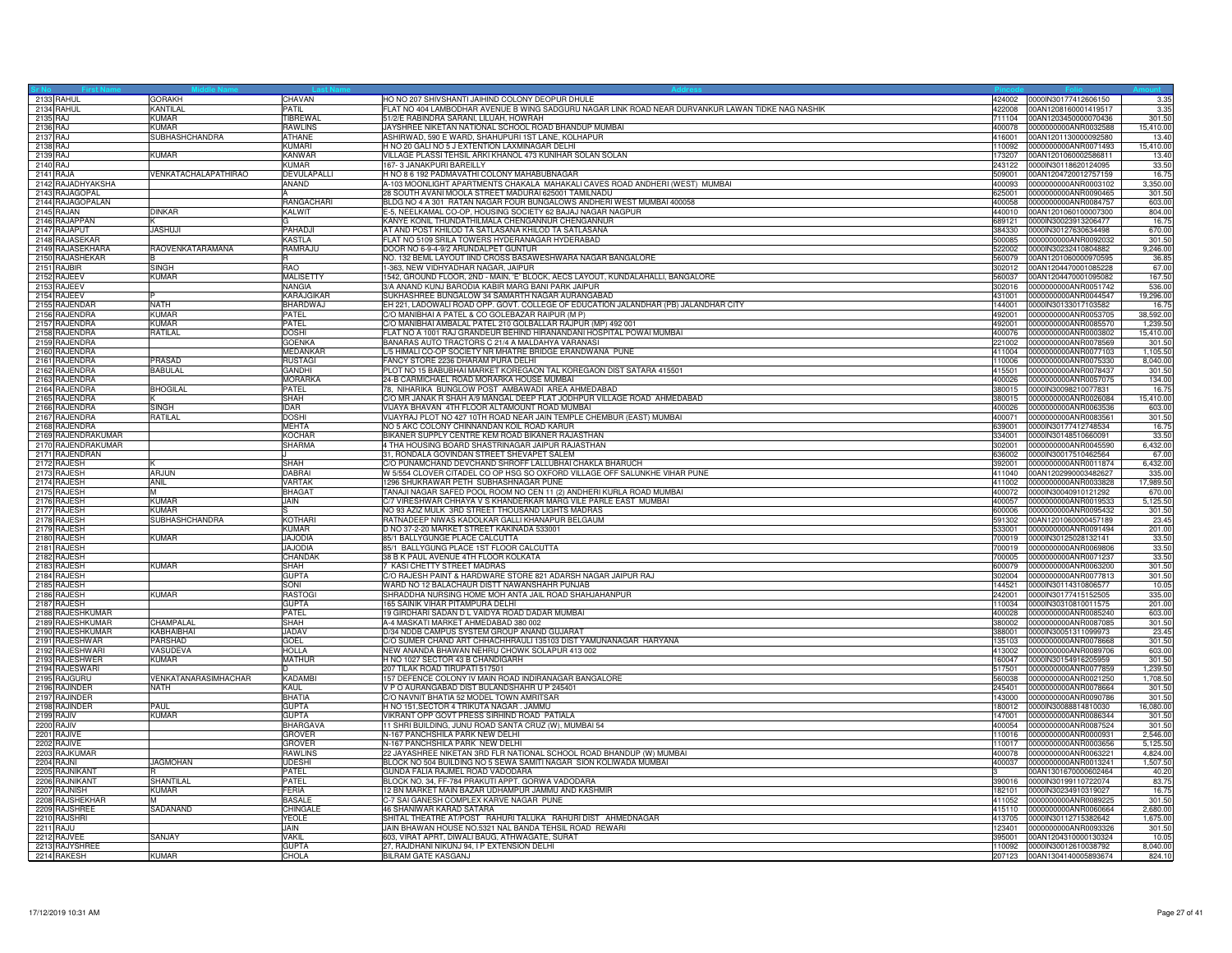| 2215 RAKESH                              |                                    | <b>JAIN</b>                  | 244 CYCLE MARKET JHANDEWALAN EXTN NEW DELHI<br>110055                                                                                        | 0000000000ANR0067608                                | 167.5            |
|------------------------------------------|------------------------------------|------------------------------|----------------------------------------------------------------------------------------------------------------------------------------------|-----------------------------------------------------|------------------|
| 2216 RAKESH                              |                                    | <b>ARORA</b>                 | H.NO. 66, AVAS VIKAS VIVEK VIHAR JWALAPUR HARIDWAR<br>249407                                                                                 | 0000IN30155721763355                                | 3.3 <sup>5</sup> |
| 2217 RAKESH                              |                                    | <b>KUMAR</b>                 | VILL-KASAMPUR GARHI TEH BIJNOR BIJNOR<br>246722                                                                                              | 00AN1202060000186128                                | 3.35             |
| 2218 RAKSHA                              | <b>HARISH</b>                      | <b>SHAH</b>                  | C/O B C SHAH 6 PATWA ESTATE RACE COURSE CIRCLE B/H BOMBAY SHOPPING CENTRE BARODA                                                             | 390007  0000000000ANR0092376                        | 67.00            |
| 2219 RAM                                 | <b>BAHADUR</b>                     | <b>SINHA</b>                 | 17-A ANIL ROY ROAD CALCUTTA<br>700029                                                                                                        | 0000000000ANR0018990                                | 30,853.50        |
| 2220 RAM                                 | <b>GOPAL</b>                       | <b>KABRA</b>                 | AVIS RENT A CAR PO BOX 6891 DUBAI U A E<br>999999                                                                                            | 0000000000ANR0902680                                | 134.00           |
| 2221 RAM                                 | <b>PREMKLIMAR</b>                  | <b>GIANANI</b>               | A-203 TULIP CO OP HOUSING SOCIETY CENTRAL AVENUE HIRANANDANI GARDEN POWAI MUMBAI<br>400076                                                   | 0000000000ANR0090416                                | 301.50           |
| 2222 RAM                                 | <b>MEHAR</b>                       | <b>SINGH</b>                 | FLAT NO. 5/2 C RAIL VIHAR, MDC SECTOR-4 PANCHKULA                                                                                            | 134109 00AN1204720009973174                         | 46.90            |
| 2223 RAM                                 | PAL                                | <b>SHARMA</b>                | RO KANHAL BISHNAH JAMMU                                                                                                                      | 181132 0000IN30234910166771                         | 16.75            |
| 2224 RAM                                 | <b>MOHAN</b>                       | <b>AGARWAL</b>               | SAMRAT VIKRAM COLONY 26-B, OPP GALI NO.2 SAHARANPUR<br>247001                                                                                | 0000IN30155721929243                                | 16.75            |
| 2225 RAM                                 | <b>SINGH</b>                       | <b>KUSHWAHA</b>              | 125/5B CIVIL LINE BEHIND JAIL JHANSI<br>284001                                                                                               | 0000IN30169610411382                                | 83.7             |
| 2226 RAM                                 | <b>KRISHAN</b>                     | <b>JOSHI</b>                 | 434 LAJPAT NAGAR ALWAR RAJASTHAN<br>301001                                                                                                   | 0000000000ANR0019666                                | 7,537.5          |
| 2227 RAM                                 | AVTAR                              | <b>GUPTA</b><br>RANI         | KRISHNA MURARI AND COMPANY TRIPOLIA BAZAR JAIPUR RAJ 302002<br>302002                                                                        | 0000000000ANR0077820                                | 100.5            |
| 2228 RAMA<br>2229 RAMA                   |                                    | PADMANABHAN                  | H. NO.- 121, GALI NO.-4, PREM NAGAR, PHAGWARA, PUNJAB<br>ERFALLS GRANT DUFF RD LOVEDALE OOTACAMUND<br>643003                                 | 144401 0000IN30236510836232<br>0000000000ANR0061112 | 10.05<br>670.00  |
| 2230 RAMA                                |                                    | <b>SHARMA</b>                | MOHANJI JANGIR KE KARKHANE KI GALI SHASTRI NAGAR RANI SATI ROAD SIKAR (RAJ)<br>332001                                                        | 0000lN30116030156910                                | 837.5            |
| 2231 RAMA                                |                                    | <b>GHOSE</b>                 | NO 20/A GARCHA 1ST LANE 4TH FLOOR FLAT 4/A KOLKATA<br>700019                                                                                 | 0000lN30131321279924                                | 301.50           |
| 2232 RAMA                                | <b>DEVI</b>                        | <b>SARDA</b>                 | B34 NEW LITE COLONY TONK ROAD JAIPUR                                                                                                         | 302018 0000IN30133020318535                         | 335.00           |
| 2233 RAMA                                |                                    | <b>SHARMA</b>                | 02/A VITHAL APT MANDPESWAR ROAD BORIVALI (W) MUMBAI                                                                                          | 400092 00AN1202300000921961                         | 301.50           |
| 2234 RAMA                                | <b>KRISHNAN</b>                    | s                            | NO 10 GAUTAM COTTAGE MITHAGAR ROAD MULUND EAST MUMBAI 400081<br>400081                                                                       | 0000000000ANR0084765                                | 167.50           |
| 2235 RAMA                                | PAI                                | ΙK                           | 4-1-34C-GOWRI OPP SANDEEP NAGAR N H 17 AMBALPADY UDUPI-                                                                                      | 576103 0000000000ANR0020520                         | 15,410.0         |
| 2236 RAMABAI                             |                                    | <b>NAYAK</b>                 | 3 V K BUILIDNG NO 2 FORJETT HILL MUMBAI                                                                                                      | 400036 0000000000ANR0030124                         | 6,432.00         |
| 2237 RAMACHANDRA                         |                                    |                              | MATHUR POST 577203 VIA SHIMOGA TK & DIST KARNATAKA STATE                                                                                     | 577203 0000000000ANR0089963                         | 67.00            |
| 2238 RAMAKRISHNA                         |                                    | <b>ETHAKOTA</b>              | H NO 7 2 1099 SANATH NAGAR SANATH NAGAR HYDERABAD HYDERABAD                                                                                  | 500018 00AN1204720000253502                         | 50.25            |
| 2239 RAMAMANI                            |                                    |                              | 15 SURVEYOR STREET BASAVANA GUDI BANGALORE<br>560004                                                                                         | 0000IN30267930240863                                | 3.35             |
| 2240 RAMAMURTHY                          |                                    | <b>ARUN</b>                  | FLAT NO 202 2ND FLOOR SATHE HOUSE PLOT NO 379 CTS 299 14TH ROAD KHAR MUMBAI<br>400052                                                        | 0000lN30051314028914                                | 134.00           |
| 2241 RAMAN                               |                                    | <b>BUDHIRAJA</b>             | C/O KAMAL SHOE STORE 59A CANNING STREET CALCUTTA<br>700001                                                                                   | 0000000000ANR0059975                                | 3,819.00         |
| 2242 RAMANA                              | <b>VENKATA</b>                     | <b>KOWDREDDI</b>             | 10-3-282/ VENKATADVI NAGAR COLONY HUMAYUN NAGAR HYDERABAD<br>500028                                                                          | 0000000000ANR0027034                                | 30,853.5         |
| 2243 RAMANATHAN                          | SRINIVASAN                         | <b>IYFR</b>                  | FLAT NO 9 RAGHUNATH CHS LANE NO 3 DAHANUKAR COLONY KOTHARUD PUNE                                                                             | 411038 00AN1204890000070193                         | 134.0            |
| 2244 RAMANLAL                            |                                    | <b>PARMAR</b>                | SHARDA A/29 GREEN LAND PARK MISSION ROAD NADIAD NADIAD<br>387002                                                                             | 0000IN30127630130759                                | 11,390.0         |
| 2245 RAMASARMA                           |                                    | AKELLA                       | 217/J, SITE-III, WARD 8, CIRCLE-7, BORABANDA, HYDERABAD, ANDHRA PRADESH                                                                      | 500018 0000IN30226911395526                         | 36.8             |
| 2246 RAMASHRAY                           |                                    | <b>SINGH</b>                 | C/O SRI JAGAT BHASKAR VERMA 46A DARBHANGA CASTLE COMPOUND ALLAHABAD                                                                          | 201003 0000000000ANR0065165                         | 201.00           |
| 2247 RAMASHRAY                           |                                    | <b>SINGH</b>                 | ALOPI HOSPITAL 49/6A ALOPI BAG (BISMIL ALLAHABAD MARG) ALLAHABAD                                                                             | 211005 0000IN30133019230293                         | 268.00           |
| 2248 RAMASWAMY                           |                                    |                              | 193, KAMATCHIAMMAN KOIL STREET, BHAVANI (TK) BHAVANI BHAVANI<br>638301                                                                       | 00AN1203440000297691                                | 6.70             |
| 2249 RAMAVTAR                            | RADHAKISHAN                        | SARDA                        | SARAJU PRASAD RD MALDA<br>732101                                                                                                             | 00AN1204630000462813                                | 83.7             |
| 2250 RAMBHAI                             | VALLABHBHAI                        | PATEL                        | C/O SHIV FINANCIAL CONSULTANCY CHAWADI BAZAR PETLAD DIST KAIRA<br>388450                                                                     | 0000000000ANR0062266                                | 1,608.00         |
| 2251 RAMCHAND                            | <b>RAJENDRA</b>                    | <b>KUMARHUF</b>              | DHADKA ROAD ASANSOL ASANSOL<br>713302                                                                                                        | 00AN1201910300069501                                | 83.7             |
| 2252 RAMCHAND                            | RAJENDRA                           | <b>KUMARHUF</b>              | DHADKA ROAD, ASANSOL. ASANSOL                                                                                                                | 713302 00AN1201092600126121                         | 134.00           |
| 2253 RAMCHANDRA                          |                                    | KEDIA                        | C/O GOVINDRAM BROTHERS PRIVATE LTD SEKSARIA CHAMBERS 189 NAGINDAS MASTER ROAD MUMBAI                                                         | 400023 0000000000ANR0024212                         | 14,773.5         |
| 2254 RAMCHANDRA                          |                                    | <b>KEDIA</b>                 | C/O GOVINDRAM BROTHERS PVT LTD SEKSARIA CHAMBERS 189 NAGINDAS MASTER ROAD MUMBAI<br>400023                                                   | 0000000000ANR0081756                                | 301.5            |
| 2255 RAMESH                              |                                    | <b>NAYAKK</b>                | SHENI KODANDOOR MAIRE VIA PERLA KASARAGOD KERALA DISTRICT<br>671552                                                                          | 0000lN30169610937802                                | 16.7             |
| 2256 RAMESH                              | <b>KUMAR</b>                       | <b>JUMRANI</b>               | DHADKA ROAD P.O.-ASANSOL DIST-BURDWAN WEST BENGAL                                                                                            | 713302 0000IN30069310048847                         | 385.25           |
| 2257 RAMESH                              | <b>KARSAN</b><br>CHANDRA           | PATEL<br>JAIN.               | C/O BEST TIMBER SUPPLYING CO BAGADGANJ BHANDARA ROAD NAGPUR 440008<br>C/O S KANAIYALAL JAIN P O BAMNIA WRLY M P DIST JHABUA 457770<br>457770 | 440008 0000000000ANR0077037<br>0000000000ANR0076909 | 301.50           |
| 2258 RAMESH<br>2259 RAMESH               | KUMAR                              | PARDASANI                    | KRISHNA H/W STOSRES GHORA NIKKAS CHOWK BHOPAL<br>462001                                                                                      | 0000000000ANR0080480                                | 301.50<br>301.5  |
| 2260 RAMESH                              | CHANDRA                            | SAREEN                       | 311 NAPIER TOWN OPPOSITE ANAND CINEMA JABALPUR<br>482001                                                                                     | 0000000000ANR0020031                                | 23,115.00        |
| 2261 RAMESH                              |                                    | CHALASANI                    | 4-1-1233/3-C, SUBHODAYA APARTMENTS BOGGULKUNTA HYDERABAD<br>500001                                                                           | 0000000000ANR0008857                                | 15,410.00        |
| 2262 RAMESH                              |                                    | HANUMANDAS                   | H.NO. 21-2-81, 2-INCLAINE, BELLAMPALLY                                                                                                       | 504251 00AN1205140000018075                         | 33.50            |
| 2263 RAMESH                              |                                    |                              | NO 58 BAGURU RASTHE PETE BEEDI CHANNARAYAPATNA TALUK<br>573116                                                                               | 00AN1203760000035784                                | 90.45            |
| 2264 RAMESH                              | <b>MOTILAL</b>                     | <b>VYAS</b>                  | C/1 PARAS NAGAR MAJAS ROAD JOGESHWARI (E) MUMBAI<br>400060                                                                                   | 0000000000ANR0001536                                | 2,546.00         |
| 2265 RAMESH                              |                                    | CHATODKATH                   | 27 JAY GOPAL LIBERTY GARDEN MALAD WEST MUMBAI 400064<br>400064                                                                               | 0000000000ANR0902303                                | 636.50           |
| 2266 RAMESH                              | SHANKAR                            | POPLE                        | WING-K-201, BHOOMI PARK IV CHS LTD NR MALWANI FIRE BRIGADE, OFF MARVE ROAD, MALAD (WEST) MUMBAI                                              | 400064 0000IN30216410337399                         | 33.50            |
| 2267 RAMESH                              | DHANAJI                            | LADE                         | 2/3 SHRINATH PANDE CHAWL VILLAGE ROAD DATT MANDIR BHANDUP WEST MUMBAI                                                                        | 400078  0000000000ANR0085180                        | 603.00           |
| 2268 RAMESH                              | SAKHARAM                           | PANDIT                       | E/10-8 S G BARVE NAGAR MUNICIPAL COLONY GHATKOPAR MUMBAI<br>400084                                                                           | 0000000000ANR0085083                                | 603.00           |
| 2269 RAMESH                              | RAMCHANDRA                         | THAKUR                       | C-23 HEMAL APTS JANAKALYAN NAGAR MALVANI NO 1 MALAD (W) MUMBAI<br>400095                                                                     | 0000000000ANR0036357                                | 670.0            |
| 2270 RAMESH                              |                                    | <b>BANAWALA</b>              | C/O BANK OF BARODA DEESA 385535 (B K)<br>385535                                                                                              | 0000000000ANR0090308                                | 301.50           |
| 2271 RAMESH                              |                                    | DAVE                         | OPP MATAWALI POLE UNDISHERI AT: ANAND DI: KHEDA<br>388001                                                                                    | 0000000000ANR0065480                                | 1,172.50         |
| 2272 RAMESH                              | <b>KRISHNA</b>                     | GAWDE                        | 348-352,ZAVERI BLDG, 1st FLOOR A.R.STREET. MUMBAI                                                                                            | 400003 0000IN30135610058766                         | 335.00           |
| 2273 RAMESH                              | <b>SJAIN</b>                       | <b>HUF</b>                   | 301, KAMAL DARSHAN, CHIWADA GALLI, NR LALBAUG LALBAUG MUMBAI<br>400012                                                                       | 00AN1204000000031529                                | 331.65           |
| 2274 RAMESH                              | PAUL                               | <b>DHAWAN</b>                | S C F 2/44 AGGAR NAGAR LUDHIANA<br>141009                                                                                                    | 0000000000ANR0090127                                | 301.5            |
| 2275 RAMESH                              | CHAND                              | <b>MISHRA</b>                | 109 GHEAR KHATI NEW MANDI MUZAFFARNAGAR (UP)<br>251001                                                                                       | 0000lN30310810060976                                | 16.7             |
| 2276 RAMESHBHAI                          | <b>BAKORBHAI</b>                   | <b>PATEL</b>                 | 23/A VASANT VIHAR SOCIETY OPP SURAJ PARK SOCIETY PIJ ROAD P O NADIAD TA NADIAD DIST KHEDA GUJARAT<br>387002                                  | 0000000000ANR0065612                                | 536.0            |
| 2277 RAMESHCHANDRA<br>2278 RAMESHCHANDRA | <b>DHANSUKH</b><br><b>DHANSUKH</b> | <b>BHOOT</b><br><b>BHOOT</b> | POOJA SMRUTI BAJORIYA NAGAR YAVATMAL<br>445001                                                                                               | 445001 0000000000ANR0114043<br>0000000000ANR0077045 | 67.00<br>234.50  |
|                                          | CHAMPALALJ                         | SAKARIYA                     | C/O M/S RAMESH AUTOMOBILES SAEDAE CHOWK YAVATMAL 445001<br>380002                                                                            |                                                     |                  |
| 2279 RAMESHKUMAR<br>2280 RAMESHKUMAR     |                                    | PATEL                        | A-4 MASKATI MARKET AHMEDABAD 380 002<br>37 GAYATRI NAGAR SOCIETY BATARWADI AMRELI DIST AMRELI GUJARAT<br>999999                              | 0000000000ANR0087086<br>0000000000ANR0092034        | 301.5<br>201.00  |
| 2281 RAMILA                              | SEVANTILAI                         | <b>VORA</b>                  | VAID FALI VIRAMGAM<br>382150                                                                                                                 | 0000000000ANR0005831                                | 1,005.0          |
| 2282 RAMILABEN                           | KIRITBHAI                          | PATEL                        | 7/A SHREE NATHAJI PARK OPP BHAVANS SCHOOL MAKARPURA ROAD VADODARA<br>390009                                                                  | 0000IN30047640419280                                | 2,680.00         |
| 2283 RAMKAN                              |                                    |                              | S/O S R SAMY 112 CUTCHERY ST ERODE PERIYAR DIST 638001<br>638001                                                                             | 0000000000ANR0084447                                | 301.50           |
| 2284 RAMKRISHNA                          |                                    | <b>BHONGALE</b>              | AT & POST MALINAGAR GHAT NO 2 TAL MALSHIRASH DIST SOLAPUR<br>413108                                                                          | 0000000000ANR0094747                                | 301.50           |
| 2285 RAMMOHAN                            |                                    | <b>SRINIVAS</b>              | 102 MADHUVAN SRI KRISHNA COMPLEX NR RAMNAGAR VARTAK RD VIRAR (W)<br>401303                                                                   | 0000000000ANR0090044                                | 301.5            |
| 2286 RAMNARESH                           |                                    | PRASAD                       | B/25 SAURAB PARK B/H SAMTA FLATS SUBHANPURA VADODARA<br>390023                                                                               | 0000lN30148510315034                                | 167.5            |
| 2287 RAMNIKLAL                           |                                    | <b>SHAH</b>                  | FLAT # 9 GIRIRAJ BLDG 3RD FLOOR 201 WALKESHWAR ROAD MUMBAI<br>400006                                                                         | 0000000000ANR0075557                                | 1,005.0          |
| 2288 RAMNIKLAL                           |                                    | <b>BHUTA</b>                 | NAGARDAS PARK OLD NAGARDAS ROAD ANDHERI E MUMBAI<br>400069                                                                                   | 0000000000ANR0022735                                | 15,410.0         |
| 2289 RAMSA                               |                                    | CHAWARE                      | POST KARANJA LAD DIST AKOLA<br>444105                                                                                                        | 0000000000ANR0100140                                | 8,040.0          |
| 2290 RANGAMANI                           |                                    | <b>DEVANATHAN</b>            | 12, 34TH STREET NANGANALLUR MADRAS 600 061<br>600061                                                                                         | 0000000000ANR0084455                                | 134.00           |
| 2291 RANI                                |                                    | DEVI                         | W/O SHRI GOPI KRISHNA AGARWAL KOTHI OLD CITY ETAWAH<br>206001                                                                                | 0000000000ANR0009395                                | 4,623.00         |
| 2292 RANJAN                              |                                    | VASAVA                       | C/O GOVIND VASAVA REGIONAL OFFICE CENTRAL BANK OF INDIA STATION ROAD OPP NAVNIRALA BLDG ANAND DIST:KAIRA<br>388001                           | 0000000000ANR0078466                                | 301.50           |
| 2293 RANJAN                              |                                    | <b>SHAH</b>                  | 84 NALANDA NAGAR COLLEGE NADIAD KHEDA GUJARAT<br>999999                                                                                      | 0000000000ANR0071281                                | 4,020.0          |
| 2294 RANJAN                              | PRASAD                             | SAH                          | D/7 PRAGATI NAGAR P O DIPKA KORBA                                                                                                            | 495452 0000IN30429513884099                         | 335.00           |
| 2295 RANJANA                             |                                    | <b>MAHESHWARI</b>            | C/O HARISHCHAND MAHESHWARI JAYANDRA GANJ GWALIOR                                                                                             | 474009 0000000000ANR0058645                         | 2,010.00         |
| 2296 RANJANA                             |                                    | <b>MAHESHWARI</b>            | C/O HARISHCHAND MAHESHWARI JAYANDRA GANJ GWALIOR                                                                                             | 474009 0000000000ANR0058622                         | 1,005.00         |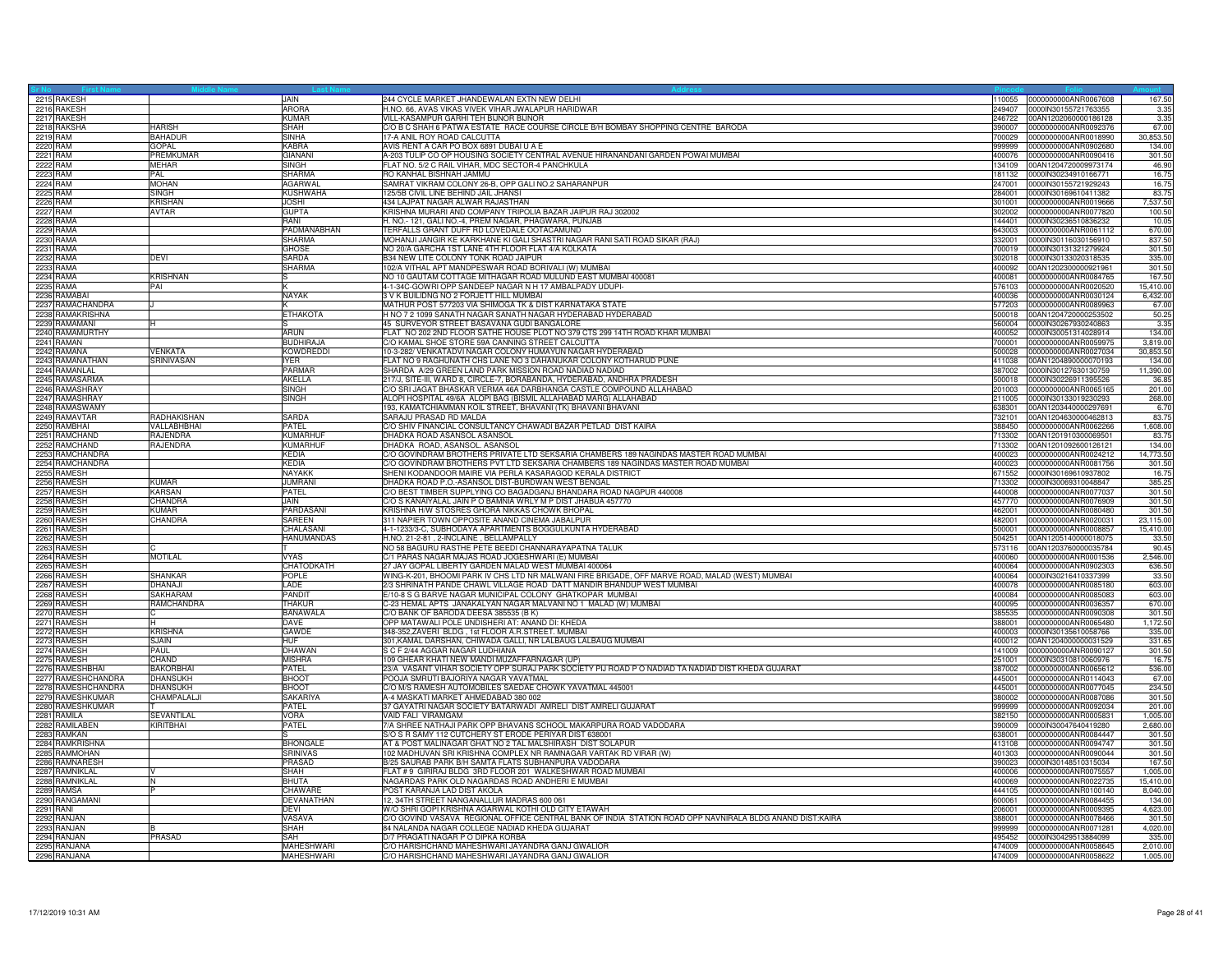| Sr No Fir<br>2297 RANJANA                 |                    |                                 |                                                                                                                                         |                  |                                                     |                     |
|-------------------------------------------|--------------------|---------------------------------|-----------------------------------------------------------------------------------------------------------------------------------------|------------------|-----------------------------------------------------|---------------------|
|                                           |                    | <b>JOSHI</b>                    | MEDICAL CENTRE MEDICAL OFFICER IN CHARGE ARDE PASHAN PUNE                                                                               |                  | 411021 0000000000ANR0028317                         | 5,125.50            |
| 2298 RANJANBEN                            | SHAMBHUPRASAD      | THAKAR                          | BALIAKAKA S STREET PETLAD 388 450 DIST KAIRA GUJARAT                                                                                    | 388450           | 0000000000ANR0087337                                | 301.5               |
| 2299 RANJIT                               |                    |                                 | E 12 RADIO COLONY SM NAGAR AVADI CHENNAI 62 SVDS CHENNAI                                                                                | 600040           | 00AN1204470006078813                                | 33.5                |
| 2300 RANJITH                              |                    | R                               | 2474 (49/2675) SREERANGAM 28 KADAVANTHRA KOCHI KOCHI                                                                                    | 682020           | 0000IN30023913915153                                | 16.7                |
| 2301 RASHIDA                              |                    | <b>BANU</b>                     | C/O SAIFEE TRADERS IRON, HARDWARE & PAINTS MERCHANT BHILWARA                                                                            |                  | 311001 0000000000ANR0022355                         | 1,005.00            |
| 2302 RASHMI                               | <b>VEERESH</b>     | <b>SALGAR</b>                   | I.NO.1-9/28G KHUBA PLOTS GULBARGA GULBARGA                                                                                              | 585102           | 0000IN30023913423934                                | 33.5                |
| 2303 RASHMI<br>2304 RASHMI                |                    | <b>BANSAL</b><br><b>AGARWAL</b> | AMRIT RASHMI VIVEKANAND CHOWK ALWAR<br>AJANTA ENTERPRISES 18 MOTILAL ATAL ROAD JAIPUR                                                   | 301001<br>302001 | 0000000000ANR0095506<br>0000000000ANR0043621        | 100.5<br>134.00     |
| 2305 RASHMI                               | CHANDULAL          | SHAH                            | C/O CHUNILAL & CO JALIWALA 74 ABDUL REHMAN STREET MUMBAI                                                                                |                  | 400003 0000000000ANR0000975                         | 43,047.50           |
|                                           | CHANDULAL          | <b>SHAH</b>                     | C/O CHUNILAL & CO JALIWALA 74 ABDUL REHMAN STREET MUMBAI                                                                                |                  | 400003 0000000000ANR0080964                         | 301.50              |
| 2306 RASHMI<br>2307 RASHMI                | ANAND              | <b>MHATRE</b>                   | 5/A, ANAND VILLA NAHUR ROAD MULUND (WEST) MUMBAI                                                                                        | 400080           | 0000IN30023911992270                                | 40.20               |
| 2308 RASHMIKANT                           | CHIMANLAL          | <b>KAPADIA</b>                  | 21 UTTAMPARK SOCIETY COLLEGE ROAD NADIAD                                                                                                |                  | 387001 0000000000ANR0049677                         | 1,340.00            |
| 2309 RASHMIKANT                           |                    | CHIMANLAL                       | NEAR TRIKAMJINI POLE BHAVSARWAD NANIAD (GUJARAT)                                                                                        |                  | 387001 0000000000ANR0055674                         | 5,628.00            |
| 2310 RASIKLAL                             |                    | SHAH                            | /20 BAKUL 79 LALLUBHAI PARK ANDHERI (W) MUMBAI                                                                                          |                  | 400058 0000000000ANR0055145                         | 335.00              |
| 2311 RASIKLAL                             | CHUNILAL           | KOTHARI                         | 203/B AAKAR APARTMENTS 2ND FLOOR TITHAL ROAD VALSAD                                                                                     |                  | 396001 0000000000ANR0078533                         | 301.50              |
| 2312 RASILA                               | ANILKUMAR          | KANABAR                         | 5 ISRAL CHAWL 19 ST MARY ROAD MAZGAON MUMBAI                                                                                            | 400010           | 0000000000ANR0093768                                | 301.5               |
| 2313 RASILA                               | ANILKUMAR          | KANABAL                         | NO 15 ISRAL'S CHAWL 19 ST MARY'S ROAD OPP CENTRAL BANK OF INDIA MAZGAON MUMBAI                                                          | 400010           | 000000000ANR0094823                                 | 301.50              |
| 2314 RASILABEN                            | CHAMPAKLAL         | <b>GORADIA</b>                  | 604 HOME LAND BLDG 3RD CROSS LANE LOKHANDWALLA ADNHERI WEST MUMBAI                                                                      | 400053           | 0000000000ANR0115941                                | 134.00              |
| 2315 RASIPUR                              |                    | <b>MOHAN</b>                    | C/O BANK OF INDA N R I CENTRE 70/80 M G ROAD MUMBAI                                                                                     | 400023           | 0000000000ANR0901530                                | 1,340.00            |
| 2316 RATAN<br>2317 RATHNAKAR              | ll Al              | <b>SOMANI</b>                   | 306/14 BHANDARA GALI AJMER 305001                                                                                                       | 305001           | 0000000000ANR0077805                                | 301.50              |
|                                           | <b>BELLAMPALLI</b> | <b>SHETTY</b>                   | 1219 STOCK EXCHANGE TOWERS DALAL STREET MUMBAI                                                                                          | 400023           | 0000lN30036021394400                                | 1,641.5             |
| 2318 RATHNAVATHI                          |                    | <b>SHETTY</b>                   | NEAR KAMESHWARA TEMPLE BAIKADV VILLAGE POST BRAHMAVARA UDUPI BRAHMAVARA                                                                 | 576213           | 00AN1203320000500311                                | 33.5                |
| 2319 RATI                                 | IL AL              | PATEL                           | AT/PO- LUHASINGA VIA- PATNAGARH DIST- BOLANGIR                                                                                          |                  | 767027 00AN1202180000067932                         | 117.25              |
| 2320 RATNAKAR                             | <b>BALKRISHNA</b>  | <b>KARPE</b>                    | BLOCK NO 12 SHAMBHOO NIWAS MITHAGAR ROAD MULUND EAST MUMBAI<br>AB 41 6TH MAIN ROAD ANNANAGAR MADRAS TAMILNADU 600040                    |                  | 400081 0000000000ANR0085022                         | 603.00              |
| 2321 RATNAVELPANDIAN<br>2322 RATNI        | DEVI               | KEDIA                           | N/O K L KEDIA TAMBAKU PATTI P O CHAIBASA DIST SINGHBHUM BIHAR                                                                           | 33201            | 600040 0000000000ANR0084411<br>0000000000ANR0019571 | 603.00              |
| 2323 RAVI                                 | PRAKASH            | LATHORIA                        | C/O SURESH KUMAR BANPURIYA B-55 SUBHASH NAGAR GWALIOR                                                                                   | 474003           | 0000000000ANR0104144                                | 3,216.00<br>301.50  |
| 2324 RAVI                                 | <b>SHANKAR</b>     | <b>MADALA</b>                   | KOMMINENI MATTAIAH COMPLEX OLD COURT COMPLEX KOREMPUDI ROAD GURAZALA POST AND MANDAL GUNTUR DIST                                        |                  | 522415 0000IN30232410983398                         | 6.70                |
| 2325 RAVI                                 | CHARAN             | AVALA                           | 7 44 143 TAGARAPUVALASA WARD 8 BHEEMUNIPATNAM BHEMILI                                                                                   |                  | 531162 00AN1201330000741788                         | 33.50               |
| 2326 RAVICHANDRAN                         |                    | SREENIVASAN                     | 13 6 CV RAMAN ROAD ALWARPET CHENNAI                                                                                                     | 600018           | 00AN1204720002962789                                | 3.35                |
| 2327 RAVIKADAM                            |                    |                                 | 70 2ND MAIN ROAD 5TH CROSS DINNUR R T NAGAR POST BANGALORE                                                                              | 560032           | 00AN1204720009972599                                | 6.70                |
| 2328 RAVINDER                             | <b>NATH</b>        | <b>BHARGAVA</b>                 | A-49 ALLAHABAD BANK HOUS SOCIETY PLOT #3 MAYUR KUNJ NR CHILLA REGULATOR DELHI                                                           |                  |                                                     | 301.50              |
| 2329 RAVINDER                             | PAL                | SINGH                           | 232 H BHAI RANDHIR SINGH NAGAR LUDHIANA                                                                                                 |                  | 141012 0000IN30133020920443                         | 167.50              |
| 2330 RAVINDER                             | <b>SINGH</b>       | GAUR                            | H-69 MANSAROBAR PARK G T ROAD SHADARA DELHI                                                                                             |                  | 10032 0000IN30036020361098                          | 100.50              |
| 2331 RAVINDRA                             | <b>GOVIND</b>      | PANDIT                          | D-6 VIBHAV HSG COLONY S NO 55/5 55/2 BEHIND GANDHI BHAWAN KOTHRUD PUNE                                                                  |                  | 411029 0000000000ANR0085387                         | 603.00              |
| 2332 RAVINDRA                             | SHANTILAL          | PRAJAPATI                       | 3/3 83 MANDAPESHWAR KRIPA C H SOC MANDPESHWAR ROAD BORIVLI WEST MUMBAI                                                                  | 400092           | 0000000000ANR0014690                                | 5,427.00            |
| 2333 RAVINDRA                             | SADASHIV           | <b>JADHAV</b>                   | AT POST - DHAIWADI, TAL - MAN, DIST - SATARA SATARA                                                                                     | 415508           | 00AN1205600000013109                                | 33.5                |
| 2334 RAVINDRA                             |                    | PRASAD                          | 1345 SECTOR 12E B3 CITY PO DIST BOKARO . BOKARO                                                                                         |                  | 827012 00AN1204720010800665                         | 167.5               |
| 2335 RAVINDRA                             | JAYANTILAL         | OZA                             | C/O M H TRIVEDI 19/21 RATANSHI CHAMPSHI MAMA PATH 4TH FLOOR KALBADEVI MUMBAI                                                            |                  | 400002 0000000000ANR0003234                         | 4,623.00            |
| 2336 RAVINDRA                             |                    | <b>MANKAR</b>                   | NIRMAL NIVAS NO 2 FLAT NO 51 6TH FLOOR AUGUST KRANTI MARG MUMBAI                                                                        | 400036           | 0000000000ANR0104733                                | 335.00              |
| 2337 RAVINDRANATH<br>2338 RAVIPRASAD      |                    | <b>VALLABHANENI</b>             | STATE BANK OF MYSORE JOGFALLA BRANCH THIMMANDHALLI S V P COLONY JOGFALLS<br>DOOR NO 9/70 GUDLAVALLERU(P O) KRISHNA DT (A P)             | 577435<br>521356 | 00AN1203350000885063<br>0000000000ANR0035486        | 13.4<br>30,853.5    |
| 2339 REEMA                                |                    | PATEL                           | 177/I NEW AMRUT WADI ROOM NO 236 V P ROAD MUMBAI                                                                                        |                  | 400004 0000IN30021412413663                         | 167.5               |
| 2340 REENA                                |                    | SAXENA                          | A 61 SECTOR 23 NOIDA                                                                                                                    |                  | 201301 00AN1202990003054040                         | 13.40               |
| 2341 REENA                                |                    | JAIN                            | 4 20 ANUPAM BUILDING L B S MARG GHATKOPAR (WEST) MUMBAI                                                                                 | 400086           | 0000lN30260310115677                                | 100.50              |
| 2342 REETA                                | KUMARI             | <b>SINGH</b>                    | Q B 307 PTS NTPC KAHALGAON KAHALGAON BHAGALPUR                                                                                          |                  | 813214 00AN1204720010136569                         | 16.7                |
| 2343 REGINALD                             | <b>MOHANDAS</b>    | <b>ISAAC</b>                    | 102 SPENCER ROAD BANGALORE 560 005                                                                                                      | 560005           | 0000000000ANR0080984                                | 134.00              |
| 2344 REGINALD                             | <b>MOHANDAS</b>    | <b>ISAAC</b>                    | 102 SPENCER ROAD BANGALORE                                                                                                              | 560005           | 0000000000ANR0013993                                | 19,296.00           |
| 2345 REKHA                                | <b>RAMDAS</b>      | <b>BHIRUD</b>                   | <u>73 SAMARTH NAGAR ROAD NO 2 SAI CHOWK NAVI SANGVI PUNE MAHARASHTRA INDIA</u>                                                          | 411027           | 0000000000ANR8100017                                | 301.50              |
|                                           |                    | KARNIK                          | 3-503, ETERNITY KANAKIA SPACES TEEN HATH NAKA JUNCTION THANE - WEST THANE,MAHARASHTRA                                                   | 400604           | 0000lN30021411562480                                | 167.5               |
| 2347 REKHA                                |                    | KOHLI                           | 201, MANAS BLGD, SHREE PUNJAB C.H.S, M.C. ROAD, ANDHERI - EAST, MUMBAI                                                                  | 400093           | 00AN1301540000081550                                | 301.5               |
| 2348 REKHA                                | <b>KESHAWLAL</b>   | CHAWDA                          | GURUKRUPA BLDG 5TH FLOOR RAMCHANDRA LANE MALAD (W) MUMBAI                                                                               |                  | 400064 0000000000ANR0088092                         | 1,608.00            |
| 2349 REKHA                                | PARASHRAM          | LAMJI                           | 589, PATIL GALLI, BELGAUM BELGAUM                                                                                                       |                  | 590002 00AN1203500000356311                         | 3.3                 |
| 2350 REKHA                                |                    | SINDOL                          | C/O SRI RAMESH SINDOL H NO 9-1-91 1ST FLR NANDI COLONY NEAR RAILWAY STATION BIDAR                                                       |                  | 585401 0000000000ANR0000969                         | 11,256.00           |
| 2351 REKHA                                | <b>/ANGITURATU</b> | AMARNATH                        | INO A(2) D HUDA COMPLEX SUMAN TECHNOLOGIES (P) LTD TARNAKA HYDERABAD                                                                    | 500017           | 0000lN30611421115847                                | 737.0               |
| 2352 REKHA                                |                    | <b>KAPOOR</b>                   | TEPCO ENGINEERING SERVICES P LTD 1615 MADARASA ROAD KASHMERE GATE DELHI 110006<br>401 SHIVTIRTH NO-2 BHULABHAI DESAI ROAD MUMBAI 400026 | 110006           | 0000000000ANR0078589                                | 301.5               |
| 2353 REKHA<br>2354 REKHA                  | <b>DINESH</b><br>N | <b>SINGHAL</b><br><b>MEHTA</b>  | PRABHU NIWAS GR. FLR VITTRALBHAI PATEL ROAD, MUMBAI                                                                                     | 400026           | 0000000000ANR0081963<br>400004 0000000000ANR0087894 | 301.50<br>100.5     |
|                                           |                    | <b>SHAH</b>                     | 6 SANJAY SOCIETY PART-2 OPP MADHUPURA MARKET SHAHIBAUG ROAD AHMEDABAD                                                                   |                  | 380004 0000000000ANR0076548                         | 301.50              |
|                                           |                    | JAIN                            | B 22/5 B TYPE COLONY R D MINES POST DARIBA DISTT RAJSAMAND DARIBA RAJASTHAN                                                             | 313211           | 0000IN30051313485578                                | 50.2                |
| 2355 REKHA<br>2356 REKHA<br>2357 REKHABEN | <b>UDAYGIRI</b>    | <b>GOSWAMI</b>                  | BAR STREET KAILAS DEVLAGATE SAVAR KUNDLA GUJRAT 364515                                                                                  | 364515           | 0000000000ANR0078532                                | 301.50              |
| 2358 REMY                                 |                    | SAMUEL                          | THE SHELTER ST ANTHONY S ROAD CHEMBUR MUMBAI 400071                                                                                     |                  | 400071 0000000000ANR0084739                         | 603.00              |
| 2359 RENU                                 |                    | <b>MONGA</b>                    | 101 SOUTH DELHI HOUSE 12 ZAMRUDPUR COMMUNITY CENTRE KAILASH COLONY NEW DELHI                                                            |                  | 110048 0000000000ANR0076312                         | 8,040.0             |
| 2360 RENU                                 |                    | <b>SHAH</b>                     | NIRMAL SADAN KAPINA ALMORA 263 601                                                                                                      | 263601           | 0000000000ANR0086196                                | 301.50              |
| 2361 RENU                                 |                    | SINGH                           | IFFCO T S BAREILLY B 411 BAREILLY BAREILLY                                                                                              | 243001           | 00AN1203320007238246                                | 16.7                |
| 2362 RENU                                 |                    | ANAND                           | 361 SUBHASH PURI KANKER KHERA MEERUT                                                                                                    | 250001           | 00AN1204470000446182                                | 67.00               |
| 2363 RENUKA                               | <b>HARKISHEN</b>   | VASWANI                         | 121 12TH FLOOR MARKER CHAMBERS VI NARIMAN POINT MUMBAI                                                                                  | 400021           | 0000000000ANR0091513                                | 100.50              |
| 2364 RENUKA                               | <b>SURESH</b>      | SHAH                            | C/O M/S SURESH SHAH & CO. 39 COMMERCIAL CHAMBERS MASJID BUNDER ROAD MUMBAI                                                              |                  | 400003 0000000000ANR0041370                         | 2,244.50            |
| 2365 RESHU                                |                    | <b>AGARWAL</b>                  | 5/178, BAL BHAWAN AGRA GATE, OPP. SUBJI MANDI AJMER                                                                                     | 305001           | 00AN1201770100179053                                | 10.05               |
| 2366 REVABEN                              | BHAILALBHAI        | PATEL                           | AA;MATRU SMRUTIAA; NEAR KUI NANA PORE P O NADIAD GUJARAT                                                                                | 387001           | 0000000000ANR0108502                                | 1,608.00            |
| 2367 RICHA                                | PRADEEP            | DHANDE                          | 7-5 TO 75/1 KELKARWADI WARDHA WARDHA                                                                                                    | 442001           | 00AN1201060100267088                                | 335.0               |
| 2368 RICHA                                |                    | SARIN                           | 10 MOTI BAGH DAYAL BAGH P/S NEW AGRA U P                                                                                                | 282005           | 0000IN30072410147486                                | 33.5                |
| 2369 RICHARD                              | <b>FRANCISD</b>    | <b>CUNHA</b>                    | NO.43,11ND CROSS, VINAYAKA LAYOUT BHOOPASANDRA BANGALORE                                                                                |                  | 560094 0000IN30023912161196                         | 16.75               |
| 2370 RINIYAVAN                            |                    |                                 | 2, VINAYAKAPURAM ROYAPURAM TIRUPUR TIRUPUR                                                                                              |                  | 641601 00AN1201090000343326                         | 6.70                |
| 2371 RIPUDAMAN<br>2372 RITA               | <b>JOGINDAR</b>    | <b>UBEROI</b><br>SEHGAL         | 32 GURUNANAK COLONY NAGPUR NAGPUR<br>12 ORIANA AVENUE LYNFIELD AUCKLAND 1042 NEW ZEALAND                                                | 440017           | 0000IN30311610037742<br>0000000000ANR0901445        | 167.50<br>62,042.00 |
| 2373 RITA                                 |                    | SOMAN                           | 163 TAGORE PARK NR MODEL TOWN-I DELHI                                                                                                   | 110009           | 0000000000ANR0092947                                | 100.50              |
| 2374 RITA                                 |                    | TEWARI                          | C/O VIJAY KUMAR TIWARI 5 PRIYANATH MALLICK ROAD CALCUTTA 700025                                                                         |                  | 700025 0000000000ANR0079736                         | 301.50              |
| 2375 RITABEN                              | <b>MUKESHBHAI</b>  | LATHIA                          | E-6, SOMNATH MAHADEV SOCIETY, ITCHHA NATH PARLE POINT, SURAT, GUJARAT                                                                   | 395007           | 0000IN30226910401230                                | 167.50              |
| 2376 RITU                                 |                    |                                 | BANSAL NIKETAN H NO 4 DEVI MANDIR STREET P O CHANDAUSI                                                                                  |                  | 202412 0000000000ANR0069046                         | 335.00              |
| 2377 ROBERT                               |                    | REBELLO                         | S/O JOHN REBELLO, MARNE POST, VIA MOODUBELLE, UDUPI                                                                                     |                  | 576120 00AN1203500000115471                         | 67.00               |
| 2378 ROBERT                               | SEBASTIAN          | <b>PEREIRA</b>                  | VAIBHAT WADI, MERCES POST - VASAI DISTRICT-THANE                                                                                        |                  | 401201 0000IN30018310378368                         | 63.65               |
|                                           |                    |                                 |                                                                                                                                         |                  |                                                     |                     |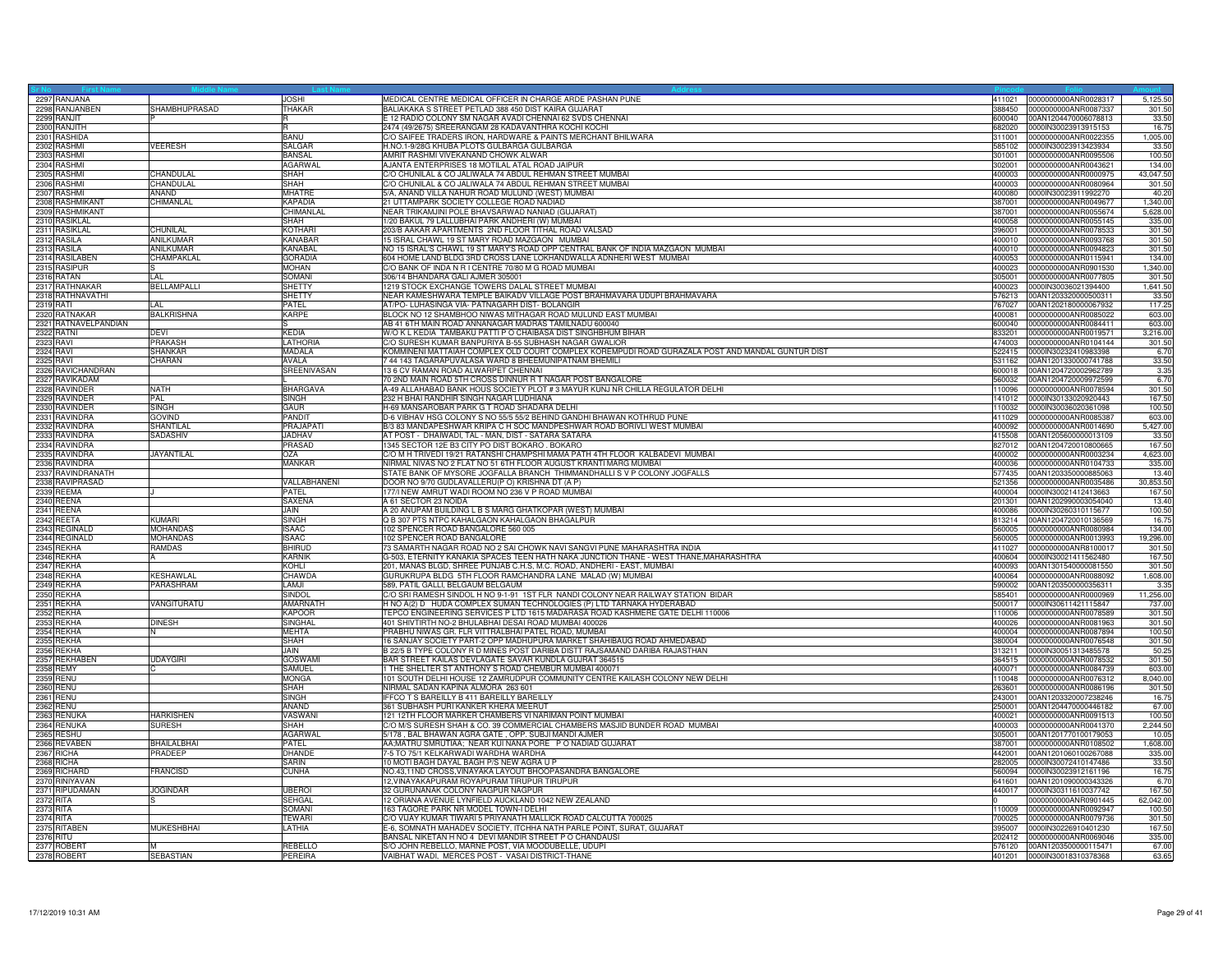| 2379 ROBIN                       |                           | JINDAL                         | S/O JAI PARKASH JINDAL SUNAMI GATE SANGRUR<br>148001                                                                                                  | 00AN1202540000225093                                       | 134.00              |
|----------------------------------|---------------------------|--------------------------------|-------------------------------------------------------------------------------------------------------------------------------------------------------|------------------------------------------------------------|---------------------|
| 2380 ROHIT                       | <b>KISHOREBHAI</b>        | ADALJA                         | CHAMPA NIWAS 1ST FLR OPP GOKALIBHAI SCHOOL DADABHOY RD VILE PARLE (W) MUMBAI<br>400056                                                                | 0000000000ANR0040745                                       | 9,949.50            |
| 2381 ROHIT                       | <b>SINGH</b>              | <b>BAGHEL</b>                  | I NO M 19 RAJIV NAGAR RAIPUR RAIPUR                                                                                                                   | 492001 00AN1204720003087530                                | 73.7                |
| 2382 ROHIT<br>2383 ROHITBHAI     | <b>BABUBHAI</b>           | <b>BHATIA</b><br><b>GANDHI</b> | 119 / 536 DARSHAN PURVA KANPUR,<br>1, CHINA GATE-3 B/H GAYATRI MANDIR, UDHNA MAGDALLA ROAD, SURAT                                                     | 208012 0000IN30088814170656<br>395017 00AN1201120000037935 | 2,512.50<br>83.75   |
| 2384 ROHITKUMAR                  | DHIRAJLAL                 | <b>BHAKHAR</b>                 | KHODIYAR NIVAS 3 GADHIYA NAGAR SOC. SANT KABIR ROAD, RAJKOT.<br>360001                                                                                | 0000IN30097411114110                                       | 33.50               |
| 2385 ROHITKUMAR                  | <b>BABLIBHAL</b>          | VAISHNAV                       | 1285 RAGHASUTARIA'S POLE KHADIA GOLWAD AHMEDABAD<br>380001                                                                                            | 0000000000ANR0078090                                       | 301.50              |
| 2386 ROJAVATHY                   | PANDURANGA                | <b>KOPPURAM</b>                | 27 PERUMAL KOIL GARDEN 1ST LANE (NR 47 WALLTAX ROAD) CHENNAI                                                                                          | 600079 0000000000ANR0080261                                | 301.50              |
| 2387 ROMA                        |                           | <b>BUDHRANI</b>                | ARYA BHAVAN PLOT NO 166 NEAR BK 214 ULHASNAGAR 421 001                                                                                                | 421001 0000000000ANR0089709                                | 100.50              |
| 2388 RONAK                       | <b>NAVINBHAI</b>          | <b>PATFI</b>                   | 5 PRATAPGUNJ VADODARA<br>390002                                                                                                                       | 0000000000ANR0116171                                       | 11.557.50           |
| 2389 RONALD                      |                           | <b>DSILVA</b>                  | 3 VISHWAJITH APTS 25 NEHRU ROAD VAKOLA SANTACRUZ (E) MUMBAI<br>400055                                                                                 | 0000000000ANR0102858                                       | 4,020.00            |
| 2390 ROOP                        |                           | CHAND                          | 725 OLD KATRA ALLAHABAD U P 211002                                                                                                                    | 211002 0000000000ANR0078130                                | 301.50              |
| 2391 ROSAMMA                     |                           |                                | MANNIL BHAVAN THUMPAMON THAZHAM P O VIA ELAVUMTHITTA<br>689632                                                                                        | 0000IN30089610061304                                       | 301.50              |
| 2392 ROSAMMA<br>2393 ROSEMARIE   |                           | VARGHESE<br><b>FERNANDES</b>   | MALIACKAL PALARIVATTOM KOCHI<br>34 SEASHELL S B I SENIOR OFFICERS CO OP HSG SOC 4 BUNGLOWS ANDHERI (W) MUMBAI<br>400058                               | 682025 00AN1205730000110489<br>0000000000ANR0004443        | 33.50<br>33.50      |
| 2394 ROSHAN                      | ARDESHIR                  | <b>BHARUCHA</b>                | A - 7 SHAPUR BAUG V PATEL ROAD MUMBAI<br>400004                                                                                                       | 0000000000ANR0096578                                       | 19,095.00           |
| 2395 ROSHAN                      |                           | LAL                            | S W 65 SOAMI BAGH AGRA UP 282005<br>282005                                                                                                            | 0000000000ANR0077271                                       | 301.50              |
| 2396 ROUTHU                      |                           | <b>NEERAJA</b>                 | 4-4-266 GANDHINAGAR JAGTIAL KARIMNAGAR<br>505327                                                                                                      | 00AN1207430000105642                                       | 6.70                |
| 2397 ROXANNE                     | <b>ROHINTON</b>           | <b>GODIWALLA</b>               | SAI NIKETAN 13/12 B-WING MAZGAON MUMBAI                                                                                                               | 400010 0000000000ANR0116297                                | 4,489.00            |
| 2398 RUBY                        |                           | <b>FERNANDES</b>               | GLORIVILLE FLAT NO 6 1ST FLR 6-B VALLABHAI PATEL RD. SANTACRUZ W MUMBAI<br>400054                                                                     | 0000000000ANR0025255                                       | 21,473.50           |
| 2399 RUDRANI                     | <b>KUMARI</b>             | SINGH                          | 1 SIJUA PO SIJUA NEAR SIJUA DURGA MANDIR DHANBAD JHARKHAND INDIA<br>828121                                                                            | 0000lN30226913351670                                       | 46.90               |
| 2400 RUHI                        |                           | SHRIVASTAVA                    | HOUSE NO 539 SECTOR 16 PANCHKULA                                                                                                                      | 134109 00AN1204720001457692                                | 33.50               |
| 2401 RUKMANI                     | VRAJLAL                   | PAREKH                         | C/O H V PAREKH INDIAN OVERSEAS BANK BHAKTI NAGAR CIRCLE MEGHANI RANG BHUVAN RAJKOT (GUJ)                                                              | 360002 0000000000ANR0039869                                | 1,407.00            |
| 2402 RUKSHMANI<br>2403 RUPAM     | RAMJI                     | MEHTA<br><b>SINGH</b>          | RENUKABAI RAGUNATH SHINDE CHWL PARSHIWADI GHATKOPAR W MUMBAI<br>400086<br>ELAT NO B 206 DOSTI ELITE BUILDING NEAR SION CIRCLE SION MUMBAI<br>400022   | 0000000000ANR0090562<br>00AN1304140005614783               | 100.50<br>16.75     |
| 2404 RUSTOM                      | <b>MINOCHER</b>           | <b>DASTOOR</b>                 | A/10 BHAGWATI SOCIETY LINKING RD EXT SANTACRUZ W MUMBAI                                                                                               | 400054 0000000000ANR0079339                                | 301.50              |
| 2405 RUTH                        |                           | ANNAMALAI                      | 112-POONAMALLEE HIGH ROAD MADRAS<br>600084                                                                                                            | 0000000000ANR0049782                                       | 46,297.00           |
| 2406 Radhakrishnan               | Nair                      | Narayanakurup                  | BUNGALOWIL PALLICKAL NOORANAD KERALA<br>690540                                                                                                        | 0000000000ANN0009426                                       | 201.00              |
| 2407 <sub>S</sub>                | <b>PUSHPA</b>             | <b>KUMAR</b>                   | BOILER AND COGENERATION HINDALCO INDUSTRIES LTD RENUKOOT UTTAR PRADESH                                                                                | 231217 0000IN30045013260082                                | 50.25               |
| 2408                             |                           | <b>PARIKH</b>                  | ST GUJARAT TA NADIAD AT ALINA<br>387305                                                                                                               | 0000000000ANS0072207                                       | 1,507.50            |
| 2409                             |                           | KHAN                           | 34-B PALI HILL NARGIS DUTT ROAD BANDRA (W) MUMBAI<br>400050                                                                                           | 0000000000ANS0074638                                       | 8,040.00            |
| 2410                             | R                         | <b>SINGH</b>                   | 26 304 MHADA COMPLEX CENTRAL EXCISE QTRS OSHIWARA ANDHERI WEST MUMBAI                                                                                 | 400053 00AN1304140003220674                                | 67.00               |
| 2411 <sub>S</sub>                |                           | <b>MALANKAR</b>                | 30 NALANDA SUPER MARKET 1ST FL BANDU GORE MARG GOREGAON WEST MUMBAI                                                                                   | 400062 0000lN30133018722265                                | 234.50              |
| 2412 <sub>S</sub><br>2413        | VVENKATARADHAKRISHNAIAH   | SWARNA<br>SAKE                 | O NO 2 205 CROSS ROAD OLDPET PALMANER PALAMANERU<br>104 SECOND FLOOR BAZAAR STREET TIRUPATI<br>517501                                                 | 517408 0000IN30023914299208<br>0000000000ANS0009866        | 10.05<br>11,557.50  |
| 2414                             |                           | <b>GOPINATH</b>                | PLOT NO MIG 147 NEAR LITTLE ANGELS SCHOOL SECTOR 3, M V P COLONY VISAKHAPATNAM                                                                        | 530017 0000IN30232411057477                                | 33.50               |
| 2415                             | <b>SANKARA</b>            | <b>RAO</b>                     | SRI RAMA RICE MILL D NO 7-51/2A ANATAVARAM<br>533222                                                                                                  | 0000IN30039412843404                                       | 12,596.00           |
| 2416 <sub>S</sub>                |                           | PARSWANATH                     | HOUSE NO 15-1/1 6TH MAIN ROAD J P NAGAR III PHASE NR MODERN ENGLISH SCHOOL BANGALORE<br>560078                                                        | 0000000000ANS0060841                                       | 201.00              |
| 2417                             |                           | <b>SAROJA</b>                  | NO 2880/2 NEW L 2/1 1ST CROSS HALLADAKERI LASHKAR MOHALLA MYSORE<br>570001                                                                            | 0000000000ANS0102245                                       | 3,350.00            |
| 2418                             |                           | SAYEED                         | C/O SOUTHERN HARDWARES 591 ASOKA ROAD MYSORE<br>570001                                                                                                | 0000000000ANS0054627                                       | 1,608.00            |
| 2419                             |                           | SUBRAMANIAN                    | SAMVANA 92/2 RAGHAVENDRASWAMY MUTT ROAD JAYALAKSHMIPURAM MYSORE<br>570012                                                                             | 0000000000ANS0059012                                       | 6,432.00            |
| 2420                             |                           | <b>GIREESH</b>                 | S/O SADASHIVAMURTHY, D.NO. 6/322 F, VAKILRAMAIAH STREET KOLLEGAL                                                                                      | 571440 00AN1203500000235554                                | 10.05               |
| 2421                             |                           | LAKSHMINARAYANAN               | C-22B MIT CAMPUS KAILAS QUARTERS SHIVALLI MANIPAL UDUPI                                                                                               | 576104 0000IN30039416927509                                | 3.35                |
| 2422 <sub>S</sub><br>2423        | RAJESH                    | KUMAR<br>VASHULAL              | OLD # 93 NEW # 4 AZIZ MULK 3RD STREET THOUSANDS LIGHTS CHENNAI<br>/O PRINCESS 210 FOUNTAIN PLAZA PANTHEON ROAD EGMORE CHENNAI<br>600008               | 600006 0000000000ANS0110587<br>0000000000ANS0099253        | 301.50<br>100.50    |
| 2424                             |                           | VIJAYALAKSHMI                  | D/6C JAIN ANTARIKSA 12 BATNAMMAL STREET KODAMBAKKAM CHENNAI                                                                                           | 600024 0000000000ANS0114874                                | 201.00              |
| 2425                             |                           | PARTHASARATHY                  | 274-C TYPE -III QUARTERS BLOCK-5 NEYVELI CUDDALORE DISTRICT                                                                                           | 607803 0000lN30021412037927                                | 1,192.60            |
| 2426                             | N                         | VASUDEVAN                      | 5 RANGANATAPURAM SRIRANGAM TRICHY                                                                                                                     | 620006 0000000000ANS0109985                                | 201.00              |
| 2427                             |                           | <b>NAGAPPAN</b>                | NO.8, JAYA NAGAR, 2ND STREE L.I.C COLONY K.K.NAGAR TRICHY<br>620021                                                                                   | 0000000000ANS0074067                                       | 804.00              |
| 2428                             |                           | KALYANI                        | 20 ABIRAMI AMMAN KOVIL STREET DINDIGUL TAMILNADU<br>624001                                                                                            | 0000000000ANS0056355                                       | 2,680.00            |
| 2429                             |                           | <b>NATESAN</b>                 | NO 10 RAJAJI ROAD MADURAI, TAMILNADU                                                                                                                  | 625020 0000IN30189510538684                                | 3.35                |
| 2430                             |                           | <b>ABIRAMI</b>                 | OLD NO.140 NEW NO 518 KAMARAJAR ROAD SIVAKASI                                                                                                         | 626123 0000IN30163741135807                                | 33.50               |
| 2431                             |                           | ANTONYDAVID<br><b>RAJESH</b>   | 27/2 SOMASUNDARA NAGAR RAMNAGAR SIVAGANGA TAMILNADU                                                                                                   | 630302 0000IN30163741281564                                | 3.35                |
| 2432<br>2433                     |                           | RAJMOHAN                       | 5 L I C COLONY R S PURAM COIMBATORE TAMIL NADU<br>I NO 6 106 B 1A PADASALAI STRE PANDALUR CHERANCODE NILGIRIS PANDALUR<br>643253                      | 641002 0000IN30051316437560<br>00AN1301440002592863        | 3.35<br>6.7         |
| 2434                             | VENKATARAMA               | <b>IYER</b>                    | S K S HOUSE DR A R MENON ROAD NAICKANAL TRICHUR<br>680001                                                                                             | 0000000000ANS0017060                                       | 6,432.00            |
| 2435 <sub>S</sub>                |                           | <b>SOORAJ</b>                  | KARIMPALOOR PUTHENKULAM KOLLAM KOLLAM                                                                                                                 | 691302 0000IN30023913550311                                | 16.75               |
| 2436 S                           |                           | RAMANATHAN                     | FIRST STREET ALAVAKOTTAI SIVAGANGA                                                                                                                    | 623553 0000000000ANS0074133                                | 8,040.00            |
| 2437 SABARI                      | PERUMAL                   |                                | S R S HOUSE, SERMAN NEW STREET SHENGOHAN 627 809<br>627809                                                                                            | 0000000000ANS0087772                                       | 301.50              |
| 2438 SABBIR                      |                           | <b>SHAIDABHAI</b>              | 303 3RD FLOOR ADVANCE COMPLEX BHADRA LAL-DARWAJA AHMEDABAD<br>380001                                                                                  | 0000000000ANS0096128                                       | 1,608.00            |
| 2439 SACHIN                      |                           | <b>TYAGI</b>                   | 15/II VIVEK VIHAR ROORKEE ROAD MEERUT UTTAR PRADESH                                                                                                   | 250001 0000IN30051317193507                                | 3.35                |
| 2440 SACHIN<br>2441 SACHIN       | <b>DHARAMRAJ</b>          | PATIL<br><b>SHANKER</b>        | 42 HINDWADI BELGAUM BELGAUM<br>1419 HAIDERGANJ MURAITOLA FAIZABAD                                                                                     | 590011 00AN1201330000161661<br>224001 0000IN30177411088239 | 33.50               |
| 2442 SADANAND                    | G                         | <b>BALIGA</b>                  | 3 VAISHALI APARTMENTS SOMESHWAR PARK BANER ROAD PUNE<br>411008                                                                                        | 0000IN30309310170854                                       | 33.50<br>67.00      |
| 2443 SADASIVAN                   |                           | <b>SIVAPRASAD</b>              | RASAD HOUSE VISWAMBARAN RD PAPPANAMCODE THIRUVANTHAPURAM<br>695018                                                                                    | 0000000000ANS0900884                                       | 1,675.00            |
| 2444 SADHANA                     | ANIL                      | AUNDHAKAR                      | 1101 E, SHAHUPURI, SYKES EXTENSION KOLHAPUR<br>416001                                                                                                 | 0000000000ANS0092785                                       | 100.50              |
| 2445 SADHU                       |                           | PADMABHUSHAN                   | 7/241 HOLMESPET PRODDATUR KADAPA DISTRICT<br>516360                                                                                                   | 0000IN30232410983040                                       | 670.00              |
| 2446 SAFIULLA                    |                           | KHAN                           | C/O ABDULLAH HASHIM INDL GASES & EQUIP CO LTD P O BOX 42868 RIYADH-11551 KSA                                                                          | 0000000000ANS0902362                                       | 301.50              |
| 2447 SAGI                        | VENKATARAMA               | <b>KRISHNA</b>                 | FLAT NO 405 SOUNDARYA RESIDENCY STREET NO-8, 3-6-602 HIMAYATNAGAR HYDERABAD                                                                           | 500029 0000IN30039413447206                                | 56.95               |
| 2448 SAHRUKH                     | MAHERJI                   | <b>BHOT</b>                    | 2/81 PINJAR STREET MALESAR NAVSARI<br>999999                                                                                                          | 0000000000ANS0090713                                       | 301.50              |
| 2449 SAIFUDDIN                   | <b>MUSAJI</b>             | <b>MASTER</b>                  | C/O HAJI HASANALI KADIBHAI & CO CHOWK BAZAR BHUSAWAL<br>425201                                                                                        | 0000000000ANS0001096                                       | 2,077.00            |
| 2450 SAIFUDDIN<br>2451 SAIFUDDIN | <b>AKBRALI</b><br>AKBRALI | <b>BADAM</b><br><b>BADAMI</b>  | C/O SAIFUDDIN AKBARALI & BROS BOHRA BAZAR JALGAON 425001<br>C/O SAIFUDDIN AKBARALI & BROS BOHRA BAZAR JALGAON                                         | 425001 0000000000ANS0081894<br>425001 0000000000ANS0001015 | 301.50<br>36,615.50 |
| 2452 SAILABALA                   |                           | SUTAR                          | ANGUL RWSS DIVISION PO HATA TOTA TULCHER ANGUL<br>759122                                                                                              | 00AN1304140005492755                                       | 36.85               |
| 2453 SAIPRASAD                   | RAMCHANDRA                | KATHE                          | B-13 GANDHARVA SOC SHREENAGAR THANE<br>400604                                                                                                         | 00AN1203320002689226                                       | 100.50              |
| 2454 SAIYAD                      | KARISHMA                  | ANIS                           | A 14 UNITY APARTMENT OPP SHAIKH AND CO JUHAPURA AHMEDABAD GUJARAT<br>380055                                                                           | 0000lN30051315186642                                       | 160.80              |
| 2455 SAJAN                       | <b>KUMAR</b>              | <b>GARG</b>                    | SAJAN KUMAR GARG S/O RAM PHULE GARG GALI NO-2 H NO-27 NAGPAL COLONY SRI GANGANAGAR SRI GANGANAGAR<br>335001                                           | 00AN1201770100811746                                       | 33.50               |
| 2456 SAKARBEN                    |                           | <b>SURANA</b>                  | DU - 14 VISHAKHA ENCLAVE PITAMPURA DELHI                                                                                                              | 110032 00AN1201090003173856                                | 335.00              |
| 2457 SAKHAHARI                   | <b>VENKATI</b>            | <b>BORLEPWAR</b>               | H NO 1-6 55 NEAR BALAJI TEMPLE NEW MONDHA NANDED NANDED                                                                                               | 431602 00AN1201060002414050                                | 335.00              |
| 2458 SAKINA                      | <b>ALIHUSSAIN</b>         | RANGOONWALA                    | 5A SALIM COMPOUND 12 KHETWADI X LANE 3RD FLOOR MUMBAI MAHARASHTRA INDIA                                                                               | 400004 0000000000ANS8100056                                | 2,546.00            |
| 2459 SAKPAI                      | <b>DEEPAK</b>             | <b>BAJIRAO</b>                 | 10 SAGAR APTS LAXMINARAYAN NAGAR OPP MAHENDALE GARAGE ERANDWANA PUNE<br>H NO 191 MAMTA ENCLAVE VILL DHAKOLI TEH DERA BASSI DISTT SAS NAGAR DERA BASSI | 411004 0000IN30039413049594                                | 502.50              |
| 2460 SAKSHI                      |                           | <b>BHASIN</b>                  |                                                                                                                                                       | 140507 00AN1201910102395712                                | 167.50              |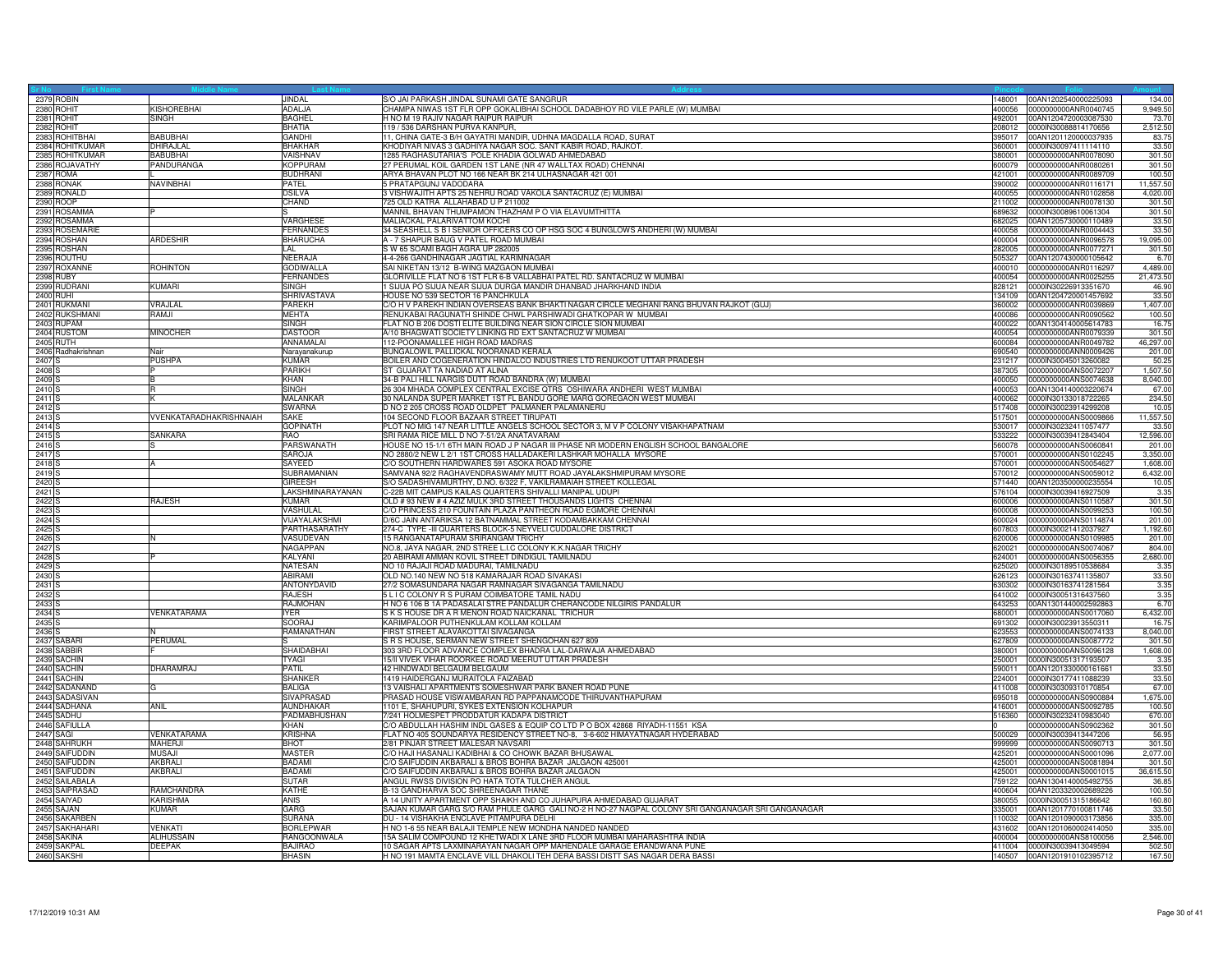| 2461 SALIL                     |                               | <b>GODIKA</b>                  | 577-C 12TH MAIN 2ND CROSS 4TH BLOCK KORAMANGALA BANGALORE                                                                                             |        | 560034 00AN1204470006018749                                | 2,680.00            |
|--------------------------------|-------------------------------|--------------------------------|-------------------------------------------------------------------------------------------------------------------------------------------------------|--------|------------------------------------------------------------|---------------------|
| 2462 SALMABAI                  |                               | BHAGA <sup>1</sup>             | KALIM BUILDING ROOM NO 14 144 ABDUL REHMAN STREET MUMBAI                                                                                              |        | 400003 0000000000ANS0096829                                | 1,105.50            |
| 2463 SAM                       |                               | <b>BALSARA</b>                 | 47 MALCOLM BAUG JOGESHWARI WEST MUMBAI MUMBAI                                                                                                         |        | 400102 0000IN30001110127343                                | 8,375.00            |
| 2464 SAMEER                    |                               | <b>KAPOOR</b>                  | KAPOORVILLA KULKARNI COLONY SHARANPUR ROAD NASIK                                                                                                      |        | 422002 0000000000ANS0095048                                | 134.00              |
| 2465 SAMEER                    | NARENDRA                      | <b>SHAH</b>                    | 43-B MEHER APARTMENTS ALTAMOUNT ROAD MUMBAI                                                                                                           |        | 400026 0000000000ANS0069267                                | 32,160.00           |
| 2466 SAMEER                    |                               | <b>KAPOOR</b>                  | KAPOORVILLA, KULKARNI COLONY SHARANPUR ROAD NASIK                                                                                                     | 422002 | 0000000000ANS0094284                                       | 134.00              |
| 2467 SAMEER                    |                               | <b>NARAIN</b>                  | 240 MUTTHIGANJ RAMPRASAD GARDEN ALLAHABAD                                                                                                             |        | 211003 00AN1201860000131757                                | 335.00              |
| 2468 SAMIR                     | <b>JAYANT</b>                 | <b>NANAVATY</b>                | 8 ST MARY S ROAD BACHU BHUVAN VILE PARLE W MUMBAI                                                                                                     |        | 400056 0000000000ANS0026113                                | 15,410.00           |
| 2469 SAMIRCHANDRA              |                               | LAHIRI                         | 3A DEODAR STREET 1ST FLOOR CALCUTTA                                                                                                                   |        |                                                            | 16,080.00           |
| 2470 SAMIRKUMAR                |                               | PATEL                          | MAYASHERI SARSA ANAND NADIAD NR BUS STAND B/H SAKTKEVAL TEMPLE SARSA GUJARAT                                                                          |        | 388365 0000IN30051318603889                                | 23.45               |
| 2471 SAMPATHI                  | RAORAJENDRA                   | PRASAD<br><b>TRIPATHI</b>      | S V S M NURSING HOME SOMPETA SRIKAKULAM DIST                                                                                                          |        | 532284 0000IN30232410749876                                | 67.00               |
| 2472 SAMTA                     |                               | <b>SHARMA</b>                  | PLOT NO 60 WARD 9-B BHARAT NAGAR GANDHIDHAM GANDHIDHAM                                                                                                |        | 370201 00AN1202890000995997                                | 33.50               |
| 2473 SAMTA                     |                               |                                | 205 A SHASTRI NAGAR JAMMU<br>C/601 SAIASHA DAYA NEELAM NAGAR GAVANPADA ROAD MULUND E MUMBAI MAHARASHTRA INDIA                                         |        | 180004 0000lN30011811172977                                | 6.70                |
| 2474 SANDEEF<br>2475 SANDEEF   | <b>KUMAR</b>                  | CHANDRATREYA<br>DHABAI         | 5 GURJARO KA MOHALLA NEAR HANUMAN TEMPLE SANGANER JAIPUR                                                                                              |        | 400081 0000IN30226913109366<br>302029 00AN1204940000067878 | 30.15<br>3.35       |
| 2476 SANDEEF                   | <b>KUMAR</b>                  | <b>GHOSH</b>                   | VILL. MAHADEVPUR PO RAMCHANDRAPUR, P.S. PAGNAN DIST HOWRAH WEST BENGAL                                                                                |        | 711303 0000IN30036020314503                                | 33.50               |
| 2477 SANDEEP                   | PAL                           | <b>SINGH</b>                   | NO PLOT NO 12 WORK CENTER COLONY RAJPURA                                                                                                              | 140401 | 00AN1304140005793538                                       | 184.25              |
| 2478 SANDEEF                   | NARENDRA                      | <b>SHETH</b>                   | 66 MAKER CHAMBERS III JAMNALAL BAJAJ ROAD NARIMAN POINT MUMBAI                                                                                        |        | 400021 0000000000ANS0103589                                | 46,263.50           |
| 2479 SANDEEF                   | <b>KUMAR</b>                  | <b>SETT</b>                    | 6 RAM NARAYAN BHATTACHARJEE LANE CALCUTTA                                                                                                             |        | 700006 0000000000ANS0064731                                | 938.00              |
| 2480 SANDEEF                   |                               |                                | NO 405 G BLOCK MANTRI ALPYNE APARTMENT UTTARAHALLI KENGERI ROAD BANASHANKARI 5TH STAGE BANGALORE KARNATAKA INDIA                                      | 560061 | 0000IN30051316017522                                       | 23.45               |
| 2481 SANDEEF                   | <b>SUBHASH</b>                | RAUT                           | ASHIRWAD HOTEL PADAMPANI COLONY AURANGABAD                                                                                                            |        | 431001 0000IN30169610543184                                | 33.50               |
| 2482 SANDHYA                   |                               | <b>SETHI</b>                   | 43 BHERA ENCLAVE PASCHIM VIHAR OUTER RING ROAD DELHI                                                                                                  |        | 110041 0000000000ANS0078337                                | 301.50              |
| 2483 SANDHYA                   | SHAM                          | <b>PEVEKAF</b>                 | AT DEOGHAR PO MARGATAMHANE TAL GUHAGAR DIST RATNAGIRI                                                                                                 |        | 415703 0000000000ANS0077727                                | 301.50              |
| 2484 SANDHYA                   |                               | CHAUHAN                        | PKT NU -88-C DDA FLATS PITAMPURA DELHI                                                                                                                | 110088 | 0000IN30165310130629                                       | 16.7                |
| 2485 SANDIP                    |                               | VIMADALAL                      | 801/B NEELKKANTH COMP PARSIWADA 122 SAHAR ROAD PARLE (EAST) MUMBAI                                                                                    | 400099 | 0000000000ANS0108867                                       | 2,412.00            |
| 2486 SANDIPKUMAR               | JAYANTILAL                    | CHAUHAN                        | No 17 DARJI SOCIETY DOHAD, DAHOD, DAHOD, DAHOD DAHOD                                                                                                  |        | 389151 00AN1301440004262150                                | 33.50               |
| 2487 SANGANABASAPPA            | <b>LOKAPPA</b>                | <b>SAMALAD</b>                 | BLDG NO.1, B/4 SANKALP SIDDHI NR. DHANVANTARI HOSPITAL, KULGAON, BADLAPUR(E) BADLAPUR                                                                 |        | 421503 00AN1201090004546510                                | 33.50               |
| 2488 SANGEETA                  | <b>MANIT</b>                  | <b>SHROFF</b>                  | BLDG 10 2ND FLOOR 2ND BHATWADI LANE GIRGAON MUMBAI                                                                                                    |        | 400004 0000IN30075711322022                                | 1,306.50            |
| 2489 SANGEETA                  |                               | PATIL                          | JAYWANT PATIL HOUSE NEW MANDALA VILLAGE SION TROMBAY ROAD MUMBAI                                                                                      |        | 400088 0000IN30001110256067                                | 100.50              |
| 2490 SANGEETA                  |                               | <b>GUPTA</b>                   | <b>88 BHARAT NAGAR PIPLANI BHOPAL BHOPAL</b>                                                                                                          | 462021 | 0000lN30075711374968                                       | 13.40               |
| 2491 SANGEETA                  |                               | <b>MANN</b>                    | FLAT NO A5 PLOT NO GH 69 PROGRESSIVE APPARTMENT SECTOR 55 GURGAON                                                                                     | 122003 | 0000lN30064410410132                                       | 335.00              |
| 2492 SANGEETA                  | <b>SATISH</b>                 | <b>BUDHAKAR</b>                | A/51, PALM ACRES CHS GAVANPADA MULUND (EAST) MUMBAI                                                                                                   |        | 400081 0000IN30074910177636                                | 1,675.00            |
| 2493 SANGEETA                  | MANIT                         | <b>SHROFF</b>                  | BLDG NO 10 2ND FLOOR 2ND BHATWADI LANE GIRGAON MUMBAI                                                                                                 |        | 400004 0000000000ANS0058202                                | 2,211.00            |
| 2494 SANGEETA                  |                               | <b>GUPTA</b>                   | NALA PAR NEAR RATAN LAL SILIWALEY KOTHIWAL NAGAR MORADABAD                                                                                            |        | 244001 00AN1204470002541912                                | 83.75               |
| 2495 SANGEETHA                 |                               | KOTHARIB                       | M I G 17, SECOND MAIN KUVEMPU NAGAR HASSAN                                                                                                            | 573201 | 0000IN30169610085578                                       | 375.20              |
| 2496 SANGITA                   | <b>TULSIDAS</b>               | SOMAIYA                        | G/2 VIVEK SOC SAINATH NAGAR L B S MARG GHATKOPAR (WEST) MUMBAI                                                                                        | 400086 | 0000000000ANS0059009                                       | 1,742.00            |
| 2497 SANGITA                   |                               | <b>SAHOO</b>                   | W/O SAROJ KUMAR SAHOO AT-MAHATAB ROAD, OLD TOWN PLOT NO 273, ANADI KUTIR BHUBANESWAR                                                                  |        | 751002 0000IN30232410393079                                | 670.00              |
| 2498 SANJAY                    |                               | <b>GUPTA</b>                   | 4/301 PAWANSUT CHS LTD PAEA BAUG CHINCHOLI PHATAK ROAD MALAD (W) MUMBAI                                                                               |        | 400064 0000000000ANS0092038                                | 301.50              |
| 2499 SANJAY                    |                               | <b>SHARMA</b>                  | SEKSARIA CHAWL NO 4 ROOM NO S/4 S V ROAD MALAD(W) MUMBAI                                                                                              | 400064 | 0000000000ANS0058761                                       | 33.50               |
| 2500 SANJAY                    | <b>AXMAN</b>                  | <b>RANE</b>                    | 11/57 B I T TADWADI MAZGOAN MUMBAI 400010                                                                                                             |        | 400010 0000000000ANS0083225                                | 301.50              |
| 2501 SANJAY                    | NARAYAN                       | <b>KULKARNI</b>                | BUTTE PATIL PRESTIGE FLAT NO. 5 NEXT TO HOTEL SPAN REVENUE COLONY SHIVAJI NAGAR PUNE<br>RH/1 JITENDRA CHS PLOT NO 91 SEC 3 KOPER KHAIRANE NAVI MUMBAI |        | 411005 0000IN30051311254689                                | 368.50              |
| 2502 SANJAY                    |                               | RAINA                          | SWEET CO-OP HSG SOC LTD FLAT NO 1 GROUND FLOOR PLOT NO 19 SECTOR 14 VASHI NEW MUMBAI                                                                  |        | 400705 0000IN30051311812919                                | 335.00              |
| 2503 SANJAY<br>2504 SANJAY     | <b>RAJANIKANT</b>             | <b>BHADRA</b><br><b>PARIKH</b> | 28/4533 TILAKNAGAR TRIBHUVAN CHS NEW TILAKNAGAR CHEMBUR MUMBAI                                                                                        |        | 400703 0000000000ANS0092076<br>400089 0000IN30075710388188 | 134.00<br>92,594.00 |
| 2505 SANJAY                    |                               | SHAH                           | A-301/2 SANAM SHANTI PARK SHANTI PATH GHATKOPAR MUMBAI                                                                                                | 400077 | 0000000000ANS0077384                                       | 301.50              |
| 2506 SANJAY                    | <b>KIMAR</b>                  | <b>GARG</b>                    | H.NO. 14/87, MOTI MILL, ACHAL TALL ALIGARH                                                                                                            | 202001 | 00AN1202420000396030                                       | 234.50              |
| 2507 SANJAY                    |                               | SOMANI                         | SOMMI BHAWAN GANESH COLONY GWALIOR GWALIOR                                                                                                            |        | 474009 00AN1203320007091594                                | 938.00              |
| 2508 SANJAY                    | SUMATILAL                     | <b>BURAD</b>                   | SHOP 203, SPACE STAR ARTS, NR. MICO CIRCLE TIDKE COL. NASHIK                                                                                          |        | 422005 00AN1204200000118632                                | 268.00              |
| 2509 SANJAY                    | RAMCHANDRA                    | <b>APTE</b>                    | DWARKA APARTMENT NO 1 905 SHANIWAR PETH SATARA                                                                                                        |        | 415001 0000IN30045080403698                                | 50.25               |
| 2510 SANJAY                    | VASANT                        | <b>MUTHA</b>                   | 3679 CENTRAL BANK ROAD PANSARE LANE CORNER AHMEDNAGAR (M.S)                                                                                           |        | 414001 0000000000ANS0058251                                | 134.00              |
| 2511 SANJAY                    |                               | <b>AGARWAI</b>                 | FLAT-2A, PARAG APARTMENT 18/14, DOVER LANE BALLYGUNGE, NEAR GARIAHAT P.S. KOLKATA                                                                     |        | 700029 0000IN30032710265716                                | 67.00               |
| 2512 SANJAY                    |                               | <b>AGGARWAI</b>                | 18/14 DOVER LANE CALCUTTA                                                                                                                             |        | 700029 0000000000ANS0079018                                | 100.50              |
| 2513 SANJAY                    |                               | <b>KUMAR</b>                   | PANCHAYAT DHENGADIH PARKHAND D DHENGADIH MANJHLADIH POST GHOR GIRIDIH                                                                                 |        | 815314 00AN1208160001002214                                | 134.00              |
| 2514 SANJAY                    |                               | <b>KUMAR</b>                   | S/O SATYA NARAYAN BHAGAT JAMUNAJOR POOL KARNIBAG CASTAIR DEOGHAR DEOGHAR                                                                              |        | 814112 00AN1204470005295734                                | 16.75               |
| 2515 SANJAY                    | KUMAR                         | <b>RASTOGI</b>                 | C/O SAMRIDHI INVESTMENT MOH SHERPUR BIHAR SHARIF DIST NALANDA                                                                                         | 803101 | 0000000000ANS0094205                                       | 301.50              |
| 2516 SANJAY                    | <b>KUMAR</b>                  | JAIN.                          | SANTOSH JAIN & CO AMBICA PATTY SILCHAR CACHAR ASSAM                                                                                                   | 788004 | 0000000000ANS0058122                                       | 4,824.00            |
| 2517 SANJAY                    | <b>KUMAR</b>                  | <b>AGARWAL</b>                 | HOUSE OF SHERO PANI GIRI BEHIND ST THRESA SCHOOL KEONJHAR JODA                                                                                        |        | 758034 00AN1203840000848795                                | 16.75               |
| 2518 SANJAY                    | <b>KUMAR</b>                  | <b>BACHCHANI</b>               | SEVARAM ANAND NAGAR COLONY WARD NO.22 KHAIRTHAL DIST-ALWAR KHAIRTHAL                                                                                  |        | 301404 00AN1203350000964865                                | 26.80               |
| 2519 SANJAY                    |                               | SOGANI                         | 210/2 VIDHYANAND COM VASTA DEVADI ROAD KOTARGAM SURAT                                                                                                 |        | 395004 0000IN30075711566846                                | 33.50               |
| 2520 SANJAY                    | <b>JAMBOOLAL</b>              | SONEGARA                       | AANGRE WADI CHAL NO 2 ROOM NO 25 3RD FLOOR V P ROAD MUMBAI                                                                                            |        | 400004 00AN1203320001382125                                | 335.00              |
| 2521 SANJEET                   |                               | <b>SINGH</b>                   | C/O ASIAN PAINTS (I) LTD 16 PATEL CHOWK JALANDAR 676 SCETOR 11B                                                                                       |        | 160001 0000000000ANS0051816                                | 1,005.00            |
| 2522 SANJEET                   |                               | <b>SINGH</b>                   | H NO 676 SECTOR 11B CHANDIGARH                                                                                                                        |        | 160011 0000000000ANS0085424                                | 603.00              |
| 2523 SANJEET                   |                               | <b>SINGH</b>                   | H NO 676 SECTOR 11B CHANDIGARH                                                                                                                        |        | 160011 0000000000ANS0078424                                | 301.50              |
| 2524 SANJEEV                   |                               | PACHIESIA                      | VS TOPLINE EXIM PVT LTD IST FLOOR RIDHI CHAMBERS KOTHARI POLE GANDHI ROAD AHMEDABAD                                                                   | 380001 | 0000000000ANS0095035                                       | 938.00              |
| 2525 SANJEEVANI<br>2526 SANJIB | <b>SATISH</b><br><b>KUMAR</b> | AUTY<br><b>GHOSH</b>           | D-601, CRYSTAL GARDEN, BANER PASHAN LINK ROAD, NR WHISPERING WIND SOCIETY, BANER PASHAN, PUNE<br>148 BLOCK G NEW ALIPORE CALCUTTA                     |        | 411021 00AN1205810000117121<br>700053 0000000000ANS0084072 | 33.50<br>301.50     |
| 2527 SANJIV                    | <b>HARISH</b>                 | SHAH                           | B-91 CHINAR R A KIDWAI MARG WADALA MUMBAI                                                                                                             |        | 400031 0000000000ANS0068087                                | 16,080.00           |
| 2528 SANJIV                    | s                             | <b>KRISHEN</b>                 | FLAT NO 1 E-69 VASANT MARG VASANT VIHAR NEW DELHI                                                                                                     |        | 110057 0000000000ANS0036906                                | 3,015.00            |
| 2529 SANJIV                    |                               | <b>BHAMBRI</b>                 | 8/6 SUN BEAM 2ND FLOOR R A KIDWAI ROAD WADALA MUMBAI                                                                                                  | 400031 | 0000000000ANS0034275                                       | 1,541.0             |
| 2530 SANJIVANI                 |                               | MEDANKAR                       | L/5 HIMALI CO-OP SOCIETY ERANDAVANA PUNE                                                                                                              |        | 411004 0000000000ANS0095348                                | 301.5               |
| 2531 SANJIVANI                 |                               | <b>MEDANKAR</b>                | L/5 HIMALI CO-OP SOCIETY ERANDAVANA PUNE                                                                                                              |        | 411004 0000000000ANS0077136                                | 301.50              |
| 2532 SANJIVANI                 | RAJENDRA                      | MEDANKAR                       | /5 HIMALI SOCIETY ERANDAWANA PUNE                                                                                                                     |        | 411004 0000000000ANS0096064                                | 4,020.00            |
| 2533 SANSARI                   |                               | DEVI                           | -B 124 (DUPLEX) S F S G-8 AREA RAJOURI GARDEN NEW DELHI 110064                                                                                        | 110064 | 0000000000ANS0080729                                       | 301.50              |
| 2534 SANSARI                   |                               | DEVI                           | -B 124 (DUPLEX) S F S G-8 AREA RAJOURI GARDEN NEW DELHI                                                                                               | 110064 | 0000000000ANS0035743                                       | 1,675.0             |
| 2535 SANSARI                   | <b>DEVI</b>                   | RIAT                           | EB 124 MAYA ENCLAVE NEW DELHI NEW DELHI                                                                                                               |        | 110064 0000IN30036022509294                                | 3,618.00            |
| 2536 SANTHI                    |                               | MAHADEVAN                      | 30 RAJA ST PASUR PASUR S VP WARD 10 ERODE                                                                                                             |        | 638006 00AN1204470005521102                                | 6.70                |
| 2537 SANTILATA                 |                               | SAMANTRAY                      | A5/11 INDIRA COLONY SISUPAL BHUBANESWAR                                                                                                               |        | 750002 0000IN30039411929488                                | 26.80               |
| 2538 SANTOSH                   | <b>SUKAN</b>                  | <b>OSWAL</b>                   | S NO 585/26 SUNIL SNEH APTS FLAT NO 8 NEAR SAMBHAVNATH JAIN TEMPLE SALISBURY PARK PUNE                                                                | 411037 | 0000IN30036022418583                                       | 167.50              |
| 2539 SANTOSH                   |                               | MAHENDRU                       | 14 MEDICAL COLLEGE CAMPASS SWARUP NAGAR KANPUR(U P) 208 002                                                                                           | 208002 | 0000000000ANS0086078                                       | 301.50              |
| 2540 SANTOSH                   |                               | <b>ARORA</b>                   | P O BOX 145 NEUTRALBAY NSW-2089                                                                                                                       |        | 0000000000ANS0900342                                       | 67.00               |
| 2541 SANTOSH                   |                               | KAUR                           | 288 SALEEM TABRI LUDHIANA 141 005                                                                                                                     |        | 141005 0000000000ANS0089716                                | 301.50              |
| 2542 SANTOSH                   |                               | <b>NARANG</b>                  | 24/37A TILAK NAGAR NEW DELHI                                                                                                                          |        | 110018 0000000000ANS0011205                                | 15,410.00           |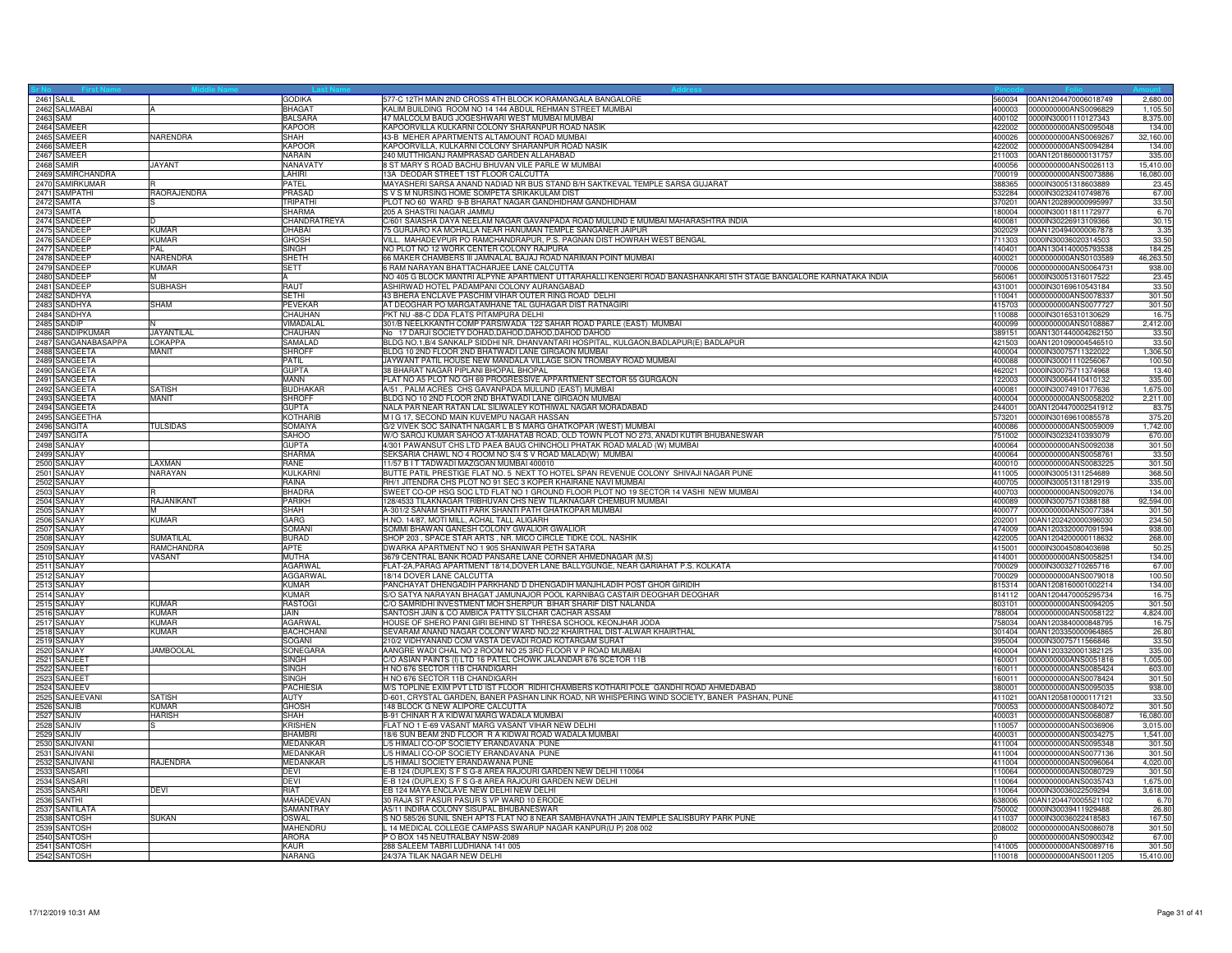| 2543 SANTOSH                     |                                | <b>BHALLA</b>                   | C 21 GREEN PARK MAIN NEW DELHI<br>110016                                                                                                          | 0000000000ANS0079114                                | 301.5               |
|----------------------------------|--------------------------------|---------------------------------|---------------------------------------------------------------------------------------------------------------------------------------------------|-----------------------------------------------------|---------------------|
| 2544 SANTOSH                     | KUMAR                          |                                 | 1683-84 KABIR ROAD, MYSORE 570 001<br>570001                                                                                                      | 0000000000ANS0088002                                | 301.5               |
| 2545 SANTOSH                     |                                | <b>KULKARNI</b>                 | C/O AKSHAY MEDICALS SHOP NO.05/HIG I AKSHAY PARK, GOKUL ROAD HUBLI<br>580030                                                                      | 0000IN30023910768798                                | 60.30               |
| 2546 SANTOSH                     |                                | SINGHAL<br><b>SHARMA</b>        | 236 JWALA VIHAR B/H SOMANI COLLEGE CHOPARANI ROAD JODHPUR<br>342008<br>431, SR. SCHOOL KE PASS SALASAR CHURU<br>331506                            | 0000000000ANS0065776<br>00AN1204490000046985        | 134.00<br>167.50    |
| 2547 SANTU<br>2548 SARALA        | DEVI                           | KHUNTETA                        | C/O NANDLAL MOOLCHAND 14 ARMENIAN STREET CALCUTTA<br>700001                                                                                       | 0000000000ANS0060356                                | 1,708.5             |
| 2549 SARANGANATHAN               |                                | VARATHARAJAN                    | FLAT S2 BLOCK 1, PACE ANUSA APARTMENTS TAMBARAM, KANCHEEPURAM, TAMBARAM KANCHIPURAM<br>600045                                                     | 00AN1301440004432425                                | 33.50               |
| 2550 SARANJEET                   |                                | KAUR                            | 1167 SECTOR 37 ARUN VIHAR NOIDA 201303<br>201303                                                                                                  | 0000000000ANS0091528                                | 100.50              |
| 2551 SARASWATH                   |                                | <b>BIDADA</b>                   | 588/2B SARITA APT FLAT NO 18 NEW ERA SOCIETY BIBEWADI KONDHWA ROAD PUNE<br>411037                                                                 | 0000000000ANS0077901                                | 301.50              |
| 2552 SARASWATHI                  | KAMATH                         |                                 | W/O V JANARDHAN KAMATH PANCHMAHAL MULKI D K 574154<br>574154                                                                                      | 0000000000ANS0077013                                | 301.50              |
| 2553 SARASWATHY                  |                                |                                 | 78 B TYPE II QUARTERS BLOCK 7 NEYVELI TAMIL NADU<br>607803                                                                                        | 0000000000ANS0087623                                | 301.50              |
| 2554 SARASWATI                   | <b>NAGESH</b>                  | PRABHU                          | C 314 LANCELOT 3RD FLOOR S V ROAD BORIVALI (W) MUMBAI<br>400092                                                                                   | 0000000000ANS0054726                                | 8,576.00            |
| 2555 SARAT                       | <b>KUMAR</b>                   | SAHU                            | QR NO.-43042 TYPE-IV, PHASE-I OFBL BADMAL BOLANGIR<br>767070                                                                                      | 00AN1203350000714106                                | 33.50               |
| 2556 SARITA                      |                                |                                 | VPO SEHI KALAN VIA SURAJGARH ROA CHIRAWA DIST JHUNJHUNU RAJASTHAN<br>333026                                                                       | 0000IN30311610816912                                | 20.1                |
| 2557 SARLA                       | <b>SURESH</b>                  | <b>JHAMVAR</b>                  | 2/17 GITANJALI KUNJ OPP NEHRU MEMORIAL HALL CAMP PUNE<br>411001                                                                                   | 0000lN30051310634320                                | 1,474.00            |
| 2558 SARLA                       | <b>ISHWERLAL</b>               | MEHTA                           | KUSUM VILLA S V ROAD KHAR MUMBAI 400052<br>400052                                                                                                 | 0000000000ANS0081785                                | 301.5               |
| 2559 SARLA                       |                                | <b>TIBREWAL</b><br><b>JOSHI</b> | 18 JAY BIBI ROAD GHUSRI HOWRAH WEST BENGAL<br>711107<br>390009                                                                                    | 0000000000ANS0064806                                | 502.5               |
| 2560 SARLA<br>2561 SARLA         | <b>JAYESHCHANDRA</b>           |                                 | 37 VIVEKANAND NAGAR MAKARPURA ROAD P O BARODA GUJARAT<br>7 NARAYAN APPARTMENT AMBIKA NAWAR RAMNAGAR SABARMATI AHMEDABAD                           | 0000000000ANS0008099                                | 5,125.5             |
| 2562 SARLA                       | PADAMCHAND<br><b>ISHVERLAL</b> | JIRAWLA<br>MEHTA                | 380005<br>KUSUM VILLA I FLOOR S V ROAD X8TH ROAD KHAR MUMBAI<br>400052                                                                            | 0000000000ANS0077779<br>0000000000ANS0087169        | 100.50<br>301.50    |
| 2563 SAROJ                       |                                | <b>CHOWDHRY</b>                 | FLAT NO-1386 NOIDA, GAUTAM BUDDHA NAGAR NOIDA SECTOR 37 GHAZIABAD                                                                                 | 201303 00AN1301440004211937                         | 1,340.00            |
| 2564 SAROJ                       | RAMNIKLAL                      | <b>CHARNIA</b>                  | C/O RAMNIKLAL & BROS MAIN BAZAR CHOTILA                                                                                                           | 363520 0000000000ANS0052458                         | 1,340.00            |
| 2565 SAROJ                       | KANUBHAI                       | DESAI                           | 493 ARTHUR ROAD GHASWALA BLDG TARDEO MUMBAI<br>400034                                                                                             | 0000000000ANS0040727                                | 804.00              |
| 2566 SAROJ                       | <b>BALA</b>                    | GANGULY                         | C/O DR A K DEY 491 KAZI-KHERA LAL-BANGLA KANPUR<br>208007                                                                                         | 0000000000ANS0009310                                | 17,989.5            |
| 2567 SAROJ                       | KUMARI                         | SHAH                            | C/O THE MODERN MEDICAL STORES RANJIT ROAD OPP BANK OF INDIA JAMNAGAR 361001<br>361001                                                             | 0000000000ANS0078529                                | 100.5               |
| 2568 SAROJA                      | RAMAPPA                        | HADPAD                          | 257 GREEN ACRES N S RO NO 5 J V P D MUMBAI 400 049<br>400049                                                                                      | 000000000ANS0086983                                 | 301.5               |
| 2569 SAROJA                      |                                | <b>DORAISWAMY</b>               | E B/14 DDA (SFS) FLATS HARINAGAR MAYA ENCLAVE NEW DELHI<br>110064                                                                                 | 0000000000ANS0010954                                | 11,557.50           |
| 2570 SAROJA                      |                                | <b>KRISHNAN</b>                 | FLAT NO 100 LAKSHMI NIKETAN SCHEME 6 ROAD NO 5 MATUNGA MUMBAI<br>400019                                                                           | 0000000000ANS0115694                                | 4,020.00            |
| 2571 SAROJBEN                    | <b>LAXMICHANDJI</b>            | <b>SHAH</b>                     | C/O. RAJULBEN C. DESAI SHREEDHAR, NAIROBI COLONY COLLEGE ROAD NADIAD<br>387001                                                                    | 0000IN30063620053417                                | 201.00              |
| 2572 SAROJBEN                    | YASHVANTKUMAR                  | <b>MODI</b>                     | SHANKER BHUVAN OPP RLY CLUB MANI NAGAR AHMEDABAD GUJRAT<br>380008                                                                                 | 0000000000ANS0076630                                | 301.5               |
| 2573 SAROJINI                    | CHINTAMAN                      | GADRE                           | NAROTTAM BUILDING MANOR ROAD PALGHAR DIST THANE                                                                                                   | 401404 0000000000ANS0013990                         | 30,853.5            |
| 2574 SAROJKUMARI                 | <b>NAROTTAMDAS</b>             | <b>SHAH</b>                     | SHATRUKHANA NEAR ANANDABAWAS CHAKLOW JAMNAGAR JAMANGAR                                                                                            | 361001 0000IN30103924252478                         | 201.00              |
| 2575 SASEENDRAN<br>2576 SASHIBEN |                                | <b>GLIPTA</b>                   | T C 22/841 PURANDAKATTIL ARCHANA ROYAL STREET KUTTANELLORE P O THRISSUR<br>A-1 MARUTI APT ODHAV NARODA AHMEDABAD<br>382418                        | 680014 00AN1202390000297368<br>00AN1203320005688201 | 33.50<br>33.50      |
| 2577 SASSI                       |                                | SANGHAI                         | C/O HIRALAL BADRI PRASAD NEAMATPUR G T ROAD P O SITARAM PUR BURDWAN<br>713359                                                                     | 0000000000ANS0018837                                | 3,216.0             |
| 2578 SASSI                       |                                | SANGHAI                         | G.T.ROAD, NEAMATPUR BAZAR, P.O.-SITARAMPUR, DIST.-BURDWAN(W.B)<br>713359                                                                          | 0000lN30210510176627                                | 12,194.00           |
| 2579 SATHIDEV                    |                                |                                 | UDUMBANATTU MADOM PALLIPPURAM P O CHERTHALA<br>688541                                                                                             | 0000IN30023910665412                                | 3.3 <sup>2</sup>    |
| 2580 SATISH                      | YASHWANTLAL                    | <b>ACHARYA</b>                  | ARUN 'A' FLAT NO 11 2ND FLOOR 278 MOGAL LANE MAHIM (W) MUMBAI                                                                                     | 400016 0000000000ANS0055867                         | 4,824.00            |
| 2581 SATISH                      |                                | <b>MISRA</b>                    | C/O LALSONS RAGHUWANSHI COMPLEX 85 - A CIVIL LINES BAREILLY<br>243001                                                                             | 0000000000ANS0065978                                | 670.00              |
| 2582 SATISH                      | YASHWANTLAL                    | <b>ACHARYA</b>                  | ARUN-A/11 AGARWAL ESTATE MOGAL LANE MATUNGA ROAD WEST MUMBAI<br>400016                                                                            | 0000000000ANS0114852                                | 502.5               |
| 2583 SATISHCHANDRA               |                                | SHARMA                          | QR NO N/28 INDUSTRIAL COLONY KANCH GHAR JABALPUR<br>482001                                                                                        | 0000000000ANS0009172                                | 30,853.5            |
| 2584 SATYAJEET                   | <b>KUMAR</b>                   | <b>TALAPATRA</b>                | C/O ASIAN PAINTS INDIA LTD 22/2 MOTILAL NEHRU ROAD AGRA U P                                                                                       | 282004 0000000000ANS0085342                         | 301.50              |
| 2585 SATYANARAYAN                |                                |                                 | C/O K L DAMMANI 1568 SECTOR B SCHEME NO 71 INDORE                                                                                                 | 452009 0000000000ANS0088847                         | 402.00              |
| 2586 SATYANARAYANA               | <b>SETTYK</b>                  |                                 | GENERAL MERCHANTS & ASIAN PAINTS DEALERS POST BELAGUR HOSADURGA K ST                                                                              | 573114 0000000000ANS0076704                         | 301.50              |
| 2587 SATYANARAYANA               |                                | <b>KATAKAMSETTI</b>             | DNO 8 3 2 A N STREET 13TH WARD NARASAPUR WG DIST<br>534275                                                                                        | 0000lN30102220625210                                | 167.5               |
| 2588 SATYANARAYANA               | <b>CHARYULU</b>                | PALLERLAMUDI                    | 3/1/103/1 SRI CHAITANYA NAGAR INDIRA NAGAR KHAMMAM<br>507002                                                                                      | 0000IN30169611514305                                | 33.5                |
| 2589 SATYAWATI<br>2590 SAUMIL    | ANIL                           | <b>SINGH</b><br><b>SHROFF</b>   | D-34 NIGAHI PROJECT DIST SINGRAULI MADHYA PRADESH MADHYA PRADESH<br>486884<br>9, SNEH KUNJ 5TH FLOOR, LABURNUM ROAD GAMDEVI MUMBAI                | 0000lN30311610841970<br>400007 00AN1202900000008768 | 67.00<br>26.80      |
| 2591 SAURABH                     |                                | KOHLI                           | V/35 GREEN PARK MAIN HAUZ KHAS NEW DELHI<br>110016                                                                                                | 0000IN30051313644159                                | 167.50              |
| 2592 SAURABH                     |                                | GOEL                            | C-9/79 YAMUNA VIHAR DELHI<br>110053                                                                                                               | 0000lN30135620285569                                | 3.35                |
| 2593 SAVITA                      |                                | THAKUF                          | QR NO 4/B ST NO 4 SECTOR 10 BHILAI<br>490006                                                                                                      | 00AN1204470004432418                                | 16.7                |
| 2594 SAYED                       | KAYYUMSAYED                    | <b>ISMAIL</b>                   | NAAZ STORE P O BOX 186 QATAR<br>999999                                                                                                            | 0000000000ANS0900397                                | 4,020.00            |
| 2595 SAYLI                       | <b>SUHAS</b>                   | GHAYAL                          | 9, EKOPA CHS, PENDSE NAGAR 1ST LANE, NEAR KANVINDE HEALTH CLUB DOMBIVALI EAST DOMBIVALI                                                           | 421201 00AN1201170000161424                         | 36.85               |
| 2596 SCARIACHAN                  |                                |                                 | VADAKUM CHERY HOUSE KIZHAKKAMBALAM KOCHI<br>683562                                                                                                | 0000IN30177413064795                                | 264.65              |
| 2597 SEEMA                       |                                | <b>GUPTA</b>                    | ASANSOL EYE HOSPITAL R G SINGH ROAD USHA GRAM ASANSOL<br>713303                                                                                   | 00AN1203350001418082                                | 10.0                |
| 2598 SEEMA                       |                                |                                 | ANIRUDH COMPUTERS BOOTH- 3 M.B.D COMPLEX NR NAAZ CINEMA JALANDHAR<br>144001                                                                       | 00AN1202060000141312                                | 3.35                |
| 2599 SEEMA                       |                                | AGRAWAL                         | 43 ZINIRET CHOWK SURAJ POLE UDAIPUR 313001<br>313001                                                                                              | 0000000000ANS0076944                                | 301.50              |
| 2600 SEEMA                       |                                | <b>SINGH</b>                    | RENUSAGAR POWER DIV QTR NO ER/06 PO- RENUSAGAR SONEBHADRA                                                                                         | 231218 0000IN30155721132558                         | 184.25              |
| 2601 SEEMA                       | <b>RITESH</b>                  | RATHI                           | 4/A MINILAND TANK ROAD BHANDUP WEST MUMBAI<br>400078                                                                                              | 0000IN30047641360233                                | 167.50              |
| 2602 SEEMA<br>2603 SEEMATHI      | <b>SUDHIR</b>                  | <b>NICHANI</b>                  | 29 SAHARANPUR ROAD ANSHIK PATEL NAGAR DEHRADUN<br>248001                                                                                          | 00AN1201640400043808                                | 167.5               |
| 2604 SEETA                       |                                | <b>RAMNATH</b><br>MADHUSUDHAN   | 3-C AA; PARK VIEWAA; 5, SOMASUNDARAM STREET T NAGAR MADRAS<br>600017<br>E-2 AFI BLDG MUMBAI HOSPITAL AVENUE MUMBAI<br>400020                      | 0000000000ANS0001119<br>0000000000ANS0059699        | 15,912.5<br>4,824.0 |
| 2605 SEETHALAKSHMI               | AMMAL                          |                                 | 975 - LEKSHMANA SWAMY ROAD WEST K K NAGAR CHENNAI                                                                                                 |                                                     | 30,853.5            |
| 2606 SEETHARAMA                  |                                |                                 | C/O SRI VENKATESWARA INSTITUTE OF COMMERCE II CROSS T B EXTN RAMANAGARAM 571511<br>571511                                                         | 0000000000ANS0079562                                | 301.5               |
| 2607 SEKHAR                      |                                | SINGH                           | C/O MAHADEV SINGH MUCHIPARA DIST PURULIA PURULIA<br>723101                                                                                        | 00AN1204470004504347                                | 40.2                |
| 2608 SELINA                      | <b>DILIPBHAI</b>               | KAPADIA                         | 11-A/B ARJAV APT-2 NR SARJAN SOCIETY ICHCHHANATH SURAT<br>395007                                                                                  | 0000000000ANS0064849                                | 167.50              |
| 2609 SELWYN                      | SAMUELNADAR                    |                                 | A/52 GURUKRUPA NAGAR OPP HIRA NAGAR NAHUR ROAD MULUND WEST MUMBAI<br>400080                                                                       | 0000000000ANS0084833                                | 301.5               |
| 2610 SENTHIL                     | KUMARAN                        |                                 | 10/30 OLD NO 11/3, 1st AVENUE HARRINGTON ROAD CHETPET CHENNAI<br>600031                                                                           | 0000IN30037810301682                                | 3.3                 |
| 2611 SESHADRI                    | <b>KRISHNASWAM</b>             | <b>IYER</b>                     | SUBHADRA CO OP HOUSING SOCIETY LTD DWARKHA BLDG FLAT NO 8 AGRA ROAD GHATKOPAR (W) MUMBAI<br>400086                                                | 0000000000ANS0029980                                | 31,155.00           |
| 2612 SEVANTILAL                  | <b>GOPALDAS</b>                | <b>SHAH</b>                     | KHANDWALA NIWAS V P ROAD VILE PARLE WEST MUMBAI 400056<br>400056                                                                                  | 0000000000ANS0078921                                | 100.5               |
| 2613 SEWAK                       | <b>RAM</b>                     | MANUJA                          | OPP MASJID NAJIBABAD ROAD KOTDWARA GARHWAL                                                                                                        | 246149 0000IN30011810213294                         | 16.7                |
| 2614 SHAFIK                      | KASAMALI                       | <b>VIRANI</b>                   | FLAT NO G-3 GR FLR SHANTINIKETAN LADY JAMSHEDJI CROSS RD NO 1 MAHIM MUMBAI<br>400016                                                              | 0000000000ANS0017630                                | 2,144.00            |
| 2615 SHAGIR                      | <b>BABULAL</b>                 | <b>SHAIKH</b>                   | 111 MARUTI TEMPLE NEAR GRAM PANCHAYAT KUSHI TAL SATARA DIST SATARA SATARA<br>415015                                                               | 00AN1203600000935935                                | 33.50               |
| 2616 SHAH                        | <b>SIDDHARTH</b>               | MAHENDRAKUMAR                   | 24 VASANT PARK SOCIETY STATION ROAD VISNAGAR N GUJ<br>384315                                                                                      | 0000lN30127630239242                                | 804.00              |
| 2617 SHAHNAZ<br>2618 SHAIK       | FARZANA                        | KOTHAWALA<br><b>BEGUM</b>       | NO 365 AIRPORT WHITE FIELD ROAD WHITEFIELD BANGALORE<br>560066<br>44-29-8/3 RAILWAY COLONY VISAKHAPATNAM URBAN WALTAIR RS VISAKHAPATNAM<br>530004 | 0000000000ANS0093045<br>00AN1304140008322684        | 301.50<br>6.70      |
| 2619 SHAIK                       | SAYFED                         | AHMED                           | 2205 BHEL MIG III PHASE SERILINGAMPALLY HYDERABAD ANDHRA PRADESH<br>502032                                                                        | 0000lN30051316345647                                | 13.40               |
| 2620 SHAIKH                      | <b>ATIFI</b>                   |                                 | NO 223 HOSPITAK ANNEXE CMC HOSPITAL VELLORE                                                                                                       | 632004 0000IN30163741198972                         | 10.05               |
| 2621 SHAIKH                      | MOHAMMED                       | <b>TARIQUE</b>                  | 907, DIAMOND APARTMENT, JASMINE MILL ROAD, MAHIM (EAST) MUMBAI<br>400017                                                                          | 0000IN30266210146606                                | 67.00               |
| 2622 SHAIKH                      | SAMSUL                         | <b>HUDA</b>                     | C/O DIAMOND BAKERY ANAND NAGAR DISPUR GUWAHATI                                                                                                    | 781005 0000IN30125028264027                         | 87.10               |
| 2623 SHAILA                      |                                |                                 | NO.186, 4TH MAIN, 5TH CROSS, GIRINAGAR AVALAHALLI, BDA LAYOUT, BSK 3RD STAGE, BANGALORE                                                           | 560085 0000IN30023911465068                         | 257.95              |
| 2624 SHAILAJA                    | <b>SUBHASH</b>                 | BANDIVADEKAR                    | 3/B, KENI BLDG., S.K.BOLE ROAD, AGAR BAZAR, DADAR MUMBAI                                                                                          | 400028 00AN1301420000033634                         | 33.50               |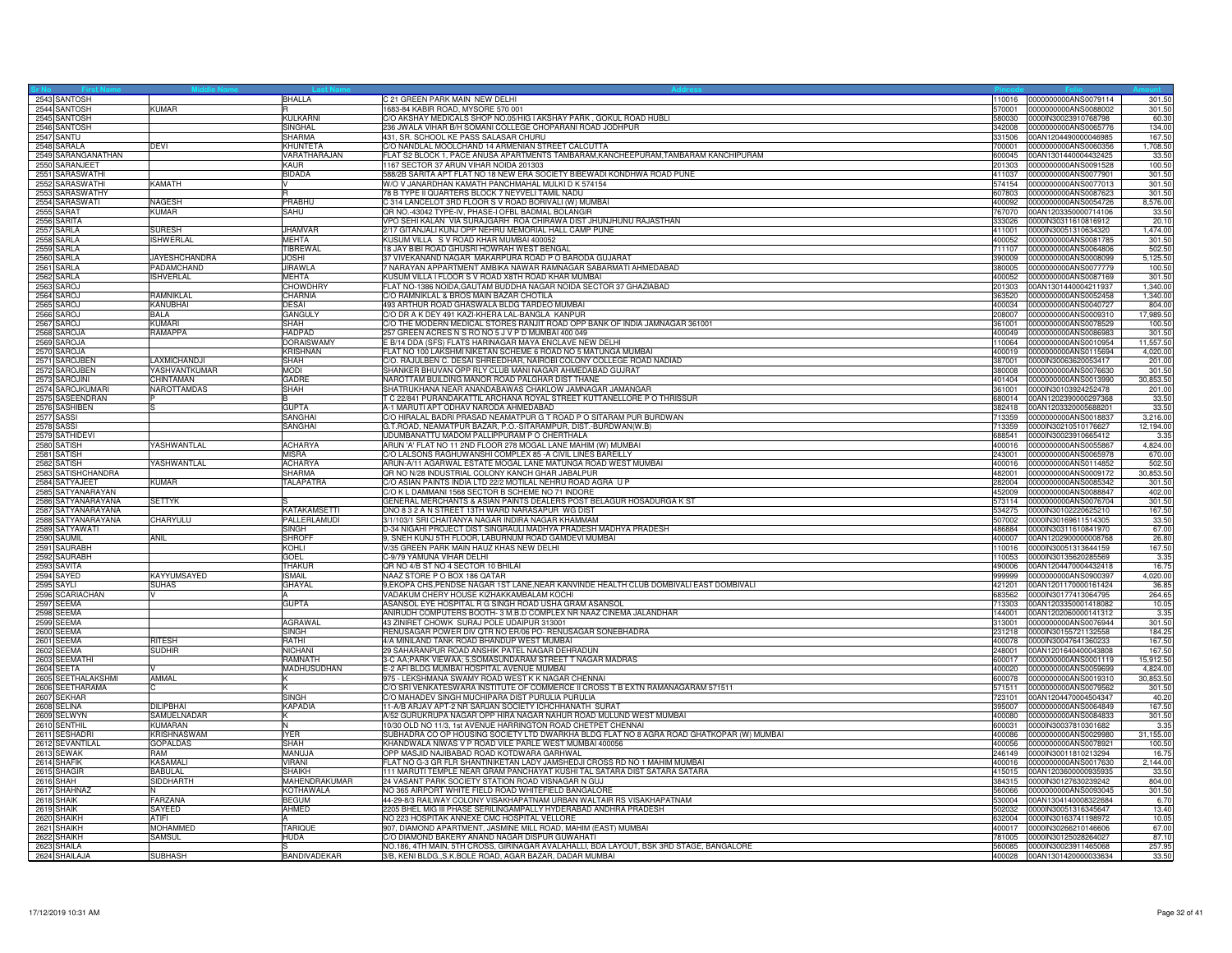| Sr No Filsch<br>2625 SHAILENDRA  | <b>SINGH</b>                      | RATHORE               | FLAT 514,MVV PRESIDENCY OLD VENKOJIPALEM VISAKHAPATNAM,H B COLONY,HB C VISAKHAPATNAM                                                                                             | 30022            | 00AN1301440004500248                                | 20.1                   |
|----------------------------------|-----------------------------------|-----------------------|----------------------------------------------------------------------------------------------------------------------------------------------------------------------------------|------------------|-----------------------------------------------------|------------------------|
| 2626 SHAILENDRAN                 |                                   | AK                    | SUSHAMA CHETTIKULAM BAZAR ELATHUR P.O KOZHIKODE                                                                                                                                  | 673303           | 0000IN30023911591644                                | 167.5                  |
| 2627 SHAILESH                    | VASANT                            | <b>MOKASHI</b>        | VIDYA VIHAR SMT RAMABAI CHEMBURKAR MARG NR PARLE TK VIDYALAYA VILE PARLE EAST MUMBAI                                                                                             |                  | 400057 0000000000ANS0085037                         | 301.50                 |
| 2628 SHAJI                       | м                                 | GEORGE                | MOOTHAMPACKAL KURUMULLOOR P O KANAKKARY KOTTAYAM                                                                                                                                 |                  | 686632 00AN1204760000253416                         | 33.50                  |
| 2629 SHAKEEL                     |                                   | ANWAR                 | INSIDE JAMA MASJID, PATHANPURA NAJIBABAD, DISTT BIJNOR NAJIBABAD                                                                                                                 | 246763           | 00AN1201750000113231                                | 83.7                   |
| 2630 SHAKUNTALA                  |                                   | SHAH                  | C/O MAYUR PLYWOODINDUSTRIES PVT LTD PO TAPESIA VIA SONAPUR DIST KAMRUP-ASSAM                                                                                                     | 782402           | 0000000000ANS0030865                                | 6,432.00               |
| 2631 SHALIESH                    | <b>DIWAKAF</b>                    | <b>KULKARNI</b>       | FL A 502 NEELKAANTH GARDEN PL 29/5 BHOOMI CONST PNL PANUEL PANVEL MAHARASHTRA                                                                                                    | 410206           | 0000IN30051312192132                                | 3.35                   |
| 2632 SHALIN                      | <b>DIPINBHAI</b>                  | SHAH                  | 80 SERENDEEP MANSION TELAV GHUMA ROAD, B/S RATNAKAR LAKE, GHUMA AHMEDABAD                                                                                                        | 380058           | 0000IN30034310973910                                | 167.50                 |
| 2633 SHALINI                     |                                   | <b>PUROHIT</b>        | 7 E VARDHMAN NAGAR ROSHAN JI KI BARI SAVINA HIRAN MAGRI SECTOR 12 UDAIPUR                                                                                                        |                  | 313002 00AN1204720007334351                         | 6.70                   |
| 2634 SHALINI                     |                                   | JAIN.                 | 14 TULSIGALI JHABUA 457661 (MP)                                                                                                                                                  | 457661           | 0000000000ANS0090319                                | 301.50                 |
| 2635 SHALINI                     |                                   | <b>ARORA</b>          | K D 68 B DDA FLATS ASHOK VIHAR PHASE - I DELHI 110 052                                                                                                                           | 110052           | 0000000000ANS0079208                                | 301.50                 |
| 2636 SHAM                        | <b>SUNDER</b>                     | <b>GUPTA</b>          | WARD NO 8 HOUSE NO 270 BALLABGARH DIST FARIDABAD                                                                                                                                 |                  | 121004 0000000000ANS0010743                         | 3,082.00               |
| 2637 SHAM                        | SUNDER                            | <b>BALANI</b>         | 329 DOUBLE STOREY NEW RAJINDER NAGAR NEW DELHI 110 060                                                                                                                           |                  | 10060 0000000000ANS0088848                          | 301.5                  |
| 2638 SHAMBHL                     | PRASAD                            | <b>BIYANI</b>         | C/O NEW COMMERCIAL AGENCIES 3 COMMERCIAL BUILDING 23 N S ROAD CALCUTTA                                                                                                           |                  | 700001 0000000000ANS0034750                         | 15,410.0               |
| 2639 SHAMBHUBHAI                 |                                   | PRAJAPATI             | 54 AMBADY CHAMBERS ERNAKULAM COCHIN KERALA                                                                                                                                       | 682011           | 0000IN30021414838674                                | 73.7                   |
| 2640 SHAMIMA                     |                                   | JETAJIWALA            | C/O HAZI NAZARALI YUSUFALI PAINTS MERCHANT PIPLE CHOWK BANSWARA                                                                                                                  | 327001           | 0000000000ANS0075653                                | 8,040.0                |
| 2641 SHAMJI                      | <b>KESHAVJI</b>                   | DEDHIA                | 12/251 TANIBAI NIVAS STATION ROAD WADALA MUMBAI                                                                                                                                  | 400031           | 0000000000ANS0012109                                | 301.5                  |
| 2642 SHAMSUNDEF                  |                                   | <b>NAIK</b>           | B-6 ARUNACHAL CO-OP HSG SOCIETY PAHADI GORAGAON (EAST) MUMBAI                                                                                                                    | 400063           | 0000000000ANS0032566                                | 15,410.0               |
| 2643 SHAMSUNNISA                 |                                   | <b>BEGUM</b>          | NO 16 8 238/6/2 NEW MALAKPET HYDERABAD INDIA                                                                                                                                     | 500036           | 0000000000ANS0008855                                | 11,390.0               |
| 2644 SHANGARAN                   |                                   |                       | NO 58 IYYANAR KOIL ST ELLAIPILLAI CHAVADY SRINERIMADAM PONDICHERRY TAMILNADU                                                                                                     | 605005           | 0000IN30051316285905                                | 103.8                  |
| 2645 SHANITHA                    | <b>MOHAMAD</b>                    | <b>BUSHAIR</b>        | AMBALATH VEETTIL P O KADAPPURAM THRISSUR THRISSUR                                                                                                                                |                  | 680514 0000lN30163741104012                         | 33.5                   |
| 2646 SHANKAR                     | LALL                              | <b>AGARWALA</b>       | SWAIKA CENTRE 3RD FLOOR 4A POLLACK STREET CALCUTTA                                                                                                                               | 700001           | 0000000000ANS0027862                                | 3.216.00               |
| 2647 SHANKAR                     | <b>KUMAR</b>                      | RAMANATHAPPA          | NO 6 SAWKARAPURAM IST STREET CHOOLAIMEDU CHENNAI                                                                                                                                 |                  | 600094 0000000000ANS0087342                         | 301.50                 |
| 2648 SHANKAR                     | ASHOKKUMAR                        | KESHWANI              | C/O KWALITY BOOKS & STATIONRY MAIN ROAD & SHINDI AT PO WASHIM WASHIM                                                                                                             |                  | 444505 0000lN30177413848940                         | 36.85                  |
| 2649 SHANKER                     |                                   | SINGH                 | 1-3 HINDALCO COLONY WARD-11 RENUKOOT SONBHADRA RENUKOOT UTTAR PRADESH                                                                                                            | 231217           | 0000lN30045013591852                                | 6.7                    |
| 2650 SHANMUGA                    | SUNDARAM                          |                       | 12, PATTAMANGALAM NEW STREET MAYILADUTHURAI<br>C/O ASIAN PAINTS I LTD NO 502 MINT STREET NEW NO 240 MADRAS                                                                       | 609001           | 0000lN30017510407006                                | 33.50                  |
| 2651 SHANMUGAM                   |                                   |                       |                                                                                                                                                                                  | 600003           | 0000000000ANS0082227                                | 100.50                 |
| 2652 SHANMUGAM                   |                                   |                       | NO 240 MINT STREET MADRAS 600003                                                                                                                                                 | 600003<br>600003 | 0000000000ANS0084717                                | 603.00<br>301.5        |
| 2653 SHANMUGAM                   | VAIKUNT                           | <b>SHANBHAG</b>       | NO 240 MINT STREET MADRAS 600003                                                                                                                                                 |                  | 0000000000ANS0082228                                |                        |
| 2654 SHANTABAI                   | RAMANBHAI                         | PATEL                 | H.NO-359 PALYA ROAD HONAVAR(U.K) HONAVAR                                                                                                                                         | 581334           | 0000IN30023914040142                                | 30,853.5               |
| 2655 SHANTABEN<br>2656 SHANTABEN |                                   | PATEL                 | 5 KREISEL WALK RICHMOND SURRY TW93 AN U K<br>6 UMIYA COOP SOC MADI (NG) 382 715                                                                                                  |                  | 0000000000ANS0901550<br>382715 0000000000ANS0086008 | 8,643.0<br>301.50      |
| 2657 SHANTHARAM                  |                                   |                       | M/S PAI & RAO CHARTERED ACCOUNTANTS NO-4 YAMUNA BAI RD MADHAVANAGAR BANGALORE                                                                                                    |                  | 560001 0000000000ANS0079555                         | 301.5                  |
| 2658 SHANTI                      | DEVI                              | <b>SARDANA</b>        | 25/21 WEST PATEL NAGAR NEW DELHI                                                                                                                                                 | 110008           | 0000000000ANS0108869                                | 3,015.00               |
| 2659 SHANTI                      | DEVI                              | <b>BINNANI</b>        | 11 JADU LALL MULLICK ROAD CALCUTTA 700006                                                                                                                                        | 800007           | 0000000000ANS0083313                                | 301.5                  |
| 2660 SHANTI                      | <b>RAI</b>                        | DAMMAN                | C/O K L DAMMANI 1568 SECTOR B SCHEME NO 71 INDORE                                                                                                                                | 452009           | 0000000000ANS0037096                                | 134.0                  |
| 2661 SHANTI                      | DEVI                              | <b>GUPTA</b>          | 2 KHA 11 PRATAP NAGAR MANU MARG ALWAR RAJ 301001                                                                                                                                 | 301001           | 0000000000ANS0076964                                | 301.50                 |
| 2662 SHANTILAI                   |                                   | PATEL                 | UMIYA APPARTMENT FLATE NO KAYAJI PLOT 5 MORBI                                                                                                                                    |                  | 363641 0000IN30169612200180                         | 83.75                  |
| 2663 SHANTILAL                   | <b>MANIKCHAND</b>                 | <b>GANDHI</b>         | JAIHIND BLDG NO 1, BHULESHWAR . MUMBAI                                                                                                                                           | 400002           | 00AN1302860000088555                                | 2,412.00               |
| 2664 SHANTINATH                  |                                   | <b>INDI</b>           | C/O DEPT OF MICROBIOLOGY & CELL BIO INDIAN INSTITUTE OF SCIENCE BANGALORE                                                                                                        | 560012           | 0000000000ANS0107667                                | 1,239.5                |
| 2665 SHARAD                      |                                   | GANGAL                | 10 SADHANA RAMWADI NAUPADA THANE                                                                                                                                                 | 400602           | 0000000000ANS0085150                                | 201.0                  |
| 2666 SHARAD                      |                                   | <b>BHARGAVA</b>       | BHARGAVA NIKUNJ RUPANGARG ROAD, MADANGUNJ KISHANGARH AJMER                                                                                                                       | 305801           | 00AN1206590000000094                                | 3.3 <sup>2</sup>       |
| 2667 SHARAD                      | KIIMAR                            | ARORA                 | 3/9 GYAN GHAR SINDHI SOCIETY SION TROMBAY ROAD CHEMBUR MUMBAI 400071                                                                                                             |                  | 400071 0000000000ANS0082815                         | 100.50                 |
| 2668 SHARAD                      | <b><i>IIMAR</i></b>               | <b>ARORA</b>          | 3/9 GYAN GHAR SINDHI SOCIETY SION TROMBAY ROAD CHEMBUR MUMBAI                                                                                                                    |                  |                                                     | 402.00                 |
| 2669 SHARAD                      | NARAYANLAL                        | SARDA                 | SHREE INVESTMENTS A-A BALAJI APARTMENTS KAGWADE MALA CHALKARANJI                                                                                                                 | 416115           | 0000000000ANS0093133                                | 301.50                 |
| 2670 SHARAD                      |                                   | KARPF                 | 329 LOKMANYA NAGAR INDORE                                                                                                                                                        | 452009           | 0000lN30021411975505                                | 167.50                 |
| 2671 SHARADIN                    |                                   | TENDULKAR             | YASHODA 30 KALA NAGAR BANDRA EAST MUMBAI 400051                                                                                                                                  | 400051           | 0000000000ANS0079406                                | 301.5                  |
| 2672 SHARDA                      |                                   | DEVI                  | C/O M/S KANHYA LAL BANSI LAL CHAURA BAZAR LUDHIANA 141008                                                                                                                        | 141008           | 0000000000ANS0078340                                | 100.50                 |
| 2673 SHARDA                      | DEVI                              | <b>AGARWAL</b>        | SHARDA DEVI AGARWAL NR HANDPUMP, B/H RAJGHAT COLONY, SHIV PURI ROAD Jhansi                                                                                                       | 284003           | 00AN1201910101348474                                | 83.7                   |
| 2674 SHARDA                      |                                   | <b>SINHA</b>          | C/O BISHWANATH PRASAD (RTD. INSP.) NEW ALKAPURI P O ANISHABAD PATNA                                                                                                              | 800002           | 0000000000ANS0075136                                | 3,517.50               |
| 2675 SHARDABEN                   | JIVANLAL                          | DESAI                 | MANDIR FALIA HALOL                                                                                                                                                               | 389350           | 00AN1301670000247753                                | 1,407.00               |
| 2676 SHARDABEN                   | GIRDHARLAL                        | THAKKAR               | AA; KALPVRUX AA; PUNIT CHOWK PADRA DIST VADODARA                                                                                                                                 | 391440           | 0000000000ANS0008291                                | 6,432.0                |
| 2677 SHARMISHTA                  |                                   | PATEL                 | DR COOK MARG ANAND                                                                                                                                                               | 388001           | 0000000000ANS0006759                                | 938.0                  |
| 2678 SHARMISTHABEN               | <b>ILAYBHAI</b>                   | DAVE                  | G-9-SUDARSHAN APPT NR. NEW VIDHYAVIHAR SOCIETY RAMJI MANDIR ROAD, RANIP AHMEDABAD                                                                                                | 382480           | 0000lN30305210150558                                | 33.5                   |
| 2679 SHARVINI                    |                                   | PATEL                 | PRANETA 4TH FLOOR 23-B JUHU TARA RD JUHU MUMBAI                                                                                                                                  | 400049           | 0000000000ANS0115775                                | 301.50                 |
| 2680 SHASHANK                    | <b>SHRIKANT</b>                   | JAIN.                 | B-33 SAHYOG SOC REFINERY ROAD GORWA VADODARA                                                                                                                                     | 390016           | 00AN1301670000007184                                | 2,522.5                |
| 2681 SHASHI                      |                                   | <b>KATYA</b>          | C- 1 A/106 c JANAK PURI NEW DELHI                                                                                                                                                | 110058           | 0000lN30159010012885                                | 16.7                   |
| 2682 SHASHI                      |                                   | <b>BANSAL</b>         | 1500/1 AZIZ GANJ ASHOK GAD DELHI                                                                                                                                                 | 110006           | 0000lN30299410010297                                | 83.7                   |
| 2683 SHASHI                      |                                   | RANI                  | 74 GAUSHALA NAGAR VRINDABAN MATHURA                                                                                                                                              | 281121           | 0000lN30155722147411                                | 50.2                   |
| 2684 SHASHIDHAR                  | SHIVAYOGAPPA                      | RAJANAI               | M/S. WELKINS SYSTEMS, SPAN ENTERPRISES BUILDING, UNKAL, HUBLI                                                                                                                    | 580031           | 00AN1203500000125663                                | 6.7                    |
| 2685 SHASHIKAR                   | <b>GAJANAN</b>                    | <b>TENDULKAR</b>      | YASHODA 30 KALA NAGAR BANDRA EAST MUMBAI 400051                                                                                                                                  | 400051           | 0000000000ANS0079405                                | 301.50                 |
| 2686 SHASHIKIRAN                 | MURLIDHAR                         | NAVSARIKAR            | 203 ARADHANA 14A GOKULDHAM GOREGAON (E) MUMBAI                                                                                                                                   |                  | 400063 0000000000ANS0001139                         | 1,675.00               |
| 2687 SHEEL                       | CHAND                             | JAIN.                 | C/O BANSILAL SHEELCHAND MAIN BAZAR GOTEGAON MP 487118                                                                                                                            |                  | 487118 0000000000ANS0076916                         | 301.50                 |
| 2688 SHEELA                      |                                   | <b>JOSEPH</b>         | PALLIVATHUCKAL, SEA-VIEW WARD ALLEPPEY                                                                                                                                           | 688012           | 00AN1202390000145109                                | 134.0                  |
| 2689 SHEELA                      | KANAYALAL                         | ADVANI                | J/22 GOKUL VATIKA OPP NEW HARNI AIRPORT HARNI ROAD BARODA                                                                                                                        | 390022           | 0000000000ANS0098073                                | 8,040.0                |
| 2690 SHEELAM                     |                                   | JAIN                  | VIR SHABARKAR WARD BINA                                                                                                                                                          |                  | 470113 00AN1203320001151937                         | 3.35                   |
| 2691 SHEETAL                     | MANEESH                           | THAAKUR               | 2/06, AALAY APPT., VASTRAPUR, AHMEDABAD                                                                                                                                          |                  | 380015 00AN1203030000013824                         | 33.50                  |
| 2692 SHEHNAZ                     | MASOOD                            | <b>MAM</b>            | A/30 ROSARY HOUSE GUNPOWDER ROAD MAZAGAON MUMBAI                                                                                                                                 | 400010           | 0000000000ANS0025896                                | 1,340.00               |
| 2693 SHELLEY                     |                                   | <b>MARYA</b>          | F-15/18 1ST FLOOR, SECTOR-15 ROHINI DELHI                                                                                                                                        | 10089            | 0000IN30209210138506                                | 167.5                  |
| 2694 SHEVANTIBAI                 |                                   | <b>GORIVALE</b>       | NARIMAN BHAT NAGAR SONAPUR LANE ROOM NO 108 OLD PRABHADEVI MUMBAI                                                                                                                | 400025           | 0000000000ANS0099347                                | 603.0                  |
| 2695 SHIBU                       |                                   | <b>THOMAS</b>         | H NO 1 21 284 10 WEST VANKATAPURAM NEAR ANDHRA BANK ATM ALWAL SECUNDERABAD                                                                                                       |                  | 500015 00AN1203330000684965                         | 20.1                   |
| 2696 SHIBU                       | SHANKAR                           | NAIR                  | PLOT NO 59 E SAI PARK 2 MOGRAWADI VALSAD VALSAD                                                                                                                                  |                  | 396001 00AN1204720001274051                         | 16.7                   |
| 2697 SHIJU                       |                                   |                       | SASTHAMKUNNEL H UDUMBANNOOR THODUPUZHA KERALA                                                                                                                                    | 685595           | 0000IN30089610499788                                | 16.7                   |
| 2698 SHIKHA                      |                                   | KAR                   | DAKSHIN PARA MAIN ROAD, P.O-BANSBERIA, DIST-HOOGHLY, WEST BENGAL                                                                                                                 | 12502            | 0000lN30210510144242                                | 33.5                   |
| 2699 SHIKHAR                     |                                   | BHARDWAJ              | 33/151 HIG DUPLEX CREATIVE BEAUTY PARLOR VARUN PATH MANSAROVAR JAIPUR RAJASTHAN<br>ROOM NO D3/2 BHANDRAN NAGAR MALAD BEHIND N L HIGH SCHOOL MUMBAI MAHARASHTRA                   | 302020           | 0000IN30039410009964                                | 67.00                  |
| 2700 SHILPA                      | PRASHANT                          | SHAH<br><b>PARIKH</b> |                                                                                                                                                                                  | 400064           | 0000IN30051318216057                                | 134.00                 |
| 2701 SHILPA<br>2702 SHILPA       | PRAVINKUMAR<br><b>PRAVINKUMAR</b> | PARIKH                | KALYAN BUILDING 5 KHADILKAR ROAD MUMBAI<br>KALYAN BUILDING NO 5 1ST FLOOR KHADILKAR ROAD GIRGAUM MUMBAI                                                                          | 400004           | 400004 0000000000ANS0040995<br>0000000000ANS0016265 | 33,399.50<br>30,853.50 |
|                                  |                                   |                       |                                                                                                                                                                                  |                  |                                                     |                        |
| 2703 SHINDE                      | AMIT                              | BALASO                | C 28 PTS NTPC LTD KAHALGAON BHAGALPUR BIHAR                                                                                                                                      |                  | 813214 0000IN30051313239340                         | 33.5                   |
| 2704 SHINDE                      |                                   |                       | HI LINE PARK FLAT NO B 401 ZUNJHAR CO OP HSG SOCIETY S NO 30 RAMWADI NAGAR PUNE ROAD PUNE<br>5 PRINCIPAL SHAIKI HOSOA MAG 2 MOHBOOB MANTION 1ST FL NEAR KESER BAUG DONGRI MUMBAI |                  | 411014 0000000000ANS0095128                         | 1,608.0                |
| 2705 SHIRIN                      |                                   | <b>KANASWALA</b>      |                                                                                                                                                                                  |                  | 400009 0000000000ANS0029880                         | 15,410.00              |
| 2706 SHIRIN                      | ABDULLAH                          | DALAL                 | PAGHDIWALA BLDG 2ND FLOOR R NO 15 97/101 SAIFEE JUBILEE STREET MUMBAI                                                                                                            |                  | 400003 0000000000ANS0032498                         | 18,793.50              |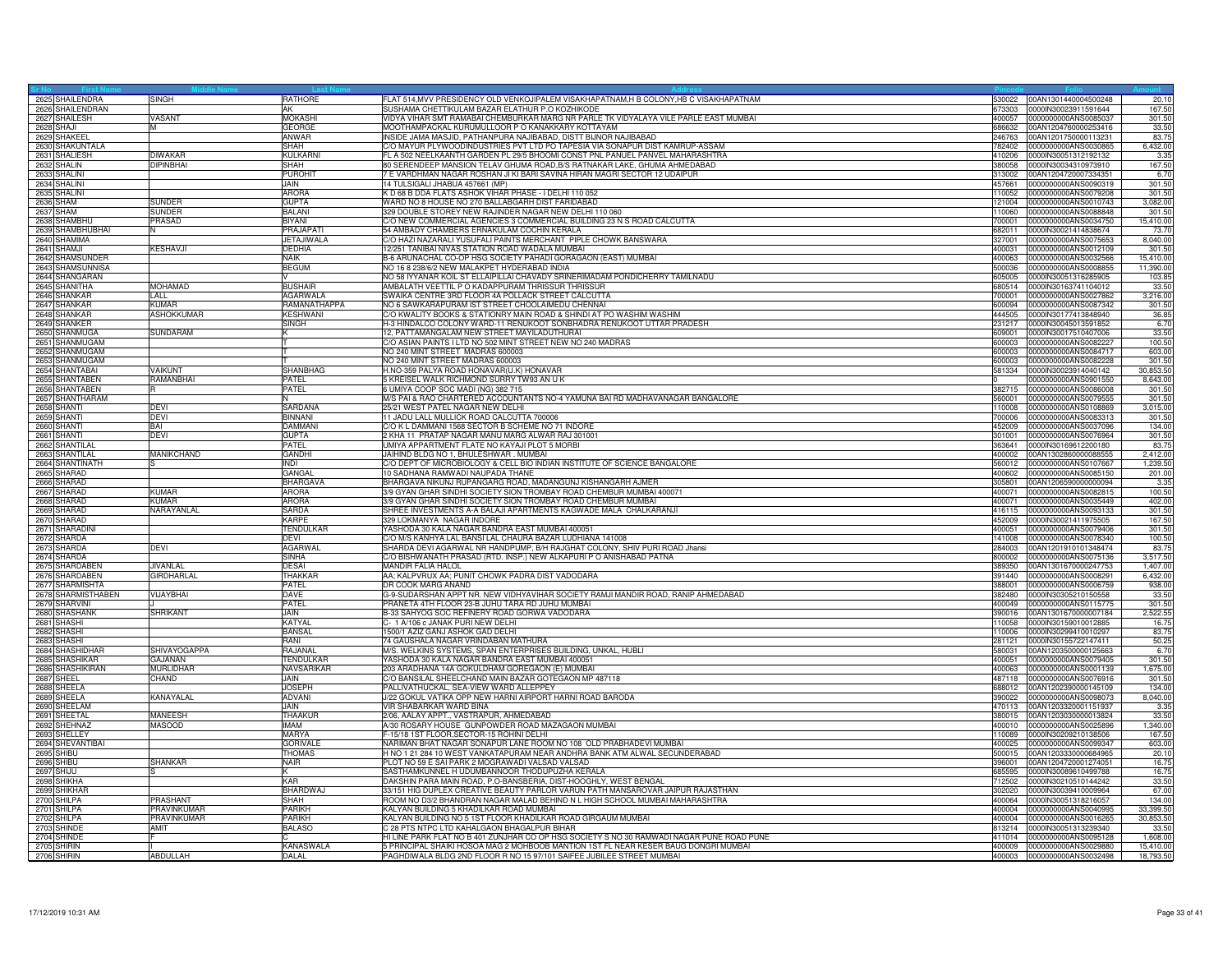| Sr No<br>2707 SHIRIN<br>2708 SHIRINBEN        |                     |                            |                                                                                                                                                                     |                  |                                                     |                |
|-----------------------------------------------|---------------------|----------------------------|---------------------------------------------------------------------------------------------------------------------------------------------------------------------|------------------|-----------------------------------------------------|----------------|
|                                               |                     | <b>GUZDER</b>              | 2 BANAJI HOUSE CONTRACTOR BAUG MORI ROAD MAHIM MUMBAI                                                                                                               | 400016           | 0000000000ANS0107595                                | 8,040.0        |
|                                               | <b>FAZALEABBAS</b>  | GANDHI                     | S FAZALEABBAS AND CO OPP MANUMARKET BEDI GATE JAMNAGAR                                                                                                              | 361001           | 0000lN30103924011814                                | 100.50         |
| 2709 SHIRISH                                  |                     | <b>TAWDE</b>               | B 004 SHREE GANESH COMP CH LTD SEC 3 RDP 6 BANDER PAKHADI RD CHARKOP KANDIVALI W NR RPD-6 MUMBAI                                                                    | 400067           | 00AN1203320003360693                                | 16.75          |
| 2710 SHIRISH                                  | SHANTARAM           | PRADHAN                    | 5/3 AVANTI FLATS B/H CIRCUIT HOUSE SHAHIBAUG AHMEDABAD                                                                                                              |                  | 380004 0000000000ANS0065128                         | 6,164.00       |
| 2711 SHITAL<br>2712 SHITAL                    | PRABHAKAR<br>PRASAD | <b>DONGRE</b><br>MAHAWAR   | GOLCONDA 37 BARC QUARTERS ANUSHAKTINAGAR MUMBAI MUMBAI MAHARASHTRA INDIA<br>O OM PRAKASH MAHAWAR 46 GORA BAZAR POST JABALPUR                                        | 400094<br>482001 | 0000IN30051310904740<br>0000000000ANS0100228        | 3.35<br>301.50 |
| 2713 SHITALBEN                                |                     | GANDHI                     | DALAL INDUSTRIES P O BODELI DIST BARODA 391135                                                                                                                      | 391135           | 0000000000ANS0076739                                | 100.5          |
| 2714 SHIV                                     | <b>RATAN</b>        | <b>HFDA</b>                | 1795/1 RAMBLE ROAD KRISCHINA GUNJ AJMER                                                                                                                             | 305006           | 0000IN30267930712632                                | 167.50         |
| 2715 SHIVANAND                                |                     | <b>KAMATH</b>              | 296/A SHANKAR SHETH MANSION 3RD FLOOR NANA CHOWK TARDEO RD MUMBAI                                                                                                   | 400007           | 0000000000ANS0087346                                | 1,340.00       |
|                                               |                     | <b>NAIK</b>                | BLDG NO K 3/54 3RD FLOOR PUSHKAR NIKETAN HSG SOC BEHIND MADHUBAN ANDHERI (W) MUMBAI                                                                                 | 400058           | 0000000000ANS0013902                                | 16,080.00      |
|                                               |                     | <b>SHAH</b>                | 51-52 SHANTI-NI-KETAN 1ST ROAD PRABHAT COLONY SANTACRUZ (EAST) MUMBAI                                                                                               | 400055           | 0000000000ANS0084488                                | 603.00         |
| 2716 SHIVANAND<br>2717 SHIVANI<br>2718 SHIVJI | <b>JINA</b>         | KERAI                      | 45, FALORMIL VISTAR NARNAPAR PASHAYTI - 1 BHUJ                                                                                                                      | 370429           | 0000IN30199110848317                                | 167.5          |
| 2719 SHIVLAXMIBEN                             |                     | SONI                       | SONIWADO NEAR KRISHNA CINEMA PATAN N G                                                                                                                              | 384265           | 0000000000ANS0017911                                | 3,517.50       |
| 2720 SHIVNARAYAN                              | RATIRAMJI           | PALIWAL                    | SHIV-PREM CEMENT ROAD SANEWADI WARDHA                                                                                                                               |                  | 442001 0000000000ANS0092862                         | 100.5          |
| 2721 SHOBA                                    | <b>RANIT</b>        | D                          | DEVI ENTERPRISES NO 13/A 1ST CROSS J C ROAD THAYAPPA LAYOUT BANGALORE                                                                                               | 560002           | 0000000000ANS0090723                                | 301.50         |
| 2722 SHOBHA                                   |                     | <b>GUPTA</b>               | F 2/38 BLOCK NO 7 10 E ROAD RAJENDRA NAGAR PATNA                                                                                                                    | 800016           | 0000000000ANS0095131                                | 301.50         |
| 2723 SHOBHA                                   |                     | <b>GROVER</b>              | NATIONAL INSURANCE BUILDING 4TH FLOOR KINGSWAY NAGPUR                                                                                                               | 440001           | 0000000000ANS0080635                                | 100.5          |
| 2724 SHOBHA                                   | <b>HARIDAS</b>      | <b>KAPADIA</b>             | 99 MULJI JETHA BLDG 3RD FLOOR VITHALWADI MUMBAI 400002                                                                                                              | 400002           | 0000000000ANS0077488                                | 100.50         |
| 2725 SHOBHA                                   |                     | <b>SHETTY</b>              | ASHIRVAD H NO 2-44 KORANGRAPADY UDUPI                                                                                                                               |                  | 574118 00AN1201090000094569                         | 335.00         |
| 2726 SHOBHA                                   | <b>HARIDAS</b>      | <b>KAPADIA</b>             | MULJI JETHA BLDG 3RD FLOOR 99 VITHALWADI MUMBAI                                                                                                                     | 400002           | 0000000000ANS0764706                                | 67.00          |
| 2727 SHOBHANABEN                              |                     | <b>PAREKH</b>              | ANIL GF SAYAJI GUNJ 41 PAYAL SOCIETY OPP STOCK EXCHANGE VADODARA                                                                                                    | 390020           | 0000000000ANS0077181                                | 301.50         |
| 2728 SHOMNATH<br>2729 SHRADDHA                | <b>ASHOK</b>        | CHAKRAVARTY<br><b>NAIK</b> | A-31 MANDAKINI ENCLAVE ALAKNANDA NEW DELHI<br>A/18 ANJANA PESTOM SAGAR ROAD NO 6 2ND FLOOR CHEMBUR MUMBAI                                                           | 110019<br>400089 | 0000000000ANS0004197<br>0000lN30267935161742        | 33.50<br>6.7(  |
| 2730 SHRADHA                                  |                     | <b>KULSHRESHTHA</b>        | 1298 / 1 RAVIDAS MARG BABINA CANTT Jhansi                                                                                                                           | 284401           | 00AN1201910101487407                                | 167.50         |
| 2731 SHRENIK                                  | Iм                  | SHAH                       | JOLLY CENTRE 2ND FLOOR 286 TILAK ROAD SANTACRUZ (W) MUMBAI                                                                                                          | 400055           | 0000000000ANS0089330                                | 134.00         |
| 2732 SHRENIK                                  |                     | RAJ                        | BOHRA PHOOLCHAND AMARCHAND MAHAVEER CHOWK RAICHUR                                                                                                                   | 584101           | 0000000000ANS0062711                                | 5,125.50       |
| 2733 SHREYA                                   |                     | <b>SAKHIDAS</b>            | 15, SURUCHI HOUSE B/H. DOCTOR HOUSE ELLISBRIDGE AHMEDABAD                                                                                                           | 380006           | 0000lN30034311219027                                | 33.50          |
| 2734 SHRIDEVI                                 | <b>SHRIKANT</b>     | <b>DESHPANDE</b>           | C/O SHRIS G DESHPANDE 157 SHANIPETH JALGAON                                                                                                                         | 425001           | 0000000000ANS0052551                                | 3,216.00       |
| 2735 SHRIKANT                                 |                     | <b>NAGAR</b>               | 158, ADARSH NAGAR AJMER RAJASHTHAN                                                                                                                                  | 305008           | 0000lN30199110790144                                | 1,591.2        |
|                                               | CHANDULAL           | <b>BHALAKIA</b>            | REKHA 2 APT 19 46 RIDGE ROAD WALKESHWAR MUMBAI                                                                                                                      | 400006           | 0000lN30014210743077                                | 16,750.00      |
| 2736 SHRIKANT<br>2737 SHRIKANT                | CHANDULAL           | <b>BHALAKIA</b>            | REKHA- NO. 2, APARTMENT NO.19 4TH FLOOR, 46- RIDGE ROAD, WALKESHWAR, MUMBAI                                                                                         | 400006           | 0000lN30074911010340                                | 4,924.5        |
| 2738 SHRIKANT                                 | LAKHMICHAND         | <b>MODI</b>                | ROOM NO 51 24/A SUKHANAND CHAWL KHATTAAR GALLI GIRGAON GIRGAON MUMBAI                                                                                               | 400004           | 00AN1202890001020313                                | 30,853.50      |
| 2739 SHRIKANT                                 | <b>BASAVANTAPPA</b> | <b>HASILAKAR</b>           | DANDIN PETH AT AND PO KAMATGI DISTBAGALKOT                                                                                                                          | 587120           | 0000lN30214810113278                                | 83.7           |
| 2740 SHRIKANT                                 |                     | KALYANKAR                  | C/O MR B M PAWAR SARTHAK 7TH CROSS BHAGYANAGAR TILAKWADI BELGAUM KARNATAKA                                                                                          | 590006           | 0000000000ANS0085416                                | 301.50         |
| 2741 SHRIKANT                                 | <b>KASHINATH</b>    | <b>DEOKATE</b>             | VEAR BLOOD BANK BHAKTI MARG PANDHARPUR SOLAPUR                                                                                                                      | 413304           | 0000lN30177411806573                                | 26.8           |
| 2742 SHRINIVAS                                |                     | <b>MOKASHI</b>             | 10 SHREEDHAR APTS OPP SALVI WADI MITHAGAR ROAD MULUND EAST MUMBAI                                                                                                   | 400081           | 0000000000ANS0013107                                | 15,410.00      |
| 2743 SHRINIVAS                                | <b>KRISHNAJI</b>    | VADAGBALKAR                | 53 VEERSHAIV NGR OPP JIGJENI BIJAPUR ROAD I SOLAPUR                                                                                                                 | 413004           | 0000lN30028010687076                                | 167.5          |
| 2744 SHRIRANG                                 | <b>RAMARAO</b>      | <b>RAOTE</b>               | RAOTE BLDG 106 R B C K BOLE ROAD DADAR MUMBAI 400028                                                                                                                | 400028           | 0000000000ANS0081468                                | 301.50         |
| 2745 SHRIRANG<br>2746 SHRUTI                  | <b>RAMARAO</b>      | <b>RAOTE</b>               | RAOTE BLDG 106 R B C K BOLE ROAD DADAR MUMBAI<br>C/103 SAI ASHISH BLDG SAIKRISHMA COMPLEX MIRA BHAYANDER RD LIBERTY CORNER RAMDEV PARK RD MIRA RD THANE MAHARASHTRA | 400028           | 0000000000ANS0016093                                | 15,410.00      |
| 2747 SHUAIB                                   | AR                  | KHANDWALA<br>KHATIB        | B 301 SAGAR RESIDENCY PLOT 98/ 99 SEC 27 NERUL NAVI MUMBAI MAHARASHTRA, INDIA                                                                                       | 401202           | 0000lN30051316760380<br>400706 0000lN30302857260183 | 16.7<br>13.4   |
| 2748 SHUBHA                                   |                     | <b>KASIVISWESWARAN</b>     | B/201 ATRIUM 49 KALAKSHETRA ROAD THIRUVANMIYUR CHENNAI                                                                                                              | 600041           | 0000000000ANS8100014                                | 8,040.00       |
| 2749 SHUBHADA                                 | <b>JAYANT</b>       | SHETH                      | C/O BAHULIWALA EMPORIUM POLADPUR RAIGAD                                                                                                                             |                  | 402303 0000000000ANS0047823                         | 19,296.00      |
| 2750 SHUBHANGI                                |                     | <b>PATIL</b>               | LAT NO 8 NEEL RATNA CO OP HSG SOC SILVER GARDEN GOKHALE PARK CHINCHWADGAON PUNE                                                                                     | 411033           | 0000lN30051313795015                                | 13.4           |
| 2751 SHYAM                                    | SUNDAR              | AGRAWAL                    | AJGANGPUR RAJGANGPUR SUNDARGARH RAJGANGPUR                                                                                                                          | 770017           | 00AN1201860000025991                                | 134.00         |
| 2752 SHYAM                                    | l Al                | AGRAWAL                    | SHREE MAHALAXMI RICE MILL P O KHARIAR ROAD DIST KALAHAND                                                                                                            | 766104           | 0000000000ANS0010475                                | 7,068.5        |
| 2753 SHYAM                                    | <b>SUNDER</b>       | <b>GOENKA</b>              | NO 731 17TH CROSS J P NAGAR 6TH PHASE BANGALORE                                                                                                                     | 560078           | 0000000000ANS0036597                                | 2.512.50       |
| 2754 SHYAM                                    | <b>BEHARI</b>       | LAL                        | ADDL DISTT & SESSIONS JUDGE J-1 OFFICERS COLONY CIVIL LINES SITAPUR                                                                                                 | 400001           | 0000000000ANS0011945                                | 15,410.00      |
| 2755 SHYAM<br>2756 SHYAM<br>2757 SHYAM        |                     | <b>PARIKH</b>              | 27 DELSTER 6TH ELOOR 9-9A HUGHES ROAD MUMBAL                                                                                                                        | 400036           | 0000000000ANS0099305                                | 33.50          |
|                                               | LAL                 | <b>SHARMA</b>              | 59 GRAMA-HATHI PURA UMAR GRAM UMRA TEHSIL JAVAD NIMACH                                                                                                              | 458226           | 0000lN30177417947665                                | 83.7           |
|                                               | <b>SUNDAR</b>       | <b>SHARMA</b>              | SRI SHYAM BHAVAN NAZIRPUR AKHARA GHAT ROAD MUZAFFARPUR                                                                                                              | 842001           | 00AN1202020000008649                                | 6,700.00       |
| 2758 SHYAM                                    | <b>SUNDER</b>       | <b>TOTLA</b>               | 56 VIJAY BARI PATH NO. 6. SIKAR ROAD JAIPUR                                                                                                                         |                  | 302023 0000IN30270020032394                         | 167.50         |
| 2759 SHYAMA                                   |                     | RAMAN                      | H NO- 45 D NO 19/2 HARIVIHAR 4TH MAIN ROAD GANDHI NAGAR ADYAR CHENNAI                                                                                               |                  | 600020 0000IN30039416587977                         | 40.20          |
| 2760 SIDDHARTH                                |                     | <b>CHOWDHARY</b>           | 294 ARAWALI MARG INDIRA NAGAR LUCKNOW                                                                                                                               |                  | 226016 00AN1204720010372001                         | 3.35           |
| 2761 SILLU                                    | JEMY                | <b>DOCTOR</b>              | 34 HIRAMANEK STREET NANPURA SURAT GUJARAT                                                                                                                           | 395001           | 0000000000ANS0057018                                | 536.00         |
| 2762 SIMMI<br>2763 SIMON                      | CHERU               | <b>BHATIA</b>              | HOUSE NO-183 D-2-1404 WARD NO-2 MODEL COLONY YAMUNA NAGAR<br>SANGEETA MONEY LENDERS RICE MARKET KUNNAMKULAM THRISSUR DIST KERALA                                    | 135001<br>680503 | 0000lN30220110431792<br>0000000000ANS0090746        | 33.5<br>301.50 |
| 2764 SINGAM                                   | V <sub>B</sub>      | <b>REDDY</b>               | DOOR NO 2-681 NAGARAJU PET KADAPA . KADAPA                                                                                                                          | 516001           | 00AN1204720010985863                                | 33.50          |
|                                               | VENKATARAMA         | <b>RAO</b>                 | D. NO MIG-I-64 SIMHAPURI HOUSING COLONY VEPAGUNTA POST VISAKHAPATNAM                                                                                                | 530043           | 0000IN30232410168793                                | 301.50         |
| 2765 SIRIPURAPU<br>2766 SITA<br>2767 SITA     | <b>KUMAR</b>        | <b>SAHDEV</b>              | A-127 DEFENCE COLONY NEW DELHI                                                                                                                                      | 110024           | 0000000000ANS0086924                                | 301.5          |
|                                               | RAM                 | <b>GOEL</b>                | C/O RAMKUMAR & SONS MAIN MARKET HANUMAN GARH TOWN 335 513                                                                                                           | 335513           | 0000000000ANS0086067                                | 301.5          |
| $2768$ SITA                                   |                     | <b>MAHESHWARI</b>          | C/O BHARAT TRADERS SUBZI MANDI BIJAINAGAR AJMER RAJ                                                                                                                 |                  | 305624 0000000000ANS0019986                         | 6,733.5        |
| 2769 SITANGSHU                                | <b>BHUSAN</b>       | PAL                        | RATANPUR LALBAG MURSHIDABAD                                                                                                                                         |                  | 742149 0000IN30039414694615                         | 50.25          |
| 2770 SITARAM                                  | <b>DATTATRYA</b>    | <b>WAIKAR</b>              | SHIVAJI TALAV 13/B BHANDUP WEST MUMBAI                                                                                                                              | 400078           | 0000IN30051313357162                                | 3.35           |
| 2771 SIVAKUMAR                                |                     |                            | NEW 26 B, OLD 18 A AZAD STREET GANDHI NAGAR MADURAI                                                                                                                 | 625020           | 0000lN30017510386122                                | 33.5           |
| 2772 SIVAKUMARI                               |                     | KANKANALA                  | W/O K RAMACHANDRA RAO RAMACHANDRAIAH GARI NEAR BUS STAND ONGOLE PRAKASAM YERAZERLA PRAKASAM                                                                         | 523272           | 0000lN30169611535782                                | 16.75          |
| 2773 SIVANKUTTY                               | <b>NAIR</b>         |                            | CHITHRANJALI THOZHUKKAL NEYYATTINKARA NEYYATTINKARA                                                                                                                 | 695121           | 0000lN30023913757508                                | 167.5          |
| 2774 SIVASANKARA                              | <b>REDDY</b>        | <b>MABBU</b>               | 12-346 BANDLA STREET TIRUPATHI                                                                                                                                      | 517501           | 0000000000ANS0012081                                | 30,853.5       |
| 2775 SKBANSAL<br>2776 SMITA                   |                     |                            | S-252. GREATER KAILASH-I. NEW DELHI                                                                                                                                 | 110048           | 0000IN30205010011458                                | 33.50          |
|                                               | <b>JITENDRA</b>     | <b>SHAH</b>                | 3/B/15 PREM NAGAR MANDPESHWAR ROAD BORIVALI[W]                                                                                                                      | 400092           | 00AN1201060000255200                                | 1,708.50       |
| 2777 SMITA<br>2778 SMITA                      | <b>BHARATBHAI</b>   | <b>PRAJAPATI</b>           | 15, KIRAN NAGAR SOCIETY O/S. SHAHPUR GATE AHMEDABAD<br>1 ROOPALI DIXIT ROAD VILE PARLE (E) MUMBAI                                                                   | 380004           | 0000lN30148510046742                                | 335.0          |
|                                               | DHUNDIRAJ           | <b>NABAR</b>               |                                                                                                                                                                     | 400057           | 0000000000ANS0059469                                | 15,410.00      |
| 2779 SMITA<br>2780 SMITA                      | <b>SATISH</b>       | WAGH<br><b>MYSORE</b>      | 31 PRABHA MANDIR PRABHANAGAR PRABHADEVI MUMBAI<br>35 A VIJAY NAGAR HUBLI KARNATAKA                                                                                  | 400025<br>580032 | 0000000000ANS0092202<br>0000lN30023911105537        | 201.0<br>499.1 |
| 2781 SMITA                                    | <b>ASHOK</b>        | SAKHALAKAR                 | GURUMAULI, 648/2/6, BEHIND NACHANE SHADE, RATNAGIRI                                                                                                                 | 415612           | 00AN1201091900064364                                | 83.7           |
| 2782 SMITA                                    | <b>NARENDRA</b>     | <b>KOTHAVADE</b>           | D 15/1 VIKHROLI, PARK SIDE, . MUMBAI                                                                                                                                |                  | 400079 00AN1201090000563583                         | 13.40          |
| 2783 SMITA                                    | <b>SURESH</b>       | <b>DESAI</b>               | 1/29 SHIVSAHYADRI BLDG SANGUINJI MARG CHINCHOPOKLI MUMBAI                                                                                                           | 400012           | 0000000000ANS0089332                                | 301.5          |
|                                               |                     | PATEL                      | 541/D SHRIJINIKETAN 3A DR AMBEDKAR RD MUMBAI                                                                                                                        | 400019           | 0000000000ANS0047993                                | 201.0          |
| 2784 SMITA<br>2785 SMITHA                     |                     | VANI                       | 105 SHANKARA KRUPA RAVINDRA NAGAR 5TH CROSS 1ST PARALLEL SHIMOGA KARNATAKA                                                                                          | 577201           | 0000000000ANS0113450                                | 33.50          |
| 2786 SMRITI                                   |                     | HARI                       | VIKAS HOTEL KULRI MUSSOORIE DEHRADUN UTTRAKHAND                                                                                                                     |                  | 248179 0000IN30167010253612                         | 6.7(           |
| 2787 SMRITY                                   | <b>KUMAR</b>        | <b>GHOSH</b>               | 69/1/6 DIAMOND HARBOUR ROAD 15TH FLOOR P O SHAHAPUR CALCUTTA                                                                                                        |                  | 700038 0000000000ANS0085787                         | 301.50         |
| 2788 SMRUTI                                   | <b>SUDHIR</b>       | <b>DESAI</b>               | RAGHUNANDAN 177/1 PLOT NO 20 KAMANVES BAKULBAG SANGLIKAR MALA A/P MIRAJ MIRAJ                                                                                       |                  | 416410 00AN1202000000231015                         | 50.25          |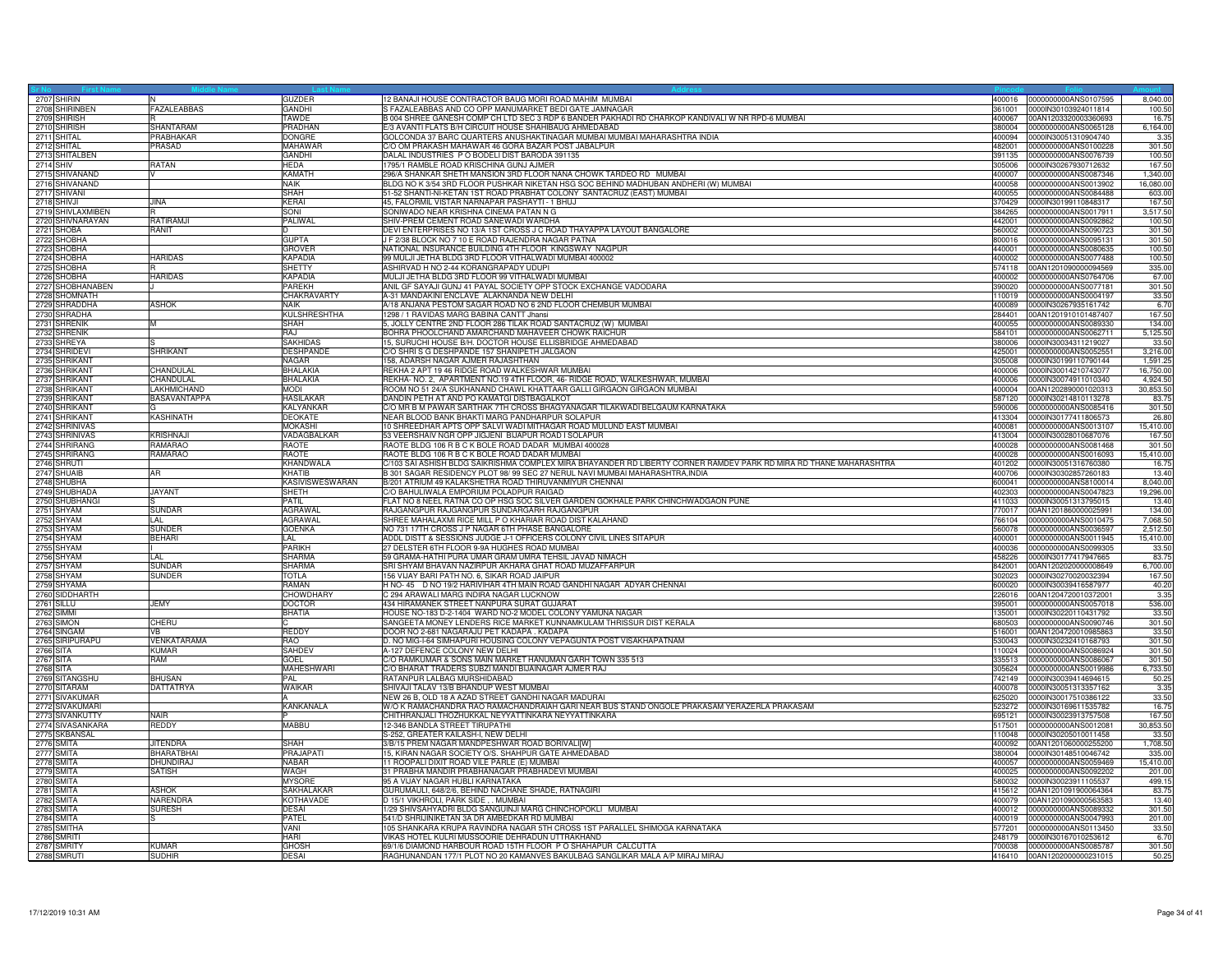| Sr No<br>2789 SNEH<br>2790 SNEH | LATA                           | LODHA                        | 8 INCOME TAX OFFICERS COLONY CHANDRA NAGAR CIVIL LINES JAIPUR RAJ 302006                                                                                                                      | 302006           | 0000000000ANS0077819                         | 301.50               |
|---------------------------------|--------------------------------|------------------------------|-----------------------------------------------------------------------------------------------------------------------------------------------------------------------------------------------|------------------|----------------------------------------------|----------------------|
|                                 | <b>LATA</b>                    | <b>MIRG</b>                  | 4 HEMOO KALANI SOCIETY PIMPRI POOONA                                                                                                                                                          |                  | 411017 0000000000ANS0054232                  | 5,192.50             |
| 2791 SNEHA                      | <b>CHANDRASHEKHAR</b>          | <b>TILAK</b>                 | SHIVPRASAD SOC SHREE SOC NR SMITA SOC SHASTRI NAGAR DOMBIVALI WEST DOMBIVALI                                                                                                                  | 421202           | 0000lN30115126120767                         | 552.75               |
| 2792 SNEHAKHATRI                |                                |                              | 21 ADARASH NAGAR NARBADA ROAD JABALPUR 1                                                                                                                                                      |                  | 450001 0000000000ANS0090074                  | 301.50               |
| 2793 SNEHAL                     |                                | NATVARLAL                    | /O SNEHAL N MUZOOMDAR 52 WALCHAND TERRACES TARDEO MUMBAI                                                                                                                                      | 400034           | 0000000000ANS0103636                         | 7,671.50             |
| 2794 SNIGDHADIF                 |                                | PAL                          | O ANJAN KUMAR PAUL 2 NO GOVT COLONY PO MOKDUMEPUR MALDA                                                                                                                                       | 732101           | 0000IN30177413331923                         | 33.5                 |
| 2795 SOHAN                      | li Al                          | PASSEY                       | 392 SECTOR 21-B FARIDABAD                                                                                                                                                                     | 121001           | 0000000000ANS0010351                         | 6,432.00             |
| 2796 SOHAN                      | <b>MADHUKAR</b>                | <b>MINZ</b>                  | 99, SOUTH PARK APARTMENT KALKAJI, OPP.B-BLOCK NEW DELHI                                                                                                                                       | 110019           | 0000IN30018311281942                         | 134.00               |
| 2797 SOHAN                      | <b>DEVI</b>                    | VIJAYA                       | SECTOR 1 GHA 22 JAWAHAR NAGAR JAIPUR                                                                                                                                                          | 302004           | 0000000000ANS0019997                         | 15,410.00            |
| 2798 SOMABHAI                   | <b>DEVRAM</b>                  | PRAJAPATI                    | TULSINAGAR, SABARMATI, AHMEDABAD.                                                                                                                                                             | 380005           | 0000IN30065210055754                         | 2,546.00             |
| 2799 SOMAN                      |                                |                              | AMUNA PUTHIYAVILA SOUTH PATTOLI MARKET P O KAYAMKULAM                                                                                                                                         | 690531           | 0000IN30023912352682                         | 93.8                 |
| 2800 SOMASUNDARAN               |                                | M                            | SOPANAM NEAR THENAMKUNNU AMBALAM MANKAVU KOZHIKODE                                                                                                                                            | 673007           | 0000000000ANS0085106                         | 603.00               |
| 2801 SOMNATH                    |                                | <b>NANDI</b>                 | BHABANIPUR COLLEGE PARA 3NO WARD NO 13 NEAR PARADISE SPORTS CLUB BASIRHAT                                                                                                                     | 743411           | 00AN1201060002334741                         | 33.50                |
| 2802 SONAL                      | NAVINCHANDRA                   | PATEL                        | 12A AJANTA APARTMENTS 7TH FLOOR 124 WALKESHWAR ROAD MUMBAI                                                                                                                                    | 400006           | 0000000000ANS0063668                         | 3,484.00             |
| 2803 SONAL                      |                                | PATHAK                       | R NO 10, SHRI SHIDDHIVINAYAK CHAWL SHAHJI RAJE ROAD SHIVAJI NAGAR VILE PARLE EAST MUMBAI                                                                                                      | 400057           | 00AN1201090006296104                         | 3.35                 |
| 2804 SONALI                     | SANTOSH                        | KORE                         | RUCHIKA APT. FLAT-11, PAVANANAGAR CHINCHWAD PUNE                                                                                                                                              | 411033           | 00AN1201090003533206                         | 100.50               |
| 2805 SONTINEN                   |                                | SATYANARAYANA                | 401 MEENAKSHI RESIDENCY CHAITANYA COLLEGE KAMALA NAGAR ECIL (PO) HYDERABAD                                                                                                                    | 500062           | 0000IN30039412410864                         | 120.60               |
| 2806 SOONU                      | <b>MANCHERSHAW</b>             | PATEL                        | 11 MODY BLDG GAMADIA COLONY TARDEO MUMBAI 400007                                                                                                                                              | 400007           | 0000000000ANS0077612                         | 301.50               |
| 2807 SOUDAMINI                  |                                | DHAL                         | W / O - NIRMAL KUMAR NAYAK C / O - GOVT. HOSPITAL AT AND PO - BARBIL, CHAMPUA DIST - KEONJHAR                                                                                                 | 758035           | 0000lN30220110768323                         | 67.00                |
| 2808 SOUNDARARAJAN              |                                | ĸ                            | 28 SASTRI IST CROSS STREET APAOO NAGAR SAIDAPET MADRAS                                                                                                                                        | 600015           | 0000000000ANS0091658                         | 301.50               |
| 2809 SOWBHAG                    |                                | BAI                          | NO 93 AZIZ MULK 3RD STREET THOUSAND LIGHTS MADRAS                                                                                                                                             | 600006           | 0000000000ANS0095450                         | 301.5                |
| 2810 SREEKRISHNAMURTY           |                                | <b>MADIPALLI</b>             | MARELLA VARI STREET BHIMAVARAM WEST GODAVARI (A P)                                                                                                                                            | 534201           | 0000000000ANS0063993                         | 10,251.00            |
| 2811 SREENARAYANA               | PILLAI                         | R                            | POWATHPARAMBIL KOTHALA P.O. VIA PAMPADY KOTTAYAM, KERALA                                                                                                                                      | 686502           | 0000lN30023910191623                         | 67.00                |
| 2812 SREENIVASA                 | <b>MURTHYK</b>                 | S                            | S/O K G SURYA NARAYANA GUPTA 117/6 BULL TEMPLE ROAD BANGALORE 560019                                                                                                                          |                  | 560019 0000000000ANS0078190                  | 301.50               |
| 2813 SREENIVASA                 | SHENOY                         | v                            | CHANDANAPPALLY MADOM PALACE WARD ALAPPUZHA KERALA                                                                                                                                             | 688011           | 0000IN30023910892182                         | 3.35                 |
| 2814 SREENIVASULU               | <b>REDDY</b>                   |                              | VO 23 ARUNACHALAM STREET CHINTADRIPET MADRAS                                                                                                                                                  | 600002           | 0000000000ANS0090917                         | 100.50               |
| 2815 SRIDHAR                    | <b>HARUR</b>                   | VISVANATHAN                  | 17-F RAYAPPA MUDALY STREET KRISHNAGIRI TAMILNADU                                                                                                                                              | 635001           | 0000000000ANS0008504                         | 6,432.00             |
| 2816 SRIDHAR                    | MAHADEC                        | CHAWAN                       | SHATKUNTALA APRT PLOT NO 206 2ND FLOOR OPP POLICE STATION BHAYANDER WEST THANE DISTRICT                                                                                                       | 401101           | 0000000000ANS0084994                         | 603.00               |
| 2817 SRIHARI                    |                                | <b>GOPALAN</b>               | UTI BANK 20 BHAGVAT NAGAR PRABHA RD GODHRA DAHOD HIGHWAY ROAD GODHRA GUJARAT                                                                                                                  | 389001           | 0000lN30051313938618                         | 40.20                |
| 2818 SRILATA<br>2819 SRINIVAS   |                                | <b>PATNAIK</b>               | VASAVI INDRAPRASTHA F NO 228 C ZECH COLONY SANATHNAGAR HYDERABAD                                                                                                                              | 500018           | 00AN1301440002130973                         | 33.50                |
|                                 | REDDY                          | <b>PASHAM</b>                | H NO 61/B MARREDPALLY OPP SHENOY NURSING HOME SECUNDERABAD 500026                                                                                                                             | 500026           | 0000000000ANS0082251                         | 301.50               |
| 2820 SRINIVAS                   |                                | <b>KOWTA</b>                 | 2 2 10/G4 TRT QUARTERS DD COLONY NEAR MOTHER SCHOOL VIDYANAGAR HYDERABAD                                                                                                                      | 500044           | 0000lN30102220663416                         | 603.00               |
| 2821 SRINIVASAN                 |                                | G                            | NO 27 MAIN ROAD KULLANCHAVADI CUDDALORE                                                                                                                                                       | 607301           | 0000lN30017510681809                         | 167.50               |
| 2822 SRINIVASAN                 |                                |                              | 13/138 USHA VILLA GARODIA NAGAR GHATKOPAR E MUMBAI 400077                                                                                                                                     | 400077           | 0000000000ANS0079931                         | 301.50               |
| 2823 SRINIVASAN                 |                                | NARAYANASWAMY                | 2/304 NEW TEXPROCIL C H S D N NAGAR (OLD) ANDHERI (WEST) MUMBAI                                                                                                                               | 400053           | 0000IN30260310107287                         | 4.321.50             |
| 2824 SRIVIDYA                   | <b>RAVI</b>                    | SANKAR                       | B-11 OM SABARI SOC SUBHASH CROSS ROAD NO 1 VILE PARLE EAST MUMBAI                                                                                                                             | 400057<br>522101 | 0000000000ANS0111179                         | 10,586.00            |
| 2825 STANAM                     |                                |                              | HOUSE NO 15-3-7 G B C ROAD BAPATLA                                                                                                                                                            |                  | 0000lN30232411099699                         | 1,675.00             |
| 2826 STATE                      | <b>BANKOF</b>                  | <b>INDIA</b>                 | A/C OF SMT HANSA SURESH SHAH PERSONAL BANKING DIV ADVANCE CELL O/D A/C NO P/9/23227 MAIN BR MUMBAI                                                                                            | 400023           | 0000000000ANS0106734                         | 1,507.5              |
| 2827 STATE<br>2828 STATE        | <b>BANKOF</b><br><b>BANKOF</b> | <b>INDIA</b><br><b>INDIA</b> | A/C OF MRS JASBIR GILL SBI PERSONAL BNKG DIV ADVANCES CELL O/D A/C NO P4/10449 MAIN BR MUMBAI<br>A/C OF MRS JASBIR GILL PERSONAL BANKING DIV ADVANCE CELL O/D A/C NO P/9/23202 MAIN BR MUMBAI | 400023<br>400023 | 0000000000ANS0105739<br>0000000000ANS0106745 | 1,507.50<br>1,507.50 |
|                                 | <b>BANKOF</b>                  | <b>INDIA</b>                 |                                                                                                                                                                                               | 400023           |                                              |                      |
| 2829 STATE<br>2830 STELLA       |                                | <b>NAYAK</b>                 | A/C OF KOSHY KOSHY MUTHALALI PERSONAL BNKG DIVN ADV CELL O/D A/C NO P/5/11956 MAIN BR MUMBA<br>FLAT NO E/C/3 RADHA APPARTMENT NEAR MANKUNDU STAT CHARABAGAN CHANDANNAGORE HOOGHLY WEST BENGAL | 712136           | 0000000000ANS0103100<br>0000lN30051313160272 | 2,713.50<br>157.4    |
| 2831 STEPHEN                    | KAMIL                          | MAHANKALE                    | SERTIFY SCHOOL MAHATMA FULE SOCIETY ULHAS NAGAR NO 4                                                                                                                                          | 421004           | 0000000000ANS0084875                         | 603.00               |
|                                 | CHANDRAMOHANBHAI               |                              | GOYA BAZAR DHABI KHADKI ANKELSHWAR DIST BHARUCH 393001                                                                                                                                        |                  |                                              |                      |
| 2832 SUBASH<br>2833 SUBBIAH     | <b>ALAHARSAMY</b>              | CHOHAN<br><b>SUMATHEE</b>    | OLD NO 18B NEW NO 26B AZAD STREET GANDHI NAGAR MADURAI                                                                                                                                        | 393001<br>625020 | 0000000000ANS0085394<br>0000lN30021413638729 | 603.00<br>1,323.2    |
| 2834 SUBHADRABEN                | NARBHERAM                      | PANCHAL                      | C/O KIRAN ELECTRICALS NEAR SCW HIGH SCHOOL NEW DEESA BK GUJARAT 385535                                                                                                                        | 385535           | 0000000000ANS0080223                         | 201.00               |
| 2835 SUBHASH                    |                                | CHAND                        | HOUSE NO 738 BLOKC NO 52 SECTOR-4 NEW SHIMLA SHIMLA                                                                                                                                           | 171009           | 0000IN30039417496615                         | 3.35                 |
| 2836 SUBHASH                    | <b>BANDU</b>                   | <b>ALEKAR</b>                | PLOT NO 14, DROPADI NAGAR, NEAR SHANTI NAGAR, PACHGAON KOLHAPUR                                                                                                                               | 416012           | 00AN1201091900055727                         | 335.00               |
| 2837 SUBHASH                    |                                | CHANCHLANI                   | E-9 SHANTI-NIKETAN OPP RAILWAY STATION THANE EAST                                                                                                                                             | 400603           | 0000000000ANS0109014                         | 134.00               |
| 2838 SUBHASH                    | CHANDER                        | <b>PAHWA</b>                 | 83 ADARSH NAGAR JALANDHAR CITY PUNJAB                                                                                                                                                         | 144008           | 0000000000ANS0093049                         | 301.50               |
| 2839 SUBHASHCHANDRA             | <b>JASHBHAI</b>                | PATEL                        | 9/533 J B HOUSE MOTA PORE P O NADIAD KAIRA DIST (GUJARAT)                                                                                                                                     | 387001           | 0000000000ANS0086684                         | 67.00                |
| 2840 SUBHASHISH                 |                                | <b>SAHA</b>                  | 82, GEET BHARATI PARA TOWN-UDAIPUR PO-R K PUR PS-R K PUR, GOMATI UDAIPUR                                                                                                                      |                  | 799120 00AN1203320007298095                  | 6.70                 |
| 2841 SUBHASIS                   |                                | MUKHERJEE                    | B-102 BLDG NO 3 PH-1 RUTU RIVER SIDE ESTATE NEAR K M AGARWAL COLLEGE KALYAN WEST                                                                                                              |                  | 421301 0000lN30177412997055                  | 10.05                |
| 2842 SUBHIRAMANIAN              |                                |                              | NO 58 RAMANUJAM NAGAR CUDDALORE                                                                                                                                                               | 607002           | 0000lN30177416160114                         | 207.7                |
| 2843 SUBRAMANYAM                |                                | BASKARAN                     | 4 KAMAL PLOT NO 8 CHEDDA NAGAR CHEMBUR MUMBAI                                                                                                                                                 | 400089           | 0000lN30002010917674                         | 335.00               |
| 2844 SUBRATA                    |                                | CHAKRABORTY                  | S/O LT SONTOSH KR CHAKRABARTY VILL-RONGPUR IV MV SCHOOL KATLICHERRA HAILAKANDI                                                                                                                | 788161           | 00AN1201910300426171                         | 3.35                 |
| 2845 SUCHARITA                  |                                | <b>DASH</b>                  | C/O DR NITYANANDA ACHARYA PLOT NO 164/391 GAJAPATHI NAGAR P O SAINIK SCHOOL BHUBANESHWAR                                                                                                      | 751005           | 0000000000ANS0098706                         | 1,340.00             |
| 2846 SUCHETA                    | <b>DILIP</b>                   | PATIL                        | FLT NO 10 ANUPREETA B RD NO 9 DAHANUKAR COLONY KOTHRUD CUMMINS CO LTD JVAL PUNE                                                                                                               | 411038           | 00AN1203320000454137                         | 33.50                |
| 2847 SUCHITRA                   | IN.                            | PAI                          | B 201 JAMUNA APARTMENTS SAHARA CARGO ESTATE COMPOUND J B NAGAR ANDHERI(EAST) MUMBAI                                                                                                           | 400099           | 0000IN30260310092805                         | 67.00                |
| 2848 SUDARSHAN                  | <b>KUMAR</b>                   | <b>GUPTA</b>                 | PLOT NO 7 SECTOR 5 CHANNI HIMMAT JAMMU                                                                                                                                                        | 180015           | 0000lN30234910262046                         | 33.50                |
| 2849 SUDARSHAN                  | NARAYAN                        | KARHADKAR                    | 59 GANAPATTI MANDIR PARISAR BHANGARWADI LONAVALA TAL MAVAL PUNE                                                                                                                               | 410401           | 0000lN30177416948581                         | 16.7                 |
| 2850 SUDARSHAN                  |                                | <b>GROVER</b>                | I-110 ASHOK VIHAR PHASE I DELHI                                                                                                                                                               | 110052           | 0000000000ANS0031178                         | 30,853.50            |
| 2851 SUDESH                     |                                | RANA                         | C-173 D.D.A MIG-FLATS SAKET NEW DELHI 110017                                                                                                                                                  | 110017           | 0000000000ANS0088568                         | 301.5                |
| 2852 SUDHA                      |                                | <b>GURTOO</b>                | B 187 SECTOR 19 NOIDA U P                                                                                                                                                                     | 201301           | 0000000000ANS0063134                         | 3,015.0              |
| 2853 SUDHA                      |                                | KOHLI                        | I NO 66 SECTOR I, TRIKUTA NAGAR JAMMU                                                                                                                                                         | 180012           | 00AN1203680000017378                         | 1,005.0              |
| 2854 SUDHABEN                   | <b>JITESHBHAI</b>              | <b>PAREKH</b>                | PLOT NO 12 GAYATRI SOCIETY JAIL ROAD ANANTWADI BHAVNAGAR                                                                                                                                      | 364001           | 0000lN30127630489735                         | 67.0                 |
| 2855 SUDHAKAR                   | <b>GAJANAN</b>                 | <b>PATWARDHAN</b>            | 16 A UDAY SHREE CO OP HSG SOCY BHANDUP VILLAGE E MUMBAI 400078                                                                                                                                | 400078           | 0000000000ANS0084535                         | 134.00               |
| 2856 SUDHIR                     | <b>KUMAR</b>                   | <b>SINGH</b>                 | VILL AND POST TERWA DAHIGAWAN TEHSIL SANDILA DISTT HARDOI HARDOI                                                                                                                              | 241001           | 00AN1201320001133385                         | 73.7                 |
| 2857 SUDHIR                     | RAJNIKANT                      | <b>PARIKH</b>                | 203, REENA APARTMENTS 6TH ROAD, MAMLATDAR WADI MALAD WEST MUMBAI                                                                                                                              | 400064           | 00AN1301380000019573                         | 2,680.0              |
| 2858 SUDHIR                     |                                | <b>MODI</b>                  | HNO 39 SUBHASH GANJ, JHANSI                                                                                                                                                                   | 284001           | 00AN1203000000497230                         | 167.5                |
| 2859 SUDHIR                     | <b>KUMAR</b>                   | <b>GHOSH</b>                 | UKHRA SARADAPALLY PO-UKHRA, DIST-BURDWAN UKHRA                                                                                                                                                | 713363           | 00AN1203840000085853                         | 6.7                  |
| 2860 SUDHIR                     |                                | <b>MODI</b>                  | 85/1 BALLYGUNG PLACE 1ST FLOOR CALCUTTA                                                                                                                                                       |                  | 700019 0000000000ANS0069300                  | 33.50                |
| 2861 SUDHIR                     | <b>KUMAR</b>                   | <b>GUTTEDAR</b>              | PLOT NO 34 BALAJI NAGAR OLD JEWARGI ROAD GULBARGA                                                                                                                                             |                  | 585102 0000lN30113526022128                  | 100.50               |
| 2862 SUDIPTA                    |                                | SARKAR                       | SOUTH DELHI APTS, FLAT NO.772 SECTOR NO.4, PLOT NO.8 DWARKA NEW DELHI                                                                                                                         | 110075           | 0000IN30010010535072                         | 167.50               |
| 2863 SUHAS                      | <b>MUKUND</b>                  | NAYAK                        | ELAT NO 1 GROUND FLOOR PLOT NO 32 SANT SANG SOCIETY SECTOR 9A VASHI                                                                                                                           | 400703           | 0000000000ANS0090183                         | 301.5                |
| 2864 SUHASINI                   |                                | <b>BAMBULKAR</b>             | 4/66 DOSSA BLDG C BLOCK DONGRI MUMBAI 400009                                                                                                                                                  | 400009           | 0000000000ANS0077688                         | 301.5                |
| 2865 SUJAL                      | <b>ATUL</b>                    | <b>MUNSHI</b>                | 51 PRITAM NAGAR ELLIS BRIDGE AHMEDABAD                                                                                                                                                        | 380006           | 0000000000ANS0067755                         | 3,216.00             |
| 2866 SUJATA                     | <b>ASHOK</b>                   | <b>SHETTY</b>                | FLAT NO 203 C WING OM YOGESHWAR CO OP HSG SOC LINKING ROAD HOLY CROSS ROAD- L.C EXTN KANDARPADA DAHISAR WEST MUMBAI                                                                           | 400068           | 0000000000ANS0091744                         | 100.50               |
| 2867 SUJATA                     |                                | <b>NARULA</b>                | A 202 WATER FRONT NEXT TO GOLD CITY KALYANI NAGAR PUNE                                                                                                                                        | 411006           | 0000000000ANS0109628                         | 62,042.00            |
| 2868 SUJATA                     |                                | <b>ACHARYA</b>               | ASHOK-RAJ F/3 2ND FLOOR S V ROAD GOREGAON W MUMBAI                                                                                                                                            | 400062           | 0000000000ANS0094303                         | 301.5                |
| 2869 SUKHDEE                    |                                | SINGH                        | H NO 1891 SECTOR 34 D CHANDIGARH                                                                                                                                                              | 160022           | 0000lN30021411844079                         | 36.8                 |
| 2870 SUKHDEV                    | <b>GANPAT</b>                  | NIGVEKAR                     | 2042 A WARD DHOTTRI GALLI KOLHAPUR                                                                                                                                                            |                  | 416001 0000000000ANS0001034                  | 2,680.00             |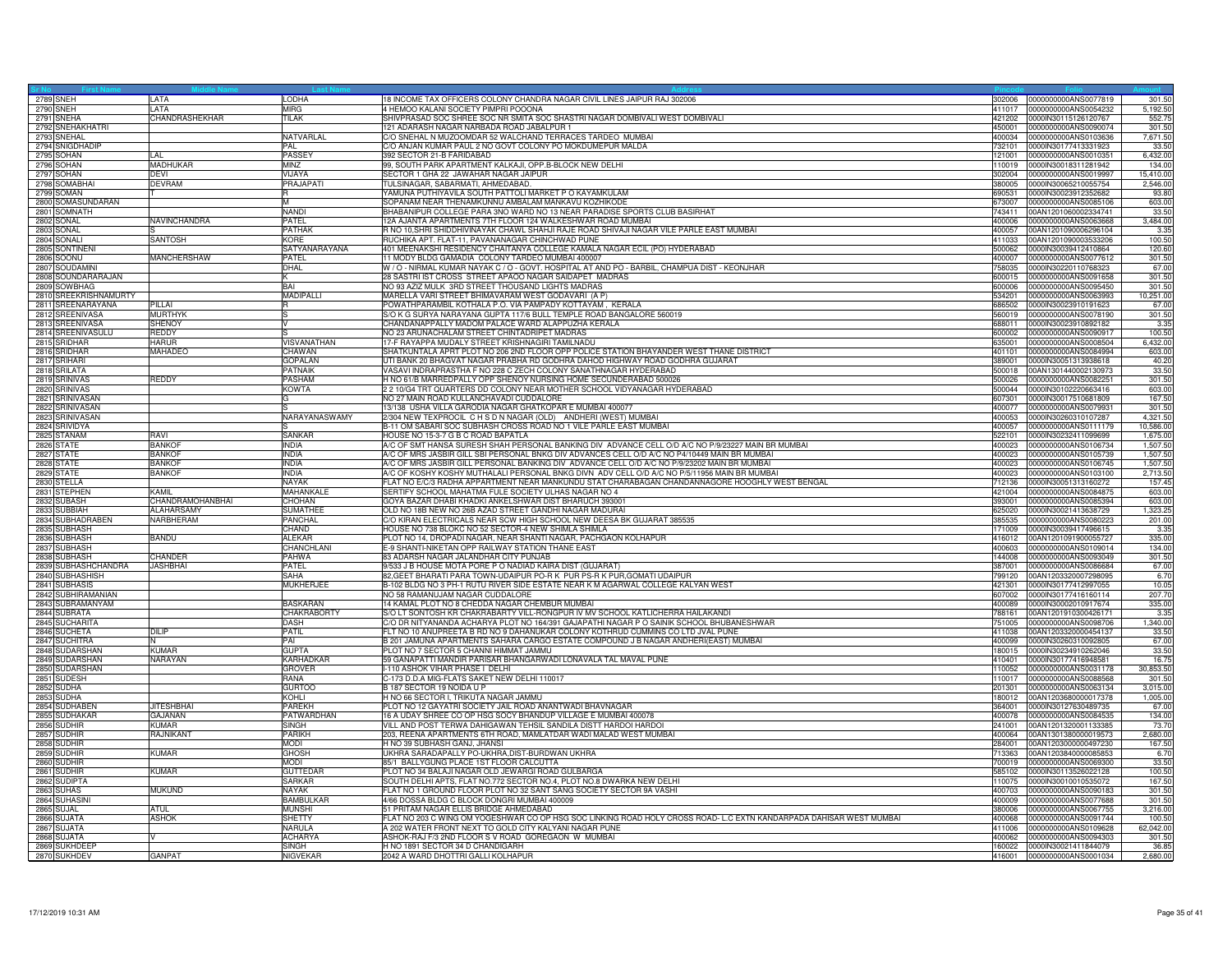| 2871 SUKHVINDER             |                      | SINGH               | S/O SH. SOHAN SINGH MOHALLA GALUA UNA                                                                           | 74303  | 00AN1202540000342652                                | 318.2            |
|-----------------------------|----------------------|---------------------|-----------------------------------------------------------------------------------------------------------------|--------|-----------------------------------------------------|------------------|
| 2872 SUKLA                  |                      | <b>GHOSH</b>        | HILL VIEW PARK (NORTH) OPP PARBATI PLAZA DT BURDWAN ASANSOL                                                     |        | 713304 0000IN30011811329659                         | 10.05            |
| 2873 SUKUMAR                |                      | <b>CHAKRABORTY</b>  | PATEL NAGAR, NEAR DIPAK KIRANA STORES, MANEGAON, KHAMARIA, JABALPUR                                             |        | 482005 00AN1204470000821277                         | 13.40            |
| 2874 SULABHA                | <b>CHINTAMAN</b>     | GADRE               | NAROTTAM BUILDING MANOR ROAD PALGHAR DIST THANE                                                                 |        | 401404 0000000000ANS0013989                         | 30,853.50        |
| 2875 SULABHA                | CHINTAMAN            | GADRE               | NAROTTAM BUILDING MANOR ROAD PALGHAR DIST THANE 401404                                                          |        | 401404 0000000000ANS0081574                         | 301.5            |
| 2876 SULABHA                | <b>SHRIKANT</b>      | <b>KHALIPE</b>      | JAIN MANDIRA JAWAL UBHI PETH BHIKAWADI DIST SANGLI VITA                                                         | 415311 | 0000IN30177412898465                                | 2,579.5          |
| 2877 SULAIHA                |                      | <b>FAKHRUDDIN</b>   | 7/72 BIG AMBALAM STREET KILAKARAI RAMNAD DIST                                                                   | 623517 | 0000IN30169611628960                                | 6.7              |
| 2878 SULEGAMA               |                      | <b>HAREESH</b>      | H NO 20-64/A SRI SAI NAGAR COLONY KOSGI MAHABOOBNAGAR                                                           | 509339 | 00AN1204720001308259                                | 30.1             |
| 2879 SULOCHANA              | SAMPATHEV            |                     | NO 62 E V K SAMPATH ROAD VEPERY MADRAS                                                                          |        | 600007 0000000000ANS0084383                         | 603.00           |
|                             | KEDARNATH            | <b>JAISINGH</b>     | C/O ASHA STUDIOS SION TROMBAY ROAD CHEMBUR MUMBAI                                                               | 400071 | 0000000000ANS0052422                                |                  |
| 2880 SULOCHANA<br>2881 SUMA |                      | MANVI               | 19 5 242 13 TRIMOORTY LAYOUT GANESH KRUPA DHOOMAPPA COMPOUND PANDESHWAR MANGALRE                                | 575003 | 0000IN30311610131255                                | 7,973.00<br>6.7  |
|                             |                      |                     |                                                                                                                 |        |                                                     |                  |
| 2882 SUMAN<br>2883 SUMAN    |                      | SINGH               | 5 BAGHAMBARY HOUSING SCHEME ALLAHPUR ALLAHABAD<br>C/O VIJAY KUMAR KPAHI H NO 2 MODEL COLONY YAMUNANAGAR HARYANA | 211006 | 00AN1202990005341311<br>135001 0000000000ANS0094305 | 167.50<br>134.00 |
|                             |                      |                     |                                                                                                                 |        |                                                     |                  |
| 2884 SUMANA                 |                      | KAMALESH<br>KUMAR   | 666 17TH D MAIN 6TH BLOCK KORAMANGALA BANGALORE KARNATAKA INDIA                                                 |        | 560095 0000IN30226913638103                         | 147.40           |
| 2885 SUMANTA                |                      |                     | VILL-BAZAR RAHAMAT GANG (KUMRABAD) PO-KUMRABAD                                                                  |        | 814119 00AN1201320000186360                         | 50.25            |
| 2886 SUMATHI                |                      | KAMATH              | 3/3/199 OPP: GOPALA KRISHNA MUTT KADRI KAMBLA ROAD MANGALORE                                                    | 575004 | 0000000000ANS0092584                                | 67.00            |
| 2887 SUMIT                  |                      | TANDON              | 3C 337 BUDHI VIHAR AVAS VIKAS . MORADABAD                                                                       | 244001 | 00AN1204720011187947                                | 100.50           |
| 2888 SUMIT                  | <b>KUMAR</b>         | <b>GUPTA</b>        | 51-A JHOTWARA INDUSTRIAL AREA JAIPUR 0 JAIPUR                                                                   | 302012 | 00AN1203230000298258                                | 653.25           |
| 2889 SUNANDA                | DURGADAS             | <b>BHENDE</b>       | PLOT NO 101 ATOMIKA CHS SECTOR 17, NERUL NAVI MUMBAI                                                            | 400706 | 0000IN30023950042046                                | 2,546.00         |
| 2890 SUNANDA                | GOPAL                | <b>BHATKAL</b>      | NO 402 SANJANA APARTMENTS 9TH CROSS 11TH MAIN ROAD MALLESHWARAM BANGALORE                                       | 560003 | 00000N30115113164304                                | 4,020.0          |
| 2891 SUNDAR                 | SAKHARAM             | <b>BHAT</b>         | PLOT NO 14 DWARKA NAGAR OM DATTA SAI CHOUGULEWADI MANDOLI ROAD BELGAUM                                          | 590006 | 00AN1203320002070697                                | 1,155.7          |
| 2892 SUNDARESWARAN          |                      |                     | DOOR NO 9, THATTAN THOTTAM 2ND STREET TIRUPUR                                                                   | 641604 | 0000lN30017510259802                                | 23.4             |
| 2893 SUNDER                 | <b>INDRU</b>         | <b>MANSUKHANI</b>   | ASHER MANSION A BLOCK 4TH FLOOR FORJET STREET GOWALIA TANK MUMBAI 400036                                        |        | 400036 0000000000ANS0083755                         | 301.50           |
| 2894 SUNDRAWATI             |                      | KHATRI              | 70 CENTRAL SCHOOL SCHEME NEAR AIR FORCE JODHPUR                                                                 |        | 342011 0000000000ANS0099104                         | 201.00           |
| 2895 SUNEEL                 | CHANDRASHEKAR        | <b>HESARUR</b>      | 155-B 7TH CROSS SHANTINIKETAN BHAIRIDEVARKOPPA HUBLI                                                            |        | 580025 0000000000ANS0057764                         | 1,105.50         |
| 2896 SUNEETHA               |                      | <b>GOTTUMUKKALA</b> | H NO 30-10-3 ROTARY CLUB ROAD TANUKU WEST GODAVARI DIST                                                         | 534211 | 0000lN30286310244367                                | 134.00           |
| <b>2897 SUNIL</b>           | KIIMAR               |                     | NO 93 AZIZ MULK 3RD STREET THOUSAND LIGHTS MADRAS                                                               | 600006 | 0000000000ANS0095452                                | 201.00           |
| <b>2898 SUNIL</b>           | ARUNKUMAR            | PANDYA              | 39 CORNWALL GARDENS CLIFTONEVILE MARGATE KENT CT9-2JQ ENGLAND                                                   |        | 0000000000ANS0900054                                | 92,594.00        |
| <b>2899 SUNIL</b>           |                      | <b>KUMAR</b>        | PL NO GG 8 CITY CENTER SECTOR 4 B S BOKARO                                                                      |        | 827004 00AN1203600000155570                         | 10.05            |
| <b>2900 SUNIL</b>           |                      | <b>GOMBER</b>       | F 4 (A) VIJAY NAGAR DELHI                                                                                       |        | 110009 0000IN30070810048452                         | 335.00           |
| <b>2901 SUNIL</b>           | VISHVAMBHAR          | KALE                | SHRAM SAPHALYA MITHAGAR ROAD MULUND EAST MUMBAI                                                                 | 400081 | 0000000000ANS0014488                                | 6,733.5          |
| <b>2902 SUNIL</b>           | <b>ASHOK</b>         | <b>MATHAPATI</b>    | JYOTI C/21 DR R P ROAD MULUND (WEST) MUMBAI 400 080                                                             | 400080 | 0000000000ANS0085801                                | 603.0            |
| <b>2903 SUNIL</b>           | KUMAR                | YADAV               | C 17 PURU APTS BLUCK R ROHINI SECTOR 13 ROHINI DELHI                                                            |        | 110085 0000IN30292710237650                         | 117.25           |
| <b>2904 SUNIL</b>           | KUMAR                | AGARWAL             | JAGANNATH VISHAMBHAR DAYAL SADABAD GATE HATHRAS UP                                                              |        | 204101 0000IN30240410069843                         | 301.50           |
| <b>2905 SUNIL</b>           |                      |                     | #284, 'SOWMYA' IST FLOOR 17TH CROSS, 7TH MAIN SADASHIVA NAGAR BANGALORE                                         | 560080 | 0000IN30061010016244                                | 804.00           |
| <b>2906 SUNIL</b>           |                      | ANCHALIA            | 60/8 S N ROY ROAD 1ST FLOOR BEHALA KOLKATA                                                                      | 700038 | 0000000000ANS0069991                                | 4,355.00         |
| 2907 SUNITA                 |                      | <b>GKRIPALANI</b>   | C-20/B GREEN PARK EXTENSION NEW DELHI                                                                           | 110016 | 0000000000ANS0037602                                | 14,773.5         |
| 2908 SUNITA                 |                      | SHARMA              | C/O SHRI VIRENDRANATH SHARMA B-20 SHIV MARG BANI PARK JAIPUR 302006 (RAJASTHAN)                                 | 302006 | 0000000000ANS0020003                                | 11,557.5         |
| 2909 SUNITA                 |                      | <b>MANDIL</b>       | A-60 GOVIND PURI UNIVERSITY ROAD GWALIOR                                                                        |        | 474011 00AN1203320003727657                         | 63.65            |
| 2910 SUNITA                 |                      | <b>SHARMA</b>       | A-34 SHANKAR GARDEN VIKASPURI NEW DELHI                                                                         | 110018 | 0000000000ANS0010332                                | 3,852.50         |
| 2911 SUNITA                 |                      | KHANDELWAL          | 253 USHA NAGAR EXTN F NO 101 INDORE                                                                             | 452009 | 0000IN30039415432068                                | 67.00            |
| 2912 SUNITHA                |                      | <b>SYLVESTER</b>    | NO. 86, 8 TH MAIN H.M.T LAYOUT R.T NAGAR BANGALORE                                                              | 560032 | 0000lN30023911595993                                | 167.5            |
| 2913 SUNITY                 | <b>AXMAN</b>         | PHADKE              | 999/B-2 MAYURESH CO-OP HSG SOC NAVI PETH PUNE                                                                   |        | 411030 0000000000ANS0011537                         | 3,350.00         |
| 2914 SUNNA                  | HIMATLAL             | SHAH                | 31 DEEPKUNJ SOCIETY PALDI AHMEDABAD 380007                                                                      |        | 380007 0000000000ANS0078008                         | 301.50           |
| 2915 SUNORA                 |                      | PAUL                | NEROTH HOUSE THIRUMALA WARD CHUNGOM ALLEPPEY, KERALA                                                            | 688010 | 0000lN30023910556959                                | 10.05            |
| 2916 SUPRIYA                |                      | GALANDE             | SHREE MALHAR 553 SIND CO OP HSG SOC BANER ROAD PUNE                                                             |        | 411007 0000IN30045080330926                         | 33.50            |
| 2917 SURABHI                |                      | <b>KHFMKA</b>       | 63 GOLD MIST GULMOHAR ROAD J V P D SCHEME JUHU VILE PARLE (W) MUMBAI                                            |        | 400049 0000000000ANS0068791                         | 32,160.00        |
| 2918 SURAPANENI             |                      | KALYANI             | 6-1-276/A/7 PADMARAO NAGAR SCUNDERABAD                                                                          | 500025 | 0000000000ANS0051677                                | 12,864.00        |
| 2919 SURDAS                 | PANDHARINATH         | <b>KASHID</b>       | 5/6, NEHRU NAGAR, GANPATRAO KADAM MARG, WORLI MUMBAI                                                            |        | 400013 00AN1201860000013350                         | 33.50            |
| 2920 SUREKHA                |                      | CHOPRA              | H - 70 RAJOURI GARDEN DELHI                                                                                     | 110027 | 00AN1201910101773777                                | 301.50           |
| 2921 SUREKHA                | ARUN                 | DUDUSKAR            | E 80/16 SHRIRANG SOCIETY NR VRINDAVAN MAJIWADE THANE THANE                                                      | 400601 | 00AN1201320000665539                                | 3.3 <sub>2</sub> |
| 2922 SUREKHA                |                      | AGRAWAL             | C/O DR MANOJ KUMAR SINGHAL 10 KUNDAN MARKET DHULIAGANJ AGRA                                                     |        | 282003 0000000000ANS0006643                         | 938.00           |
| 2923 SUREN                  |                      | <b>SHETTY</b>       | ARUNODAYA SOCIETY 39/1241 TAGORE NAGAR VIKHROLI EAST MUMBAI                                                     |        | 400083 0000000000ANS0095139                         | 301.50           |
| 2924 SURENDER               |                      | CHOUDHARY           | A 3/4 PATAL NAGAR BIKANER                                                                                       |        | 334001 0000lN30177411771326                         | 3.35             |
| 2925 SURENDRA               |                      | KAUR                | 28 GURU NANAK PURA COLONY OLD STATION ROAD UDAIPUR RAJASTHAN                                                    | 313001 | 0000000000ANS0004203                                | 2,546.00         |
| 2926 SURENDRA               |                      | <b>SAHU</b>         | JAIPUR, VAISHALI NAGAR JAIPUR                                                                                   | 302021 | 00AN1301440004236506                                | 3.35             |
| 2927 SURENDRA               |                      | <b>MANOCHA</b>      | 1 ANIL ROY ROAD CALCUTTA 700029                                                                                 | 700029 | 0000000000ANS0902122                                | 603.00           |
| 2928 SURENDRAN              |                      |                     | GOKULAM, OOZHAYIKKODU VARINJAM KALLUVATHUKKAL KOLLAM                                                            |        | 691578 00AN1205730000261292                         | 67.00            |
| 2929 SURESH                 |                      | <b>KUMAR</b>        | D-5/6 VASANT VIHAR NEW DELHI                                                                                    | 110057 | 0000000000ANS0079876                                | 234.50           |
| 2930 SURESH                 |                      | <b>KUMAR</b>        | D-5/6 VASANT VIHAR NEW DELHI                                                                                    | 110057 | 0000IN30096610066528                                | 67.00            |
| 2931 SURESH                 | CHAND                | <b>GUPTA</b>        | C/O SHRI RAM AVTAR U-201 VIKAS MARG NATIONAL HIGHWAY ROAD SHAKARPUR DELHI                                       |        | 110092 0000000000ANS0031099                         | 15,410.00        |
| 2932 SURESH                 |                      | <b>IYER</b>         | H-4/16 JAN KALYAN SOCIETY BANGUR NAGAR GOREGAON WEST MUMBAI                                                     |        | 400090 0000000000ANS0095055                         | 301.50           |
| 2933 SURESH                 | BALAKRISHNAN         | <b>NAIR</b>         | 201 SATLAJ VASANT HSG COMPLEX MAHAVIR NAGAR DHANUKARWADI KANDIVLI (W) MUMBAI                                    |        | 400067 0000000000ANS0085134                         | 603.00           |
| 2934 SURESH                 | <b>KUMAR</b>         | CHAVDA              | 364/1994 SHIVSHAKTI NAGAR GUJ HOUSING BOARD CHANDKHEDA DIST GANDHINAGAR                                         | 382425 | 0000000000ANS0076543                                | 301.50           |
| 2935 SURESH                 |                      | <b>MOCHI</b>        | DHARAM CHAKLA BAZAR ALANKAR BOOT HOUSE, SIDHPUR N G                                                             | 384151 | 0000000000ANS0077769                                | 301.5            |
| 2936 SURESH                 | <b>GOVINDLAI</b>     | GHEEWALA            | GHEEWALA NI SHERI SALVIWADO PATAN (N.GUJ)                                                                       | 384266 | 0000000000ANS0069393                                | 1,675.00         |
| 2937 SURESH                 | <b>DATTAJIRAO</b>    | <b>PAWAR</b>        | 42. ASHIRWAD ENCLAVE MANJALPUR BARODA                                                                           | 390011 | 00AN1201320000217455                                | 50.25            |
| 2938 SURESH                 | <b>HARIDAS</b>       | <b>RAICHURA</b>     | 187 CROSS DADAR GALLI M J MARKET MUMBAI 400002                                                                  | 400002 | 0000000000ANS0090927                                | 301.50           |
| 2939 SURESH                 | KIMAR                | <b>KABRA</b>        | M/S DEEN DAYAL OMPRAKASH KABRA SADAR BAZAR P O DIDWANA 341303                                                   |        | 341303 0000000000ANS0076922                         | 301.50           |
| 2940 SURESH                 | KUMAR                | КНЕМКА              | VIKASH AGENCIES SRCB ROAD FANCY BAZAR GUWAHATI                                                                  | 781001 | 0000IN30125028537905                                | 301.50           |
| 2941 SURESH                 | <b>KUMAR</b>         |                     | NO A2 IIIRD STREE THENMOZHI NAGAR KEELKATALAI AYANAVARAM CHENNAI TAMIL NADU INDIA                               | 600117 | 0000IN30051316802970                                |                  |
| 2942 SURESH                 |                      |                     | USHUS TC 50/1597 THALIYAL TRWA 205 KARAMANA P O TRIVANDRUM                                                      |        | 695002 0000IN30023912946974                         | 3.3<br>73.70     |
|                             |                      | KONAKANCHI          |                                                                                                                 |        | 522006 0000IN30039416204065                         | 3.35             |
| 2943 SURESH                 | <b>BALIGA</b>        |                     | 249 WARD 1 UDYOGA NAGAR GUJJANAGULLA GUNTUR<br>S/O B D V BALIGA SCHOOL LANE BANTWAL SOUTH KANARA                | 574211 |                                                     |                  |
| 2944 SURESH<br>2945 SURESH  |                      | KARNAWAT            | C/O KARNAWAT ENTERPRISE LAXMI ROAD KOLHAPUR 416002                                                              | 416002 | 0000000000ANS0077017                                | 301.50           |
|                             | <b>KACHARDAS</b>     |                     |                                                                                                                 |        | 0000000000ANS0077143                                | 301.5            |
| 2946 SURESH                 | CHAND                | JAIN                | UCO BANK SECTOR I BHILAI (M P)                                                                                  | 450001 | 0000000000ANS0089507                                | 67.00            |
| 2947 SURJIT                 |                      | <b>KAUR</b>         | II-I/77 LAJPAT NAGAR NEW DELHI                                                                                  | 110024 | 0000000000ANS0031519                                | 12,194.00        |
| 2948 SURJIT                 |                      | <b>KAUR</b>         | 297 KACHIPURA AGRA CANTT AGRA                                                                                   | 282001 | 0000000000ANS0095654                                | 4,020.00         |
| 2949 SURLA                  |                      | <b>DEMUDU</b>       | 58-9-68/1 NEW KARASA VISAKHAPATNAM                                                                              | 530007 | 0000IN30232410819460                                | 33.50            |
| 2950 SURYABALA              | <b>INESHCHANDRA</b>  | SHAH                | A/12 ON ROAD KRUPASAGAR SOC NEAR SHANTIVAN STAND NARAYAN NAGAR ROAD PALDI AHMEDABAD                             | 380007 | 0000000000ANS0024694                                | 30,853.5         |
| 2951 SURYABALA              | <b>DINESHCHANDRA</b> | <b>SHAH</b>         | A/12 ON ROAD KRUPASAGAR SOCY NEAR SHANTIVAN STAND NARAYAN NAGAR ROAD PALDI AHMEDABAD                            | 380007 | 0000000000ANS0082438                                | 301.5            |
| 2952 SURYAKANTA             | RAJENDRAKUMAR        | SHAH                | 'VAIBHAV' 2ND FLOOR VALLABHBHAI ROAD VILE PARLE MUMBAI                                                          |        | 400056 0000000000ANS0088480                         | 301.50           |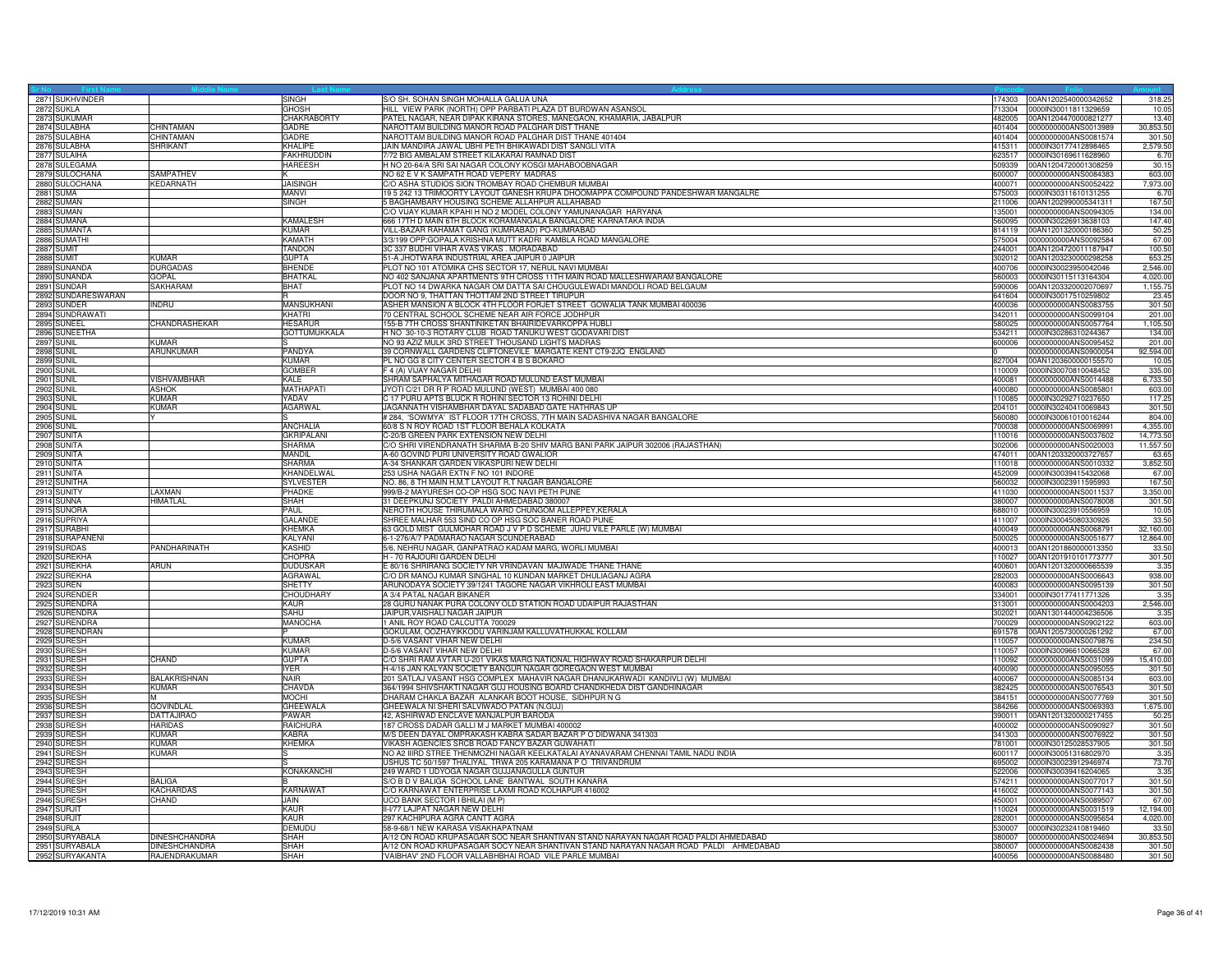| 2953 SURYANARAYAN<br><b>DAS</b><br>DASNAGAR KASHIPUR SHIB MANDIR PATH HOWRAH<br>711110 0000IN30077310275920<br>3.35<br>2954 SURYANARAYANA<br>RAO<br>MANDAPAKA<br>1/1/518 GANDHI NAGAR GANDHI NAGAR HYDERABAD<br>0000IN30044110437983<br>500080<br>67.00<br><b>2955 SUSAN</b><br><b>ZACHARIAH</b><br>C/O ZACHARIAH GEORGE MRF LTD TIRUVOTTIYUR MADRAS 600019<br>0000000000ANS0084655<br>134.0<br>600019<br><b>FERNANDES</b><br>C-22 PEARL HOUSES 205 DR AMBEDKAR ROAD DADAR MUMBAI<br>2956 SUSANA<br><b>VIVIAN</b><br>400014<br>0000000000ANS0029135<br>2,546.00<br>A/103 PUSHPA CHANDRA APTS NEAR AAI LAUNDRY AYARE ROAD DOMBIVALI(EAST) THANE<br>2957 SUSHAMA<br><b>SUBHASH</b><br>KONDALKAR<br>421201<br>0000000000ANS0097210<br>301.50<br>2958 SUSHANT<br>C/O SHRIMAN SHRIMATI NEAR SHIVAJI STATUE KOPARGAON DIST A'NAGAR<br>0000000000ANS0058684<br>5,896.00<br>NAVANDHAR<br>999999<br>B<br>2959 SUSHANT<br>PANDA<br>H.NO-D-23 ROSEWOOD CITY BLOCK-D SEC-49, SOHNA ROAD GURGAON, HARYANA<br>0000IN30021410837831<br>495.80<br>122018<br>2960 SUSHEEL<br>RAJE<br>C/O MR D S RAJE 31/32 JAYDEVNAGAR VIRAJ PUNE SINHAGARJ ROAD PUNE<br>502.50<br>411030<br>0000IN30001110425746<br>ID.<br>7C J M TOWERS PALLIKKAVU TEMPLE ROAD NEAR CHINMAYA VIDYALAYA VADUTHALA KOCHI ERNAKULAM<br>2961 SUSHIL<br>VIJOY<br><b>ARORA</b><br>682023<br>0000000000ANS0065099<br>3,350.00<br>H.NO.- 170 VILL.- MADINA GINDHRAN TEH. MEHAM, DISTT.- ROHTAK HARYANA<br>KUMAR<br>2962 SUSHIL<br>124001<br>0000IN30236510742638<br>6.70<br>2963 SUSHIL<br><b>KUMAR</b><br><b>DOGRA</b><br>HOUSE NO 205 SECTOR NO 15-A CHANDIGARH<br>160015<br>0000000000ANS0094687<br>938.00<br>C/O RAMESHWARLALL SUSHILKUMAR 207 MAHARSHI DEVENDRA ROAD CALCUTTA<br>2964 SUSHIL<br>PERIWAL<br>700070<br>0000000000ANS0027405<br>15,410.0<br>2965 SUSHILA<br><b>DEVI</b><br>RATAN NAGAR RATAN NAGAR CHURU<br>CHATURVEDI<br>331001<br>0000IN30270020134517<br>3,350.0<br>125 DARUKUTA MOHALLA GALI NO 3 ALWAR<br>2966 SUSHILA<br><b>DFVI</b><br><b>AGARWAL</b><br>301001<br>00AN1201210100550997<br>80.40<br>2967 SUSHILA<br>22/4 JAY MAHAL A ROAD CHURCHGATE MUMBAI<br><b>RAJNIKANT</b><br><b>DESAL</b><br>400020<br>0000IN30068510106973<br>19,296.00<br>2968 SUSHILA<br>NAVALRAI<br>SADHWANI<br>D-204 RAMAYAN NAGAR O T SECTION ROAD ULHASNAGAR 421003<br>421003<br>0000000000ANS0077511<br>301.5<br>2969 SUSHMA<br>VILLAGE GUNIANA TEHSIL NISSING KARNAL<br>132024<br>00AN1208160000430151<br>20.1<br>2970 SUSHMA<br><b>GUTGUTIA</b><br>S R K MILLS BHULI ROAD P O DHANBAD<br>0000000000ANS0057003<br>826001<br>1,608.00<br>2971 SUSHMA<br>C/O SHRI HARI KISHAN SHAH 78 RAYOM COLONY BIRLA NAGAR GWALIOR<br>474004 0000000000ANS0056118<br>11,557.5<br>SINGHAL<br><b>SHRIDHAR</b><br>4/6-2, TALMIKI WADI, TARDEO ROAD, Mumbai<br>2972 SUSHMA<br><b>BIJUR</b><br>400007<br>00AN1302590000312785<br>21,500.3<br>2973 SUSHMA<br><b>GUTGUTIA</b><br>S R K MILLS BHULI ROAD DHANBAD<br>826001<br>0000000000ANS0536004<br>1,172.5<br>9 PARITOSH SOCIETY NEAR ST XAVIER SCHOOL NARANPURA AHMEDABAD<br><b>DHARMAN</b><br>2974 SUTARIA<br>м<br>380013<br>0000000000ANS0092546<br>301.5<br>235 SAN ANTONIO RD PALO ALTO CALIFORNIA USA 94306<br>2975 SUVASIS<br><b>MUKHERJEE</b><br>0000lN30021418644284<br>167.50<br>2976 SUVENDU<br>CHATTERJEE<br>117/1, BORAL MAIN ROAD ATTABAGAN, FLAT NO 5, 1ST FLOOR GARIA KOLKATA<br>700084<br>0000lN30032710081348<br>33.50<br><b>ROY</b><br>2977 SUVRA<br>713101<br>100.50<br>4. SHYAMSAGAR (SOUTH) BURDWAN<br>0000lN30012610666120<br>A 3 302 YASHASVI NAGAR LAXMAN KUTIR BALKUM THANE WEST 400608 THANE<br>2978 SWANANDI<br>SWAPNIL<br>WARVATKAR<br>400608<br>00AN1201330000520740<br>16.7<br>732142<br>C/O MRS. C.P.SIKDAR CHIRA MILL, VIVEKANANDA AVENUE MONGOLBARI MALDA<br>2979 SWAPAN<br>KUMAR<br><b>SIKDAR</b><br>0000000000ANS0010370<br>6,432.00<br>605 SHRI SANTOSHIMATA CO OP HGS SOC KJUPADA GHATKOPAR WEST MUMBAI MAHARASHTRA<br>2980 SWAPNIL<br>VIJAY<br><b>SHINKAR</b><br>800084<br>0000lN30051319463445<br>16.7<br>2981 SWARAJYA<br>LAKSHMI<br>RAMAKURU<br>17-7/3 1ST ROAD SRINAGAR COLONY DILSUK NAGAR HYDERABAD<br>500660 0000000000ANS0110150<br>301.50<br>ASHAVARI 3RD FLOOR 222 JODHPUR PARK CALCUTTA<br>2982 SWARANLATA<br>PURL<br>700068<br>0000000000ANS0112859<br>16,080.0<br>NH II-B 457 NTPC VSTPP VINDHYA NAGAR. VINDHYA NAGAR<br>2983 SWAROOP<br>KUMAR<br>486885<br>00AN1204720010921999<br>33.5<br>VANDANA<br>SATYANARAYAN & BROTHERS MAIN ROAD KORBA KORBA<br>167.5<br><b>2984 SWATI</b><br><b>SISODIA</b><br>00AN1204330000060365<br>495678<br>302 SARTHAK APARTMENTS SHIV MANDIR ROAD RAM NAGAR DOMBIVLI EAST 421201<br><b>2985 SWATI</b><br>SADANAND<br>KARALE<br>421201 0000000000ANS0079357<br>301.50<br>2986 SWATI<br>PARAG<br>RANE<br>14, RAGHAWALIYA PARK, CHAITANYA NAGAR, G. P. ROAD, NASHIK<br>422013 00AN1203000000070618<br>3.35<br><b>ASHOK</b><br><b>BHIDE</b><br>C 19 NUTAN VISHAL CO OP SOCIETY BHAGAT LANE MAHIM MUMBAI 400 016<br>301.50<br><b>2987 SWATI</b><br>400016<br>0000000000ANS0087147<br>2988 SWETA<br>JAIN<br>1588 KHEJRO KA RASTA INDIRA BAZAR JAIPUR<br>0000lN30116030452870<br>13.40<br>302001<br><b>PINTO</b><br>1109/10 MAGNUM TOWER LOKHANDWALA COMLEX ANDHERI (W) MUMBAI<br>2989 SYDNEY<br><b>STEPHEN</b><br>400053<br>0000000000ANS0902090<br>603.00<br><b>MENDENS</b><br>ELSYD NO 1 CLAPHAM STREET RICHMOND TOWN BANGALORE<br>92,594.00<br>2990 SYDNEY<br>560025<br>0000000000ANS0115545<br>#584 M E S ROAD GOKUL EXTENSION BANGALORE<br>2991 SYED<br>AMARULLAH<br>560054<br>0000000000ANS0096883<br>1,005.00<br>2992 SYED<br><b>ABDUL</b><br>WAHEED<br>C/O SOUTHERN HARDWARE 591 ASHOKA ROAD MYSORE<br>570001<br>0000000000ANS0058032<br>1.608.0<br>2993 SYLVIA<br>COLACO<br>GURU KRUPA C-001 PLOT NO-5 2ND CROSS LANE SAMARTH NAGAR LOKHANDWALA ANDHERI [W] MUMBAI<br>400053<br>0000000000ANS0023197<br>19,296.00<br>FLAT.NO.101 MANEK HEIGHTS APT KULKARNI BAUG LANE.NO.04 NR YOGVIDHYADHAM OPP COLLEGE ROAD NASHIK<br>2994 Sharad<br>Rathi<br>422005<br>00AN1201060000051238<br>1,675.00<br>Shankarlal<br>2995 Stany<br>Casa Leila Apts Flat No F 3, S L Mathias Road Highlands Mangalore<br><b>DSouza</b><br>575002<br>0000IN30009511278650<br>167.5<br>2996 Sudha<br>Gupta<br>E-66 KIRTI NAGAR NEW DELHI 110 015<br>110015<br>0000000000ANS0085780<br>3,216.00<br>2997 Suhas<br>Ganesh Dham, A/9 2nd floor, Dadabhai Cross Rd No.3 Vile Parle (W) Mumbai<br>400056<br>0000lN30292710036298<br>Madhukai<br>77.0<br>Javle<br>2998 Sunil<br>KESSABAI APARTMENT FLAT NO 4 1ST FLOOR NEAR SWAMI NARAYAN MANDIR ULHASNAGAR DIST THANE<br>421001<br>0000000000ANS0074609<br>5,360.00<br>Raiendra<br>Karamchandani<br>PLOT NO 17 PART ROAD NO 3A SAMATHAPURI COLONY LB NAGAR RANGA REDDY DIST HYDERABAD<br>2999<br><b>SUNDARI</b><br>DEVI<br>500035<br>0000lN30039419057149<br>33.50<br>0000lN30177410171289<br>3000<br>Indiramma<br>T P Kailasam Road Sapthagiri Extn Amshula Tumkur<br>572102<br>6.70<br><b>SHANMUGAM</b><br>NO 240 MINT STREET MADRAS<br>0000000000ANT0003433<br>7,671.50<br>3001 7<br>600003<br>C/O ASIAN PAINTS I LTD NO 502 MINT STREET NEW NO 240 MADRAS<br>3002<br>SHANMUGAM<br>600003<br>0000000000ANT0001196<br>469.0<br>B 4 ROHINI GARDENS SANTHOME HIGH ROAD R A PURAM CHENNAI<br>3003<br>RATHINAVELU<br>600028<br>00AN1601010300001829<br>100.5<br>VPRADEEP<br><b>KUMAR</b><br>POPULAR HOUSE 617 T H ROAD TONDIARPET CHENNAI TAMILNADU<br>600081<br>0000lN30021411512827<br>33.50<br>3004<br>3005<br>SUBRAMANIAN<br>FLAT NO 5 3RD FLOOR NO 2 92ND STREET 18TH AVENUE ASHOK NAGAR CHENNAI TAMILNADU<br>600083 0000IN30021414798104<br>16.7<br>KUBENDRAN<br>97 B WEST MASI STREET MADURAI<br>625001<br>3,216.00<br>3006<br>0000000000ANT0020441<br>117 SUBRAMANIYAPURAM STREET IDACKUDI KALLIDAIKURUCHI (TP) AMBASAMUTHRAM (TK) TIRUNELVELI<br>3007<br>BALASUBBRAMANIAN<br>627416<br>0000IN30039415384298<br>36.8<br>OLD NO-1/55-A NEW NO-1/60 BAZAAR STREET GUDIYATTAM TALUK PARADARAMI VELLORE<br>3008<br>SUDHAKAR<br>632603<br>0000lN30177413561187<br>6.7<br>3009<br>SANKARANKUTTY<br>111-9 P O VADAKKANCHERY THRISSUR THRISSUR<br>680582<br>00AN1201090001740191<br>670.00<br>3010 TAHER<br>TAYEBALI<br>LOKHANDWALA<br>492D MONTE STREET BANDRA MUMBAI<br>0000000000ANT0001184<br>25,728.00<br>400050<br>BARWANIWALA<br>87/2 SIYAGANJ MAIN ROAD INDORE M.F<br>3011 TAHER<br>452007<br>0000IN30074910493573<br>50.25<br>AL I<br>492D MONTE STREET BANDRA MUMBAI<br>3012 TAHER<br>TAYEBALI<br>LOKHANDWALA<br>400050<br>0000000000ANT0081455<br>301.5<br>MOHMADALI<br><b>BOHARI</b><br>DESHMUKHWADI PACHORA PACHORA<br>3013 TAHERAL<br>424201<br>0000lN30177410500413<br>502.5<br>PO BOX 2851 DUBAI UAE<br>3014 TAILOR<br>ABID<br><b>ABBAS</b><br>0000lN30023910688333<br>938.00<br>DWARKAMANI GANDHINAGAR GAJUWAKA VISAKHAPATNAM<br>3015 TALLURI<br>SHAKUNTALA<br>530026 0000000000ANT0064090<br>804.00<br><b>RAO</b><br>NO C 801 ASHWINI APARTMENTS 5914 KADIRENAHALLI 3RD MAIN BANASANKARI 2ND STAGE BANGALORE<br>560070 0000lN30214810266310<br>2,177.50<br>3016 TALLURI<br>VENKATESWARA<br><b>ABHAY</b><br>SAGAR HERITAGE GAGAN BLDG FLAT NO 205 THANKAR PADA NR B S N L OFFICE KALYAN WEST KALYAN<br>3017 TAMBADE<br>DEEPALI<br>421301<br>00AN1201320000805694<br>6.70<br>9 BEHIND SABJI MANDI M.I. ROAD JAIPUR<br>PALIWAL<br>302001<br>33.5(<br>3018 TANMAY<br>0000lN30116030427303<br>C/O RAMESH ELECTRICALS PANSARI BAZAR JAISALMER<br>3019 TANUGA<br><b>GOLKIYA</b><br>345001<br>0000000000ANT0093347<br>603.00<br>3020 TANUJA<br>57/1 5TH CROSS SRIRAMPUR BHASHYAM NAGAR BENGALURU<br>560021<br>00AN1204890000155224<br>33.50<br><b>GARIMELLAMINOR</b><br>149 STANCOMBE ROAD FLAT BUSH MANUKAU AVCKLAND<br>0000000000ANT0116271<br>37,386.00<br>3021 TANUVI<br>999999<br>3022 TANVIR<br><b>MISTRY</b><br>INDIA HOUSE NO 4 FLAT NO 3 76 PEDDAR ROAD MUMBAI<br>400036<br>0000lN30115112604546<br>83.7<br><b>DAVE</b><br>67.00<br>3023 TAPAN<br>KIRANCHANDRA<br>'SUBHAG' PLOT NO 1034 MEGHANI CIRCEL BHAVNAGAR GUJARAT<br>364001<br>0000lN30045013027610<br>28 D DR K D MUKHERJEE ROAD BEHALA KOLKATA WEST BENGAL<br>3024 TAPAN<br><b>KUMAR</b><br><b>ACHARYA</b><br>700060<br>0000lN30051311191766<br>20.1<br>H.NO. 286 MODEL TOWN PHASE-2 BATHINDA PUNJAB<br>3025 TARA<br><b>SINGH</b><br>SIDHU<br>151001<br>0000lN30236511046648<br>167.50<br>3026 TARABEN<br>RAMANLAL<br><b>SHAH</b><br>PANCH HATDI PANDYA NI KHADAKI KHUSHAL JAGA NO VAS BAZAR KALOL NORTH GUJ 382721<br>0000000000ANT0082440<br>301.50<br>382721<br>3027 TARACHAND<br>JAIN<br>AMISHA PLASTICS 33 ARMENIAN STREET 1ST FLOOR CALCUTTA<br>700001<br>0000000000ANT0073522<br>6,164.00<br>PATEL BAUG MARVE ROAD MALAD WEST MUMBAI 400064<br>3028 TARAMATI<br><b>VITHALDAS</b><br>AJUGIA<br>400064<br>0000000000ANT0077945<br>301.50<br>3029 TARMOHAMED<br>25 DR A NAIR ROA IRFAN HOUSE I FLOOR AGRIPADA MUMBAI<br><b>HAJIABDULLA</b><br>KHAKHI<br>400011<br>0000000000ANT0084514<br>134.00<br>3030 TEJALBEN<br>ZALAWADI SANOTORIUM, 238, KHINGER ROAD, DIST - SATARA, PANCHGANI<br><b>JAGDISHKUMAR</b><br><b>BAROT</b><br>412805<br>00AN1203000000235304<br>26.80<br>PANKAJ<br>PAREKH<br>402 RAM SHANTI CHS LTD GHANTALI ROAD NAUPADA THANE WEST<br>0000lN30133021031650<br>16.7<br>3031 TEJAS<br>400602<br>3032 THAIVAMATHI<br>A 23 PANDIAN ROAD ALAGAPPAN NAGAR MADURAI 625003<br>625003 0000000000ANT0078412<br>301.50<br>3033 THAKKAR<br><b>ROMESH</b><br><b>UJAMSH</b><br>27/A, VASUKI SOCIETY, OPP. VASNA BUS STOP, VASNA, AHMEDABAD.<br>380007 0000IN30034310781638<br>201.00<br>3034 THAKUR<br>MANUJA<br>305 KAMDAR COMPLEX SEWASADAN SQUAR C A ROAD NAGPUR<br>440018 0000lN30073210103498<br>3.35 |  |  |  |  |
|-----------------------------------------------------------------------------------------------------------------------------------------------------------------------------------------------------------------------------------------------------------------------------------------------------------------------------------------------------------------------------------------------------------------------------------------------------------------------------------------------------------------------------------------------------------------------------------------------------------------------------------------------------------------------------------------------------------------------------------------------------------------------------------------------------------------------------------------------------------------------------------------------------------------------------------------------------------------------------------------------------------------------------------------------------------------------------------------------------------------------------------------------------------------------------------------------------------------------------------------------------------------------------------------------------------------------------------------------------------------------------------------------------------------------------------------------------------------------------------------------------------------------------------------------------------------------------------------------------------------------------------------------------------------------------------------------------------------------------------------------------------------------------------------------------------------------------------------------------------------------------------------------------------------------------------------------------------------------------------------------------------------------------------------------------------------------------------------------------------------------------------------------------------------------------------------------------------------------------------------------------------------------------------------------------------------------------------------------------------------------------------------------------------------------------------------------------------------------------------------------------------------------------------------------------------------------------------------------------------------------------------------------------------------------------------------------------------------------------------------------------------------------------------------------------------------------------------------------------------------------------------------------------------------------------------------------------------------------------------------------------------------------------------------------------------------------------------------------------------------------------------------------------------------------------------------------------------------------------------------------------------------------------------------------------------------------------------------------------------------------------------------------------------------------------------------------------------------------------------------------------------------------------------------------------------------------------------------------------------------------------------------------------------------------------------------------------------------------------------------------------------------------------------------------------------------------------------------------------------------------------------------------------------------------------------------------------------------------------------------------------------------------------------------------------------------------------------------------------------------------------------------------------------------------------------------------------------------------------------------------------------------------------------------------------------------------------------------------------------------------------------------------------------------------------------------------------------------------------------------------------------------------------------------------------------------------------------------------------------------------------------------------------------------------------------------------------------------------------------------------------------------------------------------------------------------------------------------------------------------------------------------------------------------------------------------------------------------------------------------------------------------------------------------------------------------------------------------------------------------------------------------------------------------------------------------------------------------------------------------------------------------------------------------------------------------------------------------------------------------------------------------------------------------------------------------------------------------------------------------------------------------------------------------------------------------------------------------------------------------------------------------------------------------------------------------------------------------------------------------------------------------------------------------------------------------------------------------------------------------------------------------------------------------------------------------------------------------------------------------------------------------------------------------------------------------------------------------------------------------------------------------------------------------------------------------------------------------------------------------------------------------------------------------------------------------------------------------------------------------------------------------------------------------------------------------------------------------------------------------------------------------------------------------------------------------------------------------------------------------------------------------------------------------------------------------------------------------------------------------------------------------------------------------------------------------------------------------------------------------------------------------------------------------------------------------------------------------------------------------------------------------------------------------------------------------------------------------------------------------------------------------------------------------------------------------------------------------------------------------------------------------------------------------------------------------------------------------------------------------------------------------------------------------------------------------------------------------------------------------------------------------------------------------------------------------------------------------------------------------------------------------------------------------------------------------------------------------------------------------------------------------------------------------------------------------------------------------------------------------------------------------------------------------------------------------------------------------------------------------------------------------------------------------------------------------------------------------------------------------------------------------------------------------------------------------------------------------------------------------------------------------------------------------------------------------------------------------------------------------------------------------------------------------------------------------------------------------------------------------------------------------------------------------------------------------------------------------------------------------------------------------------------------------------------------------------------------------------------------------------------------------------------------------------------------------------------------------------------------------------------------------------------------------------------------------------------------------------------------------------------------------------------------------------------------------------------------------------------------------------------------------------------------------------------------------------------------------------------------------------------------------------------------------------------------------------------------------------------------------------------------------------------------------------------------------------------------------------------------------------------------------------------------------------------------------------------------------------------------------------------------------------------------------------------------------------------------------------------------------------------------------------------------------------------------------------------------------------------------------------------------------------------------------------------------------------------------------------------------------------------------------------------------------------------------------------------------------------------------------------------------------------------------------------------------------------------------------------------------------------------------------------------------------------------------------------------------------------------------------------------------------------------------------------------------------------------------------------------------------------------------------------------------------------------------------------------------------------------------------------------------------------------------------------------------------------------------------------------------------------------------------------------------------------------------------------------------------------------------------------------------------------------------------------------------------------------------------------------------------------------------------------------------------------------------------------------------------------------------------------------------------------------------------------------------------------------------------------------------------------------------------------------------------------------------------------------------------------------------------------------------------------------------------------------------------------------------------------------------------------------------------------------------------------------------------------------------------------------------------------------------------------------------------------------------|--|--|--|--|
|                                                                                                                                                                                                                                                                                                                                                                                                                                                                                                                                                                                                                                                                                                                                                                                                                                                                                                                                                                                                                                                                                                                                                                                                                                                                                                                                                                                                                                                                                                                                                                                                                                                                                                                                                                                                                                                                                                                                                                                                                                                                                                                                                                                                                                                                                                                                                                                                                                                                                                                                                                                                                                                                                                                                                                                                                                                                                                                                                                                                                                                                                                                                                                                                                                                                                                                                                                                                                                                                                                                                                                                                                                                                                                                                                                                                                                                                                                                                                                                                                                                                                                                                                                                                                                                                                                                                                                                                                                                                                                                                                                                                                                                                                                                                                                                                                                                                                                                                                                                                                                                                                                                                                                                                                                                                                                                                                                                                                                                                                                                                                                                                                                                                                                                                                                                                                                                                                                                                                                                                                                                                                                                                                                                                                                                                                                                                                                                                                                                                                                                                                                                                                                                                                                                                                                                                                                                                                                                                                                                                                                                                                                                                                                                                                                                                                                                                                                                                                                                                                                                                                                                                                                                                                                                                                                                                                                                                                                                                                                                                                                                                                                                                                                                                                                                                                                                                                                                                                                                                                                                                                                                                                                                                                                                                                                                                                                                                                                                                                                                                                                                                                                                                                                                                                                                                                                                                                                                                                                                                                                                                                                                                                                                                                                                                                                                                                                                                                                                                                                                                                                                                                                                                                                                                                                                                                                                                                                                                                                                                                                                                                                                                                                                                                                                                                                                                                                                                                                                                                                                                                                                                                                                                                                                                                                                                                                                                                                                                                                                                                                                                                                                                                                                                                   |  |  |  |  |
|                                                                                                                                                                                                                                                                                                                                                                                                                                                                                                                                                                                                                                                                                                                                                                                                                                                                                                                                                                                                                                                                                                                                                                                                                                                                                                                                                                                                                                                                                                                                                                                                                                                                                                                                                                                                                                                                                                                                                                                                                                                                                                                                                                                                                                                                                                                                                                                                                                                                                                                                                                                                                                                                                                                                                                                                                                                                                                                                                                                                                                                                                                                                                                                                                                                                                                                                                                                                                                                                                                                                                                                                                                                                                                                                                                                                                                                                                                                                                                                                                                                                                                                                                                                                                                                                                                                                                                                                                                                                                                                                                                                                                                                                                                                                                                                                                                                                                                                                                                                                                                                                                                                                                                                                                                                                                                                                                                                                                                                                                                                                                                                                                                                                                                                                                                                                                                                                                                                                                                                                                                                                                                                                                                                                                                                                                                                                                                                                                                                                                                                                                                                                                                                                                                                                                                                                                                                                                                                                                                                                                                                                                                                                                                                                                                                                                                                                                                                                                                                                                                                                                                                                                                                                                                                                                                                                                                                                                                                                                                                                                                                                                                                                                                                                                                                                                                                                                                                                                                                                                                                                                                                                                                                                                                                                                                                                                                                                                                                                                                                                                                                                                                                                                                                                                                                                                                                                                                                                                                                                                                                                                                                                                                                                                                                                                                                                                                                                                                                                                                                                                                                                                                                                                                                                                                                                                                                                                                                                                                                                                                                                                                                                                                                                                                                                                                                                                                                                                                                                                                                                                                                                                                                                                                                                                                                                                                                                                                                                                                                                                                                                                                                                                                                                                   |  |  |  |  |
|                                                                                                                                                                                                                                                                                                                                                                                                                                                                                                                                                                                                                                                                                                                                                                                                                                                                                                                                                                                                                                                                                                                                                                                                                                                                                                                                                                                                                                                                                                                                                                                                                                                                                                                                                                                                                                                                                                                                                                                                                                                                                                                                                                                                                                                                                                                                                                                                                                                                                                                                                                                                                                                                                                                                                                                                                                                                                                                                                                                                                                                                                                                                                                                                                                                                                                                                                                                                                                                                                                                                                                                                                                                                                                                                                                                                                                                                                                                                                                                                                                                                                                                                                                                                                                                                                                                                                                                                                                                                                                                                                                                                                                                                                                                                                                                                                                                                                                                                                                                                                                                                                                                                                                                                                                                                                                                                                                                                                                                                                                                                                                                                                                                                                                                                                                                                                                                                                                                                                                                                                                                                                                                                                                                                                                                                                                                                                                                                                                                                                                                                                                                                                                                                                                                                                                                                                                                                                                                                                                                                                                                                                                                                                                                                                                                                                                                                                                                                                                                                                                                                                                                                                                                                                                                                                                                                                                                                                                                                                                                                                                                                                                                                                                                                                                                                                                                                                                                                                                                                                                                                                                                                                                                                                                                                                                                                                                                                                                                                                                                                                                                                                                                                                                                                                                                                                                                                                                                                                                                                                                                                                                                                                                                                                                                                                                                                                                                                                                                                                                                                                                                                                                                                                                                                                                                                                                                                                                                                                                                                                                                                                                                                                                                                                                                                                                                                                                                                                                                                                                                                                                                                                                                                                                                                                                                                                                                                                                                                                                                                                                                                                                                                                                                                                   |  |  |  |  |
|                                                                                                                                                                                                                                                                                                                                                                                                                                                                                                                                                                                                                                                                                                                                                                                                                                                                                                                                                                                                                                                                                                                                                                                                                                                                                                                                                                                                                                                                                                                                                                                                                                                                                                                                                                                                                                                                                                                                                                                                                                                                                                                                                                                                                                                                                                                                                                                                                                                                                                                                                                                                                                                                                                                                                                                                                                                                                                                                                                                                                                                                                                                                                                                                                                                                                                                                                                                                                                                                                                                                                                                                                                                                                                                                                                                                                                                                                                                                                                                                                                                                                                                                                                                                                                                                                                                                                                                                                                                                                                                                                                                                                                                                                                                                                                                                                                                                                                                                                                                                                                                                                                                                                                                                                                                                                                                                                                                                                                                                                                                                                                                                                                                                                                                                                                                                                                                                                                                                                                                                                                                                                                                                                                                                                                                                                                                                                                                                                                                                                                                                                                                                                                                                                                                                                                                                                                                                                                                                                                                                                                                                                                                                                                                                                                                                                                                                                                                                                                                                                                                                                                                                                                                                                                                                                                                                                                                                                                                                                                                                                                                                                                                                                                                                                                                                                                                                                                                                                                                                                                                                                                                                                                                                                                                                                                                                                                                                                                                                                                                                                                                                                                                                                                                                                                                                                                                                                                                                                                                                                                                                                                                                                                                                                                                                                                                                                                                                                                                                                                                                                                                                                                                                                                                                                                                                                                                                                                                                                                                                                                                                                                                                                                                                                                                                                                                                                                                                                                                                                                                                                                                                                                                                                                                                                                                                                                                                                                                                                                                                                                                                                                                                                                                                                   |  |  |  |  |
|                                                                                                                                                                                                                                                                                                                                                                                                                                                                                                                                                                                                                                                                                                                                                                                                                                                                                                                                                                                                                                                                                                                                                                                                                                                                                                                                                                                                                                                                                                                                                                                                                                                                                                                                                                                                                                                                                                                                                                                                                                                                                                                                                                                                                                                                                                                                                                                                                                                                                                                                                                                                                                                                                                                                                                                                                                                                                                                                                                                                                                                                                                                                                                                                                                                                                                                                                                                                                                                                                                                                                                                                                                                                                                                                                                                                                                                                                                                                                                                                                                                                                                                                                                                                                                                                                                                                                                                                                                                                                                                                                                                                                                                                                                                                                                                                                                                                                                                                                                                                                                                                                                                                                                                                                                                                                                                                                                                                                                                                                                                                                                                                                                                                                                                                                                                                                                                                                                                                                                                                                                                                                                                                                                                                                                                                                                                                                                                                                                                                                                                                                                                                                                                                                                                                                                                                                                                                                                                                                                                                                                                                                                                                                                                                                                                                                                                                                                                                                                                                                                                                                                                                                                                                                                                                                                                                                                                                                                                                                                                                                                                                                                                                                                                                                                                                                                                                                                                                                                                                                                                                                                                                                                                                                                                                                                                                                                                                                                                                                                                                                                                                                                                                                                                                                                                                                                                                                                                                                                                                                                                                                                                                                                                                                                                                                                                                                                                                                                                                                                                                                                                                                                                                                                                                                                                                                                                                                                                                                                                                                                                                                                                                                                                                                                                                                                                                                                                                                                                                                                                                                                                                                                                                                                                                                                                                                                                                                                                                                                                                                                                                                                                                                                                                                   |  |  |  |  |
|                                                                                                                                                                                                                                                                                                                                                                                                                                                                                                                                                                                                                                                                                                                                                                                                                                                                                                                                                                                                                                                                                                                                                                                                                                                                                                                                                                                                                                                                                                                                                                                                                                                                                                                                                                                                                                                                                                                                                                                                                                                                                                                                                                                                                                                                                                                                                                                                                                                                                                                                                                                                                                                                                                                                                                                                                                                                                                                                                                                                                                                                                                                                                                                                                                                                                                                                                                                                                                                                                                                                                                                                                                                                                                                                                                                                                                                                                                                                                                                                                                                                                                                                                                                                                                                                                                                                                                                                                                                                                                                                                                                                                                                                                                                                                                                                                                                                                                                                                                                                                                                                                                                                                                                                                                                                                                                                                                                                                                                                                                                                                                                                                                                                                                                                                                                                                                                                                                                                                                                                                                                                                                                                                                                                                                                                                                                                                                                                                                                                                                                                                                                                                                                                                                                                                                                                                                                                                                                                                                                                                                                                                                                                                                                                                                                                                                                                                                                                                                                                                                                                                                                                                                                                                                                                                                                                                                                                                                                                                                                                                                                                                                                                                                                                                                                                                                                                                                                                                                                                                                                                                                                                                                                                                                                                                                                                                                                                                                                                                                                                                                                                                                                                                                                                                                                                                                                                                                                                                                                                                                                                                                                                                                                                                                                                                                                                                                                                                                                                                                                                                                                                                                                                                                                                                                                                                                                                                                                                                                                                                                                                                                                                                                                                                                                                                                                                                                                                                                                                                                                                                                                                                                                                                                                                                                                                                                                                                                                                                                                                                                                                                                                                                                                                                   |  |  |  |  |
|                                                                                                                                                                                                                                                                                                                                                                                                                                                                                                                                                                                                                                                                                                                                                                                                                                                                                                                                                                                                                                                                                                                                                                                                                                                                                                                                                                                                                                                                                                                                                                                                                                                                                                                                                                                                                                                                                                                                                                                                                                                                                                                                                                                                                                                                                                                                                                                                                                                                                                                                                                                                                                                                                                                                                                                                                                                                                                                                                                                                                                                                                                                                                                                                                                                                                                                                                                                                                                                                                                                                                                                                                                                                                                                                                                                                                                                                                                                                                                                                                                                                                                                                                                                                                                                                                                                                                                                                                                                                                                                                                                                                                                                                                                                                                                                                                                                                                                                                                                                                                                                                                                                                                                                                                                                                                                                                                                                                                                                                                                                                                                                                                                                                                                                                                                                                                                                                                                                                                                                                                                                                                                                                                                                                                                                                                                                                                                                                                                                                                                                                                                                                                                                                                                                                                                                                                                                                                                                                                                                                                                                                                                                                                                                                                                                                                                                                                                                                                                                                                                                                                                                                                                                                                                                                                                                                                                                                                                                                                                                                                                                                                                                                                                                                                                                                                                                                                                                                                                                                                                                                                                                                                                                                                                                                                                                                                                                                                                                                                                                                                                                                                                                                                                                                                                                                                                                                                                                                                                                                                                                                                                                                                                                                                                                                                                                                                                                                                                                                                                                                                                                                                                                                                                                                                                                                                                                                                                                                                                                                                                                                                                                                                                                                                                                                                                                                                                                                                                                                                                                                                                                                                                                                                                                                                                                                                                                                                                                                                                                                                                                                                                                                                                                                                   |  |  |  |  |
|                                                                                                                                                                                                                                                                                                                                                                                                                                                                                                                                                                                                                                                                                                                                                                                                                                                                                                                                                                                                                                                                                                                                                                                                                                                                                                                                                                                                                                                                                                                                                                                                                                                                                                                                                                                                                                                                                                                                                                                                                                                                                                                                                                                                                                                                                                                                                                                                                                                                                                                                                                                                                                                                                                                                                                                                                                                                                                                                                                                                                                                                                                                                                                                                                                                                                                                                                                                                                                                                                                                                                                                                                                                                                                                                                                                                                                                                                                                                                                                                                                                                                                                                                                                                                                                                                                                                                                                                                                                                                                                                                                                                                                                                                                                                                                                                                                                                                                                                                                                                                                                                                                                                                                                                                                                                                                                                                                                                                                                                                                                                                                                                                                                                                                                                                                                                                                                                                                                                                                                                                                                                                                                                                                                                                                                                                                                                                                                                                                                                                                                                                                                                                                                                                                                                                                                                                                                                                                                                                                                                                                                                                                                                                                                                                                                                                                                                                                                                                                                                                                                                                                                                                                                                                                                                                                                                                                                                                                                                                                                                                                                                                                                                                                                                                                                                                                                                                                                                                                                                                                                                                                                                                                                                                                                                                                                                                                                                                                                                                                                                                                                                                                                                                                                                                                                                                                                                                                                                                                                                                                                                                                                                                                                                                                                                                                                                                                                                                                                                                                                                                                                                                                                                                                                                                                                                                                                                                                                                                                                                                                                                                                                                                                                                                                                                                                                                                                                                                                                                                                                                                                                                                                                                                                                                                                                                                                                                                                                                                                                                                                                                                                                                                                                                                   |  |  |  |  |
|                                                                                                                                                                                                                                                                                                                                                                                                                                                                                                                                                                                                                                                                                                                                                                                                                                                                                                                                                                                                                                                                                                                                                                                                                                                                                                                                                                                                                                                                                                                                                                                                                                                                                                                                                                                                                                                                                                                                                                                                                                                                                                                                                                                                                                                                                                                                                                                                                                                                                                                                                                                                                                                                                                                                                                                                                                                                                                                                                                                                                                                                                                                                                                                                                                                                                                                                                                                                                                                                                                                                                                                                                                                                                                                                                                                                                                                                                                                                                                                                                                                                                                                                                                                                                                                                                                                                                                                                                                                                                                                                                                                                                                                                                                                                                                                                                                                                                                                                                                                                                                                                                                                                                                                                                                                                                                                                                                                                                                                                                                                                                                                                                                                                                                                                                                                                                                                                                                                                                                                                                                                                                                                                                                                                                                                                                                                                                                                                                                                                                                                                                                                                                                                                                                                                                                                                                                                                                                                                                                                                                                                                                                                                                                                                                                                                                                                                                                                                                                                                                                                                                                                                                                                                                                                                                                                                                                                                                                                                                                                                                                                                                                                                                                                                                                                                                                                                                                                                                                                                                                                                                                                                                                                                                                                                                                                                                                                                                                                                                                                                                                                                                                                                                                                                                                                                                                                                                                                                                                                                                                                                                                                                                                                                                                                                                                                                                                                                                                                                                                                                                                                                                                                                                                                                                                                                                                                                                                                                                                                                                                                                                                                                                                                                                                                                                                                                                                                                                                                                                                                                                                                                                                                                                                                                                                                                                                                                                                                                                                                                                                                                                                                                                                                                                   |  |  |  |  |
|                                                                                                                                                                                                                                                                                                                                                                                                                                                                                                                                                                                                                                                                                                                                                                                                                                                                                                                                                                                                                                                                                                                                                                                                                                                                                                                                                                                                                                                                                                                                                                                                                                                                                                                                                                                                                                                                                                                                                                                                                                                                                                                                                                                                                                                                                                                                                                                                                                                                                                                                                                                                                                                                                                                                                                                                                                                                                                                                                                                                                                                                                                                                                                                                                                                                                                                                                                                                                                                                                                                                                                                                                                                                                                                                                                                                                                                                                                                                                                                                                                                                                                                                                                                                                                                                                                                                                                                                                                                                                                                                                                                                                                                                                                                                                                                                                                                                                                                                                                                                                                                                                                                                                                                                                                                                                                                                                                                                                                                                                                                                                                                                                                                                                                                                                                                                                                                                                                                                                                                                                                                                                                                                                                                                                                                                                                                                                                                                                                                                                                                                                                                                                                                                                                                                                                                                                                                                                                                                                                                                                                                                                                                                                                                                                                                                                                                                                                                                                                                                                                                                                                                                                                                                                                                                                                                                                                                                                                                                                                                                                                                                                                                                                                                                                                                                                                                                                                                                                                                                                                                                                                                                                                                                                                                                                                                                                                                                                                                                                                                                                                                                                                                                                                                                                                                                                                                                                                                                                                                                                                                                                                                                                                                                                                                                                                                                                                                                                                                                                                                                                                                                                                                                                                                                                                                                                                                                                                                                                                                                                                                                                                                                                                                                                                                                                                                                                                                                                                                                                                                                                                                                                                                                                                                                                                                                                                                                                                                                                                                                                                                                                                                                                                                                                   |  |  |  |  |
|                                                                                                                                                                                                                                                                                                                                                                                                                                                                                                                                                                                                                                                                                                                                                                                                                                                                                                                                                                                                                                                                                                                                                                                                                                                                                                                                                                                                                                                                                                                                                                                                                                                                                                                                                                                                                                                                                                                                                                                                                                                                                                                                                                                                                                                                                                                                                                                                                                                                                                                                                                                                                                                                                                                                                                                                                                                                                                                                                                                                                                                                                                                                                                                                                                                                                                                                                                                                                                                                                                                                                                                                                                                                                                                                                                                                                                                                                                                                                                                                                                                                                                                                                                                                                                                                                                                                                                                                                                                                                                                                                                                                                                                                                                                                                                                                                                                                                                                                                                                                                                                                                                                                                                                                                                                                                                                                                                                                                                                                                                                                                                                                                                                                                                                                                                                                                                                                                                                                                                                                                                                                                                                                                                                                                                                                                                                                                                                                                                                                                                                                                                                                                                                                                                                                                                                                                                                                                                                                                                                                                                                                                                                                                                                                                                                                                                                                                                                                                                                                                                                                                                                                                                                                                                                                                                                                                                                                                                                                                                                                                                                                                                                                                                                                                                                                                                                                                                                                                                                                                                                                                                                                                                                                                                                                                                                                                                                                                                                                                                                                                                                                                                                                                                                                                                                                                                                                                                                                                                                                                                                                                                                                                                                                                                                                                                                                                                                                                                                                                                                                                                                                                                                                                                                                                                                                                                                                                                                                                                                                                                                                                                                                                                                                                                                                                                                                                                                                                                                                                                                                                                                                                                                                                                                                                                                                                                                                                                                                                                                                                                                                                                                                                                                                                   |  |  |  |  |
|                                                                                                                                                                                                                                                                                                                                                                                                                                                                                                                                                                                                                                                                                                                                                                                                                                                                                                                                                                                                                                                                                                                                                                                                                                                                                                                                                                                                                                                                                                                                                                                                                                                                                                                                                                                                                                                                                                                                                                                                                                                                                                                                                                                                                                                                                                                                                                                                                                                                                                                                                                                                                                                                                                                                                                                                                                                                                                                                                                                                                                                                                                                                                                                                                                                                                                                                                                                                                                                                                                                                                                                                                                                                                                                                                                                                                                                                                                                                                                                                                                                                                                                                                                                                                                                                                                                                                                                                                                                                                                                                                                                                                                                                                                                                                                                                                                                                                                                                                                                                                                                                                                                                                                                                                                                                                                                                                                                                                                                                                                                                                                                                                                                                                                                                                                                                                                                                                                                                                                                                                                                                                                                                                                                                                                                                                                                                                                                                                                                                                                                                                                                                                                                                                                                                                                                                                                                                                                                                                                                                                                                                                                                                                                                                                                                                                                                                                                                                                                                                                                                                                                                                                                                                                                                                                                                                                                                                                                                                                                                                                                                                                                                                                                                                                                                                                                                                                                                                                                                                                                                                                                                                                                                                                                                                                                                                                                                                                                                                                                                                                                                                                                                                                                                                                                                                                                                                                                                                                                                                                                                                                                                                                                                                                                                                                                                                                                                                                                                                                                                                                                                                                                                                                                                                                                                                                                                                                                                                                                                                                                                                                                                                                                                                                                                                                                                                                                                                                                                                                                                                                                                                                                                                                                                                                                                                                                                                                                                                                                                                                                                                                                                                                                                                                   |  |  |  |  |
|                                                                                                                                                                                                                                                                                                                                                                                                                                                                                                                                                                                                                                                                                                                                                                                                                                                                                                                                                                                                                                                                                                                                                                                                                                                                                                                                                                                                                                                                                                                                                                                                                                                                                                                                                                                                                                                                                                                                                                                                                                                                                                                                                                                                                                                                                                                                                                                                                                                                                                                                                                                                                                                                                                                                                                                                                                                                                                                                                                                                                                                                                                                                                                                                                                                                                                                                                                                                                                                                                                                                                                                                                                                                                                                                                                                                                                                                                                                                                                                                                                                                                                                                                                                                                                                                                                                                                                                                                                                                                                                                                                                                                                                                                                                                                                                                                                                                                                                                                                                                                                                                                                                                                                                                                                                                                                                                                                                                                                                                                                                                                                                                                                                                                                                                                                                                                                                                                                                                                                                                                                                                                                                                                                                                                                                                                                                                                                                                                                                                                                                                                                                                                                                                                                                                                                                                                                                                                                                                                                                                                                                                                                                                                                                                                                                                                                                                                                                                                                                                                                                                                                                                                                                                                                                                                                                                                                                                                                                                                                                                                                                                                                                                                                                                                                                                                                                                                                                                                                                                                                                                                                                                                                                                                                                                                                                                                                                                                                                                                                                                                                                                                                                                                                                                                                                                                                                                                                                                                                                                                                                                                                                                                                                                                                                                                                                                                                                                                                                                                                                                                                                                                                                                                                                                                                                                                                                                                                                                                                                                                                                                                                                                                                                                                                                                                                                                                                                                                                                                                                                                                                                                                                                                                                                                                                                                                                                                                                                                                                                                                                                                                                                                                                                                                   |  |  |  |  |
|                                                                                                                                                                                                                                                                                                                                                                                                                                                                                                                                                                                                                                                                                                                                                                                                                                                                                                                                                                                                                                                                                                                                                                                                                                                                                                                                                                                                                                                                                                                                                                                                                                                                                                                                                                                                                                                                                                                                                                                                                                                                                                                                                                                                                                                                                                                                                                                                                                                                                                                                                                                                                                                                                                                                                                                                                                                                                                                                                                                                                                                                                                                                                                                                                                                                                                                                                                                                                                                                                                                                                                                                                                                                                                                                                                                                                                                                                                                                                                                                                                                                                                                                                                                                                                                                                                                                                                                                                                                                                                                                                                                                                                                                                                                                                                                                                                                                                                                                                                                                                                                                                                                                                                                                                                                                                                                                                                                                                                                                                                                                                                                                                                                                                                                                                                                                                                                                                                                                                                                                                                                                                                                                                                                                                                                                                                                                                                                                                                                                                                                                                                                                                                                                                                                                                                                                                                                                                                                                                                                                                                                                                                                                                                                                                                                                                                                                                                                                                                                                                                                                                                                                                                                                                                                                                                                                                                                                                                                                                                                                                                                                                                                                                                                                                                                                                                                                                                                                                                                                                                                                                                                                                                                                                                                                                                                                                                                                                                                                                                                                                                                                                                                                                                                                                                                                                                                                                                                                                                                                                                                                                                                                                                                                                                                                                                                                                                                                                                                                                                                                                                                                                                                                                                                                                                                                                                                                                                                                                                                                                                                                                                                                                                                                                                                                                                                                                                                                                                                                                                                                                                                                                                                                                                                                                                                                                                                                                                                                                                                                                                                                                                                                                                                                                   |  |  |  |  |
|                                                                                                                                                                                                                                                                                                                                                                                                                                                                                                                                                                                                                                                                                                                                                                                                                                                                                                                                                                                                                                                                                                                                                                                                                                                                                                                                                                                                                                                                                                                                                                                                                                                                                                                                                                                                                                                                                                                                                                                                                                                                                                                                                                                                                                                                                                                                                                                                                                                                                                                                                                                                                                                                                                                                                                                                                                                                                                                                                                                                                                                                                                                                                                                                                                                                                                                                                                                                                                                                                                                                                                                                                                                                                                                                                                                                                                                                                                                                                                                                                                                                                                                                                                                                                                                                                                                                                                                                                                                                                                                                                                                                                                                                                                                                                                                                                                                                                                                                                                                                                                                                                                                                                                                                                                                                                                                                                                                                                                                                                                                                                                                                                                                                                                                                                                                                                                                                                                                                                                                                                                                                                                                                                                                                                                                                                                                                                                                                                                                                                                                                                                                                                                                                                                                                                                                                                                                                                                                                                                                                                                                                                                                                                                                                                                                                                                                                                                                                                                                                                                                                                                                                                                                                                                                                                                                                                                                                                                                                                                                                                                                                                                                                                                                                                                                                                                                                                                                                                                                                                                                                                                                                                                                                                                                                                                                                                                                                                                                                                                                                                                                                                                                                                                                                                                                                                                                                                                                                                                                                                                                                                                                                                                                                                                                                                                                                                                                                                                                                                                                                                                                                                                                                                                                                                                                                                                                                                                                                                                                                                                                                                                                                                                                                                                                                                                                                                                                                                                                                                                                                                                                                                                                                                                                                                                                                                                                                                                                                                                                                                                                                                                                                                                                                                   |  |  |  |  |
|                                                                                                                                                                                                                                                                                                                                                                                                                                                                                                                                                                                                                                                                                                                                                                                                                                                                                                                                                                                                                                                                                                                                                                                                                                                                                                                                                                                                                                                                                                                                                                                                                                                                                                                                                                                                                                                                                                                                                                                                                                                                                                                                                                                                                                                                                                                                                                                                                                                                                                                                                                                                                                                                                                                                                                                                                                                                                                                                                                                                                                                                                                                                                                                                                                                                                                                                                                                                                                                                                                                                                                                                                                                                                                                                                                                                                                                                                                                                                                                                                                                                                                                                                                                                                                                                                                                                                                                                                                                                                                                                                                                                                                                                                                                                                                                                                                                                                                                                                                                                                                                                                                                                                                                                                                                                                                                                                                                                                                                                                                                                                                                                                                                                                                                                                                                                                                                                                                                                                                                                                                                                                                                                                                                                                                                                                                                                                                                                                                                                                                                                                                                                                                                                                                                                                                                                                                                                                                                                                                                                                                                                                                                                                                                                                                                                                                                                                                                                                                                                                                                                                                                                                                                                                                                                                                                                                                                                                                                                                                                                                                                                                                                                                                                                                                                                                                                                                                                                                                                                                                                                                                                                                                                                                                                                                                                                                                                                                                                                                                                                                                                                                                                                                                                                                                                                                                                                                                                                                                                                                                                                                                                                                                                                                                                                                                                                                                                                                                                                                                                                                                                                                                                                                                                                                                                                                                                                                                                                                                                                                                                                                                                                                                                                                                                                                                                                                                                                                                                                                                                                                                                                                                                                                                                                                                                                                                                                                                                                                                                                                                                                                                                                                                                                                   |  |  |  |  |
|                                                                                                                                                                                                                                                                                                                                                                                                                                                                                                                                                                                                                                                                                                                                                                                                                                                                                                                                                                                                                                                                                                                                                                                                                                                                                                                                                                                                                                                                                                                                                                                                                                                                                                                                                                                                                                                                                                                                                                                                                                                                                                                                                                                                                                                                                                                                                                                                                                                                                                                                                                                                                                                                                                                                                                                                                                                                                                                                                                                                                                                                                                                                                                                                                                                                                                                                                                                                                                                                                                                                                                                                                                                                                                                                                                                                                                                                                                                                                                                                                                                                                                                                                                                                                                                                                                                                                                                                                                                                                                                                                                                                                                                                                                                                                                                                                                                                                                                                                                                                                                                                                                                                                                                                                                                                                                                                                                                                                                                                                                                                                                                                                                                                                                                                                                                                                                                                                                                                                                                                                                                                                                                                                                                                                                                                                                                                                                                                                                                                                                                                                                                                                                                                                                                                                                                                                                                                                                                                                                                                                                                                                                                                                                                                                                                                                                                                                                                                                                                                                                                                                                                                                                                                                                                                                                                                                                                                                                                                                                                                                                                                                                                                                                                                                                                                                                                                                                                                                                                                                                                                                                                                                                                                                                                                                                                                                                                                                                                                                                                                                                                                                                                                                                                                                                                                                                                                                                                                                                                                                                                                                                                                                                                                                                                                                                                                                                                                                                                                                                                                                                                                                                                                                                                                                                                                                                                                                                                                                                                                                                                                                                                                                                                                                                                                                                                                                                                                                                                                                                                                                                                                                                                                                                                                                                                                                                                                                                                                                                                                                                                                                                                                                                                                                   |  |  |  |  |
|                                                                                                                                                                                                                                                                                                                                                                                                                                                                                                                                                                                                                                                                                                                                                                                                                                                                                                                                                                                                                                                                                                                                                                                                                                                                                                                                                                                                                                                                                                                                                                                                                                                                                                                                                                                                                                                                                                                                                                                                                                                                                                                                                                                                                                                                                                                                                                                                                                                                                                                                                                                                                                                                                                                                                                                                                                                                                                                                                                                                                                                                                                                                                                                                                                                                                                                                                                                                                                                                                                                                                                                                                                                                                                                                                                                                                                                                                                                                                                                                                                                                                                                                                                                                                                                                                                                                                                                                                                                                                                                                                                                                                                                                                                                                                                                                                                                                                                                                                                                                                                                                                                                                                                                                                                                                                                                                                                                                                                                                                                                                                                                                                                                                                                                                                                                                                                                                                                                                                                                                                                                                                                                                                                                                                                                                                                                                                                                                                                                                                                                                                                                                                                                                                                                                                                                                                                                                                                                                                                                                                                                                                                                                                                                                                                                                                                                                                                                                                                                                                                                                                                                                                                                                                                                                                                                                                                                                                                                                                                                                                                                                                                                                                                                                                                                                                                                                                                                                                                                                                                                                                                                                                                                                                                                                                                                                                                                                                                                                                                                                                                                                                                                                                                                                                                                                                                                                                                                                                                                                                                                                                                                                                                                                                                                                                                                                                                                                                                                                                                                                                                                                                                                                                                                                                                                                                                                                                                                                                                                                                                                                                                                                                                                                                                                                                                                                                                                                                                                                                                                                                                                                                                                                                                                                                                                                                                                                                                                                                                                                                                                                                                                                                                                                                   |  |  |  |  |
|                                                                                                                                                                                                                                                                                                                                                                                                                                                                                                                                                                                                                                                                                                                                                                                                                                                                                                                                                                                                                                                                                                                                                                                                                                                                                                                                                                                                                                                                                                                                                                                                                                                                                                                                                                                                                                                                                                                                                                                                                                                                                                                                                                                                                                                                                                                                                                                                                                                                                                                                                                                                                                                                                                                                                                                                                                                                                                                                                                                                                                                                                                                                                                                                                                                                                                                                                                                                                                                                                                                                                                                                                                                                                                                                                                                                                                                                                                                                                                                                                                                                                                                                                                                                                                                                                                                                                                                                                                                                                                                                                                                                                                                                                                                                                                                                                                                                                                                                                                                                                                                                                                                                                                                                                                                                                                                                                                                                                                                                                                                                                                                                                                                                                                                                                                                                                                                                                                                                                                                                                                                                                                                                                                                                                                                                                                                                                                                                                                                                                                                                                                                                                                                                                                                                                                                                                                                                                                                                                                                                                                                                                                                                                                                                                                                                                                                                                                                                                                                                                                                                                                                                                                                                                                                                                                                                                                                                                                                                                                                                                                                                                                                                                                                                                                                                                                                                                                                                                                                                                                                                                                                                                                                                                                                                                                                                                                                                                                                                                                                                                                                                                                                                                                                                                                                                                                                                                                                                                                                                                                                                                                                                                                                                                                                                                                                                                                                                                                                                                                                                                                                                                                                                                                                                                                                                                                                                                                                                                                                                                                                                                                                                                                                                                                                                                                                                                                                                                                                                                                                                                                                                                                                                                                                                                                                                                                                                                                                                                                                                                                                                                                                                                                                                                   |  |  |  |  |
|                                                                                                                                                                                                                                                                                                                                                                                                                                                                                                                                                                                                                                                                                                                                                                                                                                                                                                                                                                                                                                                                                                                                                                                                                                                                                                                                                                                                                                                                                                                                                                                                                                                                                                                                                                                                                                                                                                                                                                                                                                                                                                                                                                                                                                                                                                                                                                                                                                                                                                                                                                                                                                                                                                                                                                                                                                                                                                                                                                                                                                                                                                                                                                                                                                                                                                                                                                                                                                                                                                                                                                                                                                                                                                                                                                                                                                                                                                                                                                                                                                                                                                                                                                                                                                                                                                                                                                                                                                                                                                                                                                                                                                                                                                                                                                                                                                                                                                                                                                                                                                                                                                                                                                                                                                                                                                                                                                                                                                                                                                                                                                                                                                                                                                                                                                                                                                                                                                                                                                                                                                                                                                                                                                                                                                                                                                                                                                                                                                                                                                                                                                                                                                                                                                                                                                                                                                                                                                                                                                                                                                                                                                                                                                                                                                                                                                                                                                                                                                                                                                                                                                                                                                                                                                                                                                                                                                                                                                                                                                                                                                                                                                                                                                                                                                                                                                                                                                                                                                                                                                                                                                                                                                                                                                                                                                                                                                                                                                                                                                                                                                                                                                                                                                                                                                                                                                                                                                                                                                                                                                                                                                                                                                                                                                                                                                                                                                                                                                                                                                                                                                                                                                                                                                                                                                                                                                                                                                                                                                                                                                                                                                                                                                                                                                                                                                                                                                                                                                                                                                                                                                                                                                                                                                                                                                                                                                                                                                                                                                                                                                                                                                                                                                                                                   |  |  |  |  |
|                                                                                                                                                                                                                                                                                                                                                                                                                                                                                                                                                                                                                                                                                                                                                                                                                                                                                                                                                                                                                                                                                                                                                                                                                                                                                                                                                                                                                                                                                                                                                                                                                                                                                                                                                                                                                                                                                                                                                                                                                                                                                                                                                                                                                                                                                                                                                                                                                                                                                                                                                                                                                                                                                                                                                                                                                                                                                                                                                                                                                                                                                                                                                                                                                                                                                                                                                                                                                                                                                                                                                                                                                                                                                                                                                                                                                                                                                                                                                                                                                                                                                                                                                                                                                                                                                                                                                                                                                                                                                                                                                                                                                                                                                                                                                                                                                                                                                                                                                                                                                                                                                                                                                                                                                                                                                                                                                                                                                                                                                                                                                                                                                                                                                                                                                                                                                                                                                                                                                                                                                                                                                                                                                                                                                                                                                                                                                                                                                                                                                                                                                                                                                                                                                                                                                                                                                                                                                                                                                                                                                                                                                                                                                                                                                                                                                                                                                                                                                                                                                                                                                                                                                                                                                                                                                                                                                                                                                                                                                                                                                                                                                                                                                                                                                                                                                                                                                                                                                                                                                                                                                                                                                                                                                                                                                                                                                                                                                                                                                                                                                                                                                                                                                                                                                                                                                                                                                                                                                                                                                                                                                                                                                                                                                                                                                                                                                                                                                                                                                                                                                                                                                                                                                                                                                                                                                                                                                                                                                                                                                                                                                                                                                                                                                                                                                                                                                                                                                                                                                                                                                                                                                                                                                                                                                                                                                                                                                                                                                                                                                                                                                                                                                                                                                   |  |  |  |  |
|                                                                                                                                                                                                                                                                                                                                                                                                                                                                                                                                                                                                                                                                                                                                                                                                                                                                                                                                                                                                                                                                                                                                                                                                                                                                                                                                                                                                                                                                                                                                                                                                                                                                                                                                                                                                                                                                                                                                                                                                                                                                                                                                                                                                                                                                                                                                                                                                                                                                                                                                                                                                                                                                                                                                                                                                                                                                                                                                                                                                                                                                                                                                                                                                                                                                                                                                                                                                                                                                                                                                                                                                                                                                                                                                                                                                                                                                                                                                                                                                                                                                                                                                                                                                                                                                                                                                                                                                                                                                                                                                                                                                                                                                                                                                                                                                                                                                                                                                                                                                                                                                                                                                                                                                                                                                                                                                                                                                                                                                                                                                                                                                                                                                                                                                                                                                                                                                                                                                                                                                                                                                                                                                                                                                                                                                                                                                                                                                                                                                                                                                                                                                                                                                                                                                                                                                                                                                                                                                                                                                                                                                                                                                                                                                                                                                                                                                                                                                                                                                                                                                                                                                                                                                                                                                                                                                                                                                                                                                                                                                                                                                                                                                                                                                                                                                                                                                                                                                                                                                                                                                                                                                                                                                                                                                                                                                                                                                                                                                                                                                                                                                                                                                                                                                                                                                                                                                                                                                                                                                                                                                                                                                                                                                                                                                                                                                                                                                                                                                                                                                                                                                                                                                                                                                                                                                                                                                                                                                                                                                                                                                                                                                                                                                                                                                                                                                                                                                                                                                                                                                                                                                                                                                                                                                                                                                                                                                                                                                                                                                                                                                                                                                                                                                                   |  |  |  |  |
|                                                                                                                                                                                                                                                                                                                                                                                                                                                                                                                                                                                                                                                                                                                                                                                                                                                                                                                                                                                                                                                                                                                                                                                                                                                                                                                                                                                                                                                                                                                                                                                                                                                                                                                                                                                                                                                                                                                                                                                                                                                                                                                                                                                                                                                                                                                                                                                                                                                                                                                                                                                                                                                                                                                                                                                                                                                                                                                                                                                                                                                                                                                                                                                                                                                                                                                                                                                                                                                                                                                                                                                                                                                                                                                                                                                                                                                                                                                                                                                                                                                                                                                                                                                                                                                                                                                                                                                                                                                                                                                                                                                                                                                                                                                                                                                                                                                                                                                                                                                                                                                                                                                                                                                                                                                                                                                                                                                                                                                                                                                                                                                                                                                                                                                                                                                                                                                                                                                                                                                                                                                                                                                                                                                                                                                                                                                                                                                                                                                                                                                                                                                                                                                                                                                                                                                                                                                                                                                                                                                                                                                                                                                                                                                                                                                                                                                                                                                                                                                                                                                                                                                                                                                                                                                                                                                                                                                                                                                                                                                                                                                                                                                                                                                                                                                                                                                                                                                                                                                                                                                                                                                                                                                                                                                                                                                                                                                                                                                                                                                                                                                                                                                                                                                                                                                                                                                                                                                                                                                                                                                                                                                                                                                                                                                                                                                                                                                                                                                                                                                                                                                                                                                                                                                                                                                                                                                                                                                                                                                                                                                                                                                                                                                                                                                                                                                                                                                                                                                                                                                                                                                                                                                                                                                                                                                                                                                                                                                                                                                                                                                                                                                                                                                                                   |  |  |  |  |
|                                                                                                                                                                                                                                                                                                                                                                                                                                                                                                                                                                                                                                                                                                                                                                                                                                                                                                                                                                                                                                                                                                                                                                                                                                                                                                                                                                                                                                                                                                                                                                                                                                                                                                                                                                                                                                                                                                                                                                                                                                                                                                                                                                                                                                                                                                                                                                                                                                                                                                                                                                                                                                                                                                                                                                                                                                                                                                                                                                                                                                                                                                                                                                                                                                                                                                                                                                                                                                                                                                                                                                                                                                                                                                                                                                                                                                                                                                                                                                                                                                                                                                                                                                                                                                                                                                                                                                                                                                                                                                                                                                                                                                                                                                                                                                                                                                                                                                                                                                                                                                                                                                                                                                                                                                                                                                                                                                                                                                                                                                                                                                                                                                                                                                                                                                                                                                                                                                                                                                                                                                                                                                                                                                                                                                                                                                                                                                                                                                                                                                                                                                                                                                                                                                                                                                                                                                                                                                                                                                                                                                                                                                                                                                                                                                                                                                                                                                                                                                                                                                                                                                                                                                                                                                                                                                                                                                                                                                                                                                                                                                                                                                                                                                                                                                                                                                                                                                                                                                                                                                                                                                                                                                                                                                                                                                                                                                                                                                                                                                                                                                                                                                                                                                                                                                                                                                                                                                                                                                                                                                                                                                                                                                                                                                                                                                                                                                                                                                                                                                                                                                                                                                                                                                                                                                                                                                                                                                                                                                                                                                                                                                                                                                                                                                                                                                                                                                                                                                                                                                                                                                                                                                                                                                                                                                                                                                                                                                                                                                                                                                                                                                                                                                                                                   |  |  |  |  |
|                                                                                                                                                                                                                                                                                                                                                                                                                                                                                                                                                                                                                                                                                                                                                                                                                                                                                                                                                                                                                                                                                                                                                                                                                                                                                                                                                                                                                                                                                                                                                                                                                                                                                                                                                                                                                                                                                                                                                                                                                                                                                                                                                                                                                                                                                                                                                                                                                                                                                                                                                                                                                                                                                                                                                                                                                                                                                                                                                                                                                                                                                                                                                                                                                                                                                                                                                                                                                                                                                                                                                                                                                                                                                                                                                                                                                                                                                                                                                                                                                                                                                                                                                                                                                                                                                                                                                                                                                                                                                                                                                                                                                                                                                                                                                                                                                                                                                                                                                                                                                                                                                                                                                                                                                                                                                                                                                                                                                                                                                                                                                                                                                                                                                                                                                                                                                                                                                                                                                                                                                                                                                                                                                                                                                                                                                                                                                                                                                                                                                                                                                                                                                                                                                                                                                                                                                                                                                                                                                                                                                                                                                                                                                                                                                                                                                                                                                                                                                                                                                                                                                                                                                                                                                                                                                                                                                                                                                                                                                                                                                                                                                                                                                                                                                                                                                                                                                                                                                                                                                                                                                                                                                                                                                                                                                                                                                                                                                                                                                                                                                                                                                                                                                                                                                                                                                                                                                                                                                                                                                                                                                                                                                                                                                                                                                                                                                                                                                                                                                                                                                                                                                                                                                                                                                                                                                                                                                                                                                                                                                                                                                                                                                                                                                                                                                                                                                                                                                                                                                                                                                                                                                                                                                                                                                                                                                                                                                                                                                                                                                                                                                                                                                                                                                   |  |  |  |  |
|                                                                                                                                                                                                                                                                                                                                                                                                                                                                                                                                                                                                                                                                                                                                                                                                                                                                                                                                                                                                                                                                                                                                                                                                                                                                                                                                                                                                                                                                                                                                                                                                                                                                                                                                                                                                                                                                                                                                                                                                                                                                                                                                                                                                                                                                                                                                                                                                                                                                                                                                                                                                                                                                                                                                                                                                                                                                                                                                                                                                                                                                                                                                                                                                                                                                                                                                                                                                                                                                                                                                                                                                                                                                                                                                                                                                                                                                                                                                                                                                                                                                                                                                                                                                                                                                                                                                                                                                                                                                                                                                                                                                                                                                                                                                                                                                                                                                                                                                                                                                                                                                                                                                                                                                                                                                                                                                                                                                                                                                                                                                                                                                                                                                                                                                                                                                                                                                                                                                                                                                                                                                                                                                                                                                                                                                                                                                                                                                                                                                                                                                                                                                                                                                                                                                                                                                                                                                                                                                                                                                                                                                                                                                                                                                                                                                                                                                                                                                                                                                                                                                                                                                                                                                                                                                                                                                                                                                                                                                                                                                                                                                                                                                                                                                                                                                                                                                                                                                                                                                                                                                                                                                                                                                                                                                                                                                                                                                                                                                                                                                                                                                                                                                                                                                                                                                                                                                                                                                                                                                                                                                                                                                                                                                                                                                                                                                                                                                                                                                                                                                                                                                                                                                                                                                                                                                                                                                                                                                                                                                                                                                                                                                                                                                                                                                                                                                                                                                                                                                                                                                                                                                                                                                                                                                                                                                                                                                                                                                                                                                                                                                                                                                                                                                                   |  |  |  |  |
|                                                                                                                                                                                                                                                                                                                                                                                                                                                                                                                                                                                                                                                                                                                                                                                                                                                                                                                                                                                                                                                                                                                                                                                                                                                                                                                                                                                                                                                                                                                                                                                                                                                                                                                                                                                                                                                                                                                                                                                                                                                                                                                                                                                                                                                                                                                                                                                                                                                                                                                                                                                                                                                                                                                                                                                                                                                                                                                                                                                                                                                                                                                                                                                                                                                                                                                                                                                                                                                                                                                                                                                                                                                                                                                                                                                                                                                                                                                                                                                                                                                                                                                                                                                                                                                                                                                                                                                                                                                                                                                                                                                                                                                                                                                                                                                                                                                                                                                                                                                                                                                                                                                                                                                                                                                                                                                                                                                                                                                                                                                                                                                                                                                                                                                                                                                                                                                                                                                                                                                                                                                                                                                                                                                                                                                                                                                                                                                                                                                                                                                                                                                                                                                                                                                                                                                                                                                                                                                                                                                                                                                                                                                                                                                                                                                                                                                                                                                                                                                                                                                                                                                                                                                                                                                                                                                                                                                                                                                                                                                                                                                                                                                                                                                                                                                                                                                                                                                                                                                                                                                                                                                                                                                                                                                                                                                                                                                                                                                                                                                                                                                                                                                                                                                                                                                                                                                                                                                                                                                                                                                                                                                                                                                                                                                                                                                                                                                                                                                                                                                                                                                                                                                                                                                                                                                                                                                                                                                                                                                                                                                                                                                                                                                                                                                                                                                                                                                                                                                                                                                                                                                                                                                                                                                                                                                                                                                                                                                                                                                                                                                                                                                                                                                                                   |  |  |  |  |
|                                                                                                                                                                                                                                                                                                                                                                                                                                                                                                                                                                                                                                                                                                                                                                                                                                                                                                                                                                                                                                                                                                                                                                                                                                                                                                                                                                                                                                                                                                                                                                                                                                                                                                                                                                                                                                                                                                                                                                                                                                                                                                                                                                                                                                                                                                                                                                                                                                                                                                                                                                                                                                                                                                                                                                                                                                                                                                                                                                                                                                                                                                                                                                                                                                                                                                                                                                                                                                                                                                                                                                                                                                                                                                                                                                                                                                                                                                                                                                                                                                                                                                                                                                                                                                                                                                                                                                                                                                                                                                                                                                                                                                                                                                                                                                                                                                                                                                                                                                                                                                                                                                                                                                                                                                                                                                                                                                                                                                                                                                                                                                                                                                                                                                                                                                                                                                                                                                                                                                                                                                                                                                                                                                                                                                                                                                                                                                                                                                                                                                                                                                                                                                                                                                                                                                                                                                                                                                                                                                                                                                                                                                                                                                                                                                                                                                                                                                                                                                                                                                                                                                                                                                                                                                                                                                                                                                                                                                                                                                                                                                                                                                                                                                                                                                                                                                                                                                                                                                                                                                                                                                                                                                                                                                                                                                                                                                                                                                                                                                                                                                                                                                                                                                                                                                                                                                                                                                                                                                                                                                                                                                                                                                                                                                                                                                                                                                                                                                                                                                                                                                                                                                                                                                                                                                                                                                                                                                                                                                                                                                                                                                                                                                                                                                                                                                                                                                                                                                                                                                                                                                                                                                                                                                                                                                                                                                                                                                                                                                                                                                                                                                                                                                                                                   |  |  |  |  |
|                                                                                                                                                                                                                                                                                                                                                                                                                                                                                                                                                                                                                                                                                                                                                                                                                                                                                                                                                                                                                                                                                                                                                                                                                                                                                                                                                                                                                                                                                                                                                                                                                                                                                                                                                                                                                                                                                                                                                                                                                                                                                                                                                                                                                                                                                                                                                                                                                                                                                                                                                                                                                                                                                                                                                                                                                                                                                                                                                                                                                                                                                                                                                                                                                                                                                                                                                                                                                                                                                                                                                                                                                                                                                                                                                                                                                                                                                                                                                                                                                                                                                                                                                                                                                                                                                                                                                                                                                                                                                                                                                                                                                                                                                                                                                                                                                                                                                                                                                                                                                                                                                                                                                                                                                                                                                                                                                                                                                                                                                                                                                                                                                                                                                                                                                                                                                                                                                                                                                                                                                                                                                                                                                                                                                                                                                                                                                                                                                                                                                                                                                                                                                                                                                                                                                                                                                                                                                                                                                                                                                                                                                                                                                                                                                                                                                                                                                                                                                                                                                                                                                                                                                                                                                                                                                                                                                                                                                                                                                                                                                                                                                                                                                                                                                                                                                                                                                                                                                                                                                                                                                                                                                                                                                                                                                                                                                                                                                                                                                                                                                                                                                                                                                                                                                                                                                                                                                                                                                                                                                                                                                                                                                                                                                                                                                                                                                                                                                                                                                                                                                                                                                                                                                                                                                                                                                                                                                                                                                                                                                                                                                                                                                                                                                                                                                                                                                                                                                                                                                                                                                                                                                                                                                                                                                                                                                                                                                                                                                                                                                                                                                                                                                                                                                   |  |  |  |  |
|                                                                                                                                                                                                                                                                                                                                                                                                                                                                                                                                                                                                                                                                                                                                                                                                                                                                                                                                                                                                                                                                                                                                                                                                                                                                                                                                                                                                                                                                                                                                                                                                                                                                                                                                                                                                                                                                                                                                                                                                                                                                                                                                                                                                                                                                                                                                                                                                                                                                                                                                                                                                                                                                                                                                                                                                                                                                                                                                                                                                                                                                                                                                                                                                                                                                                                                                                                                                                                                                                                                                                                                                                                                                                                                                                                                                                                                                                                                                                                                                                                                                                                                                                                                                                                                                                                                                                                                                                                                                                                                                                                                                                                                                                                                                                                                                                                                                                                                                                                                                                                                                                                                                                                                                                                                                                                                                                                                                                                                                                                                                                                                                                                                                                                                                                                                                                                                                                                                                                                                                                                                                                                                                                                                                                                                                                                                                                                                                                                                                                                                                                                                                                                                                                                                                                                                                                                                                                                                                                                                                                                                                                                                                                                                                                                                                                                                                                                                                                                                                                                                                                                                                                                                                                                                                                                                                                                                                                                                                                                                                                                                                                                                                                                                                                                                                                                                                                                                                                                                                                                                                                                                                                                                                                                                                                                                                                                                                                                                                                                                                                                                                                                                                                                                                                                                                                                                                                                                                                                                                                                                                                                                                                                                                                                                                                                                                                                                                                                                                                                                                                                                                                                                                                                                                                                                                                                                                                                                                                                                                                                                                                                                                                                                                                                                                                                                                                                                                                                                                                                                                                                                                                                                                                                                                                                                                                                                                                                                                                                                                                                                                                                                                                                                                                   |  |  |  |  |
|                                                                                                                                                                                                                                                                                                                                                                                                                                                                                                                                                                                                                                                                                                                                                                                                                                                                                                                                                                                                                                                                                                                                                                                                                                                                                                                                                                                                                                                                                                                                                                                                                                                                                                                                                                                                                                                                                                                                                                                                                                                                                                                                                                                                                                                                                                                                                                                                                                                                                                                                                                                                                                                                                                                                                                                                                                                                                                                                                                                                                                                                                                                                                                                                                                                                                                                                                                                                                                                                                                                                                                                                                                                                                                                                                                                                                                                                                                                                                                                                                                                                                                                                                                                                                                                                                                                                                                                                                                                                                                                                                                                                                                                                                                                                                                                                                                                                                                                                                                                                                                                                                                                                                                                                                                                                                                                                                                                                                                                                                                                                                                                                                                                                                                                                                                                                                                                                                                                                                                                                                                                                                                                                                                                                                                                                                                                                                                                                                                                                                                                                                                                                                                                                                                                                                                                                                                                                                                                                                                                                                                                                                                                                                                                                                                                                                                                                                                                                                                                                                                                                                                                                                                                                                                                                                                                                                                                                                                                                                                                                                                                                                                                                                                                                                                                                                                                                                                                                                                                                                                                                                                                                                                                                                                                                                                                                                                                                                                                                                                                                                                                                                                                                                                                                                                                                                                                                                                                                                                                                                                                                                                                                                                                                                                                                                                                                                                                                                                                                                                                                                                                                                                                                                                                                                                                                                                                                                                                                                                                                                                                                                                                                                                                                                                                                                                                                                                                                                                                                                                                                                                                                                                                                                                                                                                                                                                                                                                                                                                                                                                                                                                                                                                                                                   |  |  |  |  |
|                                                                                                                                                                                                                                                                                                                                                                                                                                                                                                                                                                                                                                                                                                                                                                                                                                                                                                                                                                                                                                                                                                                                                                                                                                                                                                                                                                                                                                                                                                                                                                                                                                                                                                                                                                                                                                                                                                                                                                                                                                                                                                                                                                                                                                                                                                                                                                                                                                                                                                                                                                                                                                                                                                                                                                                                                                                                                                                                                                                                                                                                                                                                                                                                                                                                                                                                                                                                                                                                                                                                                                                                                                                                                                                                                                                                                                                                                                                                                                                                                                                                                                                                                                                                                                                                                                                                                                                                                                                                                                                                                                                                                                                                                                                                                                                                                                                                                                                                                                                                                                                                                                                                                                                                                                                                                                                                                                                                                                                                                                                                                                                                                                                                                                                                                                                                                                                                                                                                                                                                                                                                                                                                                                                                                                                                                                                                                                                                                                                                                                                                                                                                                                                                                                                                                                                                                                                                                                                                                                                                                                                                                                                                                                                                                                                                                                                                                                                                                                                                                                                                                                                                                                                                                                                                                                                                                                                                                                                                                                                                                                                                                                                                                                                                                                                                                                                                                                                                                                                                                                                                                                                                                                                                                                                                                                                                                                                                                                                                                                                                                                                                                                                                                                                                                                                                                                                                                                                                                                                                                                                                                                                                                                                                                                                                                                                                                                                                                                                                                                                                                                                                                                                                                                                                                                                                                                                                                                                                                                                                                                                                                                                                                                                                                                                                                                                                                                                                                                                                                                                                                                                                                                                                                                                                                                                                                                                                                                                                                                                                                                                                                                                                                                                                                   |  |  |  |  |
|                                                                                                                                                                                                                                                                                                                                                                                                                                                                                                                                                                                                                                                                                                                                                                                                                                                                                                                                                                                                                                                                                                                                                                                                                                                                                                                                                                                                                                                                                                                                                                                                                                                                                                                                                                                                                                                                                                                                                                                                                                                                                                                                                                                                                                                                                                                                                                                                                                                                                                                                                                                                                                                                                                                                                                                                                                                                                                                                                                                                                                                                                                                                                                                                                                                                                                                                                                                                                                                                                                                                                                                                                                                                                                                                                                                                                                                                                                                                                                                                                                                                                                                                                                                                                                                                                                                                                                                                                                                                                                                                                                                                                                                                                                                                                                                                                                                                                                                                                                                                                                                                                                                                                                                                                                                                                                                                                                                                                                                                                                                                                                                                                                                                                                                                                                                                                                                                                                                                                                                                                                                                                                                                                                                                                                                                                                                                                                                                                                                                                                                                                                                                                                                                                                                                                                                                                                                                                                                                                                                                                                                                                                                                                                                                                                                                                                                                                                                                                                                                                                                                                                                                                                                                                                                                                                                                                                                                                                                                                                                                                                                                                                                                                                                                                                                                                                                                                                                                                                                                                                                                                                                                                                                                                                                                                                                                                                                                                                                                                                                                                                                                                                                                                                                                                                                                                                                                                                                                                                                                                                                                                                                                                                                                                                                                                                                                                                                                                                                                                                                                                                                                                                                                                                                                                                                                                                                                                                                                                                                                                                                                                                                                                                                                                                                                                                                                                                                                                                                                                                                                                                                                                                                                                                                                                                                                                                                                                                                                                                                                                                                                                                                                                                                                                   |  |  |  |  |
|                                                                                                                                                                                                                                                                                                                                                                                                                                                                                                                                                                                                                                                                                                                                                                                                                                                                                                                                                                                                                                                                                                                                                                                                                                                                                                                                                                                                                                                                                                                                                                                                                                                                                                                                                                                                                                                                                                                                                                                                                                                                                                                                                                                                                                                                                                                                                                                                                                                                                                                                                                                                                                                                                                                                                                                                                                                                                                                                                                                                                                                                                                                                                                                                                                                                                                                                                                                                                                                                                                                                                                                                                                                                                                                                                                                                                                                                                                                                                                                                                                                                                                                                                                                                                                                                                                                                                                                                                                                                                                                                                                                                                                                                                                                                                                                                                                                                                                                                                                                                                                                                                                                                                                                                                                                                                                                                                                                                                                                                                                                                                                                                                                                                                                                                                                                                                                                                                                                                                                                                                                                                                                                                                                                                                                                                                                                                                                                                                                                                                                                                                                                                                                                                                                                                                                                                                                                                                                                                                                                                                                                                                                                                                                                                                                                                                                                                                                                                                                                                                                                                                                                                                                                                                                                                                                                                                                                                                                                                                                                                                                                                                                                                                                                                                                                                                                                                                                                                                                                                                                                                                                                                                                                                                                                                                                                                                                                                                                                                                                                                                                                                                                                                                                                                                                                                                                                                                                                                                                                                                                                                                                                                                                                                                                                                                                                                                                                                                                                                                                                                                                                                                                                                                                                                                                                                                                                                                                                                                                                                                                                                                                                                                                                                                                                                                                                                                                                                                                                                                                                                                                                                                                                                                                                                                                                                                                                                                                                                                                                                                                                                                                                                                                                                                   |  |  |  |  |
|                                                                                                                                                                                                                                                                                                                                                                                                                                                                                                                                                                                                                                                                                                                                                                                                                                                                                                                                                                                                                                                                                                                                                                                                                                                                                                                                                                                                                                                                                                                                                                                                                                                                                                                                                                                                                                                                                                                                                                                                                                                                                                                                                                                                                                                                                                                                                                                                                                                                                                                                                                                                                                                                                                                                                                                                                                                                                                                                                                                                                                                                                                                                                                                                                                                                                                                                                                                                                                                                                                                                                                                                                                                                                                                                                                                                                                                                                                                                                                                                                                                                                                                                                                                                                                                                                                                                                                                                                                                                                                                                                                                                                                                                                                                                                                                                                                                                                                                                                                                                                                                                                                                                                                                                                                                                                                                                                                                                                                                                                                                                                                                                                                                                                                                                                                                                                                                                                                                                                                                                                                                                                                                                                                                                                                                                                                                                                                                                                                                                                                                                                                                                                                                                                                                                                                                                                                                                                                                                                                                                                                                                                                                                                                                                                                                                                                                                                                                                                                                                                                                                                                                                                                                                                                                                                                                                                                                                                                                                                                                                                                                                                                                                                                                                                                                                                                                                                                                                                                                                                                                                                                                                                                                                                                                                                                                                                                                                                                                                                                                                                                                                                                                                                                                                                                                                                                                                                                                                                                                                                                                                                                                                                                                                                                                                                                                                                                                                                                                                                                                                                                                                                                                                                                                                                                                                                                                                                                                                                                                                                                                                                                                                                                                                                                                                                                                                                                                                                                                                                                                                                                                                                                                                                                                                                                                                                                                                                                                                                                                                                                                                                                                                                                                                                   |  |  |  |  |
|                                                                                                                                                                                                                                                                                                                                                                                                                                                                                                                                                                                                                                                                                                                                                                                                                                                                                                                                                                                                                                                                                                                                                                                                                                                                                                                                                                                                                                                                                                                                                                                                                                                                                                                                                                                                                                                                                                                                                                                                                                                                                                                                                                                                                                                                                                                                                                                                                                                                                                                                                                                                                                                                                                                                                                                                                                                                                                                                                                                                                                                                                                                                                                                                                                                                                                                                                                                                                                                                                                                                                                                                                                                                                                                                                                                                                                                                                                                                                                                                                                                                                                                                                                                                                                                                                                                                                                                                                                                                                                                                                                                                                                                                                                                                                                                                                                                                                                                                                                                                                                                                                                                                                                                                                                                                                                                                                                                                                                                                                                                                                                                                                                                                                                                                                                                                                                                                                                                                                                                                                                                                                                                                                                                                                                                                                                                                                                                                                                                                                                                                                                                                                                                                                                                                                                                                                                                                                                                                                                                                                                                                                                                                                                                                                                                                                                                                                                                                                                                                                                                                                                                                                                                                                                                                                                                                                                                                                                                                                                                                                                                                                                                                                                                                                                                                                                                                                                                                                                                                                                                                                                                                                                                                                                                                                                                                                                                                                                                                                                                                                                                                                                                                                                                                                                                                                                                                                                                                                                                                                                                                                                                                                                                                                                                                                                                                                                                                                                                                                                                                                                                                                                                                                                                                                                                                                                                                                                                                                                                                                                                                                                                                                                                                                                                                                                                                                                                                                                                                                                                                                                                                                                                                                                                                                                                                                                                                                                                                                                                                                                                                                                                                                                                                                   |  |  |  |  |
|                                                                                                                                                                                                                                                                                                                                                                                                                                                                                                                                                                                                                                                                                                                                                                                                                                                                                                                                                                                                                                                                                                                                                                                                                                                                                                                                                                                                                                                                                                                                                                                                                                                                                                                                                                                                                                                                                                                                                                                                                                                                                                                                                                                                                                                                                                                                                                                                                                                                                                                                                                                                                                                                                                                                                                                                                                                                                                                                                                                                                                                                                                                                                                                                                                                                                                                                                                                                                                                                                                                                                                                                                                                                                                                                                                                                                                                                                                                                                                                                                                                                                                                                                                                                                                                                                                                                                                                                                                                                                                                                                                                                                                                                                                                                                                                                                                                                                                                                                                                                                                                                                                                                                                                                                                                                                                                                                                                                                                                                                                                                                                                                                                                                                                                                                                                                                                                                                                                                                                                                                                                                                                                                                                                                                                                                                                                                                                                                                                                                                                                                                                                                                                                                                                                                                                                                                                                                                                                                                                                                                                                                                                                                                                                                                                                                                                                                                                                                                                                                                                                                                                                                                                                                                                                                                                                                                                                                                                                                                                                                                                                                                                                                                                                                                                                                                                                                                                                                                                                                                                                                                                                                                                                                                                                                                                                                                                                                                                                                                                                                                                                                                                                                                                                                                                                                                                                                                                                                                                                                                                                                                                                                                                                                                                                                                                                                                                                                                                                                                                                                                                                                                                                                                                                                                                                                                                                                                                                                                                                                                                                                                                                                                                                                                                                                                                                                                                                                                                                                                                                                                                                                                                                                                                                                                                                                                                                                                                                                                                                                                                                                                                                                                                                                                   |  |  |  |  |
|                                                                                                                                                                                                                                                                                                                                                                                                                                                                                                                                                                                                                                                                                                                                                                                                                                                                                                                                                                                                                                                                                                                                                                                                                                                                                                                                                                                                                                                                                                                                                                                                                                                                                                                                                                                                                                                                                                                                                                                                                                                                                                                                                                                                                                                                                                                                                                                                                                                                                                                                                                                                                                                                                                                                                                                                                                                                                                                                                                                                                                                                                                                                                                                                                                                                                                                                                                                                                                                                                                                                                                                                                                                                                                                                                                                                                                                                                                                                                                                                                                                                                                                                                                                                                                                                                                                                                                                                                                                                                                                                                                                                                                                                                                                                                                                                                                                                                                                                                                                                                                                                                                                                                                                                                                                                                                                                                                                                                                                                                                                                                                                                                                                                                                                                                                                                                                                                                                                                                                                                                                                                                                                                                                                                                                                                                                                                                                                                                                                                                                                                                                                                                                                                                                                                                                                                                                                                                                                                                                                                                                                                                                                                                                                                                                                                                                                                                                                                                                                                                                                                                                                                                                                                                                                                                                                                                                                                                                                                                                                                                                                                                                                                                                                                                                                                                                                                                                                                                                                                                                                                                                                                                                                                                                                                                                                                                                                                                                                                                                                                                                                                                                                                                                                                                                                                                                                                                                                                                                                                                                                                                                                                                                                                                                                                                                                                                                                                                                                                                                                                                                                                                                                                                                                                                                                                                                                                                                                                                                                                                                                                                                                                                                                                                                                                                                                                                                                                                                                                                                                                                                                                                                                                                                                                                                                                                                                                                                                                                                                                                                                                                                                                                                                                                   |  |  |  |  |
|                                                                                                                                                                                                                                                                                                                                                                                                                                                                                                                                                                                                                                                                                                                                                                                                                                                                                                                                                                                                                                                                                                                                                                                                                                                                                                                                                                                                                                                                                                                                                                                                                                                                                                                                                                                                                                                                                                                                                                                                                                                                                                                                                                                                                                                                                                                                                                                                                                                                                                                                                                                                                                                                                                                                                                                                                                                                                                                                                                                                                                                                                                                                                                                                                                                                                                                                                                                                                                                                                                                                                                                                                                                                                                                                                                                                                                                                                                                                                                                                                                                                                                                                                                                                                                                                                                                                                                                                                                                                                                                                                                                                                                                                                                                                                                                                                                                                                                                                                                                                                                                                                                                                                                                                                                                                                                                                                                                                                                                                                                                                                                                                                                                                                                                                                                                                                                                                                                                                                                                                                                                                                                                                                                                                                                                                                                                                                                                                                                                                                                                                                                                                                                                                                                                                                                                                                                                                                                                                                                                                                                                                                                                                                                                                                                                                                                                                                                                                                                                                                                                                                                                                                                                                                                                                                                                                                                                                                                                                                                                                                                                                                                                                                                                                                                                                                                                                                                                                                                                                                                                                                                                                                                                                                                                                                                                                                                                                                                                                                                                                                                                                                                                                                                                                                                                                                                                                                                                                                                                                                                                                                                                                                                                                                                                                                                                                                                                                                                                                                                                                                                                                                                                                                                                                                                                                                                                                                                                                                                                                                                                                                                                                                                                                                                                                                                                                                                                                                                                                                                                                                                                                                                                                                                                                                                                                                                                                                                                                                                                                                                                                                                                                                                                                                   |  |  |  |  |
|                                                                                                                                                                                                                                                                                                                                                                                                                                                                                                                                                                                                                                                                                                                                                                                                                                                                                                                                                                                                                                                                                                                                                                                                                                                                                                                                                                                                                                                                                                                                                                                                                                                                                                                                                                                                                                                                                                                                                                                                                                                                                                                                                                                                                                                                                                                                                                                                                                                                                                                                                                                                                                                                                                                                                                                                                                                                                                                                                                                                                                                                                                                                                                                                                                                                                                                                                                                                                                                                                                                                                                                                                                                                                                                                                                                                                                                                                                                                                                                                                                                                                                                                                                                                                                                                                                                                                                                                                                                                                                                                                                                                                                                                                                                                                                                                                                                                                                                                                                                                                                                                                                                                                                                                                                                                                                                                                                                                                                                                                                                                                                                                                                                                                                                                                                                                                                                                                                                                                                                                                                                                                                                                                                                                                                                                                                                                                                                                                                                                                                                                                                                                                                                                                                                                                                                                                                                                                                                                                                                                                                                                                                                                                                                                                                                                                                                                                                                                                                                                                                                                                                                                                                                                                                                                                                                                                                                                                                                                                                                                                                                                                                                                                                                                                                                                                                                                                                                                                                                                                                                                                                                                                                                                                                                                                                                                                                                                                                                                                                                                                                                                                                                                                                                                                                                                                                                                                                                                                                                                                                                                                                                                                                                                                                                                                                                                                                                                                                                                                                                                                                                                                                                                                                                                                                                                                                                                                                                                                                                                                                                                                                                                                                                                                                                                                                                                                                                                                                                                                                                                                                                                                                                                                                                                                                                                                                                                                                                                                                                                                                                                                                                                                                                                                   |  |  |  |  |
|                                                                                                                                                                                                                                                                                                                                                                                                                                                                                                                                                                                                                                                                                                                                                                                                                                                                                                                                                                                                                                                                                                                                                                                                                                                                                                                                                                                                                                                                                                                                                                                                                                                                                                                                                                                                                                                                                                                                                                                                                                                                                                                                                                                                                                                                                                                                                                                                                                                                                                                                                                                                                                                                                                                                                                                                                                                                                                                                                                                                                                                                                                                                                                                                                                                                                                                                                                                                                                                                                                                                                                                                                                                                                                                                                                                                                                                                                                                                                                                                                                                                                                                                                                                                                                                                                                                                                                                                                                                                                                                                                                                                                                                                                                                                                                                                                                                                                                                                                                                                                                                                                                                                                                                                                                                                                                                                                                                                                                                                                                                                                                                                                                                                                                                                                                                                                                                                                                                                                                                                                                                                                                                                                                                                                                                                                                                                                                                                                                                                                                                                                                                                                                                                                                                                                                                                                                                                                                                                                                                                                                                                                                                                                                                                                                                                                                                                                                                                                                                                                                                                                                                                                                                                                                                                                                                                                                                                                                                                                                                                                                                                                                                                                                                                                                                                                                                                                                                                                                                                                                                                                                                                                                                                                                                                                                                                                                                                                                                                                                                                                                                                                                                                                                                                                                                                                                                                                                                                                                                                                                                                                                                                                                                                                                                                                                                                                                                                                                                                                                                                                                                                                                                                                                                                                                                                                                                                                                                                                                                                                                                                                                                                                                                                                                                                                                                                                                                                                                                                                                                                                                                                                                                                                                                                                                                                                                                                                                                                                                                                                                                                                                                                                                                                                   |  |  |  |  |
|                                                                                                                                                                                                                                                                                                                                                                                                                                                                                                                                                                                                                                                                                                                                                                                                                                                                                                                                                                                                                                                                                                                                                                                                                                                                                                                                                                                                                                                                                                                                                                                                                                                                                                                                                                                                                                                                                                                                                                                                                                                                                                                                                                                                                                                                                                                                                                                                                                                                                                                                                                                                                                                                                                                                                                                                                                                                                                                                                                                                                                                                                                                                                                                                                                                                                                                                                                                                                                                                                                                                                                                                                                                                                                                                                                                                                                                                                                                                                                                                                                                                                                                                                                                                                                                                                                                                                                                                                                                                                                                                                                                                                                                                                                                                                                                                                                                                                                                                                                                                                                                                                                                                                                                                                                                                                                                                                                                                                                                                                                                                                                                                                                                                                                                                                                                                                                                                                                                                                                                                                                                                                                                                                                                                                                                                                                                                                                                                                                                                                                                                                                                                                                                                                                                                                                                                                                                                                                                                                                                                                                                                                                                                                                                                                                                                                                                                                                                                                                                                                                                                                                                                                                                                                                                                                                                                                                                                                                                                                                                                                                                                                                                                                                                                                                                                                                                                                                                                                                                                                                                                                                                                                                                                                                                                                                                                                                                                                                                                                                                                                                                                                                                                                                                                                                                                                                                                                                                                                                                                                                                                                                                                                                                                                                                                                                                                                                                                                                                                                                                                                                                                                                                                                                                                                                                                                                                                                                                                                                                                                                                                                                                                                                                                                                                                                                                                                                                                                                                                                                                                                                                                                                                                                                                                                                                                                                                                                                                                                                                                                                                                                                                                                                                                                   |  |  |  |  |
|                                                                                                                                                                                                                                                                                                                                                                                                                                                                                                                                                                                                                                                                                                                                                                                                                                                                                                                                                                                                                                                                                                                                                                                                                                                                                                                                                                                                                                                                                                                                                                                                                                                                                                                                                                                                                                                                                                                                                                                                                                                                                                                                                                                                                                                                                                                                                                                                                                                                                                                                                                                                                                                                                                                                                                                                                                                                                                                                                                                                                                                                                                                                                                                                                                                                                                                                                                                                                                                                                                                                                                                                                                                                                                                                                                                                                                                                                                                                                                                                                                                                                                                                                                                                                                                                                                                                                                                                                                                                                                                                                                                                                                                                                                                                                                                                                                                                                                                                                                                                                                                                                                                                                                                                                                                                                                                                                                                                                                                                                                                                                                                                                                                                                                                                                                                                                                                                                                                                                                                                                                                                                                                                                                                                                                                                                                                                                                                                                                                                                                                                                                                                                                                                                                                                                                                                                                                                                                                                                                                                                                                                                                                                                                                                                                                                                                                                                                                                                                                                                                                                                                                                                                                                                                                                                                                                                                                                                                                                                                                                                                                                                                                                                                                                                                                                                                                                                                                                                                                                                                                                                                                                                                                                                                                                                                                                                                                                                                                                                                                                                                                                                                                                                                                                                                                                                                                                                                                                                                                                                                                                                                                                                                                                                                                                                                                                                                                                                                                                                                                                                                                                                                                                                                                                                                                                                                                                                                                                                                                                                                                                                                                                                                                                                                                                                                                                                                                                                                                                                                                                                                                                                                                                                                                                                                                                                                                                                                                                                                                                                                                                                                                                                                                                                   |  |  |  |  |
|                                                                                                                                                                                                                                                                                                                                                                                                                                                                                                                                                                                                                                                                                                                                                                                                                                                                                                                                                                                                                                                                                                                                                                                                                                                                                                                                                                                                                                                                                                                                                                                                                                                                                                                                                                                                                                                                                                                                                                                                                                                                                                                                                                                                                                                                                                                                                                                                                                                                                                                                                                                                                                                                                                                                                                                                                                                                                                                                                                                                                                                                                                                                                                                                                                                                                                                                                                                                                                                                                                                                                                                                                                                                                                                                                                                                                                                                                                                                                                                                                                                                                                                                                                                                                                                                                                                                                                                                                                                                                                                                                                                                                                                                                                                                                                                                                                                                                                                                                                                                                                                                                                                                                                                                                                                                                                                                                                                                                                                                                                                                                                                                                                                                                                                                                                                                                                                                                                                                                                                                                                                                                                                                                                                                                                                                                                                                                                                                                                                                                                                                                                                                                                                                                                                                                                                                                                                                                                                                                                                                                                                                                                                                                                                                                                                                                                                                                                                                                                                                                                                                                                                                                                                                                                                                                                                                                                                                                                                                                                                                                                                                                                                                                                                                                                                                                                                                                                                                                                                                                                                                                                                                                                                                                                                                                                                                                                                                                                                                                                                                                                                                                                                                                                                                                                                                                                                                                                                                                                                                                                                                                                                                                                                                                                                                                                                                                                                                                                                                                                                                                                                                                                                                                                                                                                                                                                                                                                                                                                                                                                                                                                                                                                                                                                                                                                                                                                                                                                                                                                                                                                                                                                                                                                                                                                                                                                                                                                                                                                                                                                                                                                                                                                                                                   |  |  |  |  |
|                                                                                                                                                                                                                                                                                                                                                                                                                                                                                                                                                                                                                                                                                                                                                                                                                                                                                                                                                                                                                                                                                                                                                                                                                                                                                                                                                                                                                                                                                                                                                                                                                                                                                                                                                                                                                                                                                                                                                                                                                                                                                                                                                                                                                                                                                                                                                                                                                                                                                                                                                                                                                                                                                                                                                                                                                                                                                                                                                                                                                                                                                                                                                                                                                                                                                                                                                                                                                                                                                                                                                                                                                                                                                                                                                                                                                                                                                                                                                                                                                                                                                                                                                                                                                                                                                                                                                                                                                                                                                                                                                                                                                                                                                                                                                                                                                                                                                                                                                                                                                                                                                                                                                                                                                                                                                                                                                                                                                                                                                                                                                                                                                                                                                                                                                                                                                                                                                                                                                                                                                                                                                                                                                                                                                                                                                                                                                                                                                                                                                                                                                                                                                                                                                                                                                                                                                                                                                                                                                                                                                                                                                                                                                                                                                                                                                                                                                                                                                                                                                                                                                                                                                                                                                                                                                                                                                                                                                                                                                                                                                                                                                                                                                                                                                                                                                                                                                                                                                                                                                                                                                                                                                                                                                                                                                                                                                                                                                                                                                                                                                                                                                                                                                                                                                                                                                                                                                                                                                                                                                                                                                                                                                                                                                                                                                                                                                                                                                                                                                                                                                                                                                                                                                                                                                                                                                                                                                                                                                                                                                                                                                                                                                                                                                                                                                                                                                                                                                                                                                                                                                                                                                                                                                                                                                                                                                                                                                                                                                                                                                                                                                                                                                                                                                   |  |  |  |  |
|                                                                                                                                                                                                                                                                                                                                                                                                                                                                                                                                                                                                                                                                                                                                                                                                                                                                                                                                                                                                                                                                                                                                                                                                                                                                                                                                                                                                                                                                                                                                                                                                                                                                                                                                                                                                                                                                                                                                                                                                                                                                                                                                                                                                                                                                                                                                                                                                                                                                                                                                                                                                                                                                                                                                                                                                                                                                                                                                                                                                                                                                                                                                                                                                                                                                                                                                                                                                                                                                                                                                                                                                                                                                                                                                                                                                                                                                                                                                                                                                                                                                                                                                                                                                                                                                                                                                                                                                                                                                                                                                                                                                                                                                                                                                                                                                                                                                                                                                                                                                                                                                                                                                                                                                                                                                                                                                                                                                                                                                                                                                                                                                                                                                                                                                                                                                                                                                                                                                                                                                                                                                                                                                                                                                                                                                                                                                                                                                                                                                                                                                                                                                                                                                                                                                                                                                                                                                                                                                                                                                                                                                                                                                                                                                                                                                                                                                                                                                                                                                                                                                                                                                                                                                                                                                                                                                                                                                                                                                                                                                                                                                                                                                                                                                                                                                                                                                                                                                                                                                                                                                                                                                                                                                                                                                                                                                                                                                                                                                                                                                                                                                                                                                                                                                                                                                                                                                                                                                                                                                                                                                                                                                                                                                                                                                                                                                                                                                                                                                                                                                                                                                                                                                                                                                                                                                                                                                                                                                                                                                                                                                                                                                                                                                                                                                                                                                                                                                                                                                                                                                                                                                                                                                                                                                                                                                                                                                                                                                                                                                                                                                                                                                                                                                                   |  |  |  |  |
|                                                                                                                                                                                                                                                                                                                                                                                                                                                                                                                                                                                                                                                                                                                                                                                                                                                                                                                                                                                                                                                                                                                                                                                                                                                                                                                                                                                                                                                                                                                                                                                                                                                                                                                                                                                                                                                                                                                                                                                                                                                                                                                                                                                                                                                                                                                                                                                                                                                                                                                                                                                                                                                                                                                                                                                                                                                                                                                                                                                                                                                                                                                                                                                                                                                                                                                                                                                                                                                                                                                                                                                                                                                                                                                                                                                                                                                                                                                                                                                                                                                                                                                                                                                                                                                                                                                                                                                                                                                                                                                                                                                                                                                                                                                                                                                                                                                                                                                                                                                                                                                                                                                                                                                                                                                                                                                                                                                                                                                                                                                                                                                                                                                                                                                                                                                                                                                                                                                                                                                                                                                                                                                                                                                                                                                                                                                                                                                                                                                                                                                                                                                                                                                                                                                                                                                                                                                                                                                                                                                                                                                                                                                                                                                                                                                                                                                                                                                                                                                                                                                                                                                                                                                                                                                                                                                                                                                                                                                                                                                                                                                                                                                                                                                                                                                                                                                                                                                                                                                                                                                                                                                                                                                                                                                                                                                                                                                                                                                                                                                                                                                                                                                                                                                                                                                                                                                                                                                                                                                                                                                                                                                                                                                                                                                                                                                                                                                                                                                                                                                                                                                                                                                                                                                                                                                                                                                                                                                                                                                                                                                                                                                                                                                                                                                                                                                                                                                                                                                                                                                                                                                                                                                                                                                                                                                                                                                                                                                                                                                                                                                                                                                                                                                                                   |  |  |  |  |
|                                                                                                                                                                                                                                                                                                                                                                                                                                                                                                                                                                                                                                                                                                                                                                                                                                                                                                                                                                                                                                                                                                                                                                                                                                                                                                                                                                                                                                                                                                                                                                                                                                                                                                                                                                                                                                                                                                                                                                                                                                                                                                                                                                                                                                                                                                                                                                                                                                                                                                                                                                                                                                                                                                                                                                                                                                                                                                                                                                                                                                                                                                                                                                                                                                                                                                                                                                                                                                                                                                                                                                                                                                                                                                                                                                                                                                                                                                                                                                                                                                                                                                                                                                                                                                                                                                                                                                                                                                                                                                                                                                                                                                                                                                                                                                                                                                                                                                                                                                                                                                                                                                                                                                                                                                                                                                                                                                                                                                                                                                                                                                                                                                                                                                                                                                                                                                                                                                                                                                                                                                                                                                                                                                                                                                                                                                                                                                                                                                                                                                                                                                                                                                                                                                                                                                                                                                                                                                                                                                                                                                                                                                                                                                                                                                                                                                                                                                                                                                                                                                                                                                                                                                                                                                                                                                                                                                                                                                                                                                                                                                                                                                                                                                                                                                                                                                                                                                                                                                                                                                                                                                                                                                                                                                                                                                                                                                                                                                                                                                                                                                                                                                                                                                                                                                                                                                                                                                                                                                                                                                                                                                                                                                                                                                                                                                                                                                                                                                                                                                                                                                                                                                                                                                                                                                                                                                                                                                                                                                                                                                                                                                                                                                                                                                                                                                                                                                                                                                                                                                                                                                                                                                                                                                                                                                                                                                                                                                                                                                                                                                                                                                                                                                                                                   |  |  |  |  |
|                                                                                                                                                                                                                                                                                                                                                                                                                                                                                                                                                                                                                                                                                                                                                                                                                                                                                                                                                                                                                                                                                                                                                                                                                                                                                                                                                                                                                                                                                                                                                                                                                                                                                                                                                                                                                                                                                                                                                                                                                                                                                                                                                                                                                                                                                                                                                                                                                                                                                                                                                                                                                                                                                                                                                                                                                                                                                                                                                                                                                                                                                                                                                                                                                                                                                                                                                                                                                                                                                                                                                                                                                                                                                                                                                                                                                                                                                                                                                                                                                                                                                                                                                                                                                                                                                                                                                                                                                                                                                                                                                                                                                                                                                                                                                                                                                                                                                                                                                                                                                                                                                                                                                                                                                                                                                                                                                                                                                                                                                                                                                                                                                                                                                                                                                                                                                                                                                                                                                                                                                                                                                                                                                                                                                                                                                                                                                                                                                                                                                                                                                                                                                                                                                                                                                                                                                                                                                                                                                                                                                                                                                                                                                                                                                                                                                                                                                                                                                                                                                                                                                                                                                                                                                                                                                                                                                                                                                                                                                                                                                                                                                                                                                                                                                                                                                                                                                                                                                                                                                                                                                                                                                                                                                                                                                                                                                                                                                                                                                                                                                                                                                                                                                                                                                                                                                                                                                                                                                                                                                                                                                                                                                                                                                                                                                                                                                                                                                                                                                                                                                                                                                                                                                                                                                                                                                                                                                                                                                                                                                                                                                                                                                                                                                                                                                                                                                                                                                                                                                                                                                                                                                                                                                                                                                                                                                                                                                                                                                                                                                                                                                                                                                                                                                   |  |  |  |  |
|                                                                                                                                                                                                                                                                                                                                                                                                                                                                                                                                                                                                                                                                                                                                                                                                                                                                                                                                                                                                                                                                                                                                                                                                                                                                                                                                                                                                                                                                                                                                                                                                                                                                                                                                                                                                                                                                                                                                                                                                                                                                                                                                                                                                                                                                                                                                                                                                                                                                                                                                                                                                                                                                                                                                                                                                                                                                                                                                                                                                                                                                                                                                                                                                                                                                                                                                                                                                                                                                                                                                                                                                                                                                                                                                                                                                                                                                                                                                                                                                                                                                                                                                                                                                                                                                                                                                                                                                                                                                                                                                                                                                                                                                                                                                                                                                                                                                                                                                                                                                                                                                                                                                                                                                                                                                                                                                                                                                                                                                                                                                                                                                                                                                                                                                                                                                                                                                                                                                                                                                                                                                                                                                                                                                                                                                                                                                                                                                                                                                                                                                                                                                                                                                                                                                                                                                                                                                                                                                                                                                                                                                                                                                                                                                                                                                                                                                                                                                                                                                                                                                                                                                                                                                                                                                                                                                                                                                                                                                                                                                                                                                                                                                                                                                                                                                                                                                                                                                                                                                                                                                                                                                                                                                                                                                                                                                                                                                                                                                                                                                                                                                                                                                                                                                                                                                                                                                                                                                                                                                                                                                                                                                                                                                                                                                                                                                                                                                                                                                                                                                                                                                                                                                                                                                                                                                                                                                                                                                                                                                                                                                                                                                                                                                                                                                                                                                                                                                                                                                                                                                                                                                                                                                                                                                                                                                                                                                                                                                                                                                                                                                                                                                                                                                                   |  |  |  |  |
|                                                                                                                                                                                                                                                                                                                                                                                                                                                                                                                                                                                                                                                                                                                                                                                                                                                                                                                                                                                                                                                                                                                                                                                                                                                                                                                                                                                                                                                                                                                                                                                                                                                                                                                                                                                                                                                                                                                                                                                                                                                                                                                                                                                                                                                                                                                                                                                                                                                                                                                                                                                                                                                                                                                                                                                                                                                                                                                                                                                                                                                                                                                                                                                                                                                                                                                                                                                                                                                                                                                                                                                                                                                                                                                                                                                                                                                                                                                                                                                                                                                                                                                                                                                                                                                                                                                                                                                                                                                                                                                                                                                                                                                                                                                                                                                                                                                                                                                                                                                                                                                                                                                                                                                                                                                                                                                                                                                                                                                                                                                                                                                                                                                                                                                                                                                                                                                                                                                                                                                                                                                                                                                                                                                                                                                                                                                                                                                                                                                                                                                                                                                                                                                                                                                                                                                                                                                                                                                                                                                                                                                                                                                                                                                                                                                                                                                                                                                                                                                                                                                                                                                                                                                                                                                                                                                                                                                                                                                                                                                                                                                                                                                                                                                                                                                                                                                                                                                                                                                                                                                                                                                                                                                                                                                                                                                                                                                                                                                                                                                                                                                                                                                                                                                                                                                                                                                                                                                                                                                                                                                                                                                                                                                                                                                                                                                                                                                                                                                                                                                                                                                                                                                                                                                                                                                                                                                                                                                                                                                                                                                                                                                                                                                                                                                                                                                                                                                                                                                                                                                                                                                                                                                                                                                                                                                                                                                                                                                                                                                                                                                                                                                                                                                                                   |  |  |  |  |
|                                                                                                                                                                                                                                                                                                                                                                                                                                                                                                                                                                                                                                                                                                                                                                                                                                                                                                                                                                                                                                                                                                                                                                                                                                                                                                                                                                                                                                                                                                                                                                                                                                                                                                                                                                                                                                                                                                                                                                                                                                                                                                                                                                                                                                                                                                                                                                                                                                                                                                                                                                                                                                                                                                                                                                                                                                                                                                                                                                                                                                                                                                                                                                                                                                                                                                                                                                                                                                                                                                                                                                                                                                                                                                                                                                                                                                                                                                                                                                                                                                                                                                                                                                                                                                                                                                                                                                                                                                                                                                                                                                                                                                                                                                                                                                                                                                                                                                                                                                                                                                                                                                                                                                                                                                                                                                                                                                                                                                                                                                                                                                                                                                                                                                                                                                                                                                                                                                                                                                                                                                                                                                                                                                                                                                                                                                                                                                                                                                                                                                                                                                                                                                                                                                                                                                                                                                                                                                                                                                                                                                                                                                                                                                                                                                                                                                                                                                                                                                                                                                                                                                                                                                                                                                                                                                                                                                                                                                                                                                                                                                                                                                                                                                                                                                                                                                                                                                                                                                                                                                                                                                                                                                                                                                                                                                                                                                                                                                                                                                                                                                                                                                                                                                                                                                                                                                                                                                                                                                                                                                                                                                                                                                                                                                                                                                                                                                                                                                                                                                                                                                                                                                                                                                                                                                                                                                                                                                                                                                                                                                                                                                                                                                                                                                                                                                                                                                                                                                                                                                                                                                                                                                                                                                                                                                                                                                                                                                                                                                                                                                                                                                                                                                                                                   |  |  |  |  |
|                                                                                                                                                                                                                                                                                                                                                                                                                                                                                                                                                                                                                                                                                                                                                                                                                                                                                                                                                                                                                                                                                                                                                                                                                                                                                                                                                                                                                                                                                                                                                                                                                                                                                                                                                                                                                                                                                                                                                                                                                                                                                                                                                                                                                                                                                                                                                                                                                                                                                                                                                                                                                                                                                                                                                                                                                                                                                                                                                                                                                                                                                                                                                                                                                                                                                                                                                                                                                                                                                                                                                                                                                                                                                                                                                                                                                                                                                                                                                                                                                                                                                                                                                                                                                                                                                                                                                                                                                                                                                                                                                                                                                                                                                                                                                                                                                                                                                                                                                                                                                                                                                                                                                                                                                                                                                                                                                                                                                                                                                                                                                                                                                                                                                                                                                                                                                                                                                                                                                                                                                                                                                                                                                                                                                                                                                                                                                                                                                                                                                                                                                                                                                                                                                                                                                                                                                                                                                                                                                                                                                                                                                                                                                                                                                                                                                                                                                                                                                                                                                                                                                                                                                                                                                                                                                                                                                                                                                                                                                                                                                                                                                                                                                                                                                                                                                                                                                                                                                                                                                                                                                                                                                                                                                                                                                                                                                                                                                                                                                                                                                                                                                                                                                                                                                                                                                                                                                                                                                                                                                                                                                                                                                                                                                                                                                                                                                                                                                                                                                                                                                                                                                                                                                                                                                                                                                                                                                                                                                                                                                                                                                                                                                                                                                                                                                                                                                                                                                                                                                                                                                                                                                                                                                                                                                                                                                                                                                                                                                                                                                                                                                                                                                                                                                   |  |  |  |  |
|                                                                                                                                                                                                                                                                                                                                                                                                                                                                                                                                                                                                                                                                                                                                                                                                                                                                                                                                                                                                                                                                                                                                                                                                                                                                                                                                                                                                                                                                                                                                                                                                                                                                                                                                                                                                                                                                                                                                                                                                                                                                                                                                                                                                                                                                                                                                                                                                                                                                                                                                                                                                                                                                                                                                                                                                                                                                                                                                                                                                                                                                                                                                                                                                                                                                                                                                                                                                                                                                                                                                                                                                                                                                                                                                                                                                                                                                                                                                                                                                                                                                                                                                                                                                                                                                                                                                                                                                                                                                                                                                                                                                                                                                                                                                                                                                                                                                                                                                                                                                                                                                                                                                                                                                                                                                                                                                                                                                                                                                                                                                                                                                                                                                                                                                                                                                                                                                                                                                                                                                                                                                                                                                                                                                                                                                                                                                                                                                                                                                                                                                                                                                                                                                                                                                                                                                                                                                                                                                                                                                                                                                                                                                                                                                                                                                                                                                                                                                                                                                                                                                                                                                                                                                                                                                                                                                                                                                                                                                                                                                                                                                                                                                                                                                                                                                                                                                                                                                                                                                                                                                                                                                                                                                                                                                                                                                                                                                                                                                                                                                                                                                                                                                                                                                                                                                                                                                                                                                                                                                                                                                                                                                                                                                                                                                                                                                                                                                                                                                                                                                                                                                                                                                                                                                                                                                                                                                                                                                                                                                                                                                                                                                                                                                                                                                                                                                                                                                                                                                                                                                                                                                                                                                                                                                                                                                                                                                                                                                                                                                                                                                                                                                                                                                                   |  |  |  |  |
|                                                                                                                                                                                                                                                                                                                                                                                                                                                                                                                                                                                                                                                                                                                                                                                                                                                                                                                                                                                                                                                                                                                                                                                                                                                                                                                                                                                                                                                                                                                                                                                                                                                                                                                                                                                                                                                                                                                                                                                                                                                                                                                                                                                                                                                                                                                                                                                                                                                                                                                                                                                                                                                                                                                                                                                                                                                                                                                                                                                                                                                                                                                                                                                                                                                                                                                                                                                                                                                                                                                                                                                                                                                                                                                                                                                                                                                                                                                                                                                                                                                                                                                                                                                                                                                                                                                                                                                                                                                                                                                                                                                                                                                                                                                                                                                                                                                                                                                                                                                                                                                                                                                                                                                                                                                                                                                                                                                                                                                                                                                                                                                                                                                                                                                                                                                                                                                                                                                                                                                                                                                                                                                                                                                                                                                                                                                                                                                                                                                                                                                                                                                                                                                                                                                                                                                                                                                                                                                                                                                                                                                                                                                                                                                                                                                                                                                                                                                                                                                                                                                                                                                                                                                                                                                                                                                                                                                                                                                                                                                                                                                                                                                                                                                                                                                                                                                                                                                                                                                                                                                                                                                                                                                                                                                                                                                                                                                                                                                                                                                                                                                                                                                                                                                                                                                                                                                                                                                                                                                                                                                                                                                                                                                                                                                                                                                                                                                                                                                                                                                                                                                                                                                                                                                                                                                                                                                                                                                                                                                                                                                                                                                                                                                                                                                                                                                                                                                                                                                                                                                                                                                                                                                                                                                                                                                                                                                                                                                                                                                                                                                                                                                                                                                                                   |  |  |  |  |
|                                                                                                                                                                                                                                                                                                                                                                                                                                                                                                                                                                                                                                                                                                                                                                                                                                                                                                                                                                                                                                                                                                                                                                                                                                                                                                                                                                                                                                                                                                                                                                                                                                                                                                                                                                                                                                                                                                                                                                                                                                                                                                                                                                                                                                                                                                                                                                                                                                                                                                                                                                                                                                                                                                                                                                                                                                                                                                                                                                                                                                                                                                                                                                                                                                                                                                                                                                                                                                                                                                                                                                                                                                                                                                                                                                                                                                                                                                                                                                                                                                                                                                                                                                                                                                                                                                                                                                                                                                                                                                                                                                                                                                                                                                                                                                                                                                                                                                                                                                                                                                                                                                                                                                                                                                                                                                                                                                                                                                                                                                                                                                                                                                                                                                                                                                                                                                                                                                                                                                                                                                                                                                                                                                                                                                                                                                                                                                                                                                                                                                                                                                                                                                                                                                                                                                                                                                                                                                                                                                                                                                                                                                                                                                                                                                                                                                                                                                                                                                                                                                                                                                                                                                                                                                                                                                                                                                                                                                                                                                                                                                                                                                                                                                                                                                                                                                                                                                                                                                                                                                                                                                                                                                                                                                                                                                                                                                                                                                                                                                                                                                                                                                                                                                                                                                                                                                                                                                                                                                                                                                                                                                                                                                                                                                                                                                                                                                                                                                                                                                                                                                                                                                                                                                                                                                                                                                                                                                                                                                                                                                                                                                                                                                                                                                                                                                                                                                                                                                                                                                                                                                                                                                                                                                                                                                                                                                                                                                                                                                                                                                                                                                                                                                                                                   |  |  |  |  |
|                                                                                                                                                                                                                                                                                                                                                                                                                                                                                                                                                                                                                                                                                                                                                                                                                                                                                                                                                                                                                                                                                                                                                                                                                                                                                                                                                                                                                                                                                                                                                                                                                                                                                                                                                                                                                                                                                                                                                                                                                                                                                                                                                                                                                                                                                                                                                                                                                                                                                                                                                                                                                                                                                                                                                                                                                                                                                                                                                                                                                                                                                                                                                                                                                                                                                                                                                                                                                                                                                                                                                                                                                                                                                                                                                                                                                                                                                                                                                                                                                                                                                                                                                                                                                                                                                                                                                                                                                                                                                                                                                                                                                                                                                                                                                                                                                                                                                                                                                                                                                                                                                                                                                                                                                                                                                                                                                                                                                                                                                                                                                                                                                                                                                                                                                                                                                                                                                                                                                                                                                                                                                                                                                                                                                                                                                                                                                                                                                                                                                                                                                                                                                                                                                                                                                                                                                                                                                                                                                                                                                                                                                                                                                                                                                                                                                                                                                                                                                                                                                                                                                                                                                                                                                                                                                                                                                                                                                                                                                                                                                                                                                                                                                                                                                                                                                                                                                                                                                                                                                                                                                                                                                                                                                                                                                                                                                                                                                                                                                                                                                                                                                                                                                                                                                                                                                                                                                                                                                                                                                                                                                                                                                                                                                                                                                                                                                                                                                                                                                                                                                                                                                                                                                                                                                                                                                                                                                                                                                                                                                                                                                                                                                                                                                                                                                                                                                                                                                                                                                                                                                                                                                                                                                                                                                                                                                                                                                                                                                                                                                                                                                                                                                                                                                   |  |  |  |  |
|                                                                                                                                                                                                                                                                                                                                                                                                                                                                                                                                                                                                                                                                                                                                                                                                                                                                                                                                                                                                                                                                                                                                                                                                                                                                                                                                                                                                                                                                                                                                                                                                                                                                                                                                                                                                                                                                                                                                                                                                                                                                                                                                                                                                                                                                                                                                                                                                                                                                                                                                                                                                                                                                                                                                                                                                                                                                                                                                                                                                                                                                                                                                                                                                                                                                                                                                                                                                                                                                                                                                                                                                                                                                                                                                                                                                                                                                                                                                                                                                                                                                                                                                                                                                                                                                                                                                                                                                                                                                                                                                                                                                                                                                                                                                                                                                                                                                                                                                                                                                                                                                                                                                                                                                                                                                                                                                                                                                                                                                                                                                                                                                                                                                                                                                                                                                                                                                                                                                                                                                                                                                                                                                                                                                                                                                                                                                                                                                                                                                                                                                                                                                                                                                                                                                                                                                                                                                                                                                                                                                                                                                                                                                                                                                                                                                                                                                                                                                                                                                                                                                                                                                                                                                                                                                                                                                                                                                                                                                                                                                                                                                                                                                                                                                                                                                                                                                                                                                                                                                                                                                                                                                                                                                                                                                                                                                                                                                                                                                                                                                                                                                                                                                                                                                                                                                                                                                                                                                                                                                                                                                                                                                                                                                                                                                                                                                                                                                                                                                                                                                                                                                                                                                                                                                                                                                                                                                                                                                                                                                                                                                                                                                                                                                                                                                                                                                                                                                                                                                                                                                                                                                                                                                                                                                                                                                                                                                                                                                                                                                                                                                                                                                                                                                                   |  |  |  |  |
|                                                                                                                                                                                                                                                                                                                                                                                                                                                                                                                                                                                                                                                                                                                                                                                                                                                                                                                                                                                                                                                                                                                                                                                                                                                                                                                                                                                                                                                                                                                                                                                                                                                                                                                                                                                                                                                                                                                                                                                                                                                                                                                                                                                                                                                                                                                                                                                                                                                                                                                                                                                                                                                                                                                                                                                                                                                                                                                                                                                                                                                                                                                                                                                                                                                                                                                                                                                                                                                                                                                                                                                                                                                                                                                                                                                                                                                                                                                                                                                                                                                                                                                                                                                                                                                                                                                                                                                                                                                                                                                                                                                                                                                                                                                                                                                                                                                                                                                                                                                                                                                                                                                                                                                                                                                                                                                                                                                                                                                                                                                                                                                                                                                                                                                                                                                                                                                                                                                                                                                                                                                                                                                                                                                                                                                                                                                                                                                                                                                                                                                                                                                                                                                                                                                                                                                                                                                                                                                                                                                                                                                                                                                                                                                                                                                                                                                                                                                                                                                                                                                                                                                                                                                                                                                                                                                                                                                                                                                                                                                                                                                                                                                                                                                                                                                                                                                                                                                                                                                                                                                                                                                                                                                                                                                                                                                                                                                                                                                                                                                                                                                                                                                                                                                                                                                                                                                                                                                                                                                                                                                                                                                                                                                                                                                                                                                                                                                                                                                                                                                                                                                                                                                                                                                                                                                                                                                                                                                                                                                                                                                                                                                                                                                                                                                                                                                                                                                                                                                                                                                                                                                                                                                                                                                                                                                                                                                                                                                                                                                                                                                                                                                                                                                                                   |  |  |  |  |
|                                                                                                                                                                                                                                                                                                                                                                                                                                                                                                                                                                                                                                                                                                                                                                                                                                                                                                                                                                                                                                                                                                                                                                                                                                                                                                                                                                                                                                                                                                                                                                                                                                                                                                                                                                                                                                                                                                                                                                                                                                                                                                                                                                                                                                                                                                                                                                                                                                                                                                                                                                                                                                                                                                                                                                                                                                                                                                                                                                                                                                                                                                                                                                                                                                                                                                                                                                                                                                                                                                                                                                                                                                                                                                                                                                                                                                                                                                                                                                                                                                                                                                                                                                                                                                                                                                                                                                                                                                                                                                                                                                                                                                                                                                                                                                                                                                                                                                                                                                                                                                                                                                                                                                                                                                                                                                                                                                                                                                                                                                                                                                                                                                                                                                                                                                                                                                                                                                                                                                                                                                                                                                                                                                                                                                                                                                                                                                                                                                                                                                                                                                                                                                                                                                                                                                                                                                                                                                                                                                                                                                                                                                                                                                                                                                                                                                                                                                                                                                                                                                                                                                                                                                                                                                                                                                                                                                                                                                                                                                                                                                                                                                                                                                                                                                                                                                                                                                                                                                                                                                                                                                                                                                                                                                                                                                                                                                                                                                                                                                                                                                                                                                                                                                                                                                                                                                                                                                                                                                                                                                                                                                                                                                                                                                                                                                                                                                                                                                                                                                                                                                                                                                                                                                                                                                                                                                                                                                                                                                                                                                                                                                                                                                                                                                                                                                                                                                                                                                                                                                                                                                                                                                                                                                                                                                                                                                                                                                                                                                                                                                                                                                                                                                                                                   |  |  |  |  |
|                                                                                                                                                                                                                                                                                                                                                                                                                                                                                                                                                                                                                                                                                                                                                                                                                                                                                                                                                                                                                                                                                                                                                                                                                                                                                                                                                                                                                                                                                                                                                                                                                                                                                                                                                                                                                                                                                                                                                                                                                                                                                                                                                                                                                                                                                                                                                                                                                                                                                                                                                                                                                                                                                                                                                                                                                                                                                                                                                                                                                                                                                                                                                                                                                                                                                                                                                                                                                                                                                                                                                                                                                                                                                                                                                                                                                                                                                                                                                                                                                                                                                                                                                                                                                                                                                                                                                                                                                                                                                                                                                                                                                                                                                                                                                                                                                                                                                                                                                                                                                                                                                                                                                                                                                                                                                                                                                                                                                                                                                                                                                                                                                                                                                                                                                                                                                                                                                                                                                                                                                                                                                                                                                                                                                                                                                                                                                                                                                                                                                                                                                                                                                                                                                                                                                                                                                                                                                                                                                                                                                                                                                                                                                                                                                                                                                                                                                                                                                                                                                                                                                                                                                                                                                                                                                                                                                                                                                                                                                                                                                                                                                                                                                                                                                                                                                                                                                                                                                                                                                                                                                                                                                                                                                                                                                                                                                                                                                                                                                                                                                                                                                                                                                                                                                                                                                                                                                                                                                                                                                                                                                                                                                                                                                                                                                                                                                                                                                                                                                                                                                                                                                                                                                                                                                                                                                                                                                                                                                                                                                                                                                                                                                                                                                                                                                                                                                                                                                                                                                                                                                                                                                                                                                                                                                                                                                                                                                                                                                                                                                                                                                                                                                                                                                   |  |  |  |  |
|                                                                                                                                                                                                                                                                                                                                                                                                                                                                                                                                                                                                                                                                                                                                                                                                                                                                                                                                                                                                                                                                                                                                                                                                                                                                                                                                                                                                                                                                                                                                                                                                                                                                                                                                                                                                                                                                                                                                                                                                                                                                                                                                                                                                                                                                                                                                                                                                                                                                                                                                                                                                                                                                                                                                                                                                                                                                                                                                                                                                                                                                                                                                                                                                                                                                                                                                                                                                                                                                                                                                                                                                                                                                                                                                                                                                                                                                                                                                                                                                                                                                                                                                                                                                                                                                                                                                                                                                                                                                                                                                                                                                                                                                                                                                                                                                                                                                                                                                                                                                                                                                                                                                                                                                                                                                                                                                                                                                                                                                                                                                                                                                                                                                                                                                                                                                                                                                                                                                                                                                                                                                                                                                                                                                                                                                                                                                                                                                                                                                                                                                                                                                                                                                                                                                                                                                                                                                                                                                                                                                                                                                                                                                                                                                                                                                                                                                                                                                                                                                                                                                                                                                                                                                                                                                                                                                                                                                                                                                                                                                                                                                                                                                                                                                                                                                                                                                                                                                                                                                                                                                                                                                                                                                                                                                                                                                                                                                                                                                                                                                                                                                                                                                                                                                                                                                                                                                                                                                                                                                                                                                                                                                                                                                                                                                                                                                                                                                                                                                                                                                                                                                                                                                                                                                                                                                                                                                                                                                                                                                                                                                                                                                                                                                                                                                                                                                                                                                                                                                                                                                                                                                                                                                                                                                                                                                                                                                                                                                                                                                                                                                                                                                                                                                                   |  |  |  |  |
|                                                                                                                                                                                                                                                                                                                                                                                                                                                                                                                                                                                                                                                                                                                                                                                                                                                                                                                                                                                                                                                                                                                                                                                                                                                                                                                                                                                                                                                                                                                                                                                                                                                                                                                                                                                                                                                                                                                                                                                                                                                                                                                                                                                                                                                                                                                                                                                                                                                                                                                                                                                                                                                                                                                                                                                                                                                                                                                                                                                                                                                                                                                                                                                                                                                                                                                                                                                                                                                                                                                                                                                                                                                                                                                                                                                                                                                                                                                                                                                                                                                                                                                                                                                                                                                                                                                                                                                                                                                                                                                                                                                                                                                                                                                                                                                                                                                                                                                                                                                                                                                                                                                                                                                                                                                                                                                                                                                                                                                                                                                                                                                                                                                                                                                                                                                                                                                                                                                                                                                                                                                                                                                                                                                                                                                                                                                                                                                                                                                                                                                                                                                                                                                                                                                                                                                                                                                                                                                                                                                                                                                                                                                                                                                                                                                                                                                                                                                                                                                                                                                                                                                                                                                                                                                                                                                                                                                                                                                                                                                                                                                                                                                                                                                                                                                                                                                                                                                                                                                                                                                                                                                                                                                                                                                                                                                                                                                                                                                                                                                                                                                                                                                                                                                                                                                                                                                                                                                                                                                                                                                                                                                                                                                                                                                                                                                                                                                                                                                                                                                                                                                                                                                                                                                                                                                                                                                                                                                                                                                                                                                                                                                                                                                                                                                                                                                                                                                                                                                                                                                                                                                                                                                                                                                                                                                                                                                                                                                                                                                                                                                                                                                                                                                                                   |  |  |  |  |
|                                                                                                                                                                                                                                                                                                                                                                                                                                                                                                                                                                                                                                                                                                                                                                                                                                                                                                                                                                                                                                                                                                                                                                                                                                                                                                                                                                                                                                                                                                                                                                                                                                                                                                                                                                                                                                                                                                                                                                                                                                                                                                                                                                                                                                                                                                                                                                                                                                                                                                                                                                                                                                                                                                                                                                                                                                                                                                                                                                                                                                                                                                                                                                                                                                                                                                                                                                                                                                                                                                                                                                                                                                                                                                                                                                                                                                                                                                                                                                                                                                                                                                                                                                                                                                                                                                                                                                                                                                                                                                                                                                                                                                                                                                                                                                                                                                                                                                                                                                                                                                                                                                                                                                                                                                                                                                                                                                                                                                                                                                                                                                                                                                                                                                                                                                                                                                                                                                                                                                                                                                                                                                                                                                                                                                                                                                                                                                                                                                                                                                                                                                                                                                                                                                                                                                                                                                                                                                                                                                                                                                                                                                                                                                                                                                                                                                                                                                                                                                                                                                                                                                                                                                                                                                                                                                                                                                                                                                                                                                                                                                                                                                                                                                                                                                                                                                                                                                                                                                                                                                                                                                                                                                                                                                                                                                                                                                                                                                                                                                                                                                                                                                                                                                                                                                                                                                                                                                                                                                                                                                                                                                                                                                                                                                                                                                                                                                                                                                                                                                                                                                                                                                                                                                                                                                                                                                                                                                                                                                                                                                                                                                                                                                                                                                                                                                                                                                                                                                                                                                                                                                                                                                                                                                                                                                                                                                                                                                                                                                                                                                                                                                                                                                                                                   |  |  |  |  |
|                                                                                                                                                                                                                                                                                                                                                                                                                                                                                                                                                                                                                                                                                                                                                                                                                                                                                                                                                                                                                                                                                                                                                                                                                                                                                                                                                                                                                                                                                                                                                                                                                                                                                                                                                                                                                                                                                                                                                                                                                                                                                                                                                                                                                                                                                                                                                                                                                                                                                                                                                                                                                                                                                                                                                                                                                                                                                                                                                                                                                                                                                                                                                                                                                                                                                                                                                                                                                                                                                                                                                                                                                                                                                                                                                                                                                                                                                                                                                                                                                                                                                                                                                                                                                                                                                                                                                                                                                                                                                                                                                                                                                                                                                                                                                                                                                                                                                                                                                                                                                                                                                                                                                                                                                                                                                                                                                                                                                                                                                                                                                                                                                                                                                                                                                                                                                                                                                                                                                                                                                                                                                                                                                                                                                                                                                                                                                                                                                                                                                                                                                                                                                                                                                                                                                                                                                                                                                                                                                                                                                                                                                                                                                                                                                                                                                                                                                                                                                                                                                                                                                                                                                                                                                                                                                                                                                                                                                                                                                                                                                                                                                                                                                                                                                                                                                                                                                                                                                                                                                                                                                                                                                                                                                                                                                                                                                                                                                                                                                                                                                                                                                                                                                                                                                                                                                                                                                                                                                                                                                                                                                                                                                                                                                                                                                                                                                                                                                                                                                                                                                                                                                                                                                                                                                                                                                                                                                                                                                                                                                                                                                                                                                                                                                                                                                                                                                                                                                                                                                                                                                                                                                                                                                                                                                                                                                                                                                                                                                                                                                                                                                                                                                                                                                   |  |  |  |  |
|                                                                                                                                                                                                                                                                                                                                                                                                                                                                                                                                                                                                                                                                                                                                                                                                                                                                                                                                                                                                                                                                                                                                                                                                                                                                                                                                                                                                                                                                                                                                                                                                                                                                                                                                                                                                                                                                                                                                                                                                                                                                                                                                                                                                                                                                                                                                                                                                                                                                                                                                                                                                                                                                                                                                                                                                                                                                                                                                                                                                                                                                                                                                                                                                                                                                                                                                                                                                                                                                                                                                                                                                                                                                                                                                                                                                                                                                                                                                                                                                                                                                                                                                                                                                                                                                                                                                                                                                                                                                                                                                                                                                                                                                                                                                                                                                                                                                                                                                                                                                                                                                                                                                                                                                                                                                                                                                                                                                                                                                                                                                                                                                                                                                                                                                                                                                                                                                                                                                                                                                                                                                                                                                                                                                                                                                                                                                                                                                                                                                                                                                                                                                                                                                                                                                                                                                                                                                                                                                                                                                                                                                                                                                                                                                                                                                                                                                                                                                                                                                                                                                                                                                                                                                                                                                                                                                                                                                                                                                                                                                                                                                                                                                                                                                                                                                                                                                                                                                                                                                                                                                                                                                                                                                                                                                                                                                                                                                                                                                                                                                                                                                                                                                                                                                                                                                                                                                                                                                                                                                                                                                                                                                                                                                                                                                                                                                                                                                                                                                                                                                                                                                                                                                                                                                                                                                                                                                                                                                                                                                                                                                                                                                                                                                                                                                                                                                                                                                                                                                                                                                                                                                                                                                                                                                                                                                                                                                                                                                                                                                                                                                                                                                                                                                                   |  |  |  |  |
|                                                                                                                                                                                                                                                                                                                                                                                                                                                                                                                                                                                                                                                                                                                                                                                                                                                                                                                                                                                                                                                                                                                                                                                                                                                                                                                                                                                                                                                                                                                                                                                                                                                                                                                                                                                                                                                                                                                                                                                                                                                                                                                                                                                                                                                                                                                                                                                                                                                                                                                                                                                                                                                                                                                                                                                                                                                                                                                                                                                                                                                                                                                                                                                                                                                                                                                                                                                                                                                                                                                                                                                                                                                                                                                                                                                                                                                                                                                                                                                                                                                                                                                                                                                                                                                                                                                                                                                                                                                                                                                                                                                                                                                                                                                                                                                                                                                                                                                                                                                                                                                                                                                                                                                                                                                                                                                                                                                                                                                                                                                                                                                                                                                                                                                                                                                                                                                                                                                                                                                                                                                                                                                                                                                                                                                                                                                                                                                                                                                                                                                                                                                                                                                                                                                                                                                                                                                                                                                                                                                                                                                                                                                                                                                                                                                                                                                                                                                                                                                                                                                                                                                                                                                                                                                                                                                                                                                                                                                                                                                                                                                                                                                                                                                                                                                                                                                                                                                                                                                                                                                                                                                                                                                                                                                                                                                                                                                                                                                                                                                                                                                                                                                                                                                                                                                                                                                                                                                                                                                                                                                                                                                                                                                                                                                                                                                                                                                                                                                                                                                                                                                                                                                                                                                                                                                                                                                                                                                                                                                                                                                                                                                                                                                                                                                                                                                                                                                                                                                                                                                                                                                                                                                                                                                                                                                                                                                                                                                                                                                                                                                                                                                                                                                                                   |  |  |  |  |
|                                                                                                                                                                                                                                                                                                                                                                                                                                                                                                                                                                                                                                                                                                                                                                                                                                                                                                                                                                                                                                                                                                                                                                                                                                                                                                                                                                                                                                                                                                                                                                                                                                                                                                                                                                                                                                                                                                                                                                                                                                                                                                                                                                                                                                                                                                                                                                                                                                                                                                                                                                                                                                                                                                                                                                                                                                                                                                                                                                                                                                                                                                                                                                                                                                                                                                                                                                                                                                                                                                                                                                                                                                                                                                                                                                                                                                                                                                                                                                                                                                                                                                                                                                                                                                                                                                                                                                                                                                                                                                                                                                                                                                                                                                                                                                                                                                                                                                                                                                                                                                                                                                                                                                                                                                                                                                                                                                                                                                                                                                                                                                                                                                                                                                                                                                                                                                                                                                                                                                                                                                                                                                                                                                                                                                                                                                                                                                                                                                                                                                                                                                                                                                                                                                                                                                                                                                                                                                                                                                                                                                                                                                                                                                                                                                                                                                                                                                                                                                                                                                                                                                                                                                                                                                                                                                                                                                                                                                                                                                                                                                                                                                                                                                                                                                                                                                                                                                                                                                                                                                                                                                                                                                                                                                                                                                                                                                                                                                                                                                                                                                                                                                                                                                                                                                                                                                                                                                                                                                                                                                                                                                                                                                                                                                                                                                                                                                                                                                                                                                                                                                                                                                                                                                                                                                                                                                                                                                                                                                                                                                                                                                                                                                                                                                                                                                                                                                                                                                                                                                                                                                                                                                                                                                                                                                                                                                                                                                                                                                                                                                                                                                                                                                                                                   |  |  |  |  |
|                                                                                                                                                                                                                                                                                                                                                                                                                                                                                                                                                                                                                                                                                                                                                                                                                                                                                                                                                                                                                                                                                                                                                                                                                                                                                                                                                                                                                                                                                                                                                                                                                                                                                                                                                                                                                                                                                                                                                                                                                                                                                                                                                                                                                                                                                                                                                                                                                                                                                                                                                                                                                                                                                                                                                                                                                                                                                                                                                                                                                                                                                                                                                                                                                                                                                                                                                                                                                                                                                                                                                                                                                                                                                                                                                                                                                                                                                                                                                                                                                                                                                                                                                                                                                                                                                                                                                                                                                                                                                                                                                                                                                                                                                                                                                                                                                                                                                                                                                                                                                                                                                                                                                                                                                                                                                                                                                                                                                                                                                                                                                                                                                                                                                                                                                                                                                                                                                                                                                                                                                                                                                                                                                                                                                                                                                                                                                                                                                                                                                                                                                                                                                                                                                                                                                                                                                                                                                                                                                                                                                                                                                                                                                                                                                                                                                                                                                                                                                                                                                                                                                                                                                                                                                                                                                                                                                                                                                                                                                                                                                                                                                                                                                                                                                                                                                                                                                                                                                                                                                                                                                                                                                                                                                                                                                                                                                                                                                                                                                                                                                                                                                                                                                                                                                                                                                                                                                                                                                                                                                                                                                                                                                                                                                                                                                                                                                                                                                                                                                                                                                                                                                                                                                                                                                                                                                                                                                                                                                                                                                                                                                                                                                                                                                                                                                                                                                                                                                                                                                                                                                                                                                                                                                                                                                                                                                                                                                                                                                                                                                                                                                                                                                                                                                   |  |  |  |  |
|                                                                                                                                                                                                                                                                                                                                                                                                                                                                                                                                                                                                                                                                                                                                                                                                                                                                                                                                                                                                                                                                                                                                                                                                                                                                                                                                                                                                                                                                                                                                                                                                                                                                                                                                                                                                                                                                                                                                                                                                                                                                                                                                                                                                                                                                                                                                                                                                                                                                                                                                                                                                                                                                                                                                                                                                                                                                                                                                                                                                                                                                                                                                                                                                                                                                                                                                                                                                                                                                                                                                                                                                                                                                                                                                                                                                                                                                                                                                                                                                                                                                                                                                                                                                                                                                                                                                                                                                                                                                                                                                                                                                                                                                                                                                                                                                                                                                                                                                                                                                                                                                                                                                                                                                                                                                                                                                                                                                                                                                                                                                                                                                                                                                                                                                                                                                                                                                                                                                                                                                                                                                                                                                                                                                                                                                                                                                                                                                                                                                                                                                                                                                                                                                                                                                                                                                                                                                                                                                                                                                                                                                                                                                                                                                                                                                                                                                                                                                                                                                                                                                                                                                                                                                                                                                                                                                                                                                                                                                                                                                                                                                                                                                                                                                                                                                                                                                                                                                                                                                                                                                                                                                                                                                                                                                                                                                                                                                                                                                                                                                                                                                                                                                                                                                                                                                                                                                                                                                                                                                                                                                                                                                                                                                                                                                                                                                                                                                                                                                                                                                                                                                                                                                                                                                                                                                                                                                                                                                                                                                                                                                                                                                                                                                                                                                                                                                                                                                                                                                                                                                                                                                                                                                                                                                                                                                                                                                                                                                                                                                                                                                                                                                                                                                                   |  |  |  |  |
|                                                                                                                                                                                                                                                                                                                                                                                                                                                                                                                                                                                                                                                                                                                                                                                                                                                                                                                                                                                                                                                                                                                                                                                                                                                                                                                                                                                                                                                                                                                                                                                                                                                                                                                                                                                                                                                                                                                                                                                                                                                                                                                                                                                                                                                                                                                                                                                                                                                                                                                                                                                                                                                                                                                                                                                                                                                                                                                                                                                                                                                                                                                                                                                                                                                                                                                                                                                                                                                                                                                                                                                                                                                                                                                                                                                                                                                                                                                                                                                                                                                                                                                                                                                                                                                                                                                                                                                                                                                                                                                                                                                                                                                                                                                                                                                                                                                                                                                                                                                                                                                                                                                                                                                                                                                                                                                                                                                                                                                                                                                                                                                                                                                                                                                                                                                                                                                                                                                                                                                                                                                                                                                                                                                                                                                                                                                                                                                                                                                                                                                                                                                                                                                                                                                                                                                                                                                                                                                                                                                                                                                                                                                                                                                                                                                                                                                                                                                                                                                                                                                                                                                                                                                                                                                                                                                                                                                                                                                                                                                                                                                                                                                                                                                                                                                                                                                                                                                                                                                                                                                                                                                                                                                                                                                                                                                                                                                                                                                                                                                                                                                                                                                                                                                                                                                                                                                                                                                                                                                                                                                                                                                                                                                                                                                                                                                                                                                                                                                                                                                                                                                                                                                                                                                                                                                                                                                                                                                                                                                                                                                                                                                                                                                                                                                                                                                                                                                                                                                                                                                                                                                                                                                                                                                                                                                                                                                                                                                                                                                                                                                                                                                                                                                                                   |  |  |  |  |
|                                                                                                                                                                                                                                                                                                                                                                                                                                                                                                                                                                                                                                                                                                                                                                                                                                                                                                                                                                                                                                                                                                                                                                                                                                                                                                                                                                                                                                                                                                                                                                                                                                                                                                                                                                                                                                                                                                                                                                                                                                                                                                                                                                                                                                                                                                                                                                                                                                                                                                                                                                                                                                                                                                                                                                                                                                                                                                                                                                                                                                                                                                                                                                                                                                                                                                                                                                                                                                                                                                                                                                                                                                                                                                                                                                                                                                                                                                                                                                                                                                                                                                                                                                                                                                                                                                                                                                                                                                                                                                                                                                                                                                                                                                                                                                                                                                                                                                                                                                                                                                                                                                                                                                                                                                                                                                                                                                                                                                                                                                                                                                                                                                                                                                                                                                                                                                                                                                                                                                                                                                                                                                                                                                                                                                                                                                                                                                                                                                                                                                                                                                                                                                                                                                                                                                                                                                                                                                                                                                                                                                                                                                                                                                                                                                                                                                                                                                                                                                                                                                                                                                                                                                                                                                                                                                                                                                                                                                                                                                                                                                                                                                                                                                                                                                                                                                                                                                                                                                                                                                                                                                                                                                                                                                                                                                                                                                                                                                                                                                                                                                                                                                                                                                                                                                                                                                                                                                                                                                                                                                                                                                                                                                                                                                                                                                                                                                                                                                                                                                                                                                                                                                                                                                                                                                                                                                                                                                                                                                                                                                                                                                                                                                                                                                                                                                                                                                                                                                                                                                                                                                                                                                                                                                                                                                                                                                                                                                                                                                                                                                                                                                                                                                                                                   |  |  |  |  |
|                                                                                                                                                                                                                                                                                                                                                                                                                                                                                                                                                                                                                                                                                                                                                                                                                                                                                                                                                                                                                                                                                                                                                                                                                                                                                                                                                                                                                                                                                                                                                                                                                                                                                                                                                                                                                                                                                                                                                                                                                                                                                                                                                                                                                                                                                                                                                                                                                                                                                                                                                                                                                                                                                                                                                                                                                                                                                                                                                                                                                                                                                                                                                                                                                                                                                                                                                                                                                                                                                                                                                                                                                                                                                                                                                                                                                                                                                                                                                                                                                                                                                                                                                                                                                                                                                                                                                                                                                                                                                                                                                                                                                                                                                                                                                                                                                                                                                                                                                                                                                                                                                                                                                                                                                                                                                                                                                                                                                                                                                                                                                                                                                                                                                                                                                                                                                                                                                                                                                                                                                                                                                                                                                                                                                                                                                                                                                                                                                                                                                                                                                                                                                                                                                                                                                                                                                                                                                                                                                                                                                                                                                                                                                                                                                                                                                                                                                                                                                                                                                                                                                                                                                                                                                                                                                                                                                                                                                                                                                                                                                                                                                                                                                                                                                                                                                                                                                                                                                                                                                                                                                                                                                                                                                                                                                                                                                                                                                                                                                                                                                                                                                                                                                                                                                                                                                                                                                                                                                                                                                                                                                                                                                                                                                                                                                                                                                                                                                                                                                                                                                                                                                                                                                                                                                                                                                                                                                                                                                                                                                                                                                                                                                                                                                                                                                                                                                                                                                                                                                                                                                                                                                                                                                                                                                                                                                                                                                                                                                                                                                                                                                                                                                                                                                   |  |  |  |  |
|                                                                                                                                                                                                                                                                                                                                                                                                                                                                                                                                                                                                                                                                                                                                                                                                                                                                                                                                                                                                                                                                                                                                                                                                                                                                                                                                                                                                                                                                                                                                                                                                                                                                                                                                                                                                                                                                                                                                                                                                                                                                                                                                                                                                                                                                                                                                                                                                                                                                                                                                                                                                                                                                                                                                                                                                                                                                                                                                                                                                                                                                                                                                                                                                                                                                                                                                                                                                                                                                                                                                                                                                                                                                                                                                                                                                                                                                                                                                                                                                                                                                                                                                                                                                                                                                                                                                                                                                                                                                                                                                                                                                                                                                                                                                                                                                                                                                                                                                                                                                                                                                                                                                                                                                                                                                                                                                                                                                                                                                                                                                                                                                                                                                                                                                                                                                                                                                                                                                                                                                                                                                                                                                                                                                                                                                                                                                                                                                                                                                                                                                                                                                                                                                                                                                                                                                                                                                                                                                                                                                                                                                                                                                                                                                                                                                                                                                                                                                                                                                                                                                                                                                                                                                                                                                                                                                                                                                                                                                                                                                                                                                                                                                                                                                                                                                                                                                                                                                                                                                                                                                                                                                                                                                                                                                                                                                                                                                                                                                                                                                                                                                                                                                                                                                                                                                                                                                                                                                                                                                                                                                                                                                                                                                                                                                                                                                                                                                                                                                                                                                                                                                                                                                                                                                                                                                                                                                                                                                                                                                                                                                                                                                                                                                                                                                                                                                                                                                                                                                                                                                                                                                                                                                                                                                                                                                                                                                                                                                                                                                                                                                                                                                                                                                                   |  |  |  |  |
|                                                                                                                                                                                                                                                                                                                                                                                                                                                                                                                                                                                                                                                                                                                                                                                                                                                                                                                                                                                                                                                                                                                                                                                                                                                                                                                                                                                                                                                                                                                                                                                                                                                                                                                                                                                                                                                                                                                                                                                                                                                                                                                                                                                                                                                                                                                                                                                                                                                                                                                                                                                                                                                                                                                                                                                                                                                                                                                                                                                                                                                                                                                                                                                                                                                                                                                                                                                                                                                                                                                                                                                                                                                                                                                                                                                                                                                                                                                                                                                                                                                                                                                                                                                                                                                                                                                                                                                                                                                                                                                                                                                                                                                                                                                                                                                                                                                                                                                                                                                                                                                                                                                                                                                                                                                                                                                                                                                                                                                                                                                                                                                                                                                                                                                                                                                                                                                                                                                                                                                                                                                                                                                                                                                                                                                                                                                                                                                                                                                                                                                                                                                                                                                                                                                                                                                                                                                                                                                                                                                                                                                                                                                                                                                                                                                                                                                                                                                                                                                                                                                                                                                                                                                                                                                                                                                                                                                                                                                                                                                                                                                                                                                                                                                                                                                                                                                                                                                                                                                                                                                                                                                                                                                                                                                                                                                                                                                                                                                                                                                                                                                                                                                                                                                                                                                                                                                                                                                                                                                                                                                                                                                                                                                                                                                                                                                                                                                                                                                                                                                                                                                                                                                                                                                                                                                                                                                                                                                                                                                                                                                                                                                                                                                                                                                                                                                                                                                                                                                                                                                                                                                                                                                                                                                                                                                                                                                                                                                                                                                                                                                                                                                                                                                                                   |  |  |  |  |
|                                                                                                                                                                                                                                                                                                                                                                                                                                                                                                                                                                                                                                                                                                                                                                                                                                                                                                                                                                                                                                                                                                                                                                                                                                                                                                                                                                                                                                                                                                                                                                                                                                                                                                                                                                                                                                                                                                                                                                                                                                                                                                                                                                                                                                                                                                                                                                                                                                                                                                                                                                                                                                                                                                                                                                                                                                                                                                                                                                                                                                                                                                                                                                                                                                                                                                                                                                                                                                                                                                                                                                                                                                                                                                                                                                                                                                                                                                                                                                                                                                                                                                                                                                                                                                                                                                                                                                                                                                                                                                                                                                                                                                                                                                                                                                                                                                                                                                                                                                                                                                                                                                                                                                                                                                                                                                                                                                                                                                                                                                                                                                                                                                                                                                                                                                                                                                                                                                                                                                                                                                                                                                                                                                                                                                                                                                                                                                                                                                                                                                                                                                                                                                                                                                                                                                                                                                                                                                                                                                                                                                                                                                                                                                                                                                                                                                                                                                                                                                                                                                                                                                                                                                                                                                                                                                                                                                                                                                                                                                                                                                                                                                                                                                                                                                                                                                                                                                                                                                                                                                                                                                                                                                                                                                                                                                                                                                                                                                                                                                                                                                                                                                                                                                                                                                                                                                                                                                                                                                                                                                                                                                                                                                                                                                                                                                                                                                                                                                                                                                                                                                                                                                                                                                                                                                                                                                                                                                                                                                                                                                                                                                                                                                                                                                                                                                                                                                                                                                                                                                                                                                                                                                                                                                                                                                                                                                                                                                                                                                                                                                                                                                                                                                                                                   |  |  |  |  |
|                                                                                                                                                                                                                                                                                                                                                                                                                                                                                                                                                                                                                                                                                                                                                                                                                                                                                                                                                                                                                                                                                                                                                                                                                                                                                                                                                                                                                                                                                                                                                                                                                                                                                                                                                                                                                                                                                                                                                                                                                                                                                                                                                                                                                                                                                                                                                                                                                                                                                                                                                                                                                                                                                                                                                                                                                                                                                                                                                                                                                                                                                                                                                                                                                                                                                                                                                                                                                                                                                                                                                                                                                                                                                                                                                                                                                                                                                                                                                                                                                                                                                                                                                                                                                                                                                                                                                                                                                                                                                                                                                                                                                                                                                                                                                                                                                                                                                                                                                                                                                                                                                                                                                                                                                                                                                                                                                                                                                                                                                                                                                                                                                                                                                                                                                                                                                                                                                                                                                                                                                                                                                                                                                                                                                                                                                                                                                                                                                                                                                                                                                                                                                                                                                                                                                                                                                                                                                                                                                                                                                                                                                                                                                                                                                                                                                                                                                                                                                                                                                                                                                                                                                                                                                                                                                                                                                                                                                                                                                                                                                                                                                                                                                                                                                                                                                                                                                                                                                                                                                                                                                                                                                                                                                                                                                                                                                                                                                                                                                                                                                                                                                                                                                                                                                                                                                                                                                                                                                                                                                                                                                                                                                                                                                                                                                                                                                                                                                                                                                                                                                                                                                                                                                                                                                                                                                                                                                                                                                                                                                                                                                                                                                                                                                                                                                                                                                                                                                                                                                                                                                                                                                                                                                                                                                                                                                                                                                                                                                                                                                                                                                                                                                                                                                   |  |  |  |  |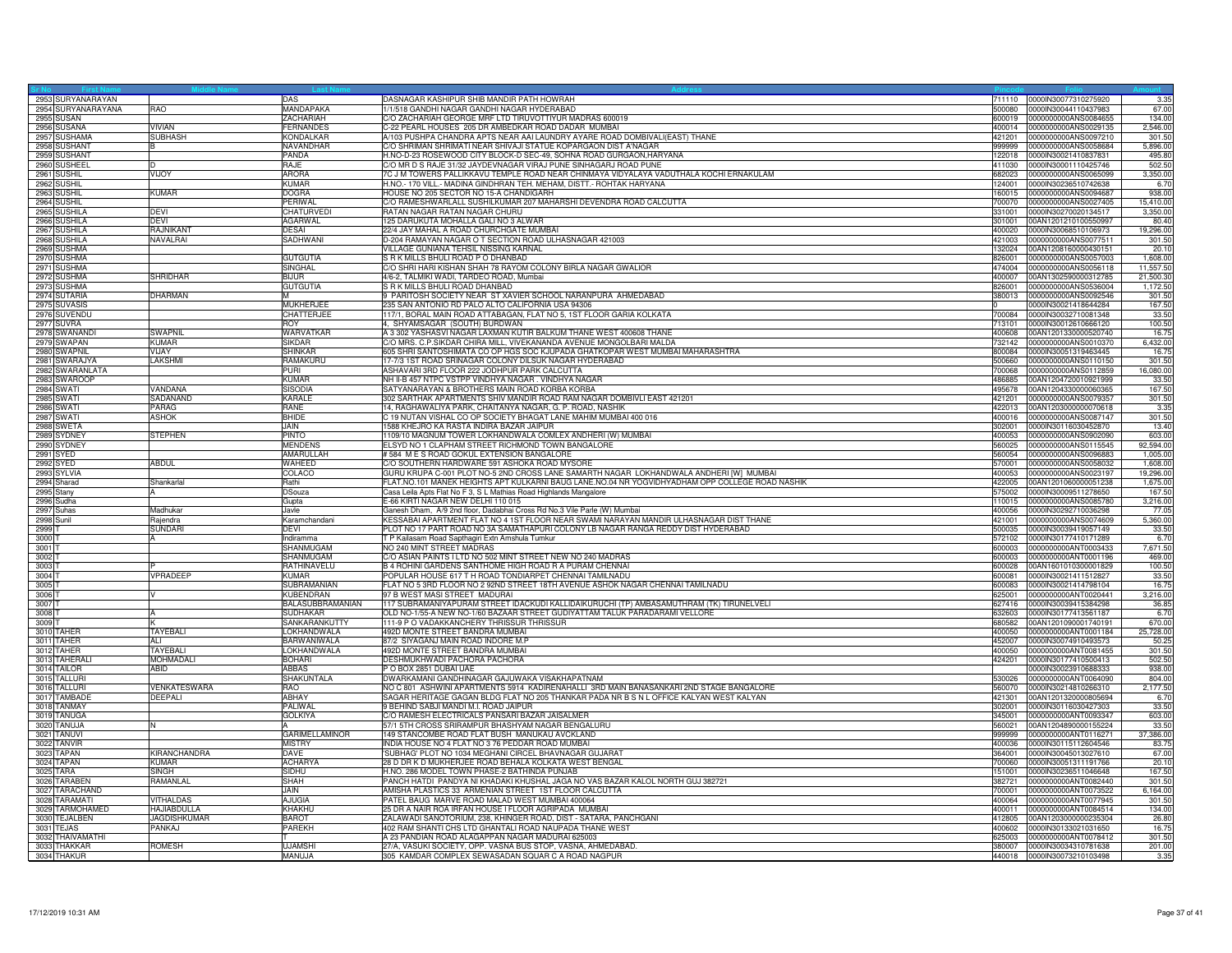|           | 3035 THAMMI                | REDDY                             |                                 | D NO 47-9-26 III LANE DWARAKA NAGAR VISAKHAPATNAM 530 016                                                              | 530016           | 0000000000ANT0087033                                | 201.00           |
|-----------|----------------------------|-----------------------------------|---------------------------------|------------------------------------------------------------------------------------------------------------------------|------------------|-----------------------------------------------------|------------------|
|           | 3036 THANKACHEN            |                                   |                                 | ROSDALE THENHIPALAM POST MALAPURAM DIST KERALA                                                                         |                  | 673636 0000IN30023910011336                         | 50.2             |
|           | 3037 THANKAMC              |                                   |                                 | ASWINI P.O KOLLAM KOYILANDY CALICUT                                                                                    |                  | 673307 0000IN30023910712040                         | 3.350.00         |
|           | 3038 THERESIYA             | EDWARD                            | PARMAR                          | 17 ST JOSEPH COLONY NR ST XAVIERS SCHOOL MIRZAPUR AHMEDABAD GUJARAT                                                    |                  | 380001 0000000000ANT0116629                         | 8,040.00         |
|           | 3039 THOMAS                |                                   | CHACKO                          | CHERUKILIKATTU ARUNOOTTIMANGALAM P O KADUTHURUTHY KOTTAYAM, KERALA                                                     | 686604           | 0000IN30189510159364                                | 67.0             |
|           | 3040 THOMAS                | GEORGE                            | <b>MUTHOOT</b>                  | MUTHOOT TOWERS MG ROAD ERNAKULAM COLLEGE ERNAKULAM                                                                     | 682035           | 00AN1205730000263481                                | 753.7            |
|           | 3041 THOMAS                |                                   | VERGHESE                        | A-404, HILL GRANGE, HIRANANDANI ESTATE, GHODBUNDUR RD NR PATLIPADA, THANE MUMBAI                                       | 400607           | 0000IN30216410141318                                | 3.3 <sup>5</sup> |
|           | 3042 THOPAIAH              |                                   |                                 | NO 9. BANJARU PALYA BANJARU PALYA BANGALORE                                                                            | 560062           | 0000IN30307710110567                                | 43.55            |
|           | 3043 THULASY               |                                   |                                 | VAZHAPPILLY HOUSE KADUVAL EAST THANDADI PERUMBAVOOR ERNAKULAM KERALA                                                   |                  | 683542 0000IN30023912077755                         | 63.65            |
|           | 3044 TILOK                 |                                   | LALWANI                         | CTS 1276 P 56 ASHWINI APT FLAT 01 PIMPRI PUNE                                                                          |                  | 411017 0000IN30036022180366                         | 301.50           |
|           | 3045 TIMOTHY               |                                   |                                 | AA;RAMOS VILLAAA; MISSION COMPOUND MULKI(SOUTH KANARA) MANGALORE TALUK) KARNATAKA                                      | 574154           | 0000000000ANT0089238                                | 301.5            |
|           | 3046 TINEESH               |                                   | KHANNA                          | 39 BUNGLOW ROAD KAMLA NAGAR DELHI                                                                                      | 110007           | 0000IN30020610823332                                | 1,675.0          |
| 3047 TINU |                            |                                   | <b>THOMAS</b>                   | ORIKOMPIL HOUSE ADOOR P O PATHANAMTHITTA KERALA                                                                        |                  | 691523 0000IN30133019310697                         | 8,040.00         |
|           | 3048 TIRATHRAM             |                                   | <b>SHARMA</b>                   | 8 9 MADHUKUNJ S P S ROAD BHANDUP MUMBAI 400078                                                                         |                  | 400078 0000000000ANT0077654                         | 301.50           |
|           | 3049 TITIKSHA              | <b>JASHVANT</b>                   | DESAI                           | 42 ANAND NAGAR SOCIETY CHIKHILI ROAD BILIMORA DIST VALSAD                                                              | 396321           | 0000000000ANT0004459                                | 2,110.50         |
| 3050 TR   |                            |                                   | <b>ARULMOZHI</b>                | OLD NO C43 / NEW NO 8 FIRST CROSS STREET THILLAI NAGAR TRICHY                                                          | 620018           | 0000lN30108022747923                                | 2,345.0          |
|           | 3051 TRIBHUVAN             | <b>KUMAR</b>                      | <b>BANSAL</b>                   | BANSAL SADAN VIVEKA NAND CHOWK ALWAR                                                                                   | 301001           | 0000000000ANT0019945                                | 2,546.00         |
|           | 3052 TRIPTA                |                                   | SHARMA                          | A 36 NEW MULTAN NAGAR NEW DELHI                                                                                        | 110056           | 0000000000ANT0079171                                | 301.50           |
|           | 3053 TRIPTI                |                                   | KHETTRY                         | 140 ASUTOSH MUKHERJI ROAD, BHOWANIPUR, KOLKATA                                                                         |                  | 700025 00AN1203500000099976                         | 167.50           |
|           | 3054 TRUPT                 | <b>JAYESH</b>                     | SHAH                            | BRINDAVAN FLAT NO 4 1ST FLR 27 KHETWADI 12TH LANE MUMBAI 400004                                                        |                  | 400004 0000000000ANT0077379                         | 301.50           |
|           | 3055 TRUPTI                | <b>INDRAJIT</b>                   | <b>DESAI</b>                    | NAVNIT KUNJ VANIA VORA STREET NEAR TOWER AMRELI                                                                        | 365601           | 0000IN30103924153411                                | 83.7             |
|           | 3056 TRUPTIBEN             |                                   | <b>AMIN</b>                     | C/O M F PATEL A/35 PARICHAY PARK OPP RAJIV GANDHI SWIMMING POOL NEAR MAHESH COMPLEX WAGHODIA ROAD AT AND POST VADODARA | 390019           | 0000lN30039411057133                                | 670.0            |
|           | 3057 TUKARAM               | <b>SITARAM</b>                    | CHAVAN                          | ROOM NO 12 MULAI NIVAS SAMARTH NAGAR J M ROAD BHANDUP MUMBAI                                                           | 400078           | 0000000000ANT0084923                                | 603.00           |
|           | 3058 TUKARAM               | KISHANRAO                         | PORE                            | POWERLOOM SOCIETY INDUSTRIAL AREA PARLI AMBEJOGAI                                                                      |                  | 431515 00AN1208160002037141                         | 3.35             |
|           | 3059 TULSIDAS              | RAMANBHAI                         | PATEL                           | MUKHIVAS AT POST ADALAJ DIST GANDHINAGAR GUJARAT                                                                       | 382421           | 0000000000ANT0059667                                | 201.00           |
|           | 3060 TUSHAR                |                                   | KANDALAGAONKAR                  | FLAT NO 303 PLOT NO 62 SECTOR 44A NERUL OPPOSITE PODDAR SCHOOL NAVI MUMBAI MAHARASHTRA INDIA                           | 400706           | 0000lN30051315599132                                | 67.00            |
|           | 3061 TUSHAR                | <b>GOVINDBHAI</b>                 | <b>NAIK</b>                     | 2, PRAGNA SOCIETY, NAVRANGPURA. Ahmedabad                                                                              | 380009           | 00AN1302080000430436                                | 938.00           |
|           | 3062 TVIJAY                |                                   |                                 | F-102, SRI SAI SRINIVASA APARTMENT 5, LANE BRAHMANAWADI BEGUMPET HYDERABAD                                             | 500016           | 0000lN30057210027515                                | 50.25            |
| 3063 U    |                            | RAJARAM                           | SHENOY                          | AA;VASUDEV SADANAA; V T ROAD TENKAPET UDUPI D K                                                                        | 576101           | 0000000000ANU0071813                                | 502.50           |
|           | 3064 UBALDINA              | MILAGRINA                         | <b>ERNANDES</b>                 | 8/2 BLOSSOM CO OP HSG SOC LTD MILITARY ROAD MAROL J B NAGAR P O MUMBAI                                                 | 400059           | 0000lN30154916687188                                | 17,989.5         |
|           | 3065 UDAY                  |                                   |                                 | NO 3 36TH CROSS 8TH BLOCK JAYANAGAR BANGALORE                                                                          |                  | 560082 0000000000ANU0039985                         | 4,321.50         |
|           | 3066 UDAYA                 | <b>BHASKARY</b>                   |                                 | 154 YELEKERI ST NR ASHWINI HOSPITAL WARD NO 5 YELANDUR CHAMARAJANAGAR                                                  |                  | 571441 00AN1208160000998424                         | 3.35             |
|           | 3067 UDAYA                 | PRAKASH                           | CHADAGA                         | S/O P RAMACHANDRA CHADAGA SAMRUDDI S N ROAD 4TH WARD HOSANAGARA SHIMOGA HOSANAGARA SHIMOGA KARNATAKA                   |                  |                                                     | 40.20            |
|           | 3068 UDAYARAVI             |                                   | YELIGAR                         | ANNAPURNA BUILDING" 14 TH CROSS NAVODAYA NAGAR DHARWAD                                                                 | 580003           | 0000lN30214810423338                                | 33.50            |
|           | 3069 UDAYAVAR              | <b>JIJAYKUMAR</b>                 | <b>ACHAR</b>                    | W/O U VIJAYAKUMAR ACHAR 3367/P 13TH MAIN HAL 2ND STAGE BANGALORE                                                       | 560008           | 0000000000ANU0902528                                | 603.00           |
|           | 3070 UGWALA                | SURESH                            | PATIL                           | C/O RAMA HOSPITAL DHULE ROAD AMALNER                                                                                   | 425401           | 0000000000ANU0093140                                | 301.50           |
|           | 3071 UJJWAL                | <b>KUMAR</b>                      | <b>JARUHAF</b>                  | C-52/A GANGOTRI ENCLAVE ALAKNANDA NEW DELHI                                                                            | 110019           | 0000000000ANU0019604                                | 15,410.00        |
|           | 3072 UJWAL                 |                                   | TAWDE                           | 237 RASTA PETH PUNE 411011                                                                                             | 411011           | 0000000000ANU0085433                                | 301.50           |
|           | 3073 ULLAS                 | KANTILAL                          | <b>SHETH</b>                    | C/O DR SUDHIR N PARIKH A/7 PARAS NAGAR SOCIETY OPP SANSKAR BHARTI SCHOOL NEW RANDER ROAD SURAT                         | 395009           | 0000000000ANU0111844                                | 301.5            |
| 3074 UMA  |                            |                                   | SAHASRANAM                      | NEW NO 10 NO 14 F VEMBULIAMMAN APTS VEMBULI AMMAN STREET WEST K K NAGAR CHENNAI                                        | 600078           | 0000000000ANU0094412                                | 1,239.5          |
| 3075 UMA  |                            |                                   | SAHASRANAM                      | NEW NO 10 NO 14 F VEMBULIAMMAN APTS VEMBULI AMMAN STREET WEST K K NAGAR CHENNAI                                        | 600078           | 0000000000ANU0073071                                | 20,535.5         |
| 3076 UMA  |                            |                                   | JAIN                            | C/O BHOLARAM PURANMAL 180 MAHATMA GANDHI ROAD CALCUTTA                                                                 |                  | 700007 0000000000ANU0068391                         | 335.00           |
| 3077 UMA  |                            | SHANKER                           | <b>ASOPA</b>                    | 3 CHAPEL ROAD HASTINGS CALCUTTA                                                                                        |                  | 700022 0000000000ANU0079072                         | 234.5            |
|           | 3078 UMA                   | <b>SHANKAR</b>                    | GOPALKA                         | 22 GT ROAD WEST LOWER CHELIDANGA ASANSOL BARDDHAMAN                                                                    |                  | 713304 0000IN30069310107284                         | 1,675.00         |
|           | 3079 UMA                   |                                   | DOKANIA                         | CG-9 SECTOR-II SALT LAKE CITY CALCUTTA                                                                                 | 700091           | 0000000000ANU0059976                                | 10,251.0         |
| 3080 UMA  |                            |                                   | <b>GUPTA</b>                    | 66 VINDHYAVASINI NAGAR ORDERLY BAZAR CANTT VARANASI                                                                    | 221002           | 0000000000ANU0011960                                | 9,782.0          |
| 3081 UMA  |                            | SUDHANSHU                         | BHAMBURKAR                      | 431-B P.O.FERTILIZER NAGAR DIST BARODA                                                                                 | 391750           | 0000000000ANU0027835                                | 24,421.50        |
|           | 3082 UMAMAHESWARI          |                                   |                                 | 19/9 14TH CROSS STREET SHASTRI NAGAR ADYAR CHENNAI                                                                     |                  | 600020 0000IN30131320970467                         | 3.35             |
|           | 3083 UMESH                 |                                   |                                 | NO 111 II DIVISION SANGOLLI RAYANNA ROAD GUNDLUPET 571111                                                              | 571111           | 0000000000ANU0080278                                | 301.50           |
|           | 3084 UMESH                 |                                   | DAVE                            | 28 MAHUDIMAHAVIR SOC 1/SIDE TEJENDRANAGAR VIBHAG-1 VALLABH PARK D CABIN SABARMATI AHMEDABAD GUJARAT                    | 380019           | 0000000000ANU0005635                                | 15,410.0         |
|           | 3085 UMESH                 | <b>SHARAD</b>                     | <b>SULE</b>                     | 147 JEEVDANI DARSHAN ARUNDAYA NGR MULUND E SHAMBHAJI PARK MUMBAI MAHARASHTRA                                           | 400081           | 0000lN30051316842460                                | 6.7              |
|           | 3086 UMESH                 |                                   | AMBEGAONKAR                     | TILAK WADA 307 SOMWAR PETH POONA                                                                                       |                  | 411011 0000000000ANU0034434                         | 17,989.50        |
|           | 3087 UMESH                 | <b>HASSANAND</b>                  | LULLA                           | BLOCK NO C/23 ROOM NO 45 ULHASNAGAR DIST THANE                                                                         |                  | 421004 0000000000ANU0099017                         | 134.00           |
| 3088 UNIT |                            | <b>TRUSTOF</b>                    | <b>INDIA</b>                    | INV ACCTS SECTION DEPT OF ACCOUNTS 41 MERCHANT CHAMBERS SIR V T MARG NEW MARINE LINES MUMBAI                           | 400020           | 0000000000ANU0012961                                | 2.680.0          |
| 3089 UNIT |                            | <b>TRUSTOF</b>                    | <b>INDIA</b>                    | INV ACCTS SECTION DEPT OF ACCOUNTS 17 MERCHANT CHAMBERS 13 V T MARG NEW MARINE LINES MUMBAI                            | 400020           | 0000000000ANU0001493                                | 11,356.5         |
|           | 3090 UPADHYA               | TIMMANNA                          | <b>GAJANAN</b>                  | GAYATRI 1ST CROSS MALLAPRABHA NAGAR BEHIND KVG BANK HEAD OFFICE DHARWAD (KARNATAKA)                                    | 580008           | 0000lN30192630598334                                | 167.50           |
|           | 3091 UPADHYAY              | HAREKRUSHNA                       | <b>MOHANLAL</b>                 | 28, HARISIDDH SOCIETY MODASA SABARKANTHA                                                                               |                  | 383315 0000IN30199110912037                         | 16.7             |
|           | 3092 UPENDRA               | AMRATLAL                          | PANDYA                          | C/O. F-38, HOUSING BOARD, AMRELI.                                                                                      |                  | 365601 0000IN30097410056590                         | 3.35             |
|           | 3093 UPESH                 | <b>SHANTILAL</b>                  | <b>MEHTA</b>                    | 3A MAHAVIR APTS 307 PANT NAGAR GHATKOPAR (E) MUMBAI                                                                    | 400075           | 0000000000ANU0022525                                | 8,978.00         |
|           | 3094 UPMA                  |                                   | <b>SHARMA</b>                   | 12-INDIRA COLONY TALAB TILLO JAMMU-TAWI                                                                                | 180002           | 0000000000ANU0099066                                | 1,005.00         |
|           | 3095 URMILA                | KAMALAKAR                         | <b>KASHELIKAR</b>               | K-44 PALM ACRES HSG SOCIETY MULUND (EAST) MUMBAI                                                                       |                  | 400081 0000000000ANU0038093                         | 938.00           |
|           | 3096 URMILA                |                                   | SANGANI                         | SHIV HOSPITAL GOLDCOIN COMPLEX 'B' 1ST FLOOR JODHPUR CHAR RASTA SATELLITE ROAD AHMEDABAD                               |                  | 380015 0000000000ANU0046902                         | 1,507.50         |
|           | 3097 URMILA                |                                   | SHARMA                          | NEAR REGISTRY OFFICE RED CROSS ROAD ADAMPUR BHAGALPUR                                                                  | 812001           | 0000IN30039417954060                                | 10.05            |
|           | 3098 URMILA                |                                   | <b>ASC</b>                      | 604 DHEERAJ VIHAR BUILDING NATVAR NAGAR ROAD NO 1 JOGESHWARI (EAST) MUMBAI                                             | 400060           | 0000000000ANU0015634                                | 11,390.00        |
|           | 3099 URMILA<br>3100 URVASH | <b>JAGMOHANDAS</b>                | JARIWALA<br><b>SHAH</b>         | 10/1163 LALUJI NI GALLY GOPIPURA SURAT                                                                                 | 395001<br>380015 | 0000000000ANU0059072<br>0000000000ANLJ0080037       | 804.0<br>301.50  |
|           |                            |                                   |                                 | 16/5 BIMA NAGAR SOCIETY SATELLITE ROAD AHMEDABAD GUJARAT                                                               |                  |                                                     |                  |
|           | 3101 URVASHI               | <b>DHIRENDRA</b>                  | SHAH                            | 16/5 BIMANAGAR SATELLITE RD AHMEDABAD                                                                                  | 380015           | 0000000000ANU0001221                                | 435.5            |
|           | 3102 URVASHI               |                                   | <b>MAHAJAN</b>                  | C/O RAMBHA MAHAJAN 73-A CUNNINGHAM APTS 5- EDWARD ROAD BANGALORE                                                       | 560052           | 0000000000ANU0087841                                | 201.00           |
|           | 3103 URVI                  | <b>VASANT</b>                     | MATALIA                         | 9 KARANPARA PRABHANIKETAN RAJKOT                                                                                       | 360001           | 0000000000ANU0067975                                | 4,020.0          |
|           | 3104 USHA<br>3105 USHA     |                                   | SHAH                            | MUNIS KHADKI NEAR DESAI POLE AHMEDABADI BAZAR NADIAD<br>POST PADU NEELAVAR, NEELAVAR, UDUPI                            | 387001           | 0000000000ANU0020710<br>576259 00AN1203500000233728 | 5,025.0<br>10.05 |
|           |                            |                                   |                                 |                                                                                                                        |                  |                                                     |                  |
|           | 3106 USHA                  |                                   | TIWARI                          | VIRAT NAGAR COLONY PANNA ROAD NEAR HOTEL U.S.A. SATNA                                                                  |                  | 485001 00AN1204720009562536                         | 33.50            |
|           | 3107 USHA                  |                                   | <b>AGARWAL</b>                  | CHAMELI CHOWK NEHRU MARG SAGAR                                                                                         | 470002<br>400058 | 0000IN30039414088026                                | 234.50           |
|           | 3108 USHA                  | ARUN                              | <b>MOHARE</b>                   | B/24 JEEVAN KANCHAN CO-OP HSG SOC OFF VIRA DESAI ROAD AMBOLI VILLAGE ANDHERI (W) MUMBAI                                |                  | 0000000000ANU0014620                                | 837.5            |
|           | 3109 USHA<br>3110 USHA     |                                   | <b>GUPTA</b><br><b>GUPTE</b>    | 447 SAIKRIPA COLONY INDORE (M.P)<br>C/O MRS VEENA S KOLHATKAR FLAT NO 9 DAMODAR SMRUTI 382 14TH ROAD KHAR MUMBAI       | 452010<br>400052 | 0000000000ANU0088607<br>0000000000ANU0089558        | 301.50<br>301.50 |
|           |                            |                                   |                                 |                                                                                                                        |                  |                                                     |                  |
|           | 3111 USHA                  | <b>KRISHNA</b><br><b>MAHENDRA</b> | <b>GOKHALE</b><br><b>BINDAL</b> | 271/3 AA;SHRADHAAA; SHRIDHAR NAGAR CHINCHWAD PUNE                                                                      |                  | 411033 0000000000ANU0037384<br>0000000000ANU0036035 | 11,557.50        |
|           | 3112 USHA                  |                                   |                                 | 1 VASANT 3B PEDDAR ROAD MUMBAI                                                                                         | 400026           |                                                     | 17,688.00        |
|           | 3113 USHA                  |                                   | <b>GUPTA</b>                    | NEAR P N BANK VILL & PO ACHALGANJ DISTT UNNAO<br>LAVUNYA 5 TURNBULLS ROAD EXTENSION NANDANAM MADRAS 600035             | 201001           | 0000000000ANU0009380                                | 15,410.00        |
|           | 3114 USHA                  |                                   | RAMAKRISHNAN                    |                                                                                                                        | 600035           | 0000000000ANU0084379                                | 603.0            |
|           | 3115 USHA                  |                                   | VALVANI                         | 50 KAILASH COLONY UDAIPUR 313 001                                                                                      |                  | 313001 0000000000ANU0088762                         | 301.50           |
| 3116 USHA |                            | <b>DEVI</b>                       | <b>BHAGERIA</b>                 | D-112 SHANTI NAGAR KHATIPURA ROAD JAIPUR                                                                               |                  | 302006 0000000000ANU0072313                         | 335.00           |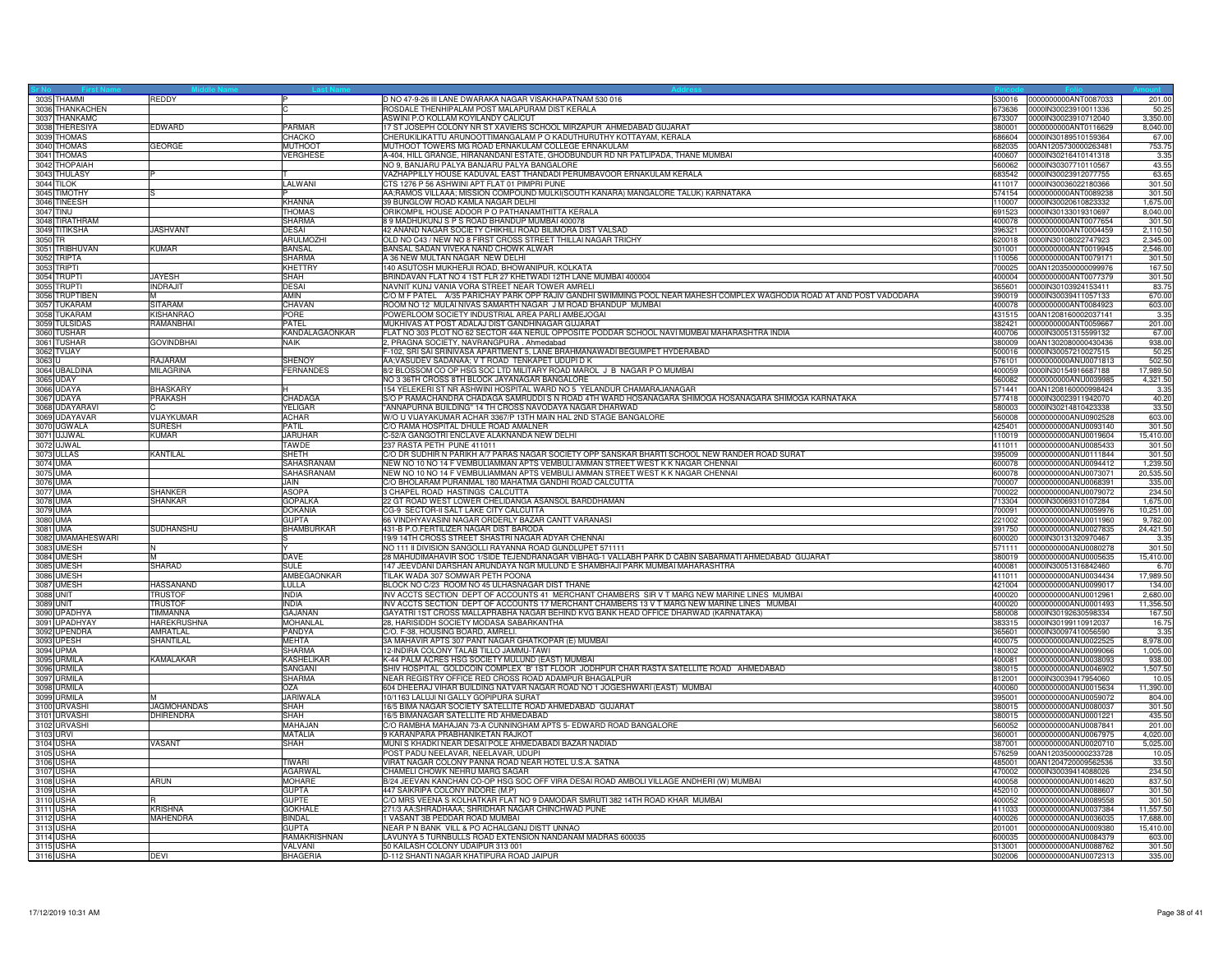|          | 3117 USHA                  |                        | SREEKUMAR                        | 12/42 A PRATIKSHA GANDHI NAGAR G N MILLS POST COIMBATORE<br>641029                                                                      | 0000IN30039415428970                                | 16.7                |
|----------|----------------------------|------------------------|----------------------------------|-----------------------------------------------------------------------------------------------------------------------------------------|-----------------------------------------------------|---------------------|
|          | 3118 USHA                  |                        | <b>AGARWAL</b>                   | AJANTA ENTERPRISES 18 MOTILAL ATAL RD. JAIPUR<br>302001                                                                                 | 0000000000ANU0043619                                | 134.0               |
|          | 3119 USHA                  |                        | <b>SHARMA</b>                    | C/O. SHYAM BIHARI ROY 171, BHAGWANPUR B.H.U. VARANASI VARANASI<br>221005                                                                | 00AN1202890000341801                                | 134.00              |
|          | 3120 USHABEN               |                        | DAMANI                           | 27 KARAN PARA JINAGNA RAJKOT                                                                                                            | 360001 0000000000ANU0089511                         | 301.50              |
|          | 3121 USHABEN               | THAKORLAL              | PATEL                            | KUMAR FALIA, KHAROPAT, KHAMBHAT DIST.:- ANAND KHAMBHAT<br>388620                                                                        | 00AN1203000000261121                                | 335.00              |
|          | 3122 USMANI                | ANVERMOHAMMED          | <b>BASHIRUDDIN</b>               | 5/1367 BOLTI GHOR DUDHIA TALAV NAVSARI GUJARAT<br>396445                                                                                | 0000IN30045012034409                                | 33.50               |
|          | 3123 UTPAL                 |                        | PAI                              | OLD POST OFFICE LANE REHABARI TINIALI REHABARI GUWAHATI ASSAM<br>781008                                                                 | 0000IN30125028743053                                | 33.50               |
|          | 3124 UZMA                  |                        | <b>FATIMA</b>                    | 16-9-435/2 OLD MALAKPET HYDERABAD<br>500036                                                                                             | 00AN1202620000211338                                | 13.40               |
| 3125 V   |                            |                        | <b>DESAI</b>                     | NR NAVRANGPURA TELEPHONE EXCHANGE OPP MADHUSUDAN HOUSE AHMEDABAD<br>380006                                                              | 0000000000ANV0104655                                | 435.50              |
| 3126 V   |                            | <b>RRAMAKRISHNA</b>    | PRABHU                           | C/O CAN FIN HOMES LTD. IIND FLOOR SAI TOWER BLDG NEAR AZAD CHOWK POLICE STATION. G E ROAD AMAPARA RAIPUR (CHATTISGARH)<br>492001        | 0000IN30039411448876                                | 50.25               |
| 3127     |                            | <b>JAGANMOHAN</b>      | RAO                              | D NO 1-3/24-17/1 VIDYADHARAPURAM VIJAYAWADA<br>520012                                                                                   | 0000IN30232410299799                                | 184.25              |
| 3128     |                            |                        | ANNAPURNA                        | 1882 C MAIN ROAD 9TH BLOCK JAYANAGAR BANGALORE<br>560069                                                                                | 0000000000ANV0026608                                | 15,410.00           |
| 3129 V   |                            |                        | <b>SUDHASHREE</b>                | SREENILAYAM 1216, 5TH CROSS 1 PHASE J P NAGAR BANGALORE<br>560078                                                                       | 0000000000ANV0059131                                | 12,864.00           |
| 3130 V   |                            |                        | RAMALAKSHMI                      | C/O S RAMAMURTHY 410 1 B CROSS 8 TH MAIN 3RD STAGE 4 TH BLOCK BASAVESHWARNAGAR BANGALORE<br>560079                                      | 0000000000ANV0095687                                | 4,020.00            |
| 3131     |                            | <b>VB</b>              | <b>SRINIVASAN</b>                | 308 WEST MASI STREET MADURAI<br>625001                                                                                                  | 0000000000ANV0020460                                | 30.853.5            |
| 3132     |                            |                        | JOSE                             | VAZHAPPILLY HOUSE VARADIYAM P O AVANUR DIST TRICHUR KERALA STATE<br>680547                                                              | 0000000000ANV0019380                                | 3,350.00            |
|          | 3133 VAIBHAV               | VASANTLAL              | <b>DAMA</b>                      | GOKUL PALACE CHANOD NR. JAIN TEMPLE VAPI VALSAD<br>396191                                                                               | 00AN1203440000712463                                | 26.80               |
|          | 3134 VAIDAYANATHAN         |                        | м                                | EAST MOOR GFA WINGATE GDNS 2 SCHOOL ROAD R A PURAM MADRAS<br>600028                                                                     | 0000000000ANV0084449                                | 134.00              |
|          | 3135 VAIDEHI               |                        | <b>JHAVERI</b>                   | 3 PRASHASTI APARTMENTS 74-A PRITAM NAGAR SOCIETY ELLISBRIDGE<br>380006                                                                  | 0000IN30018312637229                                | 670.00              |
|          | 3136 VAIDEHI               |                        | <b>CHANDRASEKAR</b>              | HONG KING BANK 314D N ROAD FORT MUMBAI<br>400001                                                                                        | 0000000000ANV0029827                                | 1.809.00            |
|          | 3137 VAISHALI              | <b>MILIND</b>          | <b>GANDHI</b>                    | FLAT NO 13/14 BUILDING NO Z-2 HIMALI SOCIETY KARVE ROAD NEAR MANGESHKAR HOSPITAL ERANDWANE PUNE CITY PUNE,MAHARASHTRA                   | 411004 0000lN30021411471724                         | 670.00              |
|          | 3138 VAISHNAVI             | <b>VIVEK</b>           | <b>DESHPANDE</b>                 | A / 2- 5 DAMODAR NAGAR, HINGANE KH SINHGAD ROAD. PUNE<br>411051                                                                         | 00AN1201170000068507                                | 16.7                |
|          | 3139 VALLABHDAS            |                        | SHAH                             | C/O ACME RADIO CORPN 318 M G ROAD PUNE CAMP PUNE<br>411001                                                                              | 0000000000ANV0053007                                | 8,040.00            |
|          | 3140 VAMSIDHAR             |                        | CHINTHALAPALLI                   | D NO 2-971/15 NR RTC COMPLEX PILER (POST) L B S ROAD CHITTOOR DIST CHITTOOR                                                             | 517214 00AN1203320001248061                         | 33.50               |
|          | 3141 VANAMALA              | LAKSHMI                | PRASANNA                         | DOOR NO 28/2063 NETAJI STREET S P S R NELLORE DT., VENKATESWARAPURAM<br>524005                                                          | 00AN1202230000065495                                | 201.00              |
|          | 3142 VANASHREE             | ANAND                  | <b>BHAGWAT</b>                   | H NO 129/2 SUNAND BURUDGAON ROAD M S E B COLONY AHMEDNAGAR<br>414001                                                                    | 00AN1202350000268959                                | 3.3 <sup>2</sup>    |
|          | 3143 VANDANA               | <b>SITARAM</b>         | <b>SANDAV</b>                    | B/205 NEW PARK AVENUE CHS LTD DAHANUKARWADI M G ROAD KANDIVALI (W) MUMBAI<br>400067                                                     | 0000000000ANV0022443                                | 15,410.00           |
|          | 3144 VARAHA                | NARASIMHASATYANARAYANA | <b>KOMMOJU</b>                   | QTR NO C-3, BSNL-P AND T, STAFF QUARTERS, MAMILLA GUDEM, KHAMMAM, ANDHRA PRADESH<br>507001                                              | 0000lN30226911865229                                | 33.5                |
|          | 3145 VARJAVAND             |                        | MODDIE                           | NO 4 1ST CROSS INDIRA NAGAR MAL II STAGE BANGALORE<br>560038                                                                            | 0000000000ANV0044583                                | 26,532.00           |
|          | 3146 VARKEY                |                        | CHERIAN                          | C/O THE VYSYA BANK LTD RAVIPURAM M G ROAD KOCHI<br>682016                                                                               | 0000000000ANV0096704                                | 1,340.0             |
|          | 3147 VARSHA                |                        | AIRUN<br><b>SHAH</b>             | 226, SADAR BAZAR NASIRABAD AJMER<br>305601                                                                                              | 00AN1201770100549636<br>380006 0000000000ANV0076549 | 16.7                |
|          | 3148 VARSHA                | KANAIYALAL             |                                  | C/6 DHARMAYUG SOC NR VASUNDHARA SOCIETY GULBAI TEKRA AHMEDABAD                                                                          |                                                     | 301.50              |
|          | 3149 VARSHA                |                        | <b>MARWAHA</b>                   | H-333 GOVIND PURAM GHAZIABAD UTTAR PRADESH<br>201001                                                                                    | 0000IN30096610164723                                | 60.30               |
|          | 3150 VARSHA                | VARAD                  | <b>BAPAT</b>                     | 110 DHANANJAY PRASAD DUDH NAKA GUPTE CHAWL KALYAN (W) KALYAN<br>421301<br>55 TRINITY ROAD BRICH FIELD BIRMINGHAM 6 B6-6LW U K<br>999999 | 00AN1201090003506391                                | 6.70                |
|          | 3151 VASANJI               | <b>JAGABHAI</b>        | PATEL                            | NEAR GANAPATI TEMPLE TITAWALA TA KALYAN DIST THANA                                                                                      | 0000000000ANV0900944                                | 61,707.00           |
|          | 3152 VASANT<br>3153 VASANT |                        | <b>JOSHI</b><br><b>SHEGUNSHI</b> | 421605<br>3/A KEDARNATH CO OP HSG SOC 78 RAMBAUG COLONY PAND ROAD KOTHEND PUNE<br>411038                                                | 0000000000ANV0017604<br>0000000000ANV0077137        | 30,853.5<br>301.50  |
|          |                            | <b>NARAYAN</b>         | <b>PONKSHE</b>                   | 411037                                                                                                                                  | 0000000000ANV0011462                                |                     |
|          | 3154 VASANT                | <b>RAJARAM</b>         | BHADKAMKAR                       | KONARK ANGAN ROW HOUSE NO 5 NEAR CHINTAMANI NAGAR BIBWEWADI PUNE<br>NEW DAULAT CO OP HSG SOC G/12 SECTOR 16A VASHINAVI MUMBAI<br>400703 | 0000IN30074910430167                                | 5,125.5             |
|          | 3155 VASANT                | NATHURAM               | <b>BENERE</b>                    | 8/A/1 EKVIRA CO-OP HSG SOCIETY UTKARSH NAGAR TEMBI PADA ROAD BHANDUP MUMBAI<br>400078                                                   | 0000000000ANV0115963                                | 167.50<br>603.0     |
|          | 3156 VASANT<br>3157 VASANT | CHATURBHAI             | PATEL                            | PRABHU NIVAS 22 NEW NAGARDS ROAD ANDHERI E MUMBAI 400069                                                                                | 400069  0000000000ANV0081294                        | 100.50              |
|          | 3158 VASANT                | <b>CHATURBHAI</b>      | <b>PATEL</b>                     | PRABHU NIVAS 22 NEW NAGARDS ROAD ANDHERI E MUMBAI                                                                                       | 400069 0000000000ANV0001248                         | 10,720.00           |
|          | 3159 VASANT                | <b>KUMARM</b>          |                                  | M G GOVINDRAYA SETTY DHANALAXMI STORES NR BUS STAND POST HULIAR TUMKUR DIST                                                             | 572218 0000000000ANV0089602                         |                     |
|          | 3160 VASANT                | <b>MOTILAL</b>         | <b>JHAVERI</b>                   | SHYAM BHAWAN NO 1 GAZDAR STREET J SHANKER SHETH ROAD MUMBAI<br>400002                                                                   | 0000000000ANV0037201                                | 134.00<br>17,989.50 |
|          | 3161 VASANTBEN             |                        | <b><i>TEJANI</i></b>             | B-7 MEHTA APARTMENTS TILAK ROAD PUNJABI GALLI BORIVALI WEST MUMBAI<br>400092                                                            | 0000000000ANV0032526                                | 7,370.0             |
|          | 3162 VASANTBEN             | <b>GHANSHYAMBHAI</b>   | PATEL                            | 10 AKSHAR COLONY BEHIND JALARAM COMPLEX DIST BHARUCH ANKLESHWAR<br>393001                                                               | 0000000000ANV0006691                                | 134.0               |
|          | 3163 VASANTLAL             | RAMJI                  | <b>BHANUSHALI</b>                | 4 THAKKER NIVAS 1ST FLOOR R H B ROAD MULUND (W) MUMBAI<br>400080                                                                        | 0000000000ANV0046825                                | 9.447.00            |
|          | 3164 VASANTPRABHA          | <b>JAYSUKHLAL</b>      | VASA                             | 36/2 HEMKUNJ BEHIND AURORA CINEMA SEWREE WADALA ROAD KING S CIRCLE MUMBAI 400019<br>400019                                              | 0000000000ANV0079349                                | 301.50              |
|          | 3165 VASANTRAO             | RAJARAM                | PAWAR                            | 538/12 MANGALWAR PETH CHAITANYA COLONY SATARA<br>415002                                                                                 | 0000IN30045080531306                                | 6.70                |
|          | 3166 VASU                  |                        | <b>TILOKANI</b>                  | PLOT NO 5 KALURAM JI KI BAGICHI KE SAMNE GURJAR BASTI PAHAR GANJ AJMER<br>305001                                                        | 00AN1201330000697108                                | 16.7                |
|          | 3167 VASUDHA               | <b>VINODRAI</b>        | <b>KAPASI</b>                    | 265/2 GREAT BHARAT SOCIETY GROUND FLOOR SCHEME NO 6 ROAD NO 31 SION- EAST MUMBAI<br>400022                                              | 0000000000ANV0051079                                | 6,432.00            |
|          | 3168 VASUDHA               | <b>HARESH</b>          | THACKER                          | 16/A/6 SION SINDHI SOCIETY COLONY SION (W) MUMBAI                                                                                       | 400022 0000000000ANV0052601                         | 4,824.00            |
|          | 3169 VASUKI                | <b>DEVI</b>            |                                  | 7/445 GURUSAMY NAGAR MELAKKUDI ROAD NAGAMALAI MADURAI                                                                                   | 625019 0000IN30108022251816                         | 32,495.00           |
| 3170 VED |                            | <b>PARKASH</b>         | SUD                              | 237 SUD SADAN MOHALLA GARHI GATE HOSHIARPUR<br>146001                                                                                   | 0000lN30177414506345                                | 301.50              |
|          | 3171 VEDULA                | NAGA                   | MANI                             | PLOT NO 185 H NO 3 125/2 EMPLOYEES COLONY YAPRAL SECUNDERABAD<br>500087                                                                 | 0000lN30102221316834                                | 33.5                |
|          | 3172 VEENA                 | LACHMANDAS             | SIPAHIMALANI                     | 5/1 AJANTA APARTMENTS 5TH FLOOR FLAT NO 1 75 COLABA ROAD MUMBAI, MUMBAI<br>400005                                                       | 0000IN30088813200264                                | 217.7               |
|          | 3173 VEENA                 | VINOD                  | <b>GUPTA</b>                     | 20 MAHALAXMI SOCIETY PALANPUR DISTT B K<br>385002                                                                                       | 0000000000ANV0006465                                | 15,410.00           |
|          | 3174 VEENA                 |                        | <b>GUPTA</b>                     | 42 RATNESH PURAM MARRIS ROAD ALIGARH<br>202002                                                                                          | 0000000000ANV0090455                                | 301.50              |
|          | 3175 VEENA                 |                        | BHTHEJA                          | 6A/6 W E A KAROL BAGH NEW DELHI<br>110005                                                                                               | 0000000000ANV0079132                                | 301.5               |
|          | 3176 VEENA                 |                        | WALKE                            | PLOT NO 3 SHARADA KUTIR JADHAVNAGAR BELGAUM<br>590011                                                                                   | 0000000000ANV0034565                                | 8,241.0             |
|          | 3177 VEERARAGHAVA          | RAJU                   | NANDYAR                          | P/O ANEGUNDI BLOCK 3 GANGAVATHI TO KOPPAL DIST KOPPAL<br>583227                                                                         | 0000lN30177417867289                                | 50.2                |
|          | 3178 VEERASEKARAN          |                        | D                                | 26 SUNKUVAR STREET TRIPLICANE CHENNAL                                                                                                   | 600005 0000IN30131321034827                         | 83.7                |
|          | 3179 VEERENDRA             |                        |                                  | VEERENDRA AGARKHED S/O VITHALRAO HANUMANTA RAO SIDLINGESHWAR KHUBA LAYOUT GULBARGA                                                      | 585102 0000IN30113526522233                         | 3.35                |
|          | 3180 VEERESH               |                        | VASTRAD                          | C/O B V VASTRAD KUMARESHWAR COLONY 1ST CROSS HALIYAL ROAD SAPTAPUR DHARWAD<br>580008                                                    | 0000IN30177417619661                                | 837.50              |
|          | 3181 VENKATA               | RADHARAMANAGUPTA       | <b>BONDADA</b>                   | VENKATA RATNA BHAVAN BONDADA ESTATES PALAKOL<br>534260                                                                                  | 0000000000ANV0008668                                | 12,998.0            |
|          | 3182 VENKATA               | RATNARAMAMOHANGUPTA    | <b>BONDADA</b>                   | VENKATA RATNA BHAVAN BONDADA ESTATES PALAKOL<br>534260                                                                                  | 0000000000ANV0008669                                | 23,450.0            |
|          | 3183 VENKATARAMAN          |                        | PATTU                            | 5 MYSORE COLONY MAHUL MUMBAI                                                                                                            | 400074 0000000000ANV0064585                         | 2,680.0             |
|          | 3184 VENKATESH             | <b>RAMESH</b>          | SANGULAGE                        | 552 TIRUPATI SOCEITY RELWE SIGNAL NA 2 MAGE PURW PAS UDGIR LATUR                                                                        | 413517 0000IN30177414776822                         | 16.75               |
|          | 3185 VENKATESH             | <b>SUBHASHCHANDRA</b>  | ZAWAR                            | 48, SHANIWAR WARD, CHINDHADE GALLI, DIST- NASHIK, MALEGAON<br>423203                                                                    | 00AN1207100000079857                                | 16.75               |
|          | 3186 VENKATESH             | SUBRAMANIUM            | <b>TIMMARAJAPURAM</b>            | C/502 VRINDAVAN B/H DINDOSHI BUS DEPOT MALAD (EAST) MUMBAI<br>400097                                                                    | 0000000000ANV0116782                                | 134.00              |
|          | 3187 VENKATESH             | <b>SHENOY</b>          |                                  | GANESH STAINLESS STEEL CENTRE MAIN ROAD KARKALA D K<br>590007                                                                           | 0000000000ANV0077000                                | 301.50              |
|          | 3188 VENKATESHA            | <b>RAOK</b>            |                                  | NO 13 4TH 'D' MAIN ROAD MAHALAKSHMI LAYOUT FURTHER EXTENSION BANGALORE                                                                  | 560086 0000IN30214810525765                         | 3.35                |
|          | 3189 VENKATESWARA          | RAO                    | TALLURI                          | C/O SATYASRI TRADERS OLD GUJUWAKA JUNCTION VISHAKAPATNAM 530026                                                                         | 530026 0000000000ANV0082280                         | 134.00              |
|          | 3190 VENKATESWARA          | <b>RAO</b>             | KODE                             | Flat No F-1, Plot No 555 Rd No 92 Jubilee Hills Hyderabad<br>500033                                                                     | 0000000000ANV0116620                                | 16.75               |
|          | 3191 VENKITASUBRAMANIAM    |                        | MAHADEVAN                        | THONDIPARAMBU MADOM ELAMANA ROAD TRIPUNITHURA<br>682301                                                                                 | 0000lN30051310903762                                | 10.0                |
|          | 3192 VERSHA                |                        | <b>AGARWAL</b>                   | 36 1ST FLOOR VIJAY PLAZA OPP ABAD DAIRY KANKARIA ROAD AHMEDABAD<br>380022                                                               | 00AN1202990003724909                                | 100.50              |
|          | 3193 VIDHYA                |                        |                                  | VIDHYA HOSPITAL CUMBUM ROAD PALANICHETTI THENI<br>625531                                                                                | 0000lN30023911911652                                | 67.00               |
|          | 3194 VIDHYASAGAR           |                        | <b>MR</b>                        | PLOT NO.82, ARIHANT NAGAR NEAR JAIN SCHOOL KALINJUR PANCHAYAT UNION VELLORE                                                             | 632006 0000IN30059710011738                         | 67.00               |
|          | 3195 VIDHYUT               | <b>LATA</b>            | <b>JAIN</b>                      | C-332 MAHESH NAGAR JAIPUR<br>303706                                                                                                     | 00AN1203320000555015                                | 67.00               |
|          | 3196 VIDYA                 | <b>GOVINDRAO</b>       | <b>GURUDE</b>                    | PARVATI NIVAS THODGA ROAD AHAMADPUR LATUR<br>413515                                                                                     | 0000lN30177415572090                                | 67.00               |
|          | 3197 VIDYA                 | SHRIPAD                | <b>WAMORKAR</b>                  | PRASHANT VISHNU NAGAR BAJI PRABHU DESHPANDE PATH NAUPADA THANE<br>400602                                                                | 0000lN30088814615858                                | 15,410.00           |
|          | 3198 VIDYA                 | SANDEEP                | KULKARNI                         | G 5 KIRTINAGAR HSG SOCIETY NO 3 VADGAON BUDRUK PUNE                                                                                     | 411041 00AN1203600000849341                         | 33.50               |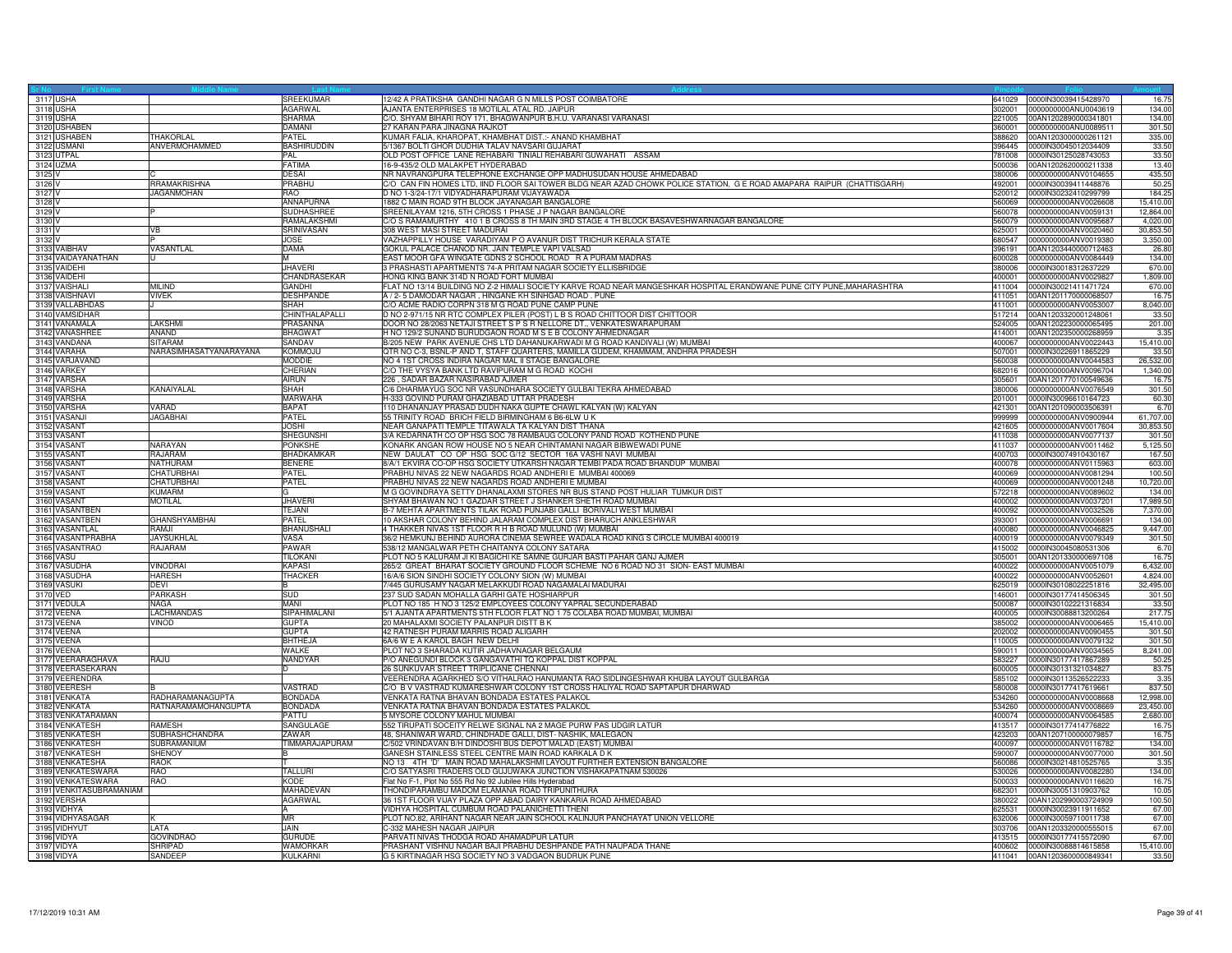| 3199 VIDYAWATI<br><b>SAXENA</b><br>F 2169 NETAJI NAGAR NEW DELHI 110023<br>10023 0000000000ANV0078580<br>301.50<br>3200 VIJAY<br>B/11 RBI OFFICERS QUARTERS 7 NEW ROAD ALIPORE KOLKATA<br>CHUGH<br>700027<br>0000IN30051310973476<br>3.3<br>3201 VIJAY<br><b>VITHALDAS</b><br><b>BHATIA</b><br>MANI BHUVAN 27 PRARTHANA SAMAJ ROAD VILE PARLE MUMBAI 400057<br>0000000000ANV0085454<br>603.0<br>400057<br><b>VITHALDAS</b><br>MANI BHUVAN 27 PRARTHANA SAMAJ ROAD VILE PARLE MUMBAI<br>3202 VIJAY<br><b>BHATIA</b><br>400057 0000000000ANV0081464<br>301.5<br>LAXMAN BAUG DURGA RD MULUND COLONY MUMBAI 400082<br>3203 VIJAY<br>LAXMIKANT<br>SHAYAL<br>400082 0000000000ANV0084941<br>603.00<br>3204 VIJAY<br><b>KACHARDAS</b><br>SANKLECHA<br>PITRU MANGAL, OPP. DURGA UDYAN, NASIK ROAD, NASIK<br>167.5<br>422101 00AN1201090700020965<br>3205 VIJAY<br><b>KUMAR</b><br>SHUKLA<br>QR NO B/357 O P M COLONY AMLAI PAPER MILLS SHAHDOL<br>0000000000ANV0080474<br>301.5<br>484117<br>323 NARMADA APPARTMENT ALKANANDA NEW DELHI<br>3206 VIJAY<br><b>BHASKAR</b><br>0000000000ANV0091038<br>301.5<br>110019<br>3207 VIJAY<br>539 K 590 D YOGI NAGAR TRIVENI NAGAR III SITAPUR ROAD LUCKNOW UTTAR PRADESH<br><b>KUMAR</b><br><b>GUPTA</b><br>226020<br>0000IN30021412344376<br>3.35<br>G-1 KARISHMA APPARTMENT 51 KRISHNA NAGAR SIRSI ROAD JAIPUR<br>103.8<br>3208 VIJAY<br><b>SINGH</b><br>FAUJDAR<br>302021<br>0000IN30116030434960<br>3209 VIJAY<br>KANWAR<br>422 1ST D ROAD SARDARPURA NEAR NEHRU PARK JODHPUR RAJ 342002<br>342002<br>0000000000ANV0076943<br>301.50<br>3210 VIJAY<br>SURESHCHANDRA<br>SONI<br>111, DHARAM NAGAR SOC, PART-II, SABARMATI AHMEDABAD<br>380005<br>00AN1203300000066402<br>16.7<br>3211 VIJAY<br><b>BALKRISHNA</b><br><b>GURAM</b><br>G-17 AMBEKAR NAGAR GOLANJI HILLS EKNATH GANDHI MARG PAREL MUMBAI<br>00AN1201090000295262<br>837.5<br>400012<br>3212 VIJAY<br><b>UMRANIKAR</b><br>NO 56-E LOKHMANYA NAGAR KOTARIA MARG MAHIM MUMBAI<br>301.50<br>NARAYAN<br>400016 0000000000ANV0086820<br>112 JESHTHA TARANGAN COMPLEX NR KORUM MALL SAMATA NAGAR THANE (W) THANE MAHARASHTRA INDIA<br>3213 VIJAYA<br>KOYANDE<br>JAGANNATH<br>400606 0000000000ANV8100009<br>603.0<br>3214 VIJAYA<br><b>JOSEPH</b><br>EIPE<br>FLAT - 502 SUNDERVAN G/2 LOKHANDWALA ROAD ANDHERI (WEST) MUMBAI<br>400053<br>0000000000ANV0092270<br>301.5<br>3215 VIJAYABEN<br>DHOLARIA<br>AA;SWASTIKAA; RAJMOTI NAGAR UPLETA<br>360490<br>0000000000ANV0054367<br>536.0<br>3216 VIJAYALAKSHMI<br><b>PISHARODY</b><br>21 AMJAD MANZIL PANDYA LANE OPP ROYAL HOTEL JUHUTHARA MUMBAI<br>0000000000ANV0094695<br>201.0<br>400049<br>3217 VIJAYALAXMI<br><b>BHANUPRASAD</b><br>20 BALASINOR SOCIETY S V ROAD KANDIVLI (W) MUMBAI<br>0000000000ANV0059839<br>3,819.0<br>SUTHAR<br>400067<br>KOLLURU<br>H NO 14-262B DOYENS TOWNSHIP OPP ALIND SERILINGAMPALLY R R DIST HYDERABAD<br>3218 VIJAYANAND<br>0000000000ANV0091040<br>500019<br>301.5<br>3219 VIJAYANKUTTY<br>LAVANYA AAYIRCHERRY QULON KOLLAM KOLLAM<br>691020<br>00AN1204470002083775<br>100.5<br>FLAT #3 BLDG # B-2 B-WING CHINTAMNANAGAR CO OP HSG SOC ANAND PARK AUNDH PUNE<br>SHIRHATTI<br>837.5<br>3220 VIJAYASHREE<br>411007 0000000000ANV0102647<br>3221 VIJAYBHAI<br>DAHYABHAI<br><b>PATEL</b><br>43 BHAGU NAGAR MATA WADI L H ROAD SURAT<br>00AN1203320000444901<br>56.9<br>395006<br>3222 VIJAYKUMAR<br>BHAIYALAL<br>PARATE<br>SONEGAON, POST OFFICE KHAMLA NAGPUR 440 025<br>440025 0000000000ANV0088672<br>301.50<br><b>BARUDE</b><br>E/99 TELKAR COLONY KUSANUR H NO.E TO E/614 GULBARGA TALUK GULBARGA DIST GULBARGA<br>3223 VIJAYKUMAR<br>585105 00AN1202700000228819<br>33.5<br>3224 VIJENDRA<br>KUMAR<br><b>TOMAR</b><br>STATION ARMOURY NO 47 SU AF VIA KALOL GANDHINAGAR AHMEDABAD<br>382721<br>00AN1203350000053707<br>1,842.5<br>3225 VIKAS<br>HOUSE NO.12 INDIRA COLONY TALAB JAMMU GOL GUJRAL ROAD JAMMU<br>KHAJURIA<br>180002<br>0000IN30234910299505<br>33.5<br>5/JALARAM CHS SHIVAJI NAGAR ASALPHA LINK ROAD GHATKOPAR MUMBAI<br>3226 VIKAS<br>KANJI<br><b>BHANUSHALI</b><br>400084<br>00AN1204470005152091<br>2,010.0<br>3227 VIKIL<br>OMPRAKASH<br><b>BIYALA</b><br>B/3 ALISHAN APARTMENT AMBADI ROAD VASAI ROAD WEST THANE<br>401202 0000IN30177413488668<br>167.50<br>12/407 SUNDER VIHAR OUTER RING ROAD NEW DELHI<br>120.60<br>3228 VIKRAM<br><b>GROVER</b><br>0000lN30051312768179<br>110087<br><b>BALDEV</b><br>LOO LOO PLOT NO.20 NUTAN LAXMI CHS N S ROAD NO.9 J V P D SCHEME JUHU MUMBAI<br>5,075.2<br>3229 VIKRAM<br>KALIA<br>400049<br>00AN1203000000563377<br>3230 VIKRAMKUMAR<br>3 RD FLOOR H NO 404 OM APARTMENT GOODSHED RD SHASHTRI NAGAR BELGAUM<br>JAIN.<br>00AN1201330000136035<br>13.4<br>590003<br>3231 VIMAL<br>19 AMBICA NAGAR SOCIETY B/H KRISHNA CO OP V V NAGAR V V NAGAR GUJARAT INDIA<br>M<br>THAKKAR<br>388120 0000IN30051313782456<br>6.7<br>3232 VIMAL<br>CHAND<br>JAIN ENTERPRISES MAIN ROAD NARSAPUR (A P)<br>534275  0000000000ANV0062330<br>804.00<br>3233 VIMALABEN<br><b>DESAI</b><br>DESAI HAVELI P.O. BAKROL ANAND GUJARAT<br>388315 0000000000ANV0063425<br>30,853.5<br>3234 VIMLA<br><b>PUNDIR</b><br>343 DDA-SFS-FLATS MUKHERJI NAGAR DELHI<br>0000000000ANV0010252<br>9,748.5<br>10009<br>3235 VIMLABEN<br><b>PATEL</b><br>7-A, SUDAMAPURI SOCIETY MANJALPUR BARODA<br>0000lN30199110273721<br>435.5<br>390011<br>F/10 MAJESTIC TERRACE CHURCH 5TH STREET T T NAGAR KARAIKUDI<br>3236 VINAITHEERTHAN<br>630001<br>0000lN30131320458693<br>83.7<br><b>KUMARS</b><br>KHEMKA<br>3237 VINAY<br>329/331 KALBADEVI ROAD 4TH FLOOR MUMBAI<br>400002 0000IN30135610023895<br>1,608.0<br>3238 VINAY<br>AGARWAL<br>3/14/968 DILLIDARWAZA FAIZABAD<br>224001<br>0000IN30177415237114<br>6.7<br>3239 VINAY<br>CHATURVEDI<br>56-57/30 PUNJABI GALI VIJAY NAGAR MEERUT<br>201001<br>0000000000ANV0100151<br>134.00<br><b>KUMAR</b><br>CP 116 MAURYA ENCLAVE PITAMPURA NEW DELHI DELHI INDIA<br>8,994.7<br>3240 VINAY<br><b>MISRA</b><br>0000000000ANV8100013<br>110034<br>MANORATH VIDYANIKETAN COLONY AURANGABAD 431001<br>3241 VINAY<br><b>BHANDARI</b><br>431001 0000000000ANV0084855<br>603.0<br>3242 VINAY<br><b>KUMARS</b><br>KHEMKA<br>9/53 BHUPEN CHAMBERS 3RD FLOOR DALAL STREET FORT MUMBAI<br>400023 0000000000ANV0029377<br>1,105.5<br>3243 VINAY<br>GARG<br>KOTWALI CHOWK, AMRITSAR ROAD, KAPURTHALA, PUNJAB<br>144601<br>0000lN30226911529236<br>167.5<br>3244 VINAY<br><b>SURESH</b><br><b>REVANKAR</b><br>H NO 270 MADIBAG ROAD AT KADWAD KARWAR KARNATAKA<br>581339<br>0000lN30051312550534<br>6.7<br>PABAL-JAINMANDIR ROAD KASAR ALI, PABAL, SHIRUR. PUNE<br>67.00<br>3245 VINAYAK<br><b>GANAPAT</b><br><b>SOLANKAR</b><br>00AN1202350000220802<br>412403<br>3246 VINAYAK<br>1201/A/3 NEELKANTH GHOLE ROAD PUNE<br>4,824.00<br><b>YESHWANT</b><br>DEO<br>411004<br>0000000000ANV0053965<br>270/1 CAR STREET GOKARN<br>00AN1203840001084169<br>3247 VINAYAK<br><b>SHIVARAM</b><br>BHATMULE<br>581326<br>36.8<br>GAREDIA KUVA ROAD CHAMPAK NIVAS 4 RAGHUVIR PARA RAJKOT<br>33.5<br>3248 VINAYKANT<br>MOHANLAL<br><b>GOTECHA</b><br>360001<br>0000000000ANV0021769<br>3249 VINCENT<br>QUADROS<br>7 ARLEM RAIA SALCETE GOA 403720<br>403720<br>0000000000ANV0077080<br>301.5<br>3250 VINDVASINI<br><b>DEVI</b><br>GOYAL HANDLOOM UDYOG DHAMPUR DISTT BIJNOR 246761<br>0000000000ANV0078661<br>100.5<br>246761<br>3251 VINESH<br><b>KUMARV</b><br>2ND FLOOR 49 EZRA STREET CALCUTTA<br>700001 0000000000ANV0069266<br>33.5<br>SHETH<br>3252 VINIT<br><b>GANDHI</b><br>704 VISHAL COMPLEX NARSING LANE S V ROAD MALAD WEST MUMBAI MAHARASHTRA<br>400064<br>0000lN30051315470267<br>BIPIN<br>16.7<br>70 5 BALLUPUR, NEAR ONGC HOSPITAL, DEHRADUN<br>335.0<br>3253 VINITA<br>SINHA<br>248001<br>0000IN30226910222520<br>AMAR<br>74 NIBBANA PALI HILL ROAD BANDRA W MUMBAI<br>13,165.5<br>3254 VINITA<br>SHRIDHARANI<br>400050<br>0000lN30036022135360<br>3255 VINOD<br><b>PASSI</b><br>448 SEC 7 PANCHKULA HARYANA<br>0000IN30184610282475<br>3.3<br>134109<br>3256 VINOD<br><b>KUMAR</b><br>SHARMA<br>85 RAJPUR ROAD DEHRADUN DEHRADUN<br>0000lN30088814449094<br>2,345.0<br>248001<br><b>KUMARCHADHA</b><br>FCA<br>3257 VINOD<br>F-11 N D S E II, NEW DELHI 110 049<br>0000000000ANV0087955<br>110049<br>301.5<br>301.5<br>3258 VINOD<br>KUMAR<br>H NO 1077 SECTOR 42-B<br>60008<br>0000000000ANV0091770<br>C/O LUCKNOW MEDICAL AGENCIES 1694 MADAN LAL MEDICINE MARKET BHAGIRATH PALACE CHANDNI CHOWK DELHI<br>3259 VINOD<br><b>KUMAR</b><br>0000000000ANV0011080<br>10,586.0<br>110006<br>3260 VINOD<br><b>KUMAR</b><br>724 OLD KATRA ALLAHABAD 211002<br>211002 0000000000ANV0078129<br>301.5<br>3261 VINOD<br><b>KAPOOR</b><br>115 BHUPAL WADI UDAIPUR RAJ<br>313001 0000IN30018311766973<br>33.5<br><b>MURARKA</b><br>C/O PLYWOOD EMPORIUM 94 RANGAPILLAI STREET PONDICHERRY<br>0000000000ANV0093895<br>201.0<br>3262 VINOD<br>605001<br>3263 VINODKUMAR<br><b>JJAMLAI</b><br>PATEL<br>A.208, SHITAL SHOPPING CENTRE, CINEMA ROAD, PALANPUR<br>85001<br>0000lN30132110208459<br>603.0<br>PATANI<br>3264 VINODKUMAR<br><b>BHOGILAI</b><br>2470 PATANI LANE YEOLA NASIK<br>423401<br>0000000000ANV0025184<br>15,410.0<br>3265 VIOLET<br><b>NATALIA</b><br>PINTO<br>PARADISE PARCADKA PUTTUR<br>574201<br>00AN1201860000096278<br>16.7<br>3266 VIPAN<br>MALIK<br>H.NO.23, FRIENDS COLONY, PANIPAT, HARYANA<br>132103 0000IN30236510294059<br>6.7(<br>3267 VIPIN<br>PUTHUKKUDI PANNIANNUR P O THALASSERY KANNUR<br>00AN1304140006301916<br>33.50<br>670679<br>3268 VIPIN<br><b>KUMAR</b><br><b>AGGARWAL</b><br>E-2 FRIENDS APPTS PLOT NO 49 I P EXT PATPARGANJ DELHI<br>10092<br>0000000000ANV0079818<br>301.5<br><b>SHAH</b><br>22/B SANSKAR BHARTI ANKUR NARANPURA AHMEDABAD<br>536.0<br>3269 VIPULKUMAR<br><b>MANHARLAL</b><br>0000000000ANV0058259<br>999999<br>AT PO VISAWADA VLA BOKHIRA TA PORBANDAR DIST PORBANDAR<br>50.2<br>3270 VIRAM<br><b>GORSHIRA</b><br>360579<br>0000lN30103924504106<br>A/35 PARICHAY PARK OPP RAJIV GANDHI SWIMMING POOL WAGHDIA ROAD VADODARA<br>3271 VIRBALABEN<br>M<br>PATEL<br>390019 0000IN30039415117989<br>1,005.0<br>3272 VIRENDRA<br><b>THAKORBHAI</b><br>PATEL<br>USHMA OPP MAHI CANAL COLONY ANAND 388001 (GUJARAT)<br>388001<br>0000000000ANV0041360<br>1,976.5<br>3273 VIRENDRA<br><b>KUMAR</b><br>VERMA<br>QR NO 144/C RUABANDH SECTOR BHILAI DIST DURG CHHATISGARH<br>0000lN30051316428256<br>23.4<br>490006<br><b>NAROTTAMDAS</b><br><b>SHAH</b><br>M-5 VRUNDAVAN PASHABHAI PARK RACE COURSE CIRCLE VADODARA<br>3274 VIRENDRA<br>0000000000ANV0116332<br>1,025.1<br>390007<br>3275 VISAKHABEN<br>MAHENDRAKUMAR<br>PATEL<br>15 A SHUKLA SOCIETY GAYATRI TEMPLE ROAD GODHRA GUJARAT<br>301.5<br>389001<br>0000lN30051312179948<br>3276 VISHAKHA<br>GUPTA<br>23 VIKAS PATH ALWAR<br>301001<br>0000lN30177416133506<br>201.0<br>YADAV<br>PHATTUPUR, DARGARH PIPRIS Bhadohi<br>00AN1201910101351563<br>3.3<br>3277 VISHAL<br>221401<br>SURVEY NO.42 'B' MAHADA COLONY POONA BANGALORE HIGHWAY EAST UJALAIWADI KOLHAPUR<br>3278 VISHNU<br>PANDURANG<br>PATIL<br>416005 00AN1202000000115281<br>33.5<br>3279 VISHVANATH<br>RAMCHANDRA<br>OTAR GALLI AT POST PAROLA PAROLA<br>425111 00AN1201320000635227<br>127.3<br><b>WANI</b><br>SHESAMMA COMPOUND URVA MANGALORE D K 575006<br>575006 0000000000ANV0077006<br>3280 VISHWANATH<br><b>BOLOOR</b> |  |  |  |        |
|--------------------------------------------------------------------------------------------------------------------------------------------------------------------------------------------------------------------------------------------------------------------------------------------------------------------------------------------------------------------------------------------------------------------------------------------------------------------------------------------------------------------------------------------------------------------------------------------------------------------------------------------------------------------------------------------------------------------------------------------------------------------------------------------------------------------------------------------------------------------------------------------------------------------------------------------------------------------------------------------------------------------------------------------------------------------------------------------------------------------------------------------------------------------------------------------------------------------------------------------------------------------------------------------------------------------------------------------------------------------------------------------------------------------------------------------------------------------------------------------------------------------------------------------------------------------------------------------------------------------------------------------------------------------------------------------------------------------------------------------------------------------------------------------------------------------------------------------------------------------------------------------------------------------------------------------------------------------------------------------------------------------------------------------------------------------------------------------------------------------------------------------------------------------------------------------------------------------------------------------------------------------------------------------------------------------------------------------------------------------------------------------------------------------------------------------------------------------------------------------------------------------------------------------------------------------------------------------------------------------------------------------------------------------------------------------------------------------------------------------------------------------------------------------------------------------------------------------------------------------------------------------------------------------------------------------------------------------------------------------------------------------------------------------------------------------------------------------------------------------------------------------------------------------------------------------------------------------------------------------------------------------------------------------------------------------------------------------------------------------------------------------------------------------------------------------------------------------------------------------------------------------------------------------------------------------------------------------------------------------------------------------------------------------------------------------------------------------------------------------------------------------------------------------------------------------------------------------------------------------------------------------------------------------------------------------------------------------------------------------------------------------------------------------------------------------------------------------------------------------------------------------------------------------------------------------------------------------------------------------------------------------------------------------------------------------------------------------------------------------------------------------------------------------------------------------------------------------------------------------------------------------------------------------------------------------------------------------------------------------------------------------------------------------------------------------------------------------------------------------------------------------------------------------------------------------------------------------------------------------------------------------------------------------------------------------------------------------------------------------------------------------------------------------------------------------------------------------------------------------------------------------------------------------------------------------------------------------------------------------------------------------------------------------------------------------------------------------------------------------------------------------------------------------------------------------------------------------------------------------------------------------------------------------------------------------------------------------------------------------------------------------------------------------------------------------------------------------------------------------------------------------------------------------------------------------------------------------------------------------------------------------------------------------------------------------------------------------------------------------------------------------------------------------------------------------------------------------------------------------------------------------------------------------------------------------------------------------------------------------------------------------------------------------------------------------------------------------------------------------------------------------------------------------------------------------------------------------------------------------------------------------------------------------------------------------------------------------------------------------------------------------------------------------------------------------------------------------------------------------------------------------------------------------------------------------------------------------------------------------------------------------------------------------------------------------------------------------------------------------------------------------------------------------------------------------------------------------------------------------------------------------------------------------------------------------------------------------------------------------------------------------------------------------------------------------------------------------------------------------------------------------------------------------------------------------------------------------------------------------------------------------------------------------------------------------------------------------------------------------------------------------------------------------------------------------------------------------------------------------------------------------------------------------------------------------------------------------------------------------------------------------------------------------------------------------------------------------------------------------------------------------------------------------------------------------------------------------------------------------------------------------------------------------------------------------------------------------------------------------------------------------------------------------------------------------------------------------------------------------------------------------------------------------------------------------------------------------------------------------------------------------------------------------------------------------------------------------------------------------------------------------------------------------------------------------------------------------------------------------------------------------------------------------------------------------------------------------------------------------------------------------------------------------------------------------------------------------------------------------------------------------------------------------------------------------------------------------------------------------------------------------------------------------------------------------------------------------------------------------------------------------------------------------------------------------------------------------------------------------------------------------------------------------------------------------------------------------------------------------------------------------------------------------------------------------------------------------------------------------------------------------------------------------------------------------------------------------------------------------------------------------------------------------------------------------------------------------------------------------------------------------------------------------------------------------------------------------------------------------------------------------------------------------------------------------------------------------------------------------------------------------------------------------------------------------------------------------------------------------------------------------------------------------------------------------------------------------------------------------------------------------------------------------------------------------------------------------------------------------------------------------------------------------------------------------------------------------------------------------------------------------------------------------------------------------------------------------------------------------------------------------------------------------------------------------------------------------------------------------------------------------------------------------------------------------------------------------------------------------------------------------------------------------------------------------------------------------------------------------------------------------------------------------------------------------------------------------------------------------------------------------------------------------------------------------------------|--|--|--|--------|
|                                                                                                                                                                                                                                                                                                                                                                                                                                                                                                                                                                                                                                                                                                                                                                                                                                                                                                                                                                                                                                                                                                                                                                                                                                                                                                                                                                                                                                                                                                                                                                                                                                                                                                                                                                                                                                                                                                                                                                                                                                                                                                                                                                                                                                                                                                                                                                                                                                                                                                                                                                                                                                                                                                                                                                                                                                                                                                                                                                                                                                                                                                                                                                                                                                                                                                                                                                                                                                                                                                                                                                                                                                                                                                                                                                                                                                                                                                                                                                                                                                                                                                                                                                                                                                                                                                                                                                                                                                                                                                                                                                                                                                                                                                                                                                                                                                                                                                                                                                                                                                                                                                                                                                                                                                                                                                                                                                                                                                                                                                                                                                                                                                                                                                                                                                                                                                                                                                                                                                                                                                                                                                                                                                                                                                                                                                                                                                                                                                                                                                                                                                                                                                                                                                                                                                                                                                                                                                                                                                                                                                                                                                                                                                                                                                                                                                                                                                                                                                                                                                                                                                                                                                                                                                                                                                                                                                                                                                                                                                                                                                                                                                                                                                                                                                                                                                                                                                                                                                                                                                                                                                                                                                                                                                                                                                                                                                                                                                                                                                                                                                                                                                                                                                                                                                                                                                                                                                                                                                                                                                                                                                                                                                                                                                                                                                                                                                                                                                                                                                                                                                                                                                                                                                                                                                                                                                                                                                                                                                                                                                                                                                                                                                                                                                                                                                                                                                                                                                                                                                                                                                                                                                                                                                                                                                                                                                                                |  |  |  |        |
|                                                                                                                                                                                                                                                                                                                                                                                                                                                                                                                                                                                                                                                                                                                                                                                                                                                                                                                                                                                                                                                                                                                                                                                                                                                                                                                                                                                                                                                                                                                                                                                                                                                                                                                                                                                                                                                                                                                                                                                                                                                                                                                                                                                                                                                                                                                                                                                                                                                                                                                                                                                                                                                                                                                                                                                                                                                                                                                                                                                                                                                                                                                                                                                                                                                                                                                                                                                                                                                                                                                                                                                                                                                                                                                                                                                                                                                                                                                                                                                                                                                                                                                                                                                                                                                                                                                                                                                                                                                                                                                                                                                                                                                                                                                                                                                                                                                                                                                                                                                                                                                                                                                                                                                                                                                                                                                                                                                                                                                                                                                                                                                                                                                                                                                                                                                                                                                                                                                                                                                                                                                                                                                                                                                                                                                                                                                                                                                                                                                                                                                                                                                                                                                                                                                                                                                                                                                                                                                                                                                                                                                                                                                                                                                                                                                                                                                                                                                                                                                                                                                                                                                                                                                                                                                                                                                                                                                                                                                                                                                                                                                                                                                                                                                                                                                                                                                                                                                                                                                                                                                                                                                                                                                                                                                                                                                                                                                                                                                                                                                                                                                                                                                                                                                                                                                                                                                                                                                                                                                                                                                                                                                                                                                                                                                                                                                                                                                                                                                                                                                                                                                                                                                                                                                                                                                                                                                                                                                                                                                                                                                                                                                                                                                                                                                                                                                                                                                                                                                                                                                                                                                                                                                                                                                                                                                                                                                                |  |  |  |        |
|                                                                                                                                                                                                                                                                                                                                                                                                                                                                                                                                                                                                                                                                                                                                                                                                                                                                                                                                                                                                                                                                                                                                                                                                                                                                                                                                                                                                                                                                                                                                                                                                                                                                                                                                                                                                                                                                                                                                                                                                                                                                                                                                                                                                                                                                                                                                                                                                                                                                                                                                                                                                                                                                                                                                                                                                                                                                                                                                                                                                                                                                                                                                                                                                                                                                                                                                                                                                                                                                                                                                                                                                                                                                                                                                                                                                                                                                                                                                                                                                                                                                                                                                                                                                                                                                                                                                                                                                                                                                                                                                                                                                                                                                                                                                                                                                                                                                                                                                                                                                                                                                                                                                                                                                                                                                                                                                                                                                                                                                                                                                                                                                                                                                                                                                                                                                                                                                                                                                                                                                                                                                                                                                                                                                                                                                                                                                                                                                                                                                                                                                                                                                                                                                                                                                                                                                                                                                                                                                                                                                                                                                                                                                                                                                                                                                                                                                                                                                                                                                                                                                                                                                                                                                                                                                                                                                                                                                                                                                                                                                                                                                                                                                                                                                                                                                                                                                                                                                                                                                                                                                                                                                                                                                                                                                                                                                                                                                                                                                                                                                                                                                                                                                                                                                                                                                                                                                                                                                                                                                                                                                                                                                                                                                                                                                                                                                                                                                                                                                                                                                                                                                                                                                                                                                                                                                                                                                                                                                                                                                                                                                                                                                                                                                                                                                                                                                                                                                                                                                                                                                                                                                                                                                                                                                                                                                                                                                |  |  |  |        |
|                                                                                                                                                                                                                                                                                                                                                                                                                                                                                                                                                                                                                                                                                                                                                                                                                                                                                                                                                                                                                                                                                                                                                                                                                                                                                                                                                                                                                                                                                                                                                                                                                                                                                                                                                                                                                                                                                                                                                                                                                                                                                                                                                                                                                                                                                                                                                                                                                                                                                                                                                                                                                                                                                                                                                                                                                                                                                                                                                                                                                                                                                                                                                                                                                                                                                                                                                                                                                                                                                                                                                                                                                                                                                                                                                                                                                                                                                                                                                                                                                                                                                                                                                                                                                                                                                                                                                                                                                                                                                                                                                                                                                                                                                                                                                                                                                                                                                                                                                                                                                                                                                                                                                                                                                                                                                                                                                                                                                                                                                                                                                                                                                                                                                                                                                                                                                                                                                                                                                                                                                                                                                                                                                                                                                                                                                                                                                                                                                                                                                                                                                                                                                                                                                                                                                                                                                                                                                                                                                                                                                                                                                                                                                                                                                                                                                                                                                                                                                                                                                                                                                                                                                                                                                                                                                                                                                                                                                                                                                                                                                                                                                                                                                                                                                                                                                                                                                                                                                                                                                                                                                                                                                                                                                                                                                                                                                                                                                                                                                                                                                                                                                                                                                                                                                                                                                                                                                                                                                                                                                                                                                                                                                                                                                                                                                                                                                                                                                                                                                                                                                                                                                                                                                                                                                                                                                                                                                                                                                                                                                                                                                                                                                                                                                                                                                                                                                                                                                                                                                                                                                                                                                                                                                                                                                                                                                                                                |  |  |  |        |
|                                                                                                                                                                                                                                                                                                                                                                                                                                                                                                                                                                                                                                                                                                                                                                                                                                                                                                                                                                                                                                                                                                                                                                                                                                                                                                                                                                                                                                                                                                                                                                                                                                                                                                                                                                                                                                                                                                                                                                                                                                                                                                                                                                                                                                                                                                                                                                                                                                                                                                                                                                                                                                                                                                                                                                                                                                                                                                                                                                                                                                                                                                                                                                                                                                                                                                                                                                                                                                                                                                                                                                                                                                                                                                                                                                                                                                                                                                                                                                                                                                                                                                                                                                                                                                                                                                                                                                                                                                                                                                                                                                                                                                                                                                                                                                                                                                                                                                                                                                                                                                                                                                                                                                                                                                                                                                                                                                                                                                                                                                                                                                                                                                                                                                                                                                                                                                                                                                                                                                                                                                                                                                                                                                                                                                                                                                                                                                                                                                                                                                                                                                                                                                                                                                                                                                                                                                                                                                                                                                                                                                                                                                                                                                                                                                                                                                                                                                                                                                                                                                                                                                                                                                                                                                                                                                                                                                                                                                                                                                                                                                                                                                                                                                                                                                                                                                                                                                                                                                                                                                                                                                                                                                                                                                                                                                                                                                                                                                                                                                                                                                                                                                                                                                                                                                                                                                                                                                                                                                                                                                                                                                                                                                                                                                                                                                                                                                                                                                                                                                                                                                                                                                                                                                                                                                                                                                                                                                                                                                                                                                                                                                                                                                                                                                                                                                                                                                                                                                                                                                                                                                                                                                                                                                                                                                                                                                                                |  |  |  |        |
|                                                                                                                                                                                                                                                                                                                                                                                                                                                                                                                                                                                                                                                                                                                                                                                                                                                                                                                                                                                                                                                                                                                                                                                                                                                                                                                                                                                                                                                                                                                                                                                                                                                                                                                                                                                                                                                                                                                                                                                                                                                                                                                                                                                                                                                                                                                                                                                                                                                                                                                                                                                                                                                                                                                                                                                                                                                                                                                                                                                                                                                                                                                                                                                                                                                                                                                                                                                                                                                                                                                                                                                                                                                                                                                                                                                                                                                                                                                                                                                                                                                                                                                                                                                                                                                                                                                                                                                                                                                                                                                                                                                                                                                                                                                                                                                                                                                                                                                                                                                                                                                                                                                                                                                                                                                                                                                                                                                                                                                                                                                                                                                                                                                                                                                                                                                                                                                                                                                                                                                                                                                                                                                                                                                                                                                                                                                                                                                                                                                                                                                                                                                                                                                                                                                                                                                                                                                                                                                                                                                                                                                                                                                                                                                                                                                                                                                                                                                                                                                                                                                                                                                                                                                                                                                                                                                                                                                                                                                                                                                                                                                                                                                                                                                                                                                                                                                                                                                                                                                                                                                                                                                                                                                                                                                                                                                                                                                                                                                                                                                                                                                                                                                                                                                                                                                                                                                                                                                                                                                                                                                                                                                                                                                                                                                                                                                                                                                                                                                                                                                                                                                                                                                                                                                                                                                                                                                                                                                                                                                                                                                                                                                                                                                                                                                                                                                                                                                                                                                                                                                                                                                                                                                                                                                                                                                                                                                                |  |  |  |        |
|                                                                                                                                                                                                                                                                                                                                                                                                                                                                                                                                                                                                                                                                                                                                                                                                                                                                                                                                                                                                                                                                                                                                                                                                                                                                                                                                                                                                                                                                                                                                                                                                                                                                                                                                                                                                                                                                                                                                                                                                                                                                                                                                                                                                                                                                                                                                                                                                                                                                                                                                                                                                                                                                                                                                                                                                                                                                                                                                                                                                                                                                                                                                                                                                                                                                                                                                                                                                                                                                                                                                                                                                                                                                                                                                                                                                                                                                                                                                                                                                                                                                                                                                                                                                                                                                                                                                                                                                                                                                                                                                                                                                                                                                                                                                                                                                                                                                                                                                                                                                                                                                                                                                                                                                                                                                                                                                                                                                                                                                                                                                                                                                                                                                                                                                                                                                                                                                                                                                                                                                                                                                                                                                                                                                                                                                                                                                                                                                                                                                                                                                                                                                                                                                                                                                                                                                                                                                                                                                                                                                                                                                                                                                                                                                                                                                                                                                                                                                                                                                                                                                                                                                                                                                                                                                                                                                                                                                                                                                                                                                                                                                                                                                                                                                                                                                                                                                                                                                                                                                                                                                                                                                                                                                                                                                                                                                                                                                                                                                                                                                                                                                                                                                                                                                                                                                                                                                                                                                                                                                                                                                                                                                                                                                                                                                                                                                                                                                                                                                                                                                                                                                                                                                                                                                                                                                                                                                                                                                                                                                                                                                                                                                                                                                                                                                                                                                                                                                                                                                                                                                                                                                                                                                                                                                                                                                                                                                |  |  |  |        |
|                                                                                                                                                                                                                                                                                                                                                                                                                                                                                                                                                                                                                                                                                                                                                                                                                                                                                                                                                                                                                                                                                                                                                                                                                                                                                                                                                                                                                                                                                                                                                                                                                                                                                                                                                                                                                                                                                                                                                                                                                                                                                                                                                                                                                                                                                                                                                                                                                                                                                                                                                                                                                                                                                                                                                                                                                                                                                                                                                                                                                                                                                                                                                                                                                                                                                                                                                                                                                                                                                                                                                                                                                                                                                                                                                                                                                                                                                                                                                                                                                                                                                                                                                                                                                                                                                                                                                                                                                                                                                                                                                                                                                                                                                                                                                                                                                                                                                                                                                                                                                                                                                                                                                                                                                                                                                                                                                                                                                                                                                                                                                                                                                                                                                                                                                                                                                                                                                                                                                                                                                                                                                                                                                                                                                                                                                                                                                                                                                                                                                                                                                                                                                                                                                                                                                                                                                                                                                                                                                                                                                                                                                                                                                                                                                                                                                                                                                                                                                                                                                                                                                                                                                                                                                                                                                                                                                                                                                                                                                                                                                                                                                                                                                                                                                                                                                                                                                                                                                                                                                                                                                                                                                                                                                                                                                                                                                                                                                                                                                                                                                                                                                                                                                                                                                                                                                                                                                                                                                                                                                                                                                                                                                                                                                                                                                                                                                                                                                                                                                                                                                                                                                                                                                                                                                                                                                                                                                                                                                                                                                                                                                                                                                                                                                                                                                                                                                                                                                                                                                                                                                                                                                                                                                                                                                                                                                                                                |  |  |  |        |
|                                                                                                                                                                                                                                                                                                                                                                                                                                                                                                                                                                                                                                                                                                                                                                                                                                                                                                                                                                                                                                                                                                                                                                                                                                                                                                                                                                                                                                                                                                                                                                                                                                                                                                                                                                                                                                                                                                                                                                                                                                                                                                                                                                                                                                                                                                                                                                                                                                                                                                                                                                                                                                                                                                                                                                                                                                                                                                                                                                                                                                                                                                                                                                                                                                                                                                                                                                                                                                                                                                                                                                                                                                                                                                                                                                                                                                                                                                                                                                                                                                                                                                                                                                                                                                                                                                                                                                                                                                                                                                                                                                                                                                                                                                                                                                                                                                                                                                                                                                                                                                                                                                                                                                                                                                                                                                                                                                                                                                                                                                                                                                                                                                                                                                                                                                                                                                                                                                                                                                                                                                                                                                                                                                                                                                                                                                                                                                                                                                                                                                                                                                                                                                                                                                                                                                                                                                                                                                                                                                                                                                                                                                                                                                                                                                                                                                                                                                                                                                                                                                                                                                                                                                                                                                                                                                                                                                                                                                                                                                                                                                                                                                                                                                                                                                                                                                                                                                                                                                                                                                                                                                                                                                                                                                                                                                                                                                                                                                                                                                                                                                                                                                                                                                                                                                                                                                                                                                                                                                                                                                                                                                                                                                                                                                                                                                                                                                                                                                                                                                                                                                                                                                                                                                                                                                                                                                                                                                                                                                                                                                                                                                                                                                                                                                                                                                                                                                                                                                                                                                                                                                                                                                                                                                                                                                                                                                                                |  |  |  |        |
|                                                                                                                                                                                                                                                                                                                                                                                                                                                                                                                                                                                                                                                                                                                                                                                                                                                                                                                                                                                                                                                                                                                                                                                                                                                                                                                                                                                                                                                                                                                                                                                                                                                                                                                                                                                                                                                                                                                                                                                                                                                                                                                                                                                                                                                                                                                                                                                                                                                                                                                                                                                                                                                                                                                                                                                                                                                                                                                                                                                                                                                                                                                                                                                                                                                                                                                                                                                                                                                                                                                                                                                                                                                                                                                                                                                                                                                                                                                                                                                                                                                                                                                                                                                                                                                                                                                                                                                                                                                                                                                                                                                                                                                                                                                                                                                                                                                                                                                                                                                                                                                                                                                                                                                                                                                                                                                                                                                                                                                                                                                                                                                                                                                                                                                                                                                                                                                                                                                                                                                                                                                                                                                                                                                                                                                                                                                                                                                                                                                                                                                                                                                                                                                                                                                                                                                                                                                                                                                                                                                                                                                                                                                                                                                                                                                                                                                                                                                                                                                                                                                                                                                                                                                                                                                                                                                                                                                                                                                                                                                                                                                                                                                                                                                                                                                                                                                                                                                                                                                                                                                                                                                                                                                                                                                                                                                                                                                                                                                                                                                                                                                                                                                                                                                                                                                                                                                                                                                                                                                                                                                                                                                                                                                                                                                                                                                                                                                                                                                                                                                                                                                                                                                                                                                                                                                                                                                                                                                                                                                                                                                                                                                                                                                                                                                                                                                                                                                                                                                                                                                                                                                                                                                                                                                                                                                                                                                                |  |  |  |        |
|                                                                                                                                                                                                                                                                                                                                                                                                                                                                                                                                                                                                                                                                                                                                                                                                                                                                                                                                                                                                                                                                                                                                                                                                                                                                                                                                                                                                                                                                                                                                                                                                                                                                                                                                                                                                                                                                                                                                                                                                                                                                                                                                                                                                                                                                                                                                                                                                                                                                                                                                                                                                                                                                                                                                                                                                                                                                                                                                                                                                                                                                                                                                                                                                                                                                                                                                                                                                                                                                                                                                                                                                                                                                                                                                                                                                                                                                                                                                                                                                                                                                                                                                                                                                                                                                                                                                                                                                                                                                                                                                                                                                                                                                                                                                                                                                                                                                                                                                                                                                                                                                                                                                                                                                                                                                                                                                                                                                                                                                                                                                                                                                                                                                                                                                                                                                                                                                                                                                                                                                                                                                                                                                                                                                                                                                                                                                                                                                                                                                                                                                                                                                                                                                                                                                                                                                                                                                                                                                                                                                                                                                                                                                                                                                                                                                                                                                                                                                                                                                                                                                                                                                                                                                                                                                                                                                                                                                                                                                                                                                                                                                                                                                                                                                                                                                                                                                                                                                                                                                                                                                                                                                                                                                                                                                                                                                                                                                                                                                                                                                                                                                                                                                                                                                                                                                                                                                                                                                                                                                                                                                                                                                                                                                                                                                                                                                                                                                                                                                                                                                                                                                                                                                                                                                                                                                                                                                                                                                                                                                                                                                                                                                                                                                                                                                                                                                                                                                                                                                                                                                                                                                                                                                                                                                                                                                                                                                |  |  |  |        |
|                                                                                                                                                                                                                                                                                                                                                                                                                                                                                                                                                                                                                                                                                                                                                                                                                                                                                                                                                                                                                                                                                                                                                                                                                                                                                                                                                                                                                                                                                                                                                                                                                                                                                                                                                                                                                                                                                                                                                                                                                                                                                                                                                                                                                                                                                                                                                                                                                                                                                                                                                                                                                                                                                                                                                                                                                                                                                                                                                                                                                                                                                                                                                                                                                                                                                                                                                                                                                                                                                                                                                                                                                                                                                                                                                                                                                                                                                                                                                                                                                                                                                                                                                                                                                                                                                                                                                                                                                                                                                                                                                                                                                                                                                                                                                                                                                                                                                                                                                                                                                                                                                                                                                                                                                                                                                                                                                                                                                                                                                                                                                                                                                                                                                                                                                                                                                                                                                                                                                                                                                                                                                                                                                                                                                                                                                                                                                                                                                                                                                                                                                                                                                                                                                                                                                                                                                                                                                                                                                                                                                                                                                                                                                                                                                                                                                                                                                                                                                                                                                                                                                                                                                                                                                                                                                                                                                                                                                                                                                                                                                                                                                                                                                                                                                                                                                                                                                                                                                                                                                                                                                                                                                                                                                                                                                                                                                                                                                                                                                                                                                                                                                                                                                                                                                                                                                                                                                                                                                                                                                                                                                                                                                                                                                                                                                                                                                                                                                                                                                                                                                                                                                                                                                                                                                                                                                                                                                                                                                                                                                                                                                                                                                                                                                                                                                                                                                                                                                                                                                                                                                                                                                                                                                                                                                                                                                                                                |  |  |  |        |
|                                                                                                                                                                                                                                                                                                                                                                                                                                                                                                                                                                                                                                                                                                                                                                                                                                                                                                                                                                                                                                                                                                                                                                                                                                                                                                                                                                                                                                                                                                                                                                                                                                                                                                                                                                                                                                                                                                                                                                                                                                                                                                                                                                                                                                                                                                                                                                                                                                                                                                                                                                                                                                                                                                                                                                                                                                                                                                                                                                                                                                                                                                                                                                                                                                                                                                                                                                                                                                                                                                                                                                                                                                                                                                                                                                                                                                                                                                                                                                                                                                                                                                                                                                                                                                                                                                                                                                                                                                                                                                                                                                                                                                                                                                                                                                                                                                                                                                                                                                                                                                                                                                                                                                                                                                                                                                                                                                                                                                                                                                                                                                                                                                                                                                                                                                                                                                                                                                                                                                                                                                                                                                                                                                                                                                                                                                                                                                                                                                                                                                                                                                                                                                                                                                                                                                                                                                                                                                                                                                                                                                                                                                                                                                                                                                                                                                                                                                                                                                                                                                                                                                                                                                                                                                                                                                                                                                                                                                                                                                                                                                                                                                                                                                                                                                                                                                                                                                                                                                                                                                                                                                                                                                                                                                                                                                                                                                                                                                                                                                                                                                                                                                                                                                                                                                                                                                                                                                                                                                                                                                                                                                                                                                                                                                                                                                                                                                                                                                                                                                                                                                                                                                                                                                                                                                                                                                                                                                                                                                                                                                                                                                                                                                                                                                                                                                                                                                                                                                                                                                                                                                                                                                                                                                                                                                                                                                                                |  |  |  |        |
|                                                                                                                                                                                                                                                                                                                                                                                                                                                                                                                                                                                                                                                                                                                                                                                                                                                                                                                                                                                                                                                                                                                                                                                                                                                                                                                                                                                                                                                                                                                                                                                                                                                                                                                                                                                                                                                                                                                                                                                                                                                                                                                                                                                                                                                                                                                                                                                                                                                                                                                                                                                                                                                                                                                                                                                                                                                                                                                                                                                                                                                                                                                                                                                                                                                                                                                                                                                                                                                                                                                                                                                                                                                                                                                                                                                                                                                                                                                                                                                                                                                                                                                                                                                                                                                                                                                                                                                                                                                                                                                                                                                                                                                                                                                                                                                                                                                                                                                                                                                                                                                                                                                                                                                                                                                                                                                                                                                                                                                                                                                                                                                                                                                                                                                                                                                                                                                                                                                                                                                                                                                                                                                                                                                                                                                                                                                                                                                                                                                                                                                                                                                                                                                                                                                                                                                                                                                                                                                                                                                                                                                                                                                                                                                                                                                                                                                                                                                                                                                                                                                                                                                                                                                                                                                                                                                                                                                                                                                                                                                                                                                                                                                                                                                                                                                                                                                                                                                                                                                                                                                                                                                                                                                                                                                                                                                                                                                                                                                                                                                                                                                                                                                                                                                                                                                                                                                                                                                                                                                                                                                                                                                                                                                                                                                                                                                                                                                                                                                                                                                                                                                                                                                                                                                                                                                                                                                                                                                                                                                                                                                                                                                                                                                                                                                                                                                                                                                                                                                                                                                                                                                                                                                                                                                                                                                                                                                                |  |  |  |        |
|                                                                                                                                                                                                                                                                                                                                                                                                                                                                                                                                                                                                                                                                                                                                                                                                                                                                                                                                                                                                                                                                                                                                                                                                                                                                                                                                                                                                                                                                                                                                                                                                                                                                                                                                                                                                                                                                                                                                                                                                                                                                                                                                                                                                                                                                                                                                                                                                                                                                                                                                                                                                                                                                                                                                                                                                                                                                                                                                                                                                                                                                                                                                                                                                                                                                                                                                                                                                                                                                                                                                                                                                                                                                                                                                                                                                                                                                                                                                                                                                                                                                                                                                                                                                                                                                                                                                                                                                                                                                                                                                                                                                                                                                                                                                                                                                                                                                                                                                                                                                                                                                                                                                                                                                                                                                                                                                                                                                                                                                                                                                                                                                                                                                                                                                                                                                                                                                                                                                                                                                                                                                                                                                                                                                                                                                                                                                                                                                                                                                                                                                                                                                                                                                                                                                                                                                                                                                                                                                                                                                                                                                                                                                                                                                                                                                                                                                                                                                                                                                                                                                                                                                                                                                                                                                                                                                                                                                                                                                                                                                                                                                                                                                                                                                                                                                                                                                                                                                                                                                                                                                                                                                                                                                                                                                                                                                                                                                                                                                                                                                                                                                                                                                                                                                                                                                                                                                                                                                                                                                                                                                                                                                                                                                                                                                                                                                                                                                                                                                                                                                                                                                                                                                                                                                                                                                                                                                                                                                                                                                                                                                                                                                                                                                                                                                                                                                                                                                                                                                                                                                                                                                                                                                                                                                                                                                                                                                |  |  |  |        |
|                                                                                                                                                                                                                                                                                                                                                                                                                                                                                                                                                                                                                                                                                                                                                                                                                                                                                                                                                                                                                                                                                                                                                                                                                                                                                                                                                                                                                                                                                                                                                                                                                                                                                                                                                                                                                                                                                                                                                                                                                                                                                                                                                                                                                                                                                                                                                                                                                                                                                                                                                                                                                                                                                                                                                                                                                                                                                                                                                                                                                                                                                                                                                                                                                                                                                                                                                                                                                                                                                                                                                                                                                                                                                                                                                                                                                                                                                                                                                                                                                                                                                                                                                                                                                                                                                                                                                                                                                                                                                                                                                                                                                                                                                                                                                                                                                                                                                                                                                                                                                                                                                                                                                                                                                                                                                                                                                                                                                                                                                                                                                                                                                                                                                                                                                                                                                                                                                                                                                                                                                                                                                                                                                                                                                                                                                                                                                                                                                                                                                                                                                                                                                                                                                                                                                                                                                                                                                                                                                                                                                                                                                                                                                                                                                                                                                                                                                                                                                                                                                                                                                                                                                                                                                                                                                                                                                                                                                                                                                                                                                                                                                                                                                                                                                                                                                                                                                                                                                                                                                                                                                                                                                                                                                                                                                                                                                                                                                                                                                                                                                                                                                                                                                                                                                                                                                                                                                                                                                                                                                                                                                                                                                                                                                                                                                                                                                                                                                                                                                                                                                                                                                                                                                                                                                                                                                                                                                                                                                                                                                                                                                                                                                                                                                                                                                                                                                                                                                                                                                                                                                                                                                                                                                                                                                                                                                                                                |  |  |  |        |
|                                                                                                                                                                                                                                                                                                                                                                                                                                                                                                                                                                                                                                                                                                                                                                                                                                                                                                                                                                                                                                                                                                                                                                                                                                                                                                                                                                                                                                                                                                                                                                                                                                                                                                                                                                                                                                                                                                                                                                                                                                                                                                                                                                                                                                                                                                                                                                                                                                                                                                                                                                                                                                                                                                                                                                                                                                                                                                                                                                                                                                                                                                                                                                                                                                                                                                                                                                                                                                                                                                                                                                                                                                                                                                                                                                                                                                                                                                                                                                                                                                                                                                                                                                                                                                                                                                                                                                                                                                                                                                                                                                                                                                                                                                                                                                                                                                                                                                                                                                                                                                                                                                                                                                                                                                                                                                                                                                                                                                                                                                                                                                                                                                                                                                                                                                                                                                                                                                                                                                                                                                                                                                                                                                                                                                                                                                                                                                                                                                                                                                                                                                                                                                                                                                                                                                                                                                                                                                                                                                                                                                                                                                                                                                                                                                                                                                                                                                                                                                                                                                                                                                                                                                                                                                                                                                                                                                                                                                                                                                                                                                                                                                                                                                                                                                                                                                                                                                                                                                                                                                                                                                                                                                                                                                                                                                                                                                                                                                                                                                                                                                                                                                                                                                                                                                                                                                                                                                                                                                                                                                                                                                                                                                                                                                                                                                                                                                                                                                                                                                                                                                                                                                                                                                                                                                                                                                                                                                                                                                                                                                                                                                                                                                                                                                                                                                                                                                                                                                                                                                                                                                                                                                                                                                                                                                                                                                                                |  |  |  |        |
|                                                                                                                                                                                                                                                                                                                                                                                                                                                                                                                                                                                                                                                                                                                                                                                                                                                                                                                                                                                                                                                                                                                                                                                                                                                                                                                                                                                                                                                                                                                                                                                                                                                                                                                                                                                                                                                                                                                                                                                                                                                                                                                                                                                                                                                                                                                                                                                                                                                                                                                                                                                                                                                                                                                                                                                                                                                                                                                                                                                                                                                                                                                                                                                                                                                                                                                                                                                                                                                                                                                                                                                                                                                                                                                                                                                                                                                                                                                                                                                                                                                                                                                                                                                                                                                                                                                                                                                                                                                                                                                                                                                                                                                                                                                                                                                                                                                                                                                                                                                                                                                                                                                                                                                                                                                                                                                                                                                                                                                                                                                                                                                                                                                                                                                                                                                                                                                                                                                                                                                                                                                                                                                                                                                                                                                                                                                                                                                                                                                                                                                                                                                                                                                                                                                                                                                                                                                                                                                                                                                                                                                                                                                                                                                                                                                                                                                                                                                                                                                                                                                                                                                                                                                                                                                                                                                                                                                                                                                                                                                                                                                                                                                                                                                                                                                                                                                                                                                                                                                                                                                                                                                                                                                                                                                                                                                                                                                                                                                                                                                                                                                                                                                                                                                                                                                                                                                                                                                                                                                                                                                                                                                                                                                                                                                                                                                                                                                                                                                                                                                                                                                                                                                                                                                                                                                                                                                                                                                                                                                                                                                                                                                                                                                                                                                                                                                                                                                                                                                                                                                                                                                                                                                                                                                                                                                                                                                                |  |  |  |        |
|                                                                                                                                                                                                                                                                                                                                                                                                                                                                                                                                                                                                                                                                                                                                                                                                                                                                                                                                                                                                                                                                                                                                                                                                                                                                                                                                                                                                                                                                                                                                                                                                                                                                                                                                                                                                                                                                                                                                                                                                                                                                                                                                                                                                                                                                                                                                                                                                                                                                                                                                                                                                                                                                                                                                                                                                                                                                                                                                                                                                                                                                                                                                                                                                                                                                                                                                                                                                                                                                                                                                                                                                                                                                                                                                                                                                                                                                                                                                                                                                                                                                                                                                                                                                                                                                                                                                                                                                                                                                                                                                                                                                                                                                                                                                                                                                                                                                                                                                                                                                                                                                                                                                                                                                                                                                                                                                                                                                                                                                                                                                                                                                                                                                                                                                                                                                                                                                                                                                                                                                                                                                                                                                                                                                                                                                                                                                                                                                                                                                                                                                                                                                                                                                                                                                                                                                                                                                                                                                                                                                                                                                                                                                                                                                                                                                                                                                                                                                                                                                                                                                                                                                                                                                                                                                                                                                                                                                                                                                                                                                                                                                                                                                                                                                                                                                                                                                                                                                                                                                                                                                                                                                                                                                                                                                                                                                                                                                                                                                                                                                                                                                                                                                                                                                                                                                                                                                                                                                                                                                                                                                                                                                                                                                                                                                                                                                                                                                                                                                                                                                                                                                                                                                                                                                                                                                                                                                                                                                                                                                                                                                                                                                                                                                                                                                                                                                                                                                                                                                                                                                                                                                                                                                                                                                                                                                                                                                |  |  |  |        |
|                                                                                                                                                                                                                                                                                                                                                                                                                                                                                                                                                                                                                                                                                                                                                                                                                                                                                                                                                                                                                                                                                                                                                                                                                                                                                                                                                                                                                                                                                                                                                                                                                                                                                                                                                                                                                                                                                                                                                                                                                                                                                                                                                                                                                                                                                                                                                                                                                                                                                                                                                                                                                                                                                                                                                                                                                                                                                                                                                                                                                                                                                                                                                                                                                                                                                                                                                                                                                                                                                                                                                                                                                                                                                                                                                                                                                                                                                                                                                                                                                                                                                                                                                                                                                                                                                                                                                                                                                                                                                                                                                                                                                                                                                                                                                                                                                                                                                                                                                                                                                                                                                                                                                                                                                                                                                                                                                                                                                                                                                                                                                                                                                                                                                                                                                                                                                                                                                                                                                                                                                                                                                                                                                                                                                                                                                                                                                                                                                                                                                                                                                                                                                                                                                                                                                                                                                                                                                                                                                                                                                                                                                                                                                                                                                                                                                                                                                                                                                                                                                                                                                                                                                                                                                                                                                                                                                                                                                                                                                                                                                                                                                                                                                                                                                                                                                                                                                                                                                                                                                                                                                                                                                                                                                                                                                                                                                                                                                                                                                                                                                                                                                                                                                                                                                                                                                                                                                                                                                                                                                                                                                                                                                                                                                                                                                                                                                                                                                                                                                                                                                                                                                                                                                                                                                                                                                                                                                                                                                                                                                                                                                                                                                                                                                                                                                                                                                                                                                                                                                                                                                                                                                                                                                                                                                                                                                                                                |  |  |  |        |
|                                                                                                                                                                                                                                                                                                                                                                                                                                                                                                                                                                                                                                                                                                                                                                                                                                                                                                                                                                                                                                                                                                                                                                                                                                                                                                                                                                                                                                                                                                                                                                                                                                                                                                                                                                                                                                                                                                                                                                                                                                                                                                                                                                                                                                                                                                                                                                                                                                                                                                                                                                                                                                                                                                                                                                                                                                                                                                                                                                                                                                                                                                                                                                                                                                                                                                                                                                                                                                                                                                                                                                                                                                                                                                                                                                                                                                                                                                                                                                                                                                                                                                                                                                                                                                                                                                                                                                                                                                                                                                                                                                                                                                                                                                                                                                                                                                                                                                                                                                                                                                                                                                                                                                                                                                                                                                                                                                                                                                                                                                                                                                                                                                                                                                                                                                                                                                                                                                                                                                                                                                                                                                                                                                                                                                                                                                                                                                                                                                                                                                                                                                                                                                                                                                                                                                                                                                                                                                                                                                                                                                                                                                                                                                                                                                                                                                                                                                                                                                                                                                                                                                                                                                                                                                                                                                                                                                                                                                                                                                                                                                                                                                                                                                                                                                                                                                                                                                                                                                                                                                                                                                                                                                                                                                                                                                                                                                                                                                                                                                                                                                                                                                                                                                                                                                                                                                                                                                                                                                                                                                                                                                                                                                                                                                                                                                                                                                                                                                                                                                                                                                                                                                                                                                                                                                                                                                                                                                                                                                                                                                                                                                                                                                                                                                                                                                                                                                                                                                                                                                                                                                                                                                                                                                                                                                                                                                                                |  |  |  |        |
|                                                                                                                                                                                                                                                                                                                                                                                                                                                                                                                                                                                                                                                                                                                                                                                                                                                                                                                                                                                                                                                                                                                                                                                                                                                                                                                                                                                                                                                                                                                                                                                                                                                                                                                                                                                                                                                                                                                                                                                                                                                                                                                                                                                                                                                                                                                                                                                                                                                                                                                                                                                                                                                                                                                                                                                                                                                                                                                                                                                                                                                                                                                                                                                                                                                                                                                                                                                                                                                                                                                                                                                                                                                                                                                                                                                                                                                                                                                                                                                                                                                                                                                                                                                                                                                                                                                                                                                                                                                                                                                                                                                                                                                                                                                                                                                                                                                                                                                                                                                                                                                                                                                                                                                                                                                                                                                                                                                                                                                                                                                                                                                                                                                                                                                                                                                                                                                                                                                                                                                                                                                                                                                                                                                                                                                                                                                                                                                                                                                                                                                                                                                                                                                                                                                                                                                                                                                                                                                                                                                                                                                                                                                                                                                                                                                                                                                                                                                                                                                                                                                                                                                                                                                                                                                                                                                                                                                                                                                                                                                                                                                                                                                                                                                                                                                                                                                                                                                                                                                                                                                                                                                                                                                                                                                                                                                                                                                                                                                                                                                                                                                                                                                                                                                                                                                                                                                                                                                                                                                                                                                                                                                                                                                                                                                                                                                                                                                                                                                                                                                                                                                                                                                                                                                                                                                                                                                                                                                                                                                                                                                                                                                                                                                                                                                                                                                                                                                                                                                                                                                                                                                                                                                                                                                                                                                                                                                                |  |  |  |        |
|                                                                                                                                                                                                                                                                                                                                                                                                                                                                                                                                                                                                                                                                                                                                                                                                                                                                                                                                                                                                                                                                                                                                                                                                                                                                                                                                                                                                                                                                                                                                                                                                                                                                                                                                                                                                                                                                                                                                                                                                                                                                                                                                                                                                                                                                                                                                                                                                                                                                                                                                                                                                                                                                                                                                                                                                                                                                                                                                                                                                                                                                                                                                                                                                                                                                                                                                                                                                                                                                                                                                                                                                                                                                                                                                                                                                                                                                                                                                                                                                                                                                                                                                                                                                                                                                                                                                                                                                                                                                                                                                                                                                                                                                                                                                                                                                                                                                                                                                                                                                                                                                                                                                                                                                                                                                                                                                                                                                                                                                                                                                                                                                                                                                                                                                                                                                                                                                                                                                                                                                                                                                                                                                                                                                                                                                                                                                                                                                                                                                                                                                                                                                                                                                                                                                                                                                                                                                                                                                                                                                                                                                                                                                                                                                                                                                                                                                                                                                                                                                                                                                                                                                                                                                                                                                                                                                                                                                                                                                                                                                                                                                                                                                                                                                                                                                                                                                                                                                                                                                                                                                                                                                                                                                                                                                                                                                                                                                                                                                                                                                                                                                                                                                                                                                                                                                                                                                                                                                                                                                                                                                                                                                                                                                                                                                                                                                                                                                                                                                                                                                                                                                                                                                                                                                                                                                                                                                                                                                                                                                                                                                                                                                                                                                                                                                                                                                                                                                                                                                                                                                                                                                                                                                                                                                                                                                                                                                |  |  |  |        |
|                                                                                                                                                                                                                                                                                                                                                                                                                                                                                                                                                                                                                                                                                                                                                                                                                                                                                                                                                                                                                                                                                                                                                                                                                                                                                                                                                                                                                                                                                                                                                                                                                                                                                                                                                                                                                                                                                                                                                                                                                                                                                                                                                                                                                                                                                                                                                                                                                                                                                                                                                                                                                                                                                                                                                                                                                                                                                                                                                                                                                                                                                                                                                                                                                                                                                                                                                                                                                                                                                                                                                                                                                                                                                                                                                                                                                                                                                                                                                                                                                                                                                                                                                                                                                                                                                                                                                                                                                                                                                                                                                                                                                                                                                                                                                                                                                                                                                                                                                                                                                                                                                                                                                                                                                                                                                                                                                                                                                                                                                                                                                                                                                                                                                                                                                                                                                                                                                                                                                                                                                                                                                                                                                                                                                                                                                                                                                                                                                                                                                                                                                                                                                                                                                                                                                                                                                                                                                                                                                                                                                                                                                                                                                                                                                                                                                                                                                                                                                                                                                                                                                                                                                                                                                                                                                                                                                                                                                                                                                                                                                                                                                                                                                                                                                                                                                                                                                                                                                                                                                                                                                                                                                                                                                                                                                                                                                                                                                                                                                                                                                                                                                                                                                                                                                                                                                                                                                                                                                                                                                                                                                                                                                                                                                                                                                                                                                                                                                                                                                                                                                                                                                                                                                                                                                                                                                                                                                                                                                                                                                                                                                                                                                                                                                                                                                                                                                                                                                                                                                                                                                                                                                                                                                                                                                                                                                                                                |  |  |  |        |
|                                                                                                                                                                                                                                                                                                                                                                                                                                                                                                                                                                                                                                                                                                                                                                                                                                                                                                                                                                                                                                                                                                                                                                                                                                                                                                                                                                                                                                                                                                                                                                                                                                                                                                                                                                                                                                                                                                                                                                                                                                                                                                                                                                                                                                                                                                                                                                                                                                                                                                                                                                                                                                                                                                                                                                                                                                                                                                                                                                                                                                                                                                                                                                                                                                                                                                                                                                                                                                                                                                                                                                                                                                                                                                                                                                                                                                                                                                                                                                                                                                                                                                                                                                                                                                                                                                                                                                                                                                                                                                                                                                                                                                                                                                                                                                                                                                                                                                                                                                                                                                                                                                                                                                                                                                                                                                                                                                                                                                                                                                                                                                                                                                                                                                                                                                                                                                                                                                                                                                                                                                                                                                                                                                                                                                                                                                                                                                                                                                                                                                                                                                                                                                                                                                                                                                                                                                                                                                                                                                                                                                                                                                                                                                                                                                                                                                                                                                                                                                                                                                                                                                                                                                                                                                                                                                                                                                                                                                                                                                                                                                                                                                                                                                                                                                                                                                                                                                                                                                                                                                                                                                                                                                                                                                                                                                                                                                                                                                                                                                                                                                                                                                                                                                                                                                                                                                                                                                                                                                                                                                                                                                                                                                                                                                                                                                                                                                                                                                                                                                                                                                                                                                                                                                                                                                                                                                                                                                                                                                                                                                                                                                                                                                                                                                                                                                                                                                                                                                                                                                                                                                                                                                                                                                                                                                                                                                                                |  |  |  |        |
|                                                                                                                                                                                                                                                                                                                                                                                                                                                                                                                                                                                                                                                                                                                                                                                                                                                                                                                                                                                                                                                                                                                                                                                                                                                                                                                                                                                                                                                                                                                                                                                                                                                                                                                                                                                                                                                                                                                                                                                                                                                                                                                                                                                                                                                                                                                                                                                                                                                                                                                                                                                                                                                                                                                                                                                                                                                                                                                                                                                                                                                                                                                                                                                                                                                                                                                                                                                                                                                                                                                                                                                                                                                                                                                                                                                                                                                                                                                                                                                                                                                                                                                                                                                                                                                                                                                                                                                                                                                                                                                                                                                                                                                                                                                                                                                                                                                                                                                                                                                                                                                                                                                                                                                                                                                                                                                                                                                                                                                                                                                                                                                                                                                                                                                                                                                                                                                                                                                                                                                                                                                                                                                                                                                                                                                                                                                                                                                                                                                                                                                                                                                                                                                                                                                                                                                                                                                                                                                                                                                                                                                                                                                                                                                                                                                                                                                                                                                                                                                                                                                                                                                                                                                                                                                                                                                                                                                                                                                                                                                                                                                                                                                                                                                                                                                                                                                                                                                                                                                                                                                                                                                                                                                                                                                                                                                                                                                                                                                                                                                                                                                                                                                                                                                                                                                                                                                                                                                                                                                                                                                                                                                                                                                                                                                                                                                                                                                                                                                                                                                                                                                                                                                                                                                                                                                                                                                                                                                                                                                                                                                                                                                                                                                                                                                                                                                                                                                                                                                                                                                                                                                                                                                                                                                                                                                                                                                                |  |  |  |        |
|                                                                                                                                                                                                                                                                                                                                                                                                                                                                                                                                                                                                                                                                                                                                                                                                                                                                                                                                                                                                                                                                                                                                                                                                                                                                                                                                                                                                                                                                                                                                                                                                                                                                                                                                                                                                                                                                                                                                                                                                                                                                                                                                                                                                                                                                                                                                                                                                                                                                                                                                                                                                                                                                                                                                                                                                                                                                                                                                                                                                                                                                                                                                                                                                                                                                                                                                                                                                                                                                                                                                                                                                                                                                                                                                                                                                                                                                                                                                                                                                                                                                                                                                                                                                                                                                                                                                                                                                                                                                                                                                                                                                                                                                                                                                                                                                                                                                                                                                                                                                                                                                                                                                                                                                                                                                                                                                                                                                                                                                                                                                                                                                                                                                                                                                                                                                                                                                                                                                                                                                                                                                                                                                                                                                                                                                                                                                                                                                                                                                                                                                                                                                                                                                                                                                                                                                                                                                                                                                                                                                                                                                                                                                                                                                                                                                                                                                                                                                                                                                                                                                                                                                                                                                                                                                                                                                                                                                                                                                                                                                                                                                                                                                                                                                                                                                                                                                                                                                                                                                                                                                                                                                                                                                                                                                                                                                                                                                                                                                                                                                                                                                                                                                                                                                                                                                                                                                                                                                                                                                                                                                                                                                                                                                                                                                                                                                                                                                                                                                                                                                                                                                                                                                                                                                                                                                                                                                                                                                                                                                                                                                                                                                                                                                                                                                                                                                                                                                                                                                                                                                                                                                                                                                                                                                                                                                                                                                |  |  |  |        |
|                                                                                                                                                                                                                                                                                                                                                                                                                                                                                                                                                                                                                                                                                                                                                                                                                                                                                                                                                                                                                                                                                                                                                                                                                                                                                                                                                                                                                                                                                                                                                                                                                                                                                                                                                                                                                                                                                                                                                                                                                                                                                                                                                                                                                                                                                                                                                                                                                                                                                                                                                                                                                                                                                                                                                                                                                                                                                                                                                                                                                                                                                                                                                                                                                                                                                                                                                                                                                                                                                                                                                                                                                                                                                                                                                                                                                                                                                                                                                                                                                                                                                                                                                                                                                                                                                                                                                                                                                                                                                                                                                                                                                                                                                                                                                                                                                                                                                                                                                                                                                                                                                                                                                                                                                                                                                                                                                                                                                                                                                                                                                                                                                                                                                                                                                                                                                                                                                                                                                                                                                                                                                                                                                                                                                                                                                                                                                                                                                                                                                                                                                                                                                                                                                                                                                                                                                                                                                                                                                                                                                                                                                                                                                                                                                                                                                                                                                                                                                                                                                                                                                                                                                                                                                                                                                                                                                                                                                                                                                                                                                                                                                                                                                                                                                                                                                                                                                                                                                                                                                                                                                                                                                                                                                                                                                                                                                                                                                                                                                                                                                                                                                                                                                                                                                                                                                                                                                                                                                                                                                                                                                                                                                                                                                                                                                                                                                                                                                                                                                                                                                                                                                                                                                                                                                                                                                                                                                                                                                                                                                                                                                                                                                                                                                                                                                                                                                                                                                                                                                                                                                                                                                                                                                                                                                                                                                                                                |  |  |  |        |
|                                                                                                                                                                                                                                                                                                                                                                                                                                                                                                                                                                                                                                                                                                                                                                                                                                                                                                                                                                                                                                                                                                                                                                                                                                                                                                                                                                                                                                                                                                                                                                                                                                                                                                                                                                                                                                                                                                                                                                                                                                                                                                                                                                                                                                                                                                                                                                                                                                                                                                                                                                                                                                                                                                                                                                                                                                                                                                                                                                                                                                                                                                                                                                                                                                                                                                                                                                                                                                                                                                                                                                                                                                                                                                                                                                                                                                                                                                                                                                                                                                                                                                                                                                                                                                                                                                                                                                                                                                                                                                                                                                                                                                                                                                                                                                                                                                                                                                                                                                                                                                                                                                                                                                                                                                                                                                                                                                                                                                                                                                                                                                                                                                                                                                                                                                                                                                                                                                                                                                                                                                                                                                                                                                                                                                                                                                                                                                                                                                                                                                                                                                                                                                                                                                                                                                                                                                                                                                                                                                                                                                                                                                                                                                                                                                                                                                                                                                                                                                                                                                                                                                                                                                                                                                                                                                                                                                                                                                                                                                                                                                                                                                                                                                                                                                                                                                                                                                                                                                                                                                                                                                                                                                                                                                                                                                                                                                                                                                                                                                                                                                                                                                                                                                                                                                                                                                                                                                                                                                                                                                                                                                                                                                                                                                                                                                                                                                                                                                                                                                                                                                                                                                                                                                                                                                                                                                                                                                                                                                                                                                                                                                                                                                                                                                                                                                                                                                                                                                                                                                                                                                                                                                                                                                                                                                                                                                                                |  |  |  |        |
|                                                                                                                                                                                                                                                                                                                                                                                                                                                                                                                                                                                                                                                                                                                                                                                                                                                                                                                                                                                                                                                                                                                                                                                                                                                                                                                                                                                                                                                                                                                                                                                                                                                                                                                                                                                                                                                                                                                                                                                                                                                                                                                                                                                                                                                                                                                                                                                                                                                                                                                                                                                                                                                                                                                                                                                                                                                                                                                                                                                                                                                                                                                                                                                                                                                                                                                                                                                                                                                                                                                                                                                                                                                                                                                                                                                                                                                                                                                                                                                                                                                                                                                                                                                                                                                                                                                                                                                                                                                                                                                                                                                                                                                                                                                                                                                                                                                                                                                                                                                                                                                                                                                                                                                                                                                                                                                                                                                                                                                                                                                                                                                                                                                                                                                                                                                                                                                                                                                                                                                                                                                                                                                                                                                                                                                                                                                                                                                                                                                                                                                                                                                                                                                                                                                                                                                                                                                                                                                                                                                                                                                                                                                                                                                                                                                                                                                                                                                                                                                                                                                                                                                                                                                                                                                                                                                                                                                                                                                                                                                                                                                                                                                                                                                                                                                                                                                                                                                                                                                                                                                                                                                                                                                                                                                                                                                                                                                                                                                                                                                                                                                                                                                                                                                                                                                                                                                                                                                                                                                                                                                                                                                                                                                                                                                                                                                                                                                                                                                                                                                                                                                                                                                                                                                                                                                                                                                                                                                                                                                                                                                                                                                                                                                                                                                                                                                                                                                                                                                                                                                                                                                                                                                                                                                                                                                                                                                                |  |  |  |        |
|                                                                                                                                                                                                                                                                                                                                                                                                                                                                                                                                                                                                                                                                                                                                                                                                                                                                                                                                                                                                                                                                                                                                                                                                                                                                                                                                                                                                                                                                                                                                                                                                                                                                                                                                                                                                                                                                                                                                                                                                                                                                                                                                                                                                                                                                                                                                                                                                                                                                                                                                                                                                                                                                                                                                                                                                                                                                                                                                                                                                                                                                                                                                                                                                                                                                                                                                                                                                                                                                                                                                                                                                                                                                                                                                                                                                                                                                                                                                                                                                                                                                                                                                                                                                                                                                                                                                                                                                                                                                                                                                                                                                                                                                                                                                                                                                                                                                                                                                                                                                                                                                                                                                                                                                                                                                                                                                                                                                                                                                                                                                                                                                                                                                                                                                                                                                                                                                                                                                                                                                                                                                                                                                                                                                                                                                                                                                                                                                                                                                                                                                                                                                                                                                                                                                                                                                                                                                                                                                                                                                                                                                                                                                                                                                                                                                                                                                                                                                                                                                                                                                                                                                                                                                                                                                                                                                                                                                                                                                                                                                                                                                                                                                                                                                                                                                                                                                                                                                                                                                                                                                                                                                                                                                                                                                                                                                                                                                                                                                                                                                                                                                                                                                                                                                                                                                                                                                                                                                                                                                                                                                                                                                                                                                                                                                                                                                                                                                                                                                                                                                                                                                                                                                                                                                                                                                                                                                                                                                                                                                                                                                                                                                                                                                                                                                                                                                                                                                                                                                                                                                                                                                                                                                                                                                                                                                                                                                |  |  |  |        |
|                                                                                                                                                                                                                                                                                                                                                                                                                                                                                                                                                                                                                                                                                                                                                                                                                                                                                                                                                                                                                                                                                                                                                                                                                                                                                                                                                                                                                                                                                                                                                                                                                                                                                                                                                                                                                                                                                                                                                                                                                                                                                                                                                                                                                                                                                                                                                                                                                                                                                                                                                                                                                                                                                                                                                                                                                                                                                                                                                                                                                                                                                                                                                                                                                                                                                                                                                                                                                                                                                                                                                                                                                                                                                                                                                                                                                                                                                                                                                                                                                                                                                                                                                                                                                                                                                                                                                                                                                                                                                                                                                                                                                                                                                                                                                                                                                                                                                                                                                                                                                                                                                                                                                                                                                                                                                                                                                                                                                                                                                                                                                                                                                                                                                                                                                                                                                                                                                                                                                                                                                                                                                                                                                                                                                                                                                                                                                                                                                                                                                                                                                                                                                                                                                                                                                                                                                                                                                                                                                                                                                                                                                                                                                                                                                                                                                                                                                                                                                                                                                                                                                                                                                                                                                                                                                                                                                                                                                                                                                                                                                                                                                                                                                                                                                                                                                                                                                                                                                                                                                                                                                                                                                                                                                                                                                                                                                                                                                                                                                                                                                                                                                                                                                                                                                                                                                                                                                                                                                                                                                                                                                                                                                                                                                                                                                                                                                                                                                                                                                                                                                                                                                                                                                                                                                                                                                                                                                                                                                                                                                                                                                                                                                                                                                                                                                                                                                                                                                                                                                                                                                                                                                                                                                                                                                                                                                                                                |  |  |  |        |
|                                                                                                                                                                                                                                                                                                                                                                                                                                                                                                                                                                                                                                                                                                                                                                                                                                                                                                                                                                                                                                                                                                                                                                                                                                                                                                                                                                                                                                                                                                                                                                                                                                                                                                                                                                                                                                                                                                                                                                                                                                                                                                                                                                                                                                                                                                                                                                                                                                                                                                                                                                                                                                                                                                                                                                                                                                                                                                                                                                                                                                                                                                                                                                                                                                                                                                                                                                                                                                                                                                                                                                                                                                                                                                                                                                                                                                                                                                                                                                                                                                                                                                                                                                                                                                                                                                                                                                                                                                                                                                                                                                                                                                                                                                                                                                                                                                                                                                                                                                                                                                                                                                                                                                                                                                                                                                                                                                                                                                                                                                                                                                                                                                                                                                                                                                                                                                                                                                                                                                                                                                                                                                                                                                                                                                                                                                                                                                                                                                                                                                                                                                                                                                                                                                                                                                                                                                                                                                                                                                                                                                                                                                                                                                                                                                                                                                                                                                                                                                                                                                                                                                                                                                                                                                                                                                                                                                                                                                                                                                                                                                                                                                                                                                                                                                                                                                                                                                                                                                                                                                                                                                                                                                                                                                                                                                                                                                                                                                                                                                                                                                                                                                                                                                                                                                                                                                                                                                                                                                                                                                                                                                                                                                                                                                                                                                                                                                                                                                                                                                                                                                                                                                                                                                                                                                                                                                                                                                                                                                                                                                                                                                                                                                                                                                                                                                                                                                                                                                                                                                                                                                                                                                                                                                                                                                                                                                                                |  |  |  |        |
|                                                                                                                                                                                                                                                                                                                                                                                                                                                                                                                                                                                                                                                                                                                                                                                                                                                                                                                                                                                                                                                                                                                                                                                                                                                                                                                                                                                                                                                                                                                                                                                                                                                                                                                                                                                                                                                                                                                                                                                                                                                                                                                                                                                                                                                                                                                                                                                                                                                                                                                                                                                                                                                                                                                                                                                                                                                                                                                                                                                                                                                                                                                                                                                                                                                                                                                                                                                                                                                                                                                                                                                                                                                                                                                                                                                                                                                                                                                                                                                                                                                                                                                                                                                                                                                                                                                                                                                                                                                                                                                                                                                                                                                                                                                                                                                                                                                                                                                                                                                                                                                                                                                                                                                                                                                                                                                                                                                                                                                                                                                                                                                                                                                                                                                                                                                                                                                                                                                                                                                                                                                                                                                                                                                                                                                                                                                                                                                                                                                                                                                                                                                                                                                                                                                                                                                                                                                                                                                                                                                                                                                                                                                                                                                                                                                                                                                                                                                                                                                                                                                                                                                                                                                                                                                                                                                                                                                                                                                                                                                                                                                                                                                                                                                                                                                                                                                                                                                                                                                                                                                                                                                                                                                                                                                                                                                                                                                                                                                                                                                                                                                                                                                                                                                                                                                                                                                                                                                                                                                                                                                                                                                                                                                                                                                                                                                                                                                                                                                                                                                                                                                                                                                                                                                                                                                                                                                                                                                                                                                                                                                                                                                                                                                                                                                                                                                                                                                                                                                                                                                                                                                                                                                                                                                                                                                                                                                                |  |  |  |        |
|                                                                                                                                                                                                                                                                                                                                                                                                                                                                                                                                                                                                                                                                                                                                                                                                                                                                                                                                                                                                                                                                                                                                                                                                                                                                                                                                                                                                                                                                                                                                                                                                                                                                                                                                                                                                                                                                                                                                                                                                                                                                                                                                                                                                                                                                                                                                                                                                                                                                                                                                                                                                                                                                                                                                                                                                                                                                                                                                                                                                                                                                                                                                                                                                                                                                                                                                                                                                                                                                                                                                                                                                                                                                                                                                                                                                                                                                                                                                                                                                                                                                                                                                                                                                                                                                                                                                                                                                                                                                                                                                                                                                                                                                                                                                                                                                                                                                                                                                                                                                                                                                                                                                                                                                                                                                                                                                                                                                                                                                                                                                                                                                                                                                                                                                                                                                                                                                                                                                                                                                                                                                                                                                                                                                                                                                                                                                                                                                                                                                                                                                                                                                                                                                                                                                                                                                                                                                                                                                                                                                                                                                                                                                                                                                                                                                                                                                                                                                                                                                                                                                                                                                                                                                                                                                                                                                                                                                                                                                                                                                                                                                                                                                                                                                                                                                                                                                                                                                                                                                                                                                                                                                                                                                                                                                                                                                                                                                                                                                                                                                                                                                                                                                                                                                                                                                                                                                                                                                                                                                                                                                                                                                                                                                                                                                                                                                                                                                                                                                                                                                                                                                                                                                                                                                                                                                                                                                                                                                                                                                                                                                                                                                                                                                                                                                                                                                                                                                                                                                                                                                                                                                                                                                                                                                                                                                                                                                |  |  |  |        |
|                                                                                                                                                                                                                                                                                                                                                                                                                                                                                                                                                                                                                                                                                                                                                                                                                                                                                                                                                                                                                                                                                                                                                                                                                                                                                                                                                                                                                                                                                                                                                                                                                                                                                                                                                                                                                                                                                                                                                                                                                                                                                                                                                                                                                                                                                                                                                                                                                                                                                                                                                                                                                                                                                                                                                                                                                                                                                                                                                                                                                                                                                                                                                                                                                                                                                                                                                                                                                                                                                                                                                                                                                                                                                                                                                                                                                                                                                                                                                                                                                                                                                                                                                                                                                                                                                                                                                                                                                                                                                                                                                                                                                                                                                                                                                                                                                                                                                                                                                                                                                                                                                                                                                                                                                                                                                                                                                                                                                                                                                                                                                                                                                                                                                                                                                                                                                                                                                                                                                                                                                                                                                                                                                                                                                                                                                                                                                                                                                                                                                                                                                                                                                                                                                                                                                                                                                                                                                                                                                                                                                                                                                                                                                                                                                                                                                                                                                                                                                                                                                                                                                                                                                                                                                                                                                                                                                                                                                                                                                                                                                                                                                                                                                                                                                                                                                                                                                                                                                                                                                                                                                                                                                                                                                                                                                                                                                                                                                                                                                                                                                                                                                                                                                                                                                                                                                                                                                                                                                                                                                                                                                                                                                                                                                                                                                                                                                                                                                                                                                                                                                                                                                                                                                                                                                                                                                                                                                                                                                                                                                                                                                                                                                                                                                                                                                                                                                                                                                                                                                                                                                                                                                                                                                                                                                                                                                                                                |  |  |  |        |
|                                                                                                                                                                                                                                                                                                                                                                                                                                                                                                                                                                                                                                                                                                                                                                                                                                                                                                                                                                                                                                                                                                                                                                                                                                                                                                                                                                                                                                                                                                                                                                                                                                                                                                                                                                                                                                                                                                                                                                                                                                                                                                                                                                                                                                                                                                                                                                                                                                                                                                                                                                                                                                                                                                                                                                                                                                                                                                                                                                                                                                                                                                                                                                                                                                                                                                                                                                                                                                                                                                                                                                                                                                                                                                                                                                                                                                                                                                                                                                                                                                                                                                                                                                                                                                                                                                                                                                                                                                                                                                                                                                                                                                                                                                                                                                                                                                                                                                                                                                                                                                                                                                                                                                                                                                                                                                                                                                                                                                                                                                                                                                                                                                                                                                                                                                                                                                                                                                                                                                                                                                                                                                                                                                                                                                                                                                                                                                                                                                                                                                                                                                                                                                                                                                                                                                                                                                                                                                                                                                                                                                                                                                                                                                                                                                                                                                                                                                                                                                                                                                                                                                                                                                                                                                                                                                                                                                                                                                                                                                                                                                                                                                                                                                                                                                                                                                                                                                                                                                                                                                                                                                                                                                                                                                                                                                                                                                                                                                                                                                                                                                                                                                                                                                                                                                                                                                                                                                                                                                                                                                                                                                                                                                                                                                                                                                                                                                                                                                                                                                                                                                                                                                                                                                                                                                                                                                                                                                                                                                                                                                                                                                                                                                                                                                                                                                                                                                                                                                                                                                                                                                                                                                                                                                                                                                                                                                                                |  |  |  |        |
|                                                                                                                                                                                                                                                                                                                                                                                                                                                                                                                                                                                                                                                                                                                                                                                                                                                                                                                                                                                                                                                                                                                                                                                                                                                                                                                                                                                                                                                                                                                                                                                                                                                                                                                                                                                                                                                                                                                                                                                                                                                                                                                                                                                                                                                                                                                                                                                                                                                                                                                                                                                                                                                                                                                                                                                                                                                                                                                                                                                                                                                                                                                                                                                                                                                                                                                                                                                                                                                                                                                                                                                                                                                                                                                                                                                                                                                                                                                                                                                                                                                                                                                                                                                                                                                                                                                                                                                                                                                                                                                                                                                                                                                                                                                                                                                                                                                                                                                                                                                                                                                                                                                                                                                                                                                                                                                                                                                                                                                                                                                                                                                                                                                                                                                                                                                                                                                                                                                                                                                                                                                                                                                                                                                                                                                                                                                                                                                                                                                                                                                                                                                                                                                                                                                                                                                                                                                                                                                                                                                                                                                                                                                                                                                                                                                                                                                                                                                                                                                                                                                                                                                                                                                                                                                                                                                                                                                                                                                                                                                                                                                                                                                                                                                                                                                                                                                                                                                                                                                                                                                                                                                                                                                                                                                                                                                                                                                                                                                                                                                                                                                                                                                                                                                                                                                                                                                                                                                                                                                                                                                                                                                                                                                                                                                                                                                                                                                                                                                                                                                                                                                                                                                                                                                                                                                                                                                                                                                                                                                                                                                                                                                                                                                                                                                                                                                                                                                                                                                                                                                                                                                                                                                                                                                                                                                                                                                                |  |  |  |        |
|                                                                                                                                                                                                                                                                                                                                                                                                                                                                                                                                                                                                                                                                                                                                                                                                                                                                                                                                                                                                                                                                                                                                                                                                                                                                                                                                                                                                                                                                                                                                                                                                                                                                                                                                                                                                                                                                                                                                                                                                                                                                                                                                                                                                                                                                                                                                                                                                                                                                                                                                                                                                                                                                                                                                                                                                                                                                                                                                                                                                                                                                                                                                                                                                                                                                                                                                                                                                                                                                                                                                                                                                                                                                                                                                                                                                                                                                                                                                                                                                                                                                                                                                                                                                                                                                                                                                                                                                                                                                                                                                                                                                                                                                                                                                                                                                                                                                                                                                                                                                                                                                                                                                                                                                                                                                                                                                                                                                                                                                                                                                                                                                                                                                                                                                                                                                                                                                                                                                                                                                                                                                                                                                                                                                                                                                                                                                                                                                                                                                                                                                                                                                                                                                                                                                                                                                                                                                                                                                                                                                                                                                                                                                                                                                                                                                                                                                                                                                                                                                                                                                                                                                                                                                                                                                                                                                                                                                                                                                                                                                                                                                                                                                                                                                                                                                                                                                                                                                                                                                                                                                                                                                                                                                                                                                                                                                                                                                                                                                                                                                                                                                                                                                                                                                                                                                                                                                                                                                                                                                                                                                                                                                                                                                                                                                                                                                                                                                                                                                                                                                                                                                                                                                                                                                                                                                                                                                                                                                                                                                                                                                                                                                                                                                                                                                                                                                                                                                                                                                                                                                                                                                                                                                                                                                                                                                                                                                |  |  |  |        |
|                                                                                                                                                                                                                                                                                                                                                                                                                                                                                                                                                                                                                                                                                                                                                                                                                                                                                                                                                                                                                                                                                                                                                                                                                                                                                                                                                                                                                                                                                                                                                                                                                                                                                                                                                                                                                                                                                                                                                                                                                                                                                                                                                                                                                                                                                                                                                                                                                                                                                                                                                                                                                                                                                                                                                                                                                                                                                                                                                                                                                                                                                                                                                                                                                                                                                                                                                                                                                                                                                                                                                                                                                                                                                                                                                                                                                                                                                                                                                                                                                                                                                                                                                                                                                                                                                                                                                                                                                                                                                                                                                                                                                                                                                                                                                                                                                                                                                                                                                                                                                                                                                                                                                                                                                                                                                                                                                                                                                                                                                                                                                                                                                                                                                                                                                                                                                                                                                                                                                                                                                                                                                                                                                                                                                                                                                                                                                                                                                                                                                                                                                                                                                                                                                                                                                                                                                                                                                                                                                                                                                                                                                                                                                                                                                                                                                                                                                                                                                                                                                                                                                                                                                                                                                                                                                                                                                                                                                                                                                                                                                                                                                                                                                                                                                                                                                                                                                                                                                                                                                                                                                                                                                                                                                                                                                                                                                                                                                                                                                                                                                                                                                                                                                                                                                                                                                                                                                                                                                                                                                                                                                                                                                                                                                                                                                                                                                                                                                                                                                                                                                                                                                                                                                                                                                                                                                                                                                                                                                                                                                                                                                                                                                                                                                                                                                                                                                                                                                                                                                                                                                                                                                                                                                                                                                                                                                                                                |  |  |  |        |
|                                                                                                                                                                                                                                                                                                                                                                                                                                                                                                                                                                                                                                                                                                                                                                                                                                                                                                                                                                                                                                                                                                                                                                                                                                                                                                                                                                                                                                                                                                                                                                                                                                                                                                                                                                                                                                                                                                                                                                                                                                                                                                                                                                                                                                                                                                                                                                                                                                                                                                                                                                                                                                                                                                                                                                                                                                                                                                                                                                                                                                                                                                                                                                                                                                                                                                                                                                                                                                                                                                                                                                                                                                                                                                                                                                                                                                                                                                                                                                                                                                                                                                                                                                                                                                                                                                                                                                                                                                                                                                                                                                                                                                                                                                                                                                                                                                                                                                                                                                                                                                                                                                                                                                                                                                                                                                                                                                                                                                                                                                                                                                                                                                                                                                                                                                                                                                                                                                                                                                                                                                                                                                                                                                                                                                                                                                                                                                                                                                                                                                                                                                                                                                                                                                                                                                                                                                                                                                                                                                                                                                                                                                                                                                                                                                                                                                                                                                                                                                                                                                                                                                                                                                                                                                                                                                                                                                                                                                                                                                                                                                                                                                                                                                                                                                                                                                                                                                                                                                                                                                                                                                                                                                                                                                                                                                                                                                                                                                                                                                                                                                                                                                                                                                                                                                                                                                                                                                                                                                                                                                                                                                                                                                                                                                                                                                                                                                                                                                                                                                                                                                                                                                                                                                                                                                                                                                                                                                                                                                                                                                                                                                                                                                                                                                                                                                                                                                                                                                                                                                                                                                                                                                                                                                                                                                                                                                                                |  |  |  |        |
|                                                                                                                                                                                                                                                                                                                                                                                                                                                                                                                                                                                                                                                                                                                                                                                                                                                                                                                                                                                                                                                                                                                                                                                                                                                                                                                                                                                                                                                                                                                                                                                                                                                                                                                                                                                                                                                                                                                                                                                                                                                                                                                                                                                                                                                                                                                                                                                                                                                                                                                                                                                                                                                                                                                                                                                                                                                                                                                                                                                                                                                                                                                                                                                                                                                                                                                                                                                                                                                                                                                                                                                                                                                                                                                                                                                                                                                                                                                                                                                                                                                                                                                                                                                                                                                                                                                                                                                                                                                                                                                                                                                                                                                                                                                                                                                                                                                                                                                                                                                                                                                                                                                                                                                                                                                                                                                                                                                                                                                                                                                                                                                                                                                                                                                                                                                                                                                                                                                                                                                                                                                                                                                                                                                                                                                                                                                                                                                                                                                                                                                                                                                                                                                                                                                                                                                                                                                                                                                                                                                                                                                                                                                                                                                                                                                                                                                                                                                                                                                                                                                                                                                                                                                                                                                                                                                                                                                                                                                                                                                                                                                                                                                                                                                                                                                                                                                                                                                                                                                                                                                                                                                                                                                                                                                                                                                                                                                                                                                                                                                                                                                                                                                                                                                                                                                                                                                                                                                                                                                                                                                                                                                                                                                                                                                                                                                                                                                                                                                                                                                                                                                                                                                                                                                                                                                                                                                                                                                                                                                                                                                                                                                                                                                                                                                                                                                                                                                                                                                                                                                                                                                                                                                                                                                                                                                                                                                                |  |  |  |        |
|                                                                                                                                                                                                                                                                                                                                                                                                                                                                                                                                                                                                                                                                                                                                                                                                                                                                                                                                                                                                                                                                                                                                                                                                                                                                                                                                                                                                                                                                                                                                                                                                                                                                                                                                                                                                                                                                                                                                                                                                                                                                                                                                                                                                                                                                                                                                                                                                                                                                                                                                                                                                                                                                                                                                                                                                                                                                                                                                                                                                                                                                                                                                                                                                                                                                                                                                                                                                                                                                                                                                                                                                                                                                                                                                                                                                                                                                                                                                                                                                                                                                                                                                                                                                                                                                                                                                                                                                                                                                                                                                                                                                                                                                                                                                                                                                                                                                                                                                                                                                                                                                                                                                                                                                                                                                                                                                                                                                                                                                                                                                                                                                                                                                                                                                                                                                                                                                                                                                                                                                                                                                                                                                                                                                                                                                                                                                                                                                                                                                                                                                                                                                                                                                                                                                                                                                                                                                                                                                                                                                                                                                                                                                                                                                                                                                                                                                                                                                                                                                                                                                                                                                                                                                                                                                                                                                                                                                                                                                                                                                                                                                                                                                                                                                                                                                                                                                                                                                                                                                                                                                                                                                                                                                                                                                                                                                                                                                                                                                                                                                                                                                                                                                                                                                                                                                                                                                                                                                                                                                                                                                                                                                                                                                                                                                                                                                                                                                                                                                                                                                                                                                                                                                                                                                                                                                                                                                                                                                                                                                                                                                                                                                                                                                                                                                                                                                                                                                                                                                                                                                                                                                                                                                                                                                                                                                                                                                |  |  |  |        |
|                                                                                                                                                                                                                                                                                                                                                                                                                                                                                                                                                                                                                                                                                                                                                                                                                                                                                                                                                                                                                                                                                                                                                                                                                                                                                                                                                                                                                                                                                                                                                                                                                                                                                                                                                                                                                                                                                                                                                                                                                                                                                                                                                                                                                                                                                                                                                                                                                                                                                                                                                                                                                                                                                                                                                                                                                                                                                                                                                                                                                                                                                                                                                                                                                                                                                                                                                                                                                                                                                                                                                                                                                                                                                                                                                                                                                                                                                                                                                                                                                                                                                                                                                                                                                                                                                                                                                                                                                                                                                                                                                                                                                                                                                                                                                                                                                                                                                                                                                                                                                                                                                                                                                                                                                                                                                                                                                                                                                                                                                                                                                                                                                                                                                                                                                                                                                                                                                                                                                                                                                                                                                                                                                                                                                                                                                                                                                                                                                                                                                                                                                                                                                                                                                                                                                                                                                                                                                                                                                                                                                                                                                                                                                                                                                                                                                                                                                                                                                                                                                                                                                                                                                                                                                                                                                                                                                                                                                                                                                                                                                                                                                                                                                                                                                                                                                                                                                                                                                                                                                                                                                                                                                                                                                                                                                                                                                                                                                                                                                                                                                                                                                                                                                                                                                                                                                                                                                                                                                                                                                                                                                                                                                                                                                                                                                                                                                                                                                                                                                                                                                                                                                                                                                                                                                                                                                                                                                                                                                                                                                                                                                                                                                                                                                                                                                                                                                                                                                                                                                                                                                                                                                                                                                                                                                                                                                                                                |  |  |  |        |
|                                                                                                                                                                                                                                                                                                                                                                                                                                                                                                                                                                                                                                                                                                                                                                                                                                                                                                                                                                                                                                                                                                                                                                                                                                                                                                                                                                                                                                                                                                                                                                                                                                                                                                                                                                                                                                                                                                                                                                                                                                                                                                                                                                                                                                                                                                                                                                                                                                                                                                                                                                                                                                                                                                                                                                                                                                                                                                                                                                                                                                                                                                                                                                                                                                                                                                                                                                                                                                                                                                                                                                                                                                                                                                                                                                                                                                                                                                                                                                                                                                                                                                                                                                                                                                                                                                                                                                                                                                                                                                                                                                                                                                                                                                                                                                                                                                                                                                                                                                                                                                                                                                                                                                                                                                                                                                                                                                                                                                                                                                                                                                                                                                                                                                                                                                                                                                                                                                                                                                                                                                                                                                                                                                                                                                                                                                                                                                                                                                                                                                                                                                                                                                                                                                                                                                                                                                                                                                                                                                                                                                                                                                                                                                                                                                                                                                                                                                                                                                                                                                                                                                                                                                                                                                                                                                                                                                                                                                                                                                                                                                                                                                                                                                                                                                                                                                                                                                                                                                                                                                                                                                                                                                                                                                                                                                                                                                                                                                                                                                                                                                                                                                                                                                                                                                                                                                                                                                                                                                                                                                                                                                                                                                                                                                                                                                                                                                                                                                                                                                                                                                                                                                                                                                                                                                                                                                                                                                                                                                                                                                                                                                                                                                                                                                                                                                                                                                                                                                                                                                                                                                                                                                                                                                                                                                                                                                                                |  |  |  |        |
|                                                                                                                                                                                                                                                                                                                                                                                                                                                                                                                                                                                                                                                                                                                                                                                                                                                                                                                                                                                                                                                                                                                                                                                                                                                                                                                                                                                                                                                                                                                                                                                                                                                                                                                                                                                                                                                                                                                                                                                                                                                                                                                                                                                                                                                                                                                                                                                                                                                                                                                                                                                                                                                                                                                                                                                                                                                                                                                                                                                                                                                                                                                                                                                                                                                                                                                                                                                                                                                                                                                                                                                                                                                                                                                                                                                                                                                                                                                                                                                                                                                                                                                                                                                                                                                                                                                                                                                                                                                                                                                                                                                                                                                                                                                                                                                                                                                                                                                                                                                                                                                                                                                                                                                                                                                                                                                                                                                                                                                                                                                                                                                                                                                                                                                                                                                                                                                                                                                                                                                                                                                                                                                                                                                                                                                                                                                                                                                                                                                                                                                                                                                                                                                                                                                                                                                                                                                                                                                                                                                                                                                                                                                                                                                                                                                                                                                                                                                                                                                                                                                                                                                                                                                                                                                                                                                                                                                                                                                                                                                                                                                                                                                                                                                                                                                                                                                                                                                                                                                                                                                                                                                                                                                                                                                                                                                                                                                                                                                                                                                                                                                                                                                                                                                                                                                                                                                                                                                                                                                                                                                                                                                                                                                                                                                                                                                                                                                                                                                                                                                                                                                                                                                                                                                                                                                                                                                                                                                                                                                                                                                                                                                                                                                                                                                                                                                                                                                                                                                                                                                                                                                                                                                                                                                                                                                                                                                                |  |  |  |        |
|                                                                                                                                                                                                                                                                                                                                                                                                                                                                                                                                                                                                                                                                                                                                                                                                                                                                                                                                                                                                                                                                                                                                                                                                                                                                                                                                                                                                                                                                                                                                                                                                                                                                                                                                                                                                                                                                                                                                                                                                                                                                                                                                                                                                                                                                                                                                                                                                                                                                                                                                                                                                                                                                                                                                                                                                                                                                                                                                                                                                                                                                                                                                                                                                                                                                                                                                                                                                                                                                                                                                                                                                                                                                                                                                                                                                                                                                                                                                                                                                                                                                                                                                                                                                                                                                                                                                                                                                                                                                                                                                                                                                                                                                                                                                                                                                                                                                                                                                                                                                                                                                                                                                                                                                                                                                                                                                                                                                                                                                                                                                                                                                                                                                                                                                                                                                                                                                                                                                                                                                                                                                                                                                                                                                                                                                                                                                                                                                                                                                                                                                                                                                                                                                                                                                                                                                                                                                                                                                                                                                                                                                                                                                                                                                                                                                                                                                                                                                                                                                                                                                                                                                                                                                                                                                                                                                                                                                                                                                                                                                                                                                                                                                                                                                                                                                                                                                                                                                                                                                                                                                                                                                                                                                                                                                                                                                                                                                                                                                                                                                                                                                                                                                                                                                                                                                                                                                                                                                                                                                                                                                                                                                                                                                                                                                                                                                                                                                                                                                                                                                                                                                                                                                                                                                                                                                                                                                                                                                                                                                                                                                                                                                                                                                                                                                                                                                                                                                                                                                                                                                                                                                                                                                                                                                                                                                                                                                |  |  |  |        |
|                                                                                                                                                                                                                                                                                                                                                                                                                                                                                                                                                                                                                                                                                                                                                                                                                                                                                                                                                                                                                                                                                                                                                                                                                                                                                                                                                                                                                                                                                                                                                                                                                                                                                                                                                                                                                                                                                                                                                                                                                                                                                                                                                                                                                                                                                                                                                                                                                                                                                                                                                                                                                                                                                                                                                                                                                                                                                                                                                                                                                                                                                                                                                                                                                                                                                                                                                                                                                                                                                                                                                                                                                                                                                                                                                                                                                                                                                                                                                                                                                                                                                                                                                                                                                                                                                                                                                                                                                                                                                                                                                                                                                                                                                                                                                                                                                                                                                                                                                                                                                                                                                                                                                                                                                                                                                                                                                                                                                                                                                                                                                                                                                                                                                                                                                                                                                                                                                                                                                                                                                                                                                                                                                                                                                                                                                                                                                                                                                                                                                                                                                                                                                                                                                                                                                                                                                                                                                                                                                                                                                                                                                                                                                                                                                                                                                                                                                                                                                                                                                                                                                                                                                                                                                                                                                                                                                                                                                                                                                                                                                                                                                                                                                                                                                                                                                                                                                                                                                                                                                                                                                                                                                                                                                                                                                                                                                                                                                                                                                                                                                                                                                                                                                                                                                                                                                                                                                                                                                                                                                                                                                                                                                                                                                                                                                                                                                                                                                                                                                                                                                                                                                                                                                                                                                                                                                                                                                                                                                                                                                                                                                                                                                                                                                                                                                                                                                                                                                                                                                                                                                                                                                                                                                                                                                                                                                                                                |  |  |  |        |
|                                                                                                                                                                                                                                                                                                                                                                                                                                                                                                                                                                                                                                                                                                                                                                                                                                                                                                                                                                                                                                                                                                                                                                                                                                                                                                                                                                                                                                                                                                                                                                                                                                                                                                                                                                                                                                                                                                                                                                                                                                                                                                                                                                                                                                                                                                                                                                                                                                                                                                                                                                                                                                                                                                                                                                                                                                                                                                                                                                                                                                                                                                                                                                                                                                                                                                                                                                                                                                                                                                                                                                                                                                                                                                                                                                                                                                                                                                                                                                                                                                                                                                                                                                                                                                                                                                                                                                                                                                                                                                                                                                                                                                                                                                                                                                                                                                                                                                                                                                                                                                                                                                                                                                                                                                                                                                                                                                                                                                                                                                                                                                                                                                                                                                                                                                                                                                                                                                                                                                                                                                                                                                                                                                                                                                                                                                                                                                                                                                                                                                                                                                                                                                                                                                                                                                                                                                                                                                                                                                                                                                                                                                                                                                                                                                                                                                                                                                                                                                                                                                                                                                                                                                                                                                                                                                                                                                                                                                                                                                                                                                                                                                                                                                                                                                                                                                                                                                                                                                                                                                                                                                                                                                                                                                                                                                                                                                                                                                                                                                                                                                                                                                                                                                                                                                                                                                                                                                                                                                                                                                                                                                                                                                                                                                                                                                                                                                                                                                                                                                                                                                                                                                                                                                                                                                                                                                                                                                                                                                                                                                                                                                                                                                                                                                                                                                                                                                                                                                                                                                                                                                                                                                                                                                                                                                                                                                                                |  |  |  |        |
|                                                                                                                                                                                                                                                                                                                                                                                                                                                                                                                                                                                                                                                                                                                                                                                                                                                                                                                                                                                                                                                                                                                                                                                                                                                                                                                                                                                                                                                                                                                                                                                                                                                                                                                                                                                                                                                                                                                                                                                                                                                                                                                                                                                                                                                                                                                                                                                                                                                                                                                                                                                                                                                                                                                                                                                                                                                                                                                                                                                                                                                                                                                                                                                                                                                                                                                                                                                                                                                                                                                                                                                                                                                                                                                                                                                                                                                                                                                                                                                                                                                                                                                                                                                                                                                                                                                                                                                                                                                                                                                                                                                                                                                                                                                                                                                                                                                                                                                                                                                                                                                                                                                                                                                                                                                                                                                                                                                                                                                                                                                                                                                                                                                                                                                                                                                                                                                                                                                                                                                                                                                                                                                                                                                                                                                                                                                                                                                                                                                                                                                                                                                                                                                                                                                                                                                                                                                                                                                                                                                                                                                                                                                                                                                                                                                                                                                                                                                                                                                                                                                                                                                                                                                                                                                                                                                                                                                                                                                                                                                                                                                                                                                                                                                                                                                                                                                                                                                                                                                                                                                                                                                                                                                                                                                                                                                                                                                                                                                                                                                                                                                                                                                                                                                                                                                                                                                                                                                                                                                                                                                                                                                                                                                                                                                                                                                                                                                                                                                                                                                                                                                                                                                                                                                                                                                                                                                                                                                                                                                                                                                                                                                                                                                                                                                                                                                                                                                                                                                                                                                                                                                                                                                                                                                                                                                                                                                                |  |  |  |        |
|                                                                                                                                                                                                                                                                                                                                                                                                                                                                                                                                                                                                                                                                                                                                                                                                                                                                                                                                                                                                                                                                                                                                                                                                                                                                                                                                                                                                                                                                                                                                                                                                                                                                                                                                                                                                                                                                                                                                                                                                                                                                                                                                                                                                                                                                                                                                                                                                                                                                                                                                                                                                                                                                                                                                                                                                                                                                                                                                                                                                                                                                                                                                                                                                                                                                                                                                                                                                                                                                                                                                                                                                                                                                                                                                                                                                                                                                                                                                                                                                                                                                                                                                                                                                                                                                                                                                                                                                                                                                                                                                                                                                                                                                                                                                                                                                                                                                                                                                                                                                                                                                                                                                                                                                                                                                                                                                                                                                                                                                                                                                                                                                                                                                                                                                                                                                                                                                                                                                                                                                                                                                                                                                                                                                                                                                                                                                                                                                                                                                                                                                                                                                                                                                                                                                                                                                                                                                                                                                                                                                                                                                                                                                                                                                                                                                                                                                                                                                                                                                                                                                                                                                                                                                                                                                                                                                                                                                                                                                                                                                                                                                                                                                                                                                                                                                                                                                                                                                                                                                                                                                                                                                                                                                                                                                                                                                                                                                                                                                                                                                                                                                                                                                                                                                                                                                                                                                                                                                                                                                                                                                                                                                                                                                                                                                                                                                                                                                                                                                                                                                                                                                                                                                                                                                                                                                                                                                                                                                                                                                                                                                                                                                                                                                                                                                                                                                                                                                                                                                                                                                                                                                                                                                                                                                                                                                                                                                |  |  |  |        |
|                                                                                                                                                                                                                                                                                                                                                                                                                                                                                                                                                                                                                                                                                                                                                                                                                                                                                                                                                                                                                                                                                                                                                                                                                                                                                                                                                                                                                                                                                                                                                                                                                                                                                                                                                                                                                                                                                                                                                                                                                                                                                                                                                                                                                                                                                                                                                                                                                                                                                                                                                                                                                                                                                                                                                                                                                                                                                                                                                                                                                                                                                                                                                                                                                                                                                                                                                                                                                                                                                                                                                                                                                                                                                                                                                                                                                                                                                                                                                                                                                                                                                                                                                                                                                                                                                                                                                                                                                                                                                                                                                                                                                                                                                                                                                                                                                                                                                                                                                                                                                                                                                                                                                                                                                                                                                                                                                                                                                                                                                                                                                                                                                                                                                                                                                                                                                                                                                                                                                                                                                                                                                                                                                                                                                                                                                                                                                                                                                                                                                                                                                                                                                                                                                                                                                                                                                                                                                                                                                                                                                                                                                                                                                                                                                                                                                                                                                                                                                                                                                                                                                                                                                                                                                                                                                                                                                                                                                                                                                                                                                                                                                                                                                                                                                                                                                                                                                                                                                                                                                                                                                                                                                                                                                                                                                                                                                                                                                                                                                                                                                                                                                                                                                                                                                                                                                                                                                                                                                                                                                                                                                                                                                                                                                                                                                                                                                                                                                                                                                                                                                                                                                                                                                                                                                                                                                                                                                                                                                                                                                                                                                                                                                                                                                                                                                                                                                                                                                                                                                                                                                                                                                                                                                                                                                                                                                                                                |  |  |  |        |
|                                                                                                                                                                                                                                                                                                                                                                                                                                                                                                                                                                                                                                                                                                                                                                                                                                                                                                                                                                                                                                                                                                                                                                                                                                                                                                                                                                                                                                                                                                                                                                                                                                                                                                                                                                                                                                                                                                                                                                                                                                                                                                                                                                                                                                                                                                                                                                                                                                                                                                                                                                                                                                                                                                                                                                                                                                                                                                                                                                                                                                                                                                                                                                                                                                                                                                                                                                                                                                                                                                                                                                                                                                                                                                                                                                                                                                                                                                                                                                                                                                                                                                                                                                                                                                                                                                                                                                                                                                                                                                                                                                                                                                                                                                                                                                                                                                                                                                                                                                                                                                                                                                                                                                                                                                                                                                                                                                                                                                                                                                                                                                                                                                                                                                                                                                                                                                                                                                                                                                                                                                                                                                                                                                                                                                                                                                                                                                                                                                                                                                                                                                                                                                                                                                                                                                                                                                                                                                                                                                                                                                                                                                                                                                                                                                                                                                                                                                                                                                                                                                                                                                                                                                                                                                                                                                                                                                                                                                                                                                                                                                                                                                                                                                                                                                                                                                                                                                                                                                                                                                                                                                                                                                                                                                                                                                                                                                                                                                                                                                                                                                                                                                                                                                                                                                                                                                                                                                                                                                                                                                                                                                                                                                                                                                                                                                                                                                                                                                                                                                                                                                                                                                                                                                                                                                                                                                                                                                                                                                                                                                                                                                                                                                                                                                                                                                                                                                                                                                                                                                                                                                                                                                                                                                                                                                                                                                                                |  |  |  |        |
|                                                                                                                                                                                                                                                                                                                                                                                                                                                                                                                                                                                                                                                                                                                                                                                                                                                                                                                                                                                                                                                                                                                                                                                                                                                                                                                                                                                                                                                                                                                                                                                                                                                                                                                                                                                                                                                                                                                                                                                                                                                                                                                                                                                                                                                                                                                                                                                                                                                                                                                                                                                                                                                                                                                                                                                                                                                                                                                                                                                                                                                                                                                                                                                                                                                                                                                                                                                                                                                                                                                                                                                                                                                                                                                                                                                                                                                                                                                                                                                                                                                                                                                                                                                                                                                                                                                                                                                                                                                                                                                                                                                                                                                                                                                                                                                                                                                                                                                                                                                                                                                                                                                                                                                                                                                                                                                                                                                                                                                                                                                                                                                                                                                                                                                                                                                                                                                                                                                                                                                                                                                                                                                                                                                                                                                                                                                                                                                                                                                                                                                                                                                                                                                                                                                                                                                                                                                                                                                                                                                                                                                                                                                                                                                                                                                                                                                                                                                                                                                                                                                                                                                                                                                                                                                                                                                                                                                                                                                                                                                                                                                                                                                                                                                                                                                                                                                                                                                                                                                                                                                                                                                                                                                                                                                                                                                                                                                                                                                                                                                                                                                                                                                                                                                                                                                                                                                                                                                                                                                                                                                                                                                                                                                                                                                                                                                                                                                                                                                                                                                                                                                                                                                                                                                                                                                                                                                                                                                                                                                                                                                                                                                                                                                                                                                                                                                                                                                                                                                                                                                                                                                                                                                                                                                                                                                                                                                                |  |  |  |        |
|                                                                                                                                                                                                                                                                                                                                                                                                                                                                                                                                                                                                                                                                                                                                                                                                                                                                                                                                                                                                                                                                                                                                                                                                                                                                                                                                                                                                                                                                                                                                                                                                                                                                                                                                                                                                                                                                                                                                                                                                                                                                                                                                                                                                                                                                                                                                                                                                                                                                                                                                                                                                                                                                                                                                                                                                                                                                                                                                                                                                                                                                                                                                                                                                                                                                                                                                                                                                                                                                                                                                                                                                                                                                                                                                                                                                                                                                                                                                                                                                                                                                                                                                                                                                                                                                                                                                                                                                                                                                                                                                                                                                                                                                                                                                                                                                                                                                                                                                                                                                                                                                                                                                                                                                                                                                                                                                                                                                                                                                                                                                                                                                                                                                                                                                                                                                                                                                                                                                                                                                                                                                                                                                                                                                                                                                                                                                                                                                                                                                                                                                                                                                                                                                                                                                                                                                                                                                                                                                                                                                                                                                                                                                                                                                                                                                                                                                                                                                                                                                                                                                                                                                                                                                                                                                                                                                                                                                                                                                                                                                                                                                                                                                                                                                                                                                                                                                                                                                                                                                                                                                                                                                                                                                                                                                                                                                                                                                                                                                                                                                                                                                                                                                                                                                                                                                                                                                                                                                                                                                                                                                                                                                                                                                                                                                                                                                                                                                                                                                                                                                                                                                                                                                                                                                                                                                                                                                                                                                                                                                                                                                                                                                                                                                                                                                                                                                                                                                                                                                                                                                                                                                                                                                                                                                                                                                                                                                |  |  |  |        |
|                                                                                                                                                                                                                                                                                                                                                                                                                                                                                                                                                                                                                                                                                                                                                                                                                                                                                                                                                                                                                                                                                                                                                                                                                                                                                                                                                                                                                                                                                                                                                                                                                                                                                                                                                                                                                                                                                                                                                                                                                                                                                                                                                                                                                                                                                                                                                                                                                                                                                                                                                                                                                                                                                                                                                                                                                                                                                                                                                                                                                                                                                                                                                                                                                                                                                                                                                                                                                                                                                                                                                                                                                                                                                                                                                                                                                                                                                                                                                                                                                                                                                                                                                                                                                                                                                                                                                                                                                                                                                                                                                                                                                                                                                                                                                                                                                                                                                                                                                                                                                                                                                                                                                                                                                                                                                                                                                                                                                                                                                                                                                                                                                                                                                                                                                                                                                                                                                                                                                                                                                                                                                                                                                                                                                                                                                                                                                                                                                                                                                                                                                                                                                                                                                                                                                                                                                                                                                                                                                                                                                                                                                                                                                                                                                                                                                                                                                                                                                                                                                                                                                                                                                                                                                                                                                                                                                                                                                                                                                                                                                                                                                                                                                                                                                                                                                                                                                                                                                                                                                                                                                                                                                                                                                                                                                                                                                                                                                                                                                                                                                                                                                                                                                                                                                                                                                                                                                                                                                                                                                                                                                                                                                                                                                                                                                                                                                                                                                                                                                                                                                                                                                                                                                                                                                                                                                                                                                                                                                                                                                                                                                                                                                                                                                                                                                                                                                                                                                                                                                                                                                                                                                                                                                                                                                                                                                                                                |  |  |  |        |
|                                                                                                                                                                                                                                                                                                                                                                                                                                                                                                                                                                                                                                                                                                                                                                                                                                                                                                                                                                                                                                                                                                                                                                                                                                                                                                                                                                                                                                                                                                                                                                                                                                                                                                                                                                                                                                                                                                                                                                                                                                                                                                                                                                                                                                                                                                                                                                                                                                                                                                                                                                                                                                                                                                                                                                                                                                                                                                                                                                                                                                                                                                                                                                                                                                                                                                                                                                                                                                                                                                                                                                                                                                                                                                                                                                                                                                                                                                                                                                                                                                                                                                                                                                                                                                                                                                                                                                                                                                                                                                                                                                                                                                                                                                                                                                                                                                                                                                                                                                                                                                                                                                                                                                                                                                                                                                                                                                                                                                                                                                                                                                                                                                                                                                                                                                                                                                                                                                                                                                                                                                                                                                                                                                                                                                                                                                                                                                                                                                                                                                                                                                                                                                                                                                                                                                                                                                                                                                                                                                                                                                                                                                                                                                                                                                                                                                                                                                                                                                                                                                                                                                                                                                                                                                                                                                                                                                                                                                                                                                                                                                                                                                                                                                                                                                                                                                                                                                                                                                                                                                                                                                                                                                                                                                                                                                                                                                                                                                                                                                                                                                                                                                                                                                                                                                                                                                                                                                                                                                                                                                                                                                                                                                                                                                                                                                                                                                                                                                                                                                                                                                                                                                                                                                                                                                                                                                                                                                                                                                                                                                                                                                                                                                                                                                                                                                                                                                                                                                                                                                                                                                                                                                                                                                                                                                                                                                                                |  |  |  |        |
|                                                                                                                                                                                                                                                                                                                                                                                                                                                                                                                                                                                                                                                                                                                                                                                                                                                                                                                                                                                                                                                                                                                                                                                                                                                                                                                                                                                                                                                                                                                                                                                                                                                                                                                                                                                                                                                                                                                                                                                                                                                                                                                                                                                                                                                                                                                                                                                                                                                                                                                                                                                                                                                                                                                                                                                                                                                                                                                                                                                                                                                                                                                                                                                                                                                                                                                                                                                                                                                                                                                                                                                                                                                                                                                                                                                                                                                                                                                                                                                                                                                                                                                                                                                                                                                                                                                                                                                                                                                                                                                                                                                                                                                                                                                                                                                                                                                                                                                                                                                                                                                                                                                                                                                                                                                                                                                                                                                                                                                                                                                                                                                                                                                                                                                                                                                                                                                                                                                                                                                                                                                                                                                                                                                                                                                                                                                                                                                                                                                                                                                                                                                                                                                                                                                                                                                                                                                                                                                                                                                                                                                                                                                                                                                                                                                                                                                                                                                                                                                                                                                                                                                                                                                                                                                                                                                                                                                                                                                                                                                                                                                                                                                                                                                                                                                                                                                                                                                                                                                                                                                                                                                                                                                                                                                                                                                                                                                                                                                                                                                                                                                                                                                                                                                                                                                                                                                                                                                                                                                                                                                                                                                                                                                                                                                                                                                                                                                                                                                                                                                                                                                                                                                                                                                                                                                                                                                                                                                                                                                                                                                                                                                                                                                                                                                                                                                                                                                                                                                                                                                                                                                                                                                                                                                                                                                                                                                                |  |  |  |        |
|                                                                                                                                                                                                                                                                                                                                                                                                                                                                                                                                                                                                                                                                                                                                                                                                                                                                                                                                                                                                                                                                                                                                                                                                                                                                                                                                                                                                                                                                                                                                                                                                                                                                                                                                                                                                                                                                                                                                                                                                                                                                                                                                                                                                                                                                                                                                                                                                                                                                                                                                                                                                                                                                                                                                                                                                                                                                                                                                                                                                                                                                                                                                                                                                                                                                                                                                                                                                                                                                                                                                                                                                                                                                                                                                                                                                                                                                                                                                                                                                                                                                                                                                                                                                                                                                                                                                                                                                                                                                                                                                                                                                                                                                                                                                                                                                                                                                                                                                                                                                                                                                                                                                                                                                                                                                                                                                                                                                                                                                                                                                                                                                                                                                                                                                                                                                                                                                                                                                                                                                                                                                                                                                                                                                                                                                                                                                                                                                                                                                                                                                                                                                                                                                                                                                                                                                                                                                                                                                                                                                                                                                                                                                                                                                                                                                                                                                                                                                                                                                                                                                                                                                                                                                                                                                                                                                                                                                                                                                                                                                                                                                                                                                                                                                                                                                                                                                                                                                                                                                                                                                                                                                                                                                                                                                                                                                                                                                                                                                                                                                                                                                                                                                                                                                                                                                                                                                                                                                                                                                                                                                                                                                                                                                                                                                                                                                                                                                                                                                                                                                                                                                                                                                                                                                                                                                                                                                                                                                                                                                                                                                                                                                                                                                                                                                                                                                                                                                                                                                                                                                                                                                                                                                                                                                                                                                                                                                |  |  |  |        |
|                                                                                                                                                                                                                                                                                                                                                                                                                                                                                                                                                                                                                                                                                                                                                                                                                                                                                                                                                                                                                                                                                                                                                                                                                                                                                                                                                                                                                                                                                                                                                                                                                                                                                                                                                                                                                                                                                                                                                                                                                                                                                                                                                                                                                                                                                                                                                                                                                                                                                                                                                                                                                                                                                                                                                                                                                                                                                                                                                                                                                                                                                                                                                                                                                                                                                                                                                                                                                                                                                                                                                                                                                                                                                                                                                                                                                                                                                                                                                                                                                                                                                                                                                                                                                                                                                                                                                                                                                                                                                                                                                                                                                                                                                                                                                                                                                                                                                                                                                                                                                                                                                                                                                                                                                                                                                                                                                                                                                                                                                                                                                                                                                                                                                                                                                                                                                                                                                                                                                                                                                                                                                                                                                                                                                                                                                                                                                                                                                                                                                                                                                                                                                                                                                                                                                                                                                                                                                                                                                                                                                                                                                                                                                                                                                                                                                                                                                                                                                                                                                                                                                                                                                                                                                                                                                                                                                                                                                                                                                                                                                                                                                                                                                                                                                                                                                                                                                                                                                                                                                                                                                                                                                                                                                                                                                                                                                                                                                                                                                                                                                                                                                                                                                                                                                                                                                                                                                                                                                                                                                                                                                                                                                                                                                                                                                                                                                                                                                                                                                                                                                                                                                                                                                                                                                                                                                                                                                                                                                                                                                                                                                                                                                                                                                                                                                                                                                                                                                                                                                                                                                                                                                                                                                                                                                                                                                                                                |  |  |  |        |
|                                                                                                                                                                                                                                                                                                                                                                                                                                                                                                                                                                                                                                                                                                                                                                                                                                                                                                                                                                                                                                                                                                                                                                                                                                                                                                                                                                                                                                                                                                                                                                                                                                                                                                                                                                                                                                                                                                                                                                                                                                                                                                                                                                                                                                                                                                                                                                                                                                                                                                                                                                                                                                                                                                                                                                                                                                                                                                                                                                                                                                                                                                                                                                                                                                                                                                                                                                                                                                                                                                                                                                                                                                                                                                                                                                                                                                                                                                                                                                                                                                                                                                                                                                                                                                                                                                                                                                                                                                                                                                                                                                                                                                                                                                                                                                                                                                                                                                                                                                                                                                                                                                                                                                                                                                                                                                                                                                                                                                                                                                                                                                                                                                                                                                                                                                                                                                                                                                                                                                                                                                                                                                                                                                                                                                                                                                                                                                                                                                                                                                                                                                                                                                                                                                                                                                                                                                                                                                                                                                                                                                                                                                                                                                                                                                                                                                                                                                                                                                                                                                                                                                                                                                                                                                                                                                                                                                                                                                                                                                                                                                                                                                                                                                                                                                                                                                                                                                                                                                                                                                                                                                                                                                                                                                                                                                                                                                                                                                                                                                                                                                                                                                                                                                                                                                                                                                                                                                                                                                                                                                                                                                                                                                                                                                                                                                                                                                                                                                                                                                                                                                                                                                                                                                                                                                                                                                                                                                                                                                                                                                                                                                                                                                                                                                                                                                                                                                                                                                                                                                                                                                                                                                                                                                                                                                                                                                                                |  |  |  |        |
|                                                                                                                                                                                                                                                                                                                                                                                                                                                                                                                                                                                                                                                                                                                                                                                                                                                                                                                                                                                                                                                                                                                                                                                                                                                                                                                                                                                                                                                                                                                                                                                                                                                                                                                                                                                                                                                                                                                                                                                                                                                                                                                                                                                                                                                                                                                                                                                                                                                                                                                                                                                                                                                                                                                                                                                                                                                                                                                                                                                                                                                                                                                                                                                                                                                                                                                                                                                                                                                                                                                                                                                                                                                                                                                                                                                                                                                                                                                                                                                                                                                                                                                                                                                                                                                                                                                                                                                                                                                                                                                                                                                                                                                                                                                                                                                                                                                                                                                                                                                                                                                                                                                                                                                                                                                                                                                                                                                                                                                                                                                                                                                                                                                                                                                                                                                                                                                                                                                                                                                                                                                                                                                                                                                                                                                                                                                                                                                                                                                                                                                                                                                                                                                                                                                                                                                                                                                                                                                                                                                                                                                                                                                                                                                                                                                                                                                                                                                                                                                                                                                                                                                                                                                                                                                                                                                                                                                                                                                                                                                                                                                                                                                                                                                                                                                                                                                                                                                                                                                                                                                                                                                                                                                                                                                                                                                                                                                                                                                                                                                                                                                                                                                                                                                                                                                                                                                                                                                                                                                                                                                                                                                                                                                                                                                                                                                                                                                                                                                                                                                                                                                                                                                                                                                                                                                                                                                                                                                                                                                                                                                                                                                                                                                                                                                                                                                                                                                                                                                                                                                                                                                                                                                                                                                                                                                                                                                                |  |  |  |        |
|                                                                                                                                                                                                                                                                                                                                                                                                                                                                                                                                                                                                                                                                                                                                                                                                                                                                                                                                                                                                                                                                                                                                                                                                                                                                                                                                                                                                                                                                                                                                                                                                                                                                                                                                                                                                                                                                                                                                                                                                                                                                                                                                                                                                                                                                                                                                                                                                                                                                                                                                                                                                                                                                                                                                                                                                                                                                                                                                                                                                                                                                                                                                                                                                                                                                                                                                                                                                                                                                                                                                                                                                                                                                                                                                                                                                                                                                                                                                                                                                                                                                                                                                                                                                                                                                                                                                                                                                                                                                                                                                                                                                                                                                                                                                                                                                                                                                                                                                                                                                                                                                                                                                                                                                                                                                                                                                                                                                                                                                                                                                                                                                                                                                                                                                                                                                                                                                                                                                                                                                                                                                                                                                                                                                                                                                                                                                                                                                                                                                                                                                                                                                                                                                                                                                                                                                                                                                                                                                                                                                                                                                                                                                                                                                                                                                                                                                                                                                                                                                                                                                                                                                                                                                                                                                                                                                                                                                                                                                                                                                                                                                                                                                                                                                                                                                                                                                                                                                                                                                                                                                                                                                                                                                                                                                                                                                                                                                                                                                                                                                                                                                                                                                                                                                                                                                                                                                                                                                                                                                                                                                                                                                                                                                                                                                                                                                                                                                                                                                                                                                                                                                                                                                                                                                                                                                                                                                                                                                                                                                                                                                                                                                                                                                                                                                                                                                                                                                                                                                                                                                                                                                                                                                                                                                                                                                                                                                |  |  |  |        |
|                                                                                                                                                                                                                                                                                                                                                                                                                                                                                                                                                                                                                                                                                                                                                                                                                                                                                                                                                                                                                                                                                                                                                                                                                                                                                                                                                                                                                                                                                                                                                                                                                                                                                                                                                                                                                                                                                                                                                                                                                                                                                                                                                                                                                                                                                                                                                                                                                                                                                                                                                                                                                                                                                                                                                                                                                                                                                                                                                                                                                                                                                                                                                                                                                                                                                                                                                                                                                                                                                                                                                                                                                                                                                                                                                                                                                                                                                                                                                                                                                                                                                                                                                                                                                                                                                                                                                                                                                                                                                                                                                                                                                                                                                                                                                                                                                                                                                                                                                                                                                                                                                                                                                                                                                                                                                                                                                                                                                                                                                                                                                                                                                                                                                                                                                                                                                                                                                                                                                                                                                                                                                                                                                                                                                                                                                                                                                                                                                                                                                                                                                                                                                                                                                                                                                                                                                                                                                                                                                                                                                                                                                                                                                                                                                                                                                                                                                                                                                                                                                                                                                                                                                                                                                                                                                                                                                                                                                                                                                                                                                                                                                                                                                                                                                                                                                                                                                                                                                                                                                                                                                                                                                                                                                                                                                                                                                                                                                                                                                                                                                                                                                                                                                                                                                                                                                                                                                                                                                                                                                                                                                                                                                                                                                                                                                                                                                                                                                                                                                                                                                                                                                                                                                                                                                                                                                                                                                                                                                                                                                                                                                                                                                                                                                                                                                                                                                                                                                                                                                                                                                                                                                                                                                                                                                                                                                                                                |  |  |  |        |
|                                                                                                                                                                                                                                                                                                                                                                                                                                                                                                                                                                                                                                                                                                                                                                                                                                                                                                                                                                                                                                                                                                                                                                                                                                                                                                                                                                                                                                                                                                                                                                                                                                                                                                                                                                                                                                                                                                                                                                                                                                                                                                                                                                                                                                                                                                                                                                                                                                                                                                                                                                                                                                                                                                                                                                                                                                                                                                                                                                                                                                                                                                                                                                                                                                                                                                                                                                                                                                                                                                                                                                                                                                                                                                                                                                                                                                                                                                                                                                                                                                                                                                                                                                                                                                                                                                                                                                                                                                                                                                                                                                                                                                                                                                                                                                                                                                                                                                                                                                                                                                                                                                                                                                                                                                                                                                                                                                                                                                                                                                                                                                                                                                                                                                                                                                                                                                                                                                                                                                                                                                                                                                                                                                                                                                                                                                                                                                                                                                                                                                                                                                                                                                                                                                                                                                                                                                                                                                                                                                                                                                                                                                                                                                                                                                                                                                                                                                                                                                                                                                                                                                                                                                                                                                                                                                                                                                                                                                                                                                                                                                                                                                                                                                                                                                                                                                                                                                                                                                                                                                                                                                                                                                                                                                                                                                                                                                                                                                                                                                                                                                                                                                                                                                                                                                                                                                                                                                                                                                                                                                                                                                                                                                                                                                                                                                                                                                                                                                                                                                                                                                                                                                                                                                                                                                                                                                                                                                                                                                                                                                                                                                                                                                                                                                                                                                                                                                                                                                                                                                                                                                                                                                                                                                                                                                                                                                                                |  |  |  |        |
|                                                                                                                                                                                                                                                                                                                                                                                                                                                                                                                                                                                                                                                                                                                                                                                                                                                                                                                                                                                                                                                                                                                                                                                                                                                                                                                                                                                                                                                                                                                                                                                                                                                                                                                                                                                                                                                                                                                                                                                                                                                                                                                                                                                                                                                                                                                                                                                                                                                                                                                                                                                                                                                                                                                                                                                                                                                                                                                                                                                                                                                                                                                                                                                                                                                                                                                                                                                                                                                                                                                                                                                                                                                                                                                                                                                                                                                                                                                                                                                                                                                                                                                                                                                                                                                                                                                                                                                                                                                                                                                                                                                                                                                                                                                                                                                                                                                                                                                                                                                                                                                                                                                                                                                                                                                                                                                                                                                                                                                                                                                                                                                                                                                                                                                                                                                                                                                                                                                                                                                                                                                                                                                                                                                                                                                                                                                                                                                                                                                                                                                                                                                                                                                                                                                                                                                                                                                                                                                                                                                                                                                                                                                                                                                                                                                                                                                                                                                                                                                                                                                                                                                                                                                                                                                                                                                                                                                                                                                                                                                                                                                                                                                                                                                                                                                                                                                                                                                                                                                                                                                                                                                                                                                                                                                                                                                                                                                                                                                                                                                                                                                                                                                                                                                                                                                                                                                                                                                                                                                                                                                                                                                                                                                                                                                                                                                                                                                                                                                                                                                                                                                                                                                                                                                                                                                                                                                                                                                                                                                                                                                                                                                                                                                                                                                                                                                                                                                                                                                                                                                                                                                                                                                                                                                                                                                                                                                                |  |  |  |        |
|                                                                                                                                                                                                                                                                                                                                                                                                                                                                                                                                                                                                                                                                                                                                                                                                                                                                                                                                                                                                                                                                                                                                                                                                                                                                                                                                                                                                                                                                                                                                                                                                                                                                                                                                                                                                                                                                                                                                                                                                                                                                                                                                                                                                                                                                                                                                                                                                                                                                                                                                                                                                                                                                                                                                                                                                                                                                                                                                                                                                                                                                                                                                                                                                                                                                                                                                                                                                                                                                                                                                                                                                                                                                                                                                                                                                                                                                                                                                                                                                                                                                                                                                                                                                                                                                                                                                                                                                                                                                                                                                                                                                                                                                                                                                                                                                                                                                                                                                                                                                                                                                                                                                                                                                                                                                                                                                                                                                                                                                                                                                                                                                                                                                                                                                                                                                                                                                                                                                                                                                                                                                                                                                                                                                                                                                                                                                                                                                                                                                                                                                                                                                                                                                                                                                                                                                                                                                                                                                                                                                                                                                                                                                                                                                                                                                                                                                                                                                                                                                                                                                                                                                                                                                                                                                                                                                                                                                                                                                                                                                                                                                                                                                                                                                                                                                                                                                                                                                                                                                                                                                                                                                                                                                                                                                                                                                                                                                                                                                                                                                                                                                                                                                                                                                                                                                                                                                                                                                                                                                                                                                                                                                                                                                                                                                                                                                                                                                                                                                                                                                                                                                                                                                                                                                                                                                                                                                                                                                                                                                                                                                                                                                                                                                                                                                                                                                                                                                                                                                                                                                                                                                                                                                                                                                                                                                                                                                |  |  |  |        |
|                                                                                                                                                                                                                                                                                                                                                                                                                                                                                                                                                                                                                                                                                                                                                                                                                                                                                                                                                                                                                                                                                                                                                                                                                                                                                                                                                                                                                                                                                                                                                                                                                                                                                                                                                                                                                                                                                                                                                                                                                                                                                                                                                                                                                                                                                                                                                                                                                                                                                                                                                                                                                                                                                                                                                                                                                                                                                                                                                                                                                                                                                                                                                                                                                                                                                                                                                                                                                                                                                                                                                                                                                                                                                                                                                                                                                                                                                                                                                                                                                                                                                                                                                                                                                                                                                                                                                                                                                                                                                                                                                                                                                                                                                                                                                                                                                                                                                                                                                                                                                                                                                                                                                                                                                                                                                                                                                                                                                                                                                                                                                                                                                                                                                                                                                                                                                                                                                                                                                                                                                                                                                                                                                                                                                                                                                                                                                                                                                                                                                                                                                                                                                                                                                                                                                                                                                                                                                                                                                                                                                                                                                                                                                                                                                                                                                                                                                                                                                                                                                                                                                                                                                                                                                                                                                                                                                                                                                                                                                                                                                                                                                                                                                                                                                                                                                                                                                                                                                                                                                                                                                                                                                                                                                                                                                                                                                                                                                                                                                                                                                                                                                                                                                                                                                                                                                                                                                                                                                                                                                                                                                                                                                                                                                                                                                                                                                                                                                                                                                                                                                                                                                                                                                                                                                                                                                                                                                                                                                                                                                                                                                                                                                                                                                                                                                                                                                                                                                                                                                                                                                                                                                                                                                                                                                                                                                                                                |  |  |  |        |
|                                                                                                                                                                                                                                                                                                                                                                                                                                                                                                                                                                                                                                                                                                                                                                                                                                                                                                                                                                                                                                                                                                                                                                                                                                                                                                                                                                                                                                                                                                                                                                                                                                                                                                                                                                                                                                                                                                                                                                                                                                                                                                                                                                                                                                                                                                                                                                                                                                                                                                                                                                                                                                                                                                                                                                                                                                                                                                                                                                                                                                                                                                                                                                                                                                                                                                                                                                                                                                                                                                                                                                                                                                                                                                                                                                                                                                                                                                                                                                                                                                                                                                                                                                                                                                                                                                                                                                                                                                                                                                                                                                                                                                                                                                                                                                                                                                                                                                                                                                                                                                                                                                                                                                                                                                                                                                                                                                                                                                                                                                                                                                                                                                                                                                                                                                                                                                                                                                                                                                                                                                                                                                                                                                                                                                                                                                                                                                                                                                                                                                                                                                                                                                                                                                                                                                                                                                                                                                                                                                                                                                                                                                                                                                                                                                                                                                                                                                                                                                                                                                                                                                                                                                                                                                                                                                                                                                                                                                                                                                                                                                                                                                                                                                                                                                                                                                                                                                                                                                                                                                                                                                                                                                                                                                                                                                                                                                                                                                                                                                                                                                                                                                                                                                                                                                                                                                                                                                                                                                                                                                                                                                                                                                                                                                                                                                                                                                                                                                                                                                                                                                                                                                                                                                                                                                                                                                                                                                                                                                                                                                                                                                                                                                                                                                                                                                                                                                                                                                                                                                                                                                                                                                                                                                                                                                                                                                                                |  |  |  |        |
|                                                                                                                                                                                                                                                                                                                                                                                                                                                                                                                                                                                                                                                                                                                                                                                                                                                                                                                                                                                                                                                                                                                                                                                                                                                                                                                                                                                                                                                                                                                                                                                                                                                                                                                                                                                                                                                                                                                                                                                                                                                                                                                                                                                                                                                                                                                                                                                                                                                                                                                                                                                                                                                                                                                                                                                                                                                                                                                                                                                                                                                                                                                                                                                                                                                                                                                                                                                                                                                                                                                                                                                                                                                                                                                                                                                                                                                                                                                                                                                                                                                                                                                                                                                                                                                                                                                                                                                                                                                                                                                                                                                                                                                                                                                                                                                                                                                                                                                                                                                                                                                                                                                                                                                                                                                                                                                                                                                                                                                                                                                                                                                                                                                                                                                                                                                                                                                                                                                                                                                                                                                                                                                                                                                                                                                                                                                                                                                                                                                                                                                                                                                                                                                                                                                                                                                                                                                                                                                                                                                                                                                                                                                                                                                                                                                                                                                                                                                                                                                                                                                                                                                                                                                                                                                                                                                                                                                                                                                                                                                                                                                                                                                                                                                                                                                                                                                                                                                                                                                                                                                                                                                                                                                                                                                                                                                                                                                                                                                                                                                                                                                                                                                                                                                                                                                                                                                                                                                                                                                                                                                                                                                                                                                                                                                                                                                                                                                                                                                                                                                                                                                                                                                                                                                                                                                                                                                                                                                                                                                                                                                                                                                                                                                                                                                                                                                                                                                                                                                                                                                                                                                                                                                                                                                                                                                                                                                                |  |  |  |        |
|                                                                                                                                                                                                                                                                                                                                                                                                                                                                                                                                                                                                                                                                                                                                                                                                                                                                                                                                                                                                                                                                                                                                                                                                                                                                                                                                                                                                                                                                                                                                                                                                                                                                                                                                                                                                                                                                                                                                                                                                                                                                                                                                                                                                                                                                                                                                                                                                                                                                                                                                                                                                                                                                                                                                                                                                                                                                                                                                                                                                                                                                                                                                                                                                                                                                                                                                                                                                                                                                                                                                                                                                                                                                                                                                                                                                                                                                                                                                                                                                                                                                                                                                                                                                                                                                                                                                                                                                                                                                                                                                                                                                                                                                                                                                                                                                                                                                                                                                                                                                                                                                                                                                                                                                                                                                                                                                                                                                                                                                                                                                                                                                                                                                                                                                                                                                                                                                                                                                                                                                                                                                                                                                                                                                                                                                                                                                                                                                                                                                                                                                                                                                                                                                                                                                                                                                                                                                                                                                                                                                                                                                                                                                                                                                                                                                                                                                                                                                                                                                                                                                                                                                                                                                                                                                                                                                                                                                                                                                                                                                                                                                                                                                                                                                                                                                                                                                                                                                                                                                                                                                                                                                                                                                                                                                                                                                                                                                                                                                                                                                                                                                                                                                                                                                                                                                                                                                                                                                                                                                                                                                                                                                                                                                                                                                                                                                                                                                                                                                                                                                                                                                                                                                                                                                                                                                                                                                                                                                                                                                                                                                                                                                                                                                                                                                                                                                                                                                                                                                                                                                                                                                                                                                                                                                                                                                                                                                |  |  |  |        |
|                                                                                                                                                                                                                                                                                                                                                                                                                                                                                                                                                                                                                                                                                                                                                                                                                                                                                                                                                                                                                                                                                                                                                                                                                                                                                                                                                                                                                                                                                                                                                                                                                                                                                                                                                                                                                                                                                                                                                                                                                                                                                                                                                                                                                                                                                                                                                                                                                                                                                                                                                                                                                                                                                                                                                                                                                                                                                                                                                                                                                                                                                                                                                                                                                                                                                                                                                                                                                                                                                                                                                                                                                                                                                                                                                                                                                                                                                                                                                                                                                                                                                                                                                                                                                                                                                                                                                                                                                                                                                                                                                                                                                                                                                                                                                                                                                                                                                                                                                                                                                                                                                                                                                                                                                                                                                                                                                                                                                                                                                                                                                                                                                                                                                                                                                                                                                                                                                                                                                                                                                                                                                                                                                                                                                                                                                                                                                                                                                                                                                                                                                                                                                                                                                                                                                                                                                                                                                                                                                                                                                                                                                                                                                                                                                                                                                                                                                                                                                                                                                                                                                                                                                                                                                                                                                                                                                                                                                                                                                                                                                                                                                                                                                                                                                                                                                                                                                                                                                                                                                                                                                                                                                                                                                                                                                                                                                                                                                                                                                                                                                                                                                                                                                                                                                                                                                                                                                                                                                                                                                                                                                                                                                                                                                                                                                                                                                                                                                                                                                                                                                                                                                                                                                                                                                                                                                                                                                                                                                                                                                                                                                                                                                                                                                                                                                                                                                                                                                                                                                                                                                                                                                                                                                                                                                                                                                                                                |  |  |  |        |
|                                                                                                                                                                                                                                                                                                                                                                                                                                                                                                                                                                                                                                                                                                                                                                                                                                                                                                                                                                                                                                                                                                                                                                                                                                                                                                                                                                                                                                                                                                                                                                                                                                                                                                                                                                                                                                                                                                                                                                                                                                                                                                                                                                                                                                                                                                                                                                                                                                                                                                                                                                                                                                                                                                                                                                                                                                                                                                                                                                                                                                                                                                                                                                                                                                                                                                                                                                                                                                                                                                                                                                                                                                                                                                                                                                                                                                                                                                                                                                                                                                                                                                                                                                                                                                                                                                                                                                                                                                                                                                                                                                                                                                                                                                                                                                                                                                                                                                                                                                                                                                                                                                                                                                                                                                                                                                                                                                                                                                                                                                                                                                                                                                                                                                                                                                                                                                                                                                                                                                                                                                                                                                                                                                                                                                                                                                                                                                                                                                                                                                                                                                                                                                                                                                                                                                                                                                                                                                                                                                                                                                                                                                                                                                                                                                                                                                                                                                                                                                                                                                                                                                                                                                                                                                                                                                                                                                                                                                                                                                                                                                                                                                                                                                                                                                                                                                                                                                                                                                                                                                                                                                                                                                                                                                                                                                                                                                                                                                                                                                                                                                                                                                                                                                                                                                                                                                                                                                                                                                                                                                                                                                                                                                                                                                                                                                                                                                                                                                                                                                                                                                                                                                                                                                                                                                                                                                                                                                                                                                                                                                                                                                                                                                                                                                                                                                                                                                                                                                                                                                                                                                                                                                                                                                                                                                                                                                                                |  |  |  |        |
|                                                                                                                                                                                                                                                                                                                                                                                                                                                                                                                                                                                                                                                                                                                                                                                                                                                                                                                                                                                                                                                                                                                                                                                                                                                                                                                                                                                                                                                                                                                                                                                                                                                                                                                                                                                                                                                                                                                                                                                                                                                                                                                                                                                                                                                                                                                                                                                                                                                                                                                                                                                                                                                                                                                                                                                                                                                                                                                                                                                                                                                                                                                                                                                                                                                                                                                                                                                                                                                                                                                                                                                                                                                                                                                                                                                                                                                                                                                                                                                                                                                                                                                                                                                                                                                                                                                                                                                                                                                                                                                                                                                                                                                                                                                                                                                                                                                                                                                                                                                                                                                                                                                                                                                                                                                                                                                                                                                                                                                                                                                                                                                                                                                                                                                                                                                                                                                                                                                                                                                                                                                                                                                                                                                                                                                                                                                                                                                                                                                                                                                                                                                                                                                                                                                                                                                                                                                                                                                                                                                                                                                                                                                                                                                                                                                                                                                                                                                                                                                                                                                                                                                                                                                                                                                                                                                                                                                                                                                                                                                                                                                                                                                                                                                                                                                                                                                                                                                                                                                                                                                                                                                                                                                                                                                                                                                                                                                                                                                                                                                                                                                                                                                                                                                                                                                                                                                                                                                                                                                                                                                                                                                                                                                                                                                                                                                                                                                                                                                                                                                                                                                                                                                                                                                                                                                                                                                                                                                                                                                                                                                                                                                                                                                                                                                                                                                                                                                                                                                                                                                                                                                                                                                                                                                                                                                                                                                                |  |  |  |        |
|                                                                                                                                                                                                                                                                                                                                                                                                                                                                                                                                                                                                                                                                                                                                                                                                                                                                                                                                                                                                                                                                                                                                                                                                                                                                                                                                                                                                                                                                                                                                                                                                                                                                                                                                                                                                                                                                                                                                                                                                                                                                                                                                                                                                                                                                                                                                                                                                                                                                                                                                                                                                                                                                                                                                                                                                                                                                                                                                                                                                                                                                                                                                                                                                                                                                                                                                                                                                                                                                                                                                                                                                                                                                                                                                                                                                                                                                                                                                                                                                                                                                                                                                                                                                                                                                                                                                                                                                                                                                                                                                                                                                                                                                                                                                                                                                                                                                                                                                                                                                                                                                                                                                                                                                                                                                                                                                                                                                                                                                                                                                                                                                                                                                                                                                                                                                                                                                                                                                                                                                                                                                                                                                                                                                                                                                                                                                                                                                                                                                                                                                                                                                                                                                                                                                                                                                                                                                                                                                                                                                                                                                                                                                                                                                                                                                                                                                                                                                                                                                                                                                                                                                                                                                                                                                                                                                                                                                                                                                                                                                                                                                                                                                                                                                                                                                                                                                                                                                                                                                                                                                                                                                                                                                                                                                                                                                                                                                                                                                                                                                                                                                                                                                                                                                                                                                                                                                                                                                                                                                                                                                                                                                                                                                                                                                                                                                                                                                                                                                                                                                                                                                                                                                                                                                                                                                                                                                                                                                                                                                                                                                                                                                                                                                                                                                                                                                                                                                                                                                                                                                                                                                                                                                                                                                                                                                                                                                |  |  |  |        |
|                                                                                                                                                                                                                                                                                                                                                                                                                                                                                                                                                                                                                                                                                                                                                                                                                                                                                                                                                                                                                                                                                                                                                                                                                                                                                                                                                                                                                                                                                                                                                                                                                                                                                                                                                                                                                                                                                                                                                                                                                                                                                                                                                                                                                                                                                                                                                                                                                                                                                                                                                                                                                                                                                                                                                                                                                                                                                                                                                                                                                                                                                                                                                                                                                                                                                                                                                                                                                                                                                                                                                                                                                                                                                                                                                                                                                                                                                                                                                                                                                                                                                                                                                                                                                                                                                                                                                                                                                                                                                                                                                                                                                                                                                                                                                                                                                                                                                                                                                                                                                                                                                                                                                                                                                                                                                                                                                                                                                                                                                                                                                                                                                                                                                                                                                                                                                                                                                                                                                                                                                                                                                                                                                                                                                                                                                                                                                                                                                                                                                                                                                                                                                                                                                                                                                                                                                                                                                                                                                                                                                                                                                                                                                                                                                                                                                                                                                                                                                                                                                                                                                                                                                                                                                                                                                                                                                                                                                                                                                                                                                                                                                                                                                                                                                                                                                                                                                                                                                                                                                                                                                                                                                                                                                                                                                                                                                                                                                                                                                                                                                                                                                                                                                                                                                                                                                                                                                                                                                                                                                                                                                                                                                                                                                                                                                                                                                                                                                                                                                                                                                                                                                                                                                                                                                                                                                                                                                                                                                                                                                                                                                                                                                                                                                                                                                                                                                                                                                                                                                                                                                                                                                                                                                                                                                                                                                                                                |  |  |  |        |
|                                                                                                                                                                                                                                                                                                                                                                                                                                                                                                                                                                                                                                                                                                                                                                                                                                                                                                                                                                                                                                                                                                                                                                                                                                                                                                                                                                                                                                                                                                                                                                                                                                                                                                                                                                                                                                                                                                                                                                                                                                                                                                                                                                                                                                                                                                                                                                                                                                                                                                                                                                                                                                                                                                                                                                                                                                                                                                                                                                                                                                                                                                                                                                                                                                                                                                                                                                                                                                                                                                                                                                                                                                                                                                                                                                                                                                                                                                                                                                                                                                                                                                                                                                                                                                                                                                                                                                                                                                                                                                                                                                                                                                                                                                                                                                                                                                                                                                                                                                                                                                                                                                                                                                                                                                                                                                                                                                                                                                                                                                                                                                                                                                                                                                                                                                                                                                                                                                                                                                                                                                                                                                                                                                                                                                                                                                                                                                                                                                                                                                                                                                                                                                                                                                                                                                                                                                                                                                                                                                                                                                                                                                                                                                                                                                                                                                                                                                                                                                                                                                                                                                                                                                                                                                                                                                                                                                                                                                                                                                                                                                                                                                                                                                                                                                                                                                                                                                                                                                                                                                                                                                                                                                                                                                                                                                                                                                                                                                                                                                                                                                                                                                                                                                                                                                                                                                                                                                                                                                                                                                                                                                                                                                                                                                                                                                                                                                                                                                                                                                                                                                                                                                                                                                                                                                                                                                                                                                                                                                                                                                                                                                                                                                                                                                                                                                                                                                                                                                                                                                                                                                                                                                                                                                                                                                                                                                                                |  |  |  |        |
|                                                                                                                                                                                                                                                                                                                                                                                                                                                                                                                                                                                                                                                                                                                                                                                                                                                                                                                                                                                                                                                                                                                                                                                                                                                                                                                                                                                                                                                                                                                                                                                                                                                                                                                                                                                                                                                                                                                                                                                                                                                                                                                                                                                                                                                                                                                                                                                                                                                                                                                                                                                                                                                                                                                                                                                                                                                                                                                                                                                                                                                                                                                                                                                                                                                                                                                                                                                                                                                                                                                                                                                                                                                                                                                                                                                                                                                                                                                                                                                                                                                                                                                                                                                                                                                                                                                                                                                                                                                                                                                                                                                                                                                                                                                                                                                                                                                                                                                                                                                                                                                                                                                                                                                                                                                                                                                                                                                                                                                                                                                                                                                                                                                                                                                                                                                                                                                                                                                                                                                                                                                                                                                                                                                                                                                                                                                                                                                                                                                                                                                                                                                                                                                                                                                                                                                                                                                                                                                                                                                                                                                                                                                                                                                                                                                                                                                                                                                                                                                                                                                                                                                                                                                                                                                                                                                                                                                                                                                                                                                                                                                                                                                                                                                                                                                                                                                                                                                                                                                                                                                                                                                                                                                                                                                                                                                                                                                                                                                                                                                                                                                                                                                                                                                                                                                                                                                                                                                                                                                                                                                                                                                                                                                                                                                                                                                                                                                                                                                                                                                                                                                                                                                                                                                                                                                                                                                                                                                                                                                                                                                                                                                                                                                                                                                                                                                                                                                                                                                                                                                                                                                                                                                                                                                                                                                                                                                                |  |  |  |        |
|                                                                                                                                                                                                                                                                                                                                                                                                                                                                                                                                                                                                                                                                                                                                                                                                                                                                                                                                                                                                                                                                                                                                                                                                                                                                                                                                                                                                                                                                                                                                                                                                                                                                                                                                                                                                                                                                                                                                                                                                                                                                                                                                                                                                                                                                                                                                                                                                                                                                                                                                                                                                                                                                                                                                                                                                                                                                                                                                                                                                                                                                                                                                                                                                                                                                                                                                                                                                                                                                                                                                                                                                                                                                                                                                                                                                                                                                                                                                                                                                                                                                                                                                                                                                                                                                                                                                                                                                                                                                                                                                                                                                                                                                                                                                                                                                                                                                                                                                                                                                                                                                                                                                                                                                                                                                                                                                                                                                                                                                                                                                                                                                                                                                                                                                                                                                                                                                                                                                                                                                                                                                                                                                                                                                                                                                                                                                                                                                                                                                                                                                                                                                                                                                                                                                                                                                                                                                                                                                                                                                                                                                                                                                                                                                                                                                                                                                                                                                                                                                                                                                                                                                                                                                                                                                                                                                                                                                                                                                                                                                                                                                                                                                                                                                                                                                                                                                                                                                                                                                                                                                                                                                                                                                                                                                                                                                                                                                                                                                                                                                                                                                                                                                                                                                                                                                                                                                                                                                                                                                                                                                                                                                                                                                                                                                                                                                                                                                                                                                                                                                                                                                                                                                                                                                                                                                                                                                                                                                                                                                                                                                                                                                                                                                                                                                                                                                                                                                                                                                                                                                                                                                                                                                                                                                                                                                                                                                |  |  |  |        |
|                                                                                                                                                                                                                                                                                                                                                                                                                                                                                                                                                                                                                                                                                                                                                                                                                                                                                                                                                                                                                                                                                                                                                                                                                                                                                                                                                                                                                                                                                                                                                                                                                                                                                                                                                                                                                                                                                                                                                                                                                                                                                                                                                                                                                                                                                                                                                                                                                                                                                                                                                                                                                                                                                                                                                                                                                                                                                                                                                                                                                                                                                                                                                                                                                                                                                                                                                                                                                                                                                                                                                                                                                                                                                                                                                                                                                                                                                                                                                                                                                                                                                                                                                                                                                                                                                                                                                                                                                                                                                                                                                                                                                                                                                                                                                                                                                                                                                                                                                                                                                                                                                                                                                                                                                                                                                                                                                                                                                                                                                                                                                                                                                                                                                                                                                                                                                                                                                                                                                                                                                                                                                                                                                                                                                                                                                                                                                                                                                                                                                                                                                                                                                                                                                                                                                                                                                                                                                                                                                                                                                                                                                                                                                                                                                                                                                                                                                                                                                                                                                                                                                                                                                                                                                                                                                                                                                                                                                                                                                                                                                                                                                                                                                                                                                                                                                                                                                                                                                                                                                                                                                                                                                                                                                                                                                                                                                                                                                                                                                                                                                                                                                                                                                                                                                                                                                                                                                                                                                                                                                                                                                                                                                                                                                                                                                                                                                                                                                                                                                                                                                                                                                                                                                                                                                                                                                                                                                                                                                                                                                                                                                                                                                                                                                                                                                                                                                                                                                                                                                                                                                                                                                                                                                                                                                                                                                                                                |  |  |  |        |
|                                                                                                                                                                                                                                                                                                                                                                                                                                                                                                                                                                                                                                                                                                                                                                                                                                                                                                                                                                                                                                                                                                                                                                                                                                                                                                                                                                                                                                                                                                                                                                                                                                                                                                                                                                                                                                                                                                                                                                                                                                                                                                                                                                                                                                                                                                                                                                                                                                                                                                                                                                                                                                                                                                                                                                                                                                                                                                                                                                                                                                                                                                                                                                                                                                                                                                                                                                                                                                                                                                                                                                                                                                                                                                                                                                                                                                                                                                                                                                                                                                                                                                                                                                                                                                                                                                                                                                                                                                                                                                                                                                                                                                                                                                                                                                                                                                                                                                                                                                                                                                                                                                                                                                                                                                                                                                                                                                                                                                                                                                                                                                                                                                                                                                                                                                                                                                                                                                                                                                                                                                                                                                                                                                                                                                                                                                                                                                                                                                                                                                                                                                                                                                                                                                                                                                                                                                                                                                                                                                                                                                                                                                                                                                                                                                                                                                                                                                                                                                                                                                                                                                                                                                                                                                                                                                                                                                                                                                                                                                                                                                                                                                                                                                                                                                                                                                                                                                                                                                                                                                                                                                                                                                                                                                                                                                                                                                                                                                                                                                                                                                                                                                                                                                                                                                                                                                                                                                                                                                                                                                                                                                                                                                                                                                                                                                                                                                                                                                                                                                                                                                                                                                                                                                                                                                                                                                                                                                                                                                                                                                                                                                                                                                                                                                                                                                                                                                                                                                                                                                                                                                                                                                                                                                                                                                                                                                                                |  |  |  | 301.50 |